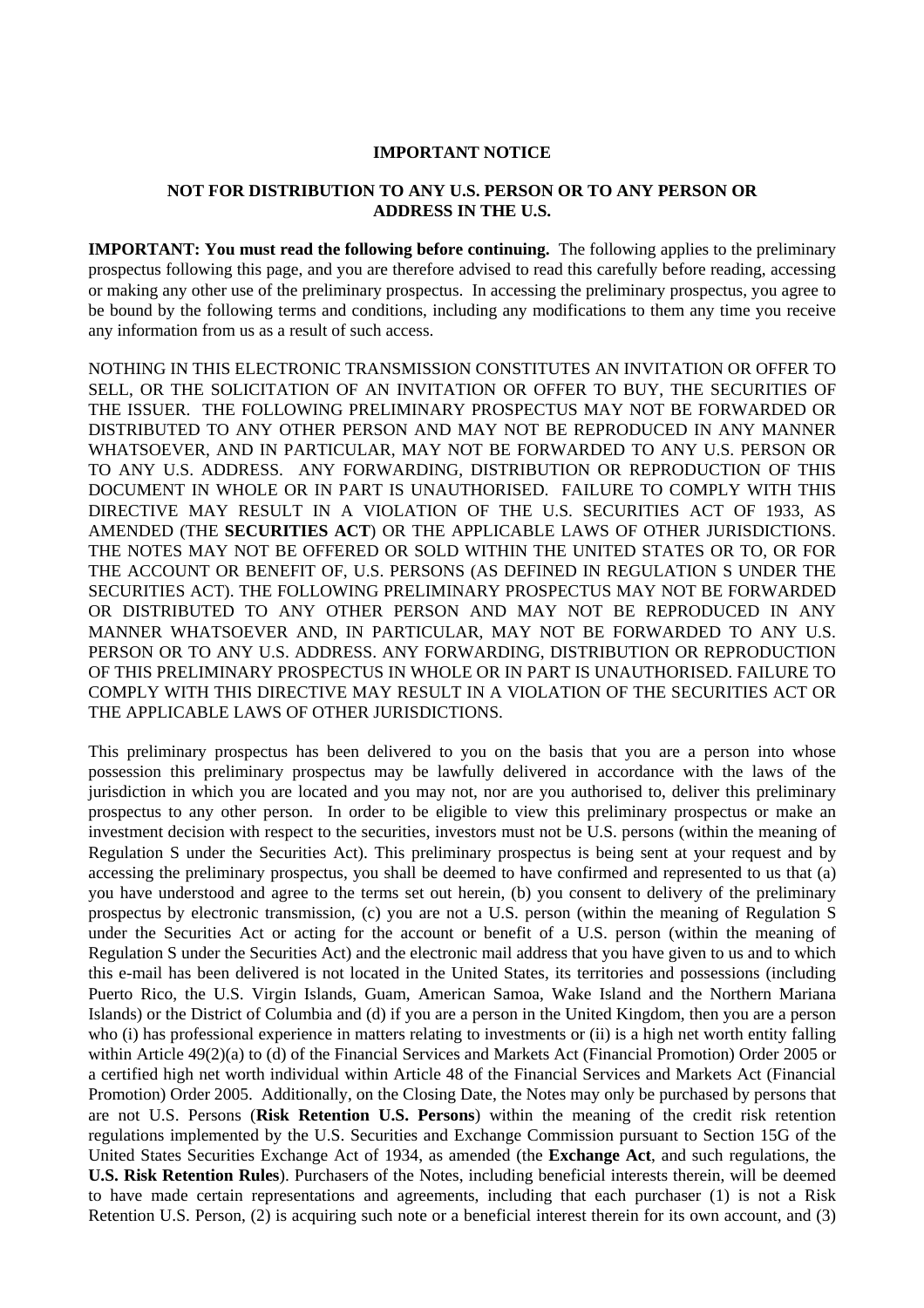is not acquiring such Note or a beneficial interest therein as part of a scheme to evade the requirements of the U.S. Risk Retention Rules (including acquiring such Note through a non-Risk Retention U.S. Person, rather than a Risk Retention U.S. Person, as part of a scheme to evade the 10 per cent. Risk Retention U.S. Person limitation in the exemption provided for in Section \_\_.20 of the U.S. Risk Retention Rules). Prospective investors should note that the definition of "U.S. person" in the U.S. Risk Retention Rules is substantially similar to, but not identical to, the definition of U.S. person under Regulation S.

This preliminary prospectus has been sent to you in an electronic format. You are reminded that documents transmitted via this medium may be altered or changed during the process of electronic transmission and consequently the Issuer nor any person who controls it nor any director, officer, employee nor agent of it or affiliate of any such person) accepts any liability or responsibility whatsoever in respect of any difference between the preliminary prospectus distributed to you in electronic format and the hard copy version available to you on request from Deutsche Bank AG, London Branch.

A copy of this preliminary Prospectus will be available from the website operated by the Central Bank at http://www.centralbank.ie/regulation/securities-markets/prospectus/Pages/approvedprospectus.aspx and the website of the Irish Stock Exchange at www.ise.ie. The contents of this website, other than copies of those documents incorporated by reference into this preliminary Prospectus, are for information purposes only and do not form part of this preliminary Prospectus. See also the section of this preliminary Prospectus entitled "*General Information*" for more details.

This preliminary Prospectus is to be read in conjunction with all documents which are deemed to be incorporated herein by reference (see section "*Documents Incorporated by Reference*" below).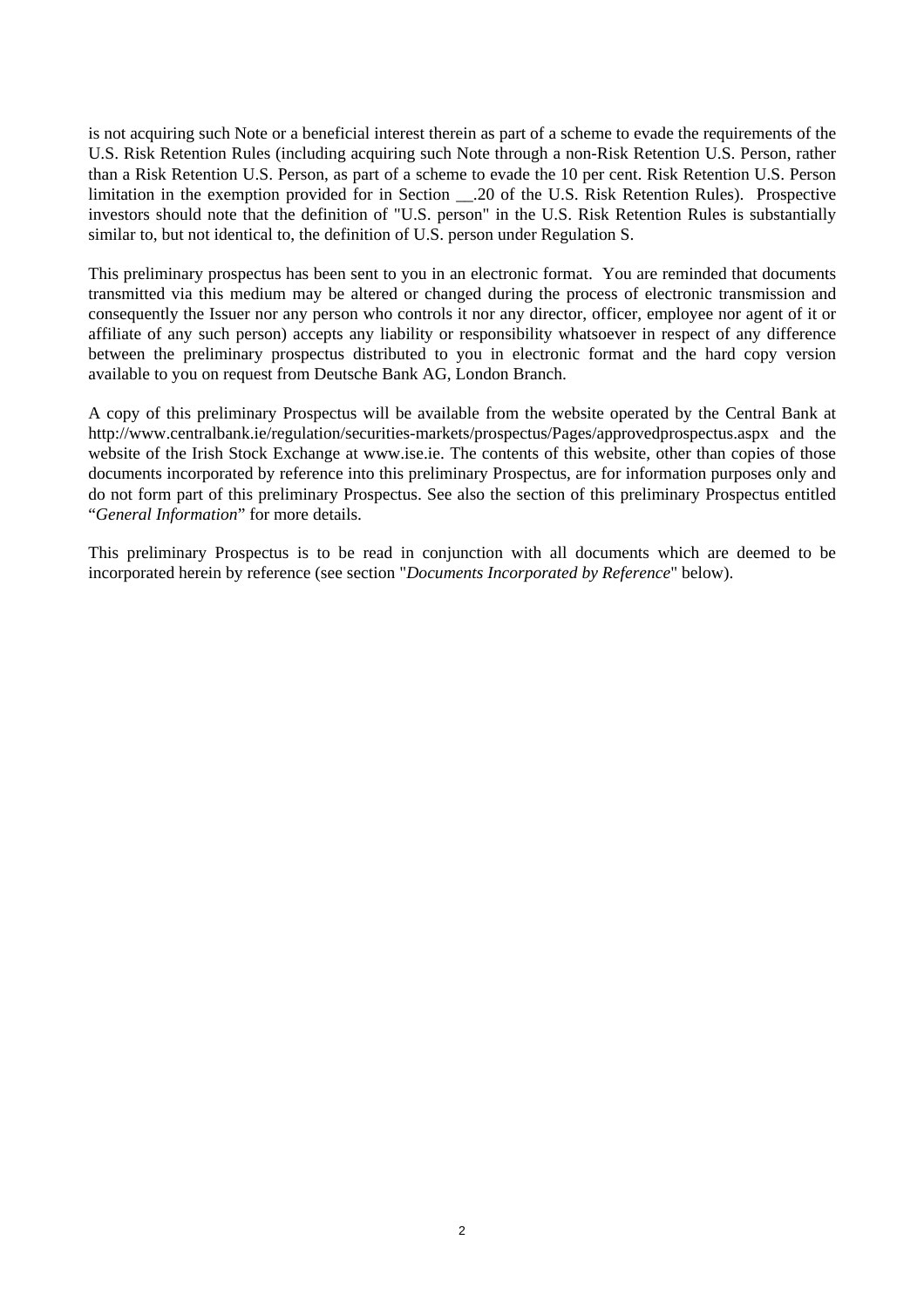## **PRELIMINARY PROSPECTUS DATED 11 SEPTEMBER 2017 – SUBJECT TO AMENDMENT AND COMPLETION**

## **SCL** *–* **SCANDINAVIAN CONSUMER LOANS VI**

**(being the secondary name for the company Nordax Nordic 4 AB (publ))** (*Incorporated in Sweden as a public limited liability company under registered number 559049-5023*)

## **NOK[] CLASS A FLOATING RATE NOTES DUE DECEMBER 2040 NOK[] CLASS B FLOATING RATE NOTES DUE DECEMBER 2040 NOK[] CLASS C FLOATING RATE NOTES DUE DECEMBER 2040 NOK[] CLASS D FLOATING RATE NOTES DUE DECEMBER 2040 NOK[] CLASS E FLOATING RATE NOTES DUE DECEMBER 2040**

| <b>Notes</b> | <b>Initial</b><br>Amount | Principal | <b>Issue</b><br>Price | <b>Interest Rate</b>                             | Margin<br>until<br>Step-Up<br>the<br>Date | Margin from<br>Step-Up<br>the<br>Date  | <b>Final</b><br><b>Maturity Date</b> | <b>Expected</b><br><b>Ratings</b><br>(DBRS/Fitch) |
|--------------|--------------------------|-----------|-----------------------|--------------------------------------------------|-------------------------------------------|----------------------------------------|--------------------------------------|---------------------------------------------------|
| Class A      | $NOK[\bullet]$           |           | 100%                  | 1 month<br>$NIBOR + the$<br>applicable<br>Margin | $\lceil \bullet \rceil$ % per<br>annum    | $[•]$ % per<br>annum                   | December<br>2040                     | [AAA(sf)]/[A]<br>$AA(sf)$ ]                       |
| Class B      | $NOK[\bullet]$           |           | 100%                  | 1 month<br>$NIBOR + the$<br>applicable<br>Margin | $\lceil \bullet \rceil$ % per<br>annum    | $\lceil \bullet \rceil$ % per<br>annum | December<br>2040                     | [AA(logw)(sf)]/<br>[AA(sf)]                       |
| Class C      | $NOK[\bullet]$           |           | 100%                  | 1 month<br>$NIBOR + the$<br>applicable<br>Margin | $\lceil \bullet \rceil$ % per<br>annum    | $[•]%$ per<br>annum                    | December<br>2040                     | [A(sf)] / [A(sf)]                                 |
| Class D      | $NOK[\bullet]$           |           | 100%                  | 1 month<br>$NIBOR + the$<br>applicable<br>Margin | $\lceil \bullet \rceil$ % per<br>annum    | $\lceil \bullet \rceil$ % per<br>annum | December<br>2040                     | [BBB(sf)]<br>$\sqrt{\text{BBB}(\text{sf})}$       |
| Class E      | $NOK[\bullet]$           |           | 100%                  | 1 month<br>$NIBOR + the$<br>applicable<br>Margin | $\lceil \bullet \rceil$ % per<br>annum    | $[•]%$ per<br>annum                    | December<br>2040                     | N/A                                               |

**Issue Date** SCL - Scandinavian Consumer Loans VI (being the secondary name for the company Nordax Nordic 4 AB (publ)) (the **Issuer**) will issue the Notes in the classes set out above on or about  $\lceil \cdot \cdot \cdot \rceil$  2017 (or such later date as may be agreed between the Issuer and the Lead Manager) (the **Closing Date**). "SCL - Scandinavian Consumer Loans VI" is a registered secondary name that has been adopted for marketing purposes only.

**Underlying Assets** The Issuer will make payments on the Notes from, *inter alia*, a portfolio (the **Portfolio**) comprising Promissory Notes issued by consumers resident in Norway (the **Customers** and each, a **Customer**) documented as nonnegotiable promissory notes in physical or paperless form, and which have been originated by Nordax Bank AB (publ) (**Nordax**, the **Originator** and the **Seller**). Each Transferred Promissory Note represents an unsecured loan to a Customer that has been sold to the Issuer by the Seller together with the benefit of any related insurance policy. See "*Description of the Portfolio*" for further information.

**Credit Enhancement and Liquidity Support** Subordination of the junior classes of Notes and the excess spread in the Portfolio. See "*Risk Factors*" and Condition 15 (*Subordination by Deferral*). The Credit Enhancement Reserve and Liquidity Reserve will be available to cure any shortfall in interest payments on the Class A Notes, the Class B Notes and, subject to certain conditions, the Class C Notes and the Class D Notes, see "*Cashflows*".

obtain a copy on the website of the Central Bank of Ireland.

**Redemption Provisions** For information on any optional and mandatory redemption of the Notes, see the section entitled "*Transaction Overview – Summary of the Terms and Conditions and Full Capital Structure of the Notes*" and Condition 6 (*Redemption, Purchase and Cancellation*).

**Rating Agencies** DBRS Ratings Limited (**DBRS**) and Fitch Ratings Limited (**Fitch**, and together with DBRS, the **Rating Agencies** and each a **Rating Agency**). As of the date of this Prospectus, each Rating Agency is a credit rating agency established in the European Union and registered under Regulation (EU) No 1060/2009 (as amended, the **CRA Regulation**).

> As such each of DBRS and Fitch is included on the list of credit agencies published by the European Securities and Markets Authority (**ESMA**) on its website (at www.esma.europa.eu/page/list-registered-and-certified-CRAs) in accordance with the CRA Regulation. In general, European regulated investors are restricted from using a rating for regulatory purposes if such rating is not issued by a credit rating agency established in the European Union and registered under the CRA Regulation unless the rating is provided by a credit rating agency operating in the European Union before 7 June 2010 which has submitted an application for registration in accordance with the CRA Regulation and such registration is not refused.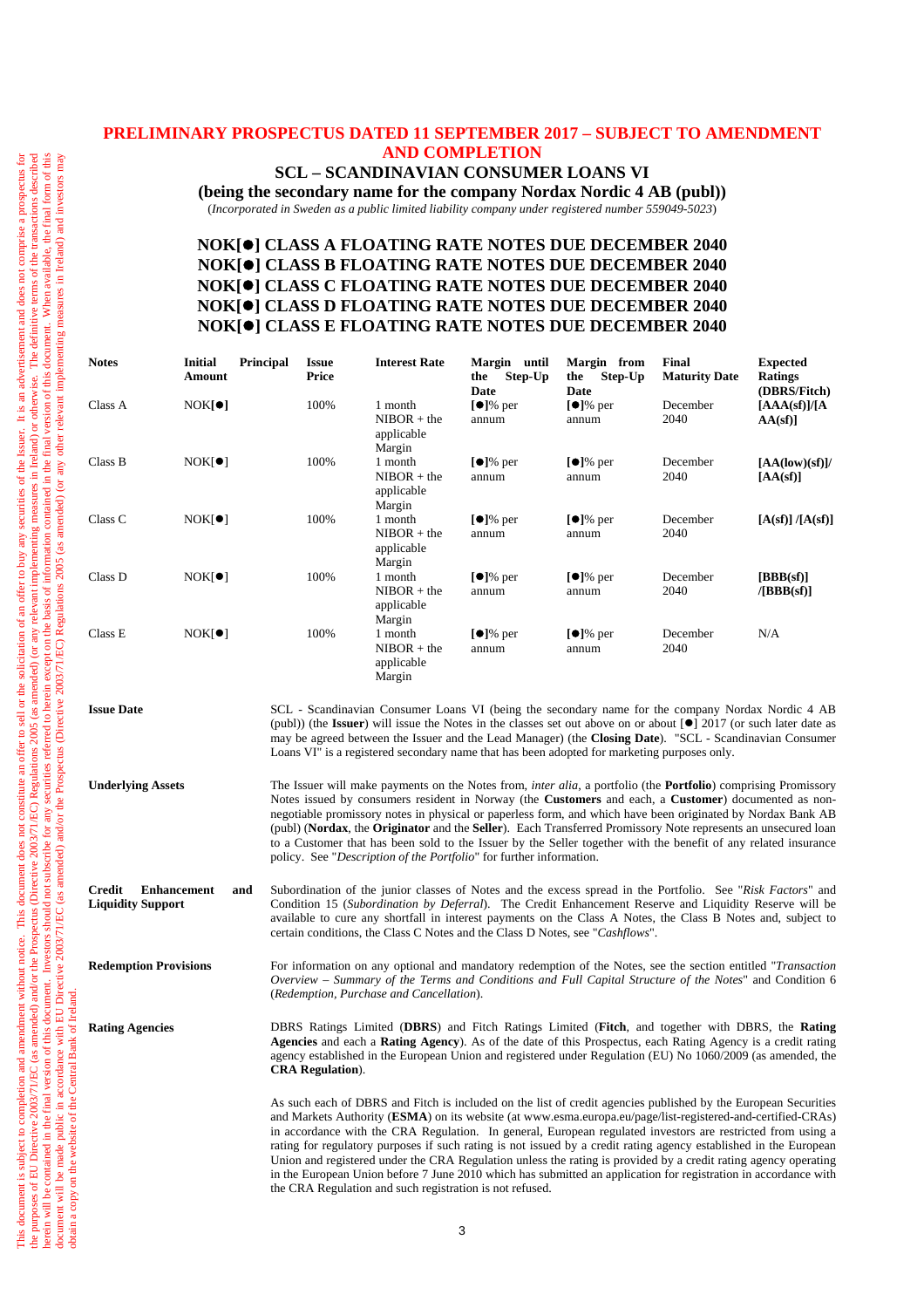| <b>Credit Ratings</b>                            | Ratings are expected to be assigned to the Class A Notes, the Class B Notes, the Class C Notes and the Class D<br>Notes (together, the Rated Notes) as set out above on or before the Closing Date. The ratings assigned to each<br>class of Rated Notes by the Rating Agencies are based on the Portfolio only and other relevant structural features<br>of the transaction, including, among other things, the long or short term, unsecured and unsubordinated debt<br>ratings of the Account Banks. These ratings reflect only the view of the Rating Agencies.                                                                                                                                                                                                                                                                                                                                                                                                                                                                                                                                                                                                                                                                                                                                                                                                                                                                                                                                                                                                                                                                                                                                                                           |
|--------------------------------------------------|-----------------------------------------------------------------------------------------------------------------------------------------------------------------------------------------------------------------------------------------------------------------------------------------------------------------------------------------------------------------------------------------------------------------------------------------------------------------------------------------------------------------------------------------------------------------------------------------------------------------------------------------------------------------------------------------------------------------------------------------------------------------------------------------------------------------------------------------------------------------------------------------------------------------------------------------------------------------------------------------------------------------------------------------------------------------------------------------------------------------------------------------------------------------------------------------------------------------------------------------------------------------------------------------------------------------------------------------------------------------------------------------------------------------------------------------------------------------------------------------------------------------------------------------------------------------------------------------------------------------------------------------------------------------------------------------------------------------------------------------------|
|                                                  | DBRS rating is an opinion on the risk of default that an issuer will fail to satisfy its financial obligations in<br>accordance with the terms under which an obligation has been issued. For this transaction, the ratings assigned by<br>the Rating Agencies for the Notes address the likelihood of (a) the timely payment of interest on the Class A<br>Notes and the Class B Notes on each Interest Payment Date and ultimate payment of interest on the Class C<br>Notes and the Class D Notes and (b) full payment of principal by a date that is not later than the Final Maturity<br>Date for all Classes of Rated Notes.                                                                                                                                                                                                                                                                                                                                                                                                                                                                                                                                                                                                                                                                                                                                                                                                                                                                                                                                                                                                                                                                                                            |
|                                                  | The Class E Notes are unrated.                                                                                                                                                                                                                                                                                                                                                                                                                                                                                                                                                                                                                                                                                                                                                                                                                                                                                                                                                                                                                                                                                                                                                                                                                                                                                                                                                                                                                                                                                                                                                                                                                                                                                                                |
|                                                  | The assignment of ratings to the Notes is not a recommendation to invest in the Notes. Any credit rating<br>assigned to the Notes may be revised or withdrawn at any time.                                                                                                                                                                                                                                                                                                                                                                                                                                                                                                                                                                                                                                                                                                                                                                                                                                                                                                                                                                                                                                                                                                                                                                                                                                                                                                                                                                                                                                                                                                                                                                    |
| <b>Listing</b><br>and Admission<br>to<br>trading | This document comprises a prospectus (the <b>Prospectus</b> ) for the purpose of Directive 2003/71/EC (as amended)<br>(the Prospectus Directive). The Prospectus has been approved by the Central Bank of Ireland (the Central<br><b>Bank</b> ) as competent authority under the Prospectus Directive. The Central Bank only approves this Prospectus<br>as meeting the requirements imposed under Irish and EU law pursuant to the Prospectus Directive. Application<br>has been made to the Irish Stock Exchange plc (the <b>Irish Stock Exchange</b> ) for the Notes to be admitted to the<br>Official List (the <b>Official List</b> ) and trading on its regulated market.                                                                                                                                                                                                                                                                                                                                                                                                                                                                                                                                                                                                                                                                                                                                                                                                                                                                                                                                                                                                                                                               |
| <b>Obligations</b>                               | The Notes will be obligations of the Issuer alone and will not be guaranteed by, or be the responsibility of, any<br>other entity. The Notes will not be obligations of Nordax, its affiliates or any other party named in the<br>Prospectus, except the Issuer.                                                                                                                                                                                                                                                                                                                                                                                                                                                                                                                                                                                                                                                                                                                                                                                                                                                                                                                                                                                                                                                                                                                                                                                                                                                                                                                                                                                                                                                                              |
| <b>The Volcker Rule</b>                          | The Issuer was structured so as not to constitute a "covered fund" for purposes of the regulations adopted to<br>implement Section 619 of the U.S. Dodd-Frank Act (such statutory provision together with such implementing<br>regulations, the <b>Volcker Rule</b> ). Any prospective investor in the Notes, including a bank or subsidiary or other<br>affiliate thereof, should consult its own legal advisers regarding such matters and other effects of the Volcker<br>Rule.                                                                                                                                                                                                                                                                                                                                                                                                                                                                                                                                                                                                                                                                                                                                                                                                                                                                                                                                                                                                                                                                                                                                                                                                                                                            |
| <b>EU Retention Undertaking</b>                  | Nordax, as originator, will retain a material net economic interest of not less than 5 per cent. in the securitisation<br>in accordance with the text of each of Article 405(1) of Regulation (EU) No.575/2013 (the CRR), Article 51(1)<br>of Regulation (EU) No 231/2013, referred to as the Alternative Investment Fund Managers Regulation (the<br><b>AIFM Regulation</b> ) and Article 254 of Regulation (EU) No.2015/35 ( <b>Solvency II Regulation</b> ) (in each case, not<br>taking into account any relevant national measures). As at the Closing Date, such interest will be comprised of<br>an interest in the first loss tranche, in this case the [Class E] Notes, as required by the text of each of paragraph<br>(d) of Article $405(1)$ of the CRR, paragraph (d) of Article $51(1)$ of the AIFM Regulation and paragraph (d) of<br>Article 254(2) of the Solvency II Regulation. See "EU Risk Retention Requirements" for further details. Each<br>prospective investor is required to independently assess and determine the sufficiency of the information<br>described above and in the Prospectus generally for the purpose of complying with each of Part Five of the CRR<br>(including Article 405) and Section Five of Chapter III of the AIFM Regulation (including Article 51) and<br>Chapter VIII of Title I of the Solvency II Regulation (including Article 254) and any corresponding national<br>measure which may be relevant and none of the Issuer, Nordax (in its capacity as Seller, the Servicer or the Cash<br>Manager), the Lead Manager nor the Arranger makes any representation that the information described above or<br>in the Prospectus is sufficient in all circumstances for such purposes. |
| <b>Significant Investor</b>                      | Nordax will, on the Closing Date, purchase [[100]% of the Class E Notes]. Please refer to the section entitled<br>"Subscription and Sale" for further information.                                                                                                                                                                                                                                                                                                                                                                                                                                                                                                                                                                                                                                                                                                                                                                                                                                                                                                                                                                                                                                                                                                                                                                                                                                                                                                                                                                                                                                                                                                                                                                            |
| Language                                         | The language of the Prospectus is English. Certain legislative references and technical terms have been cited in<br>their original language in order that the correct technical meaning may be ascribed by them under applicable law.<br>In case there is any discrepancy between the English text and the Swedish or, as applicable, Norwegian text, the<br>English text stands approved for the purposes of approval under the Prospectus (Directive 2003/71/EC)<br>Regulations 2005.                                                                                                                                                                                                                                                                                                                                                                                                                                                                                                                                                                                                                                                                                                                                                                                                                                                                                                                                                                                                                                                                                                                                                                                                                                                       |

## **A "***RISK FACTORS***" SECTION CONTAINS DETAILS OF CERTAIN RISKS AND OTHER FACTORS THAT SHOULD BE GIVEN PARTICULAR CONSIDERATION BEFORE INVESTING IN THE NOTES. PROSPECTIVE INVESTORS SHOULD BE AWARE OF THE ISSUES SUMMARISED WITHIN THAT SECTION.**

#### **[] 2017**

#### **Arranger Deutsche Bank AG, London Branch**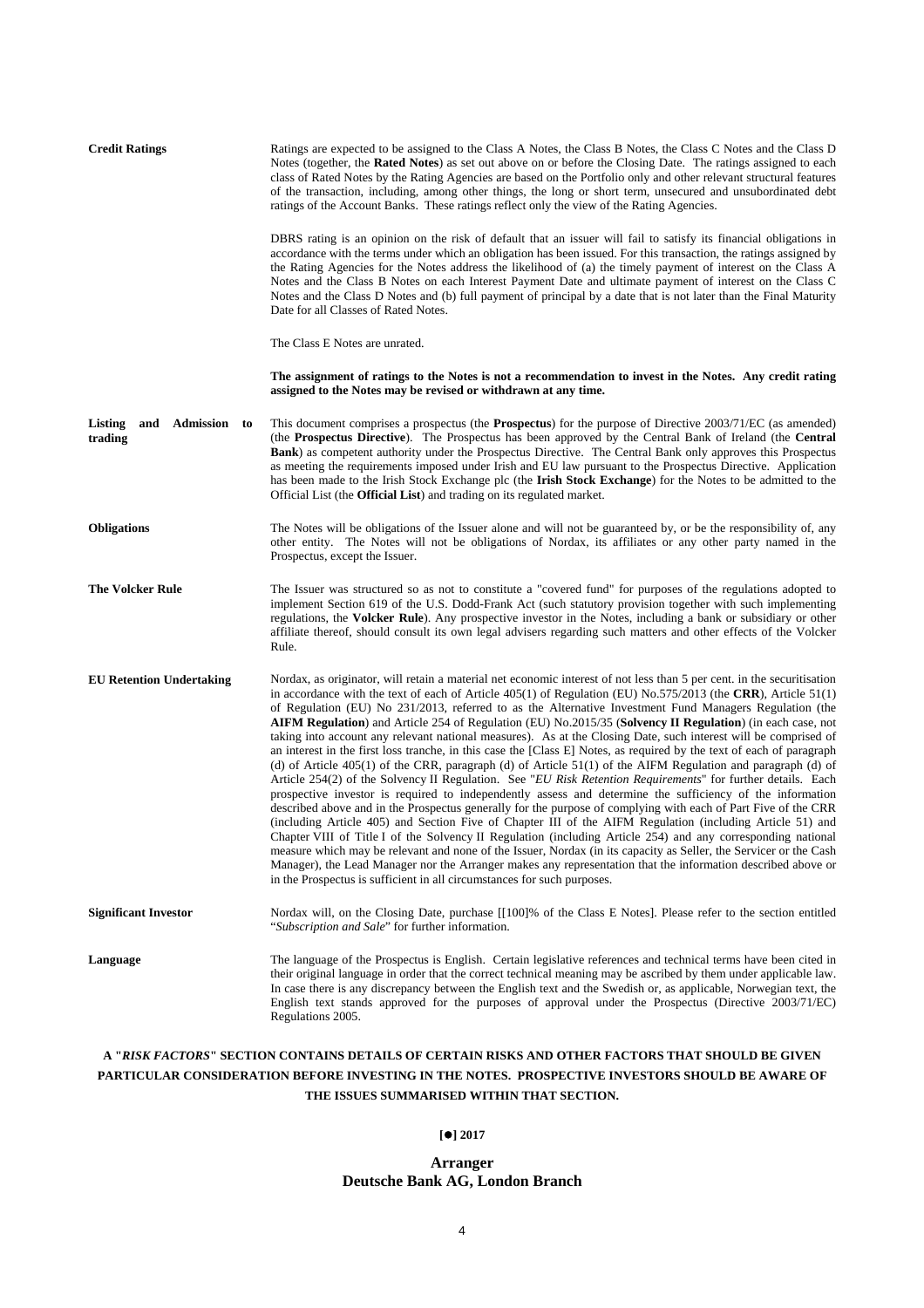**Lead Manager Deutsche Bank AG, London Branch**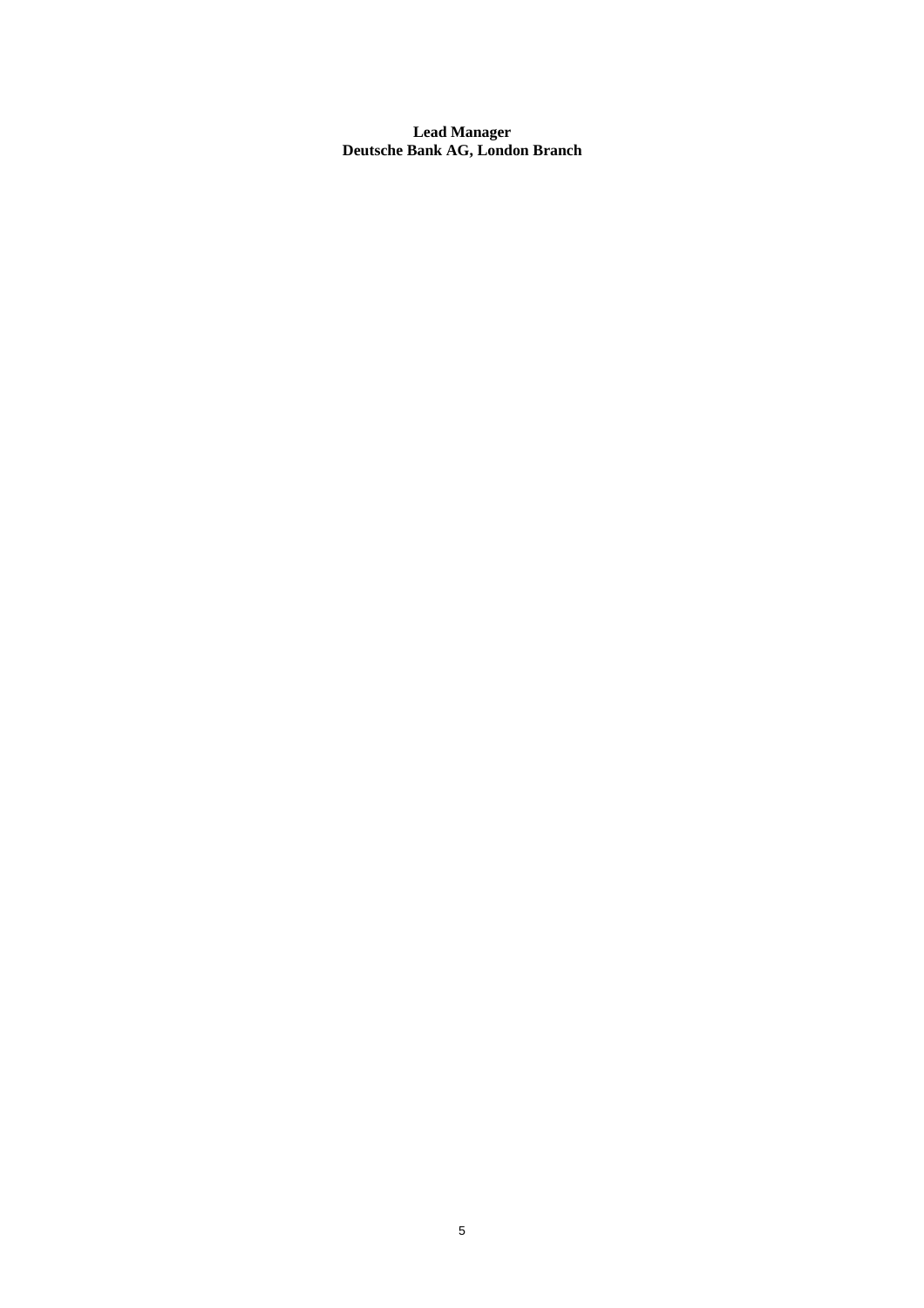This Prospectus comprises a prospectus (the **Prospectus**) for the purposes of Directive 2003/71/EC (the **Prospectus Directive**).

The Notes of each Class will initially be represented by a temporary global note in bearer form, without coupons or talons (each, a **Temporary Global Note**), which will be deposited on or about [ $\bullet$ ] 2017 (or such later date as may be agreed between the Issuer, Deutsche Bank AG, London Branch (the **Lead Manager**) and Citicorp Trustee Company Limited (the **Security Trustee** and the **Note Trustee**) (the **Closing Date**) with a common depositary for Euroclear Bank S.A./N.V. (**Euroclear**) and Clearstream Banking, société anonyme (**Clearstream, Luxembourg** and, together with Euroclear, the **Clearing Systems**). Each Temporary Global Note will be exchangeable not earlier than 40 days after the Closing Date (the **Exchange Date**) (and upon certification of non-U.S. beneficial ownership) for an interest in a permanent global note in bearer form, without coupons or talons, for the relevant Class (each, a **Permanent Global Note** and, together with each Temporary Global Note, the **Global Notes**), which will also be deposited with the common depositary for the Clearing Systems. Save in certain limited circumstances set out in the terms and conditions of the Notes (the **Conditions**), Notes in definitive form will not be issued in exchange for the Global Notes. The Global Notes are intended to be issued in classic global note **CGN** form, as stated in the Terms and Conditions of the Notes.

**THE NOTES AND INTEREST THEREON WILL BE OBLIGATIONS SOLELY OF THE ISSUER AND WILL NOT BE THE RESPONSIBILITY OF, OR GUARANTEED BY, ANY OTHER ENTITY. IN PARTICULAR, THE NOTES WILL NOT BE OBLIGATIONS OR RESPONSIBILITIES OF, OR GUARANTEED BY, THE SELLER, THE PARENT COMPANY, THE ARRANGER, THE LEAD MANAGER, THE INSURANCE COMPANIES, THE SERVICER, THE STANDBY SERVICER, THE CASH MANAGER, THE STANDBY CASH MANAGER, THE ACCOUNT BANKS, THE NOTE TRUSTEE, THE SECURITY TRUSTEE, THE SERVICE PROVIDER, ANY AGENT, THE STORAGE COMPANY (EACH AS DEFINED HEREIN) OR ANY OTHER COMPANY IN THE SAME GROUP OF COMPANIES AS, OR AFFILIATED TO, ANY OF SUCH ENTITIES.** 

**THE NOTES ARE NOT INTENDED TO BE SOLD AND SHOULD NOT BE SOLD TO RETAIL INVESTORS. PROSPECTIVE INVESTORS ARE REFERRED TO THE SECTION HEADED "SUBSCRIPTION AND SALE—RETAIL INVESTOR RESTRICTION" ON PAGE [188] BELOW FOR FURTHER INFORMATION.** 

**THE NOTES ARE NOT INTENDED TO BE OFFERED, SOLD OR OTHERWISE MADE AVAILABLE TO AND, WITH EFFECT FROM SUCH DATE, SHOULD NOT BE OFFERED, SOLD OR OTHERWISE MADE AVAILABLE TO ANY ENTITY THAT IS NOT A "FINANCIAL UNDERTAKING". FOR THESE PURPOSES, A FINANCIAL UNDERTAKING MEANS AN ENTITY THAT IS ONE (OR MORE) OF THE FOLLOWING TYPES: (I) A "CREDIT INSTITUTION" AS DEFINED IN DIRECTIVE 2013/36/EU (THE CAPITAL REQUIREMENTS DIRECTIVE); (II) AN "INSURANCE UNDERTAKING" AS DEFINED IN DIRECTIVE 2009/138/EC (THE SOLVENCY II DIRECTIVE); (III) AN "INVESTMENT FIRM" AS DEFINED IN DIRECTIVE 2004/39/EC (THE MARKETS IN FINANCIAL INSTRUMENTS DIRECTIVE); (IV) AN "ALTERNATIVE INVESTMENT FUND" AS DEFINED IN THE ALTERNATIVE INVESTMENT FUNDS MANAGERS DIRECTIVE 2011/61/EU (THE ALTERNATIVE INVESTMENT FUNDS MANAGERS DIRECTIVE); (V) AN "UNDERTAKING FOR COLLECTIVE INVESTMENT IN TRANSFERABLE SECURITIES" (UCITS) WITHIN THE MEANING OF DIRECTIVE 2009/65/EC (THE UCITS DIRECTIVE); (VI) A "MULTILATERAL DEVELOPMENT BANK" AS LISTED IN PARAGRAPH 2 OF ARTICLE 117 OF REGULATION 575/2013/EU (THE CAPITAL REQUIREMENTS REGULATION) OR (VII) AN ENTITY EQUIVALENT TO ONE (OR MORE) OF THE TYPES OF ENTITIES LISTED IN ITEMS (I) TO (V) ABOVE UNDER THE LAWS OF A JURISDICTION OUTSIDE THE EUROPEAN ECONOMIC AREA TO WHICH THAT ENTITY IS SUBJECT. PROSPECTIVE INVESTORS ARE REFERRED TO THE SECTIONS HEADED "SUBSCRIPTION AND SALE—FINANCIAL UNDERTAKING**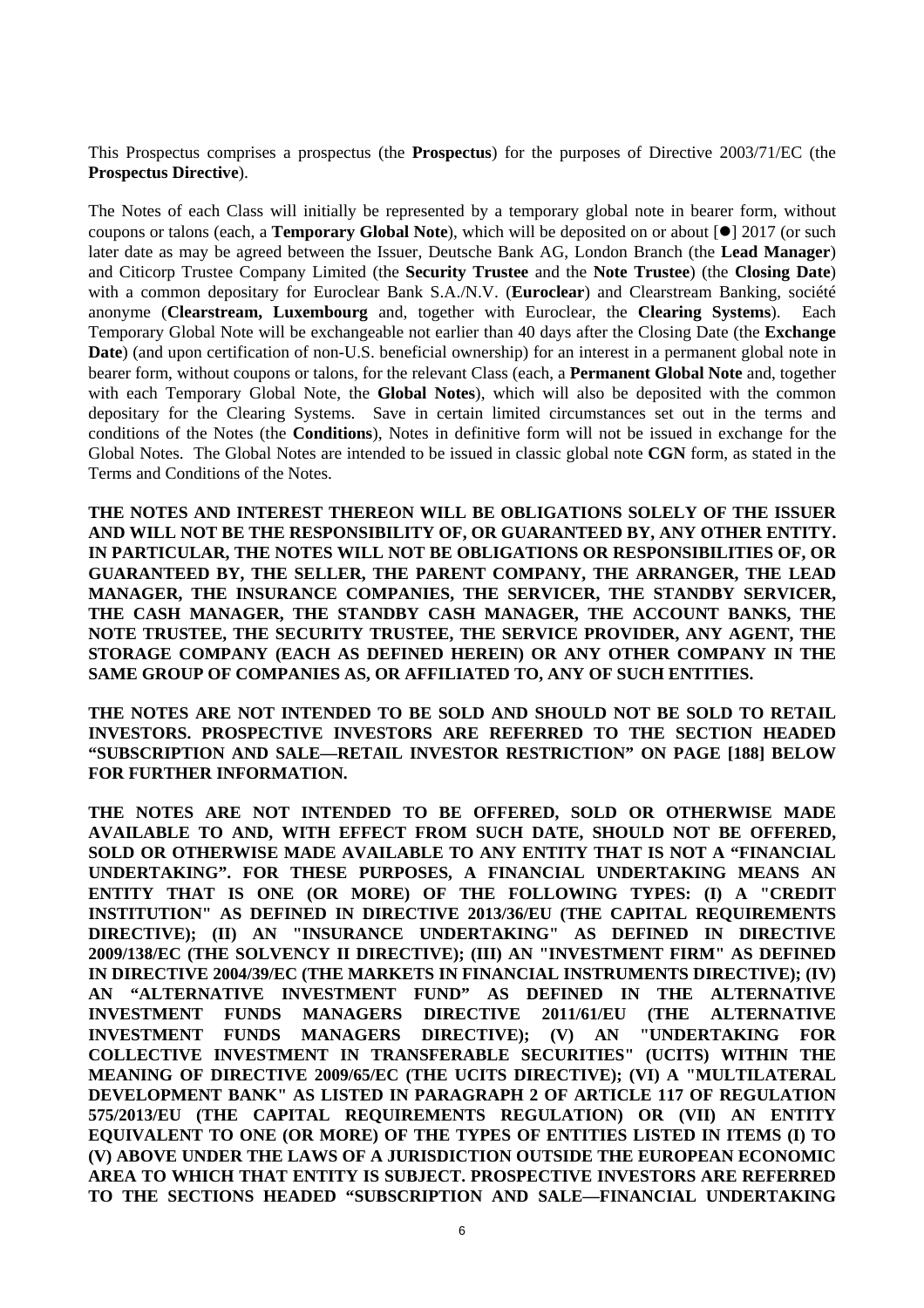## **INVESTOR RESTRICTION" ON PAGE [188] AND "TRANSFER RESTRICTIONS AND INVESTOR REPRESENTATIONS OFFERS AND SALES" ON PAGE [190] BELOW FOR FURTHER INFORMATION.**

The Issuer (the **Responsible Person** for the purposes of the Prospectus Directive) accepts responsibility for the information contained in this Prospectus. To the best of the knowledge and belief of the Issuer (which has taken all reasonable care to ensure that such is the case), the information contained in this Prospectus is in accordance with the facts and does not omit anything likely to affect the import of such information.

None of the Arranger, the Lead Manager, the Security Trustee, the Note Trustee or the Originator, its affiliates and employees has independently verified the information contained herein. Accordingly, no representation, warranty or undertaking, express or implied, is made and no responsibility or liability is accepted by the Arranger, the Lead Manager, the Security Trustee, the Note Trustee or the Originator, its affiliates and employees as to the accuracy or completeness of any of the information contained or incorporated by reference in this Prospectus or any other information provided by the Issuer in connection with the Notes or their distribution.

The websites referred to throughout the document do not constitute part of this Prospectus.

No person is or has been authorised to give any information or to make any representation not contained in or not consistent with this Prospectus or any other information provided by the Issuer in connection with the Notes or their distribution and, if given or made, such information or representation must not be relied upon as having been authorised by or on behalf of the Issuer, the Seller, the Parent Company, the Arranger, the Lead Manager, the Insurance Companies, the Servicer, the Standby Servicer, the Cash Manager, the Standby Cash Manager, the Account Banks, the Note Trustee, the Security Trustee, the Service Provider, any Agent, the Storage Company or any of its or their affiliates and employees. Neither the delivery of this Prospectus nor the offering, sale or delivery of any Notes shall, under any circumstances, constitute a representation or create any implication that there has been no change in the information contained herein since the date hereof.

This Prospectus and any other information supplied in connection with the Notes or their distribution are not intended to provide the basis of any credit or other evaluation and should not be considered as a recommendation by the Issuer, the Seller, the Parent Company, the Arranger, the Lead Manager, the Insurance Companies, the Servicer, the Standby Servicer, the Cash Manager, the Standby Cash Manager, the Account Banks, the Note Trustee, the Security Trustee, the Service Provider, any Agent, the Storage Company or any of its or their affiliates and employees that any recipient of this Prospectus or any other information supplied in connection with the Notes should purchase any of the Notes. Each investor contemplating purchasing any Notes should make its own independent investigation of the financial condition and affairs, and its own appraisal of the creditworthiness, of the Issuer and the Portfolio. Neither this Prospectus nor any other information supplied in connection with the issue of the Notes constitutes an offer of, or an invitation by or on behalf of, the Issuer, the Security Trustee, the Note Trustee, the Arranger, the Lead Manager or the Originator, the Seller or any of its or their affiliates and employees to subscribe for, or purchase, any of the Notes. Neither this Prospectus nor any other information supplied in connection with the issue of the Notes constitutes an invitation or offer, and may not be used for the purpose of an invitation or offer to, or a solicitation by, anyone in any jurisdiction or in any circumstances in which such an invitation or offer or solicitation is not authorised or is unlawful.

**The Notes have not been and will not be registered under the United States Securities Act of 1933, as amended (the Securities Act), or any "blue sky" laws of any state or other jurisdiction, and are subject to U.S. tax law requirements. Subject to certain exceptions, the Notes may not be offered, sold or delivered, directly or indirectly, within the United States or to, or for the account or benefit of, any U.S. persons (see "***Subscription and Sale***") except pursuant to an exemption from, or in a transaction not subject to, the registration requirements of the Securities Act and applicable state securities laws.**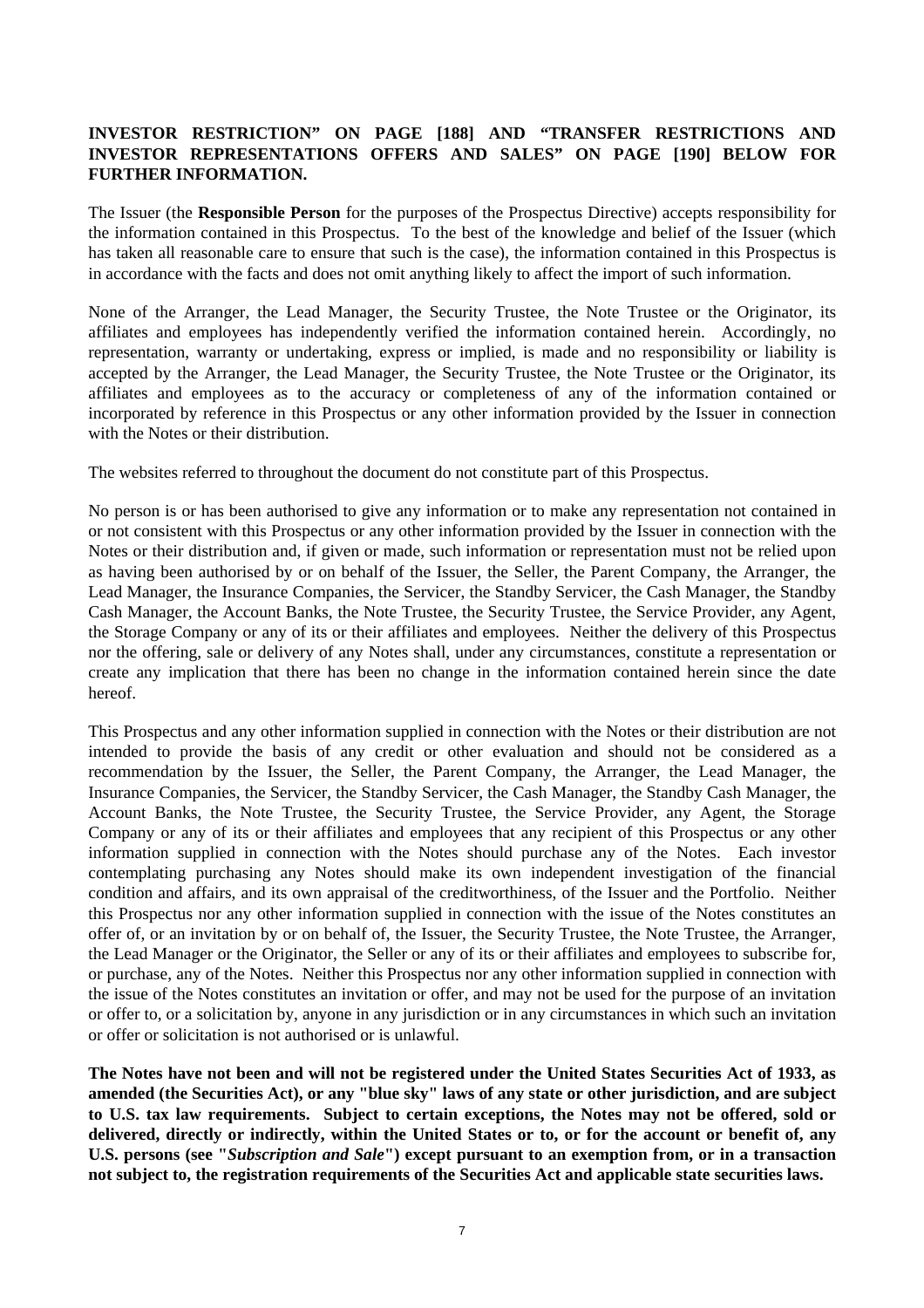**On the Closing Date, the Notes may only be purchased by persons that are not U.S. Persons (Risk Retention U.S. Persons) within the meaning of the credit risk retention regulations implemented by the SEC pursuant to Section 15G of the Exchange Act (the U.S. Risk Retention Rules). Purchasers of the Notes, including beneficial interests therein, will be deemed to have made certain representations and agreements, including that each purchaser (1) is not a Risk Retention U.S. Person, (2) is acquiring such note or a beneficial interest therein for its own account, and (3) is not acquiring such Note or a beneficial interest therein as part of a scheme to evade the requirements of the U.S. Risk Retention Rules (including acquiring such Note through a non-Risk Retention U.S. Person, rather than a Risk Retention U.S. Person, as part of a scheme to evade the 10 per cent. Risk Retention U.S. Person limitation in the exemption provided for in Section \_\_.20 of the U.S. Risk Retention Rules). See "***Risk Factors – U.S. Risk Retention Requirements***".** 

Other than the approval by the Central Bank of this Prospectus as a prospectus in accordance with the requirements of the Prospectus Directive, no action has been or will be taken to permit a public offering of the Notes or the distribution of this Prospectus in any jurisdiction. Accordingly, the Notes may not be offered or sold, directly or indirectly, and neither this Prospectus nor any part of it nor any other Prospectus, form of application, advertisement or other offering material may be issued, distributed or published in any country or jurisdiction (including the United Kingdom and Sweden), except in circumstances that will result in compliance with applicable laws, orders, rules and regulations.

The distribution of this Prospectus and the offering of the Notes in certain jurisdictions may be restricted by law. Persons into whose possession this Prospectus (or any part of it) comes are required by the Issuer and the Lead Manager to inform themselves about and to observe any such restrictions. For a further description of certain restrictions on offers and sales of the Notes and distribution of this Prospectus (or any part hereof), see "*Subscription and Sale*".

References in this Prospectus to **SEK** or **Swedish Kronor** are to the lawful currency from time to time of the Kingdom of Sweden. References to **NOK** or **Norwegian Kroner** are to the lawful currency from time to time of the Kingdom of Norway and references to **€** or **Euro** or **EUR** are to the currency introduced at the start of the third stage of the European economic and monetary union pursuant to the Treaty establishing the European Community (signed in Rome on 25 March 1957), as amended.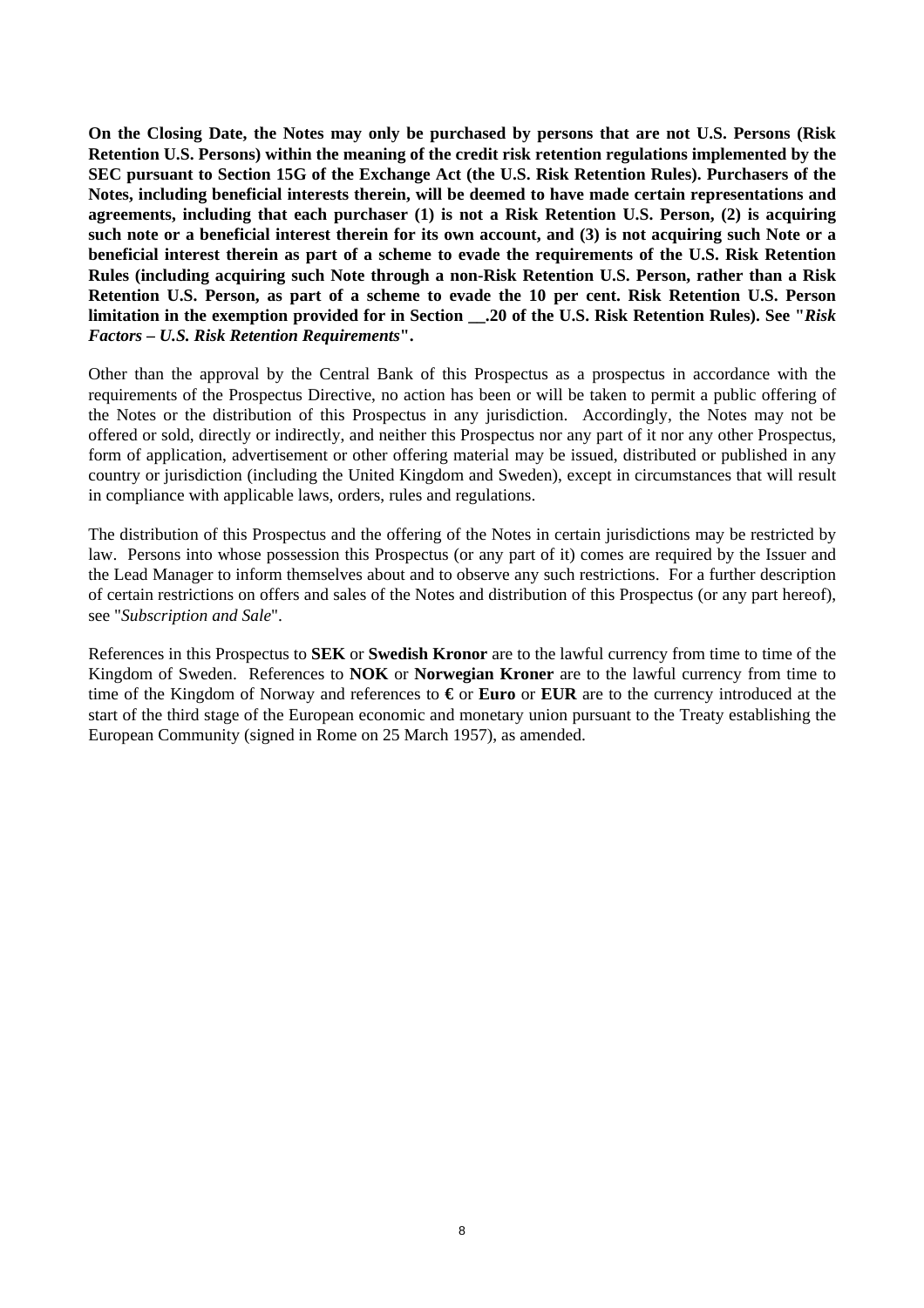## **DOCUMENTS INCORPORATED BY REFERENCE**

This Prospectus should be read and construed in conjunction with the audited consolidated financial accounts for the first financial year ending 31 December 2016 of the Issuer prepared in accordance with IFRS *[Insert link*]<sup>1</sup> together with the audit report thereon, each of which have been previously published or are published simultaneously with this Prospectus and which have been filed with the Central Bank and the Irish Stock Exchange, save that any statement contained herein or in a document which is deemed to be incorporated by reference herein shall be deemed to be modified or superseded for the purpose of this Prospectus to the extent that a statement contained in any such subsequent document which is deemed to be incorporated by reference herein modifies or supersedes such earlier statement (whether expressly, by implication or otherwise). Any statement so modified or superseded shall not be deemed, except as so modified or superseded, to constitute a part of this Prospectus. Any information or documents which are themselves incorporated by reference in the documents incorporated by reference in this Prospectus shall not form part of this Prospectus.

The Issuer will provide, without charge, to each person to whom a copy of this Prospectus has been delivered, upon the request of such person, a copy of any or all of the documents deemed to be incorporated herein by reference unless such documents have been modified or superseded as specified above. Requests for such documents should be directed to the Issuer.

The Issuer will provide, free of charge, upon oral or written request, a copy of this Prospectus (or any document incorporated by reference in this Prospectus) at the specified offices of the Note Trustee.

The hyperlinks included in this Prospectus, other than those set out above, or included in any documents incorporated by reference in this Prospectus, and the websites and their content are not incorporated into, and do not form part of, this Prospectus.

|<br>|<br>|

To be provided by ISE as soon as published on the ISE.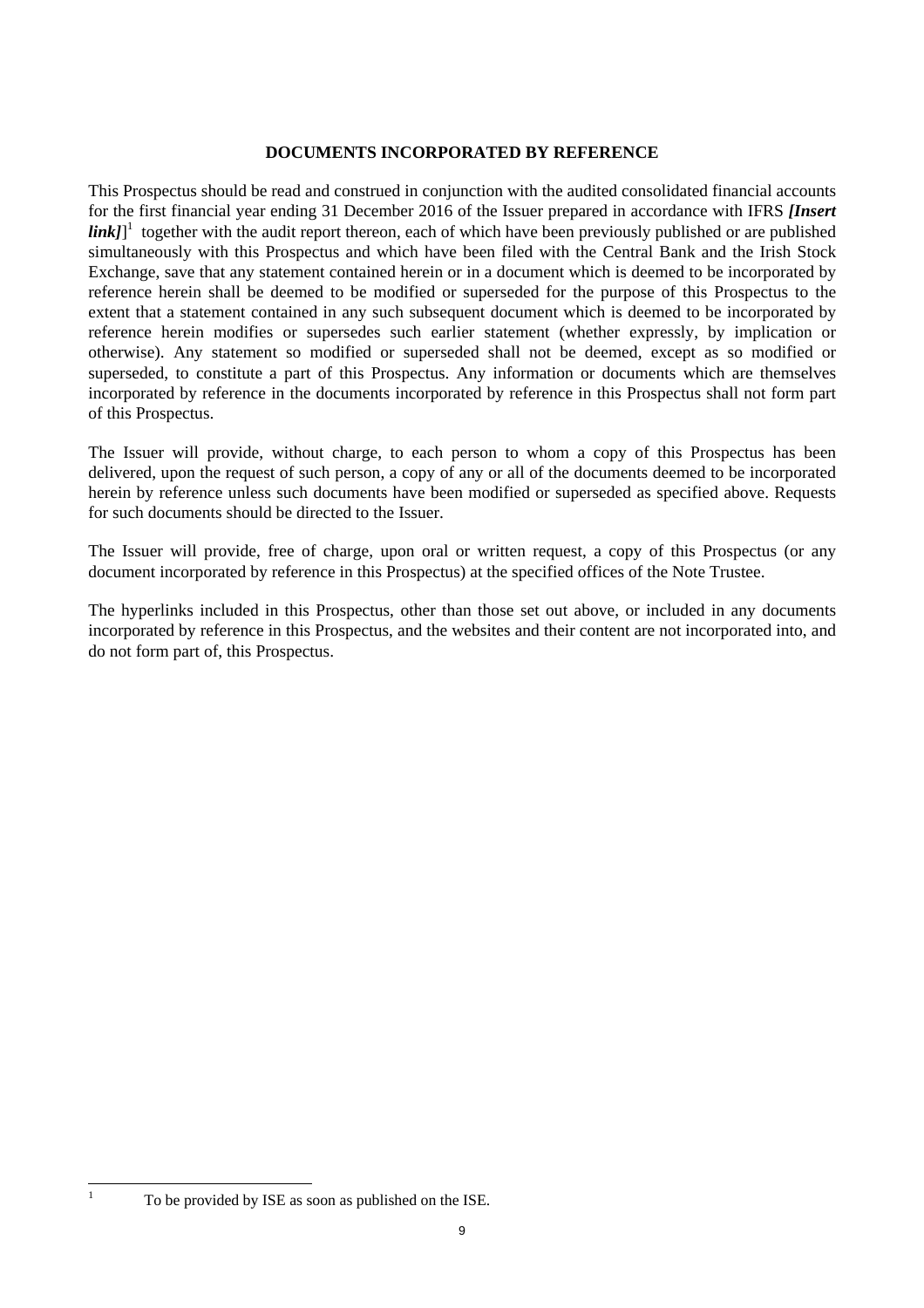## **CONTENTS**

|                 |                                                                               | Page |
|-----------------|-------------------------------------------------------------------------------|------|
|                 |                                                                               |      |
|                 |                                                                               |      |
| $\mathsf{A}$ .  |                                                                               |      |
| <b>B.</b>       |                                                                               |      |
| C.              |                                                                               |      |
| D.              |                                                                               |      |
| Ε.              | Summary of the Terms and Conditions and Full Capital Structure of the Notes30 |      |
| $\mathbf{F}$ .  | Rights of Noteholders and Relationship with Other Secured Parties37           |      |
| G.              |                                                                               |      |
| Н.              |                                                                               |      |
| $\mathbf{I}$ .  |                                                                               |      |
|                 |                                                                               |      |
|                 |                                                                               |      |
|                 |                                                                               |      |
|                 |                                                                               |      |
|                 |                                                                               |      |
|                 |                                                                               |      |
|                 |                                                                               |      |
|                 |                                                                               |      |
|                 |                                                                               |      |
|                 |                                                                               |      |
|                 |                                                                               |      |
|                 |                                                                               |      |
|                 |                                                                               |      |
|                 |                                                                               |      |
|                 |                                                                               |      |
|                 |                                                                               |      |
|                 |                                                                               |      |
| <b>Appendix</b> |                                                                               |      |

| . . | $\Omega$ |  |
|-----|----------|--|
|     |          |  |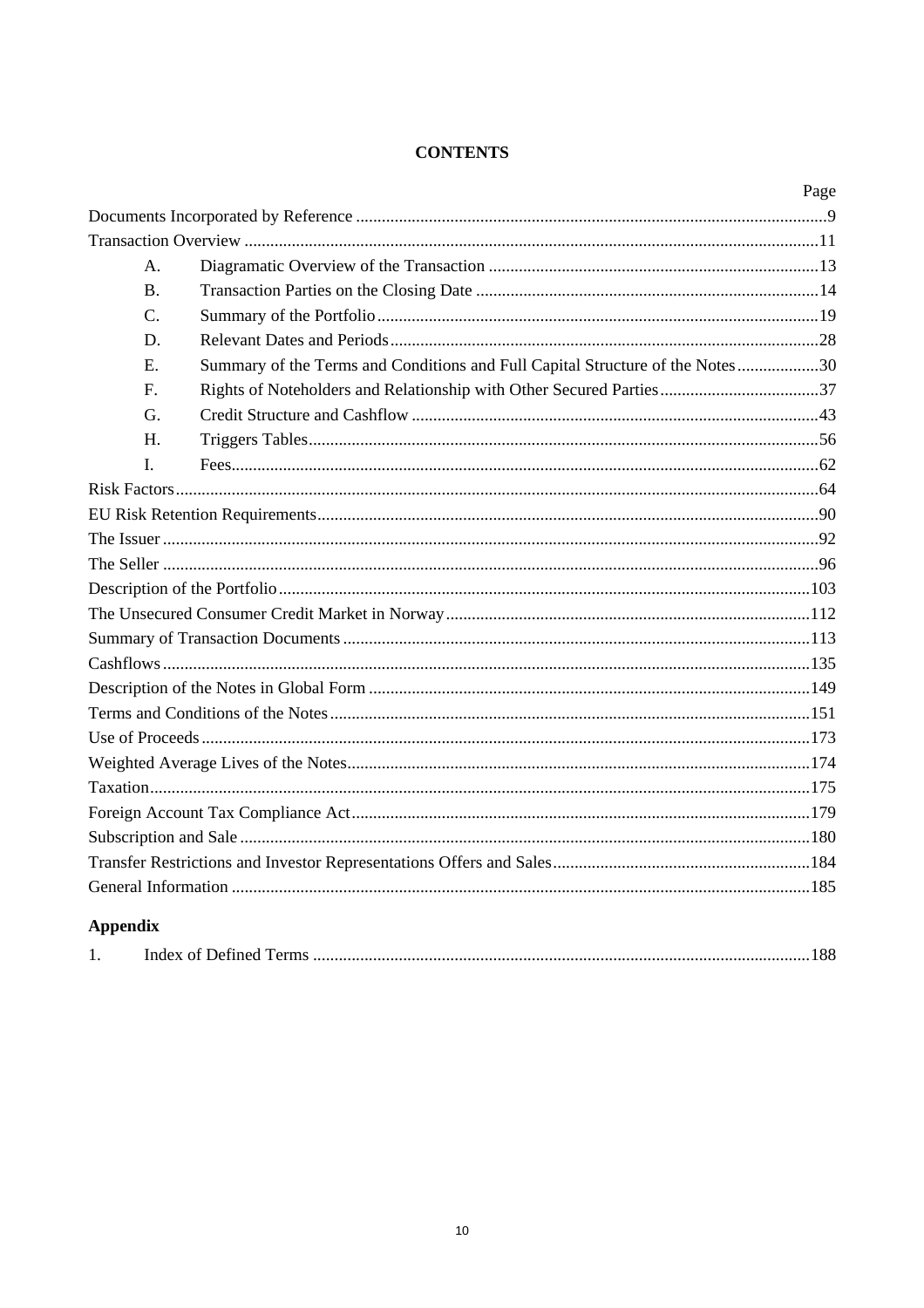## **TRANSACTION OVERVIEW**

*The information set out below is an overview of various aspects of the transaction. This overview is not purported to be complete and should be read in conjunction with, and is qualified in its entirety by, references to the detailed information presented elsewhere in this Prospectus. After the Closing Date, the identity of the Transaction Parties may change subject to the terms of the relevant Transaction Documents.* 

The Issuer is a public limited liability company established in Sweden. It is wholly owned by Nordax Bank AB (publ) (**Nordax**, the **Originator,** the **Seller** and the **Parent Company**).

On or about the Closing Date, the Issuer will acquire certain promissory notes (the **Initial Portfolio**) from Nordax Bank AB (publ) (acting in its capacity as Seller). Such promissory notes relate to loans made by the Originator to consumers resident in Norway.

On the Closing Date, the Issuer will issue the Notes and use the gross proceeds thereof, being NOK  $[\bullet]$  (the **Issuance Proceeds**), towards the acquisition of the Initial Portfolio. In the event that the Initial Purchase Price of the Initial Portfolio is not fully paid utilising the Issuance Proceeds (due to a rounding down in the sizing of the Notes), such difference (the **Difference Amount**) shall be funded by an advance made by the Subordinated Loan Provider as part of the Establishment Loan.

During the Revolving Period, the Issuer will apply available Principal Receipts to acquire further Promissory Notes (the **Additional Promissory Notes**) from the Seller.

On the Closing Date, Nordax (in such capacity, the **Subordinated Loan Provider**) will make the following subordinated loans to the Issuer:

- (a) a loan to initially fund the Liquidity Reserve (the **Liquidity Reserve Loan**);
- (b) a loan to initially fund the Payment Holiday Reserve (the **Payment Holiday Reserve Loan**); and
- (c) a loan to (i) fund the payment of certain fees and expenses in connection with the issuance of the Notes (the **Set-up Fees**), such fees to be paid on any Business Day prior to the first Interest Payment Date; (ii) initially fund the Float Amount (as defined below) and (iii) fund the Difference Amount, if required (the **Establishment Loan**).

Pursuant to the terms of the Subordinated Loan Agreement, the Subordinated Loan Provider may agree from time to time to make further loans (**Further Loans** and together with the Liquidity Reserve Loan, the Payment Holiday Reserve Loan and the Establishment Loan, the **Subordinated Loans** and each a **Subordinated Loan**) to the Issuer, which (at the direction of the Subordinated Loan Provider) shall be applied by the Issuer as Revenue Receipts and/or Principal Receipts in accordance with the relevant Priority of Payments or to further fund the Payment Holiday Reserve or the Credit Enhancement Reserve.

Nordax will also acquire the Class E Notes. See further the section on "*EU Risk Retention Requirements*" in relation to Nordax' holding of the Class E Notes.

The Issuer will grant security in favour of Citicorp Trustee Company Limited (the **Security Trustee**) by way of: (i) a pledge over the assets of the Issuer governed by Norwegian law pursuant to the Norwegian Security Agreement, (ii) a pledge over the assets governed by Swedish law pursuant to the Swedish Security Agreement and (iii) an assignment by way of security or a charge, as applicable, over the relevant assets of the Issuer governed by English law pursuant to the English Deed of Charge. The Parent Company will grant security in favour of the Security Trustee over the shares in the Issuer pursuant to the Share Pledge Agreement.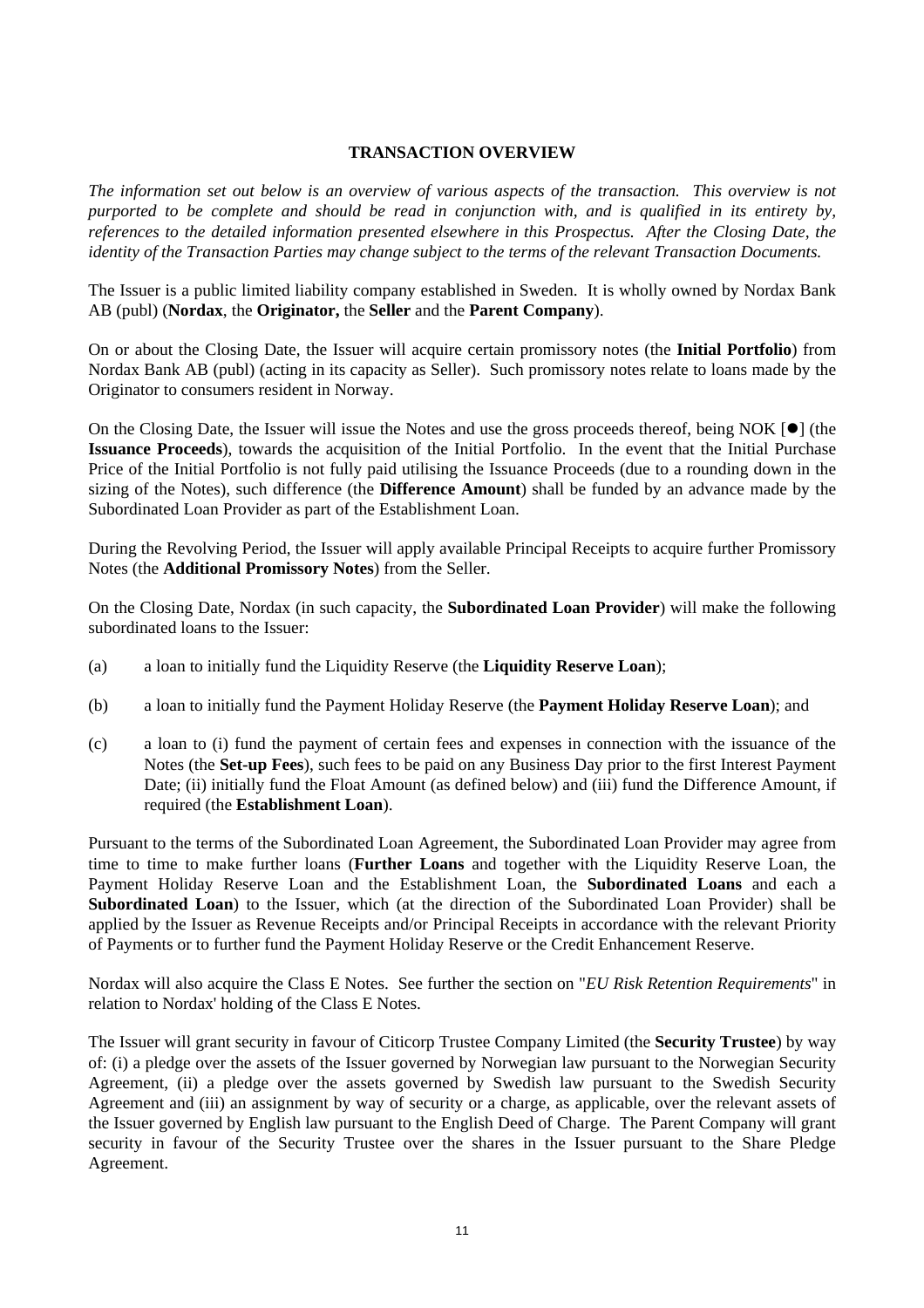The Originator will provide servicing and cash management services to the Issuer.

The Issuer will use the proceeds from the Portfolio to pay interest and principal on the Notes.

The obligations of the Issuer will be limited recourse to the assets subject to the Issuer Security and the Parent Company Security. For the avoidance of doubt this excludes any amount standing to the credit of the Equity Account, the Collection Agency Account and the Transaction Account. Upon the service of an Enforcement Notice on the Issuer, the Cash Manager shall transfer the funds standing to the credit of the Transaction Account and the Collection Agency Account and any amount which remains standing to the credit thereof to the GIC Account in accordance with the terms of the Cash Management Agreement.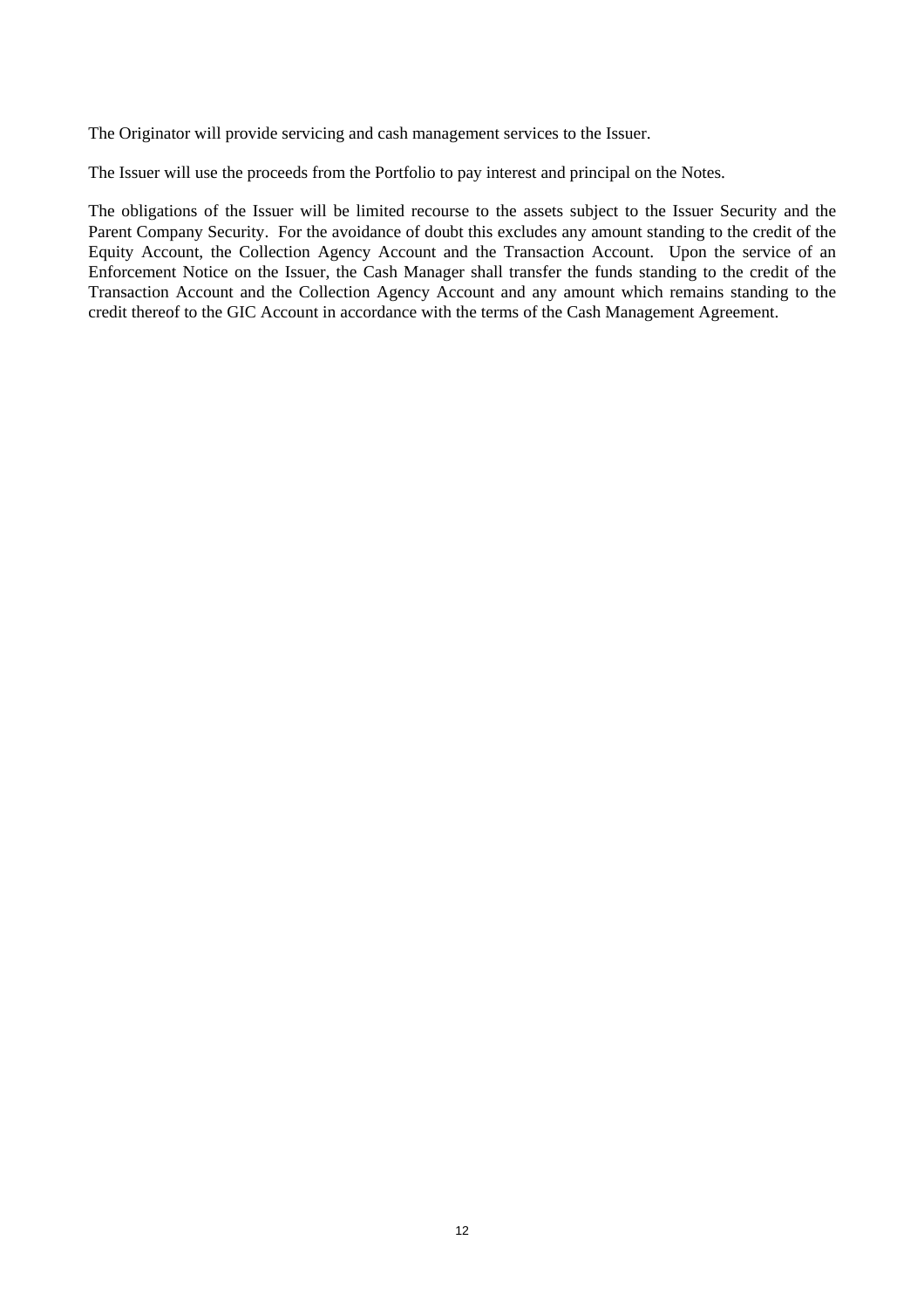## **A. DIAGRAMATIC OVERVIEW OF THE TRANSACTION**

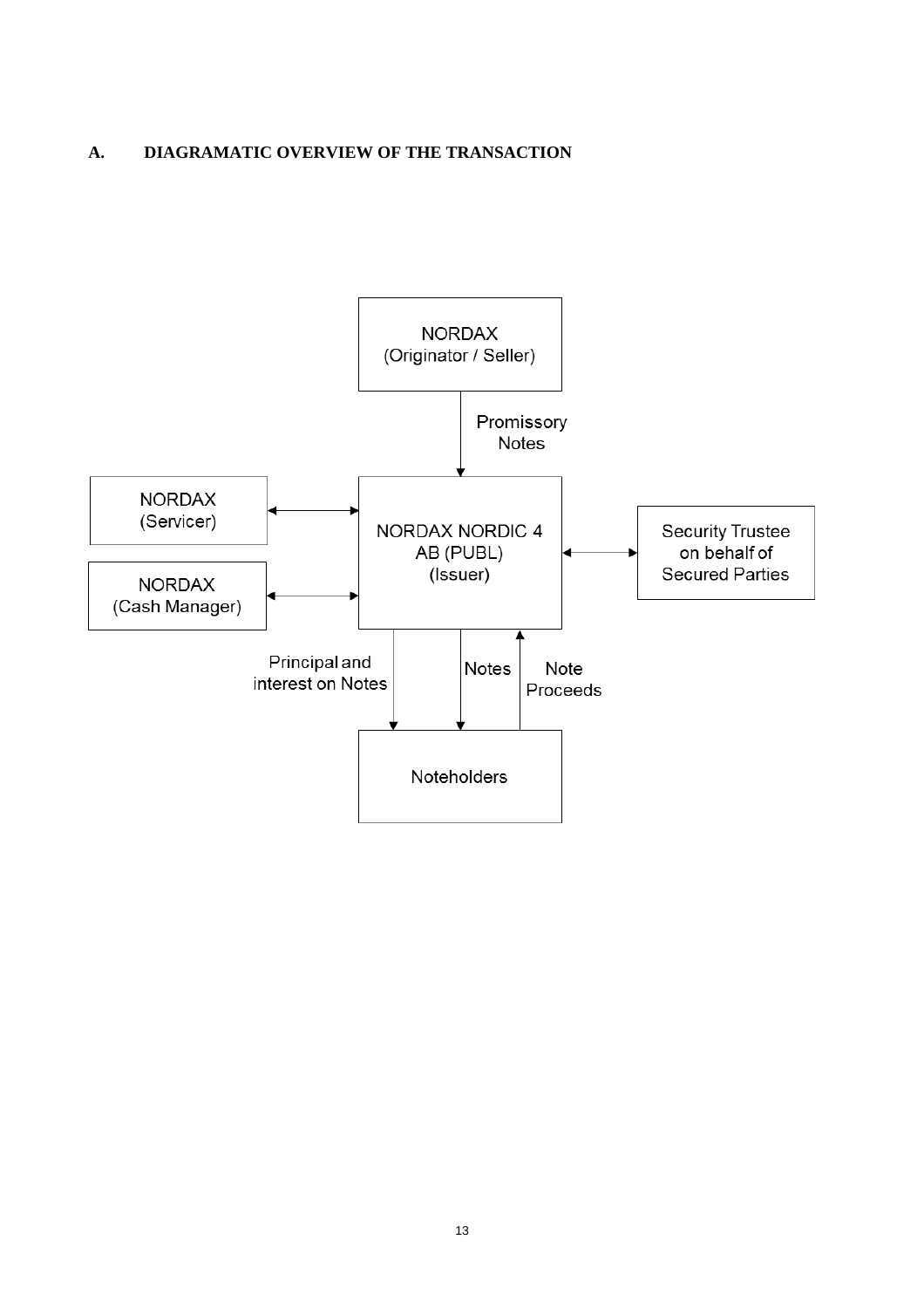| <b>Party</b>                |           | <b>Name</b>                                                                                                                                                              | <b>Address</b>                                                      | <b>Document</b><br>under which<br>appointed | <b>Further Information</b>                                                                                                                                                                                                                                                                                                                                        |
|-----------------------------|-----------|--------------------------------------------------------------------------------------------------------------------------------------------------------------------------|---------------------------------------------------------------------|---------------------------------------------|-------------------------------------------------------------------------------------------------------------------------------------------------------------------------------------------------------------------------------------------------------------------------------------------------------------------------------------------------------------------|
| <b>Issuer</b>               |           | SCL - Scandinavian<br><b>Consumer Loans VI</b><br>(being the secondary<br>name for the<br>company Nordax<br>Nordic 4 AB (publ))<br>(a company wholly<br>owned by Nordax) | P.O. Box 23124,<br>104 35<br>Stockholm,<br>Sweden                   | N/A                                         |                                                                                                                                                                                                                                                                                                                                                                   |
| <b>Parent</b><br>Company    |           | Nordax                                                                                                                                                                   | P.O. Box 23124,<br>104 35<br>Stockholm,<br>Sweden                   | N/A                                         |                                                                                                                                                                                                                                                                                                                                                                   |
| Originator<br><b>Seller</b> | <b>or</b> | Nordax                                                                                                                                                                   | P.O. Box 23124,<br>104 35<br>Stockholm,<br>Sweden                   | N/A                                         | The Seller will use its<br>reasonable efforts<br>to<br>sell Promissory Notes<br>to the Issuer pursuant<br>to the terms of the<br>Transfer<br>Loan<br>Agreement. The Seller<br>will not sell Additional<br>Promissory Notes<br>to<br>the Issuer after<br>the<br>Revolving Period End<br>Date.<br>The<br>Originator<br>will<br>into<br>the<br>enter<br>Subscription |
|                             |           |                                                                                                                                                                          |                                                                     |                                             | Agreement to acquire<br>the Class E Notes from<br>the Issuer.                                                                                                                                                                                                                                                                                                     |
| <b>Servicer</b>             |           | Nordax                                                                                                                                                                   | Gävlegatan 22,<br>P.O. Box 23124,<br>104 35<br>Stockholm,<br>Sweden | Servicing<br>Agreement                      | Pursuant to the terms<br>the<br>of<br>Servicing<br>Agreement,<br>the<br>Servicer will service<br>the Portfolio on behalf<br>of<br>the<br>Issuer<br>and<br>provide<br>corporate<br>services to the Issuer.                                                                                                                                                         |

# **B. TRANSACTION PARTIES ON THE CLOSING DATE**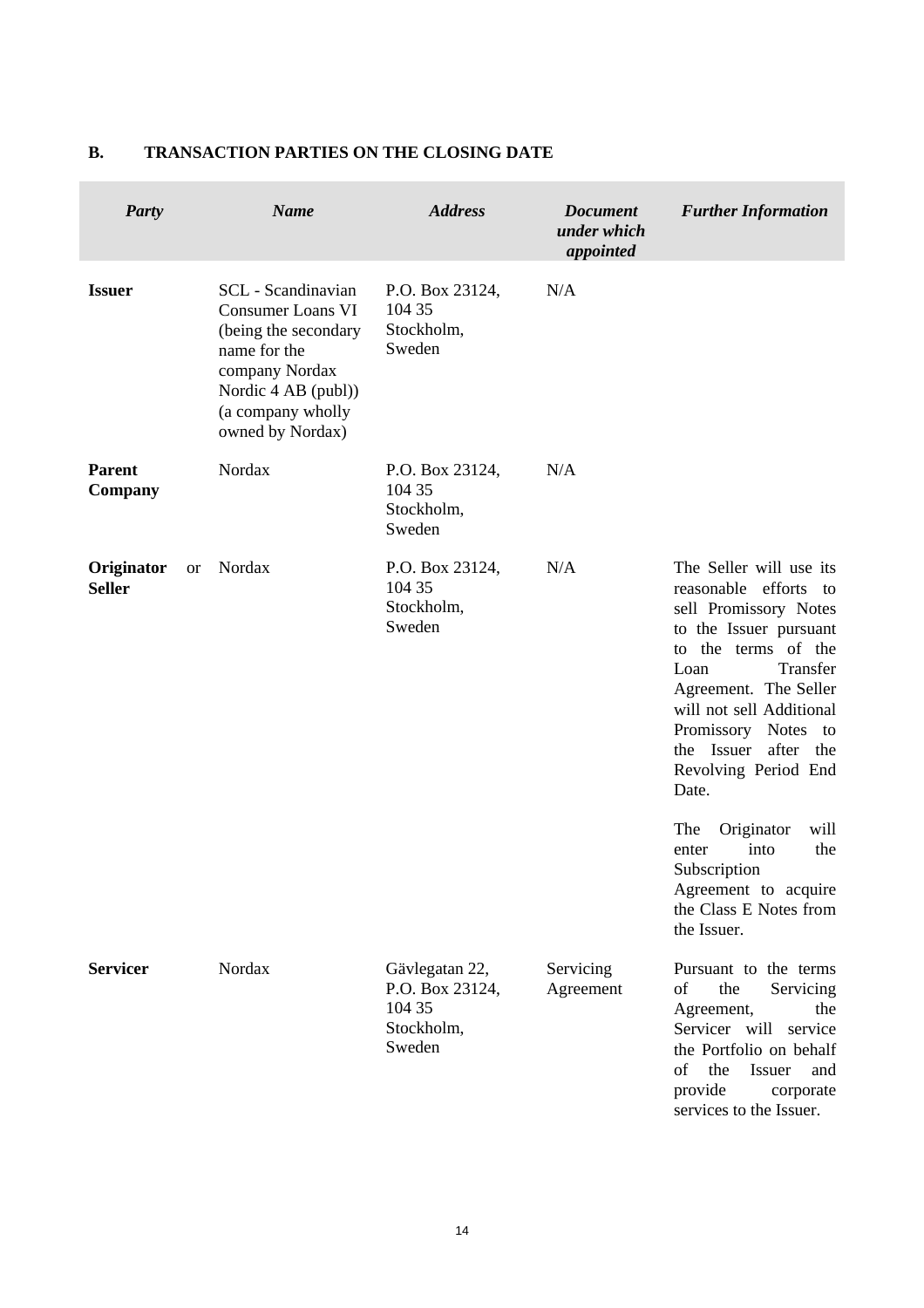| <b>Party</b>                                | <b>Name</b> | <b>Address</b>                                                      | <b>Document</b><br>under which<br>appointed | <b>Further Information</b>                                                                                                                                                                                                                                                                                                                                                                                                                                                                                                                                                                                                                                        |
|---------------------------------------------|-------------|---------------------------------------------------------------------|---------------------------------------------|-------------------------------------------------------------------------------------------------------------------------------------------------------------------------------------------------------------------------------------------------------------------------------------------------------------------------------------------------------------------------------------------------------------------------------------------------------------------------------------------------------------------------------------------------------------------------------------------------------------------------------------------------------------------|
| <b>Standby</b><br><b>Servicer</b>           | Emric AB    | <b>Box 157</b><br>SE-101 23,<br>Stockholm,<br>Sweden                | Standby<br>Servicing<br>Agreement           | Pursuant to the terms<br>of<br>the<br>Standby<br>Servicing<br>Agreement,<br>if the appointment of<br>Nordax as Servicer is<br>terminated,<br>the<br>Standby Servicer will<br>service the Portfolio.                                                                                                                                                                                                                                                                                                                                                                                                                                                               |
| <b>Subordinated</b><br><b>Loan Provider</b> | Nordax      | Gävlegatan 22,<br>P.O. Box 23124,<br>104 35<br>Stockholm,<br>Sweden | Subordinated<br>Loan<br>Agreement           | Pursuant to the terms<br>Subordinated<br>the<br>οf<br>Loan Agreement, the<br>Subordinated<br>Loan<br>Provider will initially<br>make three loans to the<br>Issuer.<br>The<br>Subordinated<br>Loans<br>from the Subordinated<br>Loan Provider will be<br>used, <i>inter alia</i> , to fund<br>the<br>Set-up<br>Fees<br>(partially), the<br>Float<br>Amount, the Liquidity<br>Reserve<br>and<br>the<br>Holiday<br>Payment<br>Reserve<br>respectively.<br>From time to time, the<br>Subordinated<br>Loan<br>Provider<br>make<br>may<br>Further Loans to the<br>Issuer to further fund<br>the Payment Holiday<br>Reserve or the Credit<br><b>Enhancement Reserve.</b> |
| <b>Cash Manager</b>                         | Nordax      | P.O. Box 23124,<br>104 35<br>Stockholm,<br>Sweden                   | Cash<br>Management<br>Agreement             | The Cash Manager will<br>provide certain cash<br>administration, investor<br>reporting<br>and<br>calculation services to<br>the Issuer pursuant to<br>the Cash Management<br>Agreement.                                                                                                                                                                                                                                                                                                                                                                                                                                                                           |

 $\overline{\phantom{a}}$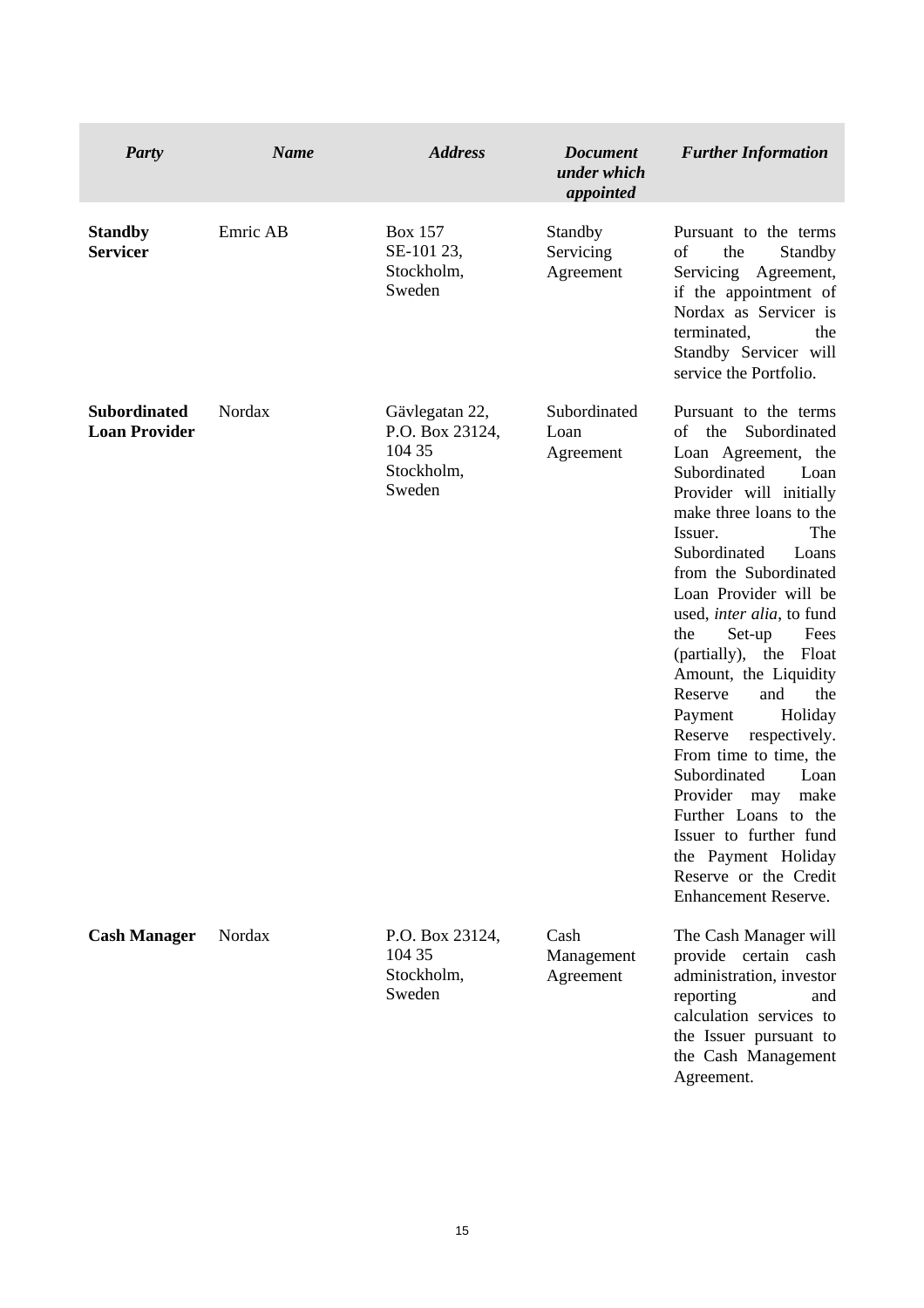| <b>Party</b>                                                                                                                                         | <b>Name</b>                                                | <b>Address</b>                                                                                   | <b>Document</b><br>under which<br>appointed                                                                                                                      | <b>Further Information</b>                                                                                                                                                                                                                                                                                                            |
|------------------------------------------------------------------------------------------------------------------------------------------------------|------------------------------------------------------------|--------------------------------------------------------------------------------------------------|------------------------------------------------------------------------------------------------------------------------------------------------------------------|---------------------------------------------------------------------------------------------------------------------------------------------------------------------------------------------------------------------------------------------------------------------------------------------------------------------------------------|
| <b>Standby Cash</b><br><b>Manager</b>                                                                                                                | Citibank, N.A.,<br>London Branch                           | Citigroup Centre,<br>Canada Square,<br>Canary Wharf,<br>London E14 5LB,<br><b>United Kingdom</b> | Cash<br>Management<br>Agreement                                                                                                                                  | Pursuant to the terms<br>the<br>of<br>Cash<br>Management<br>Agreement,<br>if<br>the<br>appointment of Nordax<br>as Cash Manager is<br>the<br>terminated,<br><b>Standby Cash Manager</b><br>will provide the cash<br>management<br>services<br>to the Issuer.                                                                          |
| <b>Collection</b><br><b>Accounts Bank</b>                                                                                                            | Nordea Bank AB<br>(publ), filial i Norge<br>(Nordea Norge) | Essendrops gate 7<br>P.O.<br><b>Box</b><br>1166<br>Sentrum<br>N-0107 Oslo,<br>Norway             | <b>Bank Account</b><br>Agreement                                                                                                                                 | The Issuer has opened,<br>and will maintain, the<br><b>GIC</b><br>Account,<br>the<br>Transaction<br>Account,<br>the Equity Account and<br>the Collection Agency<br>Account (together, the<br><b>Collection</b><br><b>Bank</b><br><b>Accounts</b> ) with Nordea<br>Norge in Norway.                                                    |
| <b>Reserve</b><br><b>Accounts Bank</b><br>(and<br>together<br>with<br>the<br>Collection<br>Accounts Bank,<br><b>Account</b><br>the<br><b>Banks</b> ) | Nordea Norge                                               | Essendrops gate 7<br>P.O.<br><b>Box</b><br>1166<br>Sentrum<br>N-0107 Oslo,<br>Norway             | Reserve<br>Bank<br>Accounts<br>Agreement and,<br>together<br>with<br><b>Bank</b><br>the<br>Account<br>Agreement, the<br><b>Bank Account</b><br><b>Agreements</b> | The Issuer has opened,<br>and will maintain, the<br>Credit<br>Enhancement<br>Reserve Account and<br>the Liquidity Reserve<br>Account (together, the<br><b>Reserve Accounts and</b><br>together<br>with<br>the<br>Collection<br><b>Bank</b><br>Accounts, the Issuer<br><b>Bank Accounts</b> ) with<br>Nordea<br>Norge<br>in<br>Norway. |
| <b>Note Trustee</b>                                                                                                                                  | Citicorp Trustee<br>Company Limited                        | Citigroup Centre,<br>Canada Square,<br>Canary Wharf,<br>London E14 5LB,<br><b>United Kingdom</b> | <b>Trust Deed</b>                                                                                                                                                | The Note Trustee will<br>be appointed pursuant<br>to the Trust Deed to<br>represent the interests<br>of the holders of the<br><b>Notes</b><br>(the<br>Noteholders).                                                                                                                                                                   |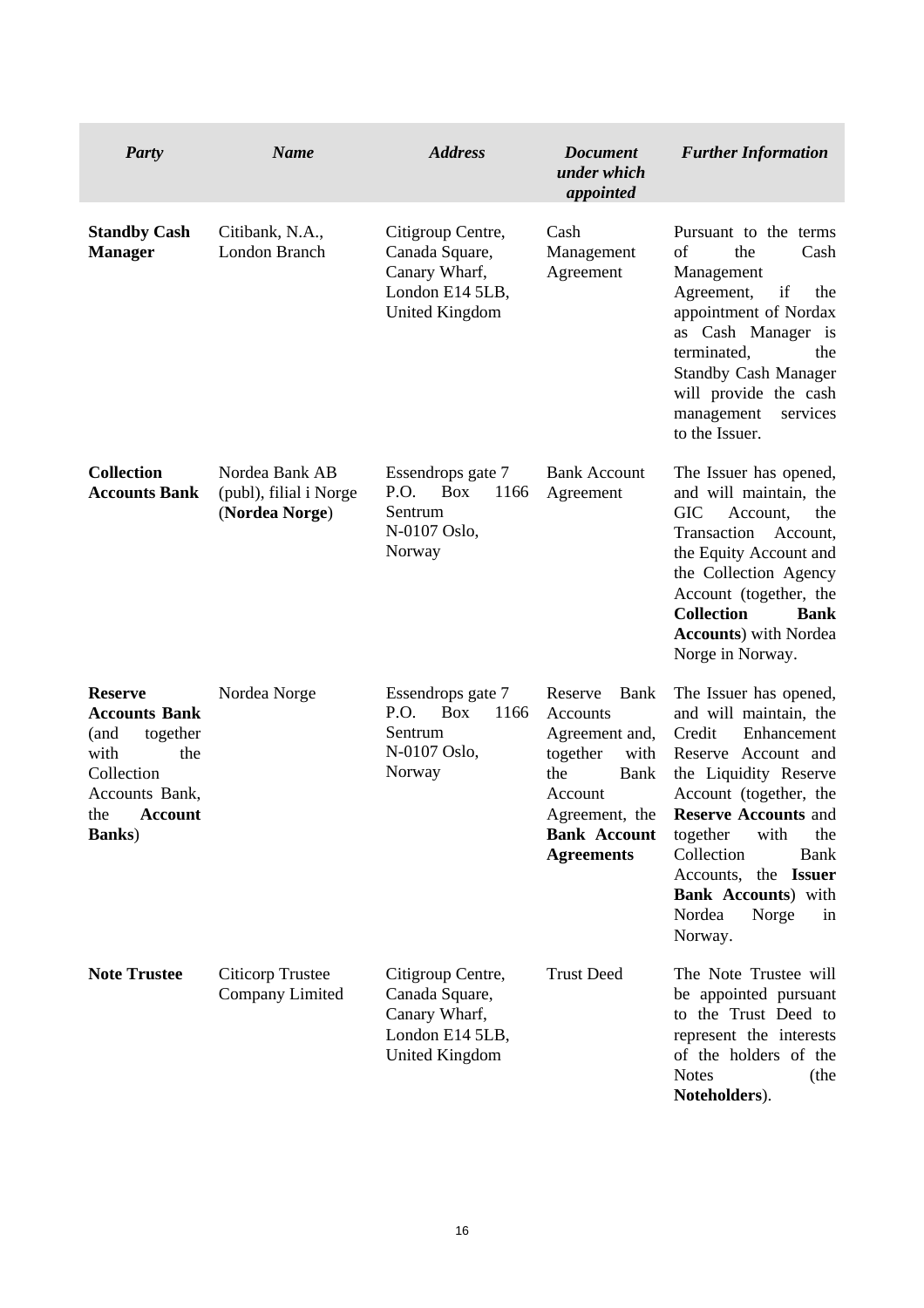| <b>Party</b>                      | <b>Name</b>                                                                                                                                                                                                                                                                                                                                                 | <b>Address</b>                                                                                   | <b>Document</b><br>under which<br>appointed                                                                                                   | <b>Further Information</b>                                                                                                                                                                                                                                                                                                                                                                                                                    |
|-----------------------------------|-------------------------------------------------------------------------------------------------------------------------------------------------------------------------------------------------------------------------------------------------------------------------------------------------------------------------------------------------------------|--------------------------------------------------------------------------------------------------|-----------------------------------------------------------------------------------------------------------------------------------------------|-----------------------------------------------------------------------------------------------------------------------------------------------------------------------------------------------------------------------------------------------------------------------------------------------------------------------------------------------------------------------------------------------------------------------------------------------|
| <b>Security</b><br><b>Trustee</b> | Citicorp<br>Trustee<br>Company Limited                                                                                                                                                                                                                                                                                                                      | Citigroup Centre,<br>Canada Square,<br>Canary Wharf,<br>London E14 5LB,<br><b>United Kingdom</b> | English Deed<br>of Charge,<br>Norwegian<br>Security<br>Agreement,<br>Swedish<br>Security<br>Agreement and<br><b>Share Pledge</b><br>Agreement | The Security Trustee<br>will hold the security<br>under<br>granted<br>the<br>English<br>Deed<br>of<br>Charge, the Norwegian<br>Security<br>Agreement,<br>the Swedish Security<br>and<br>Agreement<br>the<br>Share<br>Pledge<br>Agreement on behalf<br>of itself and the other<br>Secured Parties. Only<br>Security Trustee<br>the<br>will<br>be<br>entitled<br>to<br>enforce<br>the<br>Issuer<br>Security and the Parent<br>Company Security. |
| <b>Secured</b><br><b>Parties</b>  | The Seller, the<br>Servicer, the Standby<br>Servicer, the Cash<br>Manager, the<br><b>Standby Cash</b><br>Manager, the<br>Account Banks, the<br>Note Trustee, the<br>Noteholders, the<br>Security Trustee, any<br>receiver or other<br>appointee of the<br>Security Trustee, the<br>Service Provider, the<br>Agents and the<br>Subordinated Loan<br>Provider |                                                                                                  |                                                                                                                                               |                                                                                                                                                                                                                                                                                                                                                                                                                                               |
| <b>Service</b><br><b>Provider</b> | Tieto Sweden AB                                                                                                                                                                                                                                                                                                                                             | Fjärde<br>Bassängvägen 15,<br>115 41<br>Stockholm,<br>Sweden                                     | Servicing<br>Transfer<br>Agreement                                                                                                            | The Service Provider<br>will<br>provide certain<br>application support and<br>operations support to<br>Servicer,<br>the<br>the<br>Standby Servicer and<br>replacement<br>any<br>Standby Servicer (as<br>appropriate)<br>pursuant<br>the<br>to<br>Servicing<br>Transfer Agreement.                                                                                                                                                             |

 $\sim$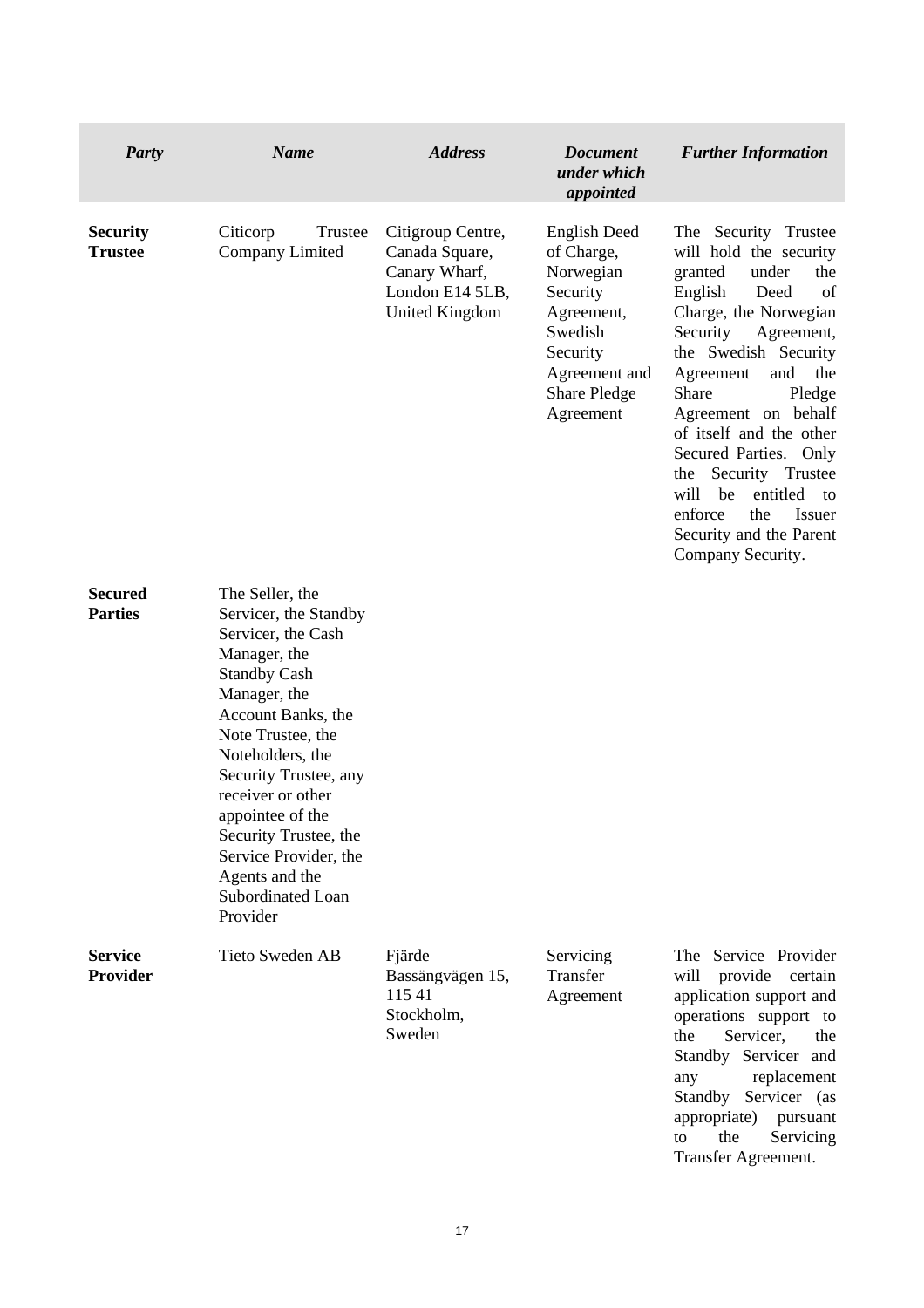| <b>Party</b>                               | <b>Name</b>                                                                                                                                                            | <b>Address</b>                                                                                   | <b>Document</b><br>under which<br>appointed | <b>Further Information</b>                                                                                                                                                                                                                                                                                     |
|--------------------------------------------|------------------------------------------------------------------------------------------------------------------------------------------------------------------------|--------------------------------------------------------------------------------------------------|---------------------------------------------|----------------------------------------------------------------------------------------------------------------------------------------------------------------------------------------------------------------------------------------------------------------------------------------------------------------|
| <b>Principal</b><br><b>Paying Agent</b>    | Citibank, N.A.,<br>London Branch                                                                                                                                       | Citigroup Centre,<br>Canada Square,<br>Canary Wharf,<br>London E14 5LB,<br><b>United Kingdom</b> | Agency<br>Agreement                         | The Principal Paying<br>will<br>Agent<br>be<br>appointed<br>to<br>act<br>as<br>principal paying agent<br>under<br>the<br>Agency<br>Agreement.                                                                                                                                                                  |
| <b>Agent Bank</b>                          | Citibank,<br>N.A.,<br>London Branch                                                                                                                                    | Citigroup Centre,<br>Canada Square,<br>Canary Wharf,<br>London E14 5LB,<br><b>United Kingdom</b> | Agency<br>Agreement                         | The Agent Bank will<br>be appointed to act as<br>agent bank under the<br>Agency<br>Agreement<br>and, together with the<br>Principal Paying Agent<br>and the other Paying<br>Agents, the Agents.                                                                                                                |
| <b>Storage</b><br>Company                  | Iron Mountain<br>Sweden AB                                                                                                                                             | P.O. Box 30245,<br>SE-104 25<br>Stockholm,<br>Sweden                                             | Storage<br>Agreement                        | The Storage Company<br>will be appointed to<br>provide for the storage<br>and safe keeping of<br><b>Transferred Promissory</b><br>under<br>the<br><b>Notes</b><br>Storage Agreement.                                                                                                                           |
| <b>Insurance</b><br><b>Companies</b>       | <b>Financial Assurance</b><br>Company Limited<br>and Financial<br><b>Insurance Company</b><br>Limited, which are<br>both subsidiaries of<br>Genworth Financial<br>Inc. | Box 212, 101 24<br>Stockholm,<br>Sweden                                                          | N/A                                         | The insurance policies<br>relating<br>the<br>to<br>Promissory<br><b>Notes</b><br>are<br>offered<br>by<br>the<br>Originator, as a<br>tied<br>insurance intermediary<br>of insurances provided<br>the<br>Insurance<br>by<br>Companies.                                                                           |
| <b>Arranger and</b><br><b>Lead Manager</b> | Deutsche Bank AG,<br>London Branch                                                                                                                                     | Winchester House, 1<br><b>Great Winchester</b><br>Street,<br>London EC2N 2DB                     | Subscription<br>Agreement                   | Deutsche Bank AG,<br>London<br><b>Branch</b><br>(Deutsche Bank AG),<br>a<br>company<br>incorporated under the<br>laws of Germany and<br>acting<br>through<br>its<br>London<br><b>Branch</b><br>$\,\mathrm{has}\,$<br>been<br>appointed<br>and<br>Lead<br>Arranger<br>Manager in respect of<br>the transaction. |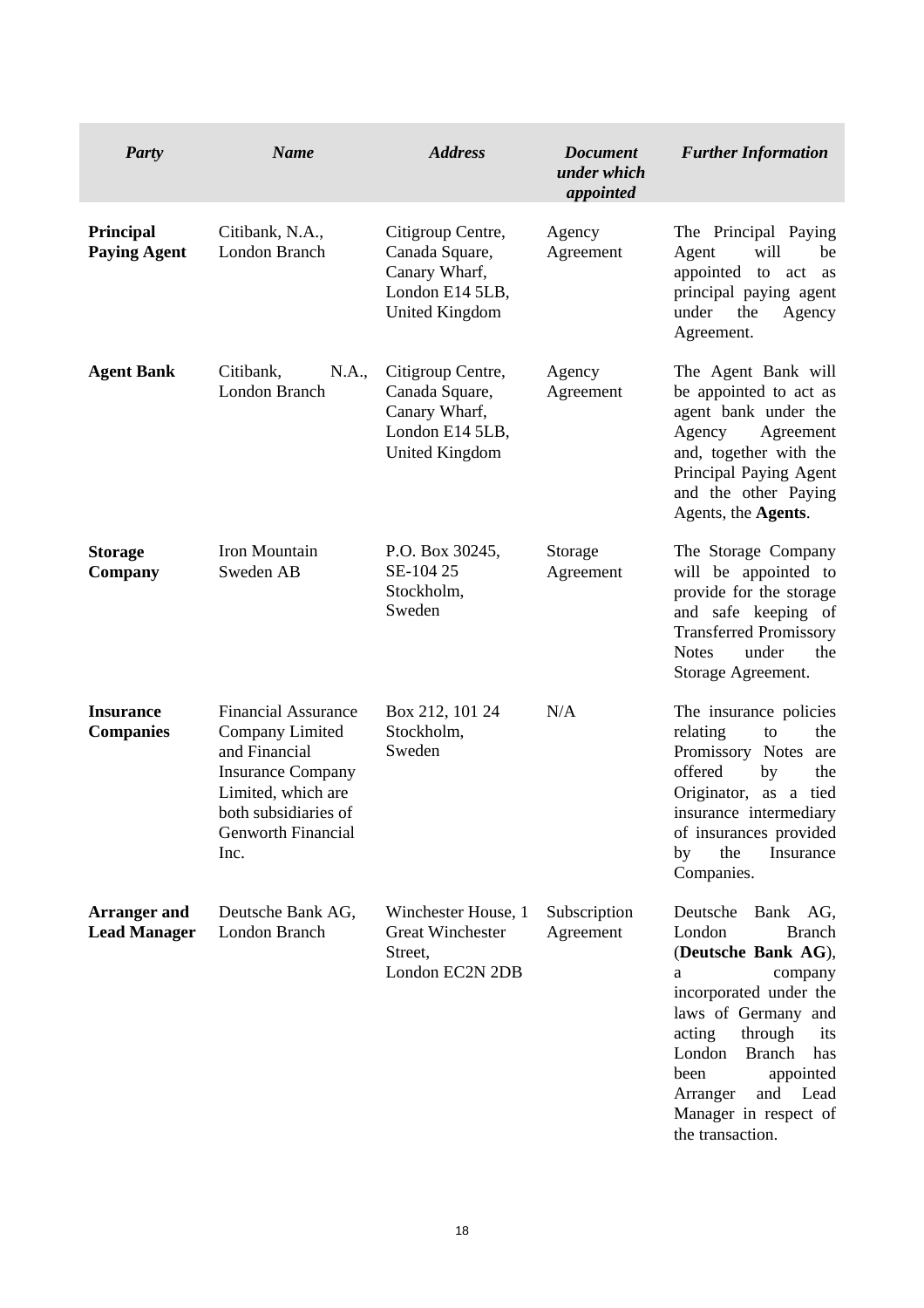# **C. SUMMARY OF THE PORTFOLIO**

| <b>The Portfolio</b>                                                                                  | The Portfolio (as defined below) will consist of claims against<br>consumers resident in Norway (the Customers and each, a<br>Customer) documented in physical form or in electronic<br>paperless form (as non-negotiable promissory notes) (each a<br>Promissory Note) and which have been either: |                                                                                                                                                                                                                                                                                                                                            |                      |  |
|-------------------------------------------------------------------------------------------------------|-----------------------------------------------------------------------------------------------------------------------------------------------------------------------------------------------------------------------------------------------------------------------------------------------------|--------------------------------------------------------------------------------------------------------------------------------------------------------------------------------------------------------------------------------------------------------------------------------------------------------------------------------------------|----------------------|--|
|                                                                                                       | (a)                                                                                                                                                                                                                                                                                                 | transferred by the Seller to the Issuer on or about the<br>Closing Date (such Promissory Notes comprising the<br>Initial Portfolio); or                                                                                                                                                                                                    |                      |  |
|                                                                                                       | (b)                                                                                                                                                                                                                                                                                                 | transferred by the Seller to the Issuer during the<br>Revolving Period (such Promissory Notes<br>Additional Promissory Notes (as defined below)),                                                                                                                                                                                          | being                |  |
|                                                                                                       |                                                                                                                                                                                                                                                                                                     | (in each case, together with accrued interest) with the benefit of<br>any insurance policy (if there is any such insurance policy in<br>place) and have not been repurchased by the Seller (collectively,<br>the Transferred Promissory Notes and each a Transferred<br>Promissory Note).                                                  |                      |  |
|                                                                                                       | Originator.                                                                                                                                                                                                                                                                                         | All the Transferred Promissory Notes have been originated by the                                                                                                                                                                                                                                                                           |                      |  |
| <b>Additional Promissory Notes</b>                                                                    | After the Closing Date and during the Revolving Period, the<br>Issuer may acquire additional Promissory Notes from the Seller.<br>Such additional Promissory Notes (the Additional Promissory<br>Notes) may constitute:                                                                             |                                                                                                                                                                                                                                                                                                                                            |                      |  |
|                                                                                                       | (a)                                                                                                                                                                                                                                                                                                 | new loans made to new Customers; and/or                                                                                                                                                                                                                                                                                                    |                      |  |
|                                                                                                       | (b)                                                                                                                                                                                                                                                                                                 | Further Advances made to existing Customers. In these<br>circumstances the Transferred Promissory Note will be<br>repurchased by the Seller from the Issuer, and during the<br>Revolving Period, a new Promissory Note for a larger<br>principal amount may be sold to the Issuer, subject to the<br>terms of the Loan Transfer Agreement. |                      |  |
| <b>Provisional Portfolio characteristics</b><br>as at 31 July 2017 (the Provisional<br>Pool Cut Date) |                                                                                                                                                                                                                                                                                                     | Number of Promissory Notes                                                                                                                                                                                                                                                                                                                 | 12,879               |  |
|                                                                                                       |                                                                                                                                                                                                                                                                                                     | <b>Total Outstanding Capital Balance</b>                                                                                                                                                                                                                                                                                                   | NOK 3,019,414,237.80 |  |
|                                                                                                       |                                                                                                                                                                                                                                                                                                     | <b>Average Promissory Note Current</b><br>Capital Balance                                                                                                                                                                                                                                                                                  | NOK 234,444.77       |  |
|                                                                                                       |                                                                                                                                                                                                                                                                                                     | <b>Average Promissory Note Original</b><br>Capital Balance                                                                                                                                                                                                                                                                                 | NOK 264,945.55       |  |
|                                                                                                       |                                                                                                                                                                                                                                                                                                     | Weighted Average Yield                                                                                                                                                                                                                                                                                                                     | 12.32%               |  |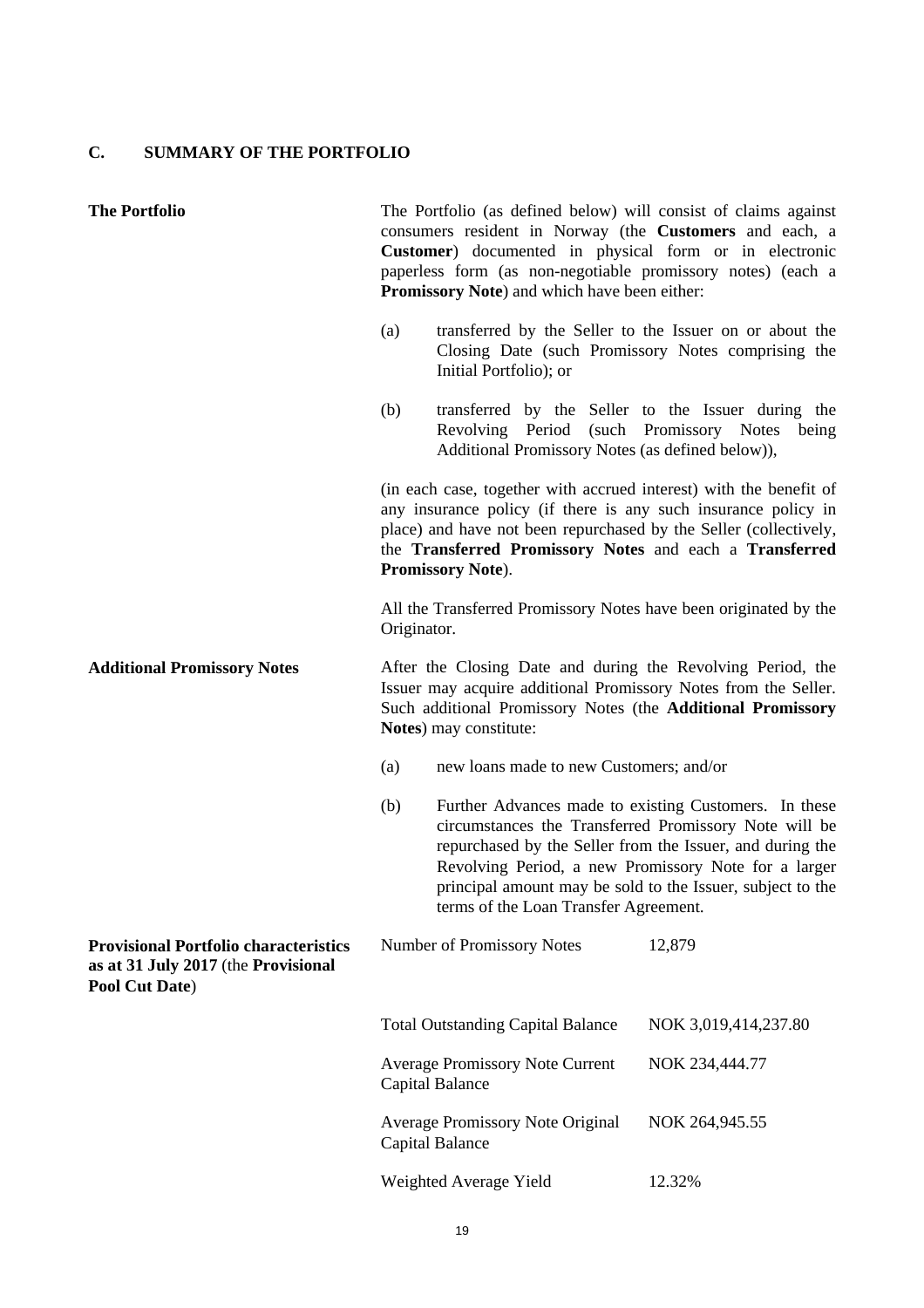Weighted Average Remaining 119.45 months Term\*\*

> Weighted Average Original Term<sup>\*\*</sup> 139.99 months \* Seasoning is based on the latest Loan / Further Advance origination date \*\* Based on the latest Loan / Further Advance / Extension origination date

 The Seller has selected Promissory Notes that, as at 31 July 2017 (the **Provisional Pool Cut Date**), have been provisionally identified to comprise the Initial Portfolio (the **Provisional Portfolio**). The Provisional Portfolio contains 61.67 per cent. of Promissory Notes in Risk Class C, however the Actual Provisional Portfolio on the Final Pool Cut Date and the Initial Portfolio on the Closing Date will satisfy the Loan Criteria in respect of the Risk Class C Promissory Notes.

On  $\text{[} \bullet \text{]}$  2017 (the **Final Pool Cut Date**), the Seller has randomly selected Promissory Notes from the Provisional Portfolio to comprise the **Actual Provisional Portfolio**. The Actual Provisional Portfolio only comprises Promissory Notes that were in the Provisional Portfolio, although the principal amount of such Promissory Notes may have increased after the Provisional Pool Cut Date due to the addition of Further Advances and Payment Holidays or reduced as a result of Customer payments. A Promissory Note within the Provisional Portfolio will however no longer be in the Actual Provisional Portfolio if during the period from (and including) the Provisional Pool Cut Date to (but excluding) the Final Pool Cut Date such Promissory Note is repaid in full, if the Loan Criteria are no longer met by such Promissory Note or to ensure the composition of the Actual Provisional Portfolio satisfies the Loan Criteria (where applicable).

 The Initial Portfolio as at the Closing Date will only comprise Promissory Notes that were in the Provisional Portfolio and the Actual Provisional Portfolio, although the principal amount of such Promissory Notes may have increased after the Final Pool Cut Date due to the addition of Further Advances and Payment Holidays or reduced as a result of Customer payments. A Promissory Note within the Actual Provisional Portfolio will however no longer be in the Initial Portfolio if during the period from (and including) the Final Pool Cut Date to (but excluding) the Closing Date such Promissory Note is repaid in full, if the Loan Criteria are no longer met by such Promissory Note or to ensure the composition of the Initial Portfolio satisfies the Loan Criteria (where applicable).

To compensate for any reduction of the principal amount of the Initial Portfolio from the Actual Provisional Portfolio, as described above, the Seller shall pay an amount equal to the amount (if any) by which the Issuance Proceeds exceed the Initial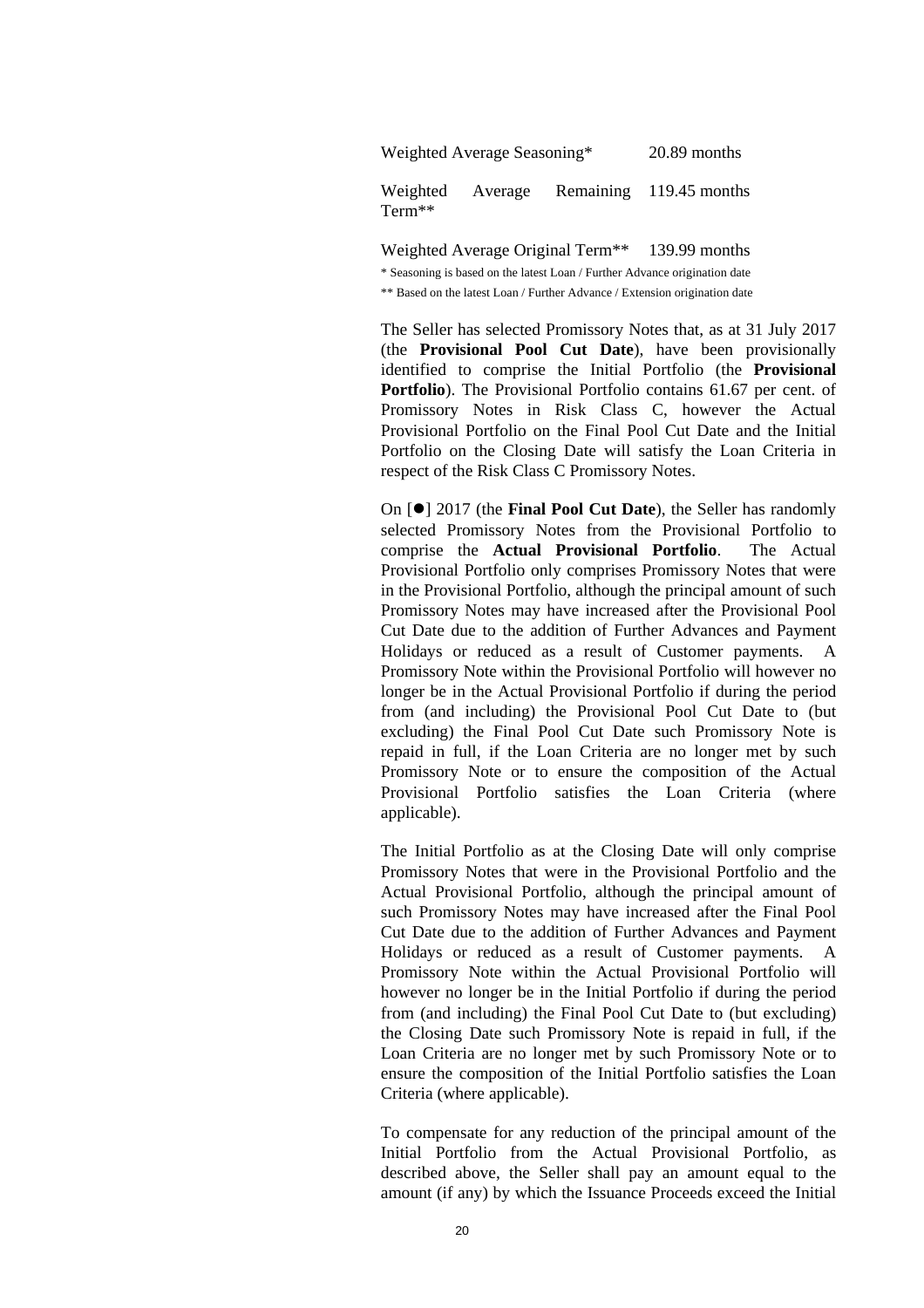Purchase Price payable by the Issuer on the Closing Date (such amount, the **Pre-Closing Amount**) to the Collection Agency Account on or around the Closing Date.

**Consideration** The consideration payable by the Issuer in respect of the Portfolio is an amount equal to the Initial Purchase Price and the Deferred Consideration. The Initial Purchase Price is an amount equal to the outstanding principal amount of the Transferred Promissory Notes as at the relevant Transfer Date (or, in respect of a Promissory Note in the Initial Portfolio, as at the Final Pool Cut Date). The Deferred Consideration is paid on each Interest Payment Date subject to and in accordance with the applicable Priority of Payments.

**Representations and warranties** The Originator will make certain representations and warranties in respect of the Initial Portfolio as at the Closing Date and thereafter, in respect of each Additional Promissory Note, on the relevant Transfer Date under the Loan Transfer Agreement (the **Loan Criteria**). In respect of the Loan Criteria on Deposits, the Originator will continue to repeat such representations and warranties in respect of each Transferred Promissory Note on each Interest Payment Date after, as applicable, the Closing Date or the Transfer Date.

The Loan Criteria include the following:

**Ordinary Course of Business**: the Promissory Note is an asset of the Seller and has been originated and administered by the Seller in accordance with the Credit Policy and the Collection and Provisioning Policy;

**Origination Channel**: the Promissory Note is not characterised as broker originated;

**Customer**: at the time of origination of the Promissory Note, the Customer was resident in Norway and each Customer is a natural person and not presently an employee of the Seller or a member of the Seller's group of companies;

**Valid and Binding**: the Promissory Note has been duly executed (including, as applicable, by way of electronic signature) by the Customer and constitutes a legal, valid and binding obligation of the relevant Customer (subject to bankruptcy, reorganisation, insolvency and other laws affecting the rights of creditors generally);

**Currency**: the Promissory Note is denominated and payable in Norwegian Kroner;

**Maximum Maturity**: the Promissory Note has a maximum legal maturity of 15 years and 1 month;

**Minimum Term**: the Promissory Note has a minimum remaining legal maturity of 1 month;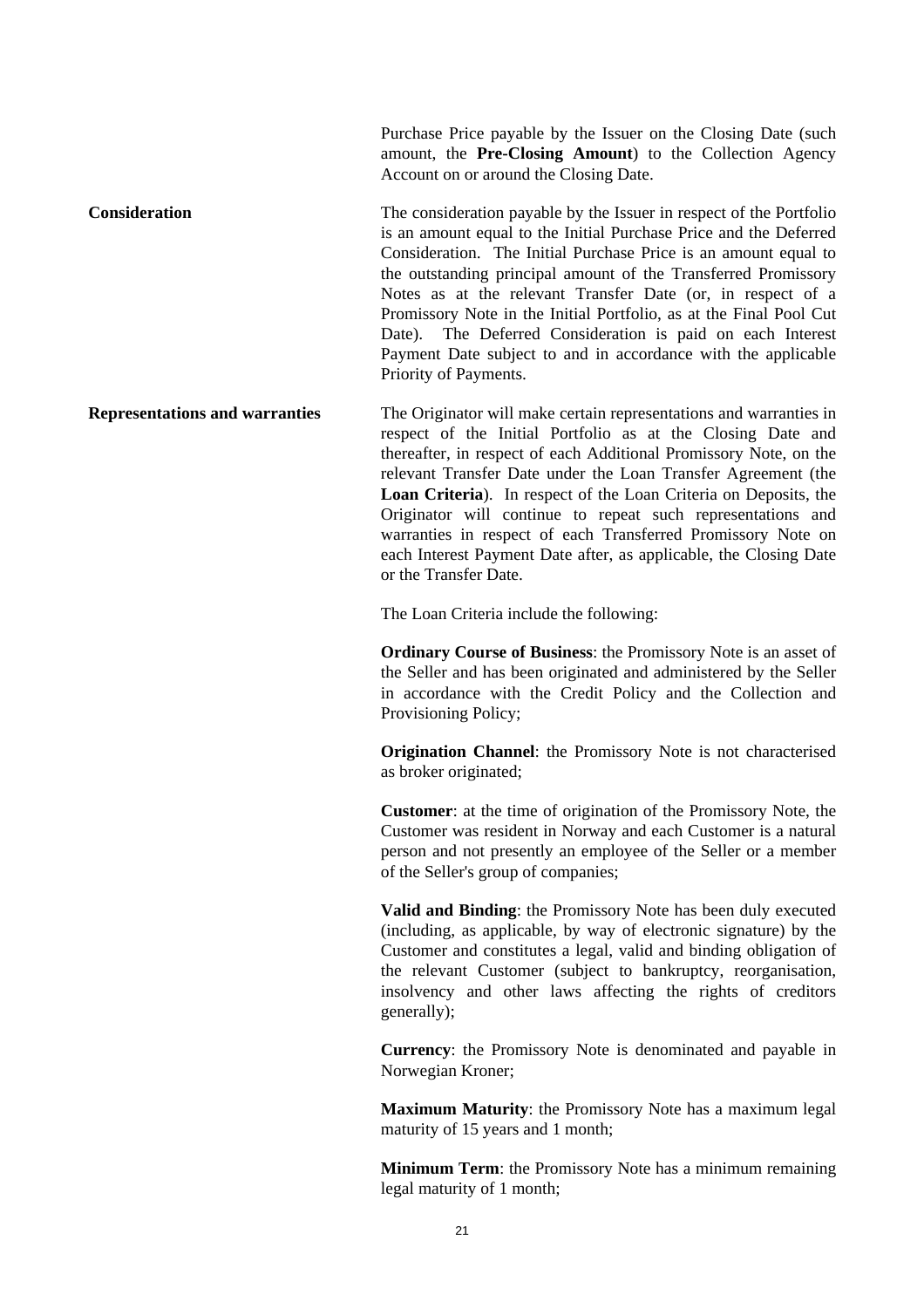**Maturity:** the Promissory Note matures earlier than 66 months and 15 days before the Final Maturity Date;

**Monthly Payment**: the terms of the contract under which the Promissory Note arises requires the Customer to make monthly payments on the Promissory Note (although a Customer may request a Payment Holiday);

**Interest Rate**: the Promissory Note has a variable rate of interest set in accordance with the Originator's pricing policy;

**Write-off**: the Promissory Note is not Written-off;

**Delinquent Promissory Note**: the Promissory Note is not Delinquent;

**Prepayment**: no notice of prepayment has been given on the Promissory Note by the Customer to the Seller;

**Solvency of the Customer**: to the best of the Seller's knowledge, the Customer in respect of the Promissory Note is not bankrupt, subject to a suspension of payments or otherwise insolvent or subject to any analogous procedure;

**Encumbrance**: the Promissory Note is not subject to any encumbrance;

**Assignability**: the Promissory Note can be freely and validly transferred by way of assignment and transfer to the Issuer without any requirement to obtain any further consent from the Customer;

**Set-off:** the Seller is not aware of any circumstances which would give rise to any right of set-off, withholding, suspension, counterclaim, defence or deduction by a Customer in respect of any Promissory Note, other than by virtue of a Customer holding a deposit account with the Seller;

**Deposits**: if the Customer under the Promissory Note holds a deposit account with the Seller, (a) the funds standing to the credit of such account does not exceed NOK20,000 and (b) such account is covered by the Swedish deposit guarantee scheme operated by the Swedish National Debt Office;

**Contracts**: each Promissory Note has been entered into on the standard terms and conditions set out in the relevant schedules to the Loan Transfer Agreement, without material amendment or is an Approved New Promissory Note Type;

**Books and records**: the Seller has kept full and proper accounts, books and records showing all material transactions, payments, receipts and proceedings relating to the Promissory Note;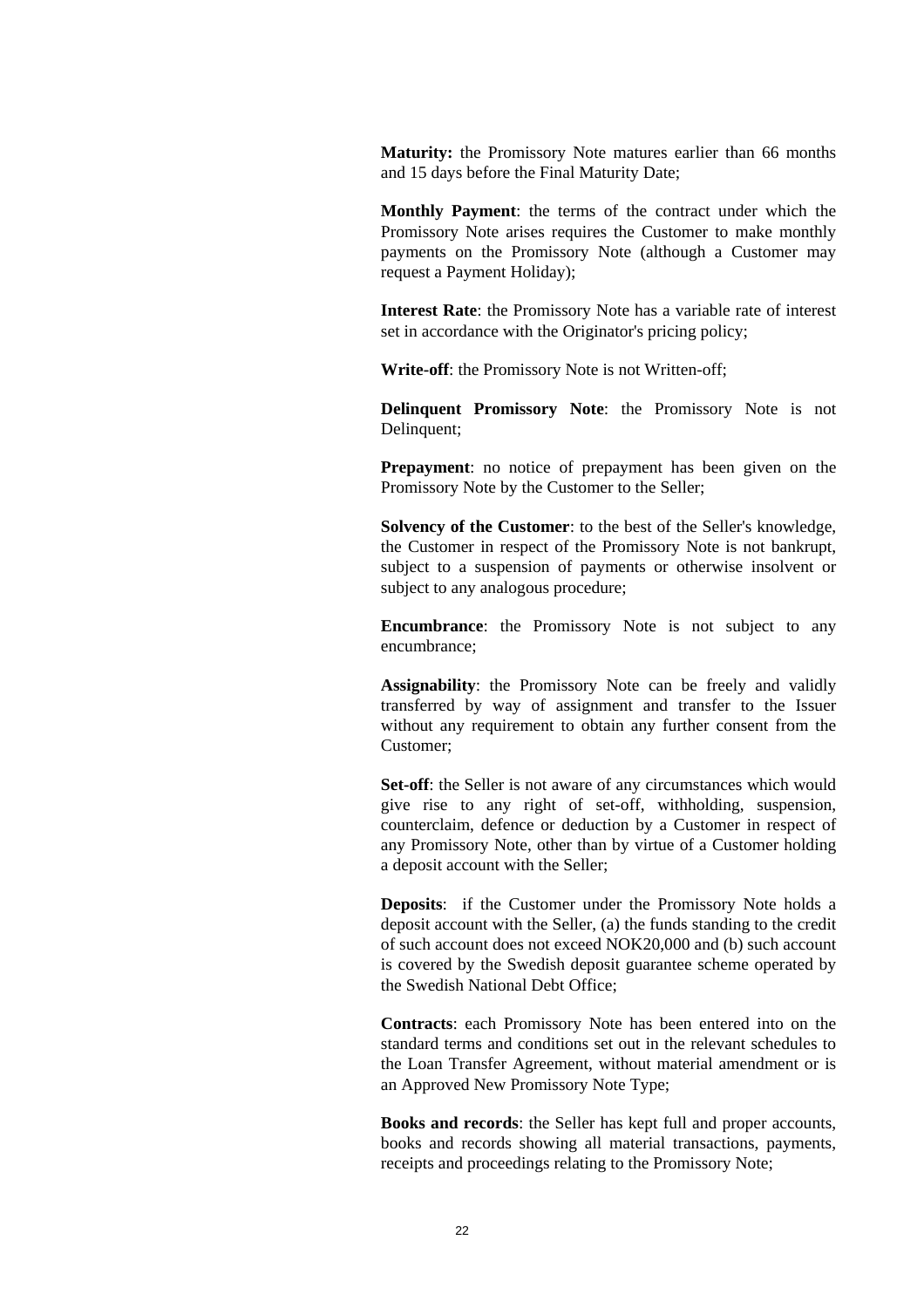**Loan Value**: the maximum principal amount outstanding (including any capitalised interest) of the Promissory Note is NOK 520,000;

**Governing Law**: the contract under which the Promissory Note arises is governed by the laws of Norway;

**Compliance with Laws**: the terms of each Promissory Note complies with all applicable laws, including the Norwegian Promissory Notes Act 1939-02-17 no. 2 and the Norwegian Financial Contracts Act 1999-06-26 no. 46 and other similar regulations under Norwegian law including the rules and regulations of the Norwegian FSA (No: *Finanstilsynet*);

**High value loans**: the Promissory Note will not cause the percentage of Promissory Notes in the Portfolio (by balance) with a principal amount outstanding (including any capitalised interest) in excess of NOK 320,000 to be greater than [45] per cent.;

**Risk Class C Promissory Notes:** the Promissory Note will not cause the percentage of Promissory Notes in the Portfolio (by balance) falling in Risk Class C to be greater than [60] per cent.:

 **Risk Class D Promissory Notes and Risk Class E Promissory Notes:** the Portfolio shall not contain any Promissory Notes falling in Risk Class D or Risk Class E as per the Originator's Risk Model;

**Direct Debit:** the Promissory Note will not cause the percentage of Promissory Notes in the Portfolio (by balance) where the relevant Customer pays by direct debit or other electronic payment systems (e.g. electronic invoice) to be less than [50] per cent.;

**Minimum Age**: at the time of origination of the Promissory Note, the Customer is at least 20 years old; and

**Unemployment**: at the time of the origination of the Promissory Note, to the best of the Seller's knowledge, at least one Customer under the Promissory Note is not unemployed.

Where:

**Collection and Provisioning Policy** means the collection and provisioning policy as set out in the Servicing Agreement from time to time for Norwegian promissory notes which are beneficially owned by the Originator. The Originator may change the Collection and Provisioning Policy, provided that such changes would be acceptable to a prudent lender of unsecured loans to borrowers in Norway and any material changes are notified by the Cash Manager to the Rating Agencies.

**Credit Policy** means the underwriting and lending policy, as set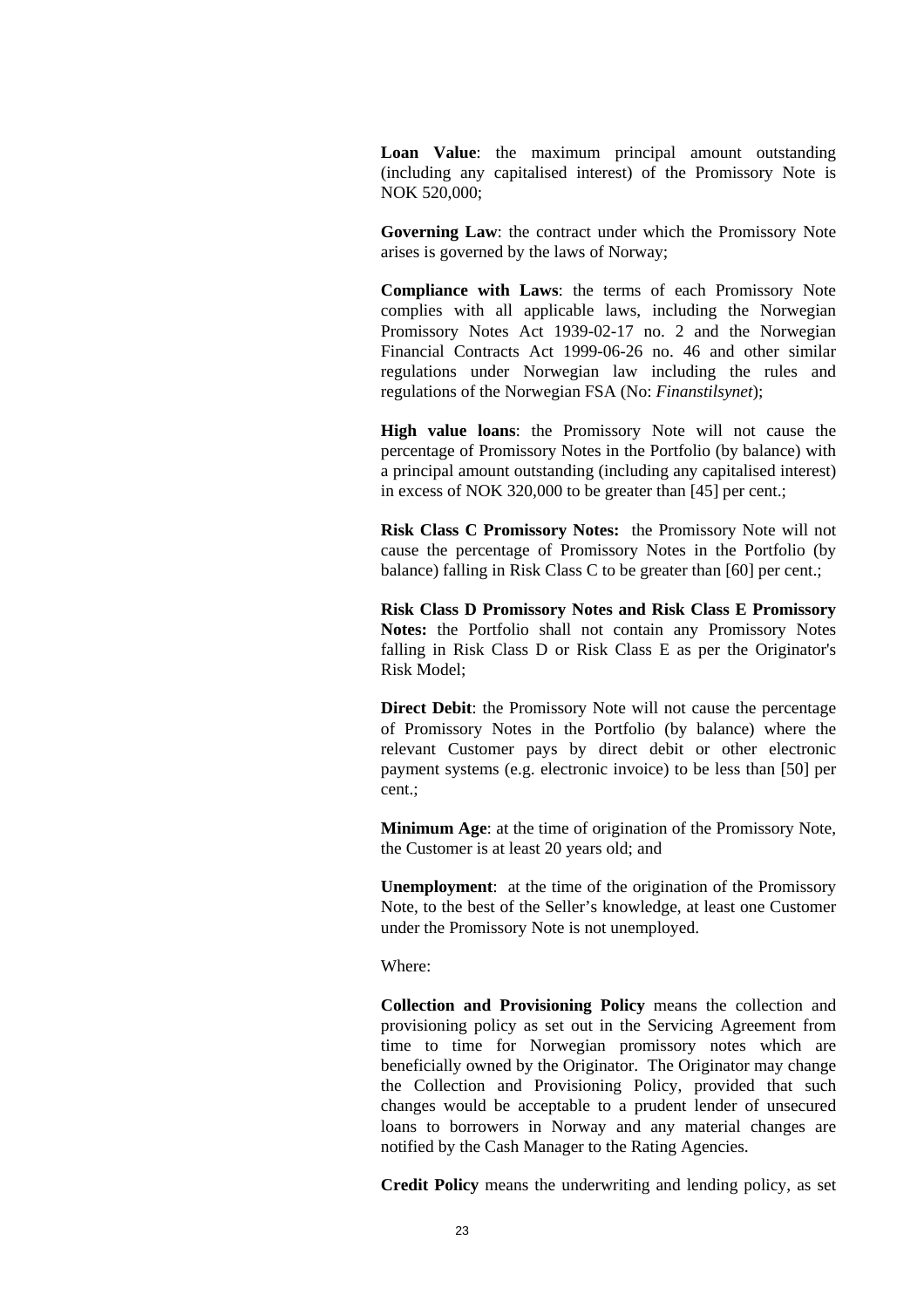out in the Servicing Agreement. The Servicer may change the Credit Policy, provided that such changes would be acceptable to a prudent lender of unsecured loans to borrowers in Norway and any material changes are notified by the Cash Manager to the Rating Agencies.

**Originator's Risk Model** means the risk model used by the Originator for its origination in Norway (in accordance with good and customary business practice) to produce the matrix set out in the Loan Transfer Agreement. The Originator may change the Originator's Risk Model (including the score intervals), provided that such changes would be acceptable to a prudent lender of unsecured loans to borrowers in Norway. The Servicer will notify the Rating Agencies of any material changes proposed to be made to the Originator's Risk Model.

**Risk Class C Promissory Note** means a Transferred Promissory Note which belongs to such risk class as per the Originator's Risk Model.

**Risk Class D Promissory Note** means a Promissory Note which belongs to such risk class as per the Originator's Risk Model.

**Risk Class E Promissory Note** means a Promissory Note which belongs to such risk class as per the Originator's Risk Model.

**Written-off** means in respect of a Promissory Note on a given date that the relevant Customer(s) is/are in arrears such that the amount due from that Customer is greater than the previous most recent three (3) months' invoiced instalments, interest and fees, or (B) the Promissory Note has been written-off for any other reason in accordance with the Collection and Provisioning Policy (whichever is the earlier).

> For the purposes of this definition, "due" shall mean due under the Promissory Note without regard to any forgiveness, rescheduling, or other concessionary amendment to the relevant Customer's payment obligations granted by or on behalf of the Issuer, the Seller or the Servicer after the origination of the Promissory Note (including without limitation origination to consolidate Further Advances), unless such forgiveness, rescheduling or other concessionary amendment has been made in accordance with the Collection and Provisioning Policy.

> For the avoidance of doubt, a Promissory Note in respect of which a Payment Holiday has been granted in accordance with the Credit Policy to a Customer which is not otherwise Written-off shall not be considered "due" so long as such Payment Holiday applies.

> The Seller shall re-purchase the relevant Transferred Promissory Notes from the Issuer upon breach of any Loan Criteria (which is either not capable of remedy or if the Seller has failed to remedy it within the agreed grace period).

**Re-purchase of the Transferred Promissory Notes**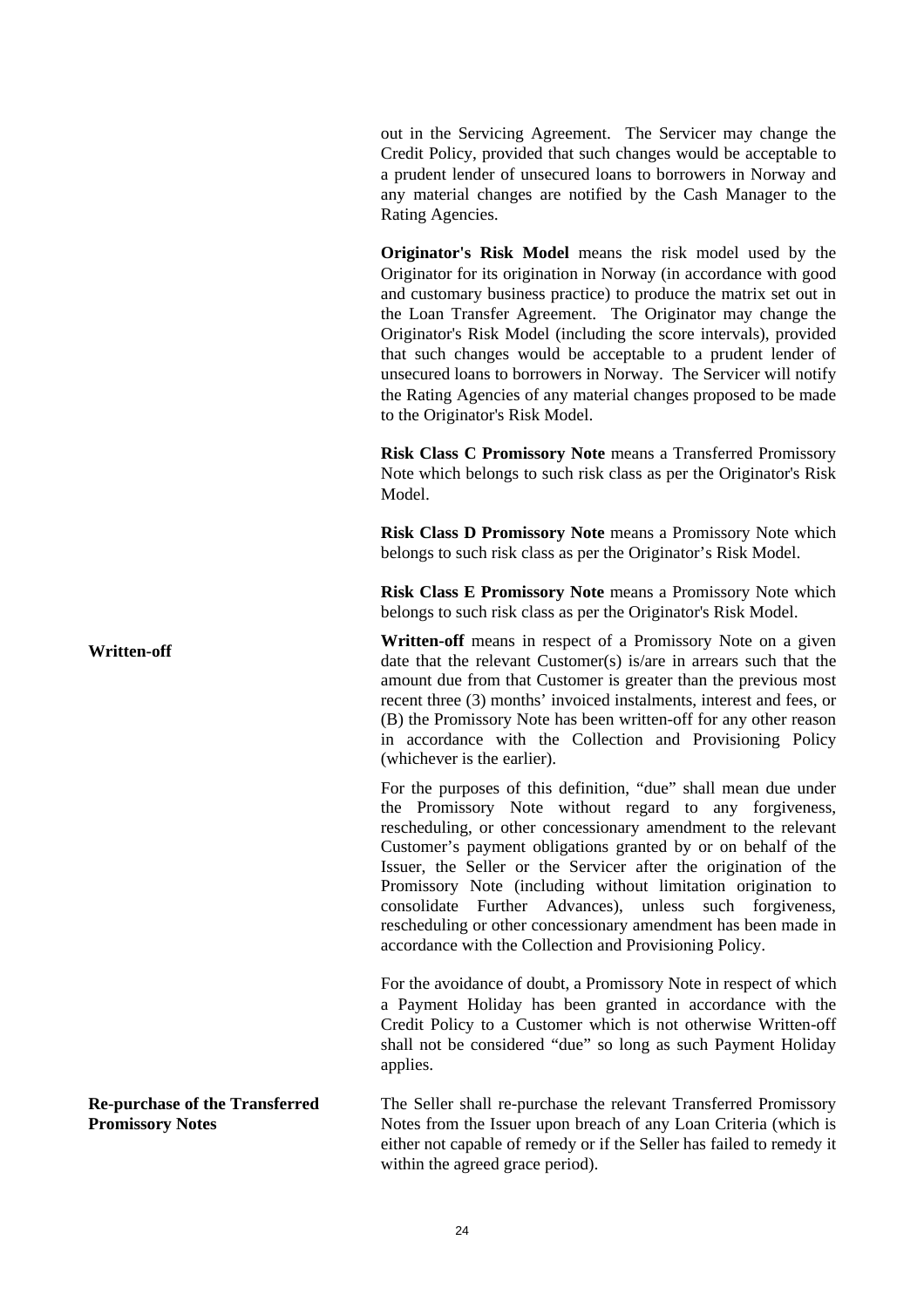The Issuer may also accept a repurchase if the Security over the relevant Transferred Promissory Note(s) shall be released pursuant to the Security Agreement if the Seller certifies in the relevant Repurchase Notice that repurchase is required as a result of:

- a) a substitution of the Customer under a Transferred Promissory Note;
- b) any extension to the maturity date for a Transferred Promissory Note;
- c) any Conversion or amendment to be made to a Transferred Promissory Note but only where the Transferred Promissory Note subject to a Conversion or amendment does not comply with the conditions set out in the Loan Transfer Agreement;
- d) a Further Advance to be made in respect of a Transferred Promissory Note; or
- e) certain conditions to the sale of the relevant Transferred Promissory Notes not being satisfied on the relevant Transfer Date.

The Issuer may further accept a repurchase if the Security over the relevant Transferred Promissory Note(s) shall be released pursuant to the Security Agreement, if the Seller certifies in the relevant Repurchase Notice that such Transferred Promissory Note(s) is(are) Written-off.

Following receipt of a copy of such certification the Security over the relevant Transferred Promissory Note(s) shall be released pursuant to the Security Agreement.

**Repurchase Price** The repurchase price payable in respect of any repurchase of a Transferred Promissory Note by the Seller shall be an amount equal to the aggregate Principal Promissory Note Amount of the relevant Transferred Promissory Notes together with all accrued and unpaid interest and all other amounts outstanding thereunder as at the Repurchase Date except in respect of:

> (a) Promissory Notes which are Delinquent (other than due to a breach of any Loan Criteria) for which the repurchase price shall be an amount equal to the aggregate Principal Promissory Note Amount of the relevant Transferred Promissory Notes together with all unpaid interest accrued and accruing thereon and all other amounts outstanding thereunder, less, provided that the Credit Enhancement Reserve is funded in an amount equal to the Credit Enhancement Reserve Required Amount as at the relevant Repurchase Date, the lower of (i) any relevant Provisions and (ii) the Delinquency Deduction for the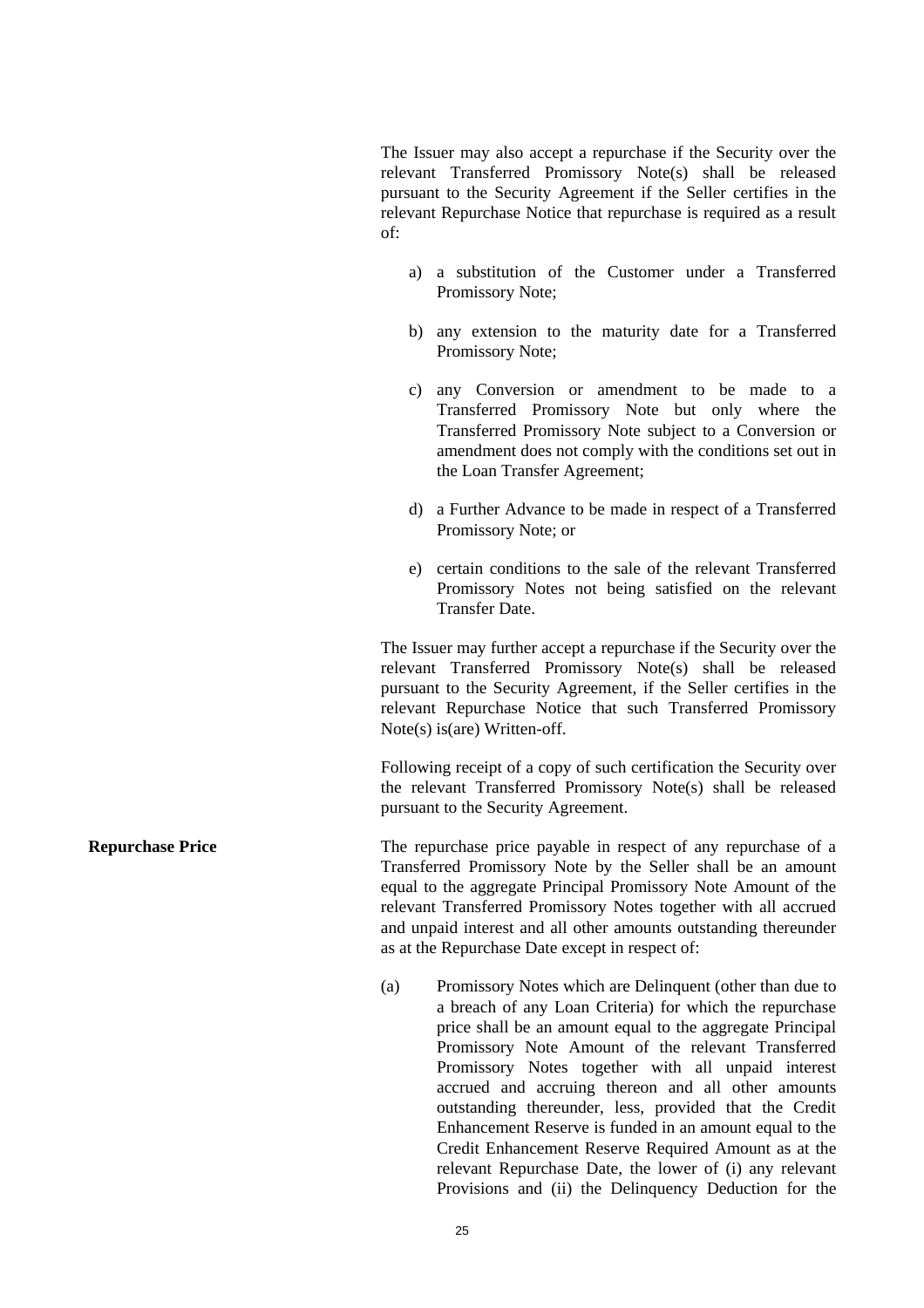relevant Promissory Note, all as at the Repurchase Date (the Delinquency Deduction also being calculated as at the Repurchase Date instead of the Transfer Date); or

 (b) Promissory Notes which are Written-off (other than due to a breach of any Loan Criteria) for which the repurchase price shall be an amount equal to their net book value according to IFRS, provided further that such amount shall not be less than [43.50] per cent of the Principal Promissory Note Amount of the Transferred Promissory Notes.

Where:

**Delinquency Deduction** means for each Promissory Note, an amount equal to the unpaid principal balance of such Promissory Note multiplied by:

- (i) if it is in a Class 1 Promissory Note, 0;
- (ii) if it is in a Class 2 Promissory Note, 0.20; and
- (iii) if it is in a Class 3 Promissory Note, 0.40.

**Class 1 Promissory Note** means a Promissory Note which is current or has been Delinquent for less than a month, as at the relevant Transfer Date.

**Class 2 Promissory Note** means a Promissory Note which has been delinquent for 1 month but less than 2 months, as at the relevant Transfer Date.

**Class 3 Promissory Note** means a Promissory Note which has been Delinquent for 2 months but less than 3 months, as at the relevant Transfer Date.

**Principal Promissory Note Amount** means on any relevant date. the principal amount which is legally recoverable from a Customer under or pursuant to a Promissory Note.

**Provisions** means the amount of any provision which is made in accordance with the Collection and Provisioning Policy in respect of a loan evidenced by a Promissory Note which is Delinquent.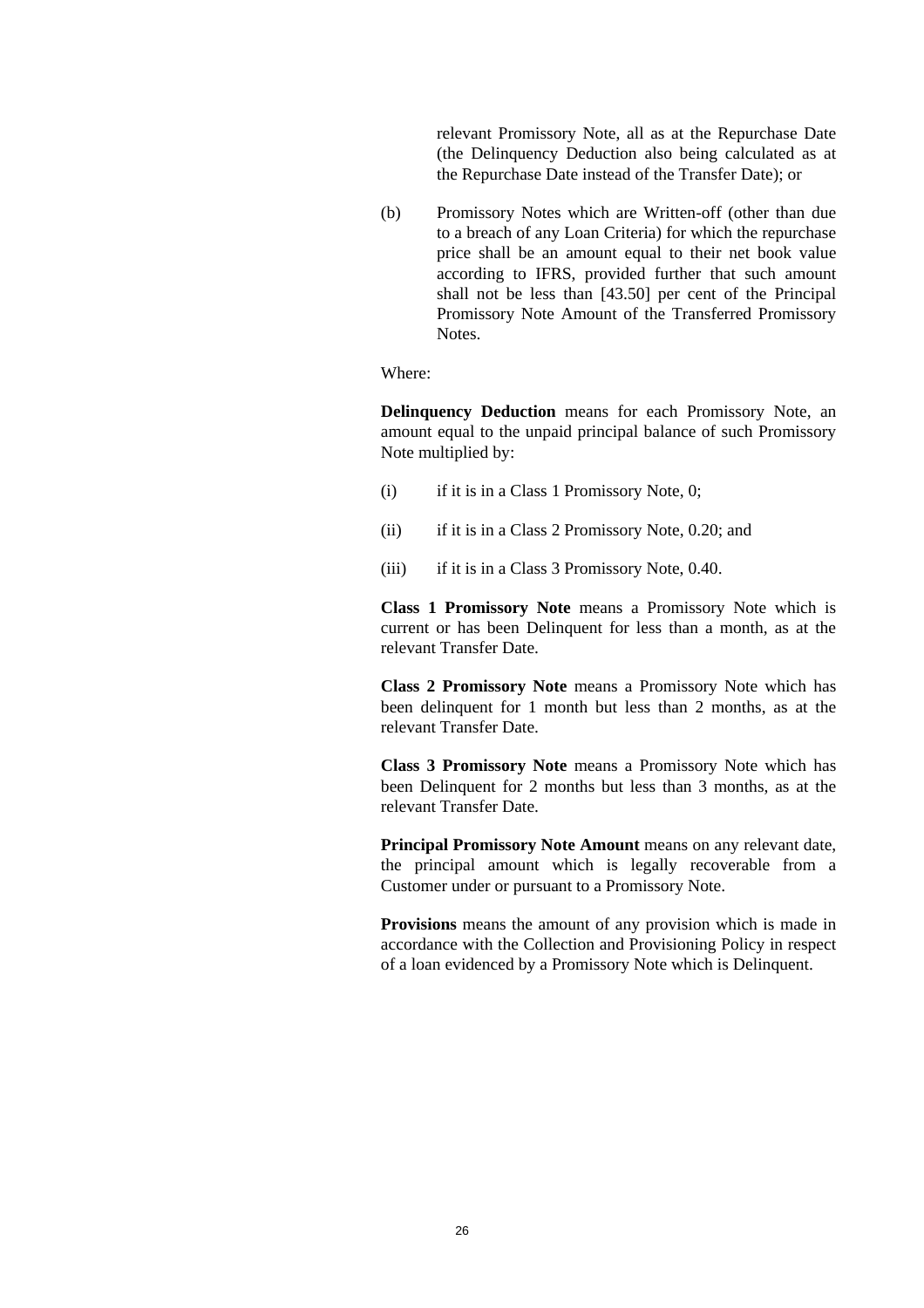**Delinquent Delinquent** means in respect of a Promissory Note on a given date, interest, expenses and principal which are due and payable and remain unpaid but not Written-off on the processing date on or about ten (10) Business Days after the due date. For these purposes, "due" shall mean due under the Promissory Note without regard to any forgiveness, rescheduling, or other concessionary amendment to the relevant Customer's payment obligations granted by or on behalf of the Issuer, the Seller or the Servicer after the origination of the Promissory Note (including without limitation origination to consolidate Further Advances), unless such forgiveness, rescheduling or other concessionary amendment has been made in accordance with the Collection and Provisioning Policy. For the avoidance of doubt, a Promissory Note in respect of which a Payment Holiday has been granted in accordance with the Credit Policy to a Customer which is not otherwise Delinquent shall not be considered "due" so long as such Payment Holiday applies.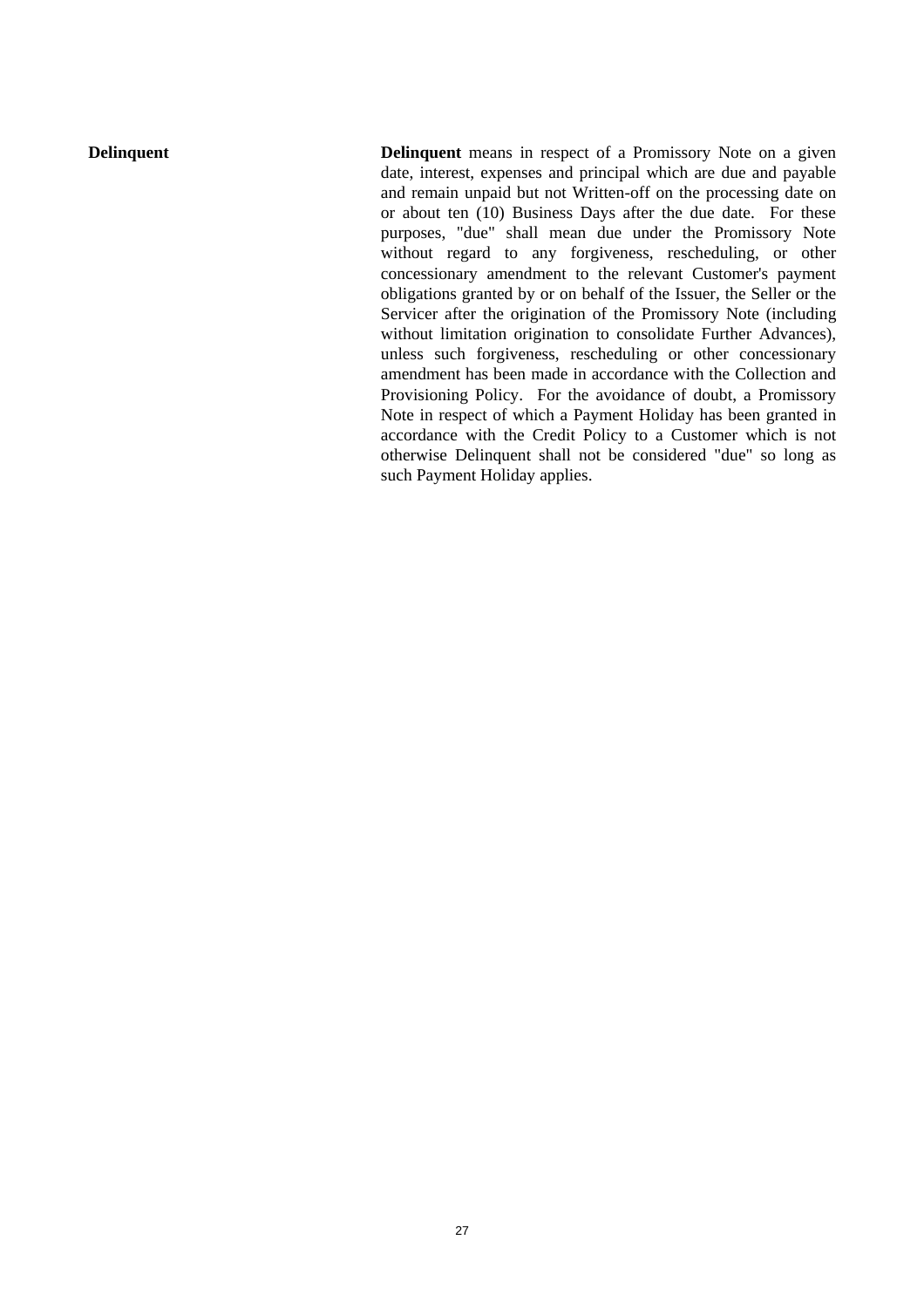# **D. RELEVANT DATES AND PERIODS**

| <b>Closing Date</b>                                      | The Notes will be issued on or about $\lceil \bullet \rceil$ 2017 (or such later date<br>as may be agreed between the Issuer, the Lead Manager, the Note<br>Trustee and the Security Trustee).                                                                                                                                                                                                                                                                                                                                                                                                                                                                                                                                                                                                                                                                            |  |  |
|----------------------------------------------------------|---------------------------------------------------------------------------------------------------------------------------------------------------------------------------------------------------------------------------------------------------------------------------------------------------------------------------------------------------------------------------------------------------------------------------------------------------------------------------------------------------------------------------------------------------------------------------------------------------------------------------------------------------------------------------------------------------------------------------------------------------------------------------------------------------------------------------------------------------------------------------|--|--|
| <b>Calculation Date</b>                                  | Two Business Days before each Interest Payment Date (each such<br>date, a Calculation Date), the Cash Manager will, based on<br>information relating to collections on the Transferred Promissory<br>Notes (as defined below) received from the Servicer, perform<br>calculations in respect of the immediately preceding Calculation<br>Period and determine payments to be made to, amongst others, the<br>Noteholders in accordance with the relevant Priority of Payments<br>on the immediately succeeding Interest Payment Date.                                                                                                                                                                                                                                                                                                                                     |  |  |
| <b>Calculation Period</b>                                | Amounts available for payment on the Notes on any Interest<br>Payment Date will depend on the payments and other collections<br>received with respect to the Transferred Promissory Notes during<br>the applicable Calculation Period. Each Calculation Period will<br>commence on (but exclude) a Cut-off Date (or, in the case of the<br>first Calculation Period, the Final Pool Cut Date) and will end on<br>(and include) the next following Cut-off Date.                                                                                                                                                                                                                                                                                                                                                                                                           |  |  |
| <b>Cut-off Date</b>                                      | Cut-off Date means the third Business Day of each month.                                                                                                                                                                                                                                                                                                                                                                                                                                                                                                                                                                                                                                                                                                                                                                                                                  |  |  |
| <b>Monthly Acquisition Period</b>                        | Subject to satisfaction of the conditions in the Loan Transfer<br>Agreement, the Issuer may, after the Closing Date and during the<br>Revolving Period, continuously acquire Additional Promissory<br>Notes from the Seller. The Issuer will pay the Initial Purchase<br>Price for such Additional Promissory Notes on the Interest<br>Payment Date immediately following the Monthly Acquisition<br>Period (or if there are insufficient Principal Receipts to pay the<br>Initial Purchase Price, on any subsequent Interest Payment Date<br>when such funds are available). The Monthly Acquisition<br><b>Period</b> is the period from (but excluding) the Closing Date, to and<br>including the Cut-off Date of the following month, and thereafter<br>from but excluding the Cut-off Date of each month to and<br>including the Cut-off Date of the following month. |  |  |
| <b>Transfer Date</b>                                     | Each date during the Revolving Period on which a transfer of<br>Additional Promissory Notes shall be completed and title shall<br>pass to the Issuer.                                                                                                                                                                                                                                                                                                                                                                                                                                                                                                                                                                                                                                                                                                                     |  |  |
| Revolving Period End Date and<br><b>Revolving Period</b> | The revolving period (Revolving Period) will commence on (and<br>include) the Closing Date and will end on (and include) the<br>Revolving Period End Date. The Revolving Period End Date is<br>the earlier to occur of:                                                                                                                                                                                                                                                                                                                                                                                                                                                                                                                                                                                                                                                   |  |  |
|                                                          | the date on which a Trigger Event occurs;<br>(a)                                                                                                                                                                                                                                                                                                                                                                                                                                                                                                                                                                                                                                                                                                                                                                                                                          |  |  |
|                                                          | the date on which a Note Event of Default occurs; and<br>(b)                                                                                                                                                                                                                                                                                                                                                                                                                                                                                                                                                                                                                                                                                                                                                                                                              |  |  |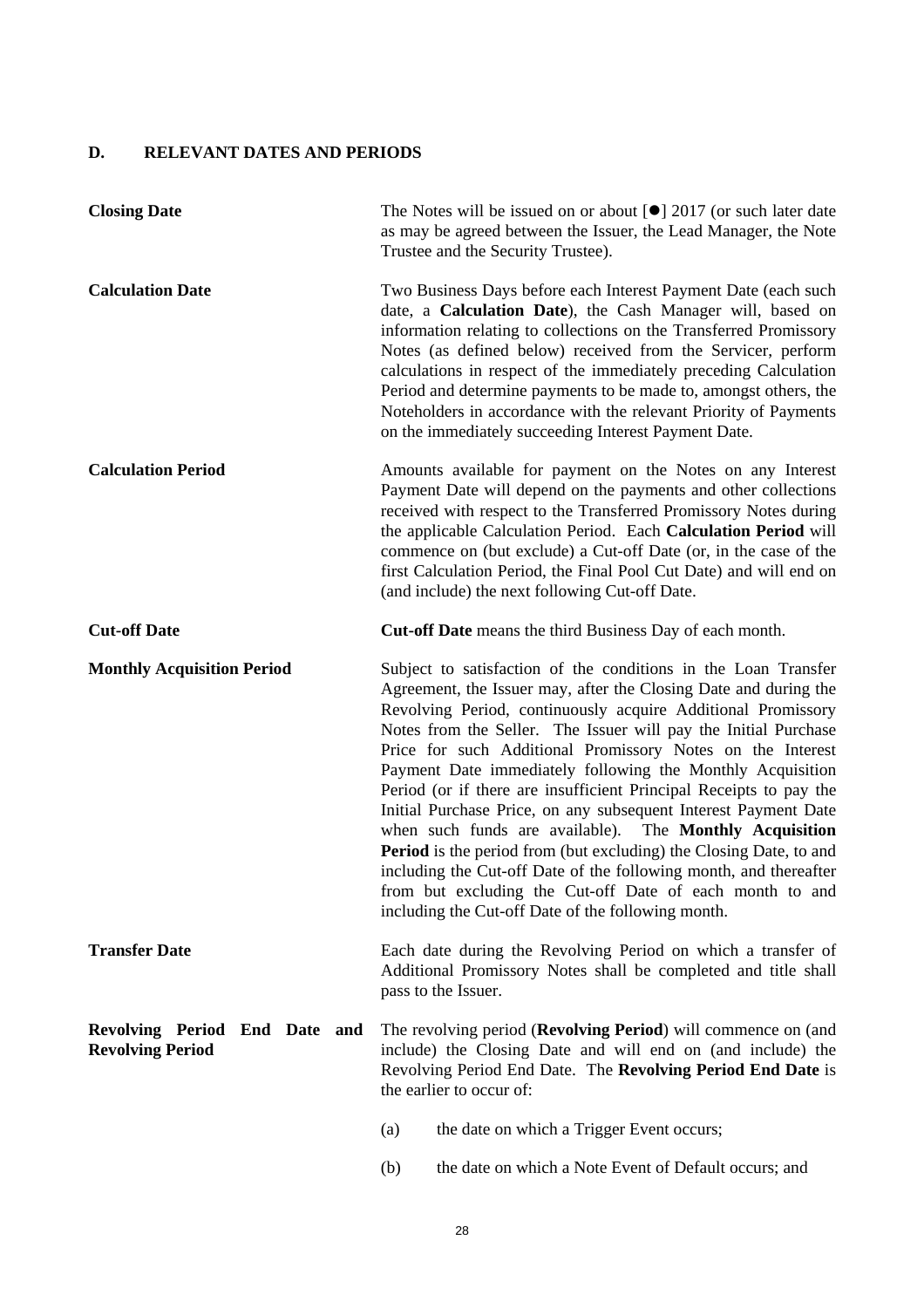|                              | the Interest Payment Date falling in [October 2019].<br>(c)                                                                                                                                                                                                                                                                                                                                                              |
|------------------------------|--------------------------------------------------------------------------------------------------------------------------------------------------------------------------------------------------------------------------------------------------------------------------------------------------------------------------------------------------------------------------------------------------------------------------|
| <b>Interest Payment Date</b> | The 15th day of each month in each year or, if such day is not a<br>Business Day, on the next Business Day in that calendar month (if<br>there is one) or the preceding Business Day (if there is not). The<br>first Interest Payment Date will be the Interest Payment Date<br>falling in [November] 2017.                                                                                                              |
| <b>Interest Periods</b>      | Interest on the Notes is payable by reference to successive Interest<br>Periods. The first Interest Period will commence on (and include)<br>the Closing Date and end on (but exclude) the Interest Payment<br>Date falling in [November] 2017, and each subsequent Interest<br>Period will commence on (and include) an Interest Payment Date<br>and end on (but exclude) the next succeeding Interest Payment<br>Date. |
| <b>Step-Up Date</b>          | The Interest Payment Date falling in [October 2020] (the Step-Up<br>Date).                                                                                                                                                                                                                                                                                                                                               |
| <b>Final Maturity Date</b>   | The Interest Payment Date falling in December 2040 (the Final<br><b>Maturity Date</b> ).                                                                                                                                                                                                                                                                                                                                 |
| <b>Business Day</b>          | <b>Business Day</b> means a day (other than Saturday and Sunday) on<br>which commercial banks are open for business in London, Dublin,<br>Oslo and Stockholm.                                                                                                                                                                                                                                                            |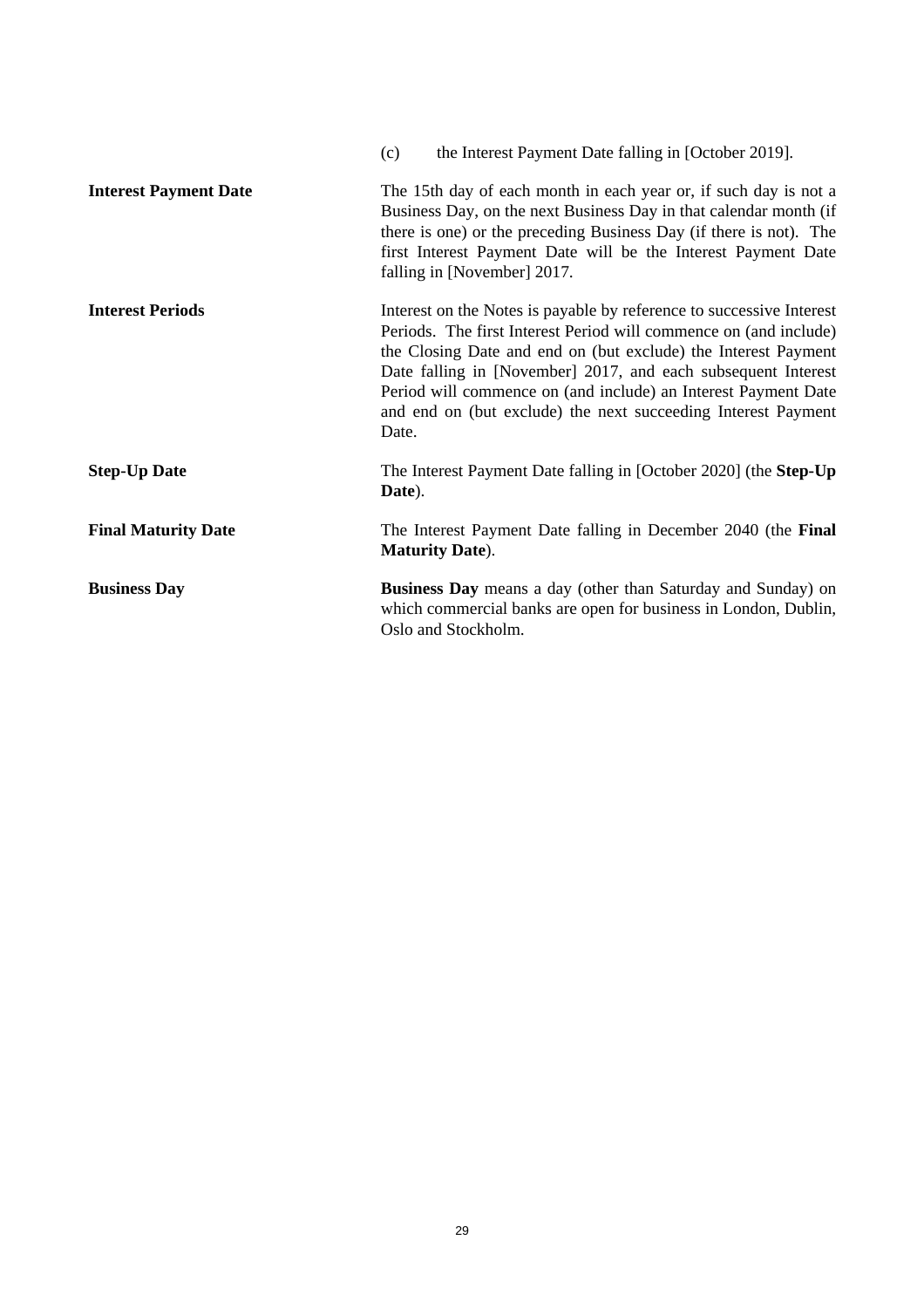## **E. SUMMARY OF THE TERMS AND CONDITIONS AND FULL CAPITAL STRUCTURE OF THE NOTES**

*Please refer to section entitled "Terms and Conditions of the Notes" for further detail in respect of the terms of the Notes.* 

|                                                        | <b>Class A</b>                                                                                                                                                                                                                | <b>Class B</b>                                                                                                                                                                                                                | <b>Class C</b>                                                                                                                                                                                                                | <b>Class D</b>                                                                                                                                                                                                         | <b>Class E</b>            |
|--------------------------------------------------------|-------------------------------------------------------------------------------------------------------------------------------------------------------------------------------------------------------------------------------|-------------------------------------------------------------------------------------------------------------------------------------------------------------------------------------------------------------------------------|-------------------------------------------------------------------------------------------------------------------------------------------------------------------------------------------------------------------------------|------------------------------------------------------------------------------------------------------------------------------------------------------------------------------------------------------------------------|---------------------------|
| <b>Currency:</b>                                       | <b>NOK</b>                                                                                                                                                                                                                    | <b>NOK</b>                                                                                                                                                                                                                    | <b>NOK</b>                                                                                                                                                                                                                    | <b>NOK</b>                                                                                                                                                                                                             | <b>NOK</b>                |
| <b>Initial</b><br>Principal<br>Amount:                 | $\lbrack \bullet \rbrack$                                                                                                                                                                                                     | $\lbrack \bullet \rbrack$                                                                                                                                                                                                     | $\lbrack \bullet \rbrack$                                                                                                                                                                                                     | $\left[ \bullet \right]$                                                                                                                                                                                               | $\lbrack \bullet \rbrack$ |
| <b>Issue Price:</b>                                    | 100\%                                                                                                                                                                                                                         | 100%                                                                                                                                                                                                                          | 100%                                                                                                                                                                                                                          | 100\%                                                                                                                                                                                                                  | 100\%                     |
| <b>Credit</b><br><b>Enhancement</b><br><b>Reserve:</b> | Reserve<br>available<br>towards<br>meeting any<br>shortfall in<br>interest<br>payments to<br>Class A<br><b>Noteholders</b><br>and curing any<br>deficiency<br>recorded in the<br>Class A<br>Principal<br>Deficiency<br>Ledger | Reserve<br>available<br>towards<br>meeting any<br>shortfall in<br>interest<br>payments to<br>Class B<br><b>Noteholders</b><br>and curing any<br>deficiency<br>recorded in the<br>Class B<br>Principal<br>Deficiency<br>Ledger | Reserve<br>available<br>towards<br>meeting any<br>shortfall in<br>interest<br>payments to<br>Class C<br><b>Noteholders</b><br>and curing any<br>deficiency<br>recorded in the<br>Class C<br>Principal<br>Deficiency<br>Ledger | Reserve<br>available<br>towards<br>meeting any<br>shortfall in<br>interest<br>payments to<br>Class D<br>Noteholders<br>and curing any<br>deficiency<br>recorded in the<br>Class D<br>Principal<br>Deficiency<br>Ledger | None                      |

**Principal Deficiency Ledger:**

Any Losses realised on the Portfolio will result in a Principal Deficiency.

In addition, prior to the service of an Enforcement Notice on the Issuer and subject to certain conditions, Principal Receipts will be available towards meeting any shortfall in interest payments to Class A Noteholders, Class B Noteholders, Class C Noteholders and Class D Noteholders in accordance with the Pre-Enforcement Principal Priority of Payments.

 To the extent that Principal Receipts are required for this purpose and to the extent that Losses are realised on the Portfolio, the aggregate of these amounts will be debited in the following order of priority:

- (a) first, to the Class E Principal Deficiency Ledger until the amount of principal deficiencies in respect of the Class E Notes equals the Principal Amount Outstanding of the Class E Notes;
- (b) second, to the Class D Principal Deficiency Ledger until the amount of principal deficiencies in respect of the Class D Notes equals the Principal Amount Outstanding of the Class D Notes;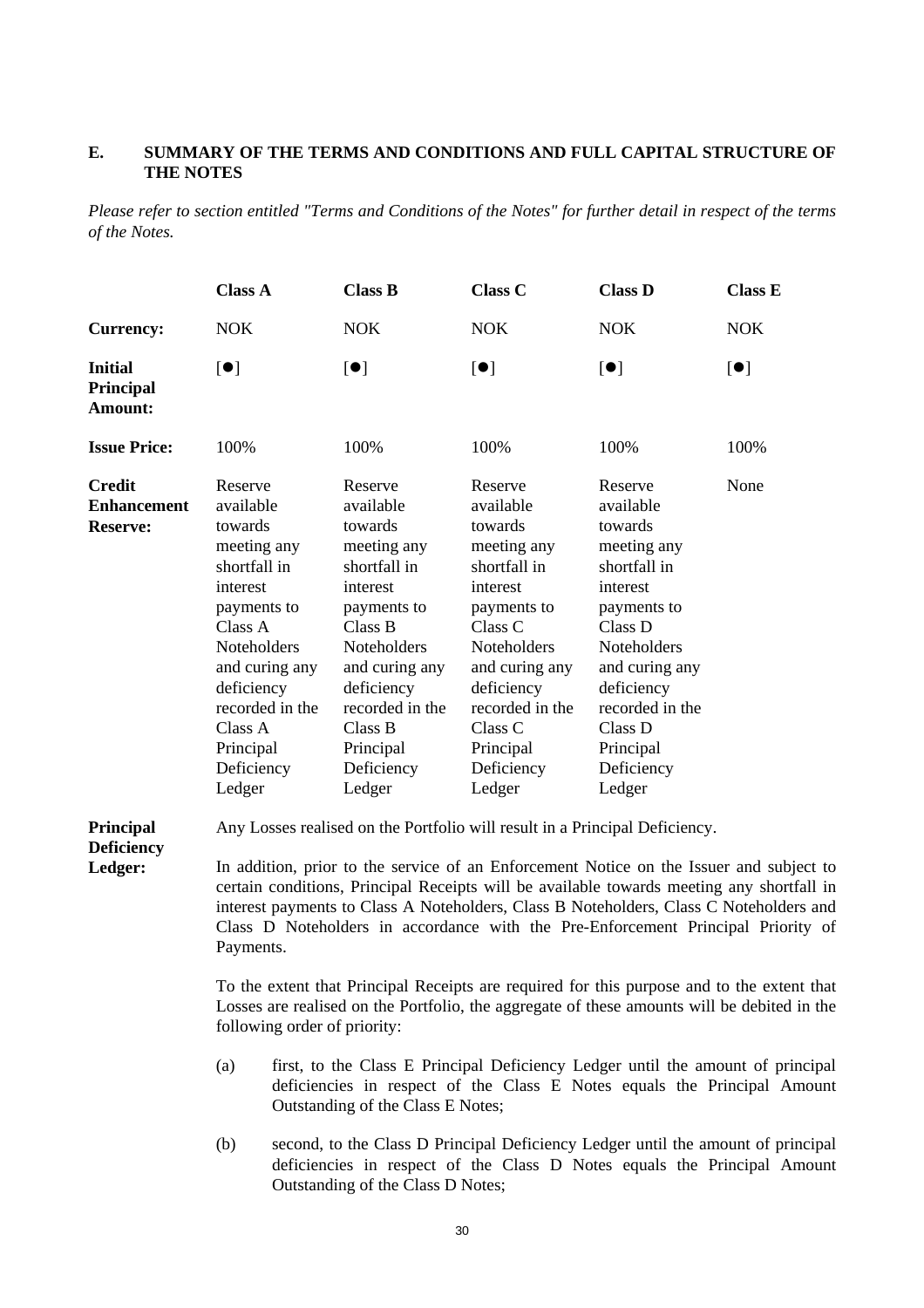|                                                                       | (c)<br>third, to the Class C Principal Deficiency Ledger until the amount of principal<br>deficiencies in respect of the Class C Notes equals the Principal Amount<br>Outstanding of the Class C Notes; |                                                                                                                                                                                                       |                                                                                                                               |                                                                                                                                                             |                                                                                                                               |                                                                                                                               |  |
|-----------------------------------------------------------------------|---------------------------------------------------------------------------------------------------------------------------------------------------------------------------------------------------------|-------------------------------------------------------------------------------------------------------------------------------------------------------------------------------------------------------|-------------------------------------------------------------------------------------------------------------------------------|-------------------------------------------------------------------------------------------------------------------------------------------------------------|-------------------------------------------------------------------------------------------------------------------------------|-------------------------------------------------------------------------------------------------------------------------------|--|
|                                                                       | (d)                                                                                                                                                                                                     | fourth, to the Class B Principal Deficiency Ledger until the amount of principal<br>deficiencies in respect of the Class B Notes equals the Principal Amount<br>Outstanding of the Class B Notes; and |                                                                                                                               |                                                                                                                                                             |                                                                                                                               |                                                                                                                               |  |
|                                                                       | (e)                                                                                                                                                                                                     |                                                                                                                                                                                                       | Outstanding of the Class A Notes.                                                                                             | fifth, to the Class A Principal Deficiency Ledger until the amount of principal<br>deficiencies in respect of the Class A Notes equals the Principal Amount |                                                                                                                               |                                                                                                                               |  |
| <b>Interest Rate:</b>                                                 | 1 Month<br>$NIBOR + the$<br>applicable<br>Margin<br>(provided that<br>than zero)                                                                                                                        | the Interest Rate<br>shall not be less                                                                                                                                                                | 1 Month<br>$NIBOR + the$<br>applicable<br>Margin<br>(provided that<br>the Interest<br>Rate shall not<br>be less than<br>zero) | 1 Month<br>$NIBOR + the$<br>applicable<br>Margin<br>(provided that<br>the Interest<br>Rate shall not<br>be less than<br>zero)                               | 1 Month<br>$NIBOR + the$<br>applicable<br>Margin<br>(provided that<br>the Interest<br>Rate shall not<br>be less than<br>zero) | 1 Month<br>$NIBOR + the$<br>applicable<br>Margin<br>(provided that<br>the Interest<br>Rate shall not<br>be less than<br>zero) |  |
| <b>Margin until</b><br>(but<br>excluding) the<br><b>Step-Up Date:</b> | $\lbrack \bullet \rbrack$ % per<br>annum                                                                                                                                                                |                                                                                                                                                                                                       | $[•]%$ per<br>annum                                                                                                           | $[•]%$ per<br>annum                                                                                                                                         | $[•]%$ per<br>annum                                                                                                           | $[•]%$ per<br>annum                                                                                                           |  |
| <b>Margin from</b><br>(and<br>including) the<br><b>Step-Up Date:</b>  | $\lbrack \bullet \rbrack$ % per<br>annum                                                                                                                                                                |                                                                                                                                                                                                       | $[•]%$ per<br>annum                                                                                                           | $[•]%$ per<br>annum                                                                                                                                         | $[•]%$ per<br>annum                                                                                                           | $[•]%$ per<br>annum                                                                                                           |  |
| <b>Interest</b><br><b>Accrual</b><br>Method:                          | Monthly                                                                                                                                                                                                 |                                                                                                                                                                                                       | Monthly                                                                                                                       | Monthly                                                                                                                                                     | Monthly                                                                                                                       | Monthly                                                                                                                       |  |
| <b>Interest</b><br><b>Determination</b><br>Date:                      | Second<br><b>Business</b><br>prior to<br>Period                                                                                                                                                         | Day<br>each<br>relevant Interest                                                                                                                                                                      | Second<br><b>Business</b><br>Day<br>prior to<br>each<br>relevant<br><b>Interest Period</b>                                    | Second<br><b>Business</b><br>Day<br>prior to<br>each<br>relevant<br><b>Interest Period</b>                                                                  | Second<br><b>Business</b><br>Day<br>prior to<br>each<br>relevant<br><b>Interest Period</b>                                    | Second<br><b>Business</b><br>Day<br>prior to<br>each<br>relevant<br><b>Interest Period</b>                                    |  |
| <b>Interest</b><br><b>Payment</b><br>Dates:                           | 15th day of<br>each month                                                                                                                                                                               |                                                                                                                                                                                                       | 15th day of<br>each month                                                                                                     | 15th day of<br>each month                                                                                                                                   | 15th day of<br>each month                                                                                                     | 15th day of<br>each month                                                                                                     |  |
| <b>Business</b><br>Day<br><b>Convention:</b>                          | Modified<br>Following                                                                                                                                                                                   |                                                                                                                                                                                                       | Modified<br>Following                                                                                                         | Modified<br>Following                                                                                                                                       | Modified<br>Following                                                                                                         | Modified<br>Following                                                                                                         |  |
| <b>Interest</b><br>First<br><b>Payment Date:</b>                      | 2017                                                                                                                                                                                                    | [15 November]                                                                                                                                                                                         | [15 November]<br>2017                                                                                                         | [15 November]<br>2017                                                                                                                                       | [15 November]<br>2017                                                                                                         | [15 November]<br>2017                                                                                                         |  |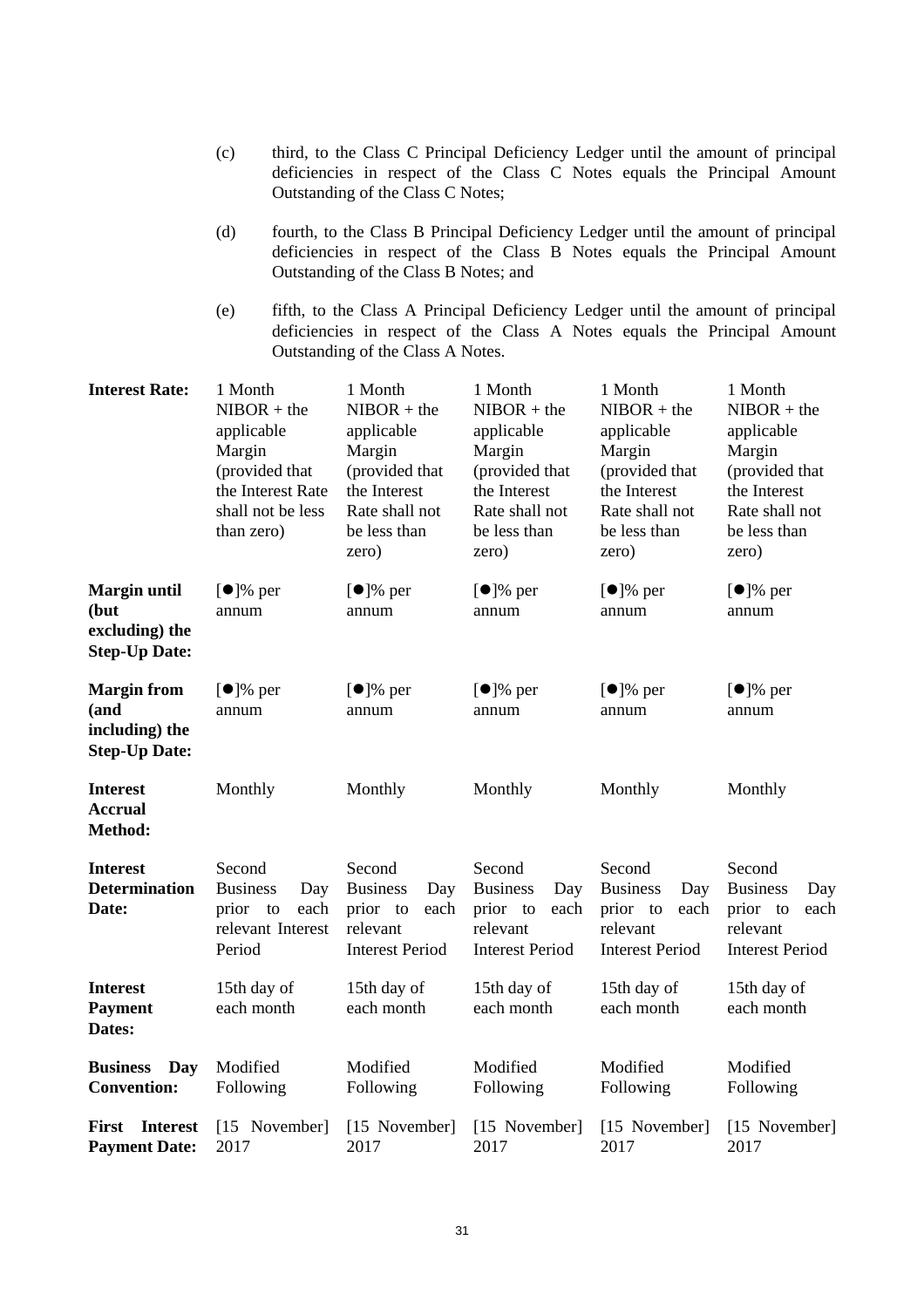| <b>Mandatory</b><br><b>Redemption:</b> | Mandatory redemption will occur in the following circumstances:                                                                                                                                                                                                                                                                                                                        |                                                                                                                                                                                                                                                                                                                                                                                               |  |  |
|----------------------------------------|----------------------------------------------------------------------------------------------------------------------------------------------------------------------------------------------------------------------------------------------------------------------------------------------------------------------------------------------------------------------------------------|-----------------------------------------------------------------------------------------------------------------------------------------------------------------------------------------------------------------------------------------------------------------------------------------------------------------------------------------------------------------------------------------------|--|--|
|                                        | (a)                                                                                                                                                                                                                                                                                                                                                                                    | Unless previously redeemed in full, the Notes will be redeemed on the relevant<br>Final Maturity Date; and                                                                                                                                                                                                                                                                                    |  |  |
|                                        | (b)                                                                                                                                                                                                                                                                                                                                                                                    | Prior to the service of an Enforcement Notice on the Issuer, from and including<br>the first Interest Payment Date following the Revolving Period End Date the<br>Notes will be subject to mandatory redemption on each Interest Payment Date<br>from available Principal Receipts of the Issuer subject to and in accordance with<br>the Pre-Enforcement Principal Priority of Payments; and |  |  |
|                                        | (c)                                                                                                                                                                                                                                                                                                                                                                                    | From any Residual Liquidity Funds, which shall comprise available Principal<br>Receipts of the Issuer, subject to and in accordance with the Pre-Enforcement<br>Principal Priority of Payments upon the occurrence of any Liquidity Redemption<br>Event.                                                                                                                                      |  |  |
| Optional<br><b>Redemption:</b>         | On any Interest Payment Date, the Issuer may, in accordance with the Conditions,<br>including that it has satisfied the Note Trustee that it has sufficient funds available to it, at<br>its option, redeem all, but not some only, of the Notes at their then Principal Amount<br>Outstanding, together with accrued (and unpaid) interest, in any of the following<br>circumstances: |                                                                                                                                                                                                                                                                                                                                                                                               |  |  |
|                                        | (a)                                                                                                                                                                                                                                                                                                                                                                                    | on the Step-Up Date or on any Interest Payment Date thereafter; or                                                                                                                                                                                                                                                                                                                            |  |  |
|                                        | (b)                                                                                                                                                                                                                                                                                                                                                                                    | if the aggregate Principal Amount Outstanding of the Notes is less than 10% of<br>the aggregate Principal Amount Outstanding of the Notes as at the Closing Date;<br>or                                                                                                                                                                                                                       |  |  |
|                                        | (c)                                                                                                                                                                                                                                                                                                                                                                                    | if any withholding or deduction for or on account of tax is imposed in respect of<br>any payment under the Notes or in respect of any payment by a Customer under<br>the Transferred Promissory Notes.                                                                                                                                                                                        |  |  |
| <b>Redemption</b><br>Amount:           | Any Note redeemed will be redeemed at an amount equal to the Principal Amount<br>Outstanding of the relevant Note to be redeemed together with accrued (and unpaid)<br>interest on the Principal Amount Outstanding of the relevant Note up to (but excluding)<br>the date of redemption.                                                                                              |                                                                                                                                                                                                                                                                                                                                                                                               |  |  |
| <b>Final Maturity</b><br>Date:         | The Interest Payment Date falling in December 2040.                                                                                                                                                                                                                                                                                                                                    |                                                                                                                                                                                                                                                                                                                                                                                               |  |  |
| <b>Application</b><br>for Listing:     | Application has been made to the Irish Stock Exchange for the Notes to be admitted to the<br>Official List and trading on its regulated market.                                                                                                                                                                                                                                        |                                                                                                                                                                                                                                                                                                                                                                                               |  |  |
| Clearance/<br>Settlement:              | Euroclear/Clearstream, Luxembourg.                                                                                                                                                                                                                                                                                                                                                     |                                                                                                                                                                                                                                                                                                                                                                                               |  |  |
| <b>Minimum</b><br><b>Denomination:</b> | $NOK[1,000,000]^2$ , with integral multiples of NOK $[10,000]$ in excess thereof, up to and<br>including NOK[1,990,000]. No Notes in definitive form will be issued with a<br>denomination above NOK[1,990,000].                                                                                                                                                                       |                                                                                                                                                                                                                                                                                                                                                                                               |  |  |
| Distribution of                        | Regulation S, Category 2 issuer.                                                                                                                                                                                                                                                                                                                                                       |                                                                                                                                                                                                                                                                                                                                                                                               |  |  |

<sup>&</sup>lt;sup>2</sup> NTD: May be subject to change, exchange rate to be checked prior to closing to ensure that it remains above equivalent EUR100,000.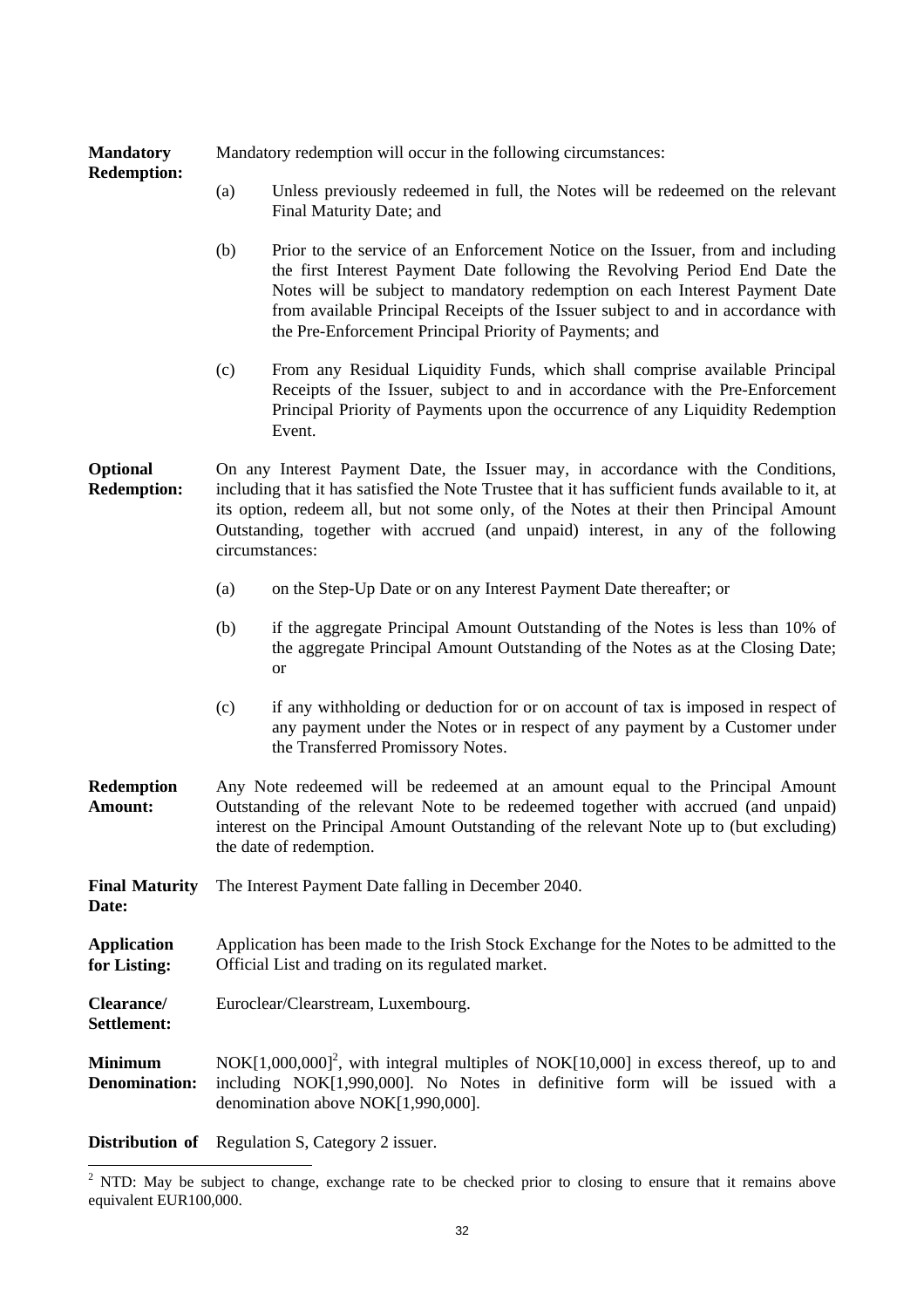#### **the Notes**

**Constitution** [On the Closing Date, the Notes may only be purchased by persons that are not Risk Retention U.S. Persons.]

> The Notes will be constituted pursuant to a trust deed made between the Issuer and the Note Trustee dated on or before the Closing Date (the **Trust Deed**).

**Ranking:** The Notes of each Class will rank *pari passu* and rateably without any preference or priority among themselves as to payments of interest and principal respectively at all times.

> Payments of interest in respect of the Class A Notes will rank ahead of payments of interest in respect of the Class B Notes, Class C Notes, Class D Notes and the Class E Notes. Payments of interest in respect of the Class B Notes will rank ahead of payments of interest in respect of the Class C Notes, Class D Notes and the Class E Notes. Payments of interest in respect of the Class C Notes will rank ahead of payments of interest in respect of the Class D Notes and Class E Notes. Payments of interest in respect of the Class D Notes will rank ahead of payments of interest in respect of the Class E Notes.

> Repayments of principal in respect of the Class A Notes will rank ahead of repayments of principal in respect of the Class B Notes, Class C Notes, Class D Notes and the Class E Notes. Repayments of principal in respect of the Class B Notes will rank ahead of repayments of principal in respect of the Class C Notes, the Class D Notes and the Class E Notes. Repayments of principal in respect of the Class C Notes will rank ahead of repayments of principal in respect of the Class D Notes and the Class E Notes. Repayments of principal in respect of the Class D Notes will rank ahead of repayments of principal in respect of the Class E Notes.

- **Form of the Notes:** Each Class of Notes will be in bearer form. The Temporary Global Notes and the Permanent Global Notes of each Class will be held by a common depositary for Euroclear and Clearstream, Luxembourg. Interests in each Temporary Global Note will, upon certification as to non-U.S. beneficial ownership, be exchangeable for interests in a Permanent Global Note for that Class. The Permanent Global Note in respect of each Class will not be exchangeable for definitive Notes for that Class, save in certain limited circumstances.
- **Security:** The Notes will be secured by and the Noteholders will share in (i) the Issuer Security and (ii) the Parent Company Security, together with the other Secured Parties of the Issuer, in accordance with the applicable Priorities of Payments. Some of the other Secured Obligations rank senior to the Issuer's obligations under the Notes in respect of the allocation of proceeds as set out in the applicable Priority of Payments. There will be no security granted over the Equity Account, the Transaction Account or the Collection Agency Account of the Issuer.

 The Issuer Security for the Notes will be granted pursuant to the Norwegian Security Agreement, the Swedish Security Agreement and the English Deed of Charge. The Parent Company Security for the Notes will be granted pursuant to the Share Pledge Agreement.

**Interest Deferral:** The Noteholders (other than the holders of the Most Senior Class of Notes) will only be entitled to receive payments of interest on any Interest Payment Date to the extent that the Issuer has funds available for such purpose (and any other items ranking *pari passu*  therewith) after making payment on such Interest Payment Date of any liabilities due for payment and ranking in priority to that Class of Notes. Any interest not paid on any Class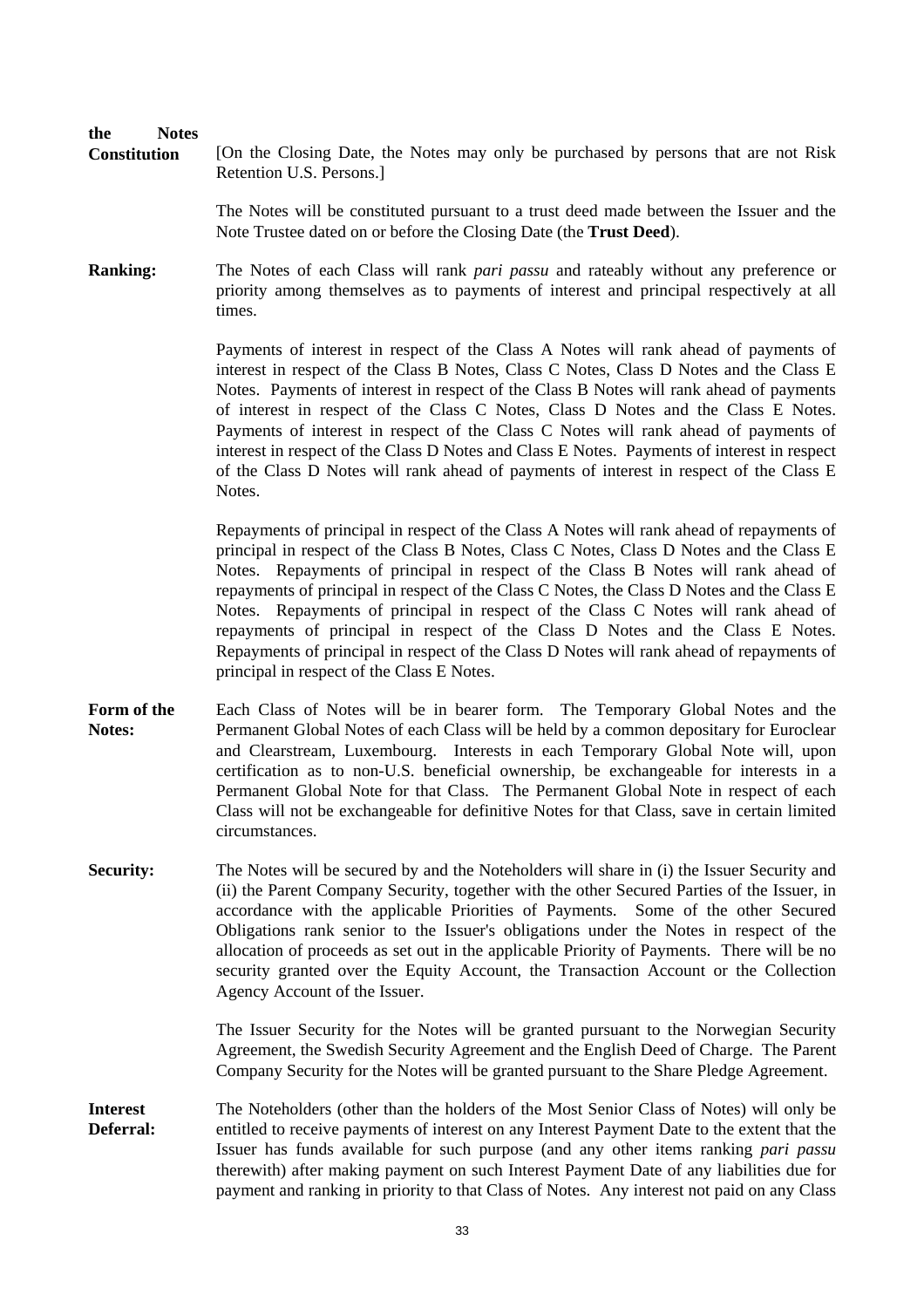of Notes (other than the Most Senior Class of Notes) when due will accrue interest at the rate then applicable to such Class of Notes and, together with such accrued interest, will be paid on subsequent Interest Payment Dates to the extent that the Issuer has funds available for such purpose (and any other items ranking *pari passu* therewith), after paying in full on such Interest Payment Date all payments ranking in priority thereto. Subject to the Conditions, failure to pay interest due and payable on the Most Senior Class of Notes at any time will constitute a Note Event of Default. All deferred interest will be due and payable on the Final Maturity Date or any earlier date on which the Notes are redeemed and cannot be deferred beyond that date.

- **Most Senior Class: Most Senior Class** means, in respect of the Notes, the Class A Notes or, if there are no Class A Notes then outstanding, the Class B Notes or, if there are no Class B Notes then outstanding, the Class C Notes, or, if there are no Class C Notes then outstanding, the Class D Notes, or if there are no Class A Notes or Class B Notes or Class C Notes or Class D Notes then outstanding, the Class E Notes.
- **Withholding tax:** All payments in respect of the Notes will be made subject to any withholding or deduction for or on account of tax required by applicable laws, and neither the Issuer nor any other person will be obliged to pay any additional amounts in respect of any such withholding or deduction.

**Note Events of Note Events of Default** will include:

**Default:**

- (a) non-payment of interest and/or principal due in respect of the Most Senior Class of Notes which is continuing for a period of three days in respect of principal and five days in respect of interest; or
- (b) breach of other contractual obligations by the Issuer under the Conditions or the Transaction Documents which is continuing and, as applicable, has not been remedied for 30 days (provided that the Note Trustee has certified that such event is materially prejudicial to the interests of the holders of the Most Senior Class of Notes); or
- (c) breach of any representation or warranty by the Issuer which is continuing for 20 days (provided that the Note Trustee has certified that such event is materially prejudicial to the interests of the holders of the Most Senior Class of Notes); or
- (d) (i) an order is made or an effective resolution passed for the winding up of the Issuer, (ii) the Issuer ceases or threatens to cease to carry on its business or stops payment or threatens to stop payment of all or a part of its debts or is deemed unable to pay its debts within the meaning of chapter 2, sections 7-9 of the Swedish Bankruptcy Act (Sw: *Konkurslagen (1987:672)*), or (iii) the Issuer takes any corporate action or other steps are taken or legal proceedings are started (other than proceedings which are being disputed in good faith by appropriate legal proceedings and are withdrawn or struck out or dismissed within thirty (30) days) by any person for its dissolution, re-organisation or similar proceedings or for the appointment of a liquidator, bankruptcy administrator or similar officer (each an **Issuer Insolvency Event**); or
- (e) any occurrence where it has or will become unlawful for the Issuer to perform or comply with any of its material obligations under or in respect of the Notes or the Transaction Documents.

See further "*Terms and Conditions of the Notes*" – Condition 9 (Note Events of Default).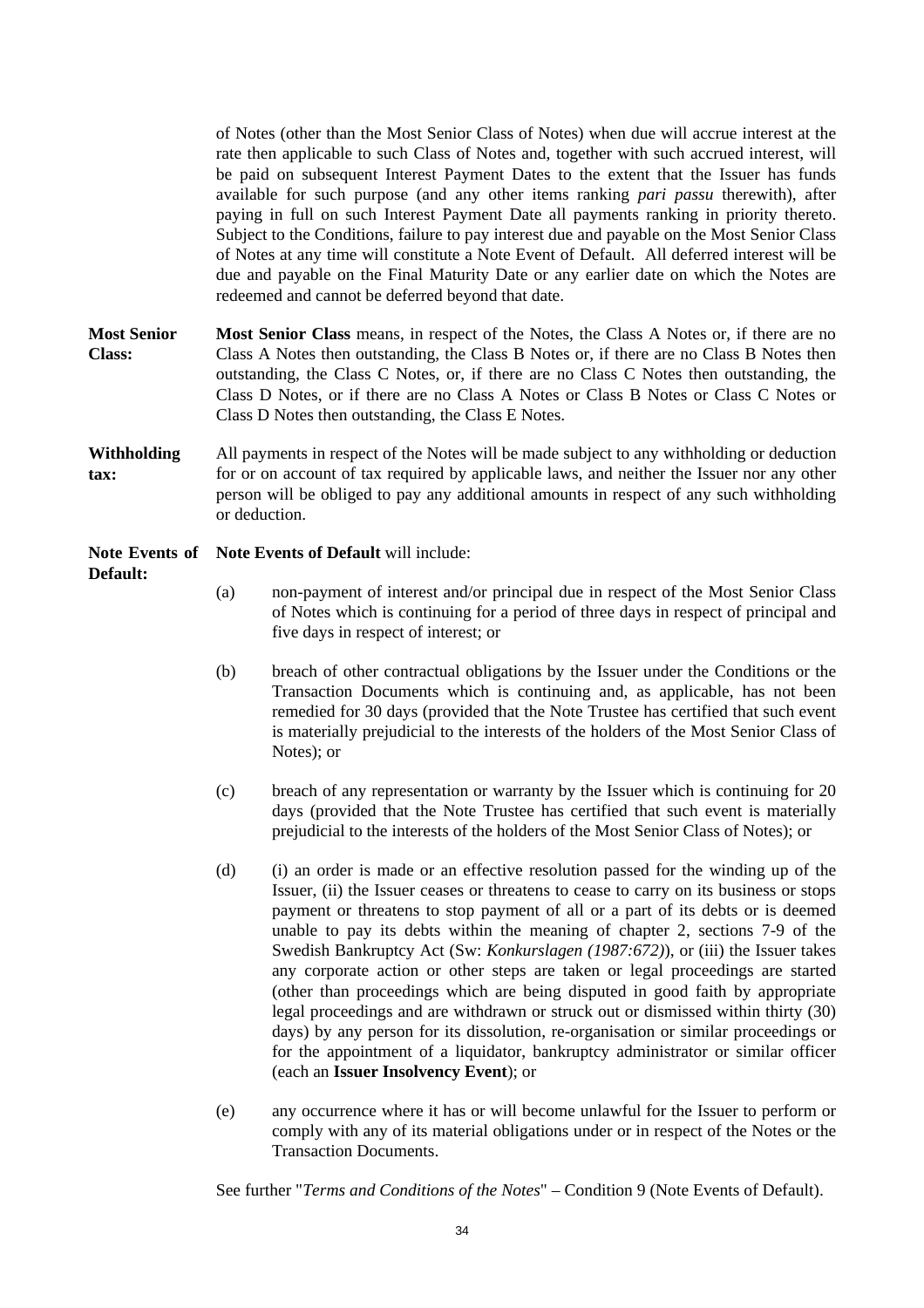**No purchase**  The Issuer will not be permitted to purchase any of the Notes. **of Notes by the Issuer:**

**Limited Recourse:** All Secured Obligations owing to each Secured Party (including the Noteholders) are limited in recourse to the Security Assets. If:

- (a) there are no Security Assets remaining which is capable of being realised or otherwise converted into cash;
- (b) all amounts available from the Security Assets have been applied in or towards the relevant obligations specified in, and in accordance with, the provisions of the Transaction Documents; and
- (c) there are insufficient amounts available from the Security Assets to pay in full, in accordance with the provisions of the relevant Transaction Document, any amounts owed by the Issuer to any Secured Party,

 then no Secured Party shall have any further claim against the Issuer in respect of any amounts owing to it which remains unpaid, and such unpaid amounts shall be deemed to be discharged in full and any relevant payment rights shall be deemed to cease.

 Amounts standing on the Equity Account, Collection Agency Account or the Transaction Account are not included in the Security Assets and no Secured Party shall have any recourse to such amounts. Upon the service of an Enforcement Notice on the Issuer, the Cash Manager shall transfer the funds standing to the credit of the Transaction Account and the Collection Agency Account and any amount which remains standing to the credit thereof to the GIC Account in accordance with the terms of the Cash Management Agreement.

 In the event the Issuer is declared bankrupt (Sw. *försatt i konkurs*), payment of the claims of each Secured Party against the Issuer shall (including but not limited to for the purposes of Chapter 5 Section 10 of the Swedish Bankruptcy Act (Sw. *konkurslagen (1987:672)*) be subject to the condition that all claims with better priority under the relevant Priority of Payments have been, or will be, fully discharged as a result of payments or distributions made in connection with the bankruptcy proceedings.

**Security Assets** means all property, assets and undertakings of the Issuer the subject of any security created by the English Deed of Charge, the Norwegian Security Agreement, the Swedish Security Agreement and the shares of the Issuer pledged by the Parent Company pursuant to the Share Pledge Agreement, but does not include the Equity Account, the Transaction Account or the Collection Agency Account of the Issuer and amounts that remain standing to the credit thereof.

**Issuer Security** means any mortgage, sub-mortgage, charge, sub-charge, assignment or assignation by way of security, pledge, lien, right of set-off, retention of title or other encumbrance or security interest created in favour of the Security Trustee (for itself and as trustee on behalf of the other Secured Parties) under or pursuant to the English Deed of Charge, the Norwegian Security Agreement and/or the Swedish Security Agreement.

**Parent Company Security** means any security interest created by the Parent Company over the shares in the Issuer in favour of the Security Trustee (for itself and as trustee on behalf of the other Secured Parties) pursuant to the Share Pledge Agreement.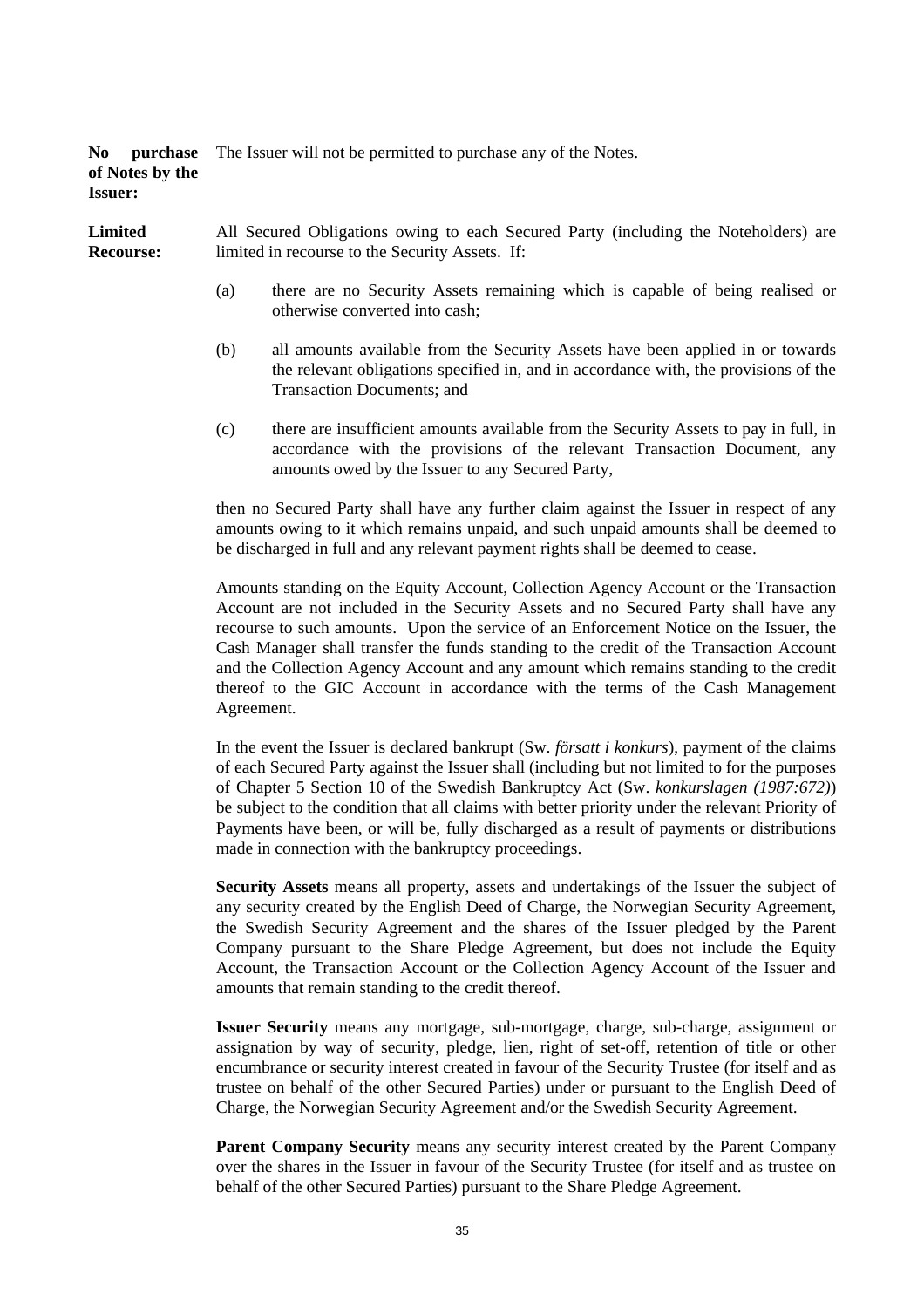**Secured Obligations** means all present and future obligations and liabilities (whether actual or contingent and whether owed jointly or severally or in any other capacity) of the Issuer which are, or are expressed to be, or may become, due, owing or payable to any of the Secured Parties under or in connection with each Transaction Document.

**Notes not part of a resecuritisation**  The Notes are not part of a securitisation of one or more exposures where at least one of these exposures is a securitisation.

**The Volcker Rule**  The Issuer was structured so as not to constitute a "covered fund" under the Volcker Rule. Any prospective investor in the Notes, including a bank or subsidiary or other affiliate thereof, should consult its own legal advisers regarding such matters and other effects of the Volcker Rule.

**Governing**  Law of the **Notes:** English law.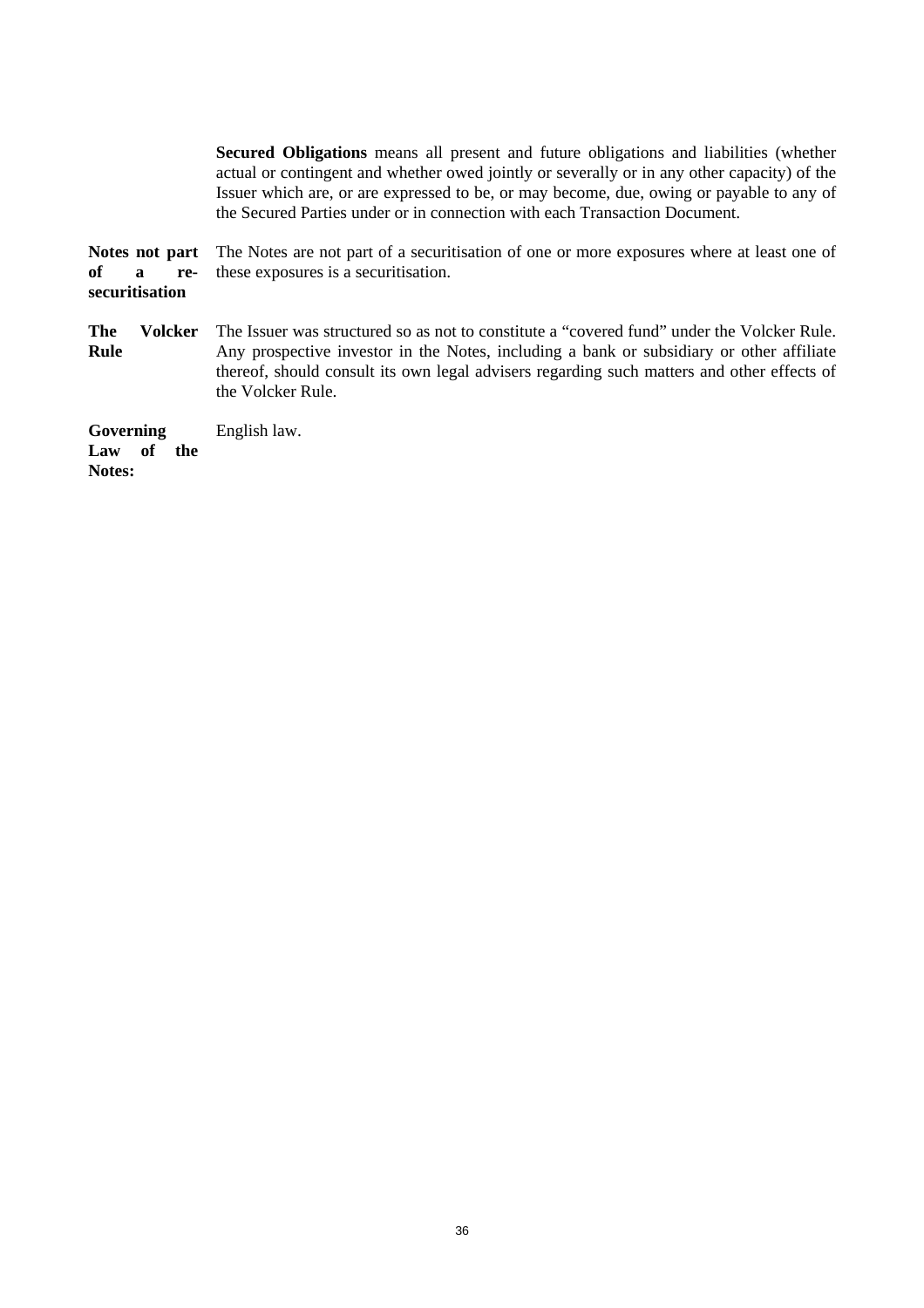# **F. RIGHTS OF NOTEHOLDERS AND RELATIONSHIP WITH OTHER SECURED PARTIES**

*Please refer to sections entitled "Terms and Conditions of the Notes" for further detail in respect of the rights of Noteholders, conditions for exercising such rights and relationship with other Secured Parties.* 

| <b>Prior to a Note Event of</b><br>Default:         | Noteholders holding not less than 10% of the Principal Amount Outstanding of<br>the Notes of any class then outstanding are entitled to convene a Noteholders'<br>meeting. Noteholders can also participate in a Noteholders' meeting convened<br>by the Issuer or Note Trustee to consider any matter affecting their interests.                                                                                                                                                                                                                                                                                                                                                                                                |                                                                                                                                                                                                                                                                                                                                                                                                                                        |  |
|-----------------------------------------------------|----------------------------------------------------------------------------------------------------------------------------------------------------------------------------------------------------------------------------------------------------------------------------------------------------------------------------------------------------------------------------------------------------------------------------------------------------------------------------------------------------------------------------------------------------------------------------------------------------------------------------------------------------------------------------------------------------------------------------------|----------------------------------------------------------------------------------------------------------------------------------------------------------------------------------------------------------------------------------------------------------------------------------------------------------------------------------------------------------------------------------------------------------------------------------------|--|
|                                                     | Noteholders are not entitled to instruct or direct the Issuer to take any actions,<br>either directly or through the Note Trustee, without the consent of the Issuer<br>and, if applicable, certain other Secured Parties.                                                                                                                                                                                                                                                                                                                                                                                                                                                                                                       |                                                                                                                                                                                                                                                                                                                                                                                                                                        |  |
| <b>Following a Note Event</b><br>of Default:        | If a Note Event of Default occurs, then the Note Trustee at its absolute<br>discretion may, and if so directed in writing by the holders of at least one-fifth in<br>aggregate Principal Amount Outstanding of the holders of the Most Senior Class<br>of Notes or if so directed by an Extraordinary Resolution of the holders of the<br>Most Senior Class of Notes shall (subject, in each case, to being indemnified<br>and/or secured and/or pre-funded to its satisfaction) give an Enforcement Notice<br>to the Issuer that all classes of the Notes are immediately due and repayable at<br>their respective Principal Amounts Outstanding, together with accrued (and<br>unpaid) interest as provided in the Trust Deed. |                                                                                                                                                                                                                                                                                                                                                                                                                                        |  |
| <b>Noteholders</b><br><b>Meeting</b><br>provisions: | Notice period:                                                                                                                                                                                                                                                                                                                                                                                                                                                                                                                                                                                                                                                                                                                   | At least 21 clear days or, following an adjourned<br>meeting, at least 13 clear days. For the purposes of<br>calculating a period of "clear days" in relation to a<br>meeting, no account shall be taken of the day on which<br>the notice of such meeting is given or the day on which<br>such meeting is held (or, in the case of an adjourned<br>meeting, the day on which the meeting to be adjourned<br>is held).                 |  |
|                                                     | Quorum:                                                                                                                                                                                                                                                                                                                                                                                                                                                                                                                                                                                                                                                                                                                          | Ordinary Resolution: One or more eligible persons<br>present and representing in the aggregate not less than<br>20% of the Principal Amount Outstanding of the<br>relevant Class or Classes of Notes or, following an<br>adjourned meeting, one or more eligible persons<br>(whatever the Principal Amount Outstanding of the<br>Notes so held or represented by them).                                                                |  |
|                                                     |                                                                                                                                                                                                                                                                                                                                                                                                                                                                                                                                                                                                                                                                                                                                  | Extraordinary Resolution: Subject to the below in<br>respect of a Basic Terms Modification, one or more<br>eligible persons present and representing in the<br>aggregate not less than 50% of the Principal Amount<br>Outstanding of such Class or Classes of Notes or,<br>following an adjourned meeting, one or more eligible<br>persons (whatever the Principal Amount Outstanding<br>of the Notes so held or represented by them). |  |
|                                                     |                                                                                                                                                                                                                                                                                                                                                                                                                                                                                                                                                                                                                                                                                                                                  | Basic Terms Modification: In respect of<br>any<br>Extraordinary Resolution to pass a Basic Terms                                                                                                                                                                                                                                                                                                                                       |  |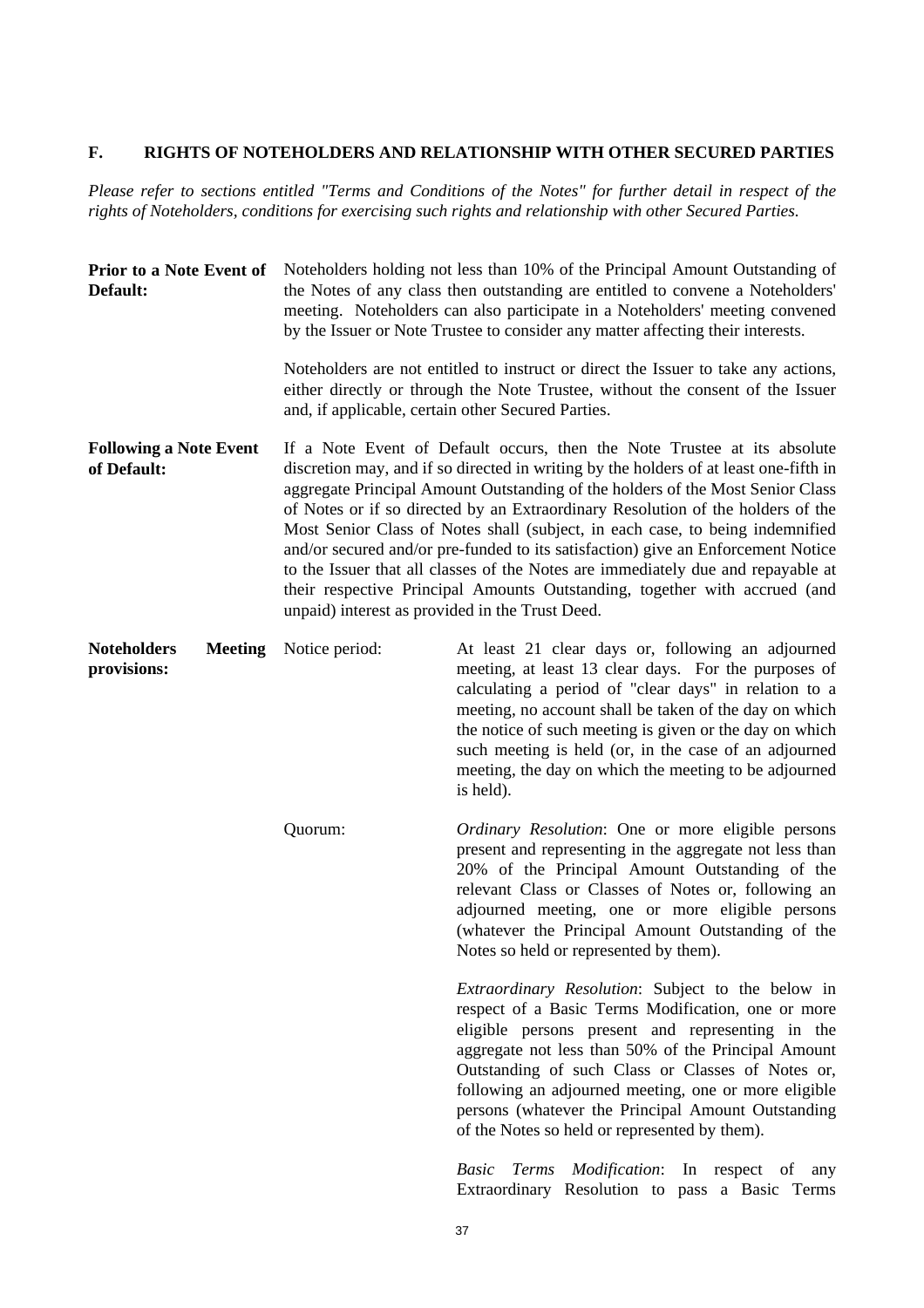Modification, one or more eligible persons present and representing in the aggregate not less than 75% of the Principal Amount Outstanding of such Class or Classes of Notes or, following an adjourned meeting, one or more eligible persons present and holding or representing in the aggregate not less than 25% of the Principal Amount Outstanding of such Class or Classes of Notes Required majority: *Ordinary Resolution*: a clear majority (i.e. more than half) of the eligible persons voting thereat upon a show of hands or, if a poll is duly demanded, by a clear majority of the votes cast on such poll. *Extraordinary Resolution*: a majority consisting of not

less than 75% of the eligible persons voting thereat upon a show of hands or, if a poll is duly demanded, by a majority consisting of not less than 75% of the votes cast on such poll.

The following matters (among others) require an Extraordinary Resolution:

#### a **Basic Terms Modification**, being:

- (a) any increase, reduction or cancellation of the amount payable or, where applicable, modification of the method of calculating the amount payable or modification of the date of payment or, where applicable, of the method of calculating the date of payment in respect of any principal or interest in respect of the Notes;
- (b) any alteration of the currency in which payments under the Notes are to be made;
- (c) any alteration of the quorum or majority required to pass an Extraordinary Resolution;
- (d) any scheme or proposal for the exchange or sale of the Notes for, or the conversion of the Notes into or the cancellation of the Notes in consideration of, shares, stock, notes, bonds, debentures, debenture stock and/or other obligations and/or securities of the Issuer or any other company formed or to be formed, or for or into or in consideration of cash, or partly for or into or in consideration of such shares, stock, notes, bonds, debentures, debenture stock and/or other obligations and/or securities as aforesaid and partly for or into or in consideration of cash; and
- (e) any modification to the definition of Basic Terms Modification.
- **Relationship between Classes of Noteholders:** (a) An Extraordinary Resolution passed at any meeting of the Class A Noteholders shall be binding on all the Class A Noteholders, the Class B Noteholders, the Class C Noteholders, the Class D Noteholders and the Class E Noteholders irrespective of the effect upon them, except that an Extraordinary Resolution to sanction a Basic Terms Modification or a modification of the Conditions or of the provisions of any of the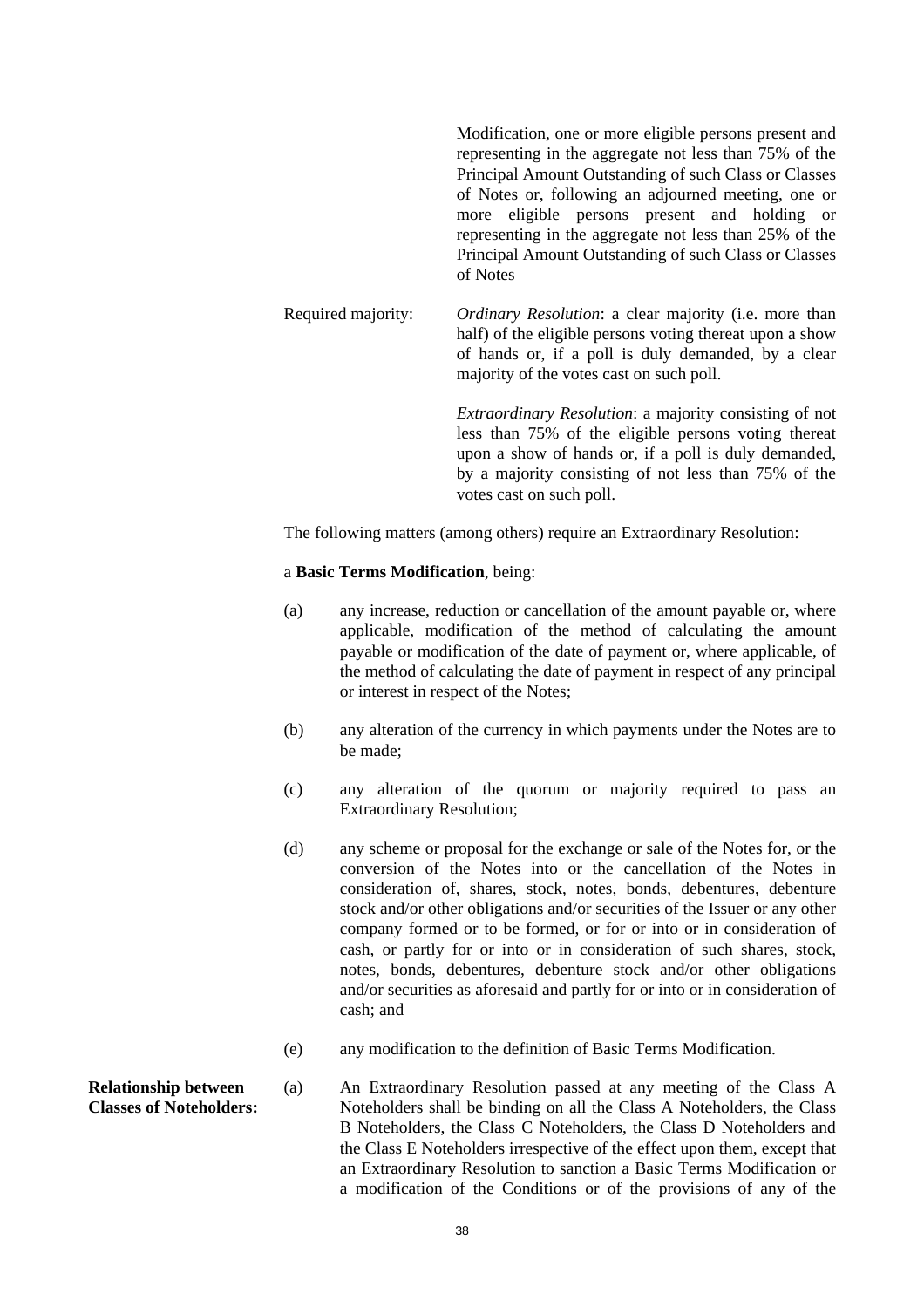Transaction Documents or a waiver or authorisation of any breach or proposed or potential breach of any of the Transaction Documents will not take effect unless either:

- (i) the Note Trustee is of the opinion that it would not be materially prejudicial to the respective interests of the Class B Noteholders, the Class C Noteholders, the Class D Noteholders and the Class E Noteholders; or
- (ii) it is sanctioned by an Extraordinary Resolution of each of the Class B Noteholders, the Class C Noteholders, the Class D Noteholders and the Class E Noteholders (as applicable).
- (b) No Extraordinary Resolution (other than a sanctioning Extraordinary Resolution referred to in subparagraph (a) of this section) of the Class B Noteholders shall be effective for any purpose unless either the Note Trustee is of the opinion that it would not be materially prejudicial to the interests of the Class A Noteholders or it is sanctioned by an Extraordinary Resolution of the Class A Noteholders, but subject to paragraph (c) below.
- (c) An Extraordinary Resolution passed at any meeting of the Class B Noteholders shall be binding on all the Class B Noteholders, the Class C Noteholders, the Class D Noteholders and the Class E Noteholders irrespective of the effect upon them, except that an Extraordinary Resolution to sanction a Basic Terms Modification or a modification of the Conditions or of any of the provisions of the Transaction Documents or a waiver or authorisation of any breach or proposed or potential breach of any of the Transaction Documents will not take effect unless either:
	- (i) the Note Trustee is of the opinion that it would not be materially prejudicial to the respective interests of the Class C Noteholders, the Class D Noteholders and the Class E Noteholders; or
	- (ii) it is sanctioned by an Extraordinary Resolution of each of the Class C Noteholders, the Class D Noteholders and the Class E Noteholders (as applicable).
- (d) No Extraordinary Resolution (other than a sanctioning Extraordinary Resolution referred to in paragraph (a) or (c) of this section) of the Class C Noteholders shall be effective for any purpose unless either:
	- (i) the Note Trustee is of the opinion that it would not be materially prejudicial to the respective interests of the Class A Noteholders and the Class B Noteholders; or
	- (ii) it is sanctioned by an Extraordinary Resolution of each of the Class A Noteholders and the Class B Noteholders (as applicable),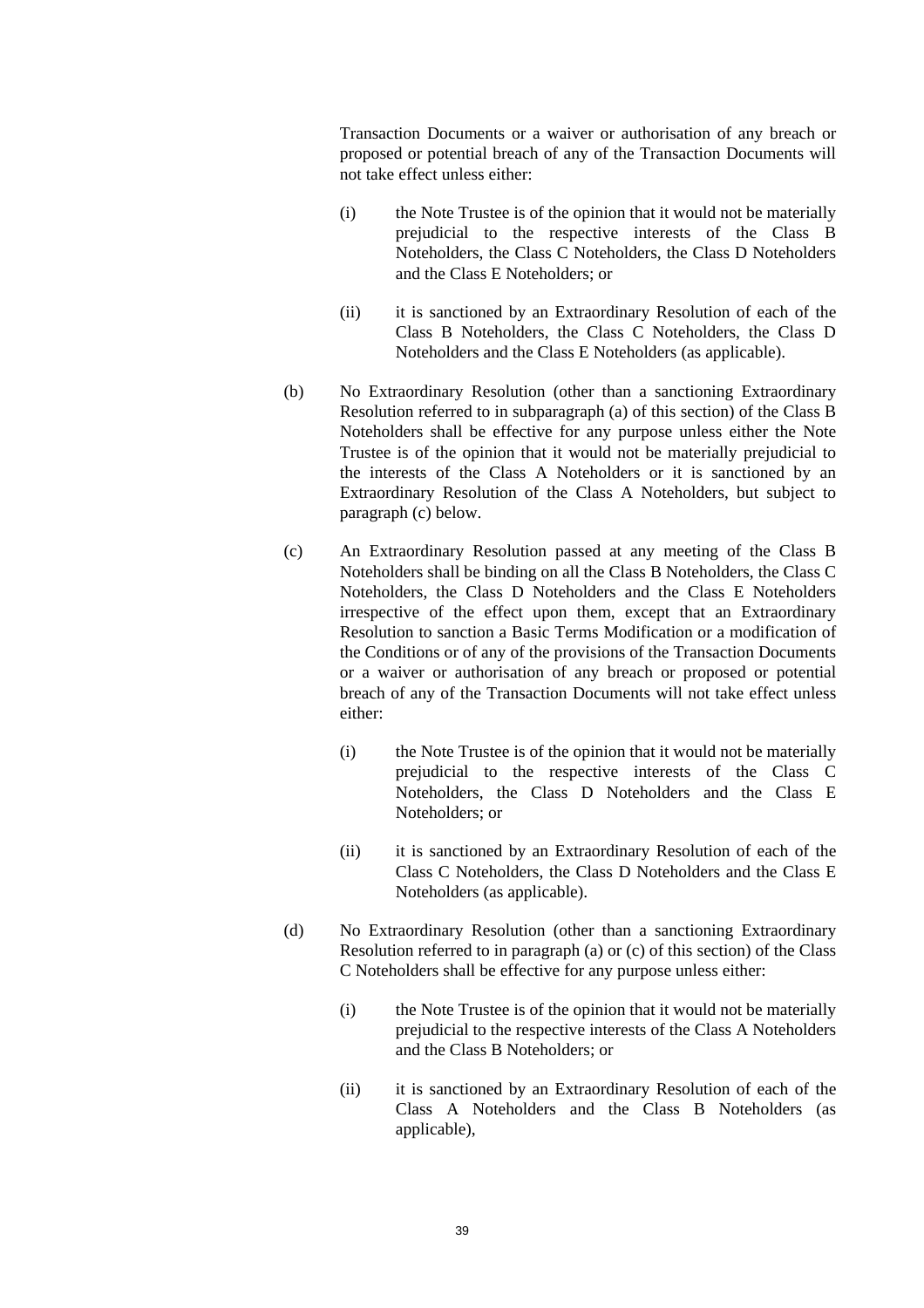but subject to paragraph (e) below.

- (e) An Extraordinary Resolution passed at any meeting of the Class C Noteholders shall be binding on all the Class C Noteholders, the Class D Noteholders and the Class E Noteholders irrespective of the effect upon them, except that an Extraordinary Resolution to sanction a Basic Terms Modification or a modification of the Conditions or of the provisions of any of the Transaction Documents or a waiver or authorisation of any breach or proposed or potential breach of any of the Transaction Documents will not take effect unless either:
	- (i) the Note Trustee is of the opinion that it would not be materially prejudicial to the respective interests of the Class D Noteholders and the Class E Noteholders; or
	- (ii) it is sanctioned by an Extraordinary Resolution of each of the Class D Noteholders and the Class E Noteholders (as applicable).
- (f) No Extraordinary Resolution (other than a sanctioning Extraordinary Resolution referred to in paragraph (a), (c) or (e) of this section) of the Class D Noteholders shall be effective for any purpose unless either:
	- (i) the Note Trustee is of the opinion that it would not be materially prejudicial to the respective interests of the Class A Noteholders, the Class B Noteholders and the Class C Noteholders; or
	- (ii) it is sanctioned by an Extraordinary Resolution of each of the Class A Noteholders, the Class B Noteholders and the Class C Noteholders (as applicable),

but subject to paragraph (g) below.

- (g) An Extraordinary Resolution passed at any meeting of the Class D Noteholders shall be binding on all the Class D Noteholders and the Class E Noteholders irrespective of the effect upon them, except that an Extraordinary Resolution to sanction a Basic Terms Modification or a modification of the Conditions or of the provisions of any of the Transaction Documents or a waiver or authorisation of any breach or proposed or potential breach thereof will not take effect unless either:
	- (i) the Note Trustee is of the opinion that it would not be materially prejudicial to the interests of the Class E Noteholders; or
	- (ii) it is sanctioned by an Extraordinary Resolution of the Class E Noteholders.
- (h) No Extraordinary Resolution (other than a sanctioning Extraordinary Resolution referred to in paragraph (a), (c), (e) or (g) of this section) of the Class E Noteholders shall be effective for any purpose unless either:
	- (i) the Note Trustee is of the opinion that it would not be materially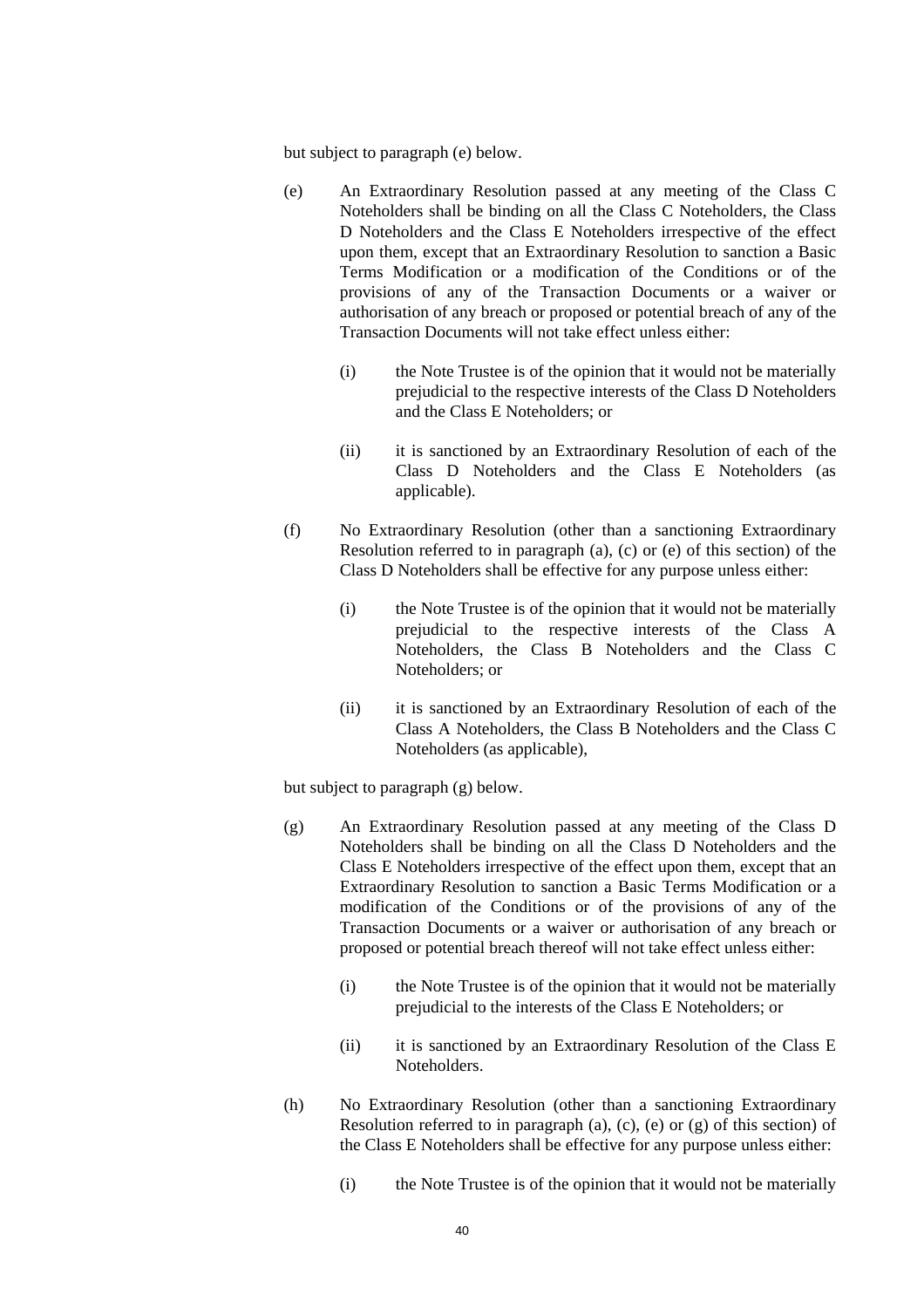prejudicial to the respective interests of the Class A Noteholders, the Class B Noteholders, the Class C Noteholders and the Class D Noteholders; or

- (ii) it is sanctioned by an Extraordinary Resolution of each of the Class A Noteholders, the Class B Noteholders, the Class C Noteholders and the Class D Noteholders (as applicable).
- (i) An Extraordinary Resolution passed at any meeting of the Class E Noteholders shall be binding on all the Class E Noteholders.

Where Nordax, any affiliate of Nordax, any holding company of Nordax or any other Subsidiary of any such holding company, in each case as beneficial owner holds any of the Notes, that entity will not be entitled to participate in any vote or pass any resolution in respect of those Notes, except where it is the sole Noteholder of that class of Notes. Nordax will be able to vote in respect of the Class E Notes for so long as it is the sole holder thereof.

**Relationship between**  So long as any Notes are outstanding, the Security Trustee will only take into account the interests of the Noteholders (or the relevant Class thereof) in the exercise of its discretion, to the exclusion of the interests of any other Secured Parties.

> The Note Trustee will be required, in performing its duties as trustee under the Trust Deed and in directing the Security Trustee under the Issuer Security and the Parent Company Security, to have regard to the interests of all the Classes of Noteholders together. However, if (in the sole opinion of the Note Trustee) there is a conflict between the interests of the holders of one or more Classes of Notes and the interests of the holders of one or more other Classes of Notes, then the Note Trustee will be required with certain exceptions to have regard only to the interests of the holders of the Most Senior Class of Notes.

**Provision of Information to the Noteholders:** The Cash Manager will provide an investor report on a monthly basis (the **Monthly Report**) containing information in relation to the Notes including, but not limited to, amounts paid by the Issuer pursuant to the Priorities of Payments in respect of the relevant period and the performance of the Portfolio*.* 

> Loan-by-loan level information in respect of the Promissory Notes in the Provisional Portfolio as at the Provisional Pool Cut Date and the Actual Provisional Portfolio as at the Final Pool Cut Date is available at a password protected website located at www.scl-ir.com. The password to access that website can be obtained from Nordax. The Servicer intends to update loan level information in respect of the Portfolio on a monthly basis. The website and information on the website is not incorporated in and does not form part of this Prospectus.

#### **Communication with Noteholders**  Any notice to be given by the Issuer or the Note Trustee to the Noteholders shall be given in the following manner:

 so long as the Notes are held in the Clearing Systems, by delivery to the relevant Clearing System for communication by it to the Noteholders; and

**Nordax/any affiliate of any of them / any holding company of any of them or any other Subsidiary of any such holding company as Noteholder:**

**Noteholders and other Secured Parties:**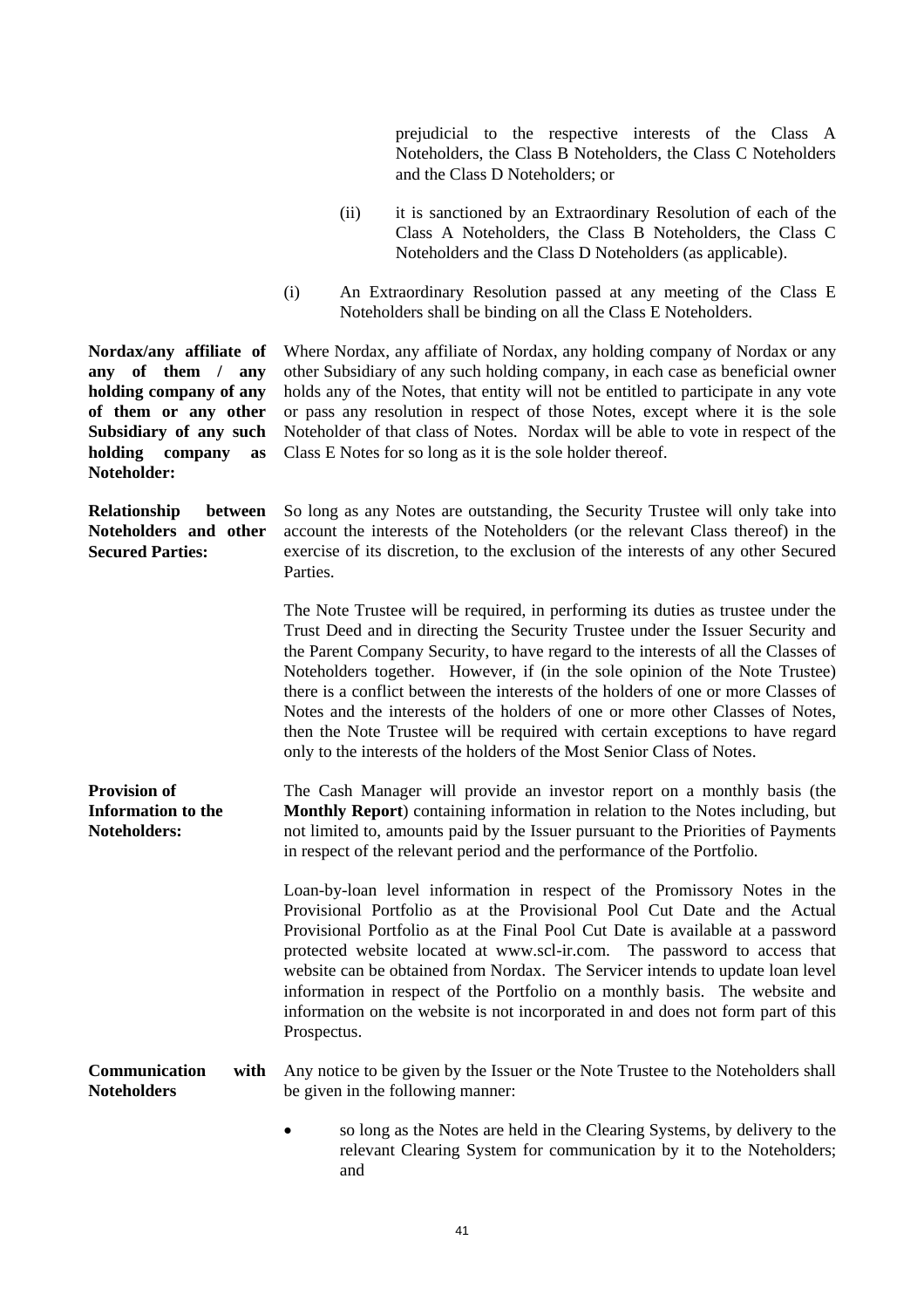so long as the Notes are listed on a recognised stock exchange, by delivery in accordance with the notice requirements of that stock exchange.

 The Note Trustee shall be at liberty to sanction some other method of giving notice to the Noteholders if, in its opinion, such other method is reasonable having regard to market practice then prevailing and to the requirements of the stock exchange on which the relevant Notes are then admitted to trading and provided that notice of such other method is given to the Noteholders in such manner as the Note Trustee shall require.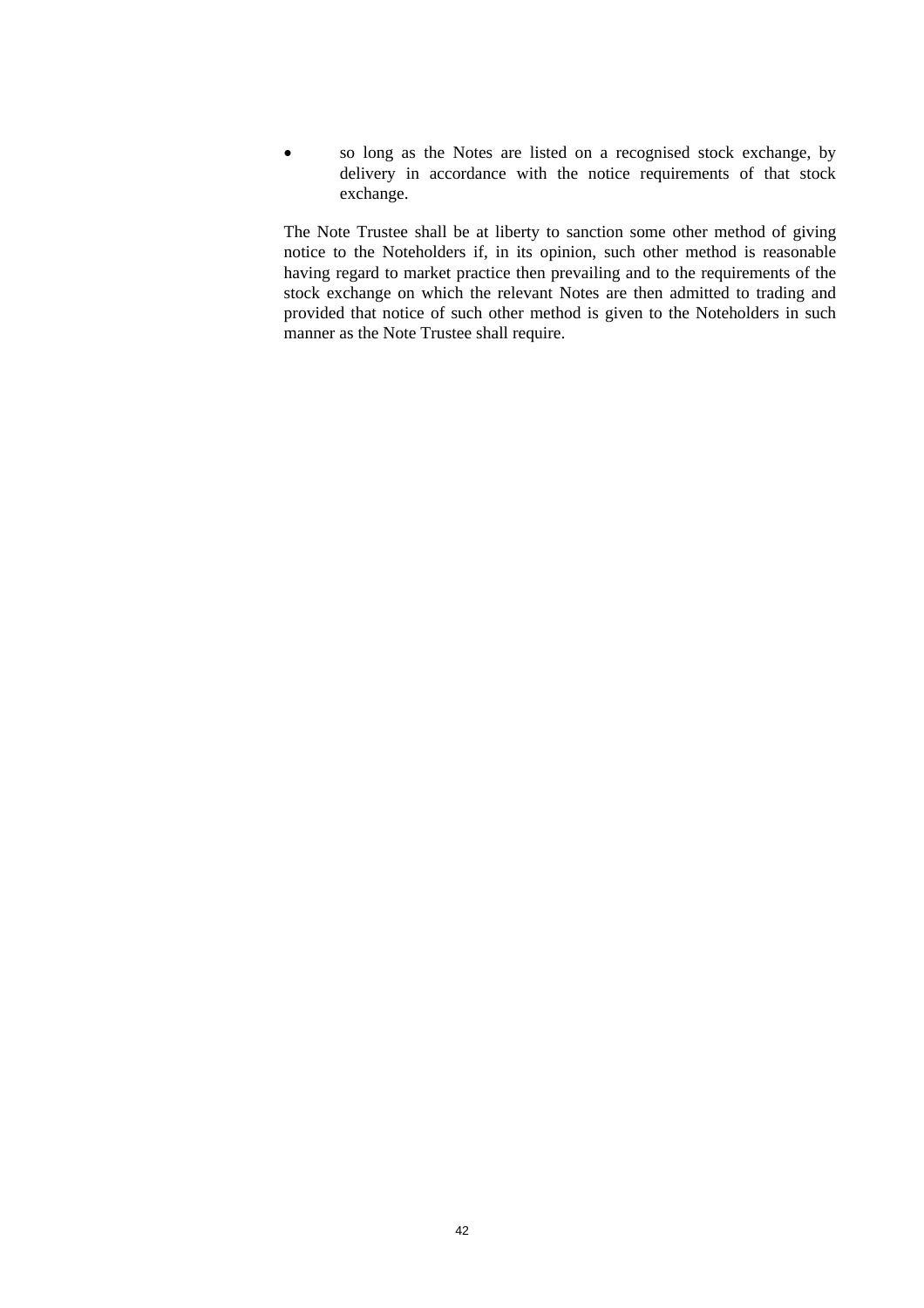#### **G. CREDIT STRUCTURE AND CASHFLOW**

*Please refer to the section entitled "Cashflows" for further detail in respect of the credit structure and cashflow of the transaction.* 



**Bank accounts of the Issuer**

The Issuer will open and maintain four accounts with the Collection Accounts Bank:

 **GIC Account** (on the Closing Date, to be maintained with Nordea Norge):

> All Revenue Receipts and Principal Receipts will be credited to the GIC Account. All payments by the Issuer on each Interest Payment Date in accordance with the relevant Priority of Payments will be made from the GIC Account. Amounts representing the Payment Holiday Reserve and the Initial Purchase Price Reserve respectively will also be credited to the GIC Account.

- **Transaction Account** (on the Closing Date, to be maintained with Nordea Norge):
	- (a) The Establishment Amount shall be deposited into the Transaction Account and shall be applied towards the payment of any Set-up Fees and utilised as the initial Float Amount.
	- (b) The Float Amount will be maintained in the Transaction Account.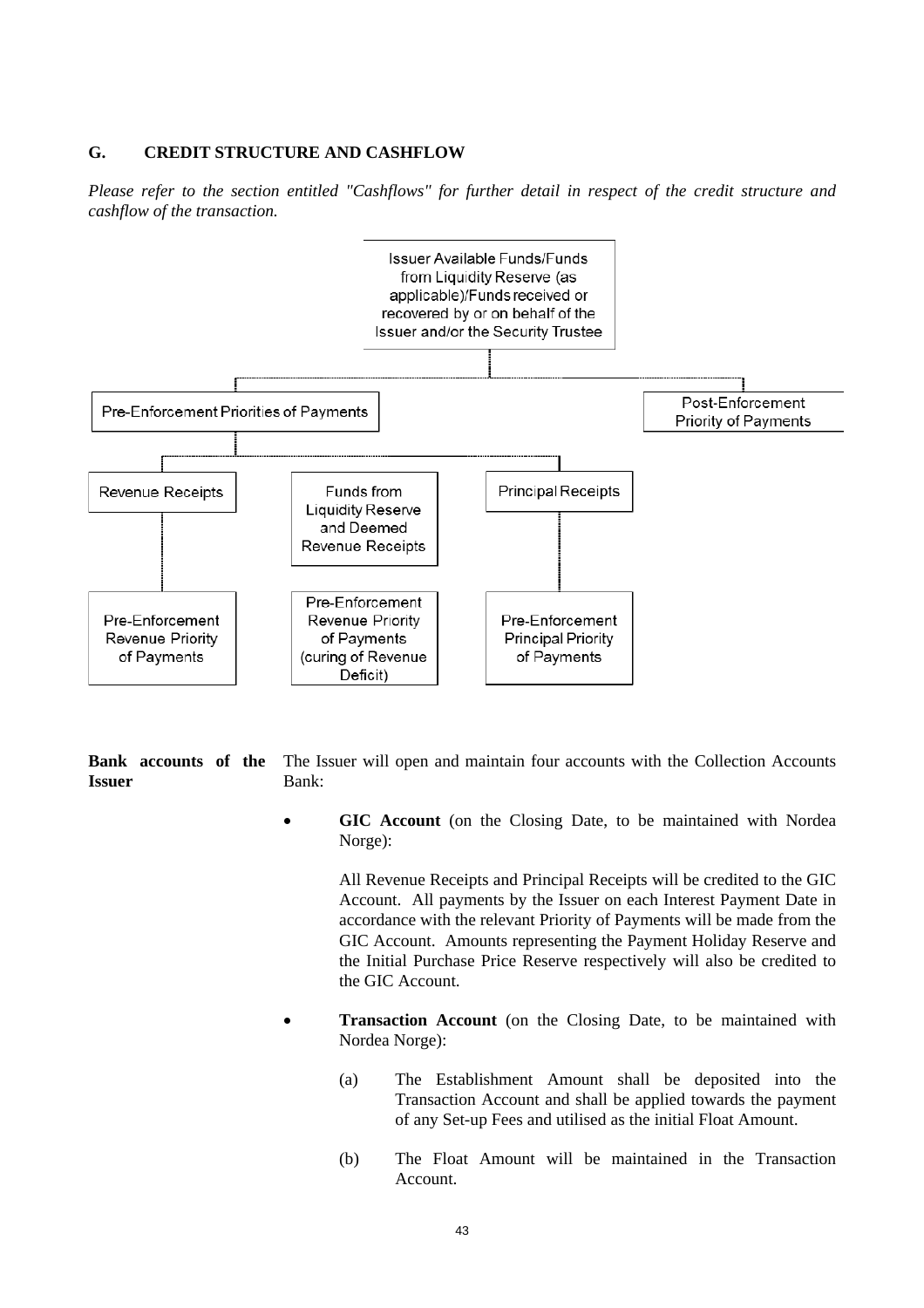On each Interest Payment Date, funds standing to the credit of the Transaction Account will be transferred to the GIC Account, for allocation in accordance with the relevant Priority of Payments. Upon the service of an Enforcement Notice on the Issuer, the Cash Manager shall also transfer the funds standing to the credit of the Transaction Account to the GIC Account in accordance with the terms of the Cash Management Agreement.

- **Equity Account** (on the Closing Date, to be maintained with Nordea Norge): An amount of SEK500,000 will be deposited and maintained by the Issuer in the Equity Account for so long as any Secured Obligations are outstanding.
- **Collection Agency Account** (on the Closing Date, to be maintained with Nordea Norge): The Collection Agency Account is an account into which the following amounts will be paid: (i) by the Collection Agencies, any recoveries on Transferred Promissory Notes (after deducting any fees, costs or expenses due and payable to the Collections Agency); (ii) by the Insurance Companies, the Insurance Proceeds; (iii) by the Seller, the Pre-Closing Amount; (iv) by the Servicer, any amount received incorrectly from Customers in respect of the Transferred Promissory Notes; and (v) by the Subordinated Loan Provider, the Further Loans. Amounts standing to the credit of the Collection Agency Account shall be swept to the GIC Account no later than one Business Day from the receipt of such amounts.

 In addition, the Issuer will also maintain two accounts with the Reserve Accounts Bank:

- **Credit Enhancement Reserve Account** (on the Closing Date, to be maintained with Nordea Norge): Amounts representing the Credit Enhancement Reserve will be deposited in the Credit Enhancement Reserve Account.
- **Liquidity Reserve Account** (on the Closing Date, to be maintained with Nordea Norge): Amounts representing the Liquidity Reserve will be deposited in the Liquidity Reserve Account.

#### **Available funds of the Issuer** The Issuer will apply the Revenue Receipts and any Principal Receipts for the purposes of making interest and principal payments under the Notes and meeting its other obligations under the Transaction Documents.

**Income Receipts** means, as at each Calculation Date and in respect of the Calculation Period ending on the immediately preceding Cut-off Date, an amount equal to the following standing to the credit of the GIC Account (except for item (e) which may be standing to the credit of the Collection Agency Account prior to being transferred to the GIC Account) at the close of business on such Cut-off Date (without double counting) representing:

- (a) payments of interest and other fees (including Insurance Premiums) received under the Transferred Promissory Notes;
- (b) interest earned on the balance from time to time in the Issuer Bank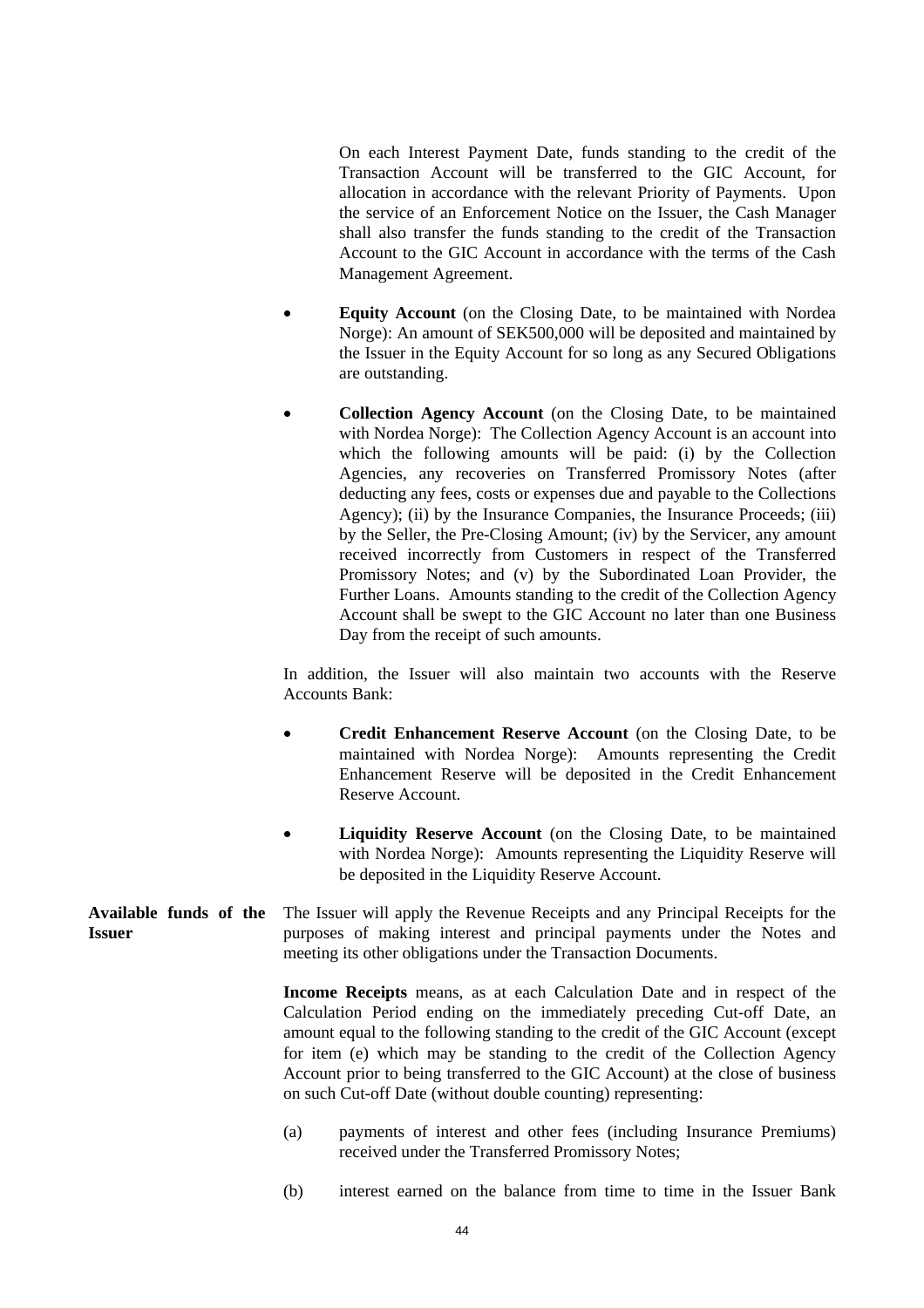Accounts (excluding the Equity Account);

- (c) net recoveries of interest and outstanding fees from defaulting Customers under Transferred Promissory Notes which are Delinquent but not Written-off;
- (d) net recoveries of interest, principal, fees and other amounts from defaulting Customers under Transferred Promissory Notes that are Written-off; and
- (e) payments of Insurance Proceeds from an Insurance Company to the extent attributable to interest and fees (but not principal) owing by a Customer.

**Revenue Receipts** means, as at each Calculation Date and in respect of the Calculation Period ending on the immediately preceding Cut-off Date, an amount equal to the following standing to the credit of the GIC Account (except for item (c) which will be standing to the credit of the Transaction Account and item (i) below which will be standing to the credit of the Credit Enhancement Reserve Account) at the close of business on such Cut-off Date representing (without double counting):

- (a) Income Receipts;
- (b) the accrued interest component of the purchase price paid by the Seller in respect of any Promissory Note repurchased by the Seller pursuant to the terms of the Loan Transfer Agreement;
- (c) the balance standing to the credit of the Transaction Account;
- (d) any other amounts not representing Principal Receipts standing to the credit of the GIC Account (excluding amounts standing to the credit of the Payment Holiday Reserve Ledger);
- (e) for so long as any Rated Notes remain outstanding, any amounts debited from the Payment Holiday Reserve Ledger, which shall be applied to pay Payment Holiday Amounts only;
- (f) (so long as there has not been an Insolvency Event in relation to the Seller) all amounts (if any) standing to the credit of the Payment Holiday Reserve Ledger following the redemption of all Rated Notes;
- (g) Further Loans (as defined in the Subordinated Loan Agreement) expressly required by the Subordinated Loan Provider to form part of Revenue Receipts;
- (h) any shareholders' contribution made by the Parent Company to the Issuer which the Parent Company explicitly designates as a Revenue Receipt; and
- (i) all amounts standing to the credit of the Credit Enhancement Reserve Account, but such amounts shall only be available to be applied: (i) if any Rated Notes are outstanding, to make payments in accordance with items (a) to  $[(m)]$  (inclusive) and items  $[(o)$  and  $(r)]$  of the Pre-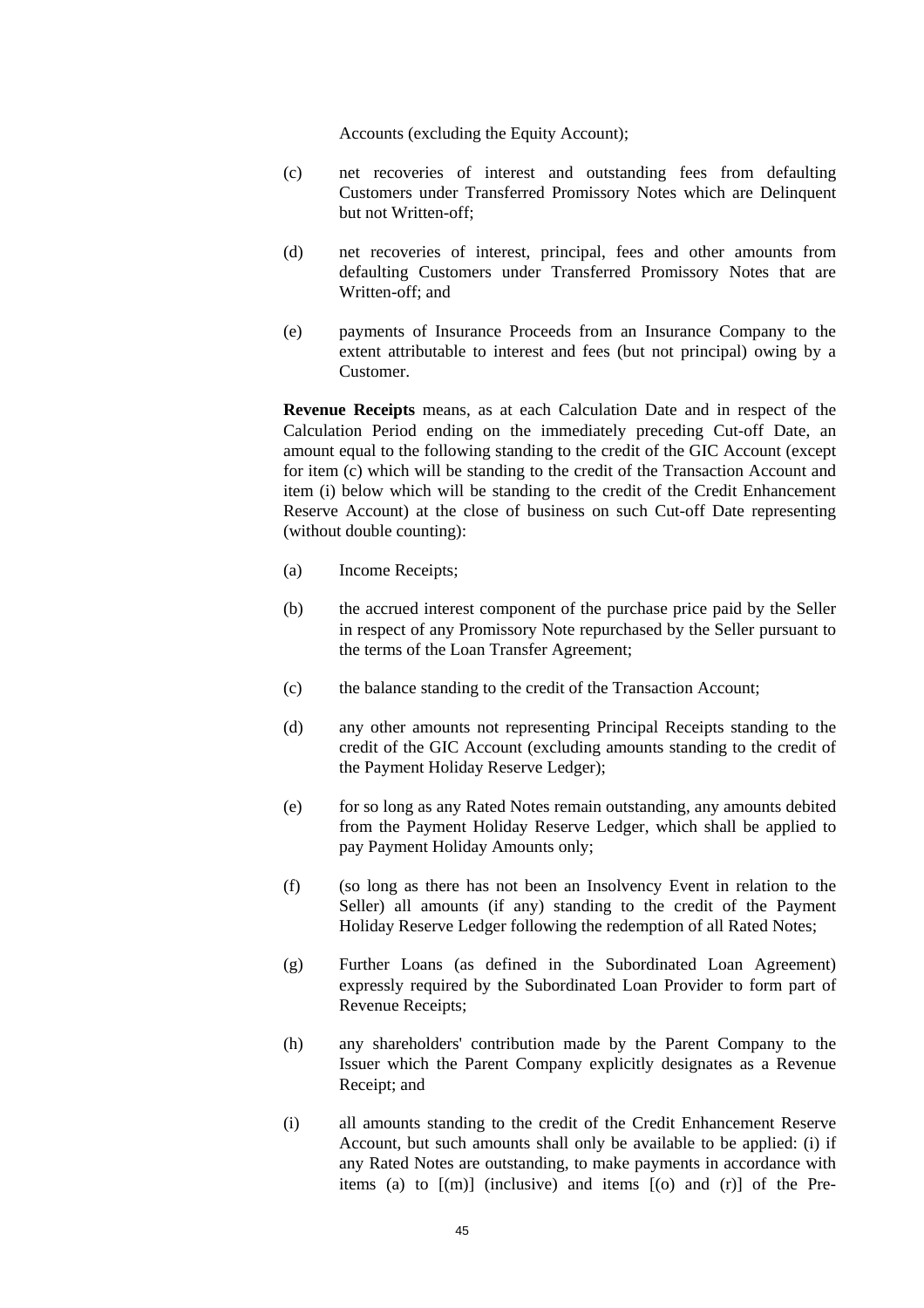Enforcement Revenue Priority of Payments; (ii) if no Rated Notes are outstanding but the Class E Notes remain outstanding, to make payments in accordance with item [(s)] and below of the Pre-Enforcement Revenue Priority of Payments; and [(iii) if there are no Rated Notes and no Class E Notes outstanding, in accordance with the Pre-Enforcement Revenue Priority of Payments,]

*provided that*, in the event of the occurrence of a Servicing Report Delivery Failure and during the continuance thereof, Revenue Receipts for the purpose of application in accordance with the Pre-Enforcement Revenue Priority of Payments shall mean the amount of Total Funds available and required to pay items (a) to [(m)] of the Pre-Enforcement Revenue Priority of Payments in accordance with the Provisional Monthly Report prepared by the Cash Manager in respect of the relevant Interest Payment Date.

**Payment Holiday** means a period when a Customer may suspend an instalment payment (fully or partially) on a Transferred Promissory Note, without penalty, in accordance with the Credit Policy.

 This option may be granted to a Customer with the consent of the Servicer, subject to this being permitted under the Credit Policy. Furthermore, the Servicer will not be entitled to offer a Payment Holiday to a Customer or accept a request for a Payment Holiday from a Customer (in each case in respect of a Transferred Promissory Note) unless either:

- (a) a Further Loan has been granted by the Subordinated Loan Provider in an amount equivalent to or exceeding the relevant Payment Holiday Amount(s) and such amount has been credited to the Payment Holiday Reserve to fund the relevant Payment Holiday Amount(s) of that Customer during the proposed Payment Holiday period (taking into account all other Payment Holiday Amounts in respect of all other Customers that will fall due for payment during that period); or:
- (b) there are sufficient funds standing to the credit of the Payment Holiday Reserve to fund the relevant Payment Holiday Amount(s) of that Customer during the proposed Payment Holiday period (taking into account all other Payment Holiday Amounts in respect of all other Customers that will fall due for payment during that period).

**Payment Holiday Amount** means, in respect of any Calculation Period, an amount equal to any interest not received (that would have been received but for the granting of a Payment Holiday) under the Transferred Promissory Notes as a result of a Customer taking a Payment Holiday. Payment Holiday Amounts shall be funded on each Interest Payment Date from the Payment Holiday Reserve.

**Payment Holiday Reserve** means a reserve maintained in the GIC Account in an amount equal to the Payment Holiday Reserve Required Amount (which shall initially be funded from the proceeds of the Payment Holiday Reserve Loan made by the Subordinated Loan Provider to the Issuer on the Closing Date), and which will thereafter be replenished from (a) available Revenue Receipts in accordance with the Pre-Enforcement Revenue Priority of Payments or (b) by any Further Loans that may be made by the Subordinated Loan Provider to the Issuer and which are required to be credited to the Payment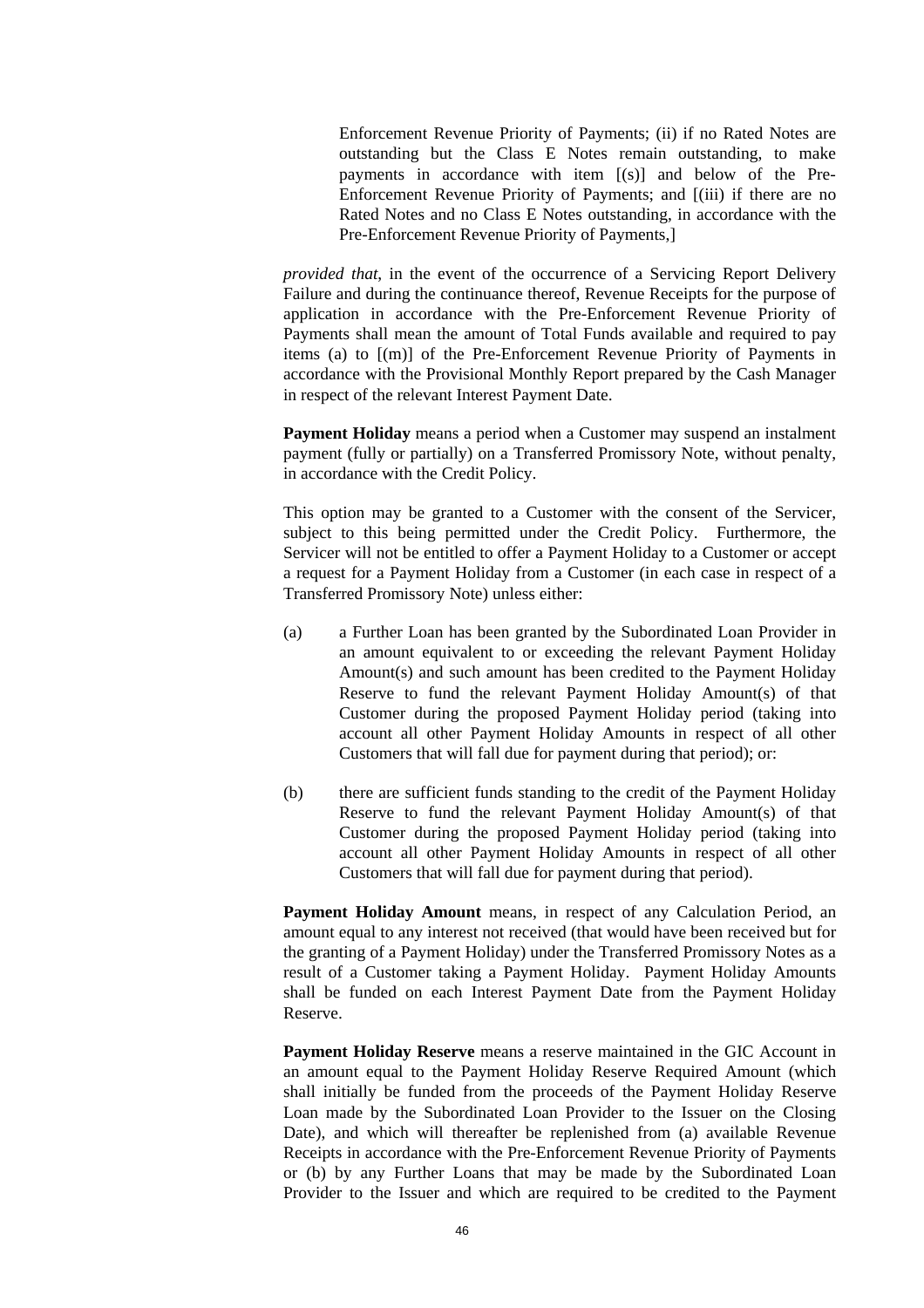Holiday Reserve Ledger on the GIC Account.

**Payment Holiday Reserve Required Amount** means an amount equal to NOK[15,000,000].

**Float Amount** means an amount not exceeding NOK[1,000,000] which shall be funded initially from the Establishment Loan on the Closing Date until, but not including the first Interest Payment Date, and thereafter from available Revenue Receipts on each Interest Payment Date in accordance with the Pre-Enforcement Revenue Priority of Payments and credited to the Transaction Account and is available to (1) the Cash Manager to pay certain costs and expenses of the Issuer between Interest Payment Dates and (2) the Servicer to repay to Customers amounts which such Customers have paid into the GIC Account in error.

**Further Advance** means a further loan for which a request has been made to the Issuer or the Seller by a person (or persons) who is (or are) a Customer under a Transferred Promissory Note and which request has been accepted by the Seller.

**Principal Receipts** will include the following (without double counting):

- (a) principal repayments received under the Transferred Promissory Notes (including any amount representing Capitalised Interest);
- (b) net recoveries of principal from defaulting Customers under the Transferred Promissory Notes that are Delinquent but not Written-off;
- (c) the proceeds (excluding the accrued interest component thereof) of the repurchase of any Transferred Promissory Note by the Originator from the Issuer pursuant to the Loan Transfer Agreement;
- (d) payments of Insurance Proceeds from an insurance company to the extent attributable to principal (but not interest and fees) owing from a Customer;
- (e) Principal Receipts standing to the credit of the GIC Account on any previous Interest Payment Date in accordance with item (e) of the Pre-Enforcement Principal Priority of Payments;
- (f) Further Loans (as defined in the Subordinated Loan Agreement) expressly required by the Subordinated Loan Provider to form part of Principal Receipts;
- (g) a shareholders' contribution made by the Parent Company to the Issuer which the Parent Company explicitly designates as a Principal Receipt;
- (h) any Deemed Principal Receipts;
- (i) (only upon the occurrence of a Liquidity Redemption Event) all Residual Liquidity Funds; and
- (j) all amounts (if any) standing to the credit of the Payment Holiday Reserve Ledger following the occurrence of an Insolvency Event in relation to the Seller,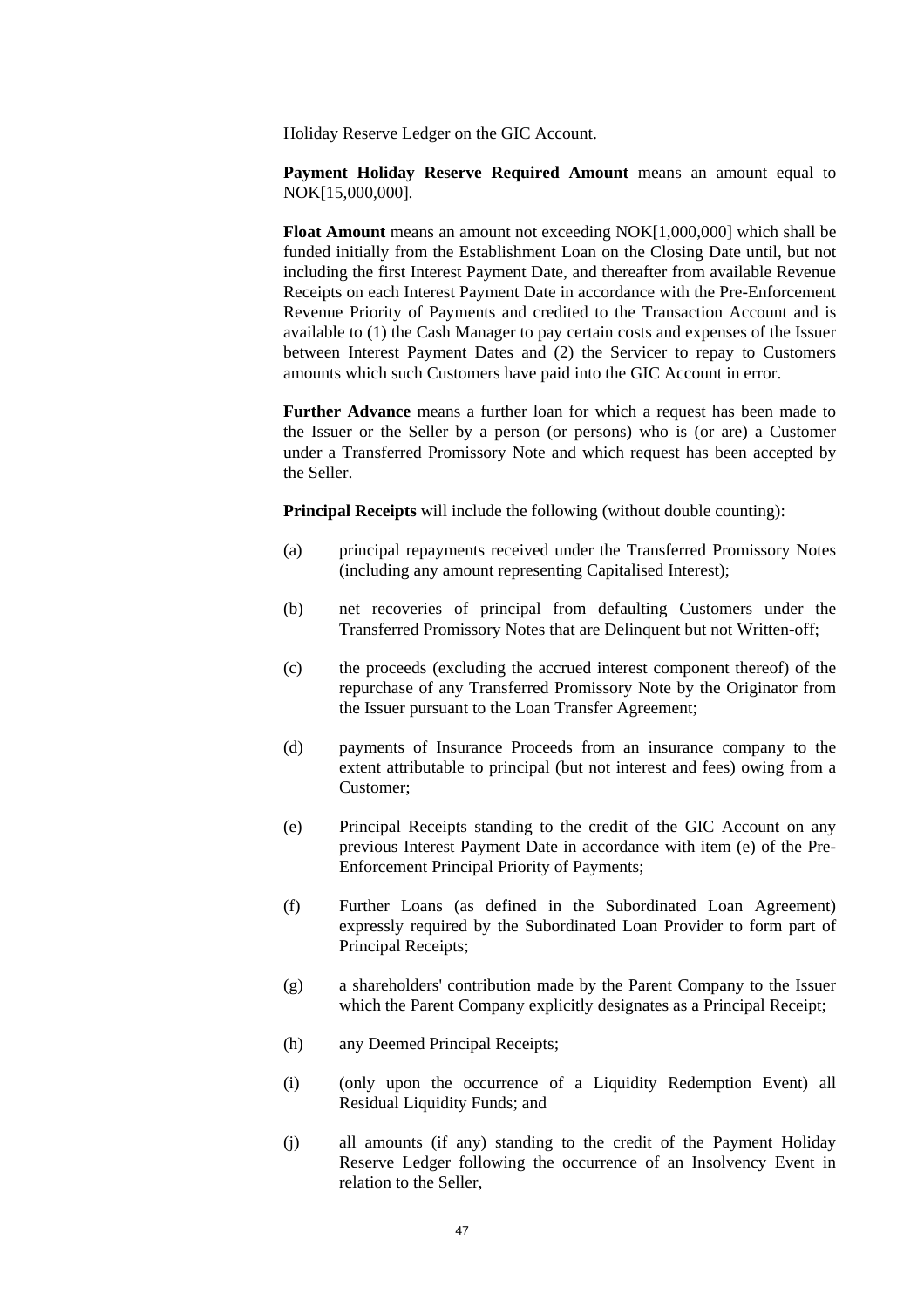*provided that*, in the event of the occurrence of a Servicing Report Delivery Failure and during the continuance thereof, Principal Receipts for the purpose of application in accordance with the Pre-Enforcement Principal Priority of Payments shall mean the Residual Total Funds in respect of the relevant Interest Payment Date.

**Capitalised Interest** means the amount of fees and interest that would have been paid on a Transferred Promissory Note comprising the Portfolio if not for the Customer under that Transferred Promissory Note taking a Payment Holiday in accordance with the Credit Policy, which amount is added to the principal balance owing under the relevant Transferred Promissory Note.

**Deemed Principal Receipts** means, in respect of any Calculation Period, the aggregate of the amounts to be applied from Revenue Receipts on the immediately following Interest Payment Date pursuant to paragraphs (f), (h), (j), (l) and (m) of the Pre-Enforcement Revenue Priority of Payments.

**Credit Enhancement Reserve** means a reserve maintained in the Credit Enhancement Reserve Account (which shall remain unfunded until (but excluding) the First Interest Payment Date). On the First Interest Payment Date, the Credit Enhancement Reserve will be funded in an amount up to the Credit Enhancement Reserve Required Amount from available Revenue Receipts applied in accordance with the Pre-Enforcement Revenue Priority of Payments. Thereafter and until (and including) the Step-Up Date, the Credit Enhancement Reserve will be further replenished on each Interest Payment Date from available Revenue Receipts in accordance with the Pre-Enforcement Revenue Priority of Payments or by any Further Loans that may be made by the Subordinated Loan Provider to the Issuer and which are required to be credited to the Credit Enhancement Reserve Ledger on the Credit Enhancement Reserve Account.

Following the Step-Up Date, there shall be no requirement to retain the Credit Enhancement Reserve at the Credit Enhancement Reserve Required Amount. Following the repayment in full of the Rated Notes, any remaining amounts standing to the credit of the Credit Enhancement Reserve Ledger shall be applied towards redemption of the Class E Notes until the Principal Amount Outstanding thereof is reduced to zero in accordance with the Pre-Enforcement Revenue Priority of Payments. Following repayment in full of the Class E Notes, any remaining amounts standing to the credit of the Credit Enhancement Reserve Ledger shall be applied in accordance with the Pre-Enforcement Revenue Priority of Payments.

**Credit Enhancement Reserve Required Amount** means an amount as determined by the Cash Manager on each Calculation Date determined in respect of each Transferred Promissory Note which is Delinquent, as an amount equal to the Principal Promissory Note Amount of the Transferred Promissory Note multiplied by:

- (i) if that Transferred Promissory Note has been Delinquent for less than 1 month, 0;
- (ii) if that Transferred Promissory Note has been Delinquent for 1 month but less than 2 months, 0.2; and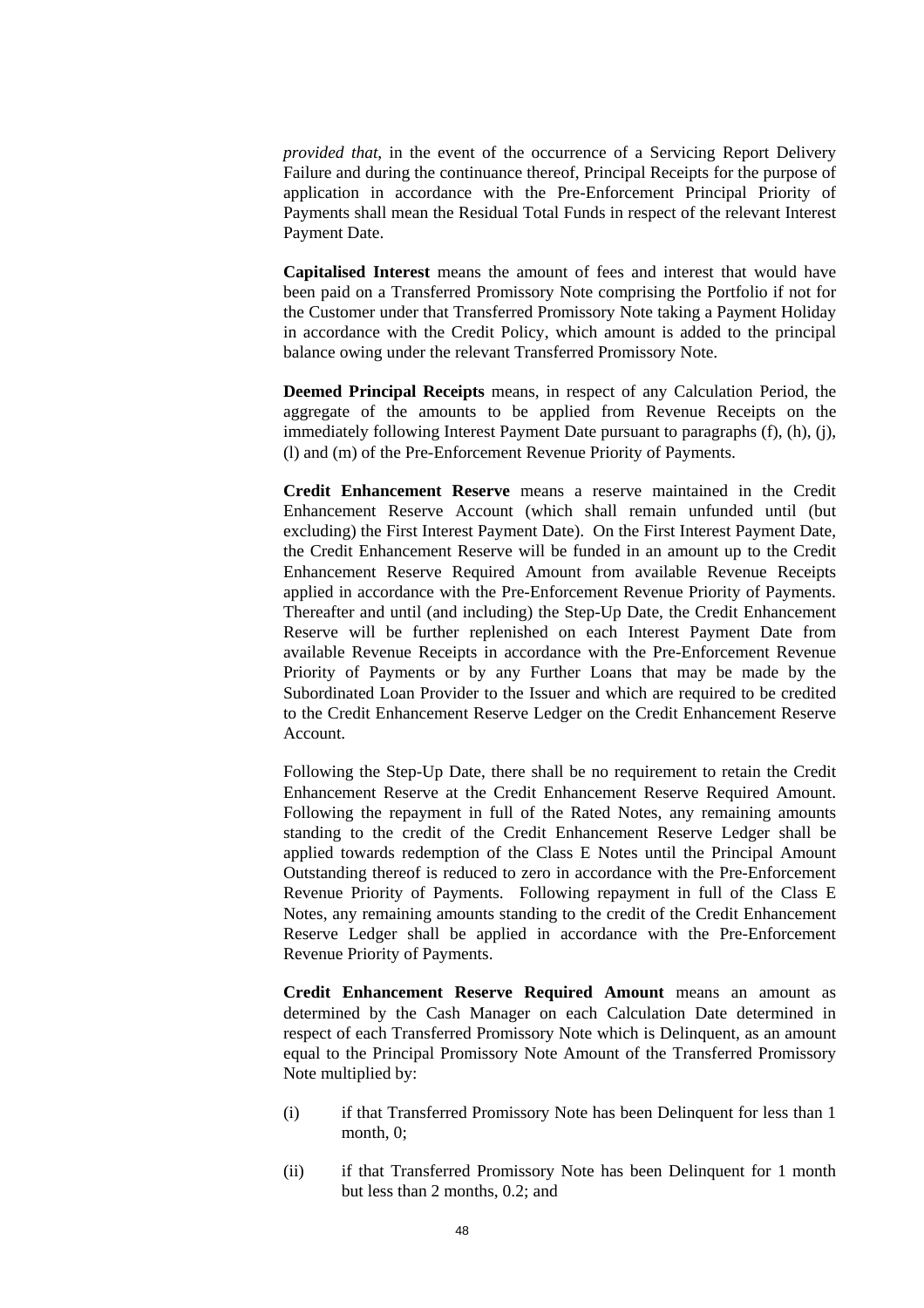(iii) if that Transferred Promissory Note has been Delinquent for 2 months but less than 3 months, 0.4.

**Liquidity Reserve** means a reserve maintained in the Liquidity Reserve Account in an amount equal to the Liquidity Reserve Required Amount (which shall be funded from the proceeds of the Liquidity Reserve Loan made by the Subordinated Loan Provider to the Issuer on the Closing Date), and which until the repayment in full of the Rated Notes will thereafter be further replenished on each Interest Payment Date from available Revenue Receipts in accordance with the Pre-Enforcement Revenue Priority of Payments.

On each Interest Payment Date prior to the service of an Enforcement Notice on the Issuer, the Issuer (or the Cash Manager on its behalf) shall apply the funds in the Liquidity Reserve to cure any Revenue Deficit (as set out below, see "*Curing of Revenue Deficit*").

After applying any funds in the Liquidity Reserve towards the curing of a Revenue Deficit, if any, and prior to the service of an Enforcement Notice on the Issuer, the Cash Manager shall apply the amount remaining in the Liquidity Reserve (the **Residual Liquidity Funds**) as available Principal Receipts on that Interest Payment Date if (i) the aggregate amounts due and payable under or in connection with the Principal Promissory Note Amount of all the Transferred Promissory Notes in the Portfolio is equal to zero, (ii) that Interest Payment Date is the Final Maturity Date or (iii) the application of such Residual Liquidity Funds as available Principal Receipts will result in all outstanding Notes being fully redeemed on that Interest Payment Date (each, a **Liquidity Redemption Event**), whichever event occurs first.

After the full repayment of the Rated Notes and prior to the service of an Enforcement Notice on the Issuer, the Cash Manager (on behalf of the Issuer) shall apply the funds in the Liquidity Reserve to repay the Liquidity Reserve Loan.

Upon service of an Enforcement Notice on the Issuer, any funds remaining in the Liquidity Reserve shall be applied by the Security Trustee (or the Cash Manager on its behalf) in accordance with the Post Enforcement Priority of Payments.

#### **Liquidity Reserve Required Amount** means:

- (a) from (and including) the Closing Date to (and including) the Revolving Period End Date, an amount equal to [0.5] per cent. of the outstanding principal balance of the Initial Portfolio as at the Closing Date; and
- (b) from (and excluding) the Revolving Period End Date, an amount equal to [1.25] per cent. of the outstanding principal balance of the Initial Portfolio as at the Closing Date.

**Initial Purchase Price Reserve Amount** means an amount of up to NOK[200,000,000].

**Available funds following service of an** 

Following service of an Enforcement Notice, the Cash Manager will apply all funds received or recovered by or on behalf of the Issuer and/or the Security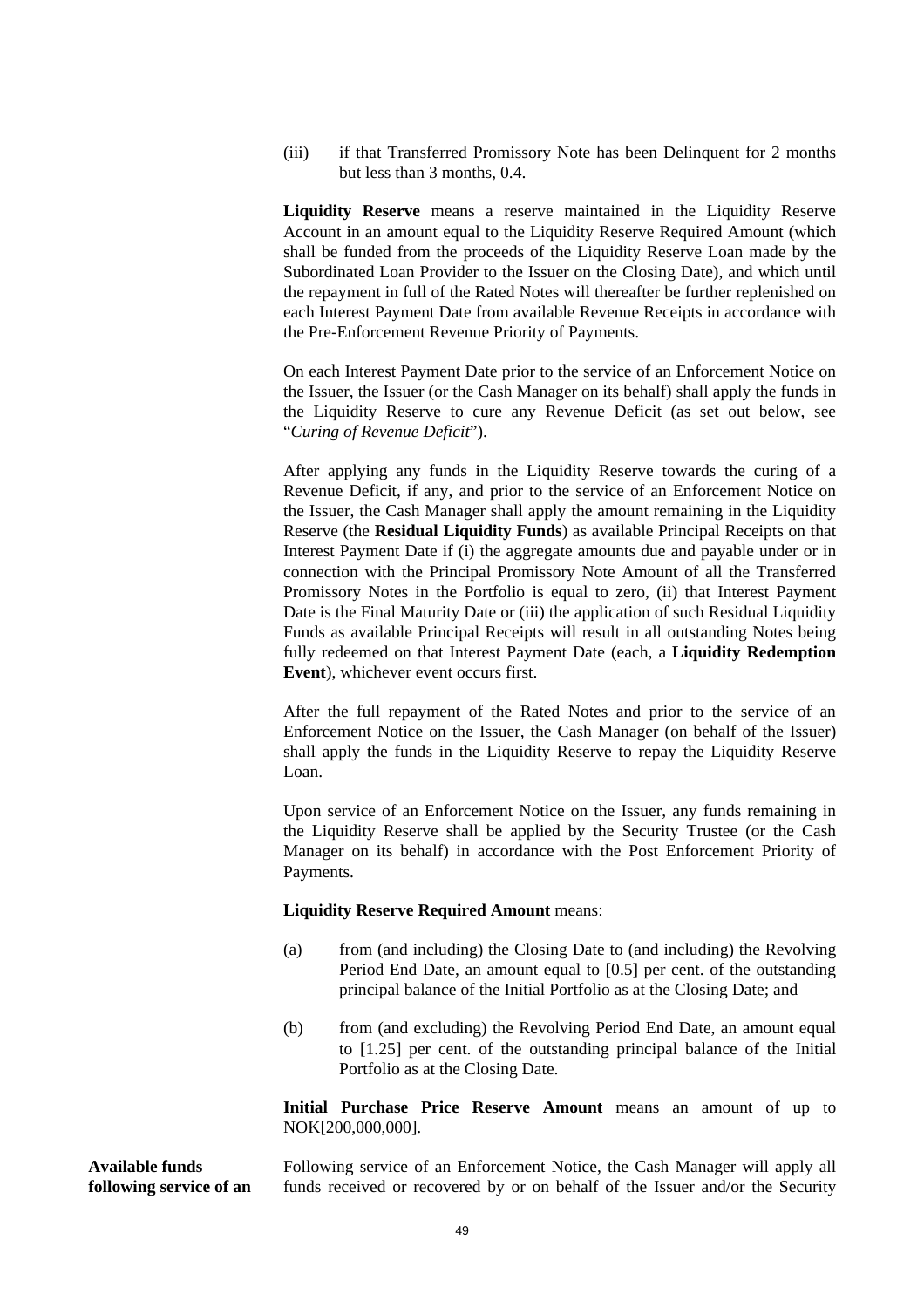- **Enforcement Notice** Trustee or by any Receiver, including amounts standing to the credit of the Issuer Bank Accounts (excluding the funds in the Equity Account), for the benefit of the Secured Parties in accordance with the Post-Enforcement Priority of Payments. However, upon the service of an Enforcement Notice on the Issuer, the Cash Manager shall transfer the funds standing to the credit of the Transaction Account and the Collection Agency Account to the GIC Account in accordance with the terms of the Cash Management Agreement.
- **Curing of Revenue Deficit** Prior to the service of an Enforcement Notice, if and to the extent, on any Interest Payment Date, there is a Revenue Deficit, then the Cash Manager shall:
	- (i) *first*, apply amounts standing to the credit of the Liquidity Reserve Account (taking into account the application of funds pursuant to item (d) of the Pre-Enforcement Revenue Priority of Payments on such Interest Payment Date) towards curing any Revenue Deficit provided that (with the exception of the Most Senior Class of Rated Notes then outstanding) no amounts from the Liquidity Reserve Account may be applied to pay interest on a class of Rated Notes if and to the extent that a deficiency is currently recorded on the Principal Deficiency Ledger of that Class of Rated Notes; and
	- (ii) *second*, apply Principal Receipts towards curing any residual Revenue Deficit (taking into account the prior application of funds, if any, from the Liquidity Reserve) provided that (with the exception of the Most Senior Class of Rated Notes then outstanding) no amounts of Principal Receipt may be applied to pay interest on a class of Rated Notes if and to the extent that a deficiency is currently recorded on the Principal Deficiency Ledger of that Class of Rated Notes (any Principal Receipts so applied being the **Deemed Revenue Receipts**).

#### **Revenue Deficit** means:

- (i) prior to the repayment in full of the Class A Notes and the Class B Notes, in respect of an Interest Payment Date, a shortfall in the amount of the applicable Revenue Receipts in respect of the immediately preceding Calculation Period available to pay paragraphs (a) to (c), (e) and (g) of the Pre-Enforcement Revenue Priority of Payments; and
- (ii) following the repayment in full of the Class A Notes and the Class B Notes, in respect of an Interest Payment Date, a shortfall in the amount of the applicable Revenue Receipts in respect of the immediately preceding Calculation Period available to pay paragraphs (a) to (c), (i) (where the Class C Notes are the Most Senior Class of Notes then outstanding) or (k) (where the Class D Notes are the Most Senior Class of Notes then outstanding) of the Pre-Enforcement Revenue Priority of Payments;.

#### **Summary of Priorities of Payments** Below is a summary of each Priority of Payments. Full details of each Priority of Payments are set out in the section entitled "*Cashflows*".

 Insurance Premiums paid by Customers shall, upon receipt be identified by the Issuer and divided accordingly as the Insurer Premium Portion or the Originator Premium Portion. The Insurer Premium Portion shall be paid by (or, on behalf of) the Issuer directly to the relevant Insurance Companies. The Originator is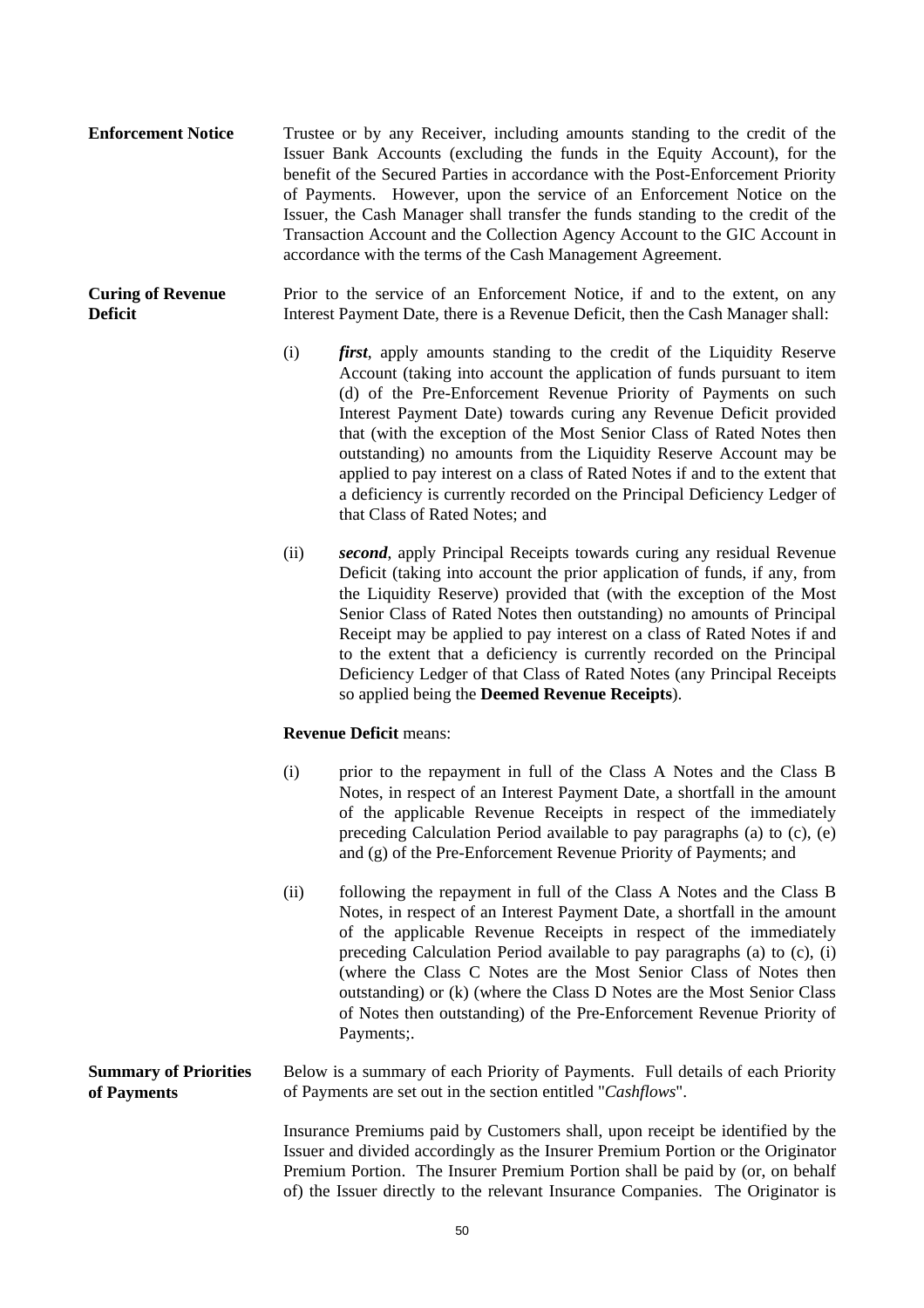entitled to the Originator Premium Portion and will be paid such amounts in accordance with the relevant Priority of Payments. For the avoidance of doubt, the Insurer Premium Portion shall not form part of the Revenue Receipts and shall not be applied in accordance with any Priority of Payments.

| <b>Revenue</b><br><b>Pre-Enforcement</b><br><b>Priority of Payments:</b> |                                                                                                                                                                                     | <b>Pre-Enforcement</b><br><b>Principal</b><br><b>Priority of Payments:</b> |                                                                                                                                                                                                                                                       | Post-Enforcement Priority of<br><b>Payments:</b> |                                                                                                                                                                                                                                                                                                                                                                                                              |
|--------------------------------------------------------------------------|-------------------------------------------------------------------------------------------------------------------------------------------------------------------------------------|----------------------------------------------------------------------------|-------------------------------------------------------------------------------------------------------------------------------------------------------------------------------------------------------------------------------------------------------|--------------------------------------------------|--------------------------------------------------------------------------------------------------------------------------------------------------------------------------------------------------------------------------------------------------------------------------------------------------------------------------------------------------------------------------------------------------------------|
| (a)                                                                      | Note Trustee and Security<br>Trustee costs, fees and<br>expenses;                                                                                                                   | (a)                                                                        | Any Principal Receipts to<br>be applied as Deemed<br>Revenue Receipts;                                                                                                                                                                                | (a)                                              | Note Trustee and Security<br>Trustee costs, fees and<br>expenses (including the<br>costs, fees and expenses<br>of any receiver or other<br>appointees<br>properly<br>appointed by the Note<br>Trustee or the Security<br>Trustee which expenses<br>may include any amounts<br>due and payable for the<br>services of the Storage<br>after<br>Company<br>the<br>occurrence of an Issuer<br>Insolvency Event); |
| (b)                                                                      | <b>Amounts</b><br>due<br>the<br>to<br>Servicer,<br>Standby<br>Servicer, Cash Manager,<br>Standby Cash Manager,<br>Account<br>Banks,<br>the<br>Service<br>Provider<br>and<br>Agents; | (b)                                                                        | In respect of the first<br>Interest Payment<br>Date<br>only, towards payment of<br>due<br>amounts<br>to<br>the<br>Subordinated<br>Loan<br>Provider in an amount<br>equal to the Difference<br>Amount;                                                 | (b)                                              | Amounts<br>due<br>the<br>to<br>Servicer,<br>Standby<br>Servicer, Cash Manager,<br>Standby Cash Manager,<br>Account Banks, Service<br>Provider and Agents;                                                                                                                                                                                                                                                    |
| (c)                                                                      | General Expenses of the<br>subject<br>Issuer,<br>to<br>an<br>annual<br>overall<br>of<br>cap<br>NOK[2,000,000]<br>per<br>annum;                                                      | (c)                                                                        | Until (and including) the<br>Revolving Period End<br>Date, towards payment of<br>the Initial Purchase Price<br>for Additional Promissory<br>Notes acquired during the<br>preceding Monthly<br>Acquisition Period;                                     | (c)                                              | Prior to the occurrence of<br>Insolvency<br>Issuer<br>an<br>Event, amounts payable<br>for the services of any<br>Independent Director and<br>the Storage Company;                                                                                                                                                                                                                                            |
| (d)                                                                      | Prior to the repayment in<br>full of the Rated Notes, to<br>replenish the Liquidity<br>Reserve to the Liquidity<br>Reserve<br>Required<br>Amount;                                   | (d)                                                                        | Until (and including) the<br>Revolving<br>Period End<br>Date, towards payment of<br>Deferred Consideration to<br>the Seller under the Loan<br>Transfer Agreement in an<br>amount equal<br>to<br>any<br>Payment<br>Holiday<br>Amounts debited from the | (d)                                              | Principal<br>and<br>interest<br>payments on the Class A<br>Notes;                                                                                                                                                                                                                                                                                                                                            |

Payment Holiday Reserve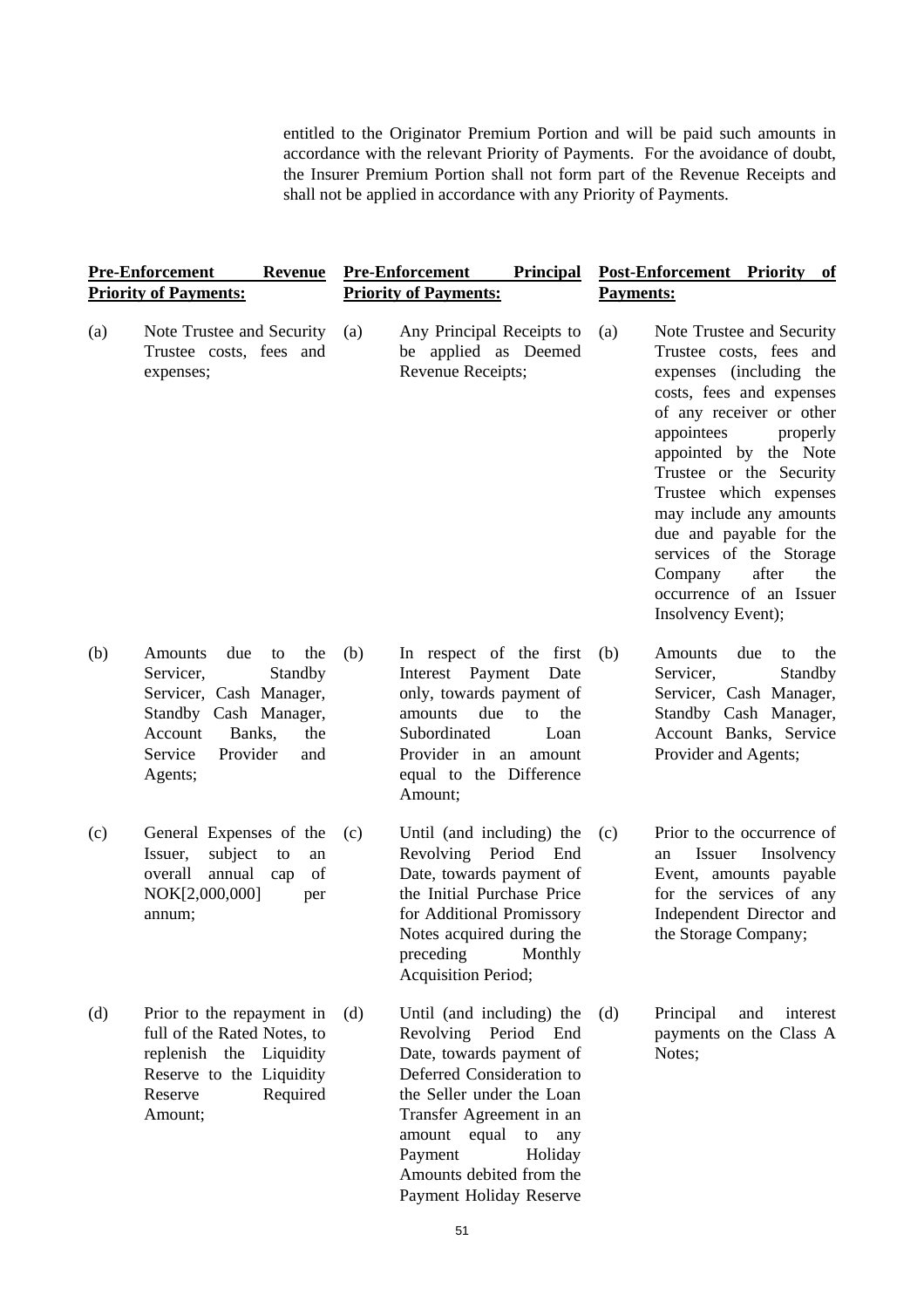Ledger as at the immediately preceding Calculation Date in accordance with item (e) of the definition of Revenue Receipts;

- (e) Class A interest amounts to the Class A Noteholders; (e) Until (but excluding) the Revolving Period End Date, to credit the GIC Account with available Principal Receipts, capped at the Initial Purchase Price Reserve Amount which shall be applied to pay the Initial Purchase Price for Additional Promissory Notes on future Interest Payment Dates; (e) Principal and interest payments on the Class B Notes; (f) To reduce the Class A Principal Deficiency Ledger to zero; After the Revolving Period End Date, payments to redeem the Class A Notes; (f) Principal and interest payments on the Class C Notes:
- (g) Class B interest amounts to the Class B Noteholders;
- (h) To reduce the Class B Principal Deficiency Ledger to zero;
- (i) Class C interest amounts due to the Class C Noteholders;
- (j) To reduce the Class C<br>Principal Deficiency Deficiency Ledger to zero;
- (k) Class D interest amounts due to the Class D Noteholders;

(g) After the Revolving Period End Date, payments to redeem the Class B Notes;

Principal and interest payments on the Class D

Principal and interest payments on the Class E

To the extent not provided for elsewhere in the Post-Enforcement Priority of Payments, to pay amounts due to the Other Secured

Portion payable to the

Notes;

Notes:

Parties;

Originator;

- After the Revolving (h) Period End Date, payments to redeem the Class C Notes;
- (i) After the Revolving Period End Date, payments to redeem the Class D Notes;

(j) After the Revolving Period End Date, payments to redeem the Class E Notes; (j) Originator Premium

After the Revolving Period End Date, to pay *firstly*, interest, *secondly*, principal and *thirdly*, any other amounts due to the Subordinated Loan (k) Firstly, interest, and secondly, principal and thirdly, any other amounts due to the Subordinated Loan Provider under the Subordinated Loan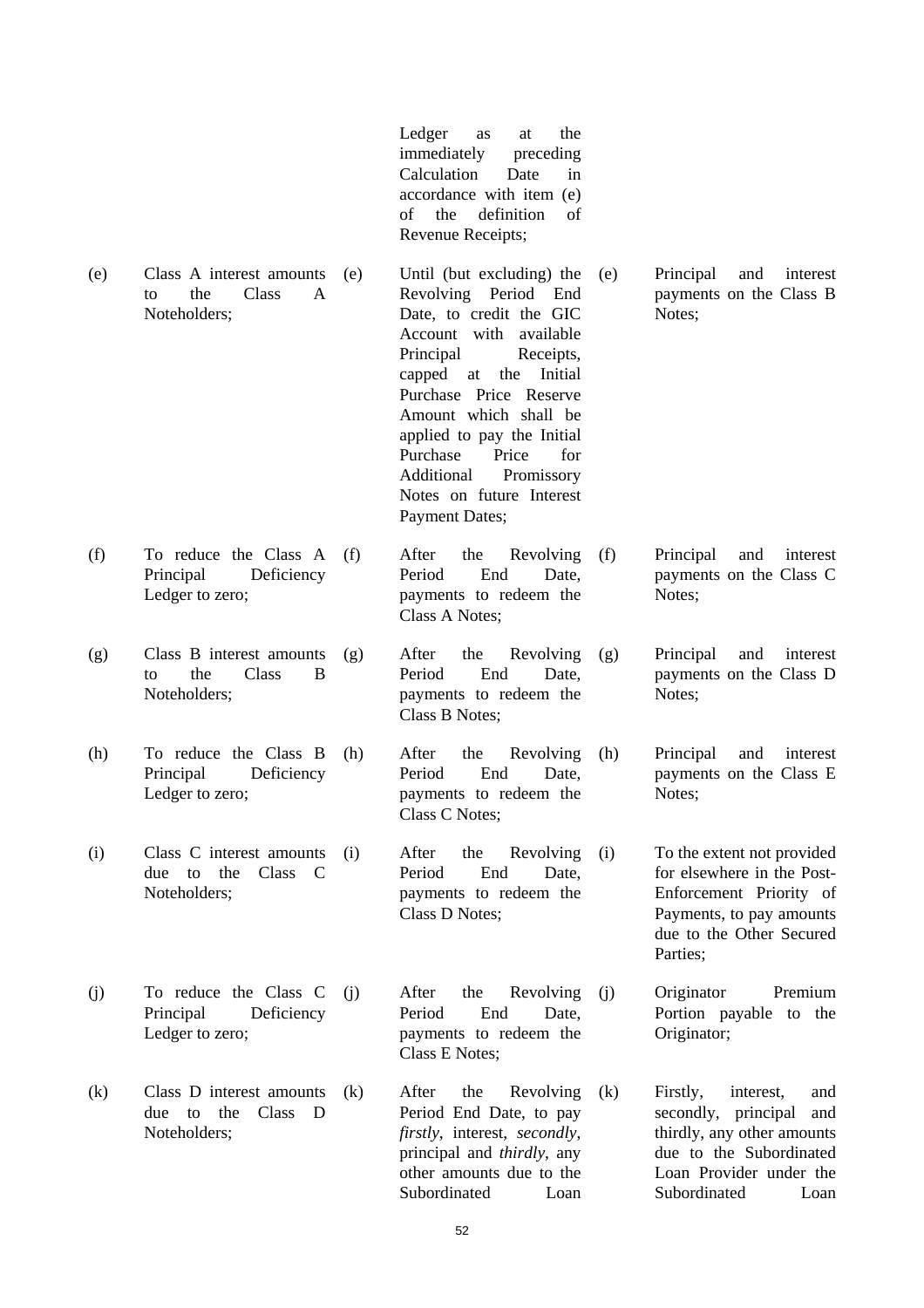Provider under the Subordinated Loan Agreement; Agreement; (l) To reduce the Class D Principal Deficiency Ledger to zero; After the Revolving (1) Period End Date, payment of Deferred Consideration to the Seller; and Firstly, any amounts of the Initial Purchase Price for Additional Promissory Notes acquired during the Revolving Period which remains outstanding after the Revolving Period End Date and secondly, Deferred Consideration due to the Seller; and

> (m) After the Revolving Period End Date, any surplus to the Equity Account. (m) Any surplus to the Issuer.

- (m) To reduce the Class E Principal Deficiency Ledger to zero;
- (n) Prior to the earlier of (i) repayment in full of the Rated Notes and (ii) Step-Up Date, to top-up the Credit Enhancement Reserve to the Credit Enhancement Reserve Required Amount;
- (o) Class E interest amounts due to the Class E Noteholders;
- (p) To credit the Transaction Account with an amount up to the Float Amount;
- (q) Originator Premium Portion payable to the Originator;
- (r) On and from the Step-Up Date, to pay:
	- (i) first, Class A principal amounts which will be applied towards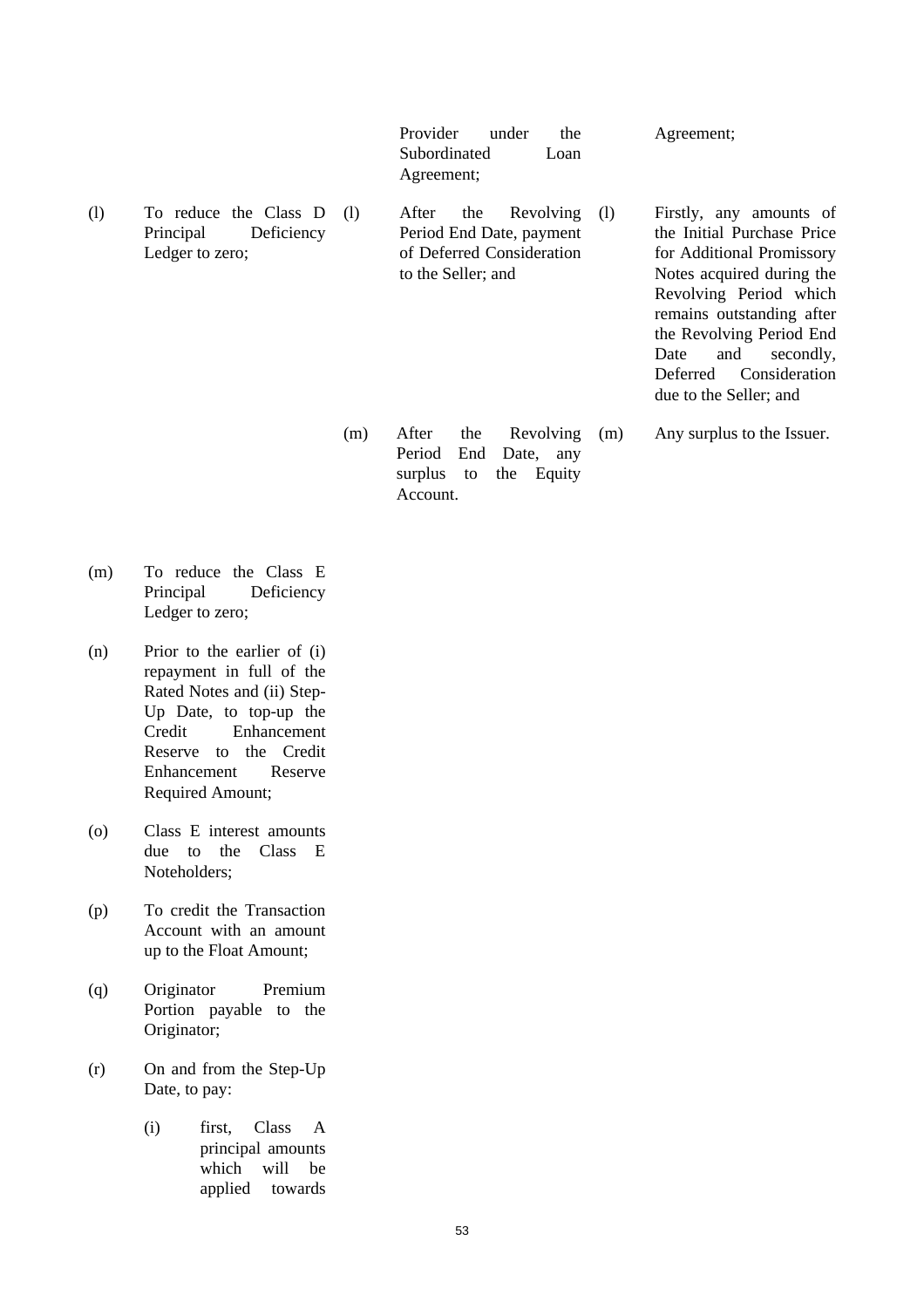redemption of the Class A Notes;

- (ii) second, Class B principal amounts which will be applied towards redemption of the Class B Notes;
- (iii) third, Class C principal amounts which will be applied towards redemption of the Class C Notes;
- (iv) fourth, Class D principal amounts, which will be applied towards redemption of the Class D Notes;
- (s) Following repayment in full of the Rated Notes, to pay Class E principal amounts until the Class E Notes are fully redeemed (including from funds standing to the credit of the Credit Enhancement Reserve);
- (t) To the extent not provided for elsewhere in the Pre-Enforcement Priorities of Payments, to pay amounts due to the other relevant Secured Parties;
- (u) To pay firstly, interest, secondly (excluding the Liquidity Reserve Loan unless not fully repaid from the funds in the Liquidity Reserve Account after the repayment in full of the Rated Notes) principal and thirdly, any other amounts due to the Subordinated Loan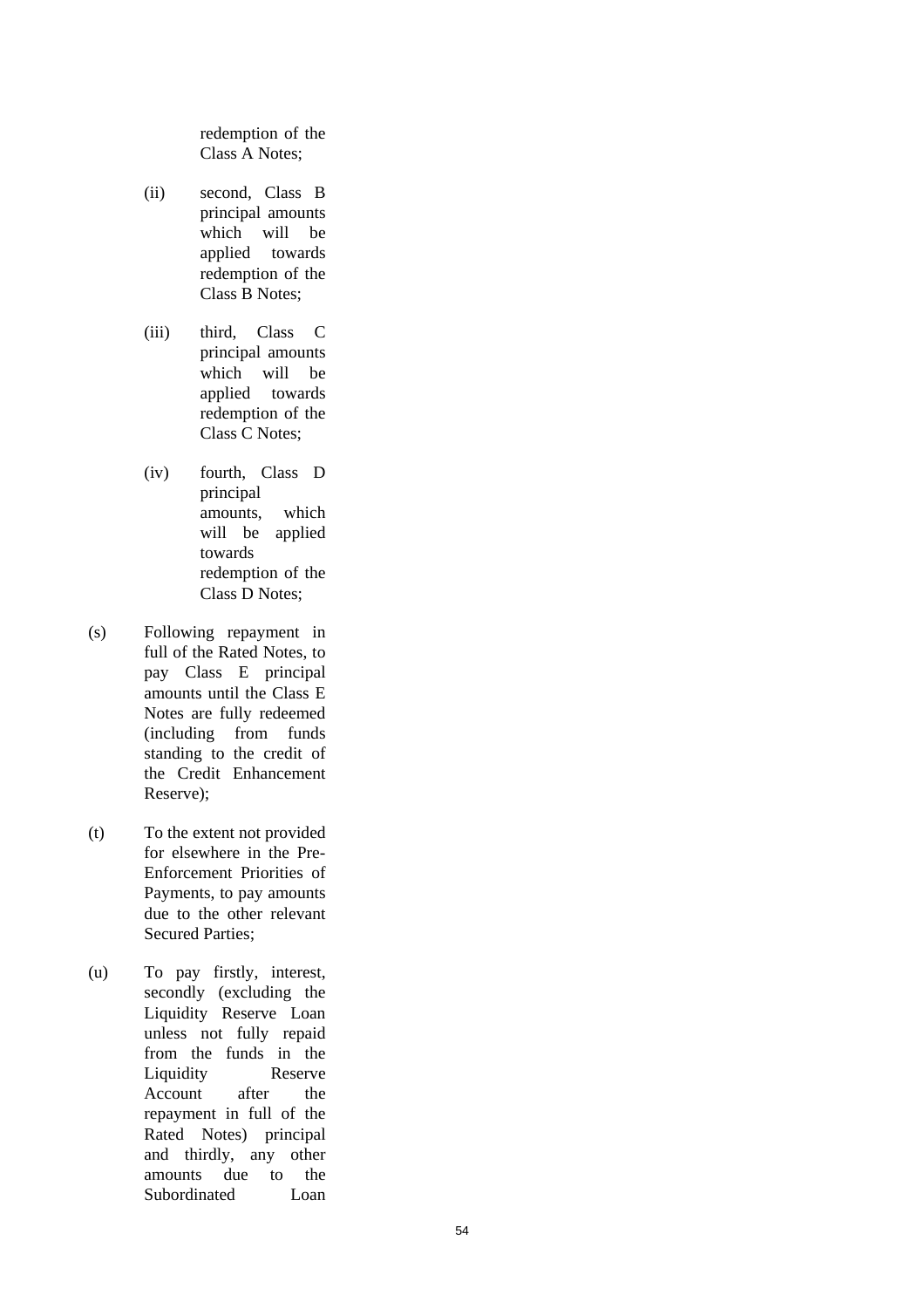Provider under the Subordinated Loan Agreement;

- (v) Prior to the earlier of an Insolvency Event in relation to Seller and the repayment in full of the Rated Notes, to replenish the Payment Holiday Reserve to the Payment Holiday Reserve Required Amount;
- (w) To pay firstly, any amounts of an the Initial Purchase Price for Additional Promissory Notes acquired during the Revolving Period which remains outstanding after the Revolving Period End Date and secondly, Deferred Consideration due to the Seller, less NOK[50,000] per calendar year; and
- (x) Any surplus to the Equity Account.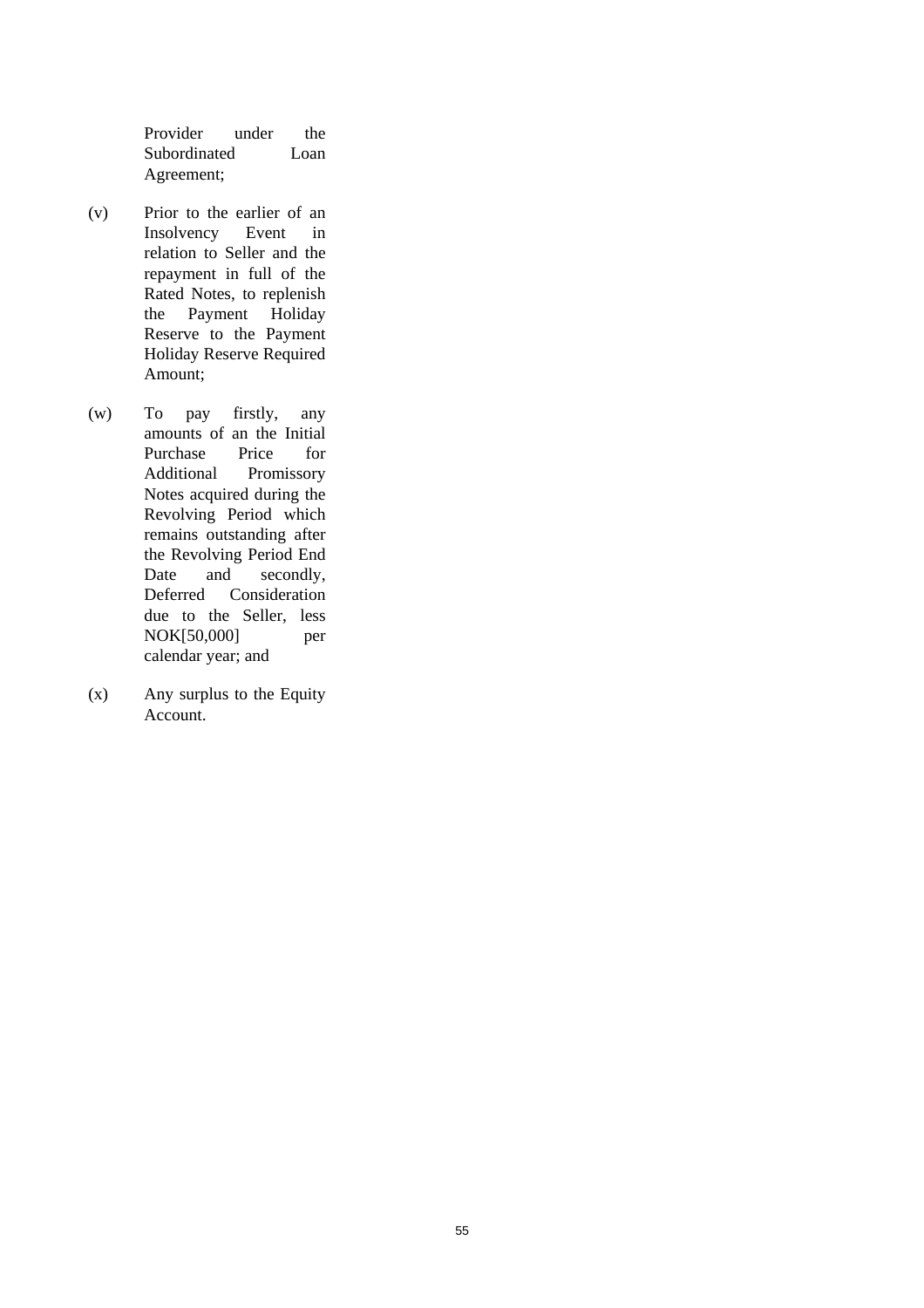#### **H. TRIGGERS TABLES**

#### **Rating Triggers Table**

### **Transaction Party Required Ratings Possible effects of Trigger being**

# **breached include the following:**

If a Collection Accounts Bank ceases to be an Eligible Bank, the

- **Collection Accounts Bank** Each Collection Accounts Bank will be required to have ratings assigned to its unsecured, unsubordinated and unguaranteed debt obligations of at least (a) in the case of Fitch, a long-term rating of "A" or a shortterm rating of "F1" and (b) in the case of DBRS, a long-term rating of "A" or a shortterm rating of "R-1 (low)" (or such other rating which is consistent with the then current rating methodology of DBRS).
- **Reserve Accounts Bank** Each Reserve Accounts Bank will be required to have ratings assigned to its unsecured, unsubordinated and unguaranteed debt obligations of at least (a) in the case of Fitch, a long-term rating of "A" or a shortterm rating of "F1" and (b) in the case of DBRS, a long-term rating of "A" or a shortterm rating of "R-1 (low)" (or such other rating which is consistent with the then current rating methodology of DBRS).

Collection Accounts Bank will be required to, at its own cost, arrange for the transfer of the Collection Bank Accounts to an Eligible Bank on terms substantially similar to the Bank Account Agreement within 30 days of the date that it ceased to be an Eligible Bank.

If a Reserve Accounts Bank ceases to be an Eligible Bank, the Reserve Accounts Bank will assist the Issuer in appointing an Eligible Bank as replacement Reserve Accounts Bank on terms substantially similar to the Reserve Bank Accounts Agreement within 30 days of the date that the Reserve Accounts Bank ceased to be an Eligible Bank.

 An **Eligible Bank** means a bank with ratings assigned to its unsecured, unguaranteed and unsubordinated debt obligations of at least (a) in the case of Fitch, a long-term rating of "A" or a short-term rating of "F1" and (b) in the case of DBRS, a long-term rating of "A" or a short-term rating of "R-1 (low)" (or such other rating which is consistent with, or are consistent with the then current rating methodology of DBRS).

#### **Non-Rating Triggers Table**

#### **Nature of Trigger Description of Trigger Consequence of Trigger**

Termination of the The appointment of the Servicer may be The Standby Servicer will be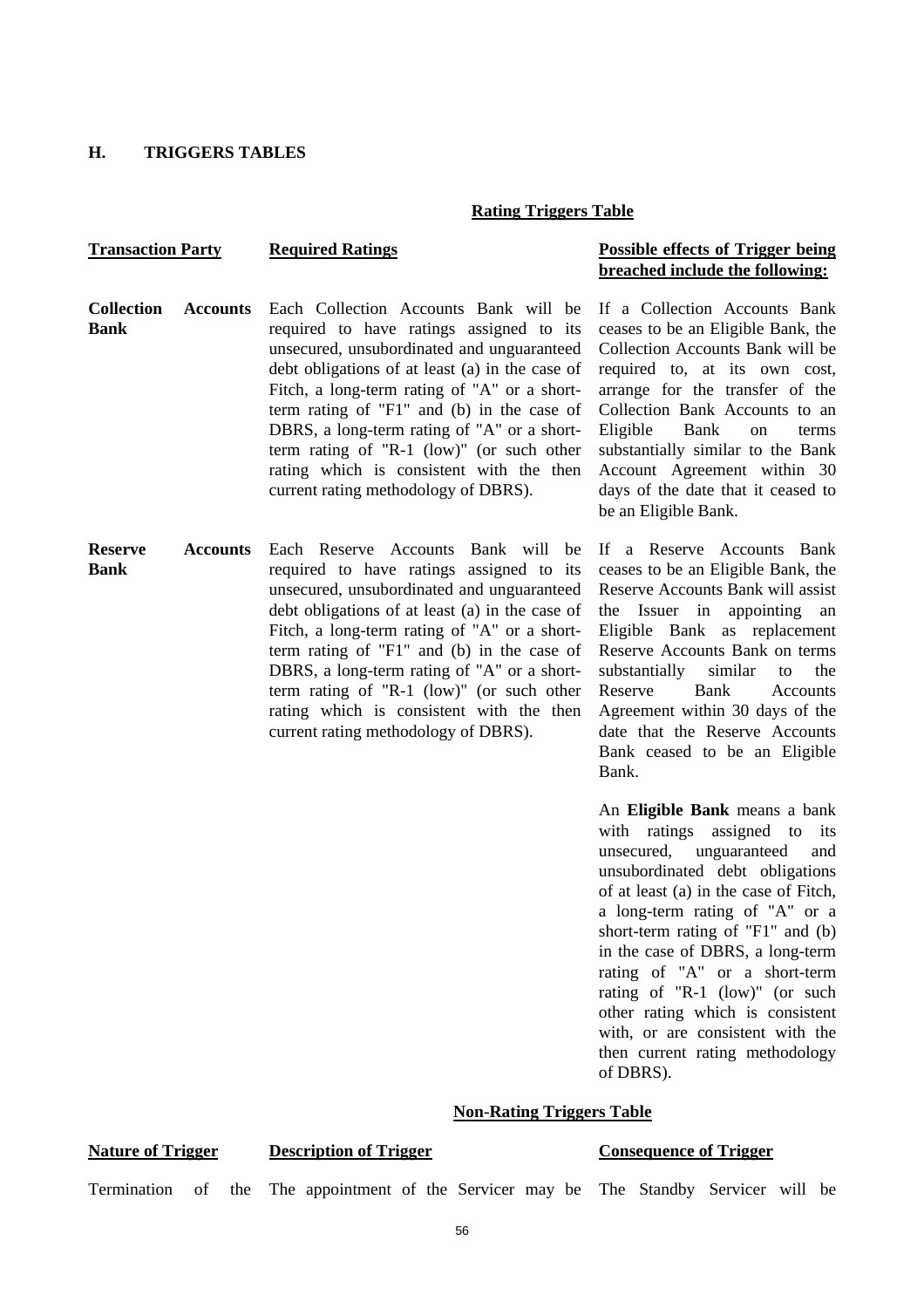| of | the | terminated in the circumstances set out in the |  |  |  |
|----|-----|------------------------------------------------|--|--|--|
|    |     | Servicing Agreement which include, without     |  |  |  |
|    |     | limitation, a material breach by the Servicer  |  |  |  |
|    |     | of its obligations under the Servicing         |  |  |  |
|    |     | Agreement or the insolvency of the Servicer.   |  |  |  |

appointed as replacement servicer under the terms of the Standby Servicing Agreement and will service the Portfolio. Pursuant to the Servicing Agreement, the Servicer shall be obliged to carry out certain steps to facilitate the appointment of the Standby Servicer and will not be released from its obligations under the relevant provisions of the Servicing Agreement until a Standby Servicer has been appointed. See "*Summary of Transaction Documents*" for further information.

Upon termination of the appointment of the Standby Servicer, the Issuer agrees to use its reasonable endeavours to appoint a substitute standby servicer. Any such substitute standby servicer will be required to enter into a standby servicing agreement on terms substantially similar to the Standby Servicing Agreement (although the fees may differ according to Market Conditions at that time) and the Standby Servicer may not be released from its obligations under the Standby Servicing Agreement until a substitute standby servicer has been appointed.

A replacement agent approved by the Note Trustee will be appointed and any termination will only be effective where there is, *inter alia*, a Principal Paying Agent and an Agent Bank in place.

The Issuer undertakes that, in the event of the Security Trustee being removed, it will use its best endeavours to procure that a new security trustee approved by an Extraordinary Resolution of each of the Class A Noteholders, the Class B Noteholders, the Class C Noteholders, the Class D Noteholders and the Class E Noteholders, is appointed as soon

appointment Servicer

Termination of the appointment of the Standby Servicer

The appointment of the Standby Servicer may be terminated in the circumstances set out in the Standby Servicing Agreement which include, without limitation, a material breach by the Standby Servicer of its obligations under the Standby Servicing Agreement or the insolvency of the Standby Servicer.

Termination of the appointment of any Agent

The appointment of any Agent may be terminated in the circumstances set out in the Agency Agreement which include, without limitation, the insolvency of such Agent.

Removal of the Security Trustee The Noteholders may, by Extraordinary Resolution of each of the Class A Noteholders, the Class B Noteholders, the Class C Noteholders, the Class D Noteholders and the Class E Noteholders remove any trustee or trustees appointed under the English Deed of Charge.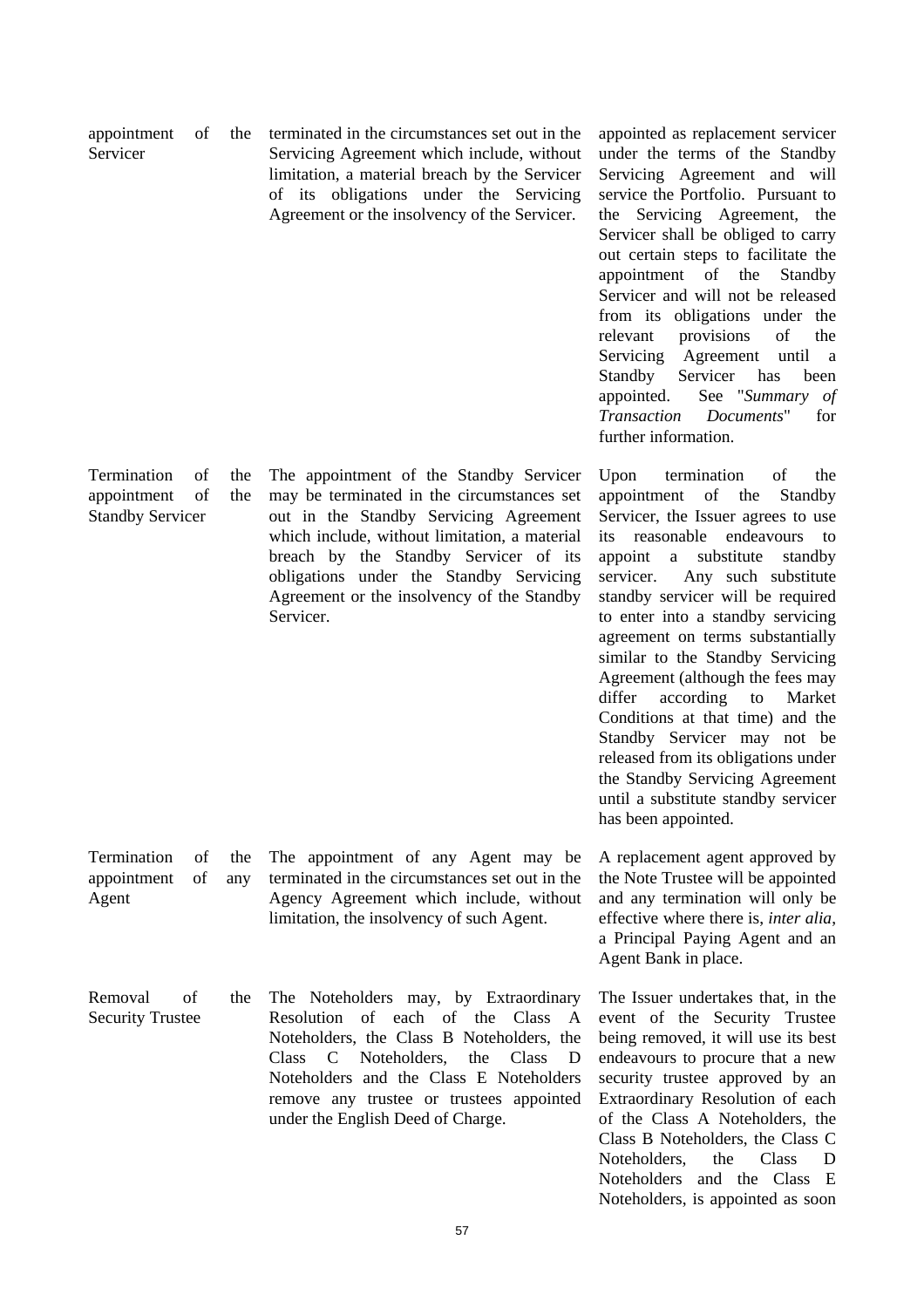|                                                    |                                                                                                                                                                                                                                                                                                                                                                       | thereafter.                                                                                                                                                                                                                                                                                                                                                                                                                                                                                                                                                                                                                                                       |
|----------------------------------------------------|-----------------------------------------------------------------------------------------------------------------------------------------------------------------------------------------------------------------------------------------------------------------------------------------------------------------------------------------------------------------------|-------------------------------------------------------------------------------------------------------------------------------------------------------------------------------------------------------------------------------------------------------------------------------------------------------------------------------------------------------------------------------------------------------------------------------------------------------------------------------------------------------------------------------------------------------------------------------------------------------------------------------------------------------------------|
| Removal of the Note<br>Trustee                     | The Noteholders may, by Extraordinary<br>Resolution of each of the Class<br>A<br>Noteholders, the Class B Noteholders, the<br>Noteholders,<br>Class<br><b>Class</b><br>C<br>the<br>D<br>Noteholders and the Class E Noteholders<br>remove any trustee or trustees appointed<br>under the Trust Deed.                                                                  | The Issuer undertakes that, in the<br>event of the Note Trustee being<br>removed, it will use its best<br>endeavours to procure that a new<br>note trustee approved by an<br>Extraordinary Resolution of each<br>of the Class A Noteholders, the<br>Class B Noteholders, the Class C<br>Class<br>Noteholders,<br>the<br>D<br>Noteholders and the Class E<br>Noteholders, is appointed as soon<br>reasonably<br>practicable<br>as<br>thereafter.                                                                                                                                                                                                                   |
| Termination<br>οf<br>the<br><b>Cash Manager</b>    | The appointment of the Cash Manager may<br>be terminated in the circumstances set out in<br>the Cash Management Agreement which<br>include, without limitation, a material breach<br>by the Cash Manager of its obligations under<br>the Cash Management Agreement or the<br>insolvency of the Cash Manager.                                                          | The Standby Cash Manager will<br>be appointed as replacement cash<br>manager under the terms of the<br>Cash Management Agreement and<br>will provide certain core cash<br>management<br>services<br>the<br>to<br>Issuer.<br>Pursuant to the Cash<br>Management Agreement, the Cash<br>Manager shall be obliged to carry<br>out certain steps to facilitate the<br>appointment of the Standby Cash<br>Manager.                                                                                                                                                                                                                                                     |
| Termination<br>Οt<br><b>Standby Cash Manager</b>   | The appointment of the Standby Cash<br>Manager<br>be<br>terminated<br>the<br>may<br>in<br>circumstances<br>in<br>the<br>Cash<br>set<br>out<br>Management Agreement which include,<br>without limitation, a material breach by the<br>Standby Cash Manager of its obligations<br>under the Cash Management Agreement or<br>the insolvency of the Standby Cash Manager. | Upon<br>termination<br>of<br>the<br>appointment of the Standby Cash<br>Manager, the Issuer agrees to use<br>reasonable endeavours<br>its<br>to<br>appoint a substitute standby cash<br>Any such substitute<br>manager.<br>standby cash manager will be<br>required to enter into a cash<br>management agreement on terms<br>substantially similar to the Cash<br>Management<br>Agreement<br>(although the fees may differ<br>according to Market Conditions at<br>that time) and the Standby Cash<br>Manager may not be released<br>from its obligations under the<br>Cash Management Agreement<br>until a substitute standby cash<br>manager has been appointed. |
| Termination<br>of<br>the<br><b>Storage Company</b> | The appointment of the Storage Company<br>may be terminated in the circumstances set<br>out in the Storage Agreement which include,                                                                                                                                                                                                                                   | termination<br>Upon<br>of<br>the<br>of<br>appointment<br>the<br>Storage<br>Company, the Issuer agrees to use                                                                                                                                                                                                                                                                                                                                                                                                                                                                                                                                                      |

as reasonably practicable

without limitation (i) a substantial breach by its reasonable endeavours to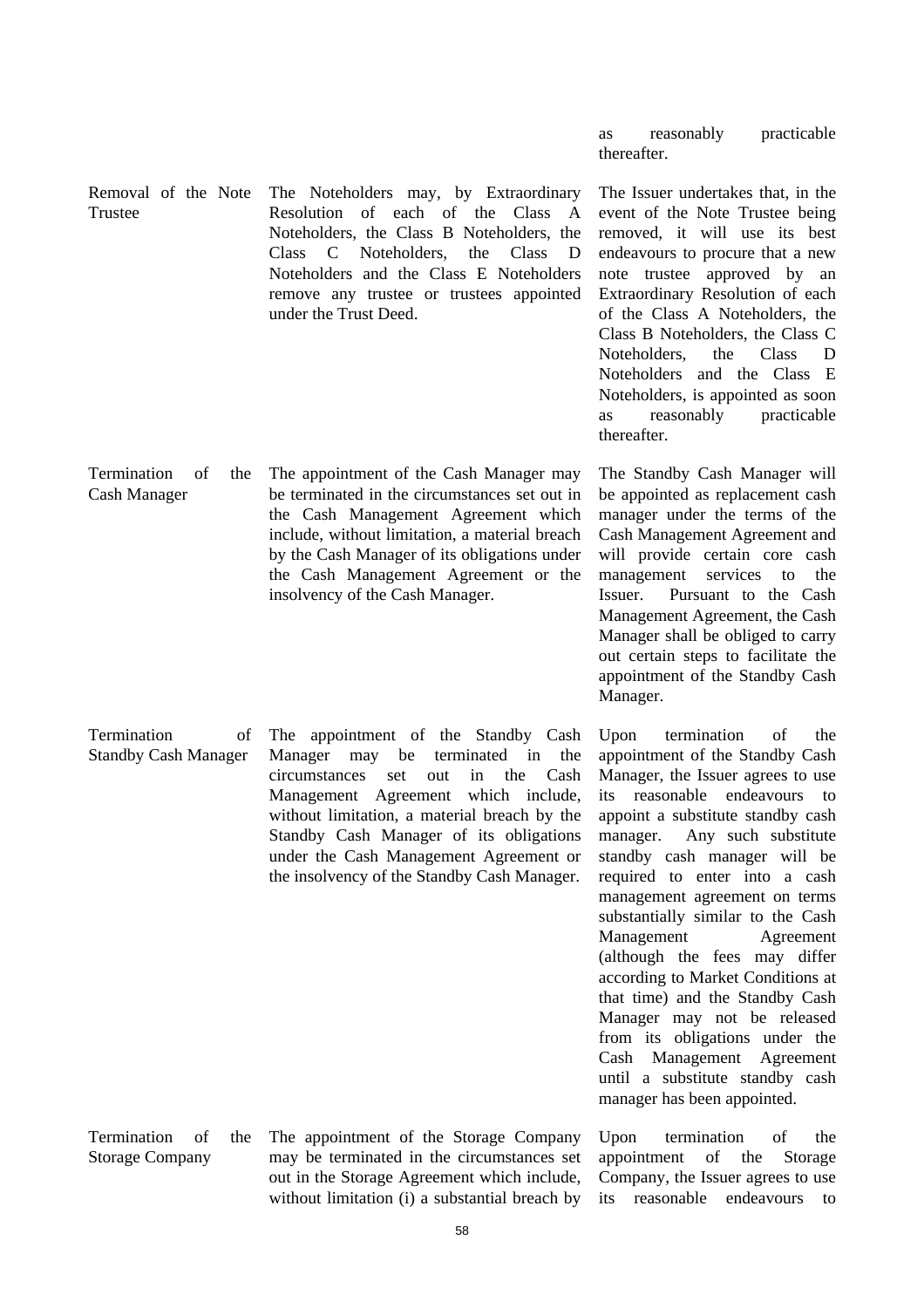any of the Storage Company or the Issuer of its obligations under the Storage Agreement, (ii) the insolvency or winding up of either the Storage Company or the Issuer and (iii) the non-compliance of payment obligations or storage obligations under the Storage Agreement by the Issuer.

appoint a substitute storage company. Any such substitute storage company will be required to enter into an agreement with the Issuer regarding the storage of the Promissory Notes. Such substitute storage company shall, according to the Norwegian Security Agreement, also be duly notified and acknowledge receipt thereof, of the security interest created over the Promissory Notes and such agreement pursuant to the Norwegian Security Agreement.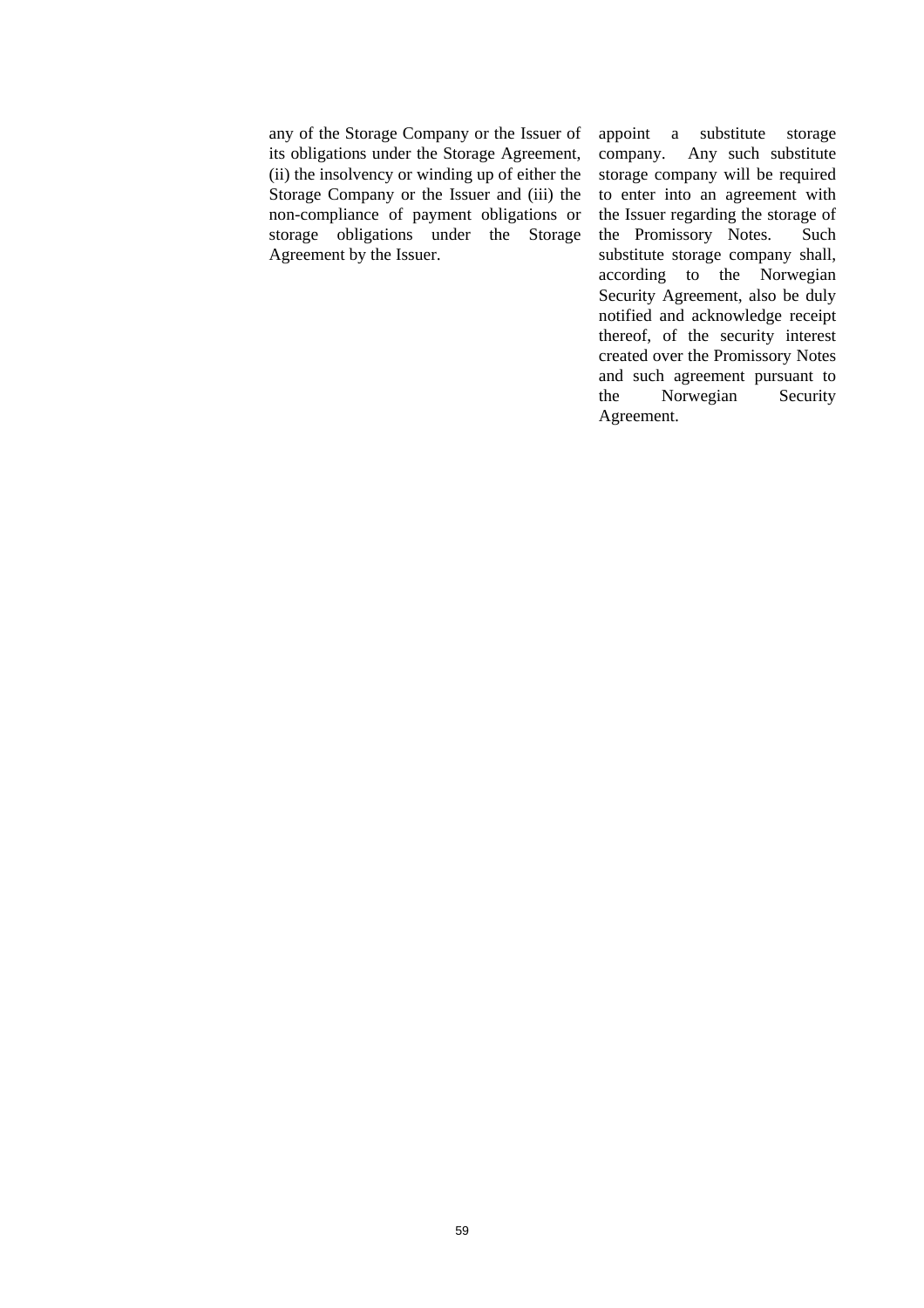#### **Portfolio related Trigger Events**

If a Trigger Event occurs, then:

- the Revolving Period shall end and the Issuer shall cease acquiring Additional Promissory Notes; and
- all Principal Receipts will be applied in accordance with the Pre-Enforcement Principal Priority of Payments to redeem the Notes then outstanding until the Notes are redeemed in full.

**Trigger Event** means any of the following events, to be determined on each Calculation Date:

- (a) an Insolvency Event occurs in relation to the Seller;
- (b) a Note Event of Default occurs;
- (c) there was a debit (that has not been cured) on the Principal Deficiency Ledger of any class of Notes as at the immediately preceding Interest Payment Date;
- (d) the amount of Principal Receipts available to be credited to the GIC Account as Initial Purchase Price Reserve Amount exceeds NOK 200,000,000;
- (e) the aggregate Principal Promissory Note Amount of the Transferred Promissory Notes in the Portfolio which have been Written-off on the immediately preceding Cut-off Date since the Closing Date is, prior to the Interest Payment Date falling:
	- (i) 12 months after the Closing Date, more than 3.5 per cent. of the aggregate Principal Promissory Note Amount (calculated as of the Closing Date) of all the Transferred Promissory Notes in the Portfolio on the Closing Date plus the aggregate Principal Promissory Note Amount of all Transferred Promissory Notes (as at the date that such Transferred Promissory Notes were transferred to the Issuer) in the Portfolio that have been transferred to the Issuer since the Closing Date up to the relevant Cut-off Date;
	- (ii) 18 months after the Closing Date, more than 5.5 per cent. of the aggregate Principal Promissory Note Amount (calculated as of the Closing Date) of all the Transferred Promissory Notes in the Portfolio on the Closing Date plus the aggregate Principal Promissory Note Amount of all Transferred Promissory Notes (as at the date that such Transferred Promissory Notes were transferred to the Issuer) in the Portfolio that have been transferred to the Issuer since the Closing Date up to the relevant Cut-off Date;
	- (iii) 24 months after the Closing Date, more than 7 per cent. of the aggregate Principal Promissory Note Amount (calculated as of the Closing Date) of all the Transferred Promissory Notes in the Portfolio on the Closing Date plus the aggregate Principal Promissory Note Amount of all Transferred Promissory Notes (as at the date that such Transferred Promissory Notes were transferred to the Issuer) in the Portfolio that have been transferred to the Issuer since the Closing Date up to the relevant Cut-off Date;
- (f) 3.5 per cent. or more of the Transferred Promissory Notes in the Portfolio is Delinquent for two or three months (based on a three-month rolling average of the fraction (expressed as a percentage), the numerator of which is the Principal Promissory Note Amount of the Transferred Promissory Notes which are Delinquent and the denominator of which is the Principal Promissory Note Amount of all the Transferred Promissory Notes in the Portfolio (such balances to be calculated based on amounts outstanding on that Cut-off Date and on each of the two immediately preceding Cut-off Dates,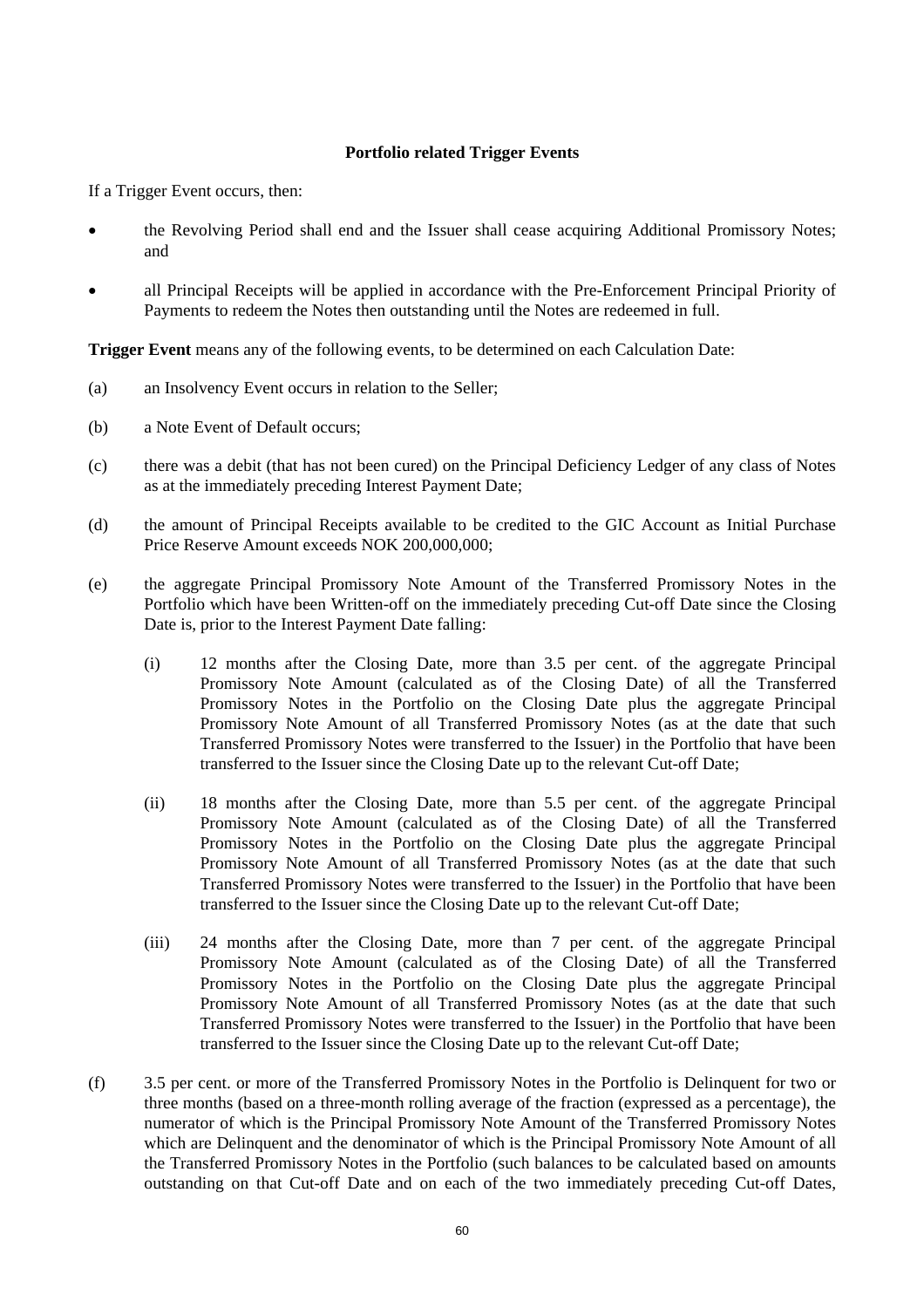except in respect of the Cut-off Dates falling in  $\lceil \bullet \rceil$  2017 and  $\lceil \bullet \rceil$  2017 which will be calculated based on amounts outstanding on each preceding Cut-off Date, or where no such date is available, the Closing Date)); or

- (g) the balance of the Liquidity Reserve after the application of the Revenue Receipts (but prior to application of such funds from the Liquidity Reserve Account towards any Revenue Deficit) will be less than the Liquidity Reserve Required Amount on the immediately following Interest Payment Date;
- (h) the amount of margin over NIBOR charged on the Transferred Promissory Notes in the Portfolio falls below [10.0] per cent. (based on a three-month rolling average of the difference between (i) the fraction (expressed as a percentage) the numerator of which is the aggregate of the Principal Promissory Note Amount of each Transferred Promissory Note in the Portfolio multiplied by its nominal interest rate per annum and the denominator is the Principal Promissory Note Amount of all the Transferred Promissory Notes in the Portfolio and (ii) 30-day NIBOR (such amounts to be calculated based on amounts outstanding on each of the three immediately preceding Cut-off Dates, except in respect of the Cut-off Dates falling in  $\lceil \bullet \rceil$  2017 and  $\lceil \bullet \rceil$  2017 which will be calculated based on amounts outstanding on each preceding Cut-off Date, or where no such date is available, the Closing Date);
- (i) the weighted average remaining term to maturity of the Portfolio exceeds 130 months; or
- (j) a Servicing Report Delivery Failure occurs and is continuing.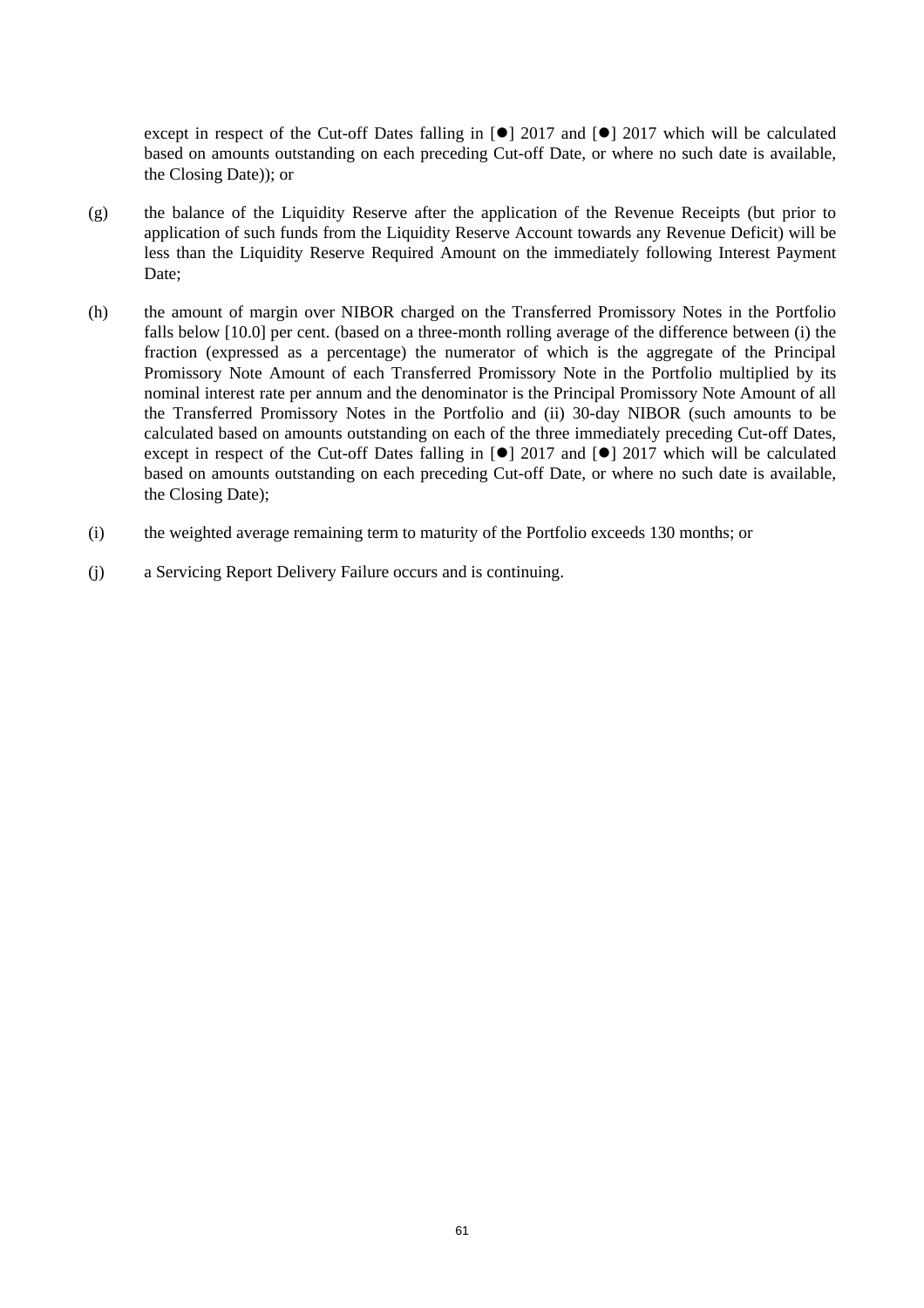# **I. FEES**

*The following table sets out the on-going fees to be paid by the Issuer to the transaction parties.* 

| <b>Type of Fee</b>           | <b>Amount of Fee</b>                                                                                                                                                                                                                                                                            | <b>Priority in Cashflow</b>                                                         | <b>Frequency</b>                                      |
|------------------------------|-------------------------------------------------------------------------------------------------------------------------------------------------------------------------------------------------------------------------------------------------------------------------------------------------|-------------------------------------------------------------------------------------|-------------------------------------------------------|
| Servicing Fee                | Fee:<br>Servicing<br>a<br>percentage of the total<br>amount of the Portfolio<br>calculated as follows at<br>each Calculation Date:<br>0.10% of the outstanding<br>principal balance of the<br>Transferred Promissory<br>Notes as calculated on<br>immediately<br>the<br>preceding Cut-Off Date. | Ahead of all outstanding<br><b>Notes</b>                                            | Monthly in arrear on<br>each Interest Payment<br>Date |
| <b>Standby Servicing Fee</b> | Standby Servicing Fee:<br>SEK350,000 for the first<br>year, and SEK225,000<br>for subsequent years.                                                                                                                                                                                             | Ahead of all outstanding<br>Notes in respect of the<br><b>Standby Servicing Fee</b> | Monthly in arrear on<br>each Interest Payment<br>Date |
|                              | Servicing Fee: as set out<br>in the Standby Servicing<br>Agreement in the event<br>that the Standby Servicer<br>the role of<br>assumes<br>Servicer.                                                                                                                                             | Ahead of all outstanding<br>Notes in respect of the<br>Servicing Fee                |                                                       |
| <b>Cash Management Fee</b>   | Cash Management Fee:<br>NOK[80,000] per annum                                                                                                                                                                                                                                                   | Ahead of all outstanding<br><b>Notes</b>                                            | Monthly in arrear on<br>each Interest Payment<br>Date |
| Standby Cash Manager<br>Fee  | Standby<br>Cash<br>Management<br>Fee: An<br>amount<br>agreed<br>as<br>the<br>Standby<br>between<br>Cash Manager and the<br>Issuer from time to time                                                                                                                                             | Ahead of all outstanding<br><b>Notes</b>                                            | Monthly in arrear on<br>each Interest Payment<br>Date |
| Service Provider Fee         | Service Provider Fee: No<br>fees applicable prior to<br>the Access Period (as<br>defined in the Servicing<br>Transfer<br>Agreement).<br>Access<br>During<br>the<br>Period, the fee will be<br>calculated in accordance<br>with<br>the<br>Servicing<br>Transfer Agreement.                       | Ahead of all outstanding<br><b>Notes</b>                                            | Monthly in arrear on<br>each Interest Payment<br>Date |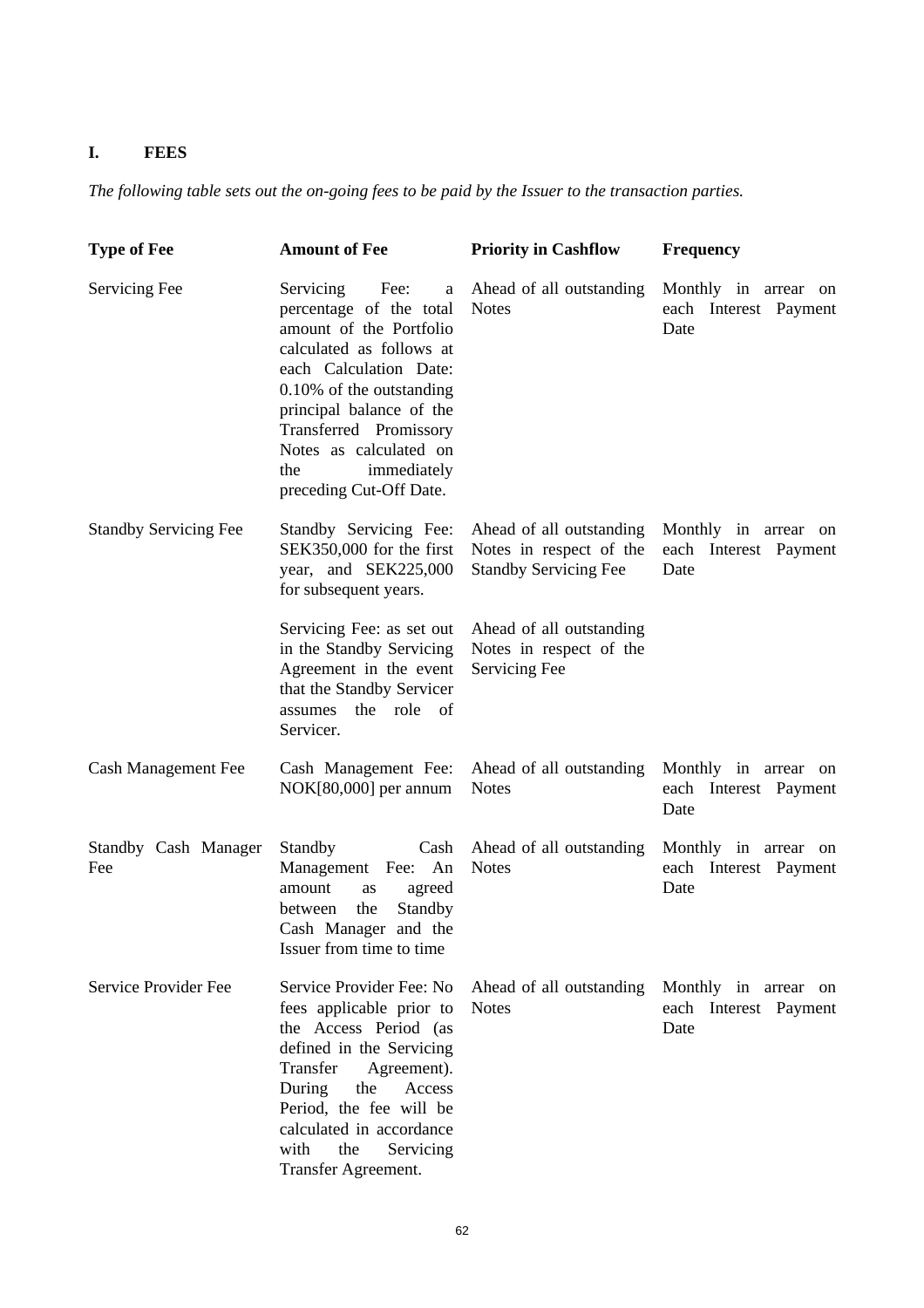| Other fees and expenses<br>of the Issuer to be paid<br>in<br>monthly<br>arrears,<br>except in the case of the<br>payable<br>fee<br>to<br>the<br>Independent Director of<br>the Issuer, which is to be<br>paid annually in advance | Estimated to be around<br>(and subject to a cap of)<br>NOK[2,000,000]<br>per<br>annum                                                                                                                                                                                                                                                                                                                                                             | Ahead of all outstanding When due and payable<br><b>Notes</b> |                                                                                                                                                                                                                              |
|-----------------------------------------------------------------------------------------------------------------------------------------------------------------------------------------------------------------------------------|---------------------------------------------------------------------------------------------------------------------------------------------------------------------------------------------------------------------------------------------------------------------------------------------------------------------------------------------------------------------------------------------------------------------------------------------------|---------------------------------------------------------------|------------------------------------------------------------------------------------------------------------------------------------------------------------------------------------------------------------------------------|
| Set-up Fees to be paid by<br>the Issuer on or around<br>the Closing Date                                                                                                                                                          | Estimated to be around<br>NOK22,000,000                                                                                                                                                                                                                                                                                                                                                                                                           | Not applicable                                                | Payable by the Issuer<br>utilising funds from (i)<br>the Establishment Loan<br>and (ii) the unconditional<br>shareholder's<br>contributions from the<br>Parent Company, each<br>made on or around the<br><b>Closing Date</b> |
| Extraordinary<br>fees<br>Standby<br>incurred<br>if<br>Servicer appointed                                                                                                                                                          | fixed<br>fee<br>A<br>of<br>SEK500,000                                                                                                                                                                                                                                                                                                                                                                                                             | Ahead of all outstanding<br><b>Notes</b>                      | Payable upon conversion<br>of Data from<br>Tieto<br>Sweden AB's system to<br>the Standby Servicer's<br>system                                                                                                                |
| Fees for admission to the<br>List<br>Official<br>and<br>admission to trading on<br>Irish<br><b>Stock</b><br>the<br>Exchange's market for<br>listed securities                                                                     | $\left[ \frac{1}{2} \right]$ and $\left[ \frac{1}{2} \right]$ and $\left[ \frac{1}{2} \right]$ and $\left[ \frac{1}{2} \right]$ and $\left[ \frac{1}{2} \right]$ and $\left[ \frac{1}{2} \right]$ and $\left[ \frac{1}{2} \right]$ and $\left[ \frac{1}{2} \right]$ and $\left[ \frac{1}{2} \right]$ and $\left[ \frac{1}{2} \right]$ and $\left[ \frac{1}{2} \right]$ and<br>and $\text{I}2,000$ ] per annum<br>thereafter (exclusive of<br>VAT) | Ahead of all outstanding<br><b>Notes</b>                      | Payable on each Interest<br>Payment Date falling in<br>$\left[ \bullet \right]$                                                                                                                                              |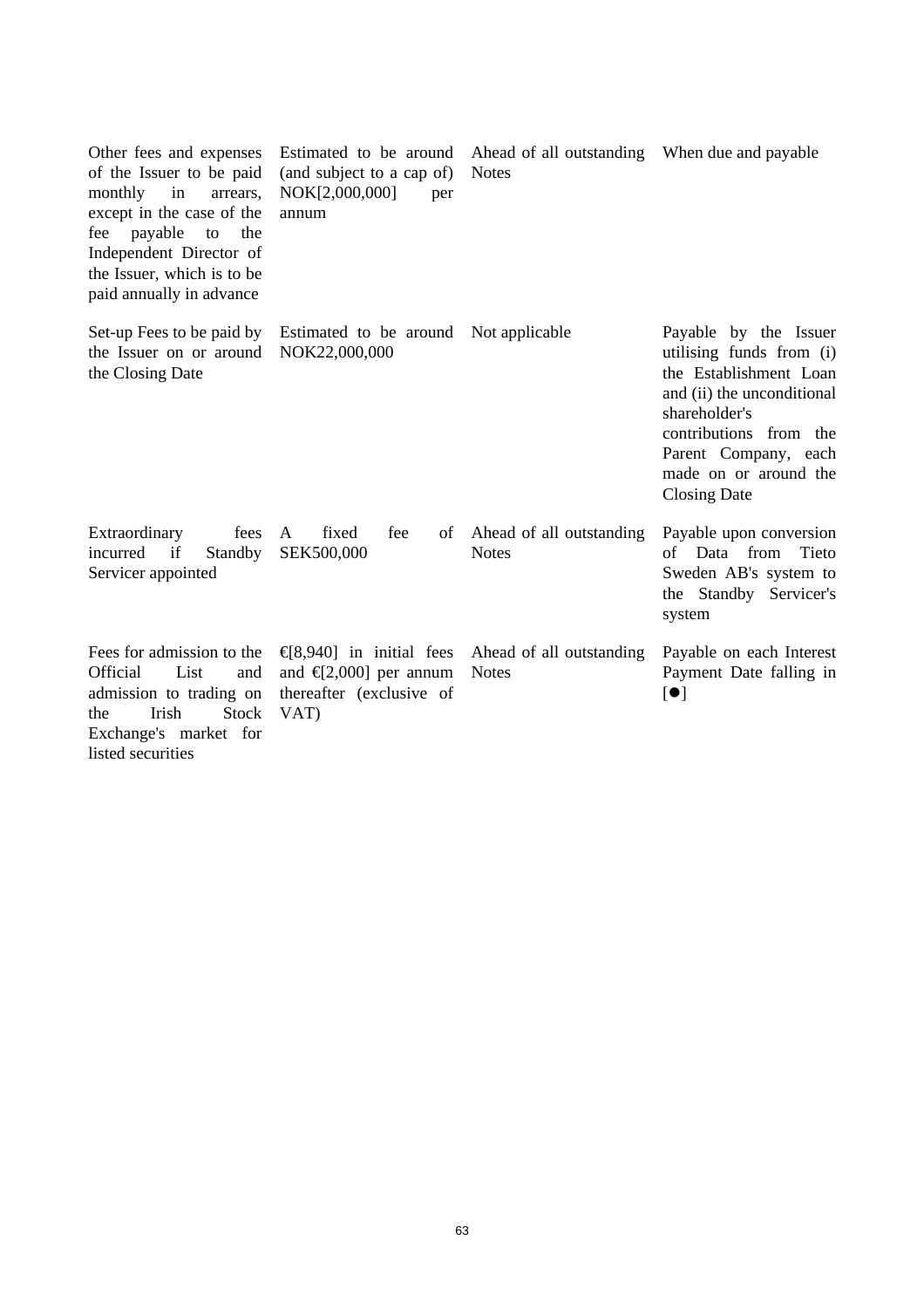## **RISK FACTORS**

The following is a summary of certain aspects of the issue of the Notes and the related transactions about which prospective Noteholders should be aware. This summary is not intended to be exhaustive and prospective Noteholders should read the detailed information set out in this Prospectus and reach their own views prior to making any investment decision. If you are in any doubt about the contents of this Prospectus you should consult an appropriate professional adviser. It should be remembered that the price of securities and the income from them can go down as well as up.

Each investor in the Notes must determine the suitability of an investment in the Notes in light of its own circumstances. In particular, each investor should:

- (a) have sufficient knowledge and experience to make a meaningful evaluation of the Notes, the merits and risks of investing in the Notes and the information contained or incorporated by reference in this Prospectus or any applicable supplement;
- (b) have access to, and knowledge of, appropriate analytical tools to evaluate, in the context of its particular financial situation, an investment in the Notes and the impact such investment will have on its overall investment portfolio;
- (c) have sufficient financial resources and liquidity to bear all of the risks of an investment in the Notes;
- (d) understand thoroughly the Conditions of the Notes and be familiar with the behaviour of any relevant financial markets; and
- (e) be able to evaluate (either alone or with the help of a financial adviser) possible scenarios for economic, interest rate and other factors that may affect its investment and its ability to bear the applicable risks.

The Notes are complex financial instruments and such instruments may be purchased as a way to reduce risk or enhance yield with an understood, measured, appropriate addition of risk to an investor's overall portfolio. An investor should not invest in the Notes, which are complex financial instruments, unless it has the expertise (either alone or with the assistance of a financial adviser) to evaluate how the Notes will perform under changing conditions, the resulting effects on the value of such Notes and the impact this investment will have on its overall investment portfolio.

The Issuer believes that the risks described below are the principal risks inherent in the transaction for the Noteholders, but the inability of the Issuer to pay interest, principal or other amounts on or in connection with the Notes may occur for other reasons. The Issuer does not represent that the below statements regarding the risks of holding the Notes are exhaustive. Although the Issuer believes that the various structural elements described in this Prospectus may mitigate some of these risks for Noteholders, there can be no assurance that these elements will be sufficient to ensure payment to Noteholders of interest, principal or any other amounts on or in connection with the Notes on a timely basis or at all.

#### **A. Considerations relating to the Notes and the Issuer**

#### **Risks relating to the business of Nordax**

During the Revolving Period, the Issuer is dependent on Nordax' ability to originate new loans to be acquired by it. Hence, the Issuer will be affected by any economic or other business related events with a negative impact on Nordax' ability to originate new loans. Such events may include, *inter alia*, global and domestic changes in the economic climate, interest rate development, inflation and policy decisions.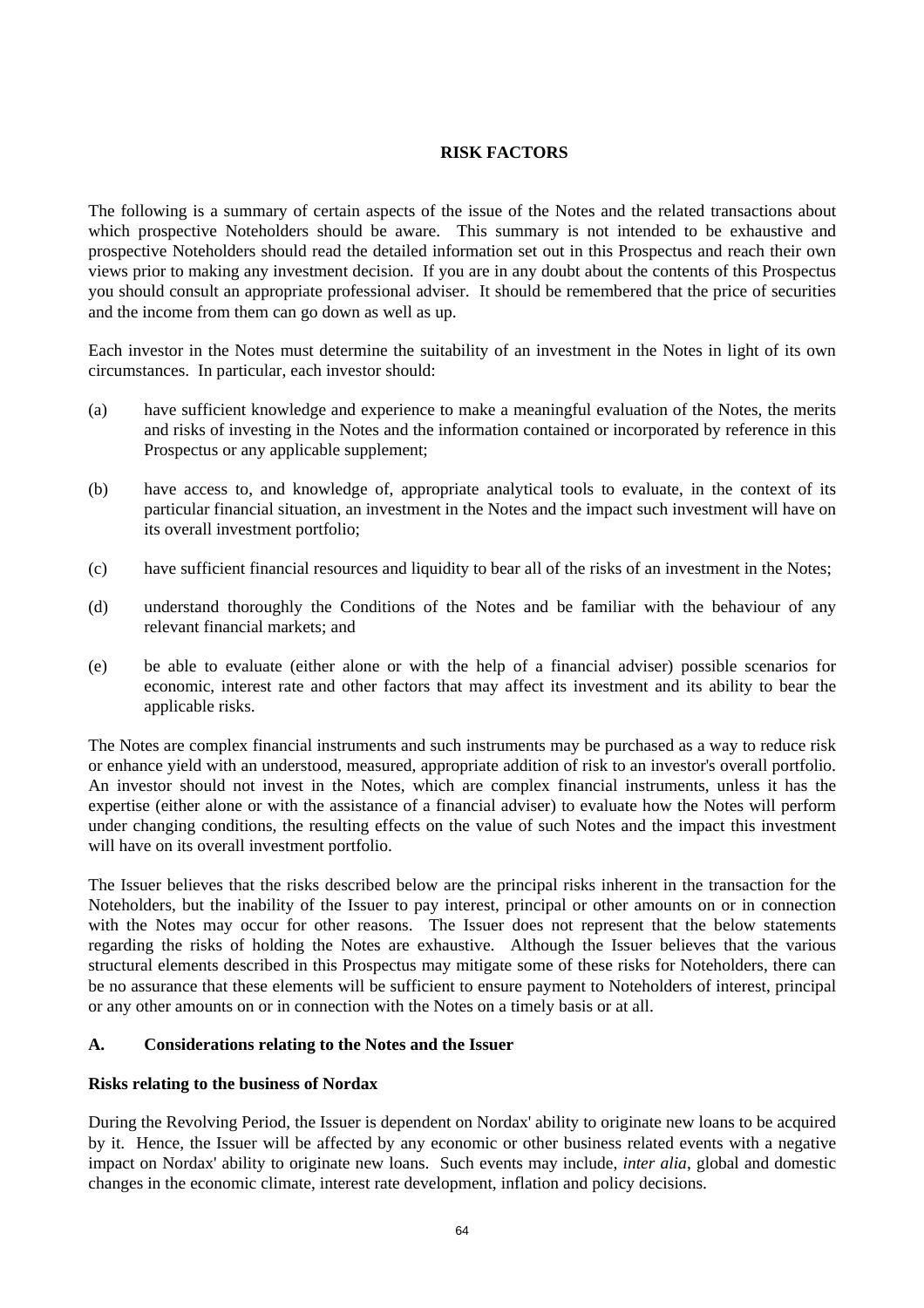The risks outlined below are related to the business activities of Nordax and may have a negative impact on the financial development of Nordax if not defined and managed properly.

Nordax' corporate strategies are under constant review, including potential acquisitions of loans or other receivables portfolios and potential divestments of non-core businesses from other financial institutions. The taking of any such action may affect the business, financial position and/or capital structure of Nordax.

#### *Nordax product offering*

Nordax derives its revenue almost entirely from unsecured personal loans. Therefore, there is a risk that changes affecting Nordax's ability to offer personal loans in any of its geographical markets will require Nordax to reduce or restrict its primary operations and amend its current business model. Furthermore, compared to competitors that have a more diversified product portfolio, Nordax will be more exposed to adverse changes in macroeconomic conditions or other factors affecting the personal loan market.

#### *Financial risks*

Nordax is through its business exposed to, besides knowingly taken credit risk, other financial risks such as market risk (including currency risk and interest rate risk), counterparty risk, investment risk and liquidity risk. Financial risks are inherent in Nordax' operations.

Liquidity risk consists of Nordax' current and future risk of losses due to its inability to pay its debts as they fall due. Liquidity risk also includes settlement risk i.e. risk of loss due to transactions in financial instruments that cannot be settled on the agreed date.

Counterparty risk and investment risk consist of current and future risk of loss due to a financial counterparty or issuer of a security being unable to fulfil its contractual obligations.

The board of directors of Nordax adopts the financial risk limits stated in its financial risk policy. Financial risks are regularly monitored and reported to the board of directors.

Nordax is actively managing the above risks. This includes a continuous assessment of the probability that a certain predictable risk event will occur and to continuously analyse the impact of such occurrence.

Nordax' credit risk consists of current and future losses due to borrowers that for different reasons are unable to meet their credit obligations. Credit risk also includes concentration risk, i.e. the risk relating to large exposures to a group of inter-linked customers.

Credit risk further includes the risk of acknowledged techniques for risk monitoring and risk reduction proving to be less effective than expected.

#### *Operational risks*

Operational risk is the risk of losses due to internal processes and procedures that are flawed or ill suited, human errors and system errors or external events including legal risks. Operational risks include current and future risk of losses due to lack of information technology and processes in relation to manageability, integrity, control and contingency or due to lack of IT-strategy and policy.

Operational risks further include current and future risk of losses due to the company acting illegally or not abiding by laws, rules, regulations, contracts, prescribed practices or ethical rules.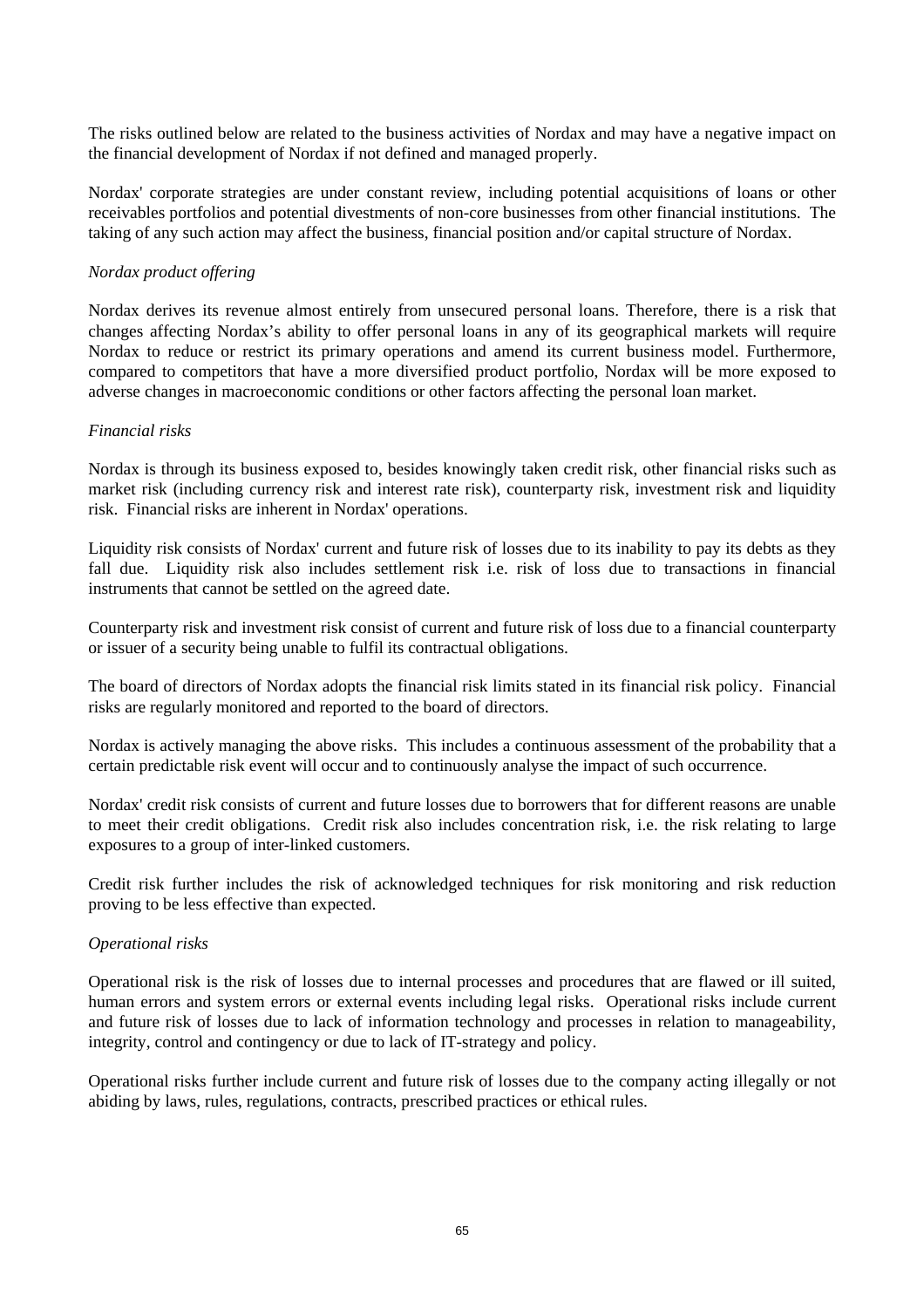#### *Strategic Risk (Competition)*

Nordax operates in a market subject to competition. Strategic risk includes the risk that competition has a negative impact on the performance of Nordax due to Nordax not being able to offer a sufficiently attractive product portfolio.

#### *Risks in relation to the financial system*

The participants in the financial market are inter-linked. This means that if any of the participants encounter problems – system technical, in terms of liquidity or of any other nature – the problems can pass through the market and affect many other participants, including Nordax. This may result in financial losses for Nordax.

#### *Risks in relation to laws and regulations*

Nordax' business is subject to applicable laws, regulations and regulatory supervision. Any changes to applicable regulations may significantly affect the way in which Nordax conducts its business and may also affect Nordax' financial results.

### *Risk in relation to the transfer of loans to the Issuer*

The Seller intends to transfer Promissory Notes to the Issuer on a regular basis during the Revolving Period. The Issuer does not pay the Initial Purchase Price for these Additional Promissory Notes transferred during a Monthly Acquisition Period until the immediately following Interest Payment Date or, if applicable, any future Interest Payment Date thereafter. The obligation of the Issuer to pay the outstanding Initial Purchase Price of the Additional Promissory Notes during the Revolving Period is conditional on the Issuer having sufficient Principal Receipts available to fulfil that obligation. After the Revolving Period End Date, the Issuer may also pay any outstanding Initial Purchase Price of such Additional Promissory Notes which have not been paid during the Revolving Period using available Revenue Receipts, if any, in accordance with the Pre-Enforcement Revenue Priority of Payments.

#### *Risk in relation to services performed by Nordax*

The Issuer has appointed Nordax as its Servicer and Cash Manager. The appointment can be terminated if Nordax breaches its obligations in a material way, or if it is subject to an insolvency related event.

#### **Liability under the Notes and Credit Risk**

The Notes will be solely obligations of the Issuer and will not be the responsibility of, or guaranteed by, any other entity. In particular, the Notes will not be obligations or responsibilities of, or guaranteed by, the Parent Company, the Seller, the Servicer, the Standby Servicer, the Cash Manager, the Standby Cash Manager, the Account Banks, the Note Trustee, the Security Trustee, the Lead Manager, the Arranger, the Service Provider, the Agents, the Storage Company or the Insurance Companies, or any other company in the same group of companies as, or affiliated to, any of such entities.

#### **Limited recourse of the Issuer**

The Notes will be limited recourse obligations of the Issuer. Further, the assets of the Issuer available to meet its obligations under the Notes will themselves be limited. The ability of the Issuer to meet its obligations under the Notes will be dependent primarily upon the receipt by it of principal and interest from the Customers (and, where relevant, the Insurance Companies) under the Transferred Promissory Notes (see further "*Considerations relating to the Promissory Notes*" below), the extent and availability of the Credit Enhancement Reserve, the extent and availability of the Liquidity Reserve and the availability of funds borrowed from the Subordinated Loan Provider.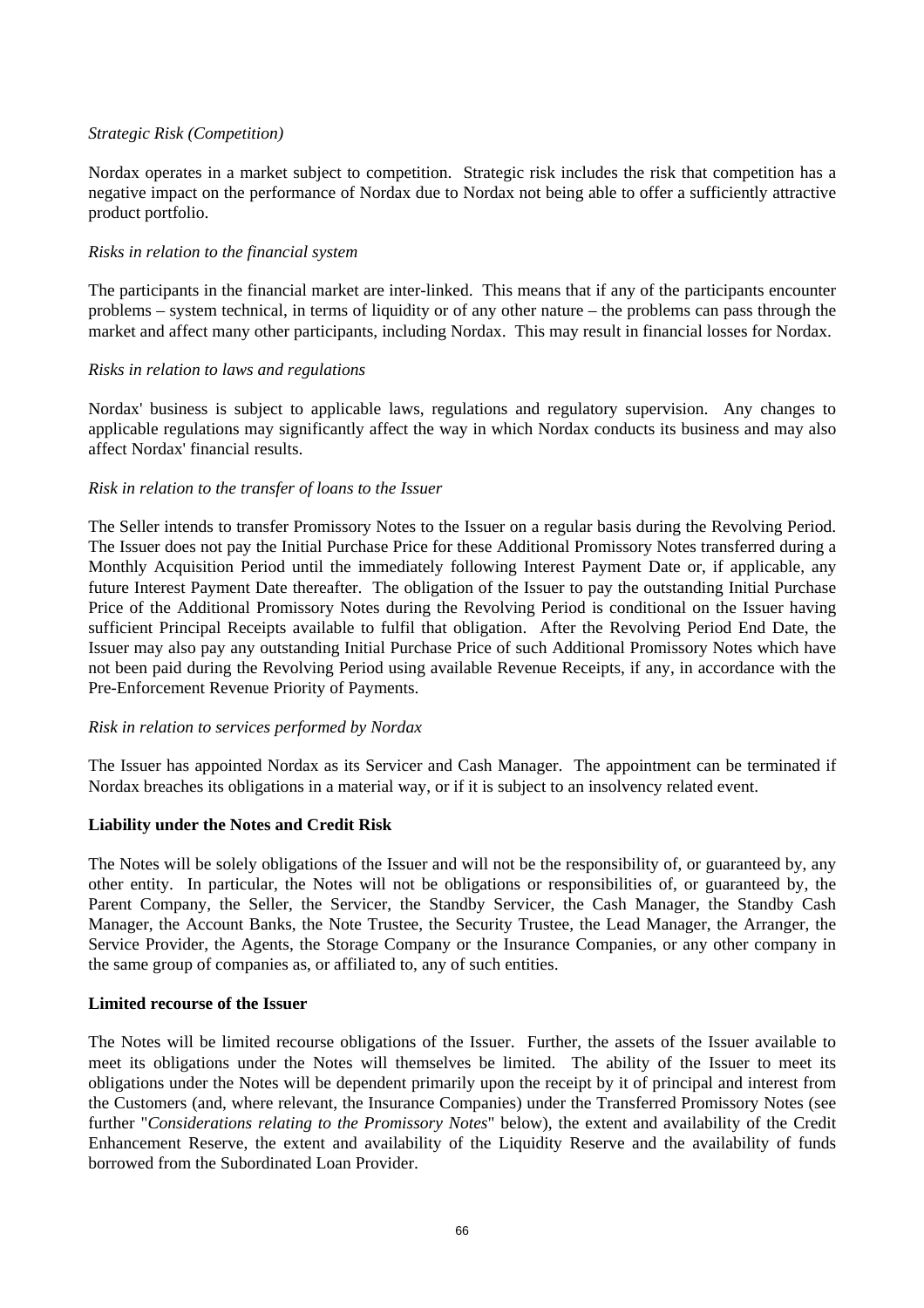Other than the foregoing and any interest earned by the Issuer in respect of its bank accounts, the Issuer is not expected to have any other funds available to it to meet its obligations under the Notes and/or any other payment obligation ranking in priority to, or *pari passu* with, the Notes.

#### **Enforcement and Credit Structure**

Upon enforcement of the Issuer Security and the Parent Company Security, the Secured Parties, represented by the Security Trustee, will have recourse only to the Security Assets of the Issuer (comprising, principally, the Transferred Promissory Notes) and the Parent Company (comprising, the shares in the Issuer only). Neither the Issuer nor the Security Trustee will have any recourse to the Seller or the Servicer or (if applicable) the Standby Servicer. The Issuer shall have no recourse to the Originator.

If following an enforcement of the Issuer Security and the Parent Company Security there are insufficient amounts available from the Security Assets to pay in full, in accordance with the provisions of the relevant Transaction Documents, the Secured Obligations, then the Secured Parties shall have no further claim against the Issuer in respect of any amounts owing to them which remains unpaid and such unpaid amounts shall be deemed to be discharged in full and any relevant payment rights against the Issuer shall be deemed to cease.

For the avoidance of doubt, the Issuer Security will not include the Equity Account, the Transaction Account or the Collection Agency Account, or amounts which remain standing to the credit of those accounts. Pursuant to the terms of the Cash Management Agreement, all amounts standing to the credit of the Transaction Account shall be transferred by the Cash Manager to the GIC Account upon the service of an Enforcement Notice on the Issuer. As for the Collection Agency Account, the Cash Manager shall procure that any amounts standing to the credit of the Collection Agency Account shall be transferred to the GIC Account no later than one Business Day from the receipt of such amounts.

The terms of the Transaction Documents will, however, provide for the Issuer to be a "special purpose entity", with no business operations other than the issue of the Notes, the entering into of the Transaction Documents and the transactions ancillary thereto.

The ability of the Issuer to redeem all the Notes in full, including after the occurrence of a Note Event of Default, while any of the Promissory Notes are still outstanding may depend upon whether the Issuer's interest in the Promissory Notes and the other Security Assets can be realised to obtain an amount sufficient to redeem the Notes. There can be no assurance that the Issuer or the Security Trustee, as the case may be, will realise such an amount.

Although the Security Trustee will hold the Issuer Security and the Parent Company Security on behalf of the Noteholders, the Issuer Security and the Parent Company Security will also be held for certain third parties that will rank ahead of the Noteholders, including, amongst others, other Secured Parties in respect of certain amounts owed to them under the Transaction Documents.

#### **Customer Consent for sale of Promissory Notes on enforcement of the Issuer Security**

Following the enforcement of the Issuer Security, the Security Trustee may or may request an agent to notify the Customers to pay amounts in respect of the Transferred Promissory Notes directly to the Security Trustee, or as the Security Trustee may otherwise direct. However, if the Security Trustee sought to enforce the Issuer Security by way of a sale of the Transferred Promissory Notes to a third party that is not a financial institution as defined in the Norwegian Financial Contracts Act (see further below), then the consent of the underlying Customers to that transfer would need to be obtained. This may affect the value and/or timing of any such sale.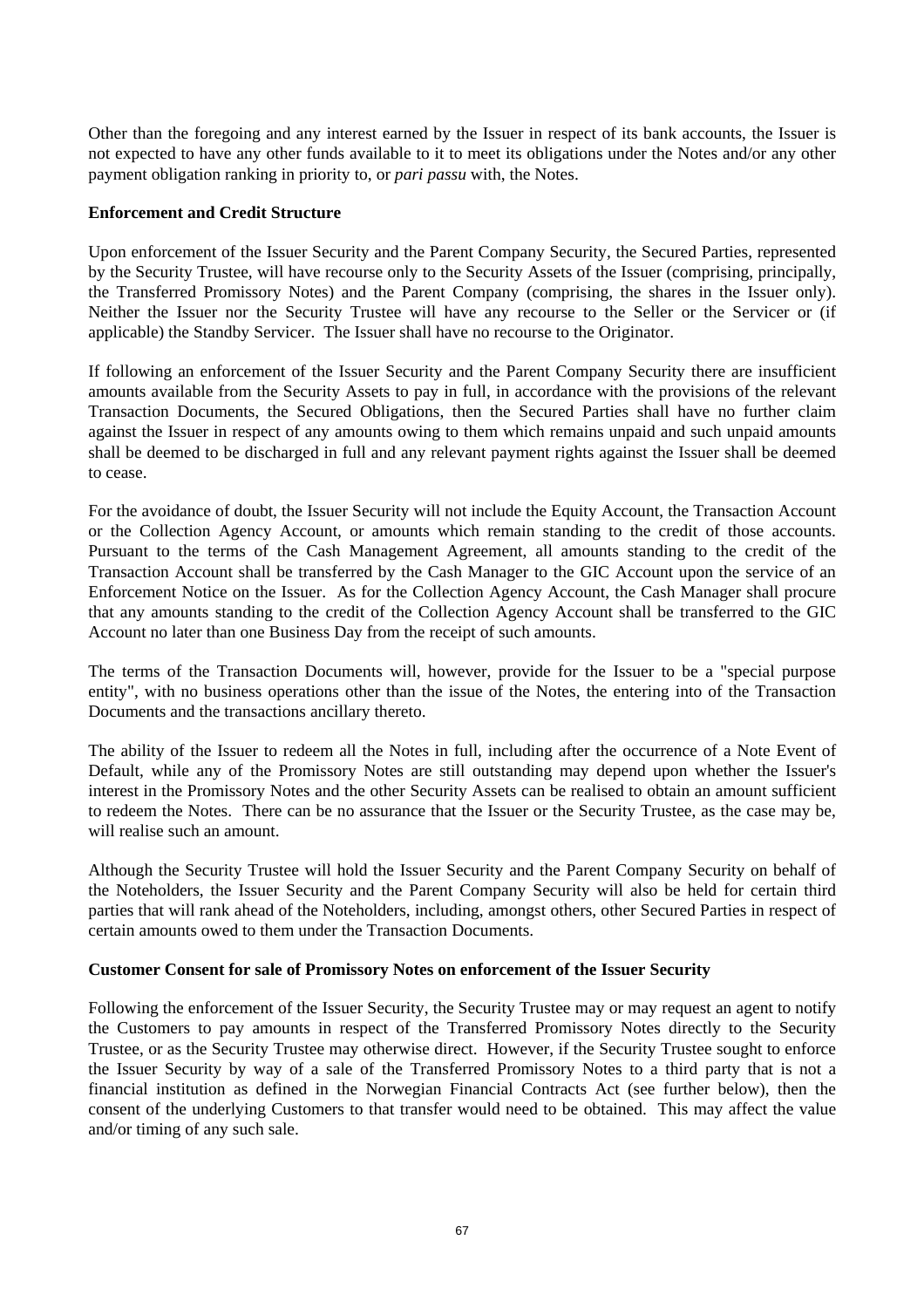#### **Yield and prepayment considerations**

The yield to maturity of the Notes of each class will depend on, among other things, the amount and timing of payments of principal (including prepayments) on the Transferred Promissory Notes in the Portfolio, sale proceeds arising on enforcement of a Transferred Promissory Note and repurchases of Transferred Promissory Notes by the Originator (including voluntary repurchases and repurchases due to breaches of certain warranties relating to such Transferred Promissory Notes or a Further Advance being made by the Originator in respect of such Transferred Promissory Note in the Portfolio). The Seller will use reasonable efforts to offer to sell Promissory Notes to the Issuer from time to time pursuant to the Loan Transfer Agreement and the Issuer will (subject to certain conditions) accept such offer on any Transfer Date during the Revolving Period.

The rate of prepayment of the Promissory Notes cannot be predicted and is influenced by a wide variety of economic and other factors, including prevailing interest rates, the buoyancy of the retail lending market, the availability of alternative financing and local and regional economic conditions. Therefore, no assurance can be given as to the level of prepayment that the Portfolio will experience. See the section entitled "*Weighted Average Lives of the Notes*".

#### **Absence of secondary market; limited liquidity**

No assurance is provided that there is an active and liquid secondary market for the Notes, nor can there be any assurance that a secondary market for the Notes will develop. To the extent that a secondary market exists or develops, it may not continue for the life of the Notes or it may not provide Noteholders with liquidity of investment with the result that a Noteholder may not be able to find a buyer to buy its Notes readily or at prices that will enable the Noteholder to realise a desired yield.

The nominal amount of the Notes may not be indicative of the market price for the Notes following the admission to trading of the Notes on the Irish Stock Exchange. Further, following listing of the Notes, the liquidity and trading price of the Notes may be subject to wide fluctuations in response to many factors, including those referred to in this section, as well as to market fluctuations and general economic conditions that may adversely affect the liquidity and price of the Notes, regardless of the actual performance of the Portfolio.

The Notes are generally freely transferable negotiable instruments, but subject to certain transfer restrictions and can be transferred only to certain transferees, see "Transfer Restrictions and Investor Representations Offers and Sales". Such restrictions on the transfer of the Notes may further limit their liquidity.

Potential investors should be aware of the prevailing global credit market conditions (which continue at the date of this Prospectus), whereby there is a general lack of liquidity in the secondary market for instruments similar to the Notes. Such lack of liquidity may result in investors suffering losses on the Notes in secondary resales even if there is no decline in the performance of the Portfolio. It is not known for how long these market conditions will continue or whether they will worsen.

#### **Ratings of Notes**

The ratings assigned to each class of Rated Notes by the Rating Agencies are based on the Portfolio only and other relevant structural features of the transaction, including, among other things, the long or short term, unsecured and unsubordinated debt ratings of the Account Banks. These ratings reflect only the view of the Rating Agencies. A rating is not a recommendation to buy, sell or hold securities and there is no assurance that any such ratings will continue for any period of time or that they will not be reviewed, revised, suspended or withdrawn entirely by one or both Rating Agencies as a result of changes in or unavailability of information or if, in any Rating Agency's judgement, circumstances so warrant. At any time, a Rating Agency may revise its relevant rating methodology, with the result that any rating assigned to the Notes may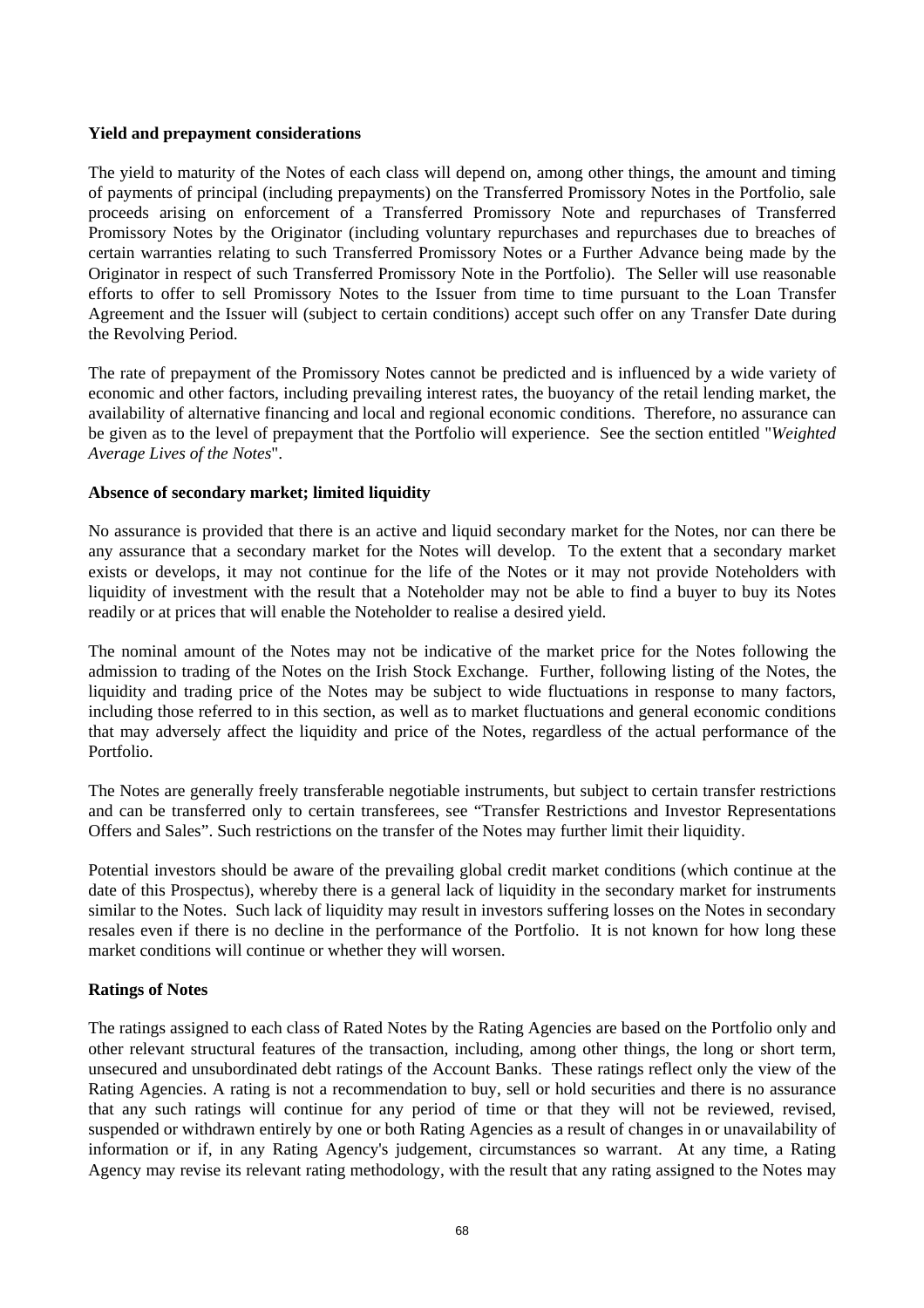be lowered or withdrawn. A qualification, downgrade or withdrawal of any of the ratings mentioned above may impact upon the other ratings, the market value and/or liquidity of any Class of Notes.

The Class E Notes will not be rated by the Rating Agencies.

Rating agencies other than the Rating Agencies may seek to rate the Class A Notes, Class B Notes, the Class C Notes and/or the Class D Notes without having been requested to do so by the Issuer, and if such "unsolicited ratings" are lower than the comparable rating assigned to the Class A Notes, Class B Notes, the Class C Notes and/or the Class D Notes by the Rating Agencies, such shadow ratings could have an adverse effect on the value of the Class A Notes, Class B Notes, the Class C Notes and/or the Class D Notes. For the avoidance of doubt, and unless the context otherwise requires, any references to "ratings" or "rating" in this Prospectus are to solicited ratings assigned by each Rating Agency only. Future events also, including but not limited to events affecting the Portfolio and/or the retail lending market generally, could have an adverse impact on the ratings of any of the Rated Notes.

In general, European regulated investors are restricted under the CRA Regulation from using credit ratings for regulatory purposes, unless such ratings are issued by a credit rating agency established in the EU and registered under the CRA Regulation (and such registration has not been withdrawn or suspended), subject to transitional provisions that apply in certain circumstances whilst the registration application is pending. Such general restriction will also apply in the case of credit ratings issued by non-EU credit rating agencies, unless the relevant credit ratings are endorsed by an EU-registered credit rating agency or the relevant non-EU rating agency is certified in accordance with the CRA Regulation (and such endorsement action or certification, as the case may be, has not been withdrawn or suspended). The list of registered and certified rating agencies published by ESMA on its website in accordance with the CRA Regulation is not conclusive evidence of the status of the relevant rating agency included in such list, as there may be delays between certain supervisory measures being taken against a relevant rating agency and the publication of the updated ESMA list. Certain information with respect to the credit rating agency and ratings referred to in this Prospectus is set out on the cover page of this Prospectus.

#### **Income and Principal Deficiency**

Any Losses realised on the Portfolio will result in a principal deficiency (a **Principal Deficiency**) and a corresponding debit will be made to the appropriate Principal Deficiency Ledger (see the section "*Cashflows – Ledgers*").

In addition to the above, if, on any Interest Payment Date, Revenue Receipts (also taking into account the funds to be applied from the Liquidity Reserve pursuant to the terms set out in the Cash Management Agreement) are insufficient to enable the Issuer to pay interest (in accordance with the Pre-Enforcement Revenue Priority of Payments) on the Rated Notes or amounts ranking in paragraphs (a) to (c) of the Pre-Enforcement Revenue Priority of Payments, then the Issuer will apply Principal Receipts as Deemed Revenue Receipts to make up the shortfall in accordance with the Pre Enforcement Principal Priority of Payments. See further "*Cashflows – Pre-Enforcement Principal Priority of Payments*". With the exception of the Class A Notes, no amounts of Principal Receipt may however be applied to pay interest on a class of Rated Notes if and to the extent that a deficiency is currently recorded on the Principal Deficiency Ledger of that Class of Rated Notes. Any such application of Principal Receipts will result in a Principal Deficiency and a corresponding debit will also be made to the appropriate Principal Deficiency Ledger.

These Principal Deficiencies may be reduced by the subsequent application of Revenue Receipts in accordance with the Pre-Enforcement Revenue Priority of Payments, which provides that, subject to the payment of prior ranking obligations, Revenue Receipts will be first credited to the Class A Principal Deficiency Ledger and secondly (once the balance on the Class A Principal Deficiency Ledger is reduced to nil) to the Class B Principal Deficiency Ledger and thirdly (once the balance on the Class B Principal Deficiency Ledger is reduced to nil) to the Class C Principal Deficiency Ledger and fourthly (once the balance on the Class C Principal Deficiency Ledger is reduced to nil) to the Class D Principal Deficiency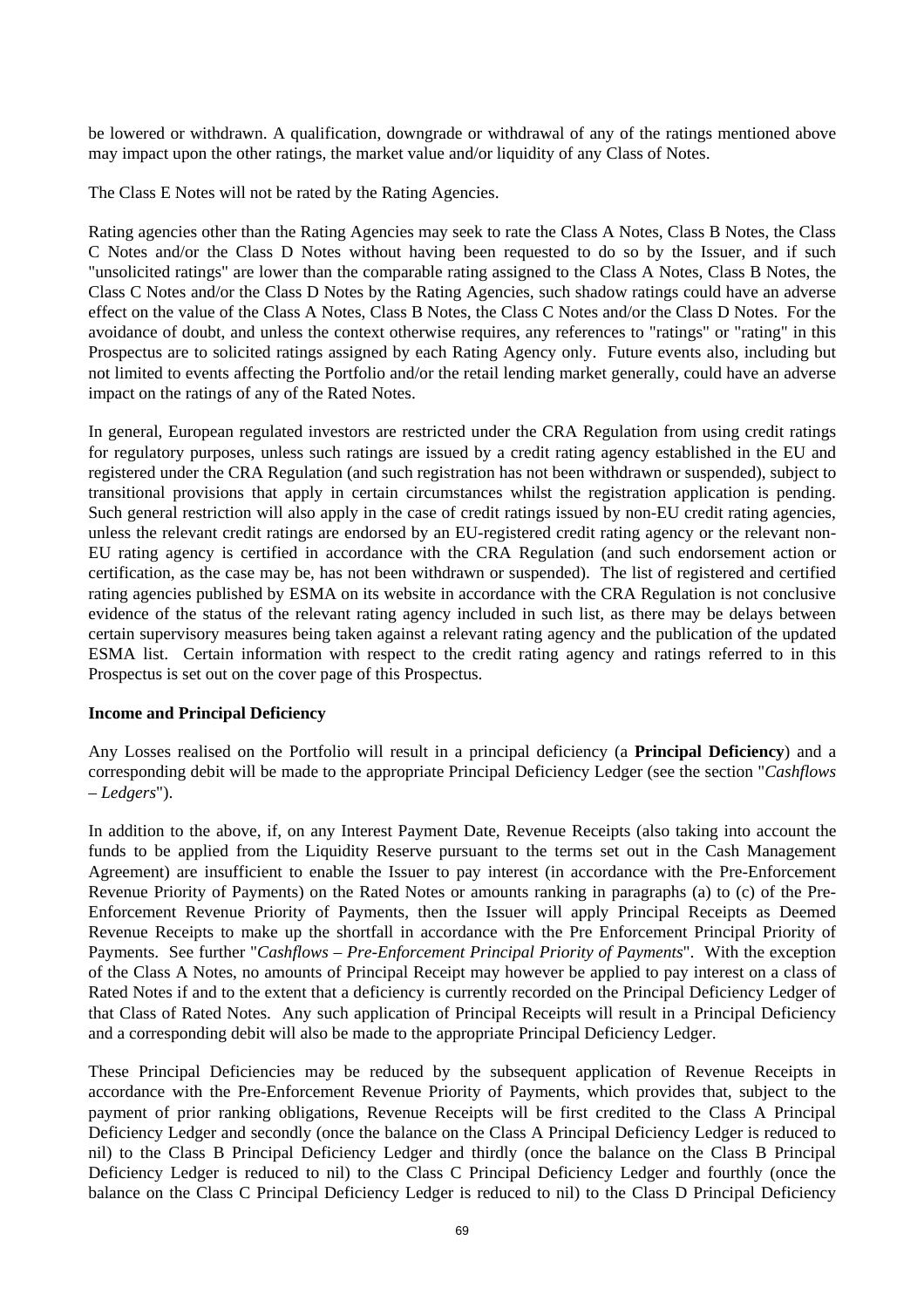Ledger and fifthly (once the balance on the Class D Principal Deficiency Ledger is reduced to nil) to the Class E Principal Deficiency Ledger.

In any event, there can be no assurance that sufficient Revenue Receipts will be received by the Issuer and available in accordance with the Pre-Enforcement Revenue Priority of Payments to cure any debit balance on the Principal Deficiency Ledgers.

If there are any income or principal deficiencies, then either of the following consequences may arise:

- (a) the interest and other income of the Issuer may not be sufficient, after making the payments to be made in priority thereto, to fund payments of interest due to holders of each Class of Notes; and/or
- (b) there may be insufficient funds to redeem each Class of Notes prior to or at any time on or after the Final Maturity Date; and/or
- (c) a Trigger Event or a Note Event of Default may occur.

#### **Subordination of Class B Notes, Class C Notes, Class D Notes and Class E Notes**

Payments of principal and interest in respect of the Class B Notes, the Class C Notes, the Class D Notes and the Class E Notes will be subordinated to payments of principal and interest in respect of the Class A Notes. Further, payments of principal and interest in respect of the Class C Notes, the Class D Notes and the Class E Notes will be subordinated to payments of principal and interest in respect of the Class B Notes. Further, payments of principal and interest in respect of the Class D Notes and the Class E Notes will be subordinated to payments of principal and interest in respect of the Class C Notes. Further, payments of principal and interest in respect of the Class E Notes will be subordinated to payments of principal and interest in respect of the Class D Notes.

If, on any Interest Payment Date when there are Class A Notes outstanding, the Issuer has insufficient funds to make payment in full of interest due on the Class B Notes, the Class C Notes, the Class D Notes and the Class E Notes, then the Issuer will be entitled (under **Condition 15** (Subordination by Deferral)) to defer payment of that amount (to the extent of the insufficiency) until the following Interest Payment Date. This will not constitute a Note Event of Default. If there are no Class A Notes then outstanding, the Issuer will be entitled to defer payments of interest in respect of the Class C Notes, the Class D Notes and the Class E Notes only. If there are no Class A Notes and no Class B Notes outstanding, the Issuer will be entitled to defer payments of interest in respect of the Class D Notes and the Class E Notes only. If there are no Class A Notes, Class B Notes or Class C Notes outstanding, the Issuer will be entitled to defer payments of interest in respect of the Class E Notes only. If there are no Class A Notes, Class B Notes, Class C Notes or Class D Notes outstanding, the Issuer will not be entitled to defer payments of interest in respect of the Class E Notes.

In addition, prior to the service of an Enforcement Notice and repayment in full of the Rated Notes (in respect of (a) and (c)) and prior to the Step-Up Date (in respect of (b)), Revenue Receipts shall be used to credit (a) the Liquidity Reserve Account in an amount up to the Liquidity Reserve Required Amount, (b) the Credit Enhancement Reserve Account in an amount up to the Credit Enhancement Reserve Required Amount and (c) the GIC Account (towards the Payment Holiday Reserve) in an amount up to the Payment Holiday Reserve Required Amount in accordance with the Pre-Enforcement Revenue Priority of Payments. After the repayment in full of the Rated Notes, any amounts (a) standing to the credit of the Liquidity Reserve Account shall be paid to the Subordinated Loan Provider towards the repayment of the Liquidity Reserve Loan outside the Priorities of Payments, (b) standing to the credit of the Credit Enhancement Reserve Account shall be applied towards repayments of the holders of the Class E Notes until the Principal Amount Outstanding thereof is reduced to zero followed by items ranking junior to the Class E Notes in the Pre-Enforcement Revenue Priority of Payments and thereafter following repayment in full of the Class E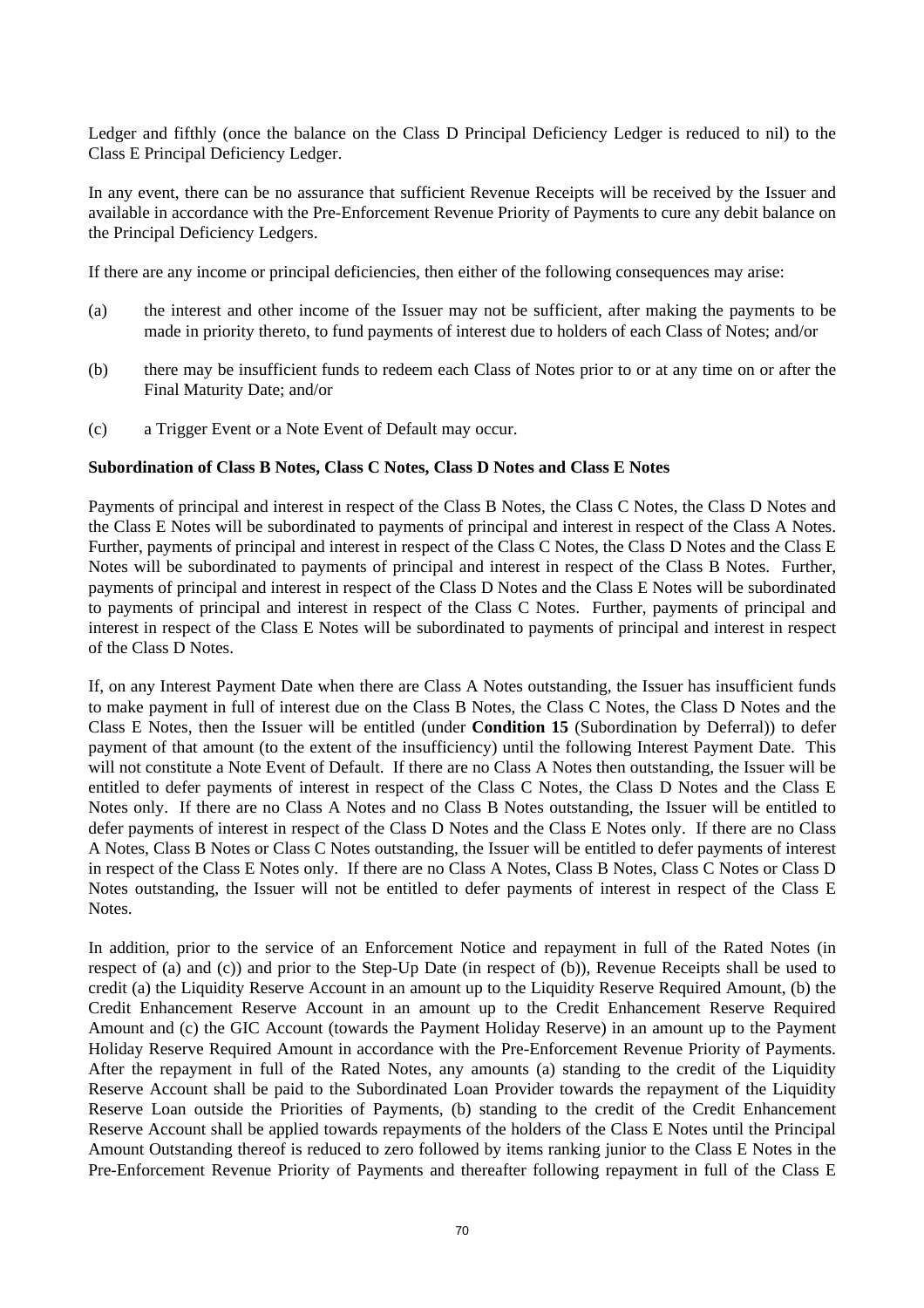Notes in accordance with the Pre-Enforcement Priority of Payments and (c) in the Payment Holiday Reserve shall be released to form part of Revenue Receipts.

The terms on which the Issuer Security relating to the Portfolio will be held will provide that, both before and after service of an Enforcement Notice or the Notes otherwise becoming due and repayable in full, certain payments (including all amounts payable to any receiver, the Note Trustee and the Security Trustee, certain amounts due from the Issuer to the Servicer, the Standby Servicer, the Cash Manager, the Standby Cash Manager, the Service Provider, the Account Banks and the Agents) will be made in priority to payments in respect of interest and principal on the Notes.

#### **Conflict of interests between Classes of Noteholders**

The Note Trustee will be required, in performing its duties as trustee under the Trust Deed and in directing the Security Trustee under the English Deed of Charge, the Swedish Security Agreement, the Norwegian Security Agreement and/or the Share Pledge Agreement, to have regard to the interests of all the Classes of Noteholders together. However, if (in the sole opinion of the Note Trustee) there is a conflict between the interests of the holders of one or more Classes of Notes and the interests of the holders of one or more other Classes of Notes, then the Note Trustee will be required in certain circumstances to have regard only to the interests of the holders of the Most Senior Class of Notes. For all purposes when the Note Trustee performs its duties under the Trust Deed and/or directs the Security Trustee under the English Deed of Charge, the Swedish Security Agreement, the Norwegian Security Agreement and/or the Share Pledge Agreement, the interests of individual Noteholders will be disregarded and the Note Trustee will determine interests viewing the holders of any particular Class of Notes as a whole.

#### **Conflict of interests between the Noteholders and the Secured Parties**

The Security Trustee will be required, in performing its duties as trustee under the English Deed of Charge, the Swedish Security Agreement, the Norwegian Security Agreement and/or the Share Pledge Agreement, to have regard to the interests of all the Noteholders together if so directed by the Note Trustee (so long as there are any Notes outstanding) and shall not, while any of the Notes remain outstanding, be required to have regard to the interests of any other Secured Party.

#### **Noteholder and Secured Party representation**

In accordance with the Terms and Conditions, the Note Trustee represents all Noteholders in all matters relating to the Notes and the Security Trustee represents the Secured Parties in all matters relating to the Security. However, this does not rule out the possibility that the Noteholders and/or the Secured Parties (as applicable), in certain situations, could bring their own action against the Issuer, which could negatively impact the chances of an effective sale of the Security Assets.

To enable the Note Trustee to represent Noteholders and the Security Trustee to represent the Secured Parties in court, the Noteholders and/or the Secured Parties (as applicable) may have to submit a written power of attorney in favour of the Note Trustee or, as the case may be, the Security Trustee, for legal proceedings. The failure of all Noteholders to submit such a power of attorney could negatively affect the enforcement of the Issuer Security and/or the Parent Company Security.

Each Secured Party (excluding the Noteholders and the Security Trustee) will agree in the relevant Transaction Document to provide the Security Trustee with such necessary power of attorney if requested by the Security Trustee.

Under the Conditions, the Note Trustee in some cases has the right to make decisions and take measures that bind all Noteholders and/or the Secured Parties (as applicable). In addition, certain majorities of Noteholders and/or the Secured Parties (as applicable) are permitted to bind all Noteholders and/or the Secured Parties (as applicable) in relation to certain decisions, including those who vote in a manner contrary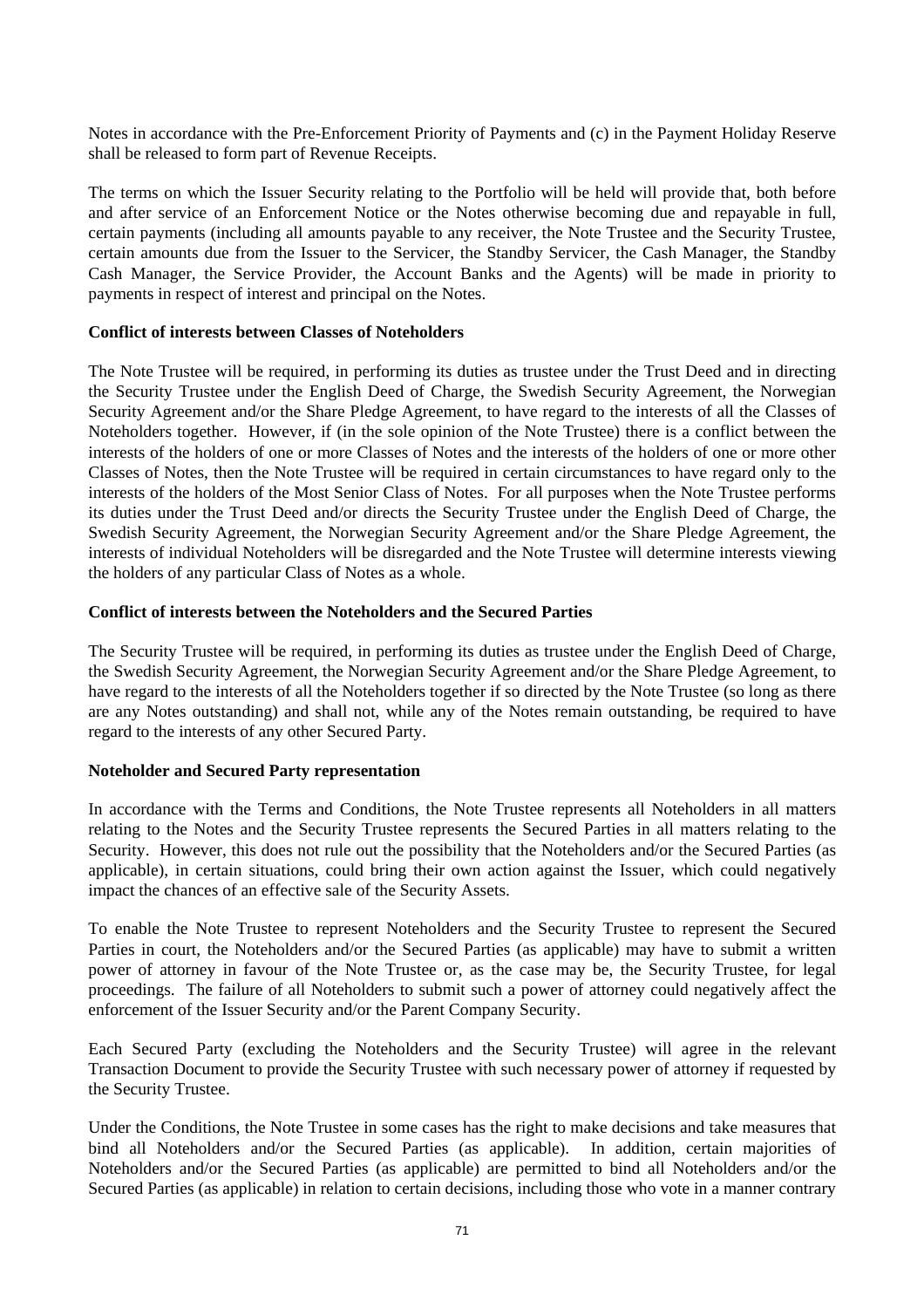to the majority. Consequently, the actions of the majority and the Note Trustee in such matters could impact a Noteholder's rights under the Transaction Documents in a manner that may be undesirable for some of the Noteholders. Furthermore, the actions of the majority and the Security Trustee in such matters could impact a Secured Party's rights under the Transaction Documents in a manner that may be detrimental to some of the Secured Parties.

#### **The Issuer has been and will continue to be controlled by its sole shareholder, whose interest may conflict with those of the Noteholders**

The Parent Company wholly owns 100 per cent. of the shares in the Issuer and will continue to retain this stake. The Parent Company will have the power to control most matters to be decided by vote at a shareholder's meeting. Such matters include the election of directors. Such shares in the Issuer are pledged in favour of the Security Trustee (on behalf of itself and all other Secured Parties). In addition, the articles of association of the Issuer include a requirement that the Issuer's board of directors will include at least one independent director and a further requirement for the Parent Company, being the sole shareholder of the Issuer, to appoint a new independent director at their earliest convenience if a sole independent director resigns or is terminated. An undertaking in favour of the Security Trustee from the Parent Company to the same effect is also included in the Share Pledge Agreement.

#### **Certain material interests**

Certain of the advisors and other parties to the Transaction have engaged in, and may in the future engage in, investment banking and/or commercial banking or other services for the Issuer and the Originator in the ordinary course of business. Other parties to the Transaction may also perform multiple roles. Accordingly, conflicts of interest may exist or may arise as a result of parties having previously engaged or in the future engaging in transactions with other parties, having multiple roles or carrying out other transactions for third parties. The parties to the Transaction may pursuant to the Transaction Documents be replaced by one or more new parties. It cannot be excluded that such a new party also could have a potential conflicting interest.

#### **Modifications, authorisations and waivers**

The conditions of the Notes contain provisions for calling meetings of Noteholders to consider matters affecting their interests generally. These provisions permit defined majorities to bind all Noteholders including Noteholders who did not attend and vote at the relevant meeting and Noteholders who voted in a manner contrary to the majority.

The conditions of the Notes also provide that the Note Trustee may carry out the following acts:

(a) The Note Trustee may, without the consent or sanction of the Noteholders and without prejudice to its rights in respect of any subsequent breach, Note Event of Default or Potential Note Event of Default at any time and from time to time but only if and in so far as in its opinion the interests of any class of the Noteholders shall not be materially prejudiced thereby (a) waive or authorise any breach or proposed or potential breach by the Issuer or any other person of any of the covenants or provisions contained in any Transaction Document or determine that any Note Event of Default or Potential Note Event of Default shall not be treated as such for the purposes of the Trust Deed; or (b) direct or give its consent to the Security Trustee to waive or authorise any breach or proposed or potential breach by the Issuer or any other person of any of the covenants or provisions contained in any Transaction Document, provided in each case that the Note Trustee shall not exercise any powers conferred on it in contravention of any express direction given by Extraordinary Resolution or by a direction under **Condition 9** (**Note Events of Default**) but so that no such direction or request shall affect any waiver, authorisation or determination previously given or made. Any such waiver, authorisation or determination may be given or made on such terms and subject to such conditions (if any) as the Note Trustee may determine, shall be binding on the Noteholders and, if,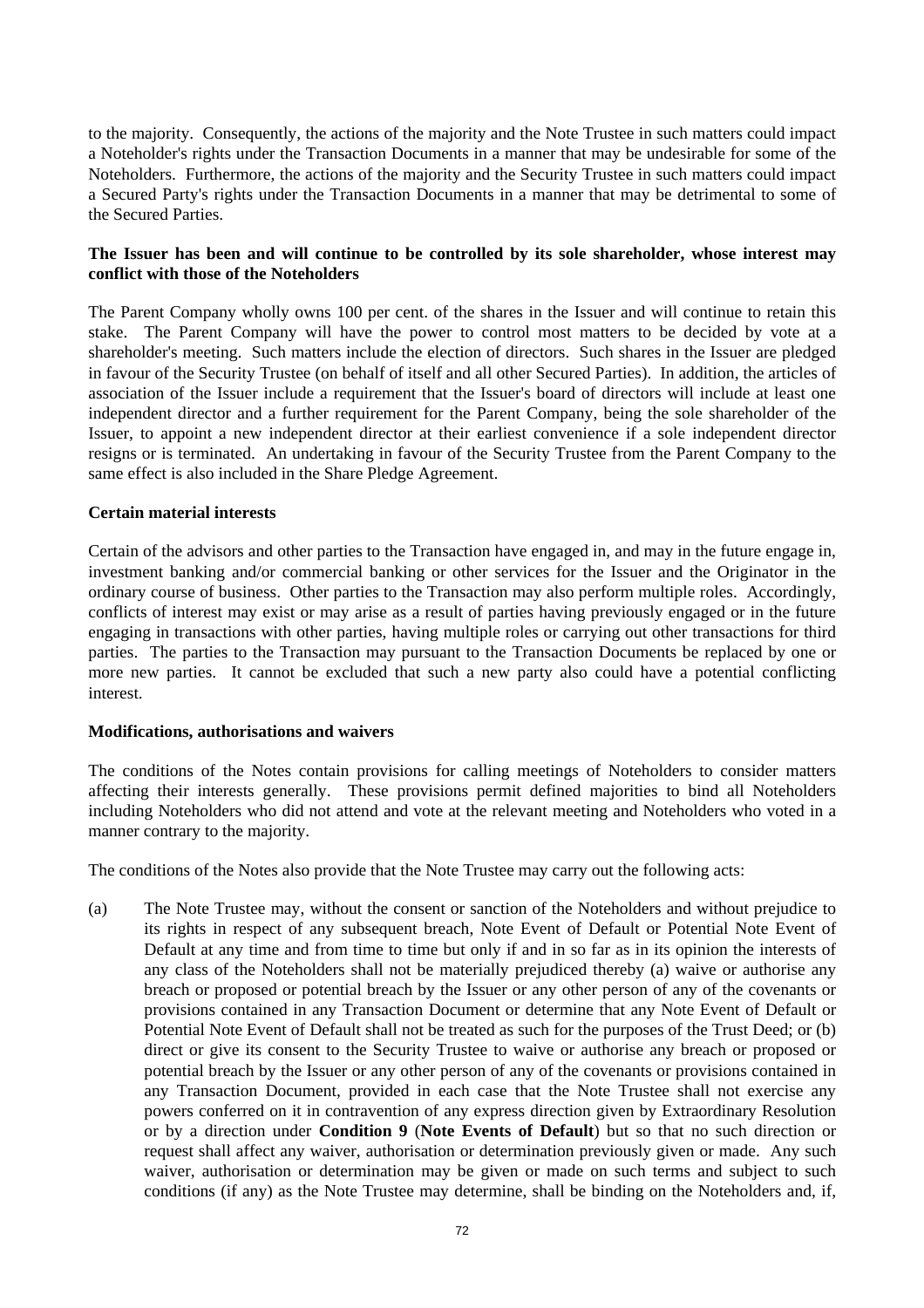but only if, the Note Trustee shall so require, shall be notified by the Issuer to the Noteholders in accordance with the Conditions as soon as practicable thereafter.

- (b) The Note Trustee may, without the consent or sanction of the Noteholders at any time and from time to time (a) concur with the Issuer or any other person; or (b) direct or give its consent to the Security Trustee to concur with the Issuer or any other person, in making any modification (i) to any Transaction Document which (A) in the opinion of the Note Trustee it may be proper to make, provided that the Note Trustee is of the opinion that such modification will not be materially prejudicial to the interests of all classes of the Noteholders or (B) the Note Trustee is required to make in accordance with the Trust Deed; or (ii) to any Transaction Document if in the opinion of the Note Trustee such modification is of a formal, minor or technical nature or to correct a manifest error. Any such modification, direction or consent may be made on such terms and subject to such conditions (if any) as the Note Trustee may determine, shall be binding upon the Noteholders and shall be notified by the Issuer to the Noteholders in accordance with the Conditions (unless the Note Trustee agrees otherwise) and to the Rating Agencies, in each case as soon as practicable thereafter.
- (c) The Note Trustee may give, or direct the Security Trustee to give, any consent or approval for the purposes of any Transaction Document if, in its opinion, the interests of all classes of the Noteholders will not be materially prejudiced thereby. Any such consent or approval may be given on such terms and subject to such conditions (if any) as the Note Trustee thinks fit and notwithstanding anything to the contrary in these presents or any other Transaction Document may be given retrospectively. Notwithstanding the foregoing, the Note Trustee shall without the consent or sanction of the Noteholders at any time and from time to time agree to any waiver or modification under **Condition 11.17** (**Meetings of Noteholders, Modification and Waiver**) in the following circumstances: (a) any modification of the Transaction Documents required by a Rating Agency which the Rating Agency has confirmed in writing (following a request in writing by the Issuer for such a confirmation) would lead to a downgrade or withdrawal of the current ratings of any Class of the Notes if not carried out; (b) any waiver of the replacement of the relevant Account Bank following it ceasing to be an Eligible Bank pursuant the provisions of the relevant Bank Account Agreement (or any waiver of the replacement of any other party to a Transaction Document which is required to maintain a certain rating from time to time) which the relevant Rating Agency has confirmed to the Note Trustee in writing (following a request in writing by the Issuer for such a confirmation) will not adversely affect the then current ratings of any Class of the Notes; and (c) any modification to the Priorities of Payment where such modification is made to amend or add a payment due from the Issuer which ranks behind all payments due to the Noteholders, provided, in each case, that any such modification or waiver would not (x) in the sole opinion of the Note Trustee, have the effect of (i) exposing the Note Trustee and/or the Security Trustee to any liability against which it has not been indemnified and/or secured and/or pre-funded to its satisfaction or (ii) increasing the obligations or duties, or decreasing the protections, of the Note Trustee and/or the Security Trustee under the Transaction Documents and/or the Conditions or (y) would result in a Basic Terms Modification. Such modification or waiver, once implemented, shall be conclusive and binding on all parties and the Noteholders. Neither the Note Trustee nor the Security Trustee shall be responsible or liable in damages or otherwise to any party or person for any loss incurred by reason of the Note Trustee and/or the Security Trustee consenting to such modification or waiver. The Note Trustee shall not be responsible or liable in damages or otherwise to any party or person for any loss incurred by reason of directing the Security Trustee to consent to such modification or waiver.

#### **Indemnification and Exoneration of the Note Trustee and the Security Trustee**

Each of the Trust Deed, the English Deed of Charge, the Swedish Security Agreement, the Norwegian Security Agreement and the Share Pledge Agreement will contain provisions governing the responsibility (and relief from responsibility) of the Note Trustee or the Security Trustee, respectively, and providing for its indemnification in certain circumstances. These will include provisions relieving the Security Trustee from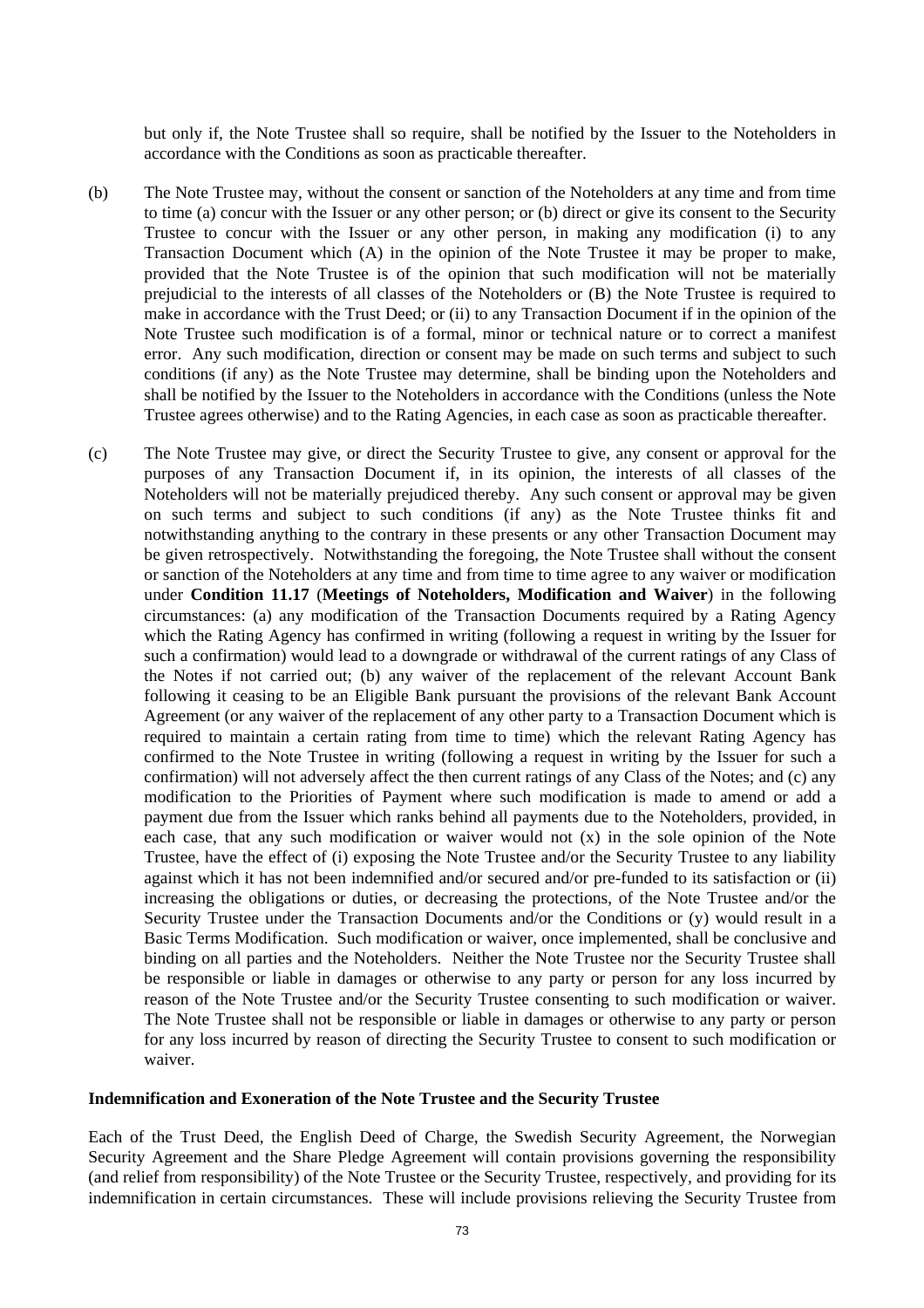taking enforcement proceedings or enforcing the Issuer Security and/or the Parent Company Security unless indemnified to its satisfaction.

The Note Trustee and the Security Trustee and each of their related companies will be entitled to enter into business transactions with, *inter alia,* the Issuer and the Servicer, and/or related companies of any of them without accounting for any profit resulting therefrom. The Security Trustee will not be responsible for any loss, expense or liability which may be suffered as a result of, *inter alia,* any assets comprised in the Issuer Security or the Parent Company Security, or any deeds or documents of title thereto, being uninsured or inadequately insured or being held by or to the order of the Servicer or by a clearing organisation or their operators or by intermediaries such as banks, brokers or other similar persons on behalf of the Security Trustee.

Each of the Note Trustee and the Security Trustee will be entitled to accept and rely on reports from professional advisers notwithstanding that the terms of engagement may contain limitations (including financial limitations) on the liability of the relevant professional adviser and notwithstanding that such reports may not be addressed to it. However, the Trustee will have no recourse to such professional advisers unless the professional advisers have agreed to address such reports to the Trustees.

#### **Withholding Tax under the Notes**

In the event that any withholding or deduction for or on account of tax is made in respect of payments of interest on the Notes in accordance with **Condition 7** (*Taxation*), neither the Issuer nor any other person is obliged to gross up or otherwise compensate the Noteholders for the lesser amounts which the Noteholders will receive as a result of the imposition of such withholding or deduction. However, the Issuer will, in certain circumstances and in accordance with **Condition 6.4** (*Optional redemption for taxation reasons*) of the Notes be required to (if it would avoid the effect of the withholding or deduction) appoint a Paying Agent in another jurisdiction or use reasonable endeavours to arrange the substitution of the debtor under the Notes. If these actions would not have the effect of avoiding the withholding or deduction, the Issuer may in certain circumstances redeem the Notes, therefore shortening their average lives.

The applicability of any withholding or deduction for or on account of United Kingdom, Swedish and Norwegian tax on payments of interest on the Notes is discussed further under "*Taxation*" below.

## **Tax**

It is not expected that the Issuer will have more than an insignificant amount of taxable profit before the Notes have been repaid in full. If the Issuer incurs unexpected tax liabilities, the Issuer may be unable to pay such taxes, in which case the Swedish Tax Authority may seek to enforce a claim against the Issuer. This may have an adverse effect on the ability of the Issuer to pay interest and principal on the Notes or may result in an Issuer Insolvency Event.

#### **Searches, investigations and warranties**

The Issuer has not made or caused to be made on its behalf all of the enquiries, searches or investigations which a prudent purchaser of assets such as the Portfolio would make (and will not do so) and the Security Trustee has made no such enquiries, searches or investigations. Each of the Issuer and the Security Trustee will rely on the representations and warranties made under the Loan Transfer Agreement by the Originator. The Security Trustee's sole remedy against the Seller in respect of breach of certain of the warranties shall be to require the Originator to remedy the breach (to the extent the same is remediable) or to require the Originator to repurchase the affected Transferred Promissory Notes pursuant to the Loan Transfer Agreement. There can be no assurance that the Originator will have the financial resources to honour such obligations under the Loan Transfer Agreement. This may affect the quality of the Transferred Promissory Notes comprising the Portfolio and accordingly the ability of the Issuer to make payments due on the Notes.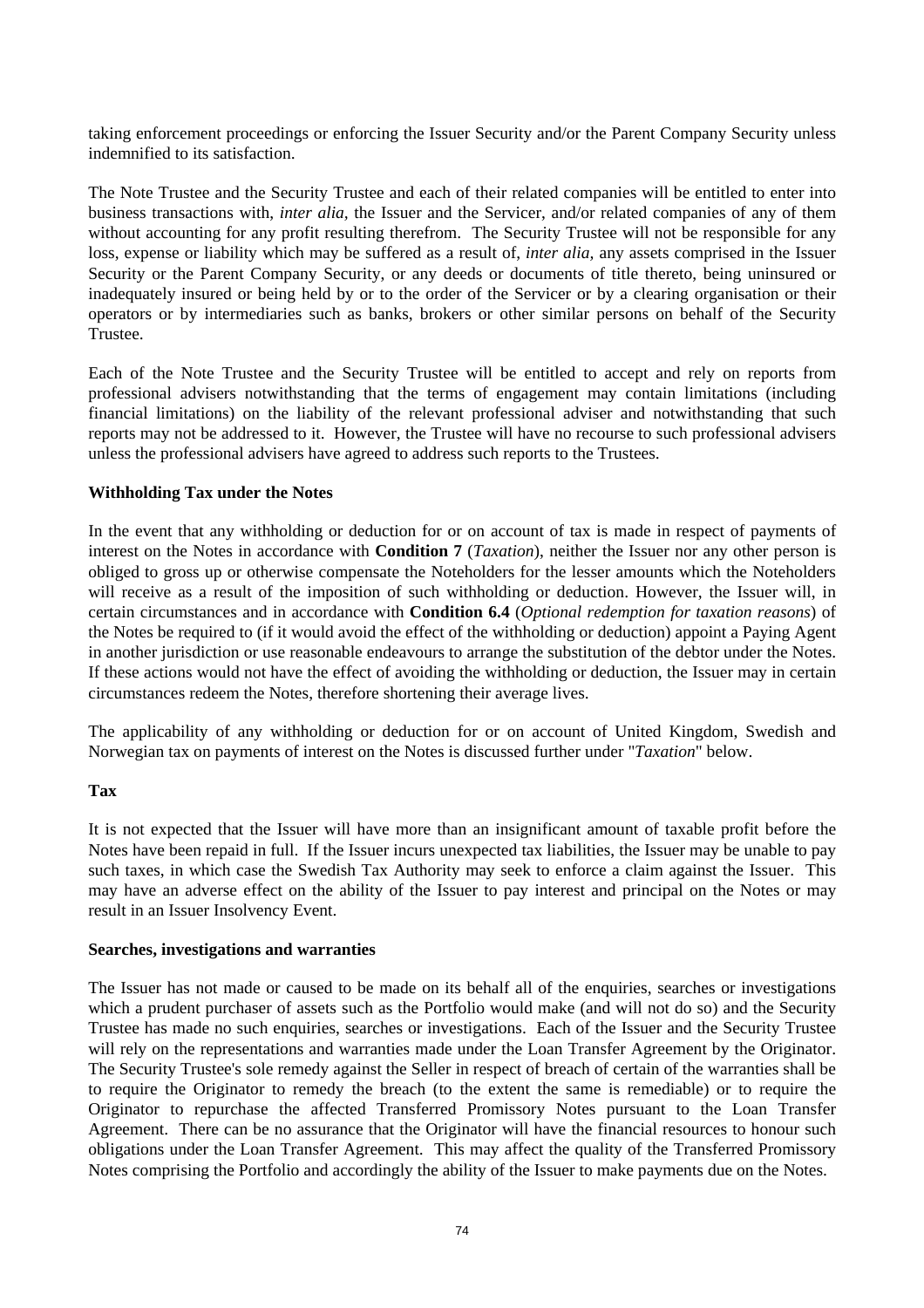#### **Issuer reliance on third parties**

The Issuer is also party to contracts with a number of third parties who have agreed to perform services in relation to the Notes. In particular, but without limitation, the Account Banks have agreed to provide certain bank accounts to the Issuer and the Principal Paying Agent and the Agent Bank have agreed to provide agency services with respect to the Notes pursuant to the Agency Agreement. In the event that any of the above parties were to fail to perform their obligations under the respective agreements to which they are a party, Noteholders may be adversely affected.

## **Interest rate risk**

The interest rate of the Notes are based on NIBOR. Changes in the general level of interest rates may adversely affect the value of the Notes. Changes in the expected interest rate level for different categories of risks in investments may also affect the value of the Notes.

#### **Insolvency of the Issuer and subordination provisions**

As a matter of Swedish law, a bankruptcy administrator appointed in respect of the Issuer may not be bound by the provisions of the documents which subordinate payments rights of a creditor to the payment rights of other creditors. Such a bankruptcy administrator may distribute the assets of the Issuer directly to the creditors of the Issuer, without regard to terms of the Priorities of Payments.

However, the Priorities of Payments will be effective between the Secured Parties. In addition, the Issuer has been established as a special purpose company, and its debt obligations under the Transaction Documents are expressed to be limited recourse to its assets (as to which see further sub-paragraph (c) of *Risk Factors – Involuntary liquidation)*. Accordingly, the circumstances when a bankruptcy administrator could be appointed in respect of the Issuer should be limited. Nonetheless, if for any reason a bankruptcy administrator was appointed in respect of the Issuer, and that bankruptcy administrator disregarded the contractual subordination provisions set out in the Transaction Documents, then Noteholders may receive less payments on their Notes, or none at all.

## **Regulatory initiatives may result in increased regulatory capital requirements and/or decreased liquidity in respect of the Notes**

In Europe, the U.S. and elsewhere there is increased political and regulatory scrutiny of the asset-backed securities industry. This has resulted in a raft of measures for increased regulation which are currently at various stages of implementation and which may have an adverse impact on the regulatory position for certain investors in securitisation exposures and/or on the incentives for certain investors to hold assetbacked securities, and may thereby affect the liquidity of such securities. Investors in the Notes are responsible for analysing their own regulatory position and none of the Issuer, the Lead Manager, the Arranger or the Originator makes any representation to any prospective investor or purchaser of the Notes regarding the regulatory treatment of their investment on the Closing Date or at any time in the future.

In particular, investors should note that the Basel Committee on Banking Supervision (**BCBS**) has approved significant changes to the Basel regulatory capital and liquidity framework (such changes being commonly referred to as "**Basel III**"), including certain revisions to the securitisation framework. Basel III provides for a substantial strengthening of existing prudential rules, including new requirements intended to reinforce capital standards (with heightened requirements for global systemically important banks) and to establish a leverage ratio "backstop" for financial institutions and certain minimum liquidity standards (referred to as the Liquidity Coverage Ratio (**LCR**) and the Net Stable Funding Ratio (**NSFR**)). BCBS member countries agreed to implement Basel III from 1 January 2013, subject to transitional and phase-in arrangements for certain requirements (e.g. the LCR requirements refer to implementation from the start of 2015, with full implementation by January 2019, and the NSFR requirements refer to implementation from January 2018). As implementation of any changes to the Basel framework (including those made via Basel III) requires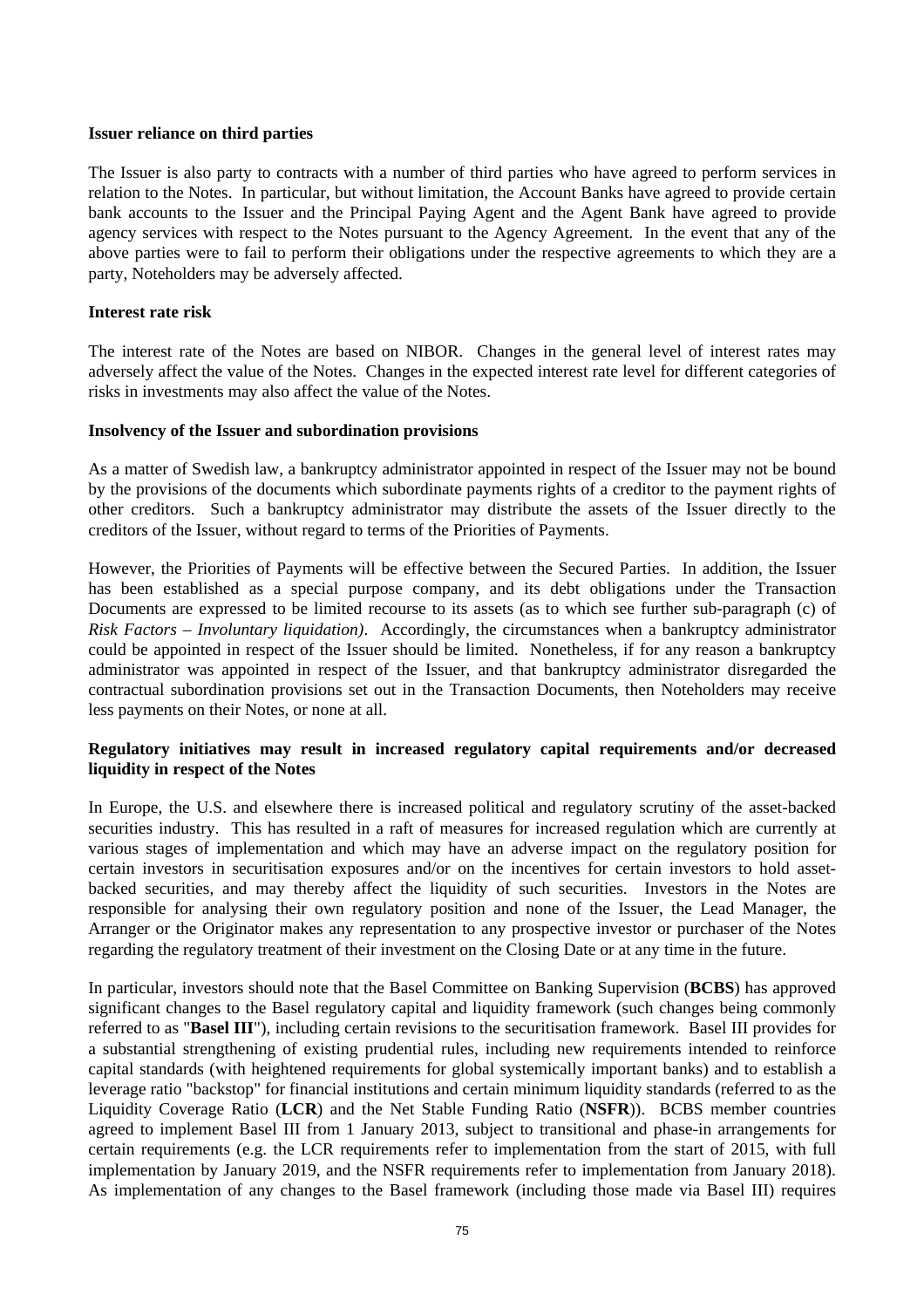national legislation, the final rules and the timetable for its implementation in each jurisdiction, as well as the treatment of asset-backed securities (e.g. as LCR eligible assets or not), may be subject to some level of national variation. It should also be noted that changes to regulatory capital requirements have been made for insurance and reinsurance undertakings through participating jurisdiction initiatives, such as the Solvency II framework in Europe.

In addition, investors should be aware of the EU risk retention and due diligence requirements which currently apply, or are expected to apply in the future, in respect of various types of EU regulated investors including credit institutions, authorised alternative investment fund managers, investment firms, insurance and reinsurance undertakings, UCITS funds and institutions for occupational retirement provision. Amongst other things, such requirements restrict a relevant investor from investing in asset-backed securities unless (i) that investor is able to demonstrate that it has undertaken certain due diligence in respect of various matters including its note position, the underlying assets and (in the case of certain types of investors) the relevant sponsor or originator and (ii) the originator, sponsor or original lender in respect of the relevant securitisation has explicitly disclosed to the investor that it will retain, on an on-going basis, a net economic interest of not less than 5 per cent. in respect of certain specified credit risk tranches or asset exposures. Failure to comply with one or more of the requirements may result in various penalties including, in the case of those investors subject to regulatory capital requirements, the imposition of a penal capital charge on the notes acquired by the relevant investor. Aspects of the requirements and what is or will be required to demonstrate compliance to national regulators remain unclear.

The risk retention and due diligence requirements described above apply, or are expected to apply, in respect of the Notes. With respect to the commitment of Nordax to retain a material net economic interest in the securitisation and with respect to the information to be made available by the Issuer or another relevant party (or, after the Closing Date, by the Originator in its capacity as the Servicer or the Cash Manager on the Issuer's behalf), please see the statements set out in "*EU Risk Retention Requirements*". Relevant investors are required to independently assess and determine the sufficiency of the information described above for the purposes of complying with any relevant requirements and none of the Issuer, Nordax (in its capacity as the Seller, the Servicer or the Cash Manager), the Arranger nor the Lead Manager makes any representation that the information described above is sufficient in all circumstances for such purposes.

It should be noted that the European authorities have reached political agreement on two new regulations related to securitisation. The regulations are in the process of being formally adopted and are intended to apply in general from 1 January 2019. Amongst other things, the regulations include provisions intended to implement the revised securitisation framework developed by BCBS (with adjustments) and provisions intended to harmonise and replace the risk retention and due diligence requirements (including the corresponding guidance provided through technical standards) applicable to certain EU regulated investors. While the final texts are not yet available, there will be material differences between the coming new requirements and the current requirements including with respect to application approach under the retention requirements and the originator entities eligible to retain the required interest. It is expected that securitisations established prior to the application date of 1 January 2019 and that do not involve the issuance of securities (or otherwise involve the creation of a new securitisation position) from that date will remain subject to the current risk retention and due diligence requirements and will not be subject to the revised requirements in general, although this will depend on the specific drafting of the relevant provisions included in the final text.

Prospective investors should therefore make themselves aware of the changes and requirements described above (and any corresponding implementing rules of their regulator), where applicable to them, in addition to any other applicable regulatory requirements with respect to their investment in the Notes. The matters described above and any other changes to the regulation or regulatory treatment of the Notes for some or all investors may negatively impact the regulatory position of individual investors and, in addition, have a negative impact on the price and liquidity of the Notes in the secondary market.

## **U.S. Risk Retention Requirements**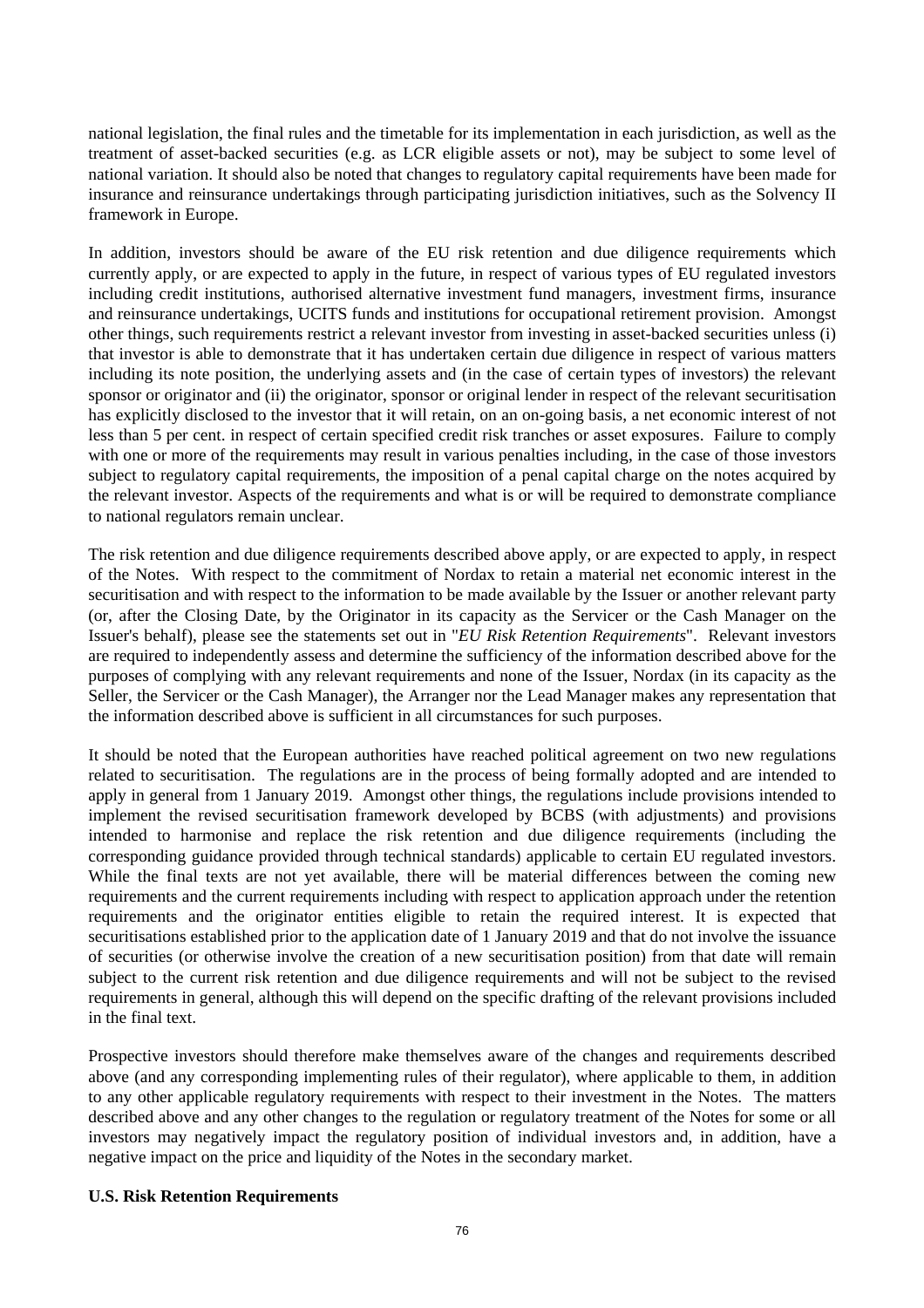Section 941 of the Dodd-Frank Act amended the Exchange Act to generally require the "securitizer" of a "securitization transaction" to retain at least 5 per cent. of the "credit risk" of "securitized assets", as such terms are defined for the purposes of that statute, and generally prohibit a securitizer from directly or indirectly eliminating or reducing its credit exposure by hedging or otherwise transferring the credit risk that the securitizer is required to retain. The U.S. Risk Retention Rules came into effect on 24 December 2016 with respect to all classes of asset-backed securitizations. The U.S. Risk Retention Rules provide that the securitizer of an asset backed securitization is its sponsor. The U.S. Risk Retention Rules also provide for certain exemptions from the risk retention obligation that they generally impose.

The Seller does not intend to retain at least 5 per cent. of the credit risk of the securitized assets, but rather intends to rely on an exemption provided for in Section 20 of the U.S. Risk Retention Rules regarding non-U.S. transactions. Such non-U.S. transactions must meet certain requirements, including that (1) the transaction is not required to be and is not registered under the Securities Act; (2) no more than 10 per cent. of the dollar value (or equivalent amount in the currency in which the securities are issued) of all classes of securities issued in the securitization transaction are sold or transferred to U.S. persons (in each case, as defined in the U.S. Risk Retention Rules) or for the account or benefit of U.S. persons (as defined in the U.S. Risk Retention Rules); (3) neither the sponsor nor the issuer is organised under U.S. law or is a branch located in the United States of a non-U.S. entity; and (4) no more than 25 per cent. of the underlying collateral was acquired from a majority-owned affiliate or branch of the sponsor or issuer organised or located in the United States.

The Portfolio will be comprised of Promissory Notes issued by consumers resident in Norway and documented as non-negotiable promissory notes in physical or paperless form, and which have been originated by Nordax, a company incorporated in Sweden.

The Notes provide that they may not be purchased by Risk Retention U.S. Persons. Prospective investors should note that the definition of U.S. person in the U.S. Risk Retention Rules is different from the definition of U.S. person under Regulation S, and that persons who are not "U.S persons" under Regulation S may be U.S. persons under the U.S. Risk Retention Rules. The definition of U.S. person in the U.S. Risk Retention Rules is excerpted below. Particular attention should be paid to clauses (b) and (h)(i), which are different than comparable provisions from Regulation S.

Under the U.S. Risk Retention Rules, and subject to limited exceptions, "**U.S. person**" means any of the following:

(a) any natural person resident in the United States;

- (b) any partnership, corporation, limited liability company, or other organisation or entity organised or incorporated under the laws of any State or of the United States<sup>3</sup>;
- (c) any estate of which any executor or administrator is a U.S. person (as defined under any other clause of this definition);
- (d) any trust of which any trustee is a U.S. person (as defined under any other clause of this definition);
- (e) any agency or branch of a foreign entity located in the United States;
- (f) any non-discretionary account or similar account (other than an estate or trust) held by a dealer or other fiduciary for the benefit or account of a U.S. person (as defined under any other clause of this definition);

<sup>3</sup> The comparable provision from Regulation S is "(ii) any partnership or corporation organised or incorporated under the laws of the United States."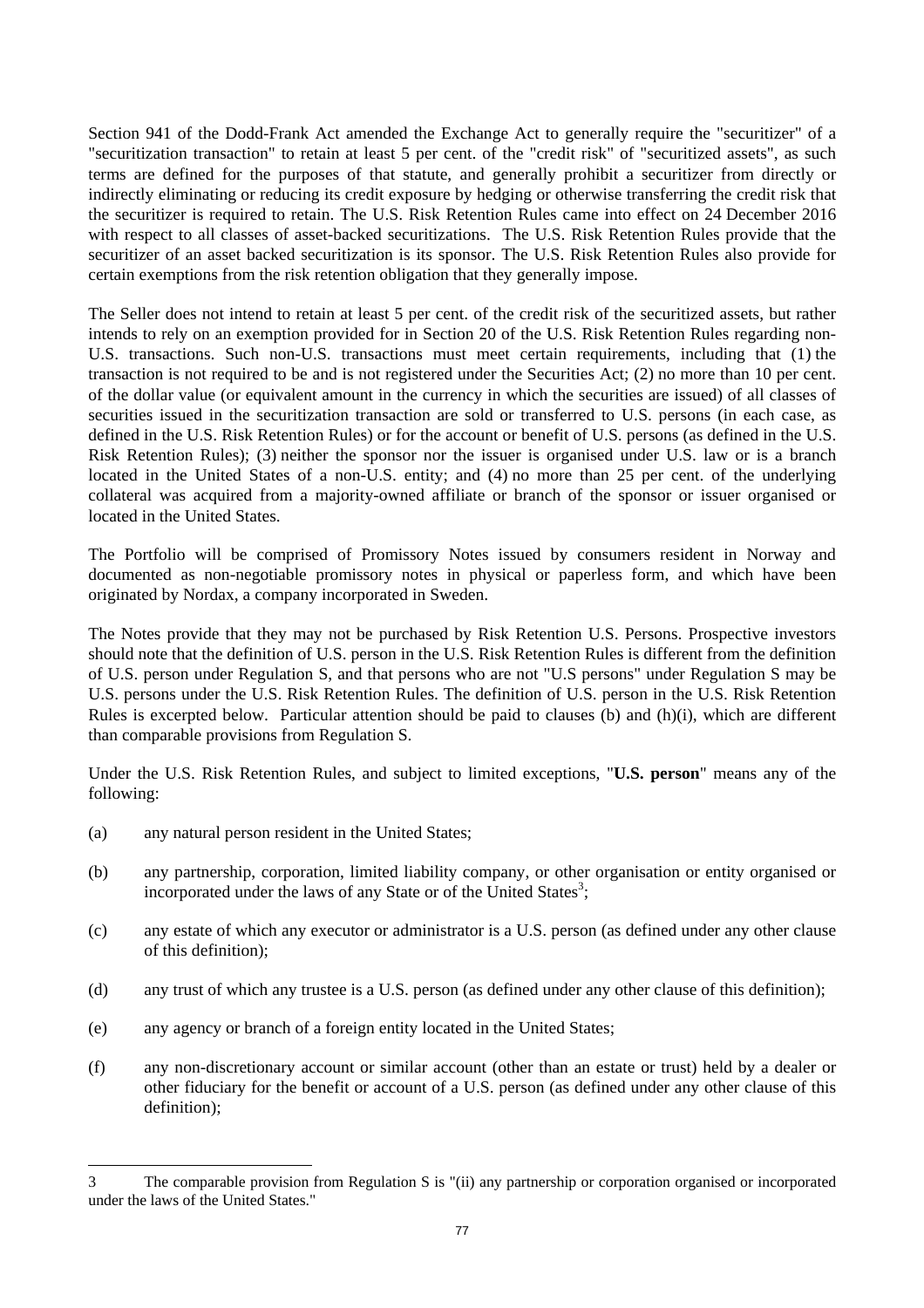- (g) any discretionary account or similar account (other than an estate or trust) held by a dealer or other fiduciary organised, incorporated, or (if an individual) resident in the United States; and
- (h) any partnership, corporation, limited liability company, or other organisation or entity if:
	- (i) organised or incorporated under the laws of any foreign jurisdiction; and
	- (ii) formed by a U.S. person (as defined under any other clause of this definition) principally for the purpose of investing in securities not registered under the Securities  $Act^4$ ;

On the Closing Date, the Notes may only be purchased by persons that are not Risk Retention U.S. Persons. Each holder of a Note or a beneficial interest therein acquired in the initial syndication of the Notes, by its acquisition of a Note or a beneficial interest in a Note, will be deemed to represent to the Issuer, the Seller, the Arranger and Lead Manager that it (1) is not a Risk Retention U.S. Person, (2) is acquiring such Note or a beneficial interest therein for its own account, and (3) is not acquiring such Note or a beneficial interest therein as part of a scheme to evade the requirements of the U.S. Risk Retention Rules (including acquiring such Note through a non-Risk Retention U.S. Person, rather than a Risk Retention U.S. Person, as part of a scheme to evade the 10 per cent. Risk Retention U.S. Person limitation in the exemption provided for in Section .20 of the U.S. Risk Retention Rules described herein). Non-compliance with the U.S. Risk Retention Rules (regardless of the reason for such failure to comply) could give rise to regulatory action which may adversely affect the Notes and the ability of the Seller to perform its obligations under the Transaction Documents. Furthermore, such non-compliance could negatively affect the value and secondary market liquidity of the Notes.

Each of the Seller, the Issuer, the Arranger and the Lead Manager have agreed that none of the Arranger or the Lead Manager or any person who controls any of them or any director, officer, employee, agent or Affiliate of the Arranger or the Lead Manager shall have any responsibility for determining the proper characterisation of potential investors for such restriction, and none of the Arranger or the Lead Manager or any person who controls it or any director, officer, employee, agent or Affiliate of the Arranger or the Lead Manager accepts any liability or responsibility whatsoever for any such determination.

Failure on the part of Nordax to comply with the U.S. Risk Retention Rules (regardless of the reason for such failure to comply) could give rise to regulatory action against Nordax which may adversely affect the Notes and the ability of Nordax to perform its obligations under the Transaction Documents. Furthermore, a failure by Nordax to comply with the U.S. Risk Retention Rules could negatively affect the value and secondary market liquidity of the Notes.

## **Swedish Licensing issues**

 $\overline{a}$ 

Under the Banking and Financing Business Act (lag (2004:297) *om bank- och finansieringsrörelse*) (the **Swedish Banking Act**), an entity that conducts business with the purpose of (i) purchasing credits and (ii) receiving repayable funds from the public, is said to conduct "financing business". Subject to certain exemptions, an entity conducting "financing business" is required to hold a credit institution licence from the SFSA under the Swedish Banking Act (the **licensing requirement**).

The meaning of "repayable funds from the public" for the purpose of the licensing requirement is unclear, and it is possible that securitisation special purpose entities (such as the Issuer), which issue listed assetbacked securities, could be deemed to receive "repayable funds from the public" and could therefore be subject to the licensing requirement.

<sup>4</sup> The comparable provision from Regulation S "(vii)(B) formed by a U.S. person principally for the purpose of investing in securities not registered under the Securities Act, unless it is organised or incorporated, and owned, by accredited investors (as defined in 17 CFR 230.501(a)) who are not natural persons, estates or trusts."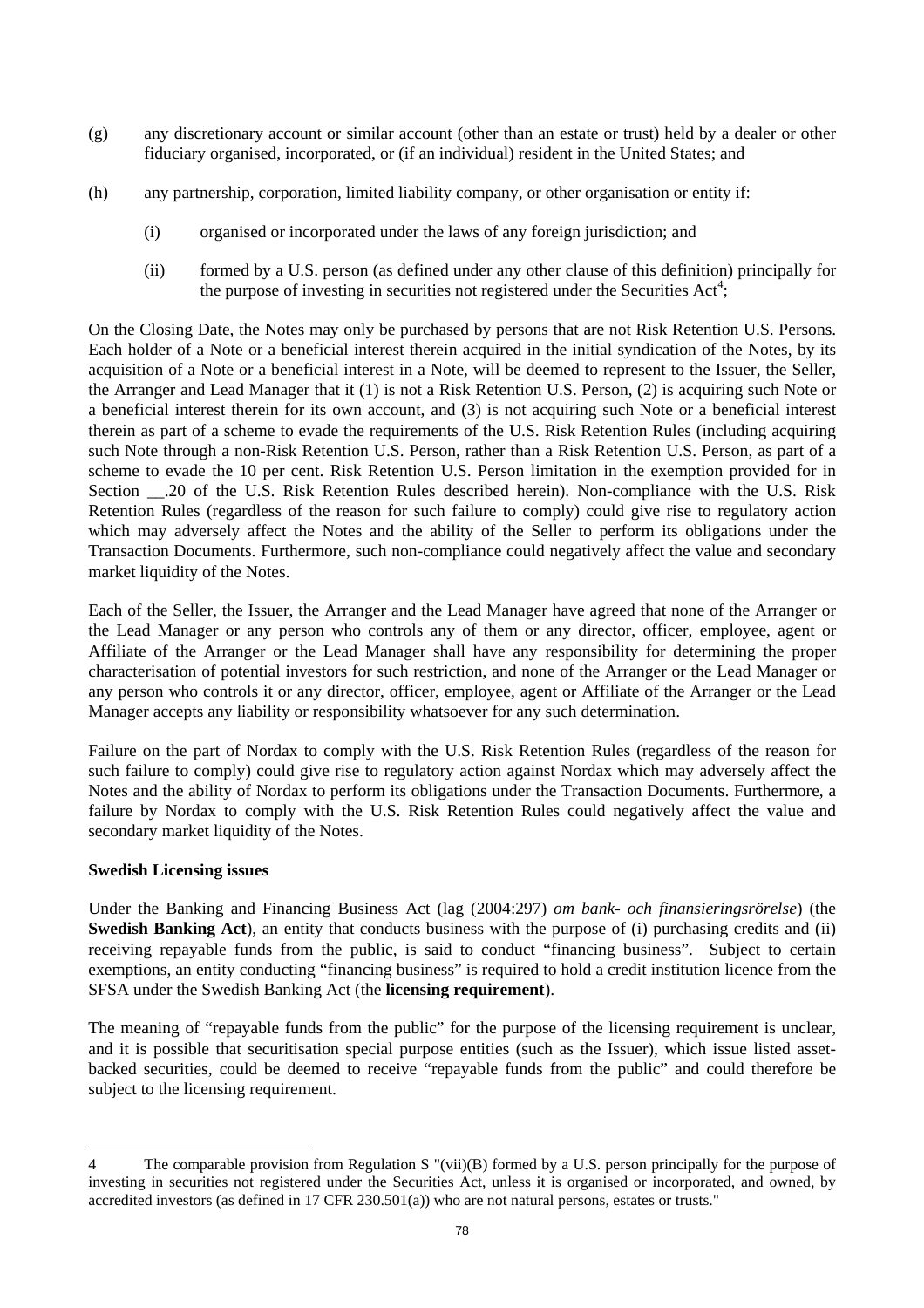The preparatory works to the Swedish Banking Act state that "financial institutions" do not constitute "the public" for the purpose of the licensing requirement, although the term "financial institution" is not defined. Given the uncertainty and the potential consequences for the transaction, the Issuer has sought clarification and has (A) provided a list of "Financial Undertakings" that it considers to be "financial institutions" for the purpose of the licensing requirement (see item (a) to (f) of "*Subscription and Sale – Financial undertaking investor restriction*" and "*Transfer Restrictions and Investor Representations Offers and Sales*" the "Financial Undertakings") to the SFSA; (B) informed the SFSA that according to their terms, the Notes may only be held, offered, sold or made available to these Financial Undertakings; and (C) requested the SFSA confirm that the Financial Undertakings do not constitute "the public" for the purpose of the licensing requirement. The SFSA has confirmed item (C) by email. Although the confirmation of the SFSA does not explicitly extend to entities that are subject to the laws of a jurisdiction outside the European Economic Area (Non-EEA Entities, see item (g) of "*Subscription and Sale – Financial undertaking investor restriction*" and "*Transfer Restrictions and Investor Representations Offers and Sales*"), the preparatory works of the Swedish Banking Act extends the exemption in respect of the listed institutions to corresponding foreign equivalents and the Issuer has applied the same conclusion here in relation to items (a) to (e) of the Financial Undertakings. Thus, the Issuer concludes that it is not subject to the licensing requirement contained in the Swedish Banking Act.

It must be noted that the SFSA's email response may not bind the SFSA and the licensing issue may be affected by any future change to the relevant legislation or the SFSA's interpretation of such legislation. Given the circumstances, the Issuer believes that if such change in law occurred, the SFSA would engage in a dialogue with the Issuer to discuss how the business of the Issuer could be changed so as to avoid the licensing requirement, for example by the early termination of the Revolving Period and the Issuer ceasing to acquire Additional Promissory Notes from such point in time. However, where the licensing requirement applies and no licence is obtained, the SFSA does have the power to (i) impose a fine; and/or (ii) order a company which carries on financing business without a licence to cease the activities which trigger the licensing requirement. If the SFSA were to determine that the licensing requirement applied to the Issuer and were to impose a fine, this may have an adverse effect on the ability of the Issuer to pay interest and principal on the Notes or may result in an Issuer Insolvency Event.

## **Involuntary liquidation**

The Issuer is a public company limited by shares (*Sw. aktiebolag*) and as such subject to the rules on involuntary liquidation due to capital deficiency. These rules prescribe that the board of directors shall immediately prepare and cause the company's auditors to examine a special balance sheet for liquidation purposes (a **Special Balance Sheet**) if there is reason to believe that the shareholders' equity as would be shown by a Special Balance Sheet is less than half of the registered share capital. The minimum required share capital of the Issuer is SEK500,000.

The rules which govern the preparation of the Special Balance Sheet allow for certain adjustments to be made compared to an ordinary balance sheet and the Special Balance Sheet may, in some circumstances, show a larger amount of shareholder's equity than would an ordinary balance sheet. If the shareholders' equity pursuant to the Special Balance Sheet is less than half of the registered share capital, the board of directors and the shareholders must restore the registered share capital or file for liquidation within a certain period of time (normally about nine months).

In order to mitigate the risk related to involuntary liquidation, the following provisions have been included in the Transaction Documents:

- (a) the Subordinated Loans may be converted into equity to improve the financial position of the Issuer;
- (b) the Issuer shall, on or before the date of the issuance of the Notes, deposit SEK500,000 in the Equity Account and maintain such amount in the Equity Account for as long as any Notes are outstanding (accordingly, subject to the assumption in sub-paragraph (c) below being correct, and subject to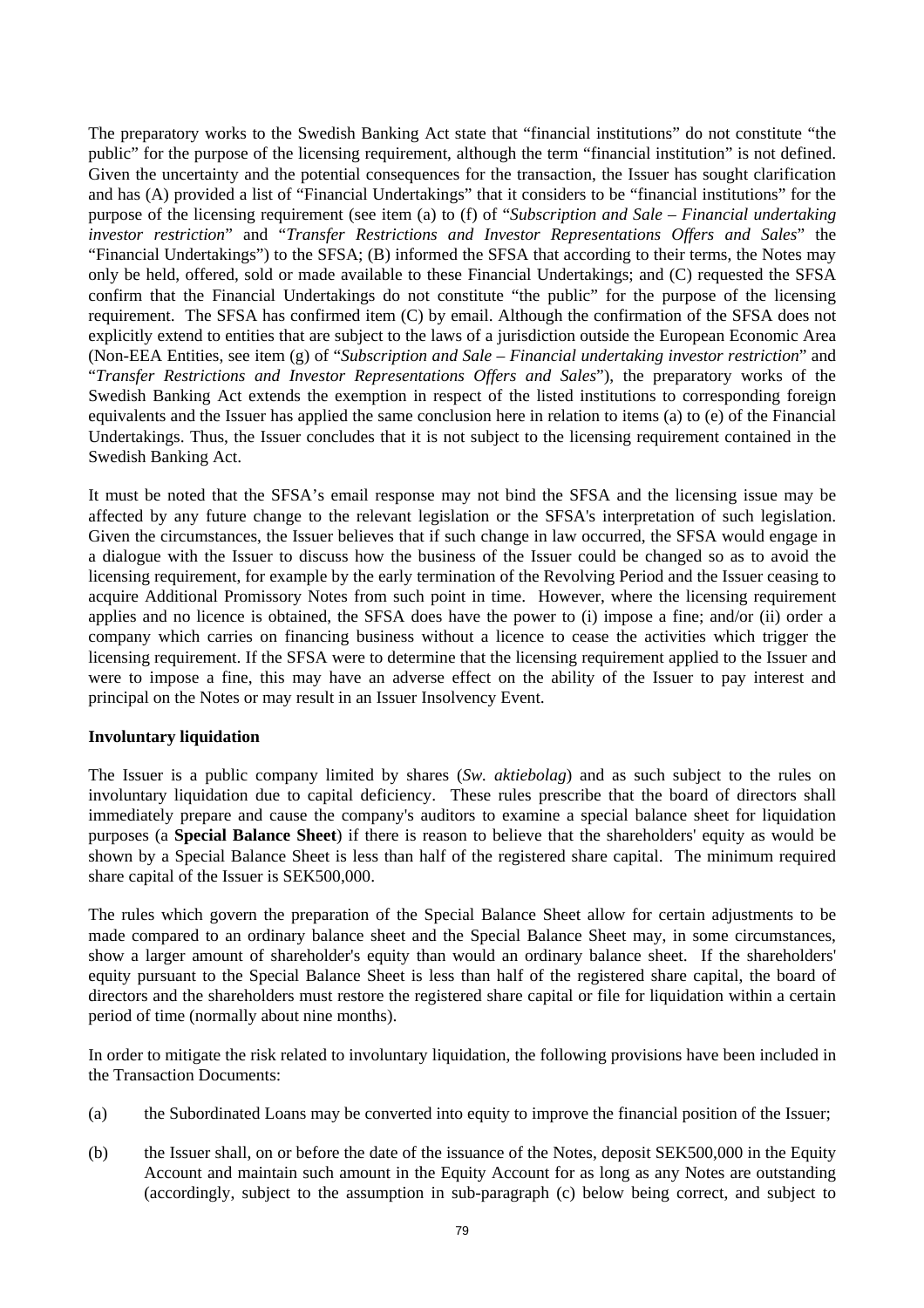there being no other debt which pushes down the equity to less than one half of its registered share capital, the Issuer will maintain at least half of the registered share capital for so long as any Notes are outstanding). The Equity Account is not included in the Security and the Secured Parties will have no recourse thereto;

- (c) the obligations of the Issuer to the Noteholders are limited in recourse to the Security Assets. Although it has not been tested in a Swedish Court, it has been suggested that such limitations of obligations should be taken into account when preparing a special balance sheet and that, when preparing a special balance sheet, the debt outstanding under the Notes can be recorded for an amount which takes such limitations into account; and
- (d) Nordax will, on or before the Closing Date, make an unconditional shareholders' contribution to the Issuer of [SEK25,000,000].

Involuntary liquidation of the Issuer may result in amounts due to Noteholders being subject to delay and/or a shortfall.

#### **Forward-looking statements**

This Prospectus contains certain statements which may constitute forward-looking statements. These forward-looking statements can be identified by the fact that they do not relate only to historical or current facts. Forward-looking statements often use words such as target, expect, intend, believe or other words of similar meaning. By their nature, forward-looking statements are inherently predictive, speculative and involve risk and uncertainty. As such statements are inherently subject to risks and uncertainties, there are a number of factors that could cause actual results and developments to differ materially from those expressed in or implied by such forward-looking statements. Such risks and uncertainties include but are not limited to (a) risks and uncertainties relating to voluntary prepayments and (b) such other risks and uncertainties detailed herein. All written and oral forward-looking statements attributable to the Originator and the Issuer or persons acting on their behalf are expressly qualified in their entirety by the cautionary statements set forth in this paragraph.

Investors are cautioned not to put undue reliance on such forward-looking statements. Neither the Originator nor the Issuer will undertake any obligation to publish any revisions to these forward-looking statements to reflect circumstances or events occurring after the date of this Prospectus, except as may be required by law.

#### **Change of counterparties**

The parties to the Transaction Documents who receive and hold monies or provide support to the transaction pursuant to the terms of such documents (such as the Reserve Accounts Bank and the Collection Accounts Bank) are required to satisfy certain criteria in order that they can continue to be a counterparty to the Issuer.

These criteria include requirements in relation to the short-term and long-term unguaranteed and unsecured ratings ascribed to such party by each Rating Agency. If the party concerned ceases to satisfy the applicable criteria, including the ratings criteria detailed above, then the rights and obligations of that party (including the right or obligation to receive monies on behalf of the Issuer) may be required to be transferred to another entity which satisfies the applicable criteria. In these circumstances, the terms agreed with the replacement entity may not be as favourable as those agreed with the original party pursuant to the relevant Transaction Document and the cost to the Issuer may therefore increase. This may reduce amounts available to the Issuer to make payments on the Notes.

In addition, should the applicable criteria cease to be satisfied, then the parties to the relevant Transaction Document may agree to amend or waive certain of the terms of such document, including the applicable criteria, in order to avoid the need for a replacement entity to be appointed. The consent of Noteholders may not be required in relation to such amendments and/or waivers.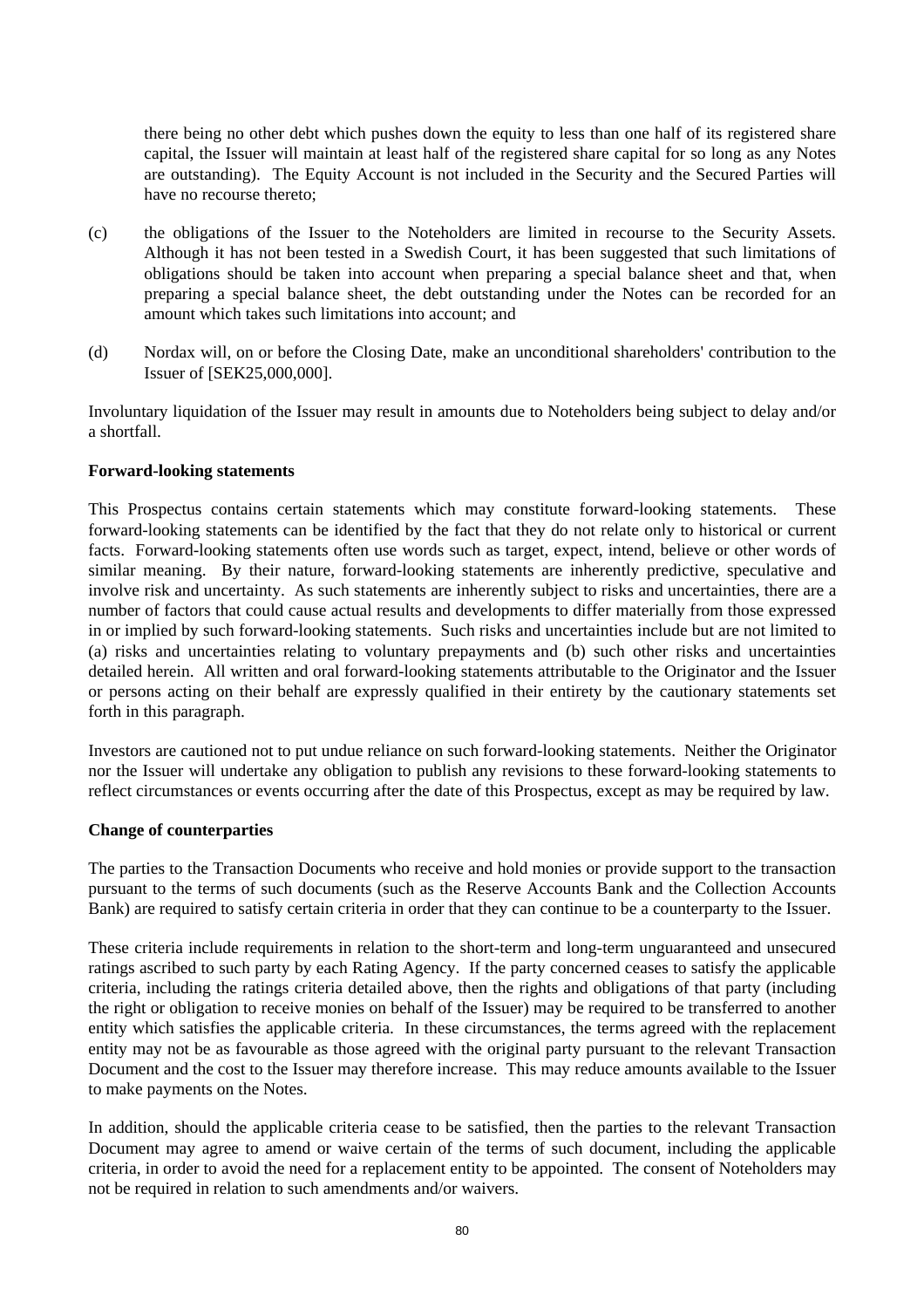## **B. Considerations relating to the Promissory Notes**

## **Risks relating to the Kingdom of Norway**

Financial instruments issued by the government of Norway are rated "AAA" (long term) and F1+ (short term) by Fitch and "AAA" (long-term) and R-1 (high) (short-term) by DBRS. Relatively healthy public finances, a declining national debt, a competitive export sector and a high level of investment in natural resources such as oil and gas, combined with a well-educated labour force and a high standard of living are circumstances that signify the creditworthiness of Norway. High tax rates and rigidities in labour and product markets are similarly also factors that may influence the creditworthiness of Norway. Although Norway has an ageing population, already implemented pension system reforms are considered to help insulate these costs from the rest of the state finances.

The level of borrowing in Norway depend on business conditions and economic activity in Norway, in particular interest rates, the state of the Norwegian economy and unemployment trends. Business conditions and economic activity in Norway are cyclical in nature and may be affected by both domestic and international economic factors (for example, fluctuations in the price of oil and gas) and political events including those which have a negative impact on the global financial markets. Continued low oil price and reduced oil related investments may have a further adverse effect on the Norwegian economy and the Customers ability to repay the relevant Transferred Promissory Note. The impact of these conditions could have a material adverse effect on the Issuer's ability to pay interest and principal on the Notes.

The global capital and credit markets have been characterised by volatility and disruption in recent years. Challenging market conditions have resulted in greater volatility but also in reduced liquidity, widening of credit spreads and lack of price transparency in credit markets. Global markets and economic conditions have been negatively impacted for several years by various factors including market perceptions regarding the ability of certain EU Member States to service their sovereign debt obligations, including Greece, Ireland, Italy, Portugal and Spain. Concerns about credit risk (including that of sovereign governments) are influenced by the market's perception of the global economy generally, as well as perceptions of the strength of the European banking sector.

Although Norway is not a member of the European Union, such developments significantly affect Norway, since the European Union is one of Norway's principal trading partners and as Norway is a member of the broader EEA. Economic conditions in the European Union are further subject to the risks of slowdown and volatility as a result of the considerable uncertainty surrounding the United Kingdom's exit from the European Union and the considerable uncertainty as to the political implementation of that mandate, the nature and timing of such an exit, the risk of contagion in other member states and whether and to what extent this could continue to negatively impact the European markets.

The precise nature of all the risks and uncertainties the Issuer faces as a result of the global economic outlook cannot be identified and many of these risks are outside the Issuer's control. No assurance can be given as to future economic conditions in any market or as to the sustainability of the improvement in any market.

Any of the foregoing factors could have a material adverse effect on the Issuer's ability to pay interest and principal on the Notes.

## **Late payment or non-payment**

The Issuer's ability to make payments due under the Notes and in respect of its operational and administrative expenses will be dependent primarily upon it receiving payments from Customers in respect of the Transferred Promissory Notes.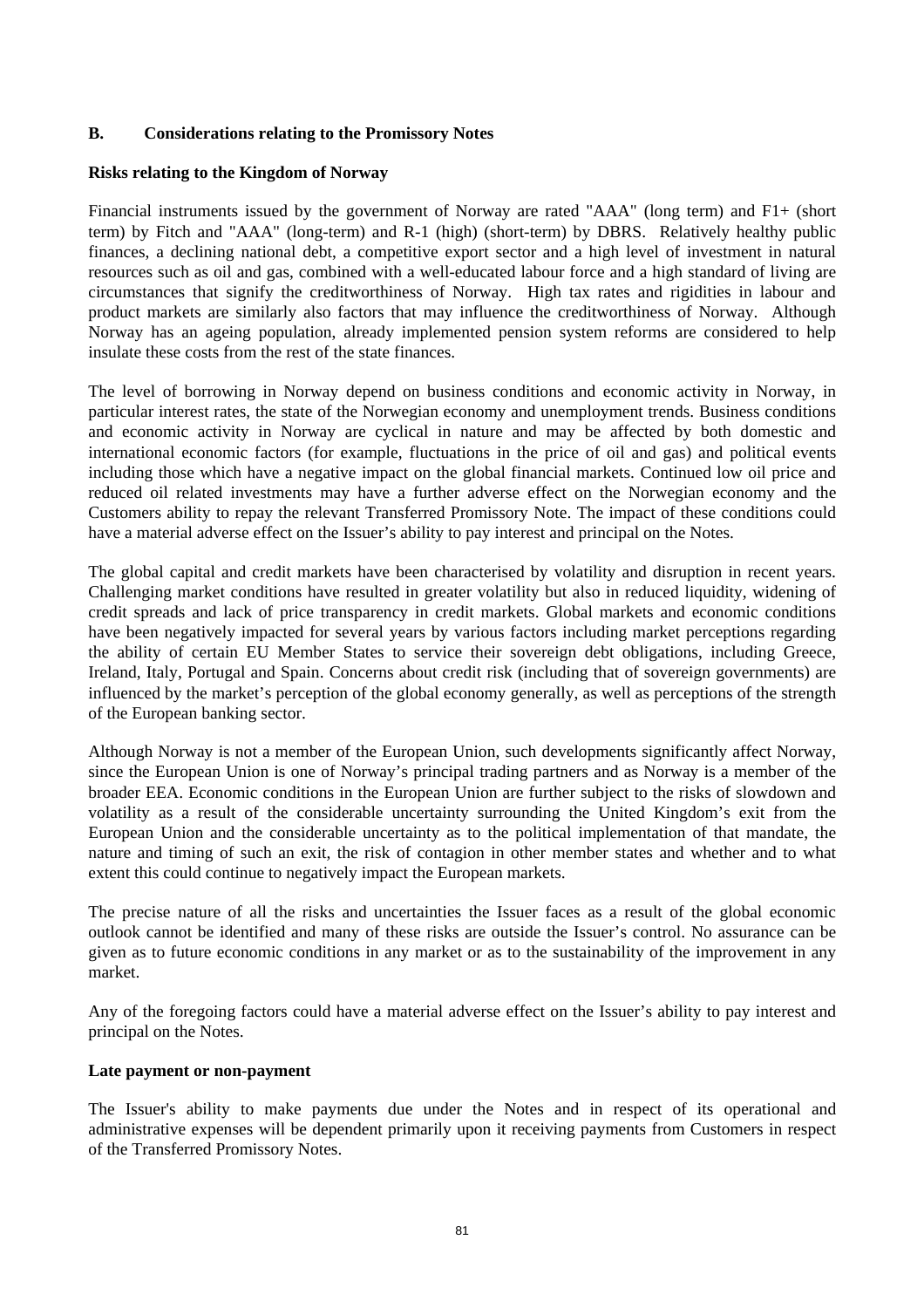Matters which may influence retail lending delinquency rates, prepayment rates and receivership frequency and ultimate payment of interest and principal on the Transferred Promissory Notes include, but are not limited to, changes in the national or international economic climate, regional economic conditions, changes in tax laws, interest rates, inflation, the availability of financing, yields on alternative investment, political developments and government policies. Other factors specific to each Customer's individual circumstances, including financial position, may have an impact on the ability of such Customer to repay the relevant Transferred Promissory Note.

If, upon non-payment by Customers and the exercise of all available remedies under the Portfolio and after all available claims under any relevant insurance or assurance policy have been made and settled, the Issuer does not receive the full amount due by those Customers, then the Issuer's income may not be sufficient, after making the payments to be made in priority thereto, to pay, in full or at all, interest due on each Class of the Notes. If there is a debit balance in any of the Principal Deficiency Ledgers as at the Final Maturity Date, the holders of the relevant Class(es) of Notes may receive by way of principal repayment less than the face value of their Notes.

However, the Credit Enhancement Reserve, the Deemed Revenue Receipts and excess spread in the Portfolio are designed to mitigate the risk of the Issuer not receiving enough funds to pay interest due on each Class of Notes. The senior Notes also benefit from the subordination of payments to be made to the more subordinated Notes.

## **Prepayment of the Promissory Notes**

The Financial Contracts Act (*No. Finansavtaleloven av 25 juni 1999 nr. 46*) (the **FCA**), which is the fundamental legislative source for the terms of consumer credits in Norway, gives consumer borrowers a right to prepay variable rate loans (such as the Promissory Notes), at any time, in part or in full, without incurring any compensatory charges. The FCA also gives the lender a right to demand early prepayment of a loan subject to certain circumstances related to, for example, a material default such as a material payment default according to FCA section 52. Consequently, there can be no guarantee as to any particular rate or pattern at which the Notes will be redeemed.

Prepayments of the Promissory Notes as set out above may result in the Issuer having insufficient funds to meet its obligations under the Notes and/or the Notes being redeemed earlier than anticipated. However, during the Revolving Period, the Seller will use reasonable efforts to sell Additional Promissory Notes to the Issuer.

## **Interest Rates under the Promissory Notes**

The FCA requires that any increase of the interest rate must have a "fair reason", and that these reasons are set out in the credit agreement (e.g. in the terms and conditions). The FCA does not define what such "fair reasons" can be. Under the terms and conditions that regulate interest rates under the Promissory Notes, interest rates may only be adjusted by the lender to the detriment of the consumer borrowers to the extent that the adjustment can be reasonably justified by (i) decisions by the Norwegian central bank which affects the money market rate, (ii) changes in the interest rate on Norwegian government bonds, (iii) any other decision of a credit policy nature or (iv) changes in the general interest rate level for the funding of financial institutions. The lender may also increase the interest rate if the increase is reasonably justified by individual circumstances regarding the borrower and which increase the lender's credit risk. In other circumstances than set out above, the interest rate may only be increased if the increase is reasonably justified in relation to the lender's revenue ability over time, a restructuring of the lender's funding or similar circumstances affecting the lender. Interest changes may also be justified by the lender's compliance with the authorities' view on the lender's interest policy. If the justification for an interest rate increase falls away, and no other circumstances justify the keeping of higher interest rate, the interest should be reduced accordingly. Accordingly, fluctuations in the interest rates could (if the Issuer is prevented from increasing the interest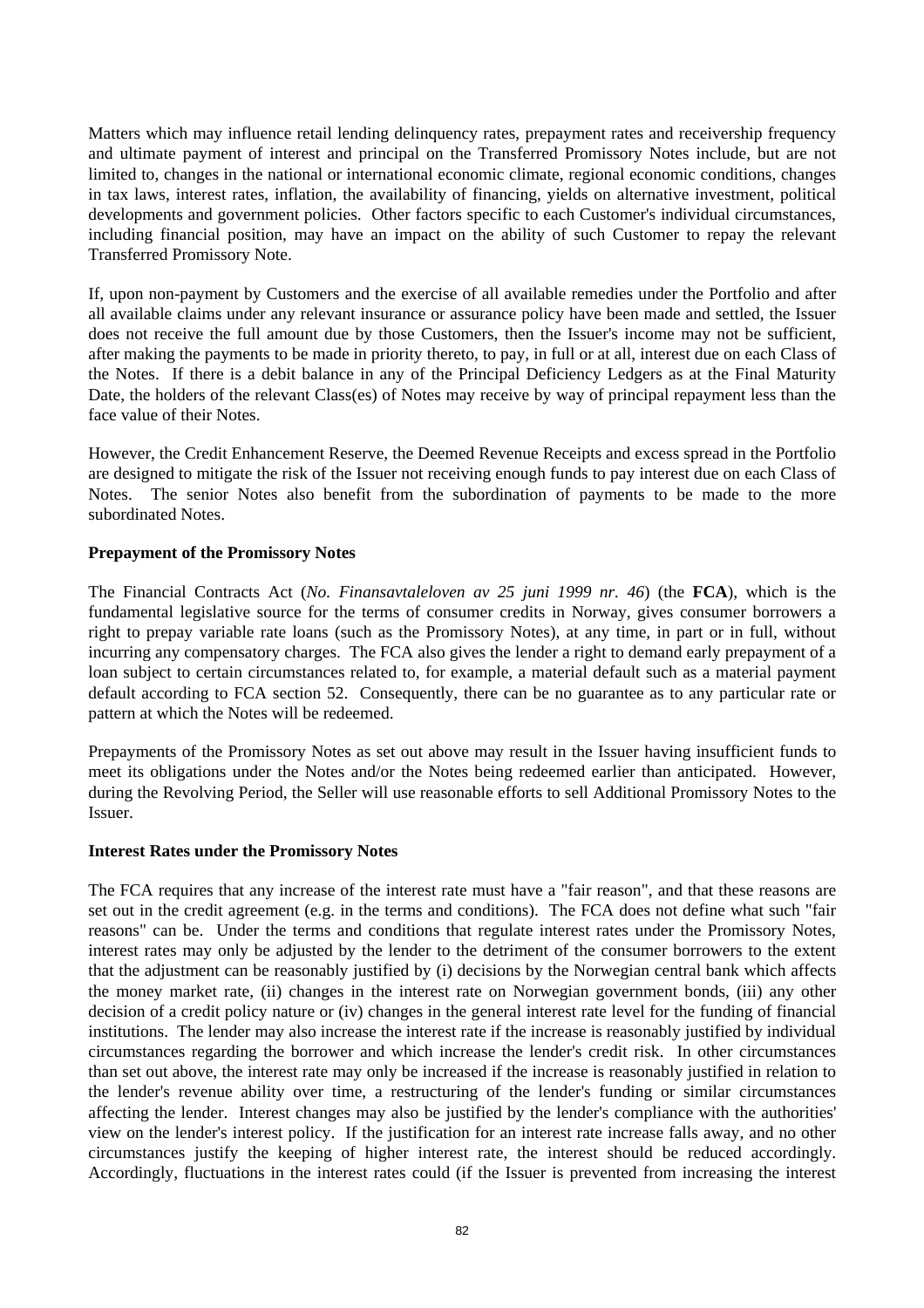rate on the Promissory Notes) result in the Issuer having insufficient funds to meet its obligations under the Notes.

It should be noted that the FCA (and the terms and conditions regulating the Promissory Notes) requires that the lender must give the customer written notice about the changes before the changes enter into force. The notice must include an explanation of the change, the reason behind the change, the customers' right to early redemption and charges etc. which may accrue if this right is exercised. If the change is a change of the borrowing rate the notice shall also include information regarding the new nominal annual interest rate and the effective annual interest rate. If the customer is a consumer, the changes may at the earliest enter into force six weeks after the lender has sent the notice to the customer. A shorter time-limit may be set where the interest rate is changed as a result of a material change in the money market rate, bond rate or general level of interest rates for deposits with and borrowing by institutions.

#### **Customer Consent for sale of Promissory Notes to the Issuer**

Any voluntary or involuntary sale by the Issuer of any Norwegian Promissory Note to an institution which is not a financial institution as defined in the Norwegian Financial Contracts Act 1999-06-26 no. 46 (the **Norwegian Financial Contracts Act**), will require actual consent from the Customer in order for it to be a valid sale.

In connection with the transfer of Promissory Notes by the Seller to the Issuer, no active consent has been obtained from the relevant Customers in relation to the transfer to the Issuer of such Promissory Notes. However, Nordax has been advised that it is highly likely that an assignment of Promissory Notes to a Swedish financial institution (*SW. finansiellt institut*) such as the Issuer can be made without the consent of the Customers under the Norwegian Financial Contracts Act.

#### **Insurance**

Each Customer is offered payment protection insurance to secure monthly payments in the event of illness or involuntary unemployment and to secure total repayment in the event of death. The insurance policies are optional and offered by the Originator as a tied insurance intermediary to Financial Insurance Company Limited and Financial Assurance Company Limited, which are both subsidiaries of Genworth Financial, Inc. The Originator is not party to the insurance agreements, nor does the Originator have a legal relationship with the Customer (in its capacity as an insurance customer). On the face of the insurance agreements, the Customers have no right to set-off or withhold payments owed to the Issuer under the Transferred Promissory Note. However, it cannot be completely ruled out that in specific situations a consumer-friendly court would allow a Customer to set-off or withhold payments owed to the Issuer under the Transferred Promissory Notes as a result of, for example, the insurance companies' insolvency or breach of insurance terms, by reference to the insurance having been offered as a bundled service alongside the loan.

The insurance policies are optional and approximately 20 per cent. of the Provisional Portfolio by balance were covered by insurance policies. The Insurance Premiums (typically corresponding to an additional 10 per cent. of the Customer's monthly payment of interest, principal and fees) received from the Customers are split between the Insurance Companies and the Originator, (the **Insurer Premium Portion** and the **Originator Premium Portion**, respectively). As at the date of this Prospectus, the Insurer Premium Portion and the Originator Premium Portion are 60% and 40%, respectively(with only a few exemptions). The Insurance Premiums are collected (together with the Customer's monthly instalment) on the GIC Account. The Insurer Premium Portion is payable by the Issuer directly to the Insurance Companies. On each Interest Payment Date, prior to the application of the Issuer Available Funds by the Cash Manager in accordance with the relevant Priority of Payments, the Cash Manager (on behalf of the Issuer) shall pay the Insurer Premium Portion due and payable by the Issuer on such Interest Payment Date to the Insurance Companies.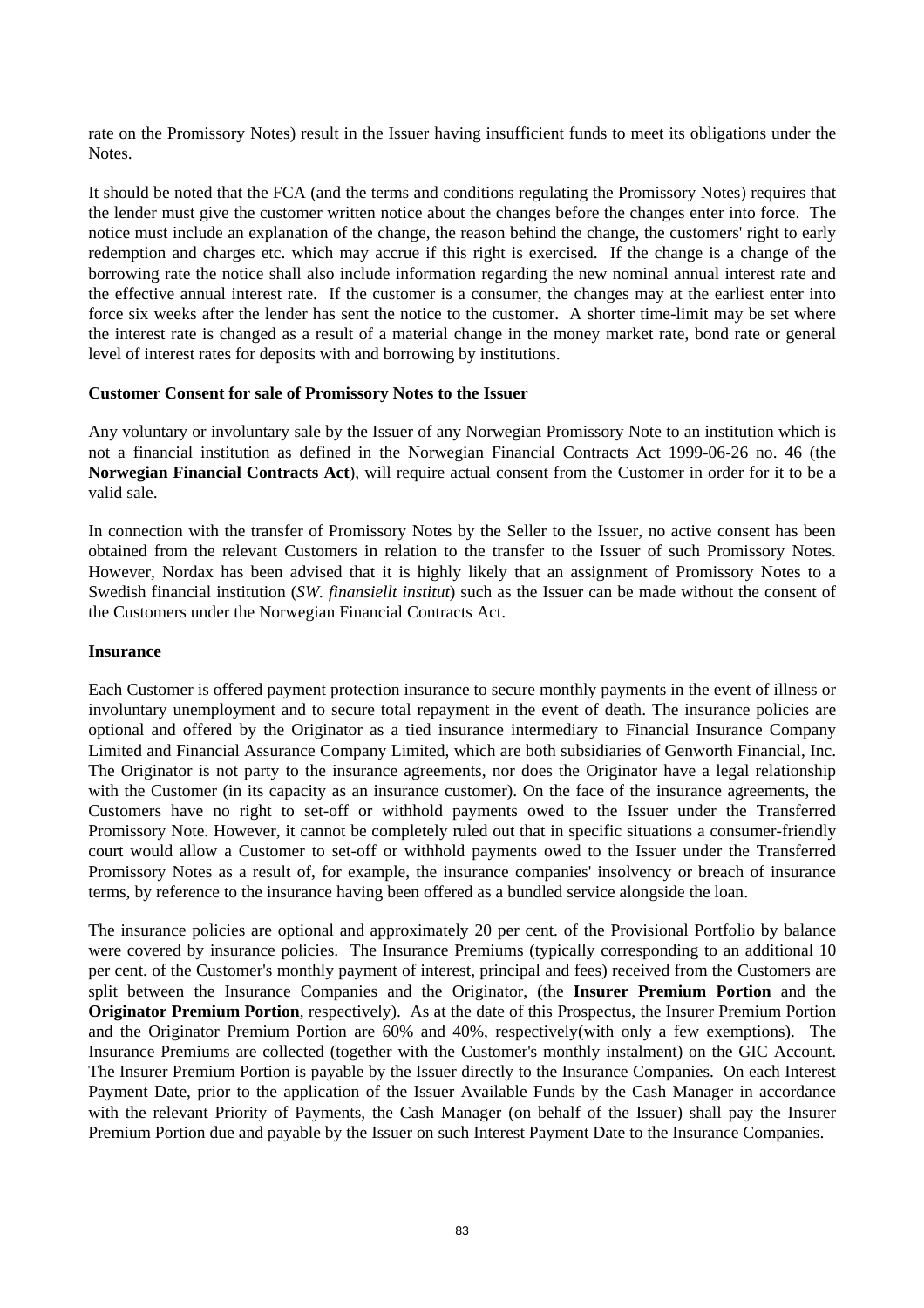## **Unsecured nature of the Promissory Notes**

As the obligations of each of the Customers under the Promissory Notes are unsecured, the Issuer's claims thereunder will only rank equally with all other unsecured indebtedness of that Customer and will, in all cases, rank after all secured indebtedness of that Customer.

## **Representations and warranties in respect of the transfer of the Portfolio**

Pursuant to the Loan Transfer Agreement, Nordax has made certain representations and warranties in respect of the Portfolio. The Issuer has not undertaken, nor will it undertake any investigations, searches or other actions and will rely solely on the representations and warranties given in the Loan Transfer Agreement by Nordax. There can be no assurance that Nordax will have the financial resources to meet its obligation to make any repurchases of Promissory Notes or make any payments in the future, in respect a misrepresentation or a breach of warranty given by it.

# **C. Servicing Arrangements**

# **The Servicer**

The Issuer's ability to make payments on the Notes will be dependent on the Servicer performing its obligations under the Servicing Agreement to, *inter alia*, collect amounts due and payable by Customers and to manage and allocate the amounts collected from the Customers in respect of the Transferred Promissory Notes. There can be no assurance that the Servicer will diligently perform its obligations. The appointment of Nordax as Servicer under the Servicing Agreement may be terminated as a result of, among other things, a default by it in performing its obligations under the Servicing Agreement in respect of the Portfolio, its insolvency or if notice of termination is given by it.

If the appointment of Nordax as Servicer is terminated, the Standby Servicer shall assume the role of the Servicer. There can be no assurance that the Standby Servicer will diligently perform its obligations. If the appointment of the Standby Servicer is terminated, there is no guarantee that a substitute standby servicer will be found who would be willing and able to administer the Transferred Promissory Notes in accordance with the terms of the Servicing Agreement. In particular, neither the Note Trustee nor the Security Trustee will act as such substitute standby servicer. It should be noted that any substitute standby servicer may charge for the servicing services provided on a basis different from either that of the Servicer or the Standby Servicer and that all such fees will rank senior to payments in respect of the Notes.

## **Conflicts of interest**

Various potential and actual conflicts of interest may arise from the overall activities of the Servicer. In particular, it should be noted that the Servicer is the same entity as the Originator. No provision in the Servicing Agreement prevents the Servicer or any of its affiliates from rendering services of any kind to or investing or dealing with or providing other services to or entering into any arrangements with any other person or entity.

The Servicer currently provides and will continue in the future to provide services to the Issuer. In the course of managing and administering the Portfolio, the Servicer may consider its relationships with other clients. In providing services to other clients, the Servicer may recommend activities that may compete with, or otherwise adversely affect, the Issuer or the Noteholders. The Servicer shall not be liable for any such conflicts of interest and shall not be liable to account for any profit.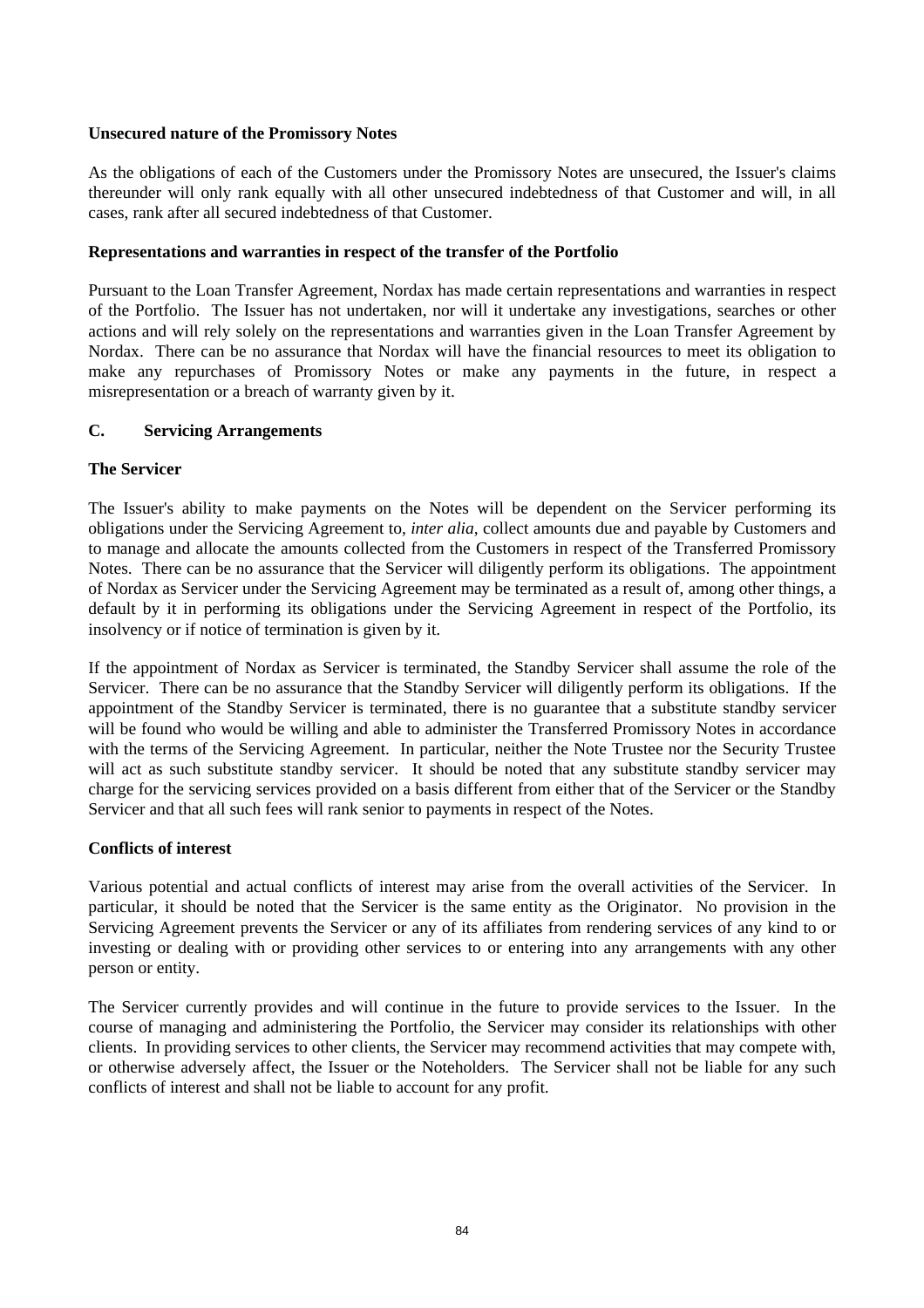# **D. Considerations relating to the Customers**

## **Geographical concentration of Customers**

A period of business decline in a particular region or an industry or a company specific to a certain region could have an impact on the ability of a Customer in that specific region or business area to make timely payments of interest and principal under the relevant Promissory Note. The risk of concentration in a specific region is however mitigated by the fact that a large number of the applications are generated by direct mail programmes. The Originator can, to a large extent, monitor the incoming applications and adjust mailing areas if any unhealthy concentrations appear.

Portfolio tests show that the Customers are evenly spread across the populated areas of Norway but are largely concentrated in the urban areas.

# **Cash Collection Procedures**

For regulatory and administrative purposes and to mitigate any risks of money laundering, the Servicer does not accept any cash payments or cheques. Approximately 63 per cent. of the Customers in the Provisional Portfolio pay by direct debit. The Norwegian direct debit system is operated by Nets Norway AS.

All payments (i.e. principal payments, interest payments and fee payments (including insurance premiums and late fees)) from Customers are paid directly to the GIC Account.

An interruption in the direct debit system or the giro system could have a serious impact on the Servicer's ability to collect payment from the Customers.

# **E. General considerations**

## **Enforcement in Norway**

The Promissory Notes give the lender the right to apply to the relevant local court official (*No: "namsmann"*) to obtain an enforced lien over assets of the borrower when the borrower is in default under the promissory note pursuant to the terms of the promissory note. It is not necessary for the lender to obtain a court decision before the application for an enforced lien is submitted to the court official. The Norwegian Enforcement Act 1992 (*No: "tvangsfullbyrdelsesloven av 26. juni 1992 no. 86"*) sets out certain statutory notice requirements in respect of such application, notably requirements that the borrower be given the right to object to the petition. A dispute over the basis for the petition may be submitted to the courts. If the court grants an enforced lien over assets of the borrower, such assets may be sold at an auction or by other means as provided for in the Enforcement Act if the borrower does not make payment on the defaulted loan.

If, upon completion of the enforcement procedures, the Issuer does not receive the full amount due by the Customers, then the Issuer's income may not be sufficient to meet its obligations under the Notes.

## **Debt rescheduling**

According to the Debt Rescheduling Act (*No: "gjeldsordningsloven av 17. juli 1992 no. 99"*), a physical person may apply to the local court official for a debt rescheduling which can be granted if the debtor is deemed to be permanently unable to satisfy hers/his monetary obligations. A debt rescheduling under the Debt Rescheduling Act may result in a postponement in payment of all or part of the debtor's obligations, or that the creditors wholly or partly reduce claims for the payment of interest and fees or that the debt shall be reduced wholly or partly, either right away or at the end of the debt rescheduling period, in which case the period will normally be five years.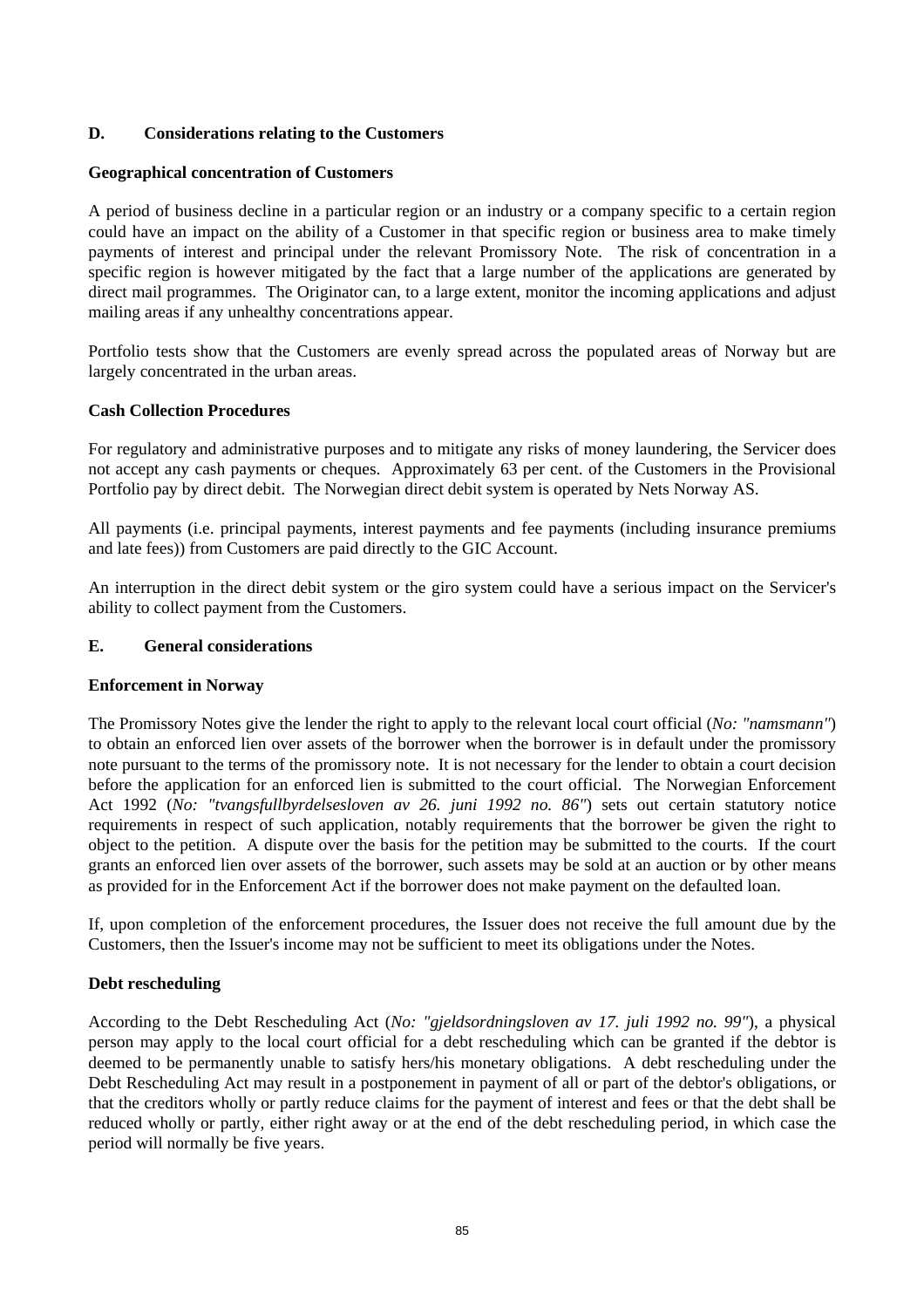Debtors have no duty to negotiate with its creditor(s) before applying for debt rescheduling and Norwegian citizens living outside Norway may also apply for debt rescheduling in accordance with the Debt Rescheduling Act. The Debt Rescheduling Act also include a legal basis for fixing a new minimum subsistence rate (the monthly amount the debtor is permitted to retain for subsistence after creditor deductions have been made) which is to be determined on a case-by-case basis in light of what is reasonably required by the debtor.

If debt rescheduling results in Customers not being responsible for payments of their debts to the Issuer, this could affect the Issuer's capacity to meet its obligations under the Notes.

## **Section 47 of the Financial Contracts Act – obligation to dissuade**

Under section 47 of the Financial Contracts Act, lenders (such as Nordax) have an obligation to advise the borrower against borrowing if the borrower's financial capacity or other circumstances indicate that he or she should seriously consider refraining from taking out the loan. A failure by a lender to dissuade a borrower in such circumstances could result in a reduction in the amount of the loan outstanding at the discretion of a court. Such reductions could affect the Issuer's capacity to meet its obligations under the Notes.

## **Section 36 of the Norwegian Contracts Act**

A contract term or condition may pursuant to section 36 of the Norwegian Contracts Act (*No. Avtaleloven av 31 mai 1918 nr.4*) be modified or set aside if such term or condition is unreasonable with consideration to the circumstances relating to the entering into the agreement, later events or other circumstances. Where a provision of the contract is of such significance to the contract that it would be unreasonable to provide for the continued enforceability of the contract with its terms unchanged, the contract may be modified or set aside in its entirety. It is also clear from the preparatory works that the provision is aimed especially at unfair terms in standard contracts and that the provision is aimed especially at protecting consumers.

If any condition in the Promissory Notes is contested based on section 36 of the Norwegian Contracts Act, the Issuer's rights according to the Promissory Notes could be affected in a manner that might also have an effect on the Issuer's ability to meet its obligations under the Notes. The terms and conditions of the Promissory Notes have been reviewed by Advokatfirmaet Thommessen AS (**Thommessen**) and it is Thommessen's view that the terms and conditions do not contain any provision which is in violation of Section 36 of the Norwegian Contracts Act. However, this view is expressed solely in relation to the wording of the terms and conditions without regard to any other circumstances a court may take into account and found to conform to the requirements of Section 36 of the Norwegian Contracts Act. In addition, from October 2005 (being the date on which Nordax started offering loans to consumers in Norway) until 2 April 2014, none of its Customers have successfully contested in a court any condition of a Promissory Note on the basis of section 36 of the Norwegian Contracts Act.

## **Distance Marketing**

The Distance Marketing directive (2002/65/EC) and the Consumer Rights Directive (2011/83/EC) is implemented in Norway in the Consumer Purchasers Cancellation Act (*No. Angrerettloven av 20 juni 2014 nr. 27*). Such act sets out a number of requirements, notably an obligation to provide information about product details (total price including related fees etc.) and contract particulars (notably the consumers right of cancellation). A failure by a lender to meet these requirements in respect of a loan may allow the borrower to cancel the credit agreement. If a significant portion of the loans are cancelled, this could affect the Issuer's capacity to meet its obligations under the Notes. The terms and conditions of the Promissory Notes have been reviewed by Thommessen and it is Thommessen's view that the terms and conditions do not contain any provision which is in violation of the Norwegian provisions implementing the Distance Marketing Directive.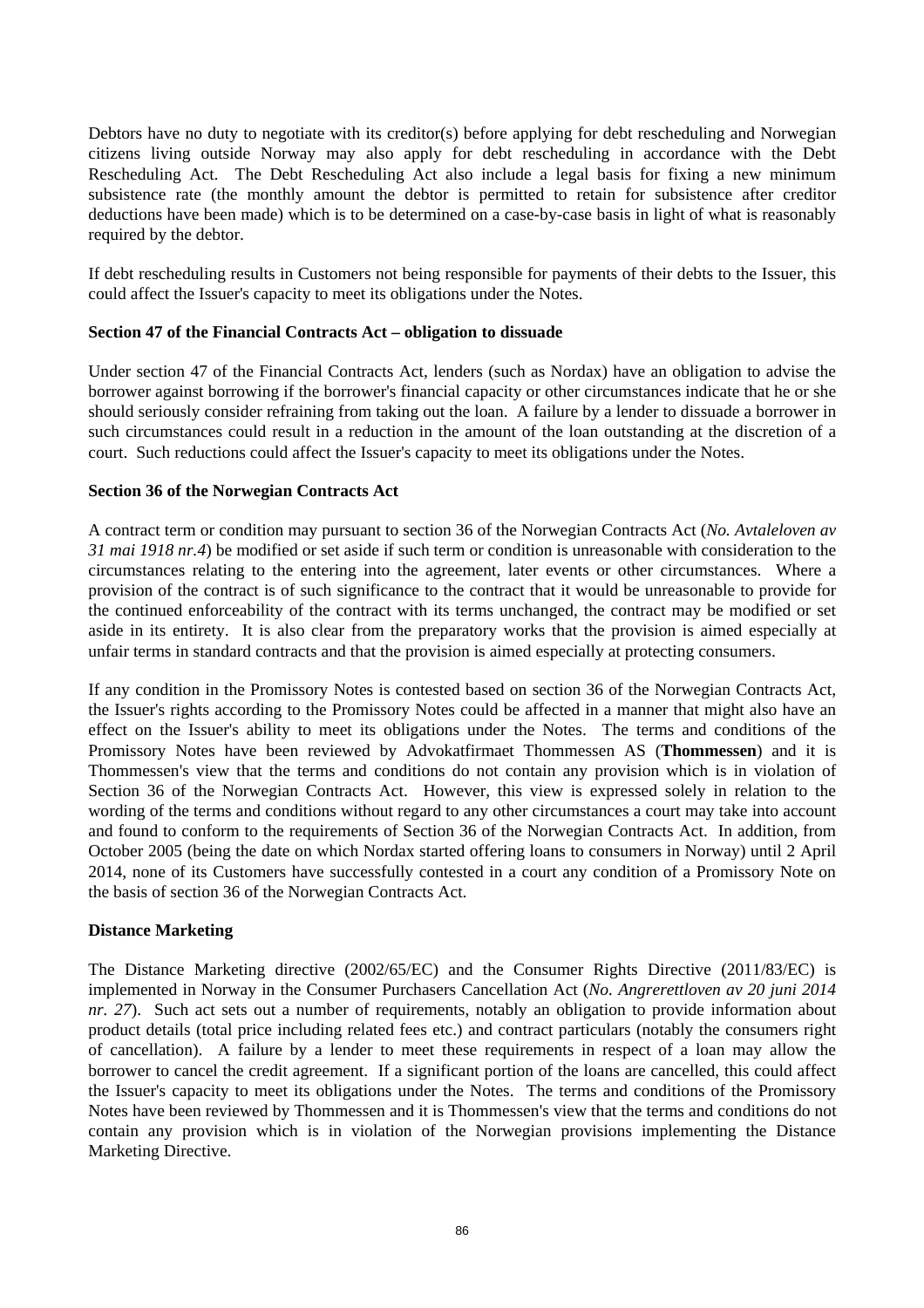#### **European Directive on Consumer Credit**

As a member of the European Economic Area (**EEA**), Norway has implemented the EU Directive on Consumer Credit (directive 2008/48/EC) into Norwegian law. The Directive has been implemented into the Norwegian Financial Contracts Act chapter 3, and these rules prescribe detailed rules on *inter alia* marketing of credit agreements, information to be provided prior to entering into a consumer credit agreement, the content of credit agreements, on-going information requirements towards the customer and amendments of credit agreements. The terms and conditions of the Promissory Notes have been reviewed by Thommessen and it is Thommessen's view that the terms and conditions do not contain any provision which is in violation of the Norwegian provisions implementing the Directive on Consumer Credit.

#### **New Norwegian initiatives to regulate consumer credit**

#### *Overview*

In a report to Parliament of 5 April 2017 on the state of the Norwegian financial market (No. *Finansmarkedsmeldingen*), the Norwegian Government addressed and announced a number of measures to curb potential negative side effects associated with rising levels of consumer credit in Norway. A nonexhaustive overview of such new measures will be provided below.

#### *Stricter requirements on the marketing of consumer credit*

The Norwegian Ministry of Justice and Public Security (No. *Justisdepartementet*) adopted a new Regulation on marketing of credit that entered into force on 1 July 2017. The new regulation inter alia prohibits door-todoor marketing of credit and marketing that emphasises how fast the credit may be granted. The new requirements will only apply from 1 July 2017 and will consequently not impact consumer loans originated prior to this date.

## *Registries for private debt*

The Act on Debt Information when Performing Credit Assessments of Private Persons (the **Act on Debt Registries**) was enacted 16 June 2017 and will enter into force 1 November 2017. Pursuant to the act, any person may apply for and obtain a licence to establish a debt registry. All financial institutions operating in Norway (including branches and foreign financial institutions operating on a cross-border basis) are required to report or otherwise make available to debt registries information about private persons' unsecured debt and unused credit lines. Financial institutions and credit assessments firms shall be granted access to the information held in debt registries when performing credit assessments.

## *Proposals on increased mandatory disclosure and marketing*

Further, the Government has announced that it intends to increase consumer protection by implementing stricter mandatory disclosures in the marketing of credit to consumers and in credit agreements entered into by consumers. Such measures may include prescriptive requirements on how effective interest rates are disclosed and requirements on usage of standardised terminology so that prices and conditions can be more easily compared. Further, the Ministry of Justice and Public Security has announced that it will open a public consultation in the coming months regarding unreasonable terms in credit agreements and the marketing of credit to private person in social media and by third party distributors.

## *Proposal on impact of negative credit assessments*

Providers of credit are currently required to dissuade consumers from obtaining credit if they receive a negative credit assessment. The Government has announced that it considers to require that credit providers shall be prohibited from granting credit to a consumer that has received a negative credit assessment.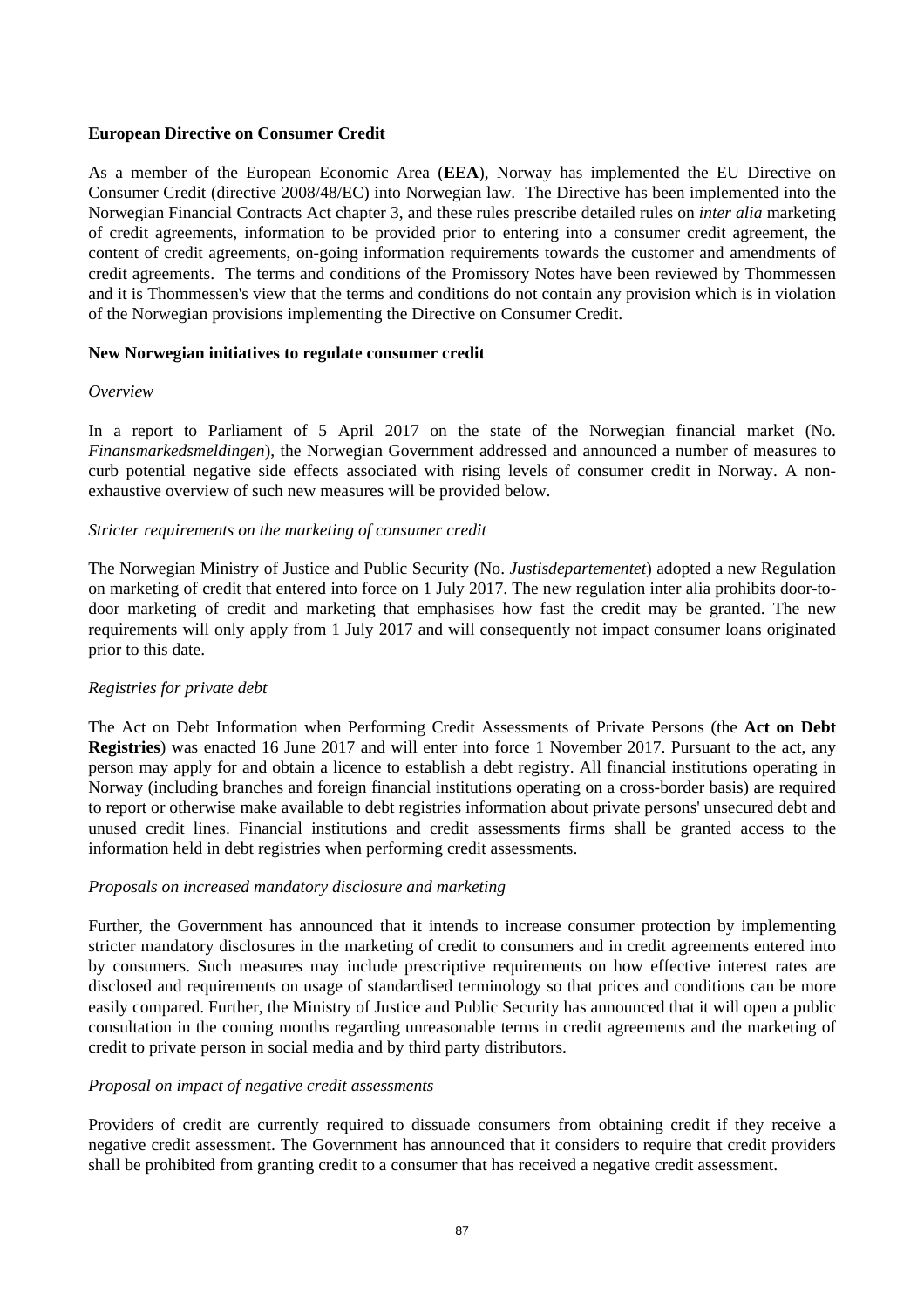As the proposals have not yet been finalised, the potential impact on the Issuer and the Originator is uncertain. However, the proposals are unlikely to impact the existing loan portfolio.

#### **Unfair Commercial Practices Directive 2005**

In May 2005, the European Parliament and the Council adopted a Directive on unfair business-to-consumer commercial practices (the **Unfair Practices Directive**). The Directive is of general application and is not confined to consumer credit or other financial services. It potentially affects all contracts entered into with consumers who are natural persons and acting for purposes outside their trade, business, craft or profession. The Directive is intended to protect only collective interests of consumers, and so is not intended to give any claim, defence or right of set-off to an individual consumer. It provides that enforcement bodies may take administrative action or legal proceedings against a commercial practice on the basis that it is "unfair" within the Directive.

The Directive is intended to achieve a high level of consumer protection across the EU through harmonisation of relevant EU laws and has a substantial focus on advertising and sales promotion practices. The Directive was implemented in Norway on 1 June 2009 by the Marketing Control Act 2009. The Norwegian Consumer Ombudsman (No: *Forbrukerombudet*) has publicly stated that their top priority in 2014 is the field of financial services. No assurance can be given that the implementation into Norwegian law, the application of the Unfair Practices Directive in Norway and any further harmonisation will not have a material adverse effect on the Promissory Notes or the manner in which they are serviced and accordingly on the ability of the Issuer to make payments to Noteholders.

## **EU financial transaction tax (FTT)**

On 14 February 2013, the European Commission issued proposals, including a draft Directive (the **Commission's Proposal**) for an FTT to be adopted in certain participating EU Member States (including Belgium, Germany, Estonia, Greece, Spain, France, Italy, Austria, Portugal, Slovenia and Slovakia, although Estonia has since stated that it will not participate). If the Commission's Proposal was adopted, the FTT would be a tax primarily on "financial institutions" (which would include the Issuer) in relation to "financial transactions" (which would include the conclusion or modification of derivative contracts and the purchase and sale of financial instruments).

Under the Commission's Proposal, the FTT could apply in certain circumstances to persons both within and outside of the participating Member States. Generally, it would apply where at least one party is a financial institution, and at least one party is established in a participating Member State. A financial institution may be, or be deemed to be, "established" in a participating Member State in a broad range of circumstances, including (a) by transacting with a person established in a participating Member State or (b) where the financial instrument which is subject to the financial transaction is issued in a participating Member State.

The FTT may give rise to tax liabilities for the Issuer with respect to certain transactions (including concluding swap transactions and/or purchases or sales of securities) if it is adopted based on the Commission's Proposal. Any such tax liabilities may reduce amounts available to the Issuer to meet its obligations under the Notes and may result in investors receiving less interest or principal than expected. It should also be noted that the FTT could be payable in relation to relevant transactions by investors in respect of the Notes (including secondary market transactions) if the conditions for a charge to arise are satisfied and the FTT is adopted based on the Commission's Proposal. Primary market transactions referred to in Article 5(c) of Regulations (EC) No. 1287/2006 are expected to be exempt.

However, the FTT proposal remains subject to negotiation between the participating Member States. It may therefore be altered prior to any implementation, the timing of which remains unclear. Additional Member States may decide to participate. Prospective holders of the Notes are advised to seek their own professional advice in relation to the FTT.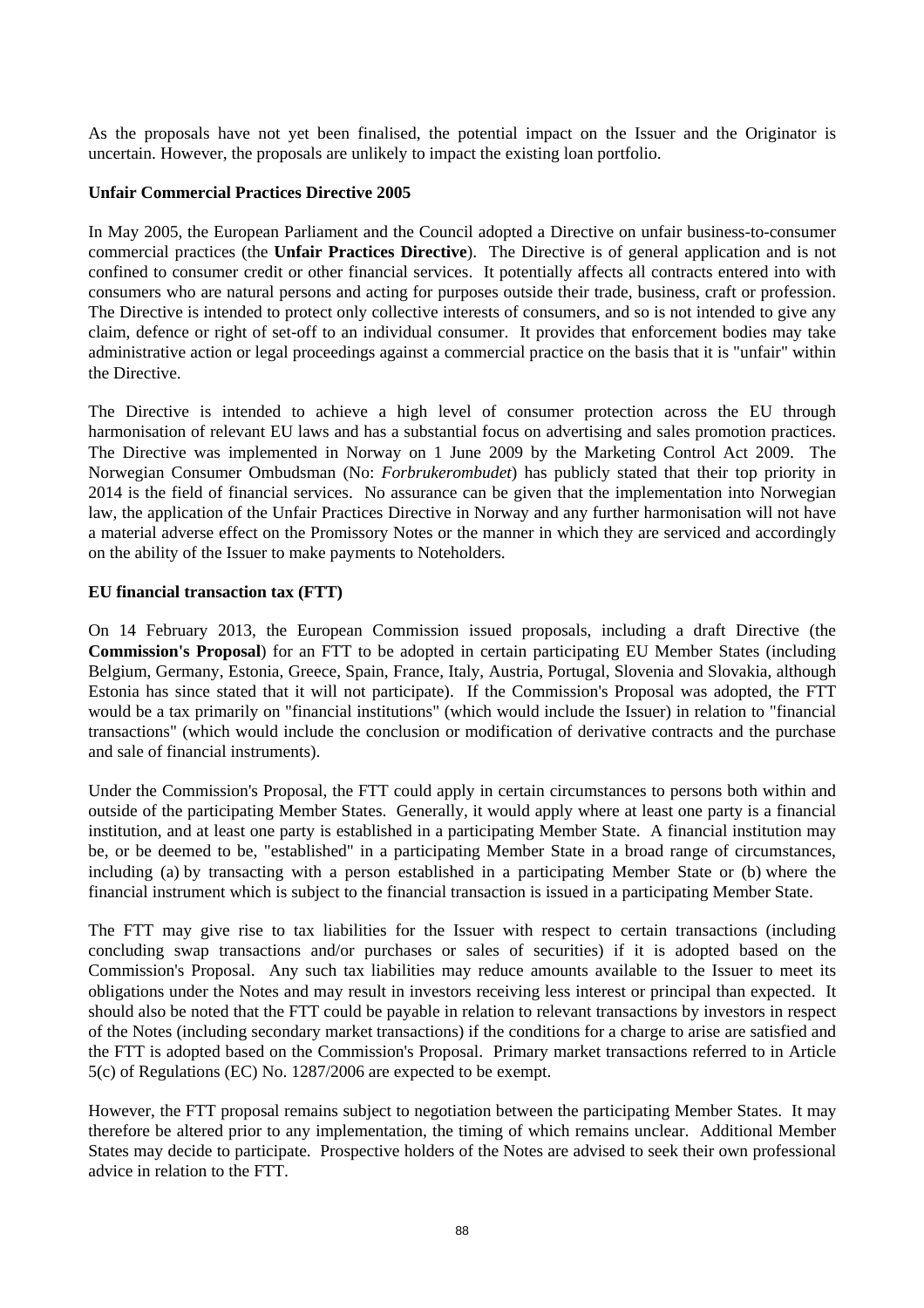#### **Risks in relation to the United Kingdom's vote to leave the EU**

On 23 June 2016 the UK held a referendum to decide on the UK's membership of the EU. The UK vote was to leave the EU. There are a number of uncertainties in connection with the future of the UK and its relationship with the EU. The negotiation of the UK's exit terms is likely to take a number of years. Until the terms and timing of the UK's exit from the EU are clearer, it is not possible to determine the impact that the referendum, the UK's departure from the EU and/or any related matters may have on the EU markets. As such, no assurance can be given that such matters would not adversely affect the ability of the Issuer to satisfy its obligations under the Notes and/or the market value and/or the liquidity of the Notes in the secondary market.

#### **Economic conditions in the Eurozone may affect the rights of the Noteholders, the market value of the Notes and/or the ability of the Issuer to satisfy its obligations under the Notes**

Concerns relating to credit risk (including that of sovereigns and of those entities which have exposure to sovereigns) have recently intensified. In particular, concerns have been raised with respect to continuing economic, monetary and political conditions in the Eurozone. If such concerns persist and/or such conditions further deteriorate (including as may be demonstrated by any relevant credit rating agency action, any default or restructuring of indebtedness by one or more Member States or institutions and/or any changes to, including any break up of, the Eurozone), then these matters may cause further severe stress in the financial system generally and/or may adversely affect the Issuer, one or more of the other parties to the Transaction Documents (including the Seller and the Servicer) and/or any borrower in respect of the Promissory Notes.

Given the current uncertainty and the range of possible outcomes, no assurance can be given as to the impact of any of the matters described above and, in particular, no assurance can be given that such matters would not adversely affect the rights of the Noteholders, the market value of the and/or the ability of the Issuer to satisfy its obligations under the Notes.

## **Change of law**

The transactions described in this Prospectus (including the issue of the Notes) and the ratings which are to be assigned to the Notes are based on the relevant law and administrative practice in effect in England, Sweden and Norway as at the date hereof, and having regard to the expected tax treatment of all relevant entities under such law and practice. No assurance can be given as to the impact of any possible change to the law (including any change in regulation which may occur without a change in primary legislation), administrative practice or tax treatment after the date of this document or can any assurance be given as to whether any such change would adversely affect the ability of the Issuer to make payments under the Notes. In addition, it should be noted that regulatory requirements (including any applicable retention, due diligence or disclosure obligations) may be recast or amended and there can be no assurance that any such changes will not adversely affect the compliance position of a transaction described in this Prospectus or of any party under any applicable law or regulation.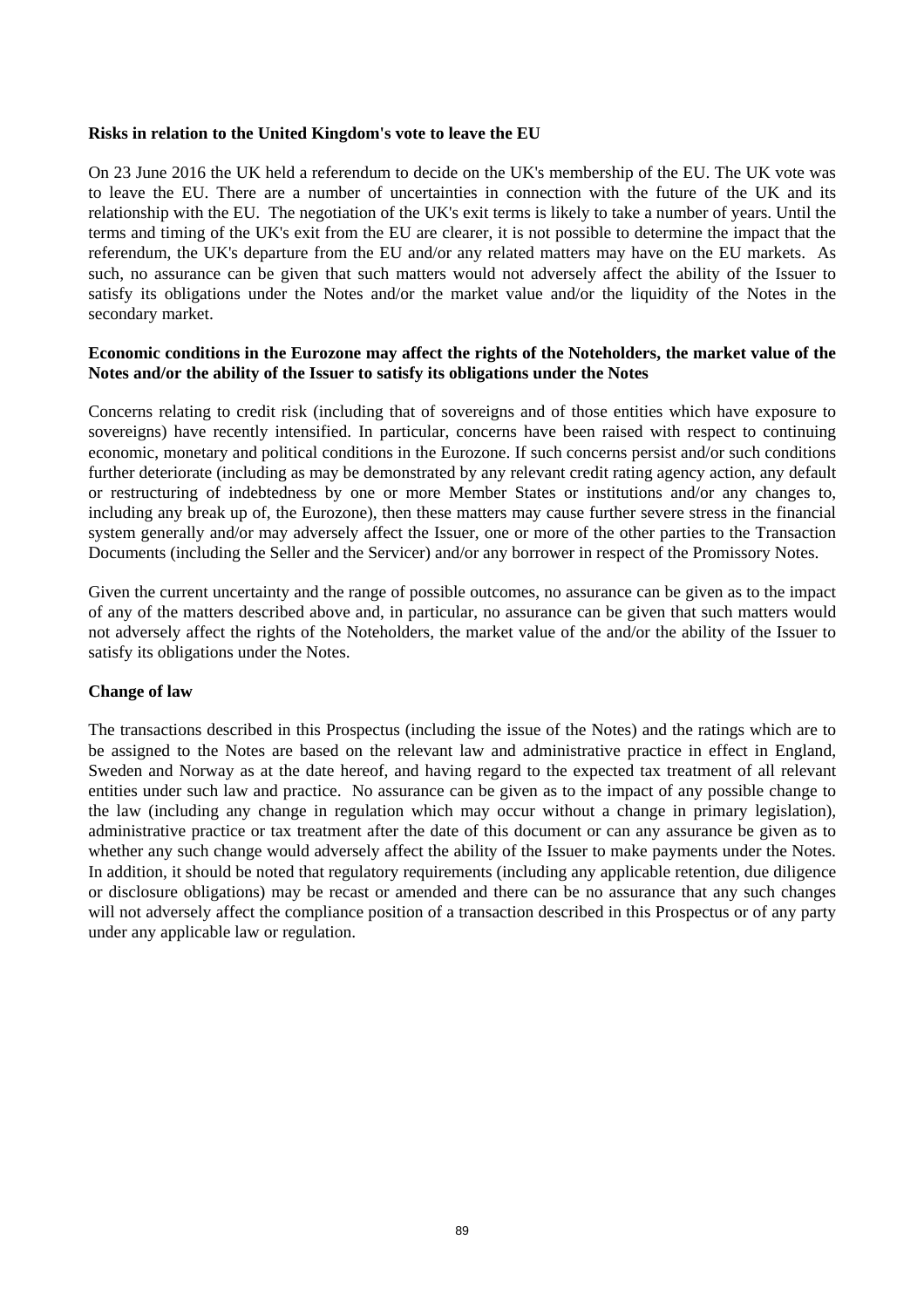## **EU RISK RETENTION REQUIREMENTS**

Nordax as the Originator will retain a material net economic interest of not less than 5 per cent. in the securitisation (for so long as any Class of Notes remains outstanding) in accordance with the text of each of Article 405(1) of Regulation (EU) No 575/2013 (the **CRR**), Article 51(1) of Regulation (EU) No 231/2013 (the **AIFM Regulation**) and Article 254(2) of Regulation (EU) No 2015/35 (the **Solvency II Regulation**) (in each case, not taking into account any relevant national measures). As at the Closing Date, such interest will be comprised of an interest in the first loss tranche as required by the text of paragraph (d) of Article 405 of the CRR, the text of paragraph (d) of Article 51(1) of the AIFM Regulation and the text of paragraph (d) of Article 254(2) of the Solvency II Regulation. Any change to the manner in which such interest is held will be notified to the Noteholders.

For a description of the information to be made available after the Closing Date by Nordax (in its capacity as the Servicer or the Cash Manager on the Issuer's behalf), please see the summary in relation to the Investor Reports set out in "*Summary of Transaction Documents – Cash Management Agreement*". Further information in respect of the Promissory Notes in the Provisional Portfolio as at the Provisional Pool Cut Date and the Actual Provisional Portfolio as at the Final Pool Cut Date is available at a password protected website located at www.scl-ir.com. Prospective investors can obtain a password to access that website from Nordax. The website and information on the website is not incorporated in and does not form part of this Prospectus.

Nordax has provided a corresponding undertaking with respect to (i) the provision of such investor information specified in the paragraph above to comply with each of Article 405 of the CRR, Article 51 of the AIFM Regulation and Article 254 of the Solvency II Regulation and (ii) the interest to be retained by Nordax to the Arranger and the Lead Manager in the Subscription Agreement and to the Issuer in the English Deed of Charge.

Each prospective investor is required to independently assess and determine the sufficiency of the information described above and in this Prospectus generally for the purposes of complying with each of Part Five of the CRR (including Article 405), Section Five of Chapter III of the AIFM Regulation (including Article 51) and Chapter VIII of Title I of the Solvency II Regulation (including Article 254) and any corresponding national measure which may be relevant and none of the Issuer, Nordax, the Seller, the Servicer or the Cash Manager nor the Arranger or the Lead Manager makes any representation that the information described above or in this Prospectus is sufficient in all circumstances for such purposes.

For further information on the requirements referred to above and the corresponding risks please refer to the Risk Factor entitled "*Regulatory initiatives may result in increased regulatory capital requirements and/or decreased liquidity in respect of the Notes*".

## **Information Regarding the Policies and Procedures of the Seller**

The Seller has internal policies and procedures in relation to the granting of credit, administration of creditrisk bearing portfolios and risk mitigation. The policies and procedures of the Seller in this regard broadly include the following:

- (a) criteria for the granting of credit and the process for approving, amending, renewing and refinancing credits, as to which please see the information set out in the sections of Prospectus headed "*Summary of Transaction Documents – Servicing Agreement*", "*The Seller – Origination Process*" and "*Description of the Portfolio – Write off policy and provisioning policy*";
- (b) systems in place to administer and monitor the various credit-risk bearing portfolios and exposures, as to which we note that the Portfolio will be serviced in line with the usual servicing procedures of the Seller – please see further the sections of this Prospectus headed "*Summary of Transaction*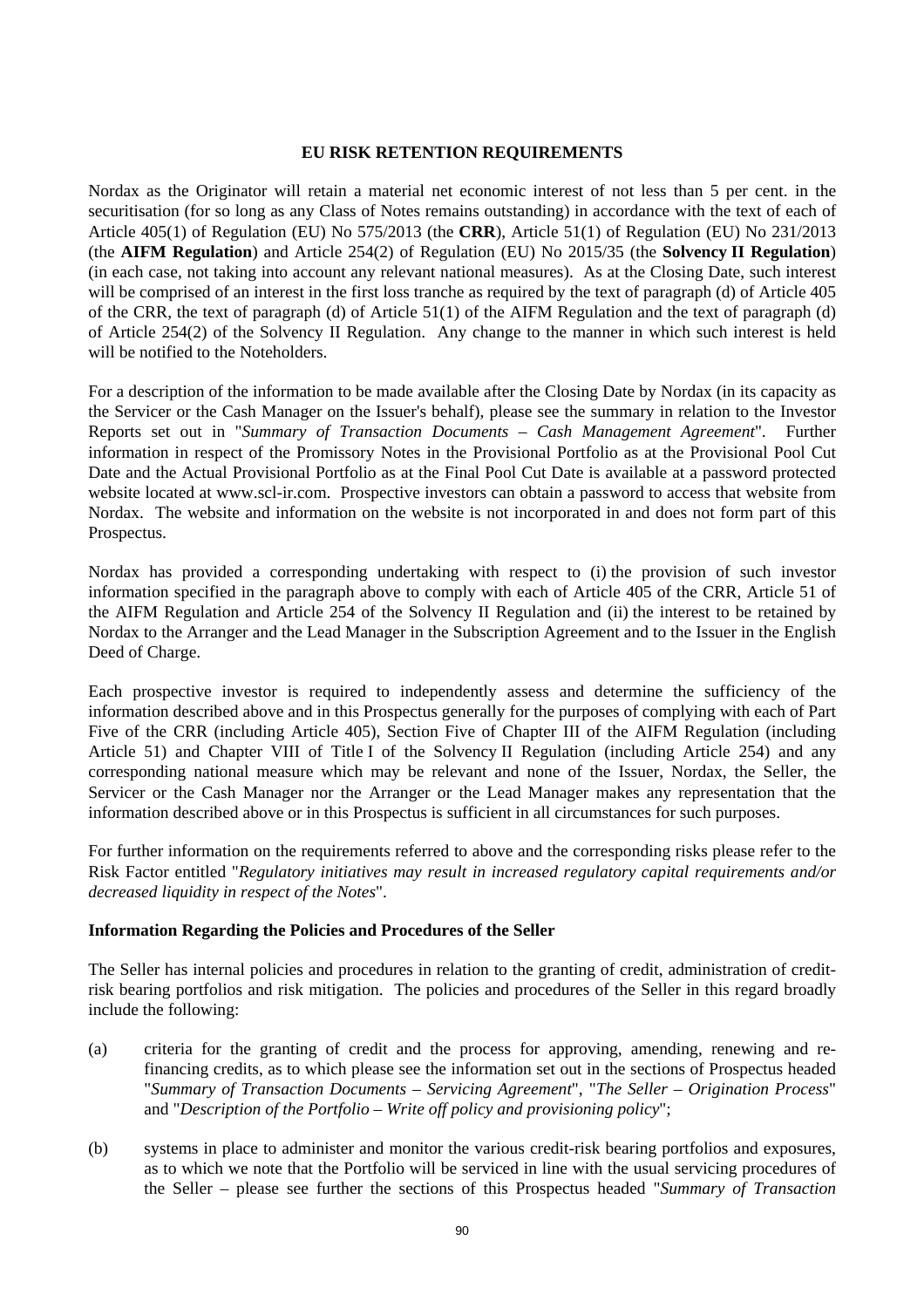*Documents – Servicing Agreement*", "*The Seller – Servicing of Promissory Notes*" and "*Seller – Write off policy and provisioning policy*";

- (c) adequate diversification of credit portfolios given the Seller's target market and overall credit strategy, as to which, in relation to the Portfolio, please see the sections of this Prospectus headed "*Description of the Portfolio – Portfolio Characteristics*" and "*Seller – Geographical Distribution*"; and
- (d) policies and procedures in relation to risk mitigation techniques, as to which please see further the section of this Prospectus headed – "*Summary of Transaction Documents – Servicing Agreement*".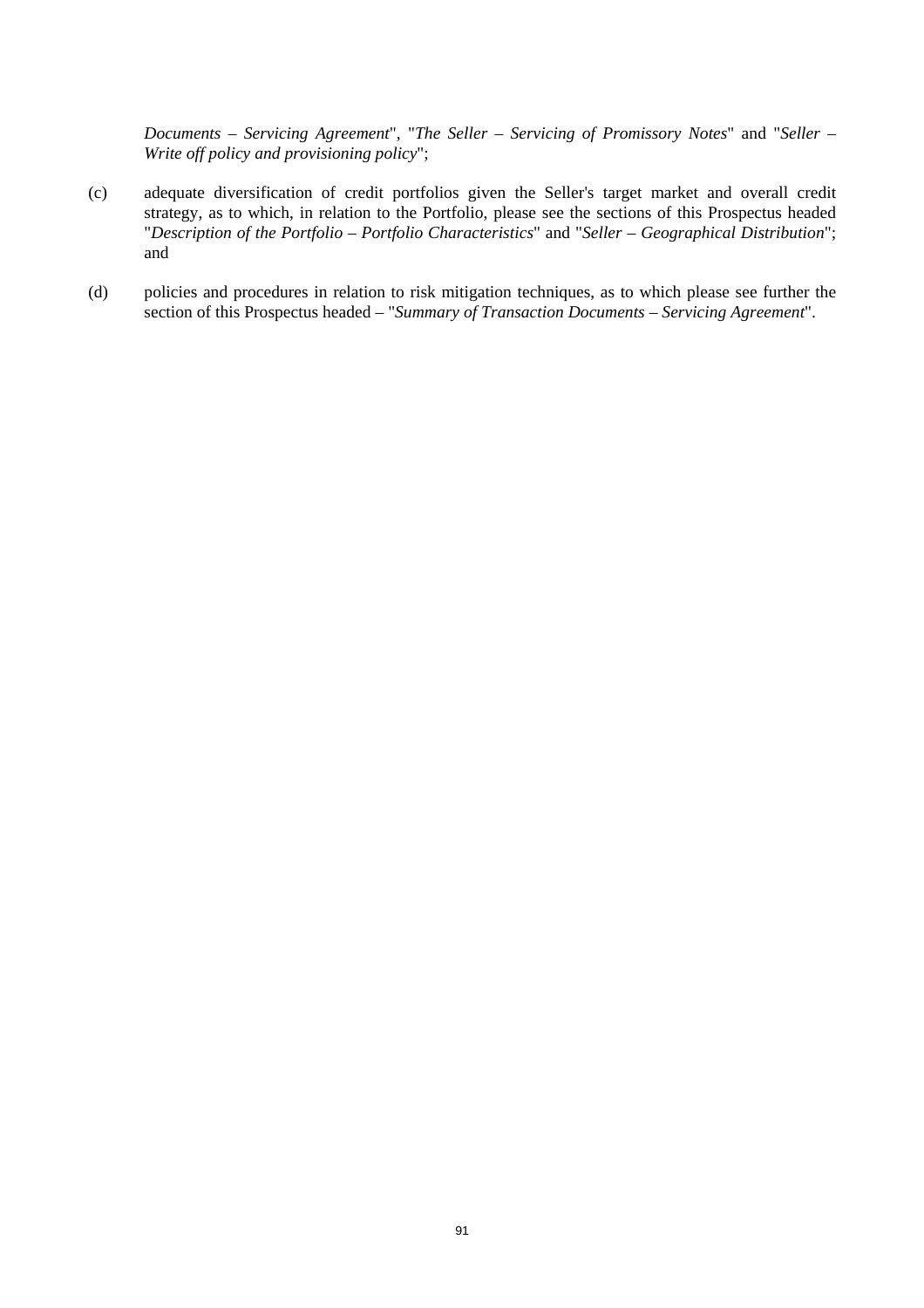# **THE ISSUER**

The Issuer was registered with the Swedish companies register on 1 February 2016 with corporate registration number 559049-5023. On 16 November 2016, the Issuer was registered with the Swedish Companies Registration Office as a public company with limited liability under the name Nordax Nordic 4 AB (publ). The Issuer's secondary name, SCL - Scandinavian Consumer Loans VI, has been adopted and registered for marketing purposes only.

The registered office of the Issuer is at c/o Nordax Bank AB (publ), P.O. Box 23124, SE-104 35 Stockholm and its contact telephone number is +46 (0) 8 508 808 00. The Issuer is organised as a special purpose vehicle for the securitisation of Norwegian consumer loans originated by Nordax and its activities are limited accordingly. The Issuer has no subsidiaries. The Issuer is registered with the Swedish FSA (*Sw. Finansinspektionen*) as a financial institute (*Sw. Finansiellt institut*). The Issuer is not itself subject to regulatory supervision or regulatory capital requirements. However, as it belongs to the Nordax group, its assets trigger regulatory capital requirements on a consolidated level. The Issuer is wholly owned by Nordax, owning 500,000 ordinary shares.

# **1. Principal Activities**

The activities of the Issuer are confined in its articles of association to (i) acquiring and owning consumer loans documented in the form of promissory notes originated by Nordax and (ii) issuance of bonds and other debt instruments to finance its operations. The Transaction Documents (excluding the Norwegian Security Agreement, the Swedish Security Agreement and the Share Pledge Agreement) contain non-petition and limited recourse provisions for bankruptcy remoteness purposes in respect of the Issuer.

## **2. Relevant legislation**

The Issuer is a limited liability company and is governed by, *inter alia*, the Swedish Companies Act (*Sw. Aktiebolagslagen (2005:551)*), the Swedish Money Laundering and Terrorist Financing (Prevention) Act *(Sw. lag (2009:62) om åtgärder mot penningtvätt och finansiering av terrorism)*, the Swedish Certain Financial Operations (Reporting Duty) Act *(Sw. lag (1996:1006) om anmälningsplikt avseende viss finansiell verksamhet)*, the Swedish Securities Market Act *(Sw. lag (2007:528) om värdepappersmarknaden*) and the Financial Instruments Trading Act *(Sw. lag (1991:980) om handel med finansiella instrument)*.

Under the Swedish Certain Financial Operations (Reporting Duty) Act, the business conducted by the Issuer requires the Issuer to be registered as a financial institute with the Swedish FSA. However, as discussed above, the Issuer, as a financial institute, will not be subject to the supervision of the Swedish FSA. The Swedish FSA does however monitor the Issuer's compliance with money laundering regulations and conducts an annual review of the management of the Issuer. Any changes in the ownership or management of the Issuer shall be reported to the Swedish FSA.

## **Securitisation in Norway**

In January 2016, the Financial Undertakings Act entered into force which repealed the previous provisions that accommodated securitisation for Norwegian financial undertakings. However, these amendments do not impact the ability of non-Norwegian financial undertakings to securitise Norwegian loan portfolios, provided other relevant law relating to such transfers of loan portfolios are complied with.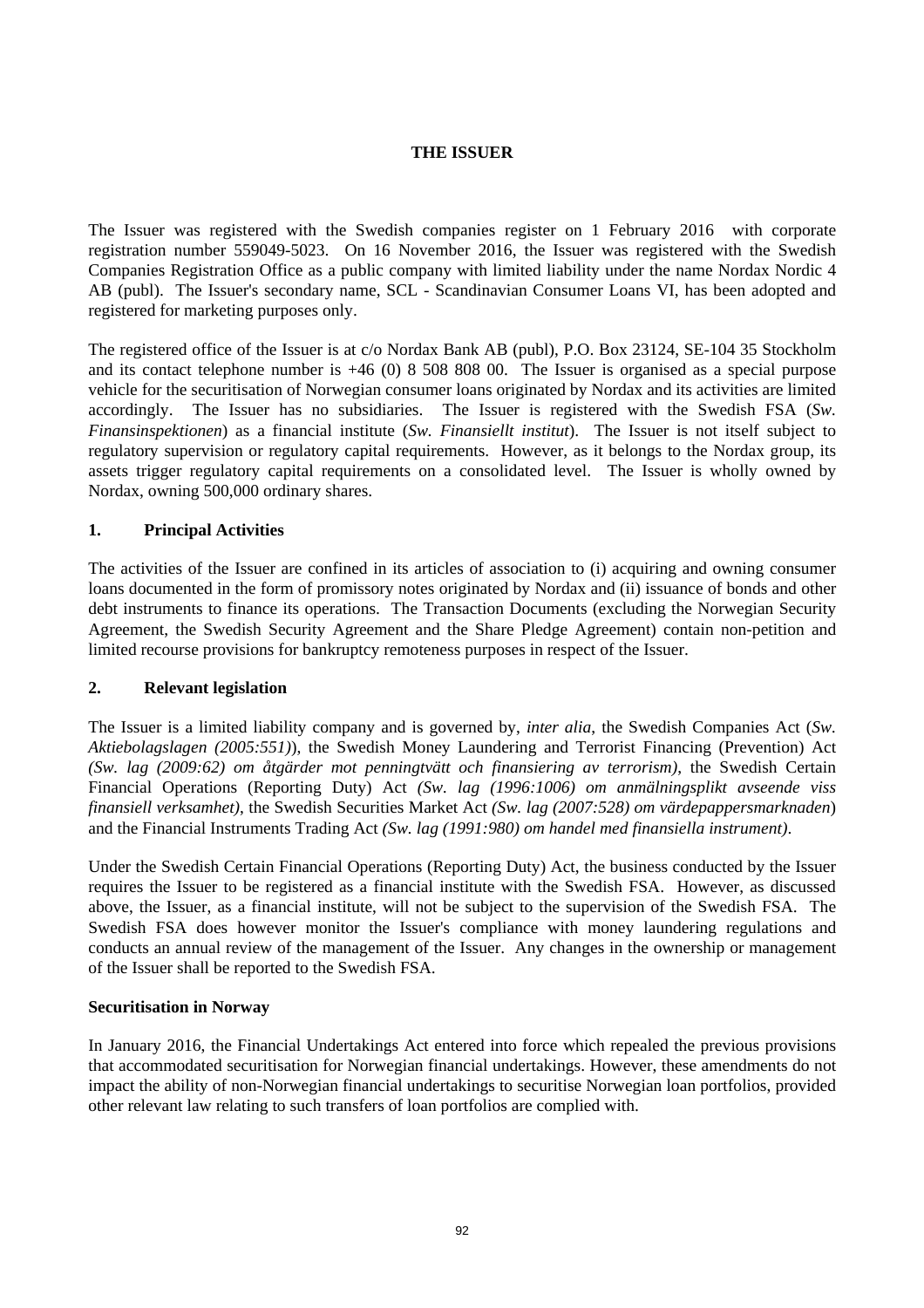## **Norwegian licensing issues**

The provision of credit in Norway will as a general rule trigger a licensing requirement under the Financial Undertaking Act. The assessment of whether the services are deemed to take place "in Norway" will be based on a case-by-case evaluation. On 13 April 2016, Nordax received a general statement from the Norwegian FSA stating that services provided by entities like the Issuer will not be deemed to take place "in Norway" and that such entities will not trigger a Norwegian licensing requirement relating to the provision of credit. Notwithstanding the above, the transfer of the loan portfolio requires an authorisation from the Norwegian FSA according to the Financial Undertakings Act section 12-27 which was obtained by the Issuer on 26 January 2017.

# **3. Articles of Association**

The Issuer is governed by its Articles of Association, in accordance with which one of the directors of the Issuer must at all times be independent in relation to Nordax and its affiliates as well as the Issuer (the **Independent Director**) and if a sole Independent Director resigns or is terminated, the shareholders of the Issuer shall appoint a new Independent Director at their earliest convenience. The articles of association also include a provision to the effect that a decision for a petition for bankruptcy must be taken by all directors jointly (including the Independent Director).

# **4. Directors and Secretary**

The directors of the Issuer and their respective business addresses and other principal activities are:

| <b>Name</b>                                                          | <b>Business Address</b>                                                                       | <b>Other Principal Activities</b>                                                                                                                                                                                          |
|----------------------------------------------------------------------|-----------------------------------------------------------------------------------------------|----------------------------------------------------------------------------------------------------------------------------------------------------------------------------------------------------------------------------|
| Christian Beck (Chairman of the<br>board of directors of the Issuer) | Nordax Bank AB (publ),<br>Gävlegatan 22,<br>P.O. Box 23124,<br>SE-104 35 Stockholm,<br>Sweden | Chairman of the board of Arcasa<br>Arkitekter AS, Cant Invest AS,<br>Case Holding AS and Design og<br>Interior AS. Member of the board<br>of Blår AS and of the Advisory<br>Board<br>Palamon<br>Capital<br>of<br>Partners. |
| Jacob Lundblad (Chief Executive<br>Officer of the Issuer)            | Nordax Bank AB (publ),<br>Gävlegatan 22,<br>P.O. Box 23124,<br>SE-104 35 Stockholm,<br>Sweden | Officer<br>Chief<br>Executive<br>of<br>Nordax                                                                                                                                                                              |
| <b>Morten Falch</b>                                                  | Nordax Bank AB (publ),<br>Gävlegatan 22,<br>P.O. Box 23124,<br>SE-104 35 Stockholm,<br>Sweden | Member of the board of directors<br>of Nordax                                                                                                                                                                              |
| Lennart Erlandson                                                    | Nordax Bank AB (publ),<br>Gävlegatan 22,<br>P.O. Box 23124,<br>SE-104 35 Stockholm, Sweden    | Chief Financial Officer of Nordax<br>Member<br>of<br>the<br>board<br>of<br>Vilicamus AB.                                                                                                                                   |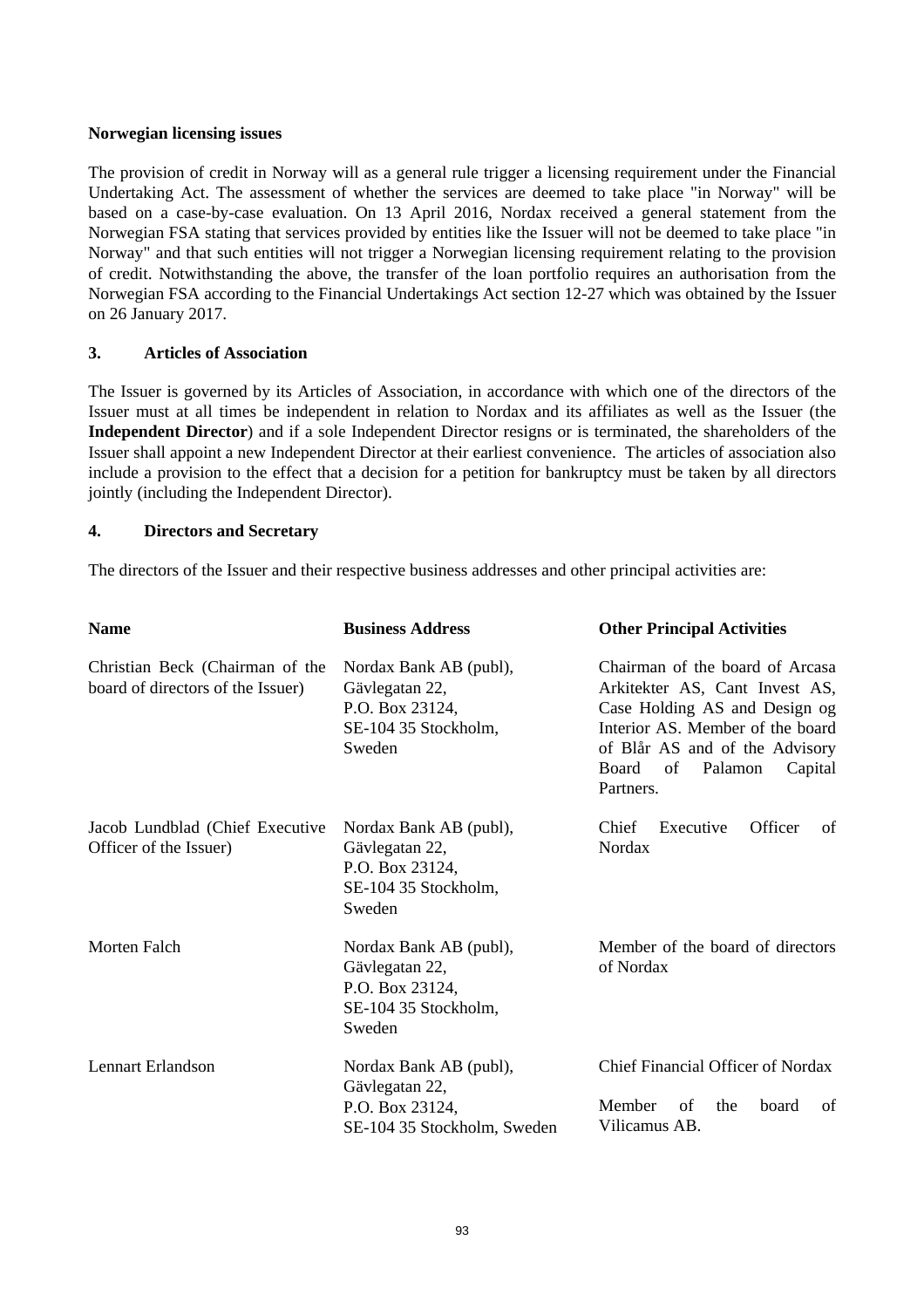| Jacob | Smed                    | (Independent Intritust AB) |                      | Chairman of the board of         |  |            |  |
|-------|-------------------------|----------------------------|----------------------|----------------------------------|--|------------|--|
|       | Director of the Issuer) |                            | P.O. Box 16285       | Intertrust Depositary Services   |  |            |  |
|       |                         |                            | SE-103 25 Stockholm, | (Denmark) A/S, member of the     |  |            |  |
|       |                         |                            | Sweden               | board of Intertrust (Sweden) AB, |  |            |  |
|       |                         |                            |                      | Intertrust Depositary Services   |  |            |  |
|       |                         |                            |                      | $(\text{Sweden})$ $\Delta R$     |  | Intertruct |  |

(Sweden) AB, Intertrust (Denmark) A/S, VAHIL Sweden One AB, Care of Hemnet AB, Picsolve Denmark, a branch of Picsolve International Ltd, Den internationelle sundhedsfond and Fitness fonden.

Christian Beck and Morten Falch are also directors of Nordax. All directors of the Issuer are also directors of Nordax Nordic 3 AB (publ) and Nordax Sverige 4 AB (publ). Besides the Independent Director of the Issuer, all other directors of the Issuer are also directors of Nordax Sverige AB, Nordax Nordic AB (publ) and Nordax Nordic 2 AB.

As at the date of this Prospectus, the auditor for the Issuer is Deloitte AB, SE 113 79 Stockholm, Sweden. Deloitte AB is a member of the FAR, the professional institute for authorised public accountants, approved public accountants, and other highly qualified professionals in the accountancy sector in Sweden.

Audited financial statements are prepared by the Issuer on an annual basis (the first financial period is from 6 November 2015 (the date of incorporation) to 31 December 2016). The Issuer will prepare interim financial statements on a semi-annual basis. The financial year of the Issuer ends on 31 December in each year.

None of the directors of the Issuer has any actual or potential conflict between their duties to the Issuer and their private interests or other duties as listed above.

# **5. Financial Information**

Since the date of incorporation, the Issuer has not commenced operations other than the transactions described in this Prospectus.

## **6. Capitalisation and Indebtedness**

The capitalisation and indebtedness of the Issuer as at the date of this Prospectus, adjusted to take account of the issue of the Notes and the payments to be made on the Closing Date is as follows:

|                                                      | <b>As at Closing Date</b> |
|------------------------------------------------------|---------------------------|
| <b>Share capital</b>                                 |                           |
| <i>Issued:</i>                                       | SEK500,000                |
| Unrestricted equity:                                 | SEK[25,000,000]           |
| <b>Total Capitalisation</b>                          | SEK[25,500,000]           |
| <b>Loan Capital</b>                                  |                           |
| NOK[●] Class A Floating Rate Notes due December 2040 | NOK[ <b>•</b> ]           |
| NOK[●] Class B Floating Rate Notes due December 2040 | NOK[ <b>•</b> ]           |
| NOK[●] Class C Floating Rate Notes due December 2040 | NOK[ <b>•</b> ]           |
| NOK[●] Class D Floating Rate Notes due December 2040 | NOK[ <b>•</b> ]           |
| NOK[●] Class E Floating Rate Notes due December 2040 | NOK[ <b>•</b> ]           |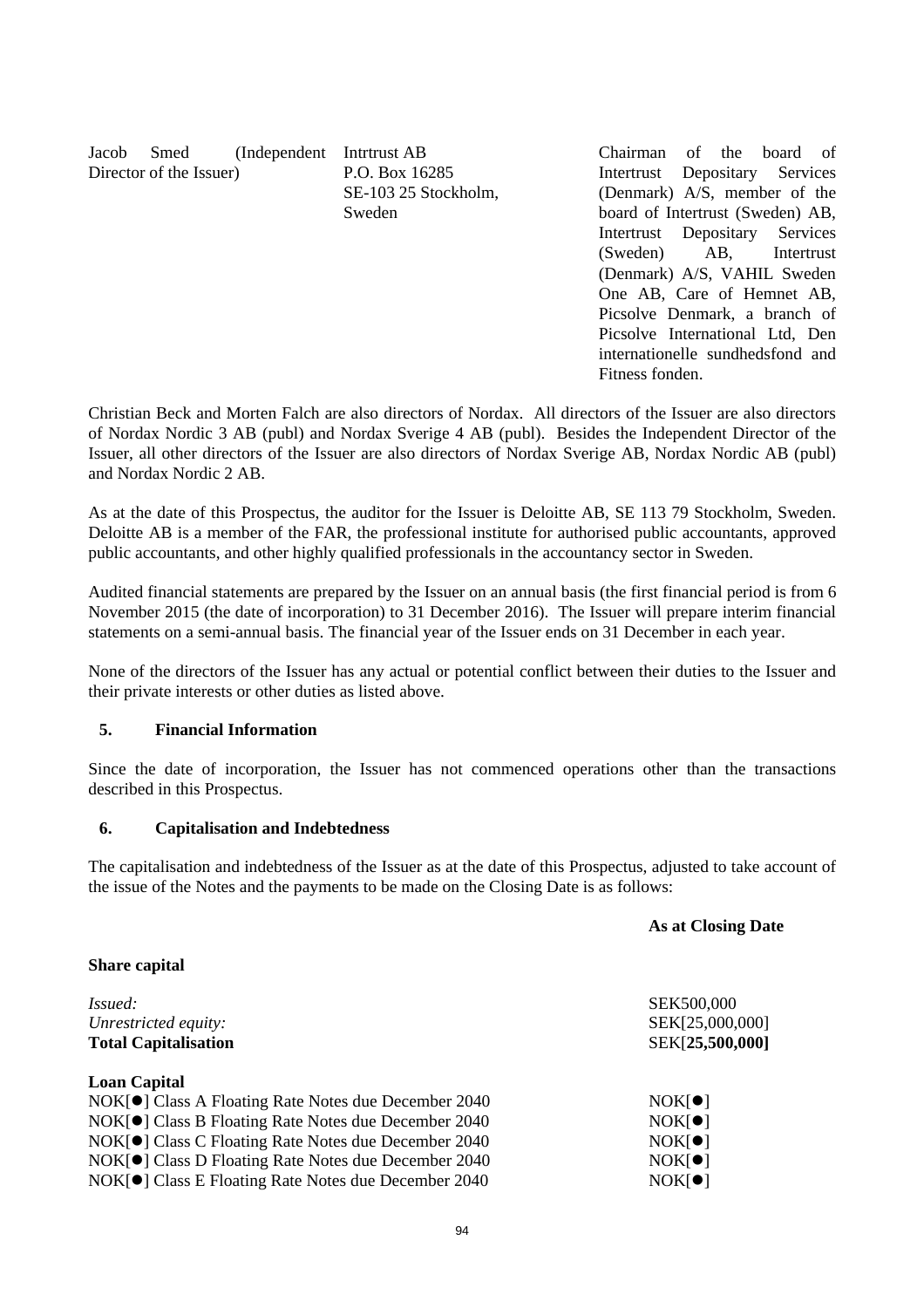| Liquidity Reserve Loan                                 | NOK[ <b>•</b> ]     |
|--------------------------------------------------------|---------------------|
| Establishment Loan [(including the Difference Amount)] | NOK <sub>[</sub> 0] |
| Payment Holiday Reserve Loan                           | NOK <sub>[</sub> 0] |
| <b>Total indebtedness</b>                              | <b>NOK[O]</b>       |

The first financial period of the Issuer ended on 31 December 2016.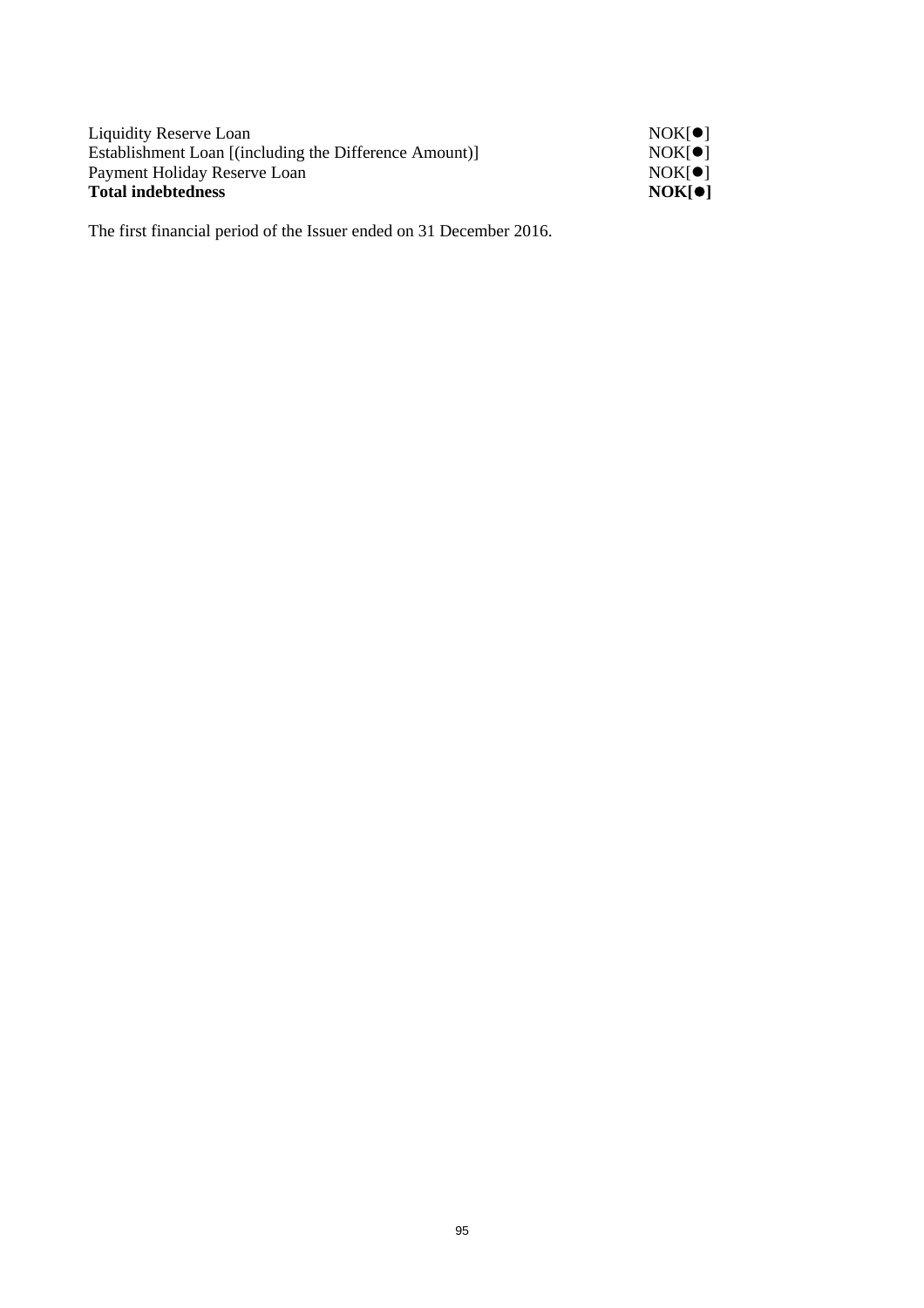## **THE SELLER**

#### **Organisation and legal structure**

Nordax Bank AB (publ) (**Nordax**, the **Parent Company**, the **Originator** and the **Seller**) was incorporated on 26 August 2003 in Sweden. It forms part of a group of companies to which Nordax Group AB (publ) is the ultimate parent. As of 17 June 2015 the shares of Nordax Group AB (publ) are traded on the main list of the Nasdaq Stockholm exchange.

Nordax' corporate registration number is 556647-7286 and its registered postal address is P.O. Box 23124, SE-104 35 Stockholm, Sweden, telephone number + 46 8 508 808 00. The visiting address of Nordax is Gävlegatan 22, SE-104 35 Stockholm, Sweden.

On 27 January 2004, Nordax was granted a licence as a credit market company to conduct financing business according to the Swedish Financing Business Act *(Sw. Lag (1992:1610) om finansieringsverksamhet,*  replaced as of 1 July 2004 by the Banking and Financing Business Act (see below)) by the Swedish Financial Supervisory Authority *(Sw. Finansinspektionen*) (the **Swedish FSA**). On 5 December 2014, Nordax was granted a licence as a banking company to conduct banking business according to the Banking and Financing Business Act by the Swedish FSA. Nordax' strategy is to offer medium-term unsecured loans to consumers throughout the Nordic region and in Germany.

Nordax started its lending activities in Sweden in February 2004. Through a centralized business model and organization based in Stockholm, Nordax is further providing cross-border consumer credit lending in Norway, Denmark, Finland and Germany in accordance with Directive 2006/48 EC of the European Parliament and of the Council of 14 June 2006 (as amended by Directive 2013/36/EU) relating to the taking up and pursuit of the business of credit institutions (recast) (the **Directive**). Nordax started the cross border lending in Norway in October 2005, in Denmark in October 2006, in Finland in August 2007 and in Germany in May 2012. In relation to Nordax' operations in Norway, Nordax notified the Swedish FSA, in accordance with Article 28 of the Directive, of its intention to provide cross-border lending in Norway and the Swedish FSA forwarded such notification to the Financial Supervisory Authority of Norway *(No. Finanstilsynet*) (the **Norwegian FSA**) in June 2005. The Norwegian FSA confirmed receipt of such notification in July 2005.

Nordax' lending activities are supplemented by deposit-taking. Deposit taking in Norway is provided crossborder in accordance with the Directive. In accordance with Article 28 of the Directive, Nordax notified the Swedish FSA of its intention to provide cross-border deposit-taking in Norway and the Swedish FSA forwarded such notification to the Norwegian FSA in July 2009. In August 2009 the Norwegian FSA confirmed receipt of such notification and the Norwegian deposits product was launched in September 2009. Deposit-taking in Sweden was launched in December 2008, in Finland in February 2011 and in Germany in 2016.

Nordax has accepted, on a voluntary basis, the jurisdiction of the Norwegian Financial Services Ombudsman (*No. Finansklagenemnda*), an out-of-court complaints-handling body that provides non-binding decisions in disputes between customers and financial institutions.

As at 30 June 2017, Nordax employed approximately 200 full-time staff.

With regards to the lending activities, as of 30 June 2017, Nordax managed Norwegian assets of approximately NOK 4,880,000,000, Swedish assets of approximately SEK 4,679,000,000, Danish assets of approximately DKK 110,000,000, Finnish assets of approximately EUR 259,000,000, German assets of approximately EUR 91,000,000 (respectively, EUR 501,000,000 at an exchange rate of EUR1 = NOK 9.58, EUR 484,000,000 at an exchange rate of EUR1 = SEK 9.67 and EUR 15,000,000 at an exchange rate of  $EURI = DKK$  7.44, in each case as at 30 June 2017).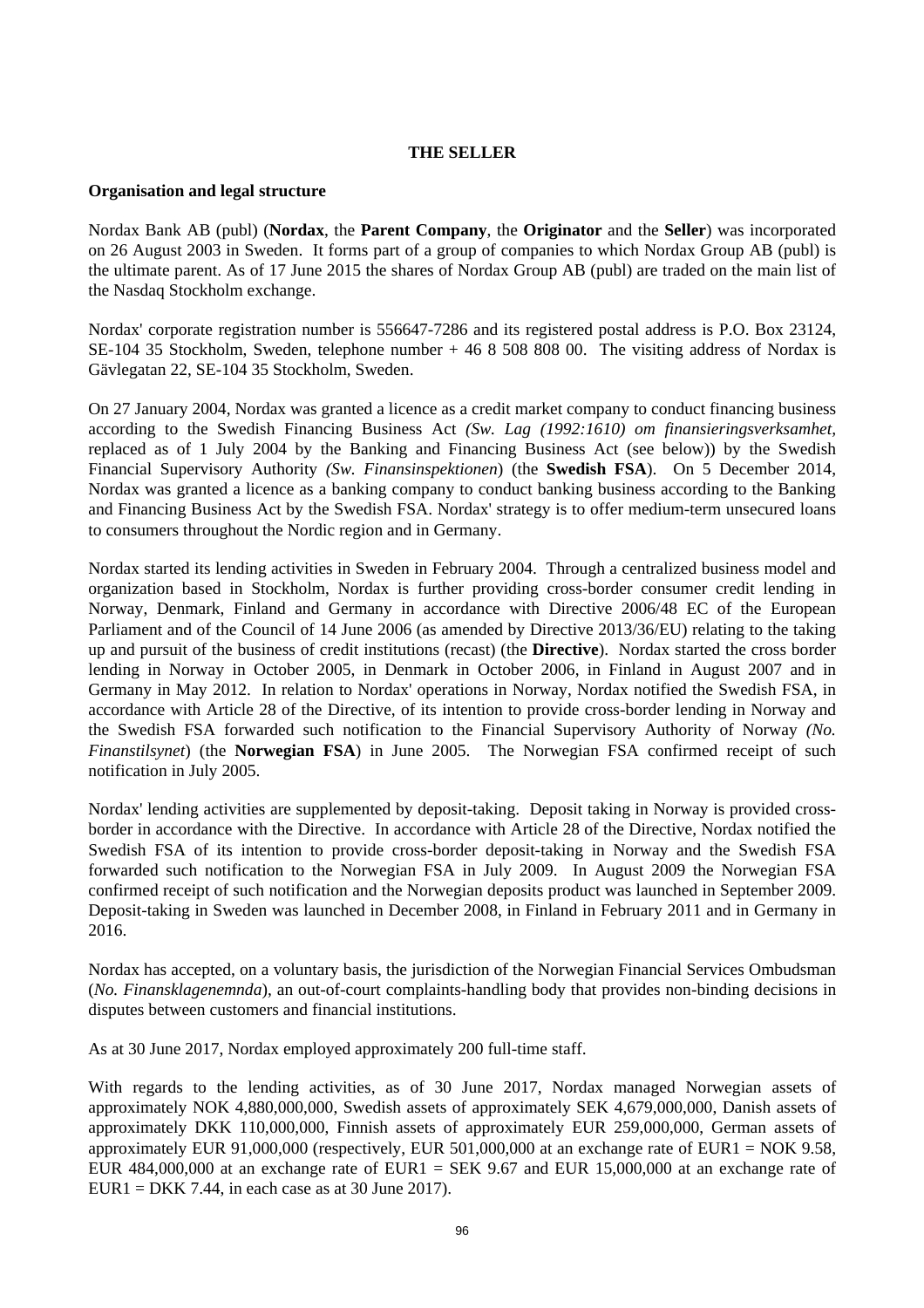With regards to the deposit-taking, as of 30 June 2017, Nordax managed retail deposits of approximately SEK, 8,376,000,000 (EUR866,144,000 at an exchange rate of EUR1 = SEK9.67, as at 30 June 2017).

## **Relevant legislation**

Nordax is a limited liability company and is governed by, *inter alia*, the Swedish Companies Act (*Sw. Aktiebolagslagen (2005:551)*), the Swedish Money Laundering and Terrorist Financing (Prevention) Act (*Sw. lag (2009:62) om åtgärder mot penningtvätt och finansiering av terrorism*), the Swedish Banking and Financing Business Act (*Sw. Lag (2004:297) om bank- och finansieringsrörelse*), Council Regulation (EC) No. 575/2013, the Swedish Act on Prudential Supervision of Credit Institutions and Investment Firms (*Sw. lagen (2014:968) om särskild tillsyn över kreditinstitut och värdepappersbolag*), the Swedish Act on Capital Buffers (*Sw. lagen (2014:966) om kapitalbuffertar*), the Swedish Deposit Insurance Act (*Sw. Lag (1995:1571) om insättningsgaranti)* and its articles of association.

As a banking company, Nordax is subject to the supervision of the Swedish FSA. According to the Directive, the Financial Undertakings Act (Act no.17 of 10 April 2015) (No. Finansforetaksloven (*lov av 10. april 2015 nr. 17*) and the "Regulation on Financial Undertakings" (the **Regulation**) laid down by the Norwegian Ministry of Finance, certain sections of the Norwegian acts and regulations are applicable to Nordax for the services provided in Norway, e.g. the Financial Undertakings Act and the Norwegian Financial Contracts Act (Act no. 46 of 25 June 1999) (*No. Finansavtaleloven (lov av 25 juni 1999 nr. 46)*) .

Norwegian retail deposits are subject to the Swedish deposit insurance pursuant to the Swedish Deposit Insurance Act.

# **Origination channels in Norway**

Direct mailing is the Originator's primary sourcing channel and it provides the Originator with a key differentiating factor, since it is not widely used in the Nordic region. Through sophisticated selection and testing techniques, the Originator is able to target high quality, low risk segments while limiting price comparison with other products and thus enabling premium pricing. Applications are collected via the internet, by regular mail and by phone. All communication with the customers is executed via telephone, email or regular post.

Approximately 66 per cent. of the Provisional Portfolio has been originated via direct mail programmes with the remaining percentage having been originated through unaddressed mailings and advertising (online and paper).

An essential part of the Originator's lending is related to further advances to well-performing existing customers. From 1 July 2016 to 30 June 2017, approximately 24 per cent. of the total lending in respect of Norway was attributable to further advances.

# **Target group**

The Originator serves the prime market in Norway with a target group that comprises individuals with a stable income and good credit track record. The median yearly income in Norway for all households is estimated to be  $NOK491,000$ ,<sup>5</sup> which can be compared with the median yearly income of the customers in the Provisional Portfolio of approximately NOK552,000.

Approximately 62 per cent. of the Customers in the Provisional Portfolio were, at the time of origination, in the age span between 40 years and 60 years of age and approximately 33 per cent. of the Customers have coborrowers.

 5

Statistics Norway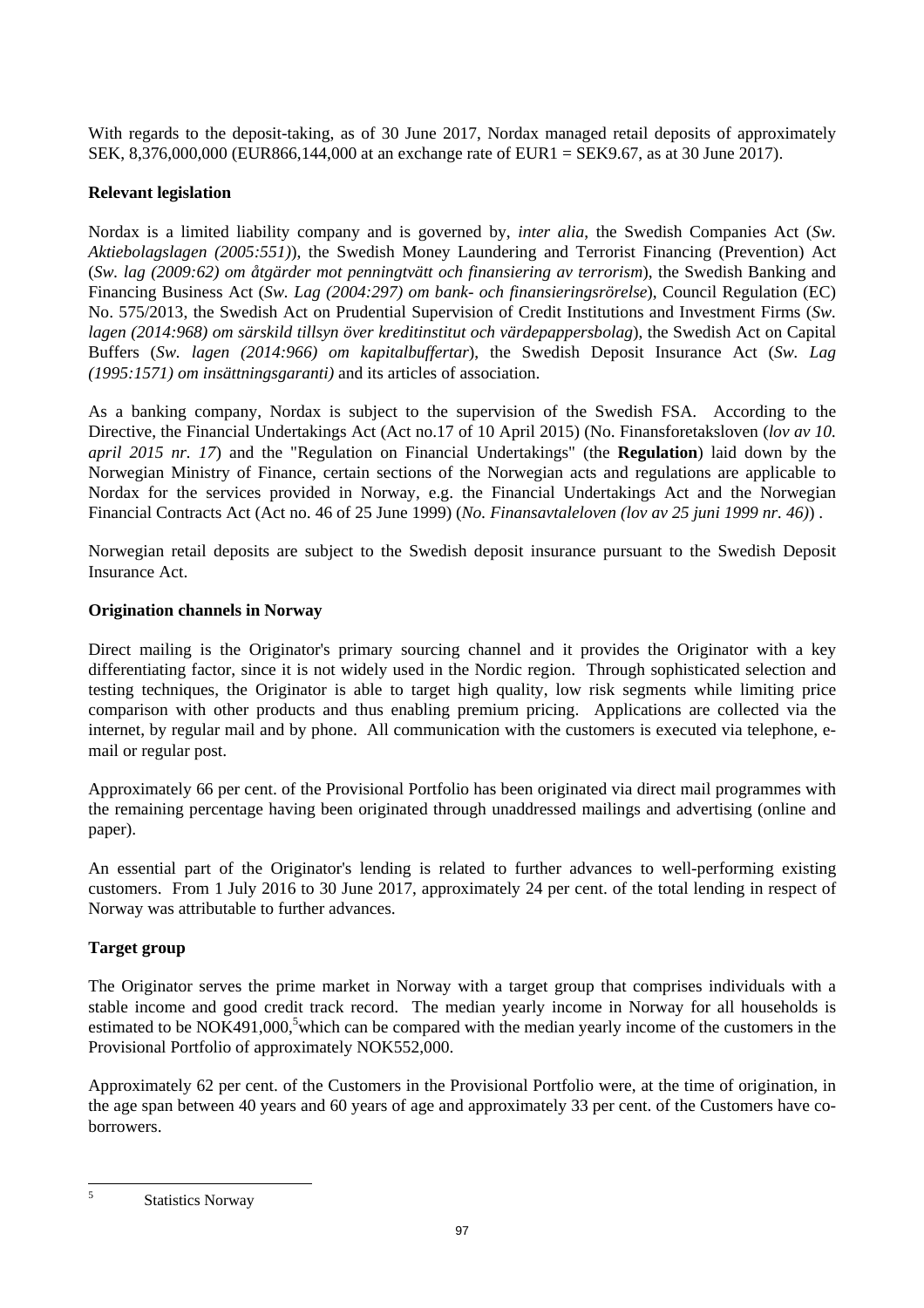The average loan size in the Provisional Portfolio is NOK234,445 (approximately NOK 215,394 in respect of loans where there is a single borrower and approximately NOK 272,374 in respect of loans where there are two borrowers with joint liability).

## **Loan Portfolio**

Loan-by-loan level information in respect of the Promissory Notes in the Provisional Portfolio as at the Provisional Pool Cut Date and the Actual Provisional Portfolio as at the Final Pool Cut Date is available at a password protected website located at www.scl-ir.com. The password to access that website can be obtained from Nordax. The Servicer intends to update loan level information in respect of the Portfolio on a monthly basis. The website and information on the website is not incorporated in and does not form part of this Prospectus.

## **Characteristics of the Promissory Notes**

| <b>Type of loan:</b>         | Unsecured personal loan (non-negotiable promissory notes)                                                                                                |
|------------------------------|----------------------------------------------------------------------------------------------------------------------------------------------------------|
| <b>Maximum loan amount:</b>  | NOK 500,595                                                                                                                                              |
| Amortisation:                | Annuity loan with mandatory monthly amortisation (subject to the<br>Servicer's option to offer Payment Holidays in accordance with the<br>Credit Policy) |
| <b>Maximum maturity:</b>     | 15 years and 1 month (non-revolving)                                                                                                                     |
| <b>Voluntary prepayment:</b> | At any time, free from fees and penalties                                                                                                                |
| <b>Interest Rate:</b>        | Variable rate                                                                                                                                            |

## **Pricing**

The Originator's pricing policy is established through sophisticated and proprietary price elasticity tests. The goal is to optimise profitability through trade-offs between a number of factors including interest margin, response rate, application quality, credit risk, average loan size, average applied loan life, take up rate and cancellation rate.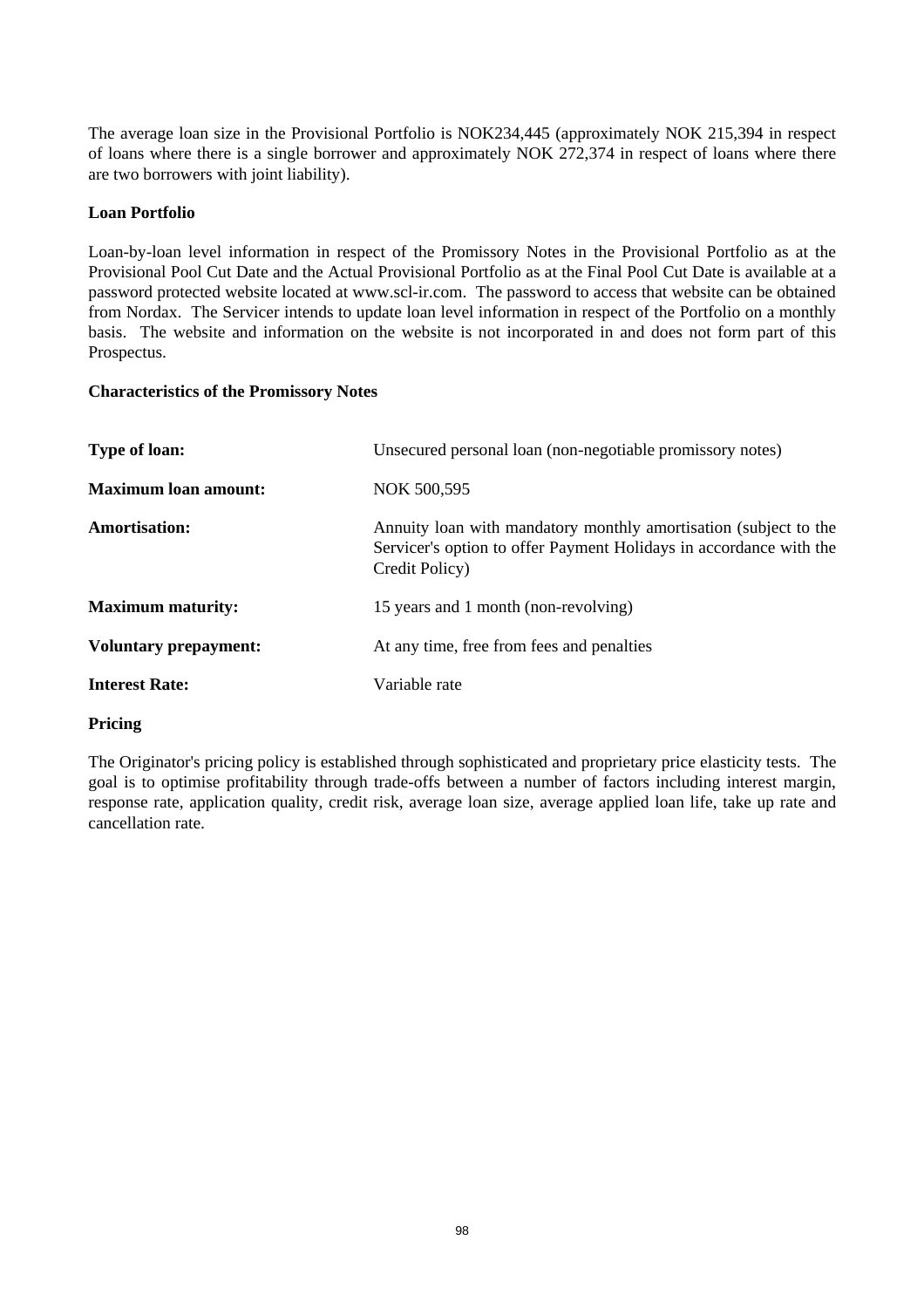The initial interest rates vary with factors such as Risk Class and origination channels etc. From 1 January 2017 to 31 July 2017, the average initial interest rates and fees were set as follows (these are guideline rates which may change over time depending on the price elasticity tests that are periodically carried out by the Originator):

| <b>Approved Loan</b> | <b>Interest Rate</b> | (capitalised at   Monthly Fee<br><b>Opening</b> Fee |               |
|----------------------|----------------------|-----------------------------------------------------|---------------|
|                      |                      | origination)                                        |               |
| $0 - 100,000$        | 16.5 per cent.       | <b>NOK 595</b>                                      | <b>NOK 65</b> |
| $100,001 - 200,000$  | 15.4 per cent.       | <b>NOK 595</b>                                      | <b>NOK 65</b> |
| $200,001 - 300,000$  | $13.3$ per cent.     | <b>NOK 595</b>                                      | <b>NOK 65</b> |
| $300,001 - 400,000$  | $11.9$ per cent.     | <b>NOK 595</b>                                      | <b>NOK 65</b> |
| $400,001 - 500,000$  | $10.8$ per cent.     | <b>NOK 595</b>                                      | <b>NOK 65</b> |

The interest rates are variable and linked to the lender's funding cost (adjustment of interest rate is subject to the criteria set out under "*Risk Factors – Interest Rates under the Promissory Notes*" above). Late payments are debited as at 30 June 2017 with a fee of NOK 70. The Issuer will be entitled to all payments of interest and other fees (including the monthly fee described above but excluding the Insurer Premium Portion of Insurance Premiums) in respect of the Transferred Promissory Notes in the Portfolio.

## **Insurance**

Each Customer is offered payment protection insurance to secure monthly payments in the event of illness or involuntary unemployment and to secure total repayment in the event of death. The insurance policies are optional and offered by the Originator as a tied insurance intermediary (*Sw. anknuten försäkringsförmedlare*) to Financial Insurance Company Limited and Financial Assurance Company Limited.

As of 31 December 2016, the Insurance Premiums typically accounted for approximately 10% of the insured customer's monthly payment of interest, principal and fees.

## **Origination process**

The Originator's underwriting process is governed by the Originator's credit policy and related credit instructions as described below. The underwriting includes a combination of: 1) policy rules (**Policy Rules**); 2) referral rules (the **Referral Rules**); 3) a statistical derived risk model based on the portfolio performance data and the Norwegian credit bureau score model (the **Nordax Internal Score Model**); and 4) a limit and score matrix (the **Limit Matrix**).

## *Policy Rules*

The Originator has clearly defined Policy Rules to ensure the automatic rejection of applicants who do not meet the minimum acceptance criteria. The minimum acceptance criteria include, but are not limited to, the absence of bad debt in the Norwegian credit bureau register, a minimum age of 20 years and a regular income equal to or above NOK135,000 per annum.

## *Referral Rules*

The Originator's Referral Rules sort out applications that need further investigation (e.g. confirming data, sort out discrepancies and inconsistencies, asking for co-applicant) before a final credit decision can be made.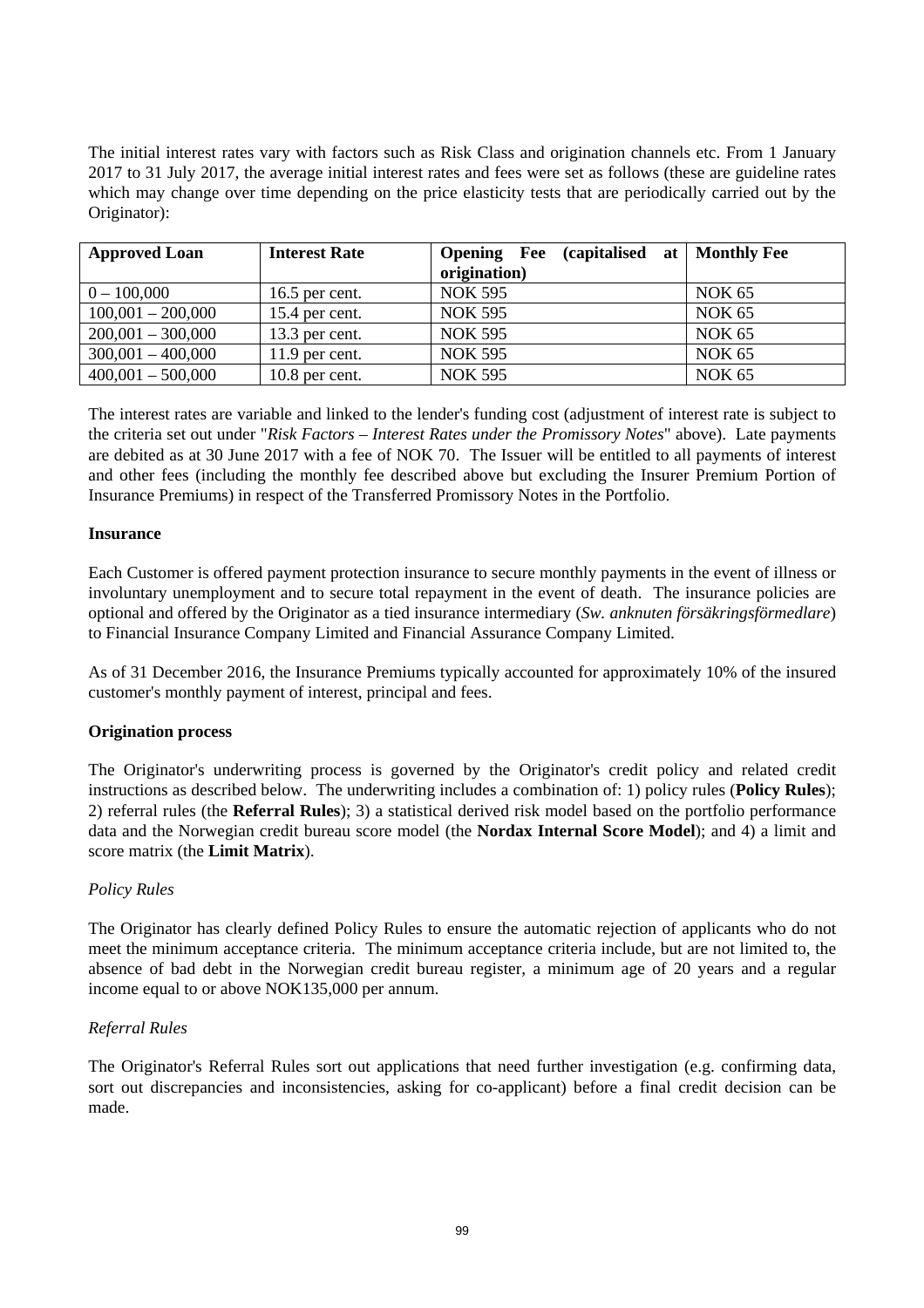## *Nordax Internal Score Model*

The Nordax Internal Score Model has been developed internally by experienced analysts and based on Nordax's portfolio performance data. The model was developed using logistic regression. The predictive power of the model is strong due to the availability of high quality data. Credit bureau information in combination with application information form the basis for the model. The model is continuously evaluated and refined as the customer base expands (both in terms of customers and length of historical performance data).

## *Limit Assignment*

In the last stage of the Originator's underwriting process, a credit limit is assigned based on the individual applicant's creditworthiness. The credit limit assigned is based on the applicant's credit score derived from Nordax Internal Score Model in combination with other factors such as income or profitability. The credit limit assignment strategy is monitored on a regular basis and adjusted when deemed appropriate.

# **Product utility**

The Originator does not generally enquire as to the purpose of the loan. However, where enquiries have been made, they have shown that the loans are generally used for debt consolidation, home improvements, travel, used cars and general consumption.

# **Servicing of Promissory Notes**

All Promissory Notes are processed in a standardised system (the **Receivables System**) outsourced to a third party vendor. Data capturing of loan applications, except for applications that are filled in via the website (by the Customer or the Originator) which are automatically transferred to the Originator's underwriting processing system, and printing of monthly statements are also outsourced to external vendors. The servicing of the Promissory Notes is carried out by the customer services department at the Originator's office in Stockholm. Representatives from the customer services department handle all communication with the Customers via telephone, e-mail and regular post. The servicing includes, for example, preparation and administration around the loan applications process, frequently asked questions, change of terms and processing of applications for loan increases. The servicing of the Promissory Notes is carried out in accordance with the Credit Policy and the Collection and Provisioning Policy each of which is adopted annually by the board of directors of the Originator.

As of 30 June 2017, Nordax served approximately 37,500 Norwegian accounts, 42,000 Swedish accounts, 5,400 Danish accounts, 29,000 Finnish accounts and 9,000 German accounts.

## **Collections of Promissory Notes**

The Promissory Notes have one billing cycle per month with one due date occurring on or about the 28th day of each month (the **Payment Date**). The monthly processing takes place on or about the evening of the 10th Oslo Business Day after each Payment Date (the **Monthly Processing Date**). Delinquencies are monitored on a daily basis to identify collection movements. An account enters into "1 Due" on the first Monthly Processing Date after the immediately preceding Payment Date (i.e. after the period of about ten Oslo Business Days with an amount in arrears exceeding 5% of the amount due that month). The Delinquent accounts are split into delinquency buckets of periods of 30 days each.

The Collections Department also handles the administration of accounts belonging to deceased customers.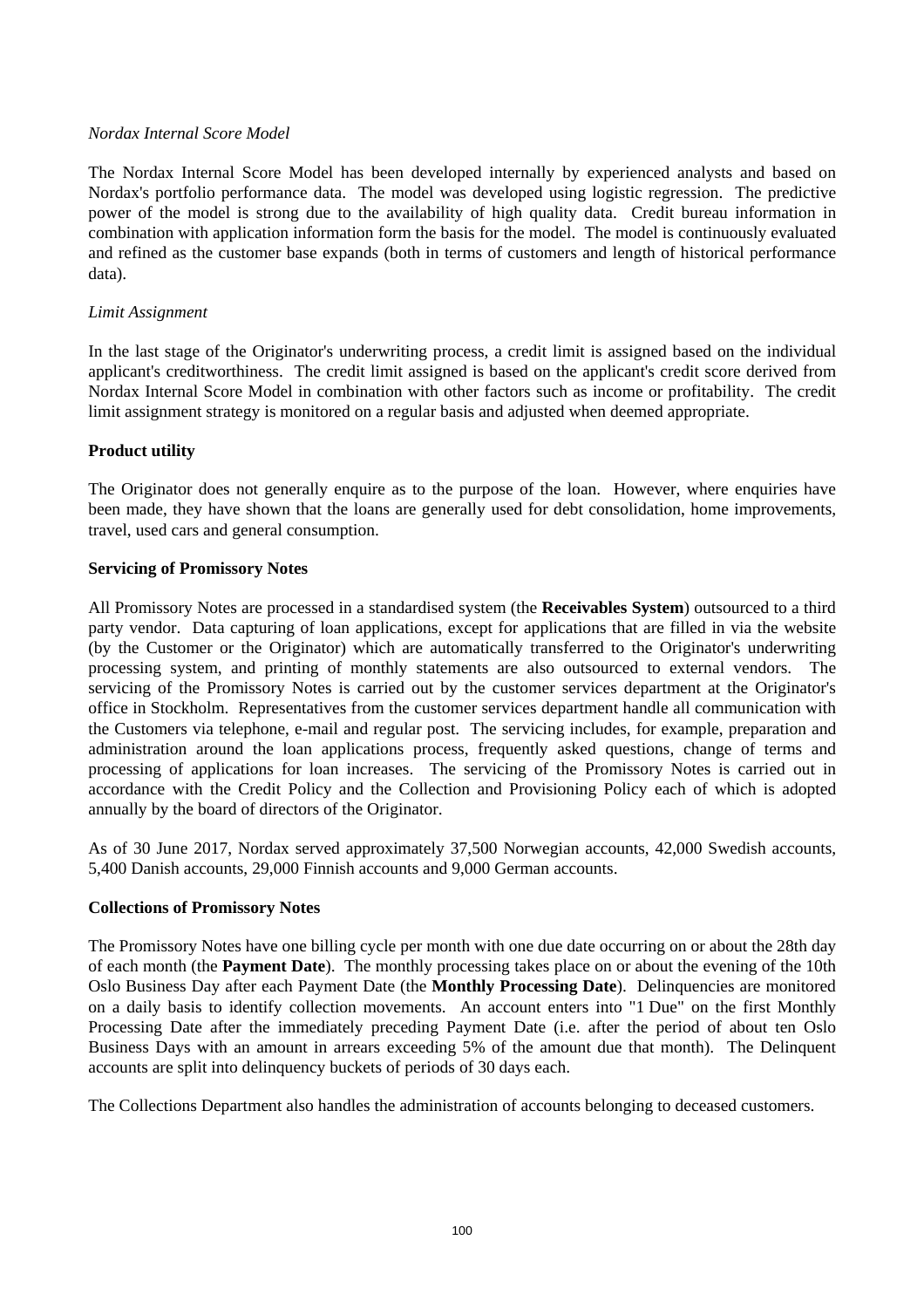# *Pre-Collection*

Pre-collection calls, text messaging when applicable and/or mailing are conducted during the period before the account actually is categorised as Delinquent in the Receivables System (i.e. during the period of about ten Oslo Business Days). Accounts with bounced direct debits are generally contacted on the first day after the Payment Date and all other Delinquent Customers are generally contacted on or about the fourth day of such period.

## *Collections*

The main collections process starts when the account enters into "1 Due" (see above) and the customer receives a first reminder by letter and is thereafter contacted by telephone, text messaging when applicable and/or email. The Servicer's process of sending out reminders and of establishing contact with the Delinquent Customers, with the main purpose to receive scheduled amortisations, interest and fees, continues through "1 Due" and "2 Due" (i.e. 45 days past due date).

# *Enforcement*

When an account enters "2 Due" plus 14 days (i.e. approximately 60 days past due date), a notice of default will be sent to the Customer. The customer will then have 14 days to respond to the default notice (i.e. pay at least an amount equal to or greater than one regular monthly instalment) or the entire debt will be in default (i.e. approximately 75 days past due date). If the customer does not respond or pay outstanding arrears within 30 days from when the entire debt is in default (i.e. approximately 105 days past due date), the enforcement of the debt will be administered by an appointed external legal collections agency, such as Gothia AS, Skankred AS, Kredittgjenvinning AS or another reputable collection agency. As long as the creditor does not allow the Promissory Notes to become time-barred, the debt is collectable forever (other than with respect to deceased customers and customers that have been approved for an official debt restructuring program).

# **Write-off policy and provisioning policy**

The amount outstanding under a Promissory Note that is Written-off will be written-off entirely in the profit and loss (at the end of the current month) as a realised loss:

- (a) when the relevant Customer(s) is/are six months in arrears (i.e. the amount due is greater than the recent five months invoiced instalments, interest and fees) (each, an **Arrears Loss**);
- (b) when any fraud is detected in relation to such Promissory Note (each, a **Fraud Loss**); and
- (c) where the relevant Customer is deceased and such Promissory Note is four months in arrears or earlier if complete information about the deceased estate has been received (each, a **Deceased Loss**  and, together with Arrears Losses and Fraud Losses, the **Losses**).

If any payments are subsequently received in respect of any such Promissory Notes, these payments are classified as recoveries.

Transferred Promissory Notes in arrears can be considered "current" again when the relevant number (equal to the number of months that such Transferred Promissory Note has been in arrears) of payments of interest and principal have been made consecutively in full (for instance, if a Transferred Promissory Note has been in arrears for 2 months, it will be considered current again if 2 monthly payments of interest and principal have been made consecutively in full). In this context, **full payment** shall mean a monthly payment sufficient to amortise the Promissory Note on a straight line basis over the originally agreed term subject to any permitted extension of duration according to the Credit Policy and the Collection and Provisioning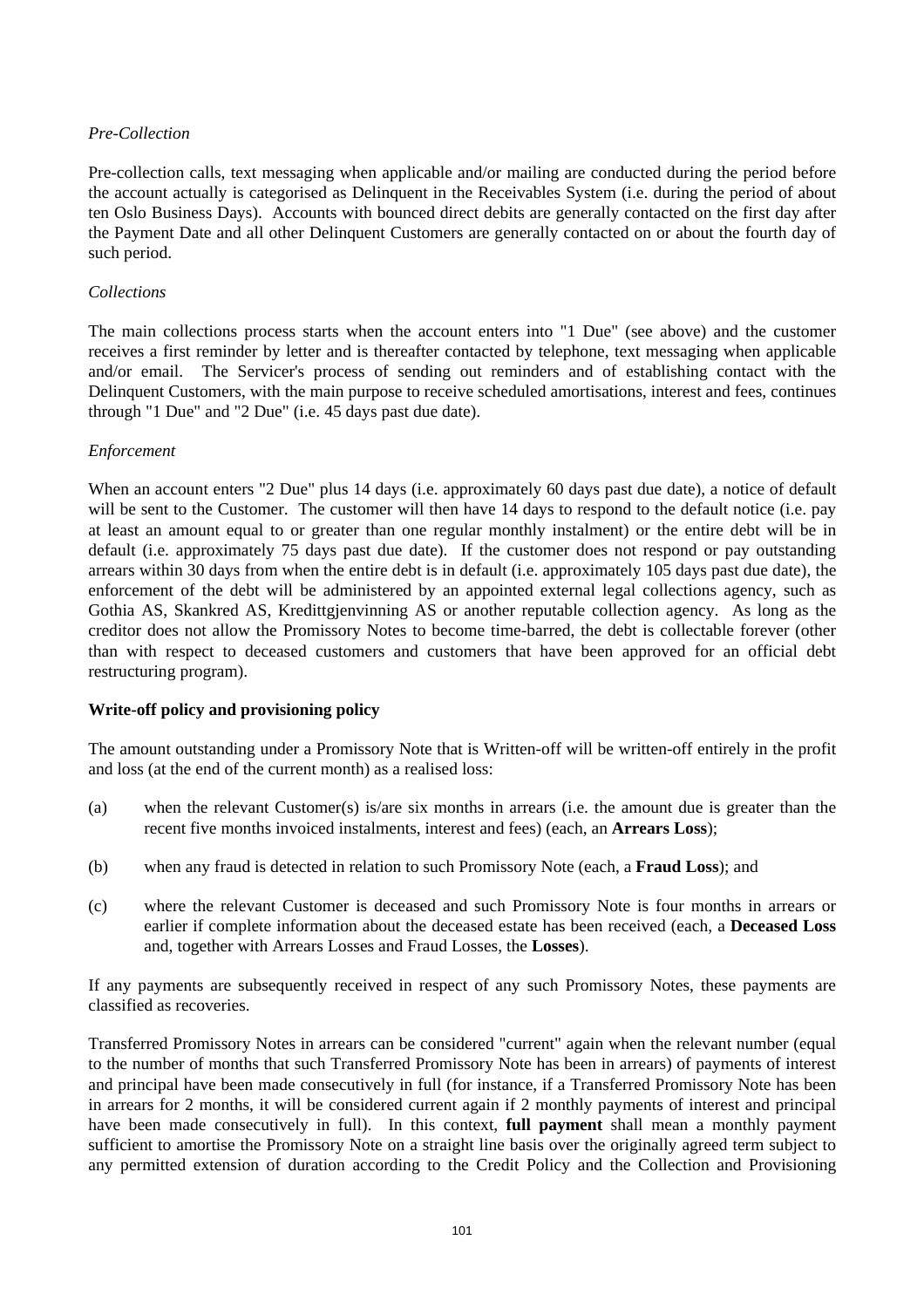Policy. A Promissory Note will not be considered "current" until all missed payments have been made in full. Each payment is allocated to the oldest missed payment.

#### **Geographical distribution**

The Customers in the Provisional Portfolio are evenly spread across the populated areas of Norway and are largely concentrated in the urban areas.

There are no major concentrations in any specific regions that are heavily dependent on a single local industry or company.

See *"Portfolio Characteristics – 10. Top Ten Cities"* below for more information.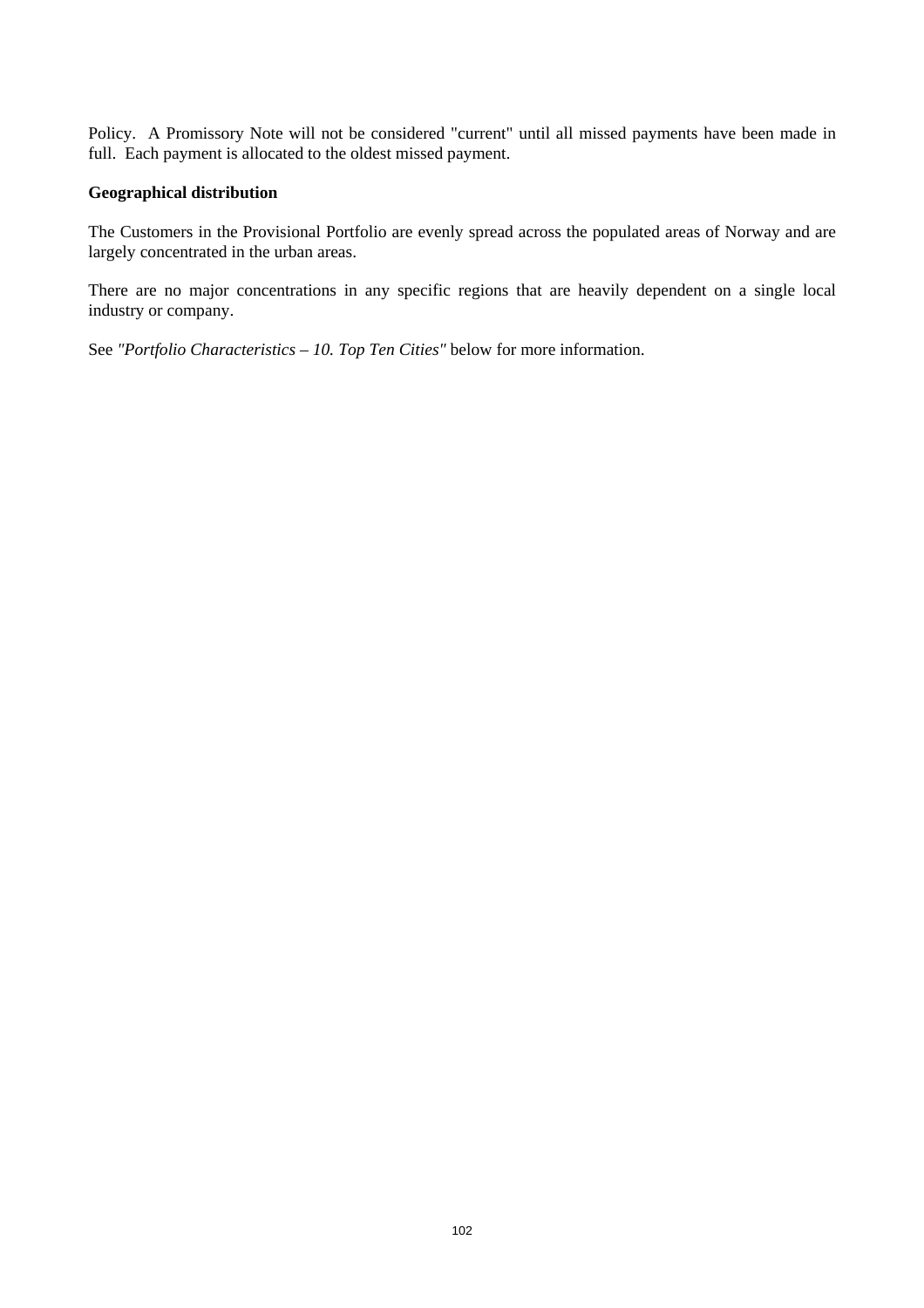## **DESCRIPTION OF THE PORTFOLIO**

#### **Introduction**

The Seller has selected Promissory Notes that as at 31 July 2017 (the **Provisional Pool Cut Date**), have been provisionally identified to comprise the Initial Portfolio (the **Provisional Portfolio**). Other than in respect of the Loan Criteria relating to Risk Class C Promissory Notes, the Seller has based the selection of the Provisional Portfolio on the relevant representations and warranties that the Seller will make in the Loan Transfer Agreement in relation to the Promissory Notes comprising the Initial Portfolio. In relation to the Promissory Notes in Risk Class C, the Provisional Portfolio contains 61.67 per cent. of Promissory Notes in Risk Class C, while the Actual Provisional Portfolio on the Final Pool Cut Date and the Initial Portfolio on the Closing Date will each satisfy the Loan Criteria and as such will contain no more than 60 per cent. of Promissory Notes in Risk Class C. The Provisional Portfolio comprises 12,879 Promissory Notes and the aggregate outstanding capital balance of such Promissory Notes was NOK3,019,414,237.80.

On  $[0]$  2017 (the **Final Pool Cut Date**), the Seller has randomly selected Promissory Notes from the Provisional Portfolio to comprise the **Actual Provisional Portfolio**. The Actual Provisional Portfolio only comprises Promissory Notes that were in the Provisional Portfolio, although the principal amount of such Promissory Notes may have increased after the Provisional Pool Cut Date due to the addition of Further Advances and Payment Holidays or reduced as a result of Customer payments. A Promissory Note within the Provisional Portfolio will however no longer be in the Actual Provisional Portfolio if during the period from (and including) the Provisional Pool Cut Date to (but excluding) the Final Pool Cut Date such Promissory Note is repaid in full, if the Loan Criteria are no longer met by such Promissory Note or to ensure the composition of the Actual Provisional Portfolio satisfies the Loan Criteria (where applicable).

The Initial Portfolio as at the Closing Date will only comprise Promissory Notes that were in the Provisional Portfolio and the Actual Provisional Portfolio, although the principal amount of such Promissory Notes may have increased after the Final Pool Cut Date due to the addition of Further Advances and Payment Holidays or reduced as a result of Customer payments. A Promissory Note within the Actual Provisional Portfolio will however no longer be in the Initial Portfolio if during the period from (and including) the Final Pool Cut Date to (but excluding) the Closing Date such Promissory Note is repaid in full, if the Loan Criteria are no longer met by such Promissory Note or to ensure the composition of the Initial Portfolio satisfies the Loan Criteria (where applicable). To compensate for any reduction of the principal amount of the Initial Portfolio from the Actual Provisional Portfolio, as described above, the Seller shall pay an amount equal to the amount (if any) by which the Issuance Proceeds exceed the Initial Purchase Price payable by the Issuer on the Closing Date (such amount, the **Pre-Closing Amount**) to the Collection Agency Account on or around the Closing Date.

## **Credit assessment**

Before the conclusion of the Promissory Notes, Nordax assesses the Customer's creditworthiness on the basis of sufficient information, where appropriate obtained from the Customer and, where necessary, on the basis of a consultation of the relevant databases.

In respect of Further Advances made to existing Customers, Nordax updates the financial information at its disposal concerning the Customer and assesses the Customer's creditworthiness before any increase in the total amount of credit.

## **Purchase of the Portfolio**

On the Closing Date, the Issuer will acquire the Initial Portfolio from the Seller pursuant to a Loan Transfer Agreement dated on or about the Closing Date. On and from the Closing Date until the Revolving Period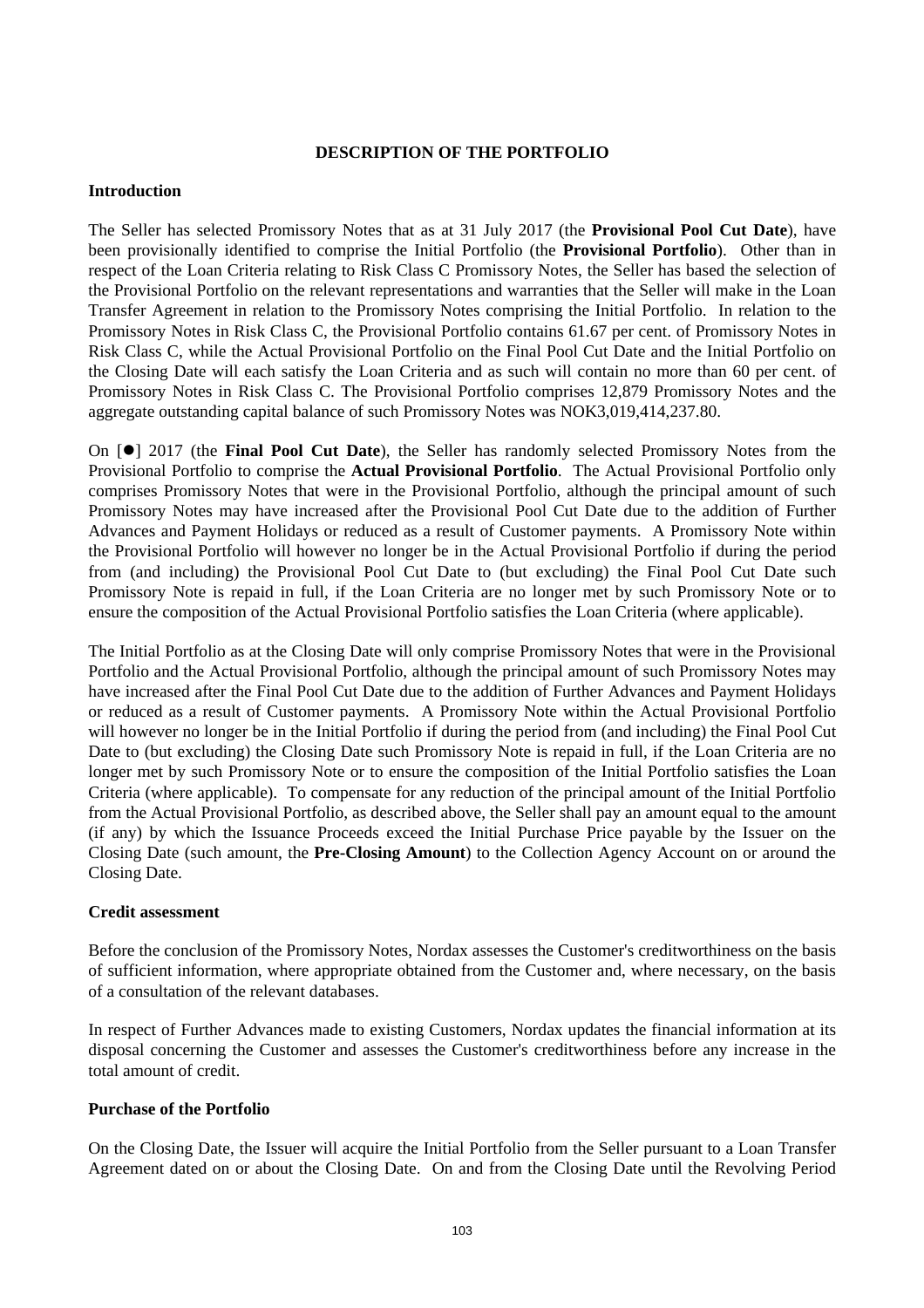End Date, the Issuer will continue to purchase Promissory Notes from the Seller pursuant to the Loan Transfer Agreement.

All the Transferred Promissory Notes have been originated by the Originator.

#### **Provisional Portfolio characteristics**

The following tables set out certain information with respect to the Promissory Notes in the Provisional Portfolio as at the Provisional Pool Cut Date on 31 July 2017.

#### **1. Summary**

Number of Promissory Notes 12,879 Total Outstanding Capital Balance NOK 3,019,414,237.80 Average Promissory Note Current Capital Balance NOK 234,444.77 Average Promissory Note Original Capital Balance NOK 264,945.55 Weighted Average Yield 12.32% Weighted Average Seasoning\* 20.89 months Weighted Average Remaining Term<sup>\*\*</sup> 119.45 months Weighted Average Original Term<sup>\*\*</sup> 139.99 months

\* Seasoning is based on the latest Loan / Further Advance origination date \*\* Based on the latest Loan / Further Advance / Extension origination date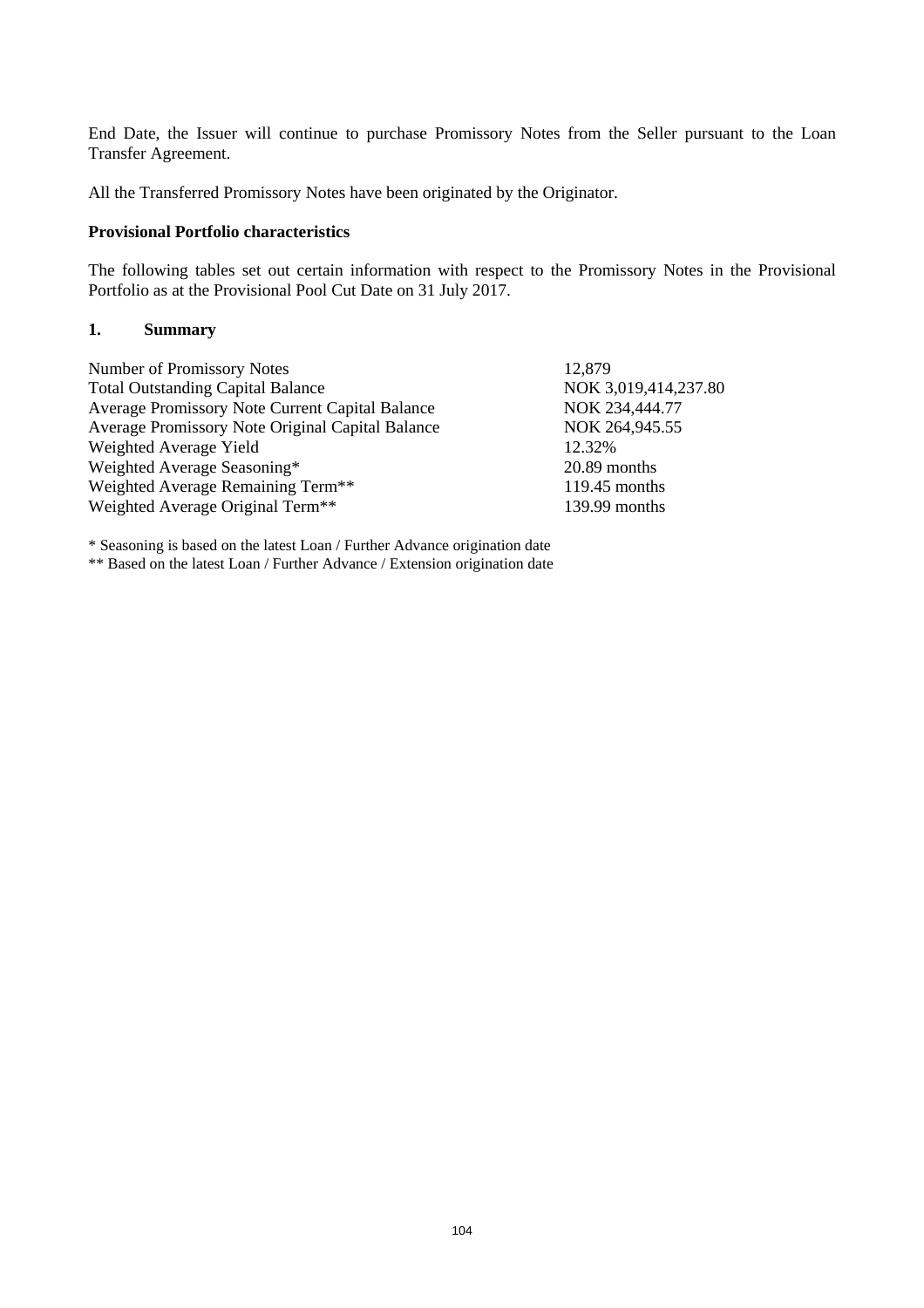# **2. Origination Channel**

|                            | <b>Total Capital</b> | % Total Capital | Number of | % Number |
|----------------------------|----------------------|-----------------|-----------|----------|
| <b>Origination Channel</b> | <b>Balance</b>       | <b>Balance</b>  | Loans     | of Loans |
| Direct Mail                | 2,003,126,529.34     | 66.34           | 8.690     | 67.47    |
| Other                      | 494,715,410.92       | 16.38           | 2,016     | 15.65    |
| Unaddressed Mail           | 521, 572, 297. 54    | 17.27           | 2,173     | 16.87    |
| <b>Total:</b>              | 3,019,414,237.80     | 100.00          | 12,879    | 100.00   |

# **3. Outstanding Capital Balance**

| <b>Outstanding Capital</b>            | <b>Total Capital</b> | % Total Capital | <b>Number of</b> | % Number |
|---------------------------------------|----------------------|-----------------|------------------|----------|
| <b>Balance</b><br>$\epsilon = 25,000$ | <b>Balance</b>       | <b>Balance</b>  | Loans            | of Loans |
|                                       | 5,240,017.50         | 0.17            | 340              | 2.64     |
| 25,001 to 50,000                      | 19,830,497.68        | 0.66            | 520              | 4.04     |
| 50,001 to 75,000                      | 33,813,031.83        | 1.12            | 539              | 4.19     |
| 75,001 to 100,000                     | 72,800,399.23        | 2.41            | 819              | 6.36     |
| 100,001 to 125,000                    | 72,400,464.96        | 2.40            | 642              | 4.98     |
| 125,001 to 150,000                    | 106,750,524.10       | 3.54            | 768              | 5.96     |
| 150,001 to 175,000                    | 98,048,468.10        | 3.25            | 603              | 4.68     |
| 175,001 to 200,000                    | 199,900,765.61       | 6.62            | 1,053            | 8.18     |
| 200,001 to 225,000                    | 140,269,412.91       | 4.65            | 664              | 5.16     |
| 225,001 to 250,000                    | 216,519,377.22       | 7.17            | 906              | 7.03     |
| 250,001 to 275,000                    | 175,571,676.48       | 5.81            | 670              | 5.20     |
| 275,001 to 300,000                    | 404,652,218.78       | 13.40           | 1,395            | 10.83    |
| 300,001 to 325,000                    | 175,899,552.19       | 5.83            | 570              | 4.43     |
| 325,001 to 350,000                    | 166,254,909.71       | 5.51            | 491              | 3.81     |
| 350,001 to 375,000                    | 261,903,104.87       | 8.67            | 719              | 5.58     |
| 375,001 to 400,000                    | 683,536,694.24       | 22.64           | 1,757            | 13.64    |
| 400,001 to 425,000                    | 94,346,150.89        | 3.12            | 234              | 1.82     |
| 425,001 to 450,000                    | 7,903,352.01         | 0.26            | 18               | 0.14     |
| 450,001 to 475,000                    | 8,342,166.89         | 0.28            | 18               | 0.14     |
| 475,001 to 500,000                    | 62,886,070.20        | 2.08            | 128              | 0.99     |
| $500,001 >=$                          | 12,545,382.40        | 0.42            | 25               | 0.19     |
| <b>Total:</b>                         | 3,019,414,237.80     | 100.00          | 12,879           | 100.00   |

Maximum Outstanding Capital Balance: NOK 506,065.06 Minimum Outstanding Capital Balance: NOK 5,000.16 Average Outstanding Capital Balance: NOK 234,444.77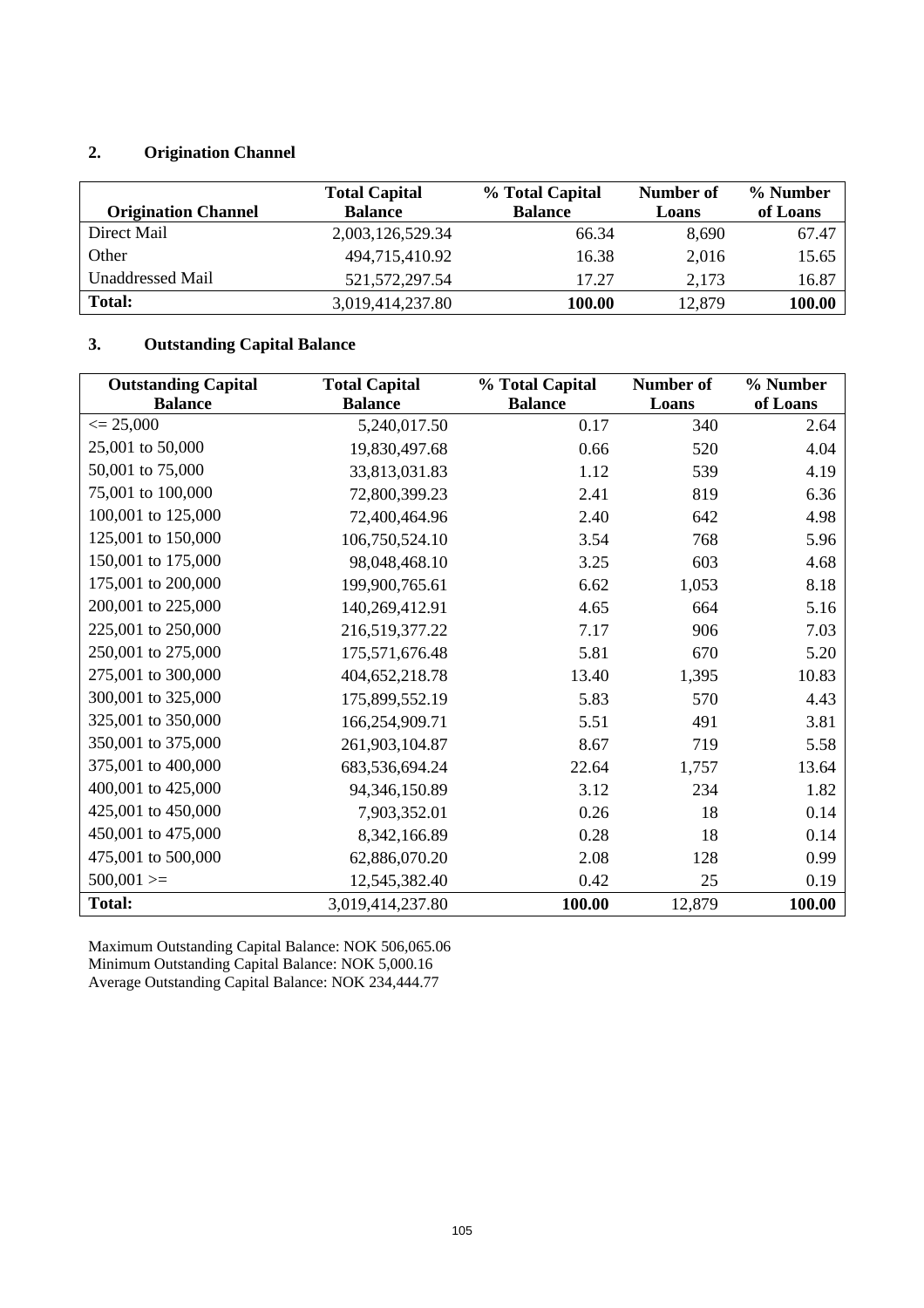# **4. Original Limit (NOK)**

|                             | <b>Total Capital</b> | % Total Capital | <b>Number of</b> | % Number |
|-----------------------------|----------------------|-----------------|------------------|----------|
| <b>Original Limit (NOK)</b> | <b>Balance</b>       | <b>Balance</b>  | Loans            | of Loans |
| $\epsilon = 25,000$         | 888,740.89           | 0.03            | 65               | 0.50     |
| 25,001 to 50,000            | 5,163,859.47         | 0.17            | 187              | 1.45     |
| 50,001 to 75,000            | 17,757,068.72        | 0.59            | 416              | 3.23     |
| 75,001 to 100,000           | 26,130,138.21        | 0.87            | 375              | 2.91     |
| 100,001 to 125,000          | 74,348,826.69        | 2.46            | 891              | 6.92     |
| 125,001 to 150,000          | 54,797,180.71        | 1.81            | 459              | 3.56     |
| 150,001 to 175,000          | 89,953,976.09        | 2.98            | 701              | 5.44     |
| 175,001 to 200,000          | 106,732,087.58       | 3.53            | 637              | 4.95     |
| 200,001 to 225,000          | 183,481,166.48       | 6.08            | 1,057            | 8.21     |
| 225,001 to 250,000          | 78,040,758.65        | 2.58            | 383              | 2.97     |
| 250,001 to 275,000          | 193,300,640.94       | 6.40            | 873              | 6.78     |
| 275,001 to 300,000          | 268, 357, 803. 35    | 8.89            | 1,039            | 8.07     |
| 300,001 to 325,000          | 480,000,812.21       | 15.90           | 1,826            | 14.18    |
| 325,001 to 350,000          | 98,507,186.09        | 3.26            | 317              | 2.46     |
| 350,001 to 375,000          | 120, 179, 853. 87    | 3.98            | 375              | 2.91     |
| 375,001 to 400,000          | 773,667,444.75       | 25.62           | 2,128            | 16.52    |
| 400,001 to 425,000          | 352,606,568.90       | 11.68           | 949              | 7.37     |
| 425,001 to 450,000          | 5,261,604.11         | 0.17            | 13               | 0.10     |
| 450,001 to 475,000          | 7,619,450.32         | 0.25            | 17               | 0.13     |
| 475,001 to 500,000          | 50,378,251.34        | 1.67            | 104              | 0.81     |
| $500,001 >=$                | 32,240,818.43        | 1.07            | 67               | 0.52     |
| <b>Total:</b>               | 3,019,414,237.80     | 100.00          | 12,879           | 100.00   |

Maximum Original Limit: NOK 500,595.00 Minimum Original Limit: NOK 10,000.00 Average Original Limit: NOK 264,945.55

# **5. Origination Year\*\***

|                         | <b>Total Capital</b> | % Total Capital | Number of | % Number |
|-------------------------|----------------------|-----------------|-----------|----------|
| <b>Origination Year</b> | <b>Balance</b>       | <b>Balance</b>  | Loans     | of Loans |
| 2011                    | 63,174,005.56        | 2.09            | 451       | 3.50     |
| 2012                    | 77,398,850.51        | 2.56            | 559       | 4.34     |
| 2013                    | 158,881,451.48       | 5.26            | 910       | 7.07     |
| 2014                    | 473,772,058.91       | 15.69           | 1,985     | 15.41    |
| 2015                    | 654,040,340.86       | 21.66           | 2,726     | 21.17    |
| 2016                    | 980,538,104.45       | 32.47           | 3,828     | 29.72    |
| 2017                    | 611,609,426.03       | 20.26           | 2,420     | 18.79    |
| <b>Total:</b>           | 3,019,414,237.80     | 100.00          | 12,879    | 100.00   |

\*\*Based on the latest Loan / Further Advance origination date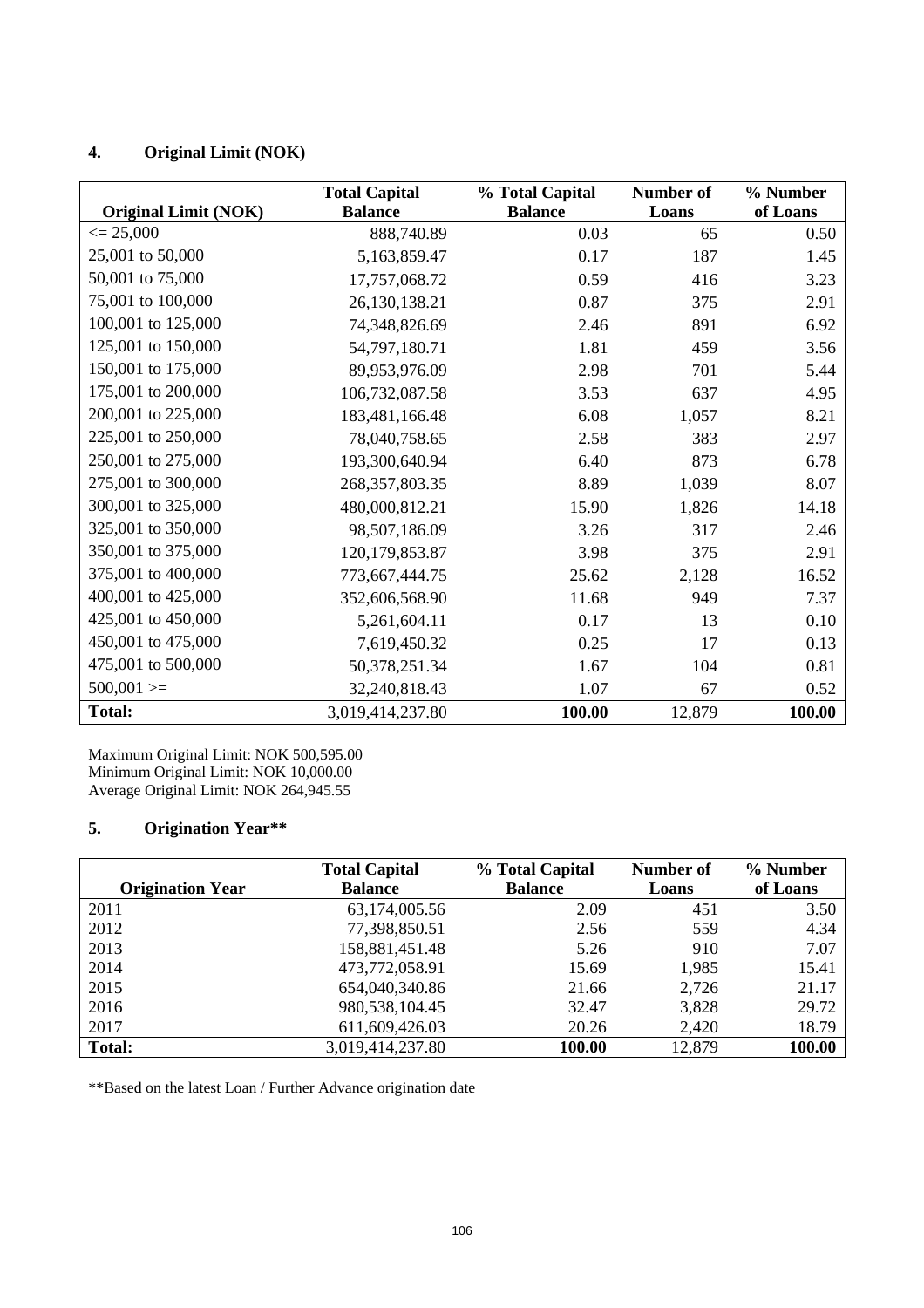# **6. Seasoning\* (Months)**

|                           | <b>Total Capital</b> | % Total Capital | Number of | % Number of |
|---------------------------|----------------------|-----------------|-----------|-------------|
| <b>Seasoning (Months)</b> | <b>Balance</b>       | <b>Balance</b>  | Loans     | Loans       |
| $\leq$ 0.00               | 60,695,711.99        | 2.01            | 251       | 1.95        |
| $0.01$ to $10.00$         | 948,028,530.93       | 31.40           | 3,726     | 28.93       |
| 10.01 to $20.00$          | 696,731,450.17       | 23.08           | 2,729     | 21.19       |
| 20.01 to 30.00            | 540,732,178.25       | 17.91           | 2,268     | 17.61       |
| $30.01$ to $40.00$        | 417,081,782.53       | 13.81           | 1,757     | 13.64       |
| $40.01$ to $50.00$        | 182,578,751.36       | 6.05            | 904       | 7.02        |
| $50.01$ to $60.00$        | 69,501,329.29        | 2.30            | 502       | 3.90        |
| $60.01$ to $70.00$        | 77,845,347.07        | 2.58            | 550       | 4.27        |
| 70.01 to 80.00            | 26,219,156.21        | 0.87            | 192       | 1.49        |
| <b>Total:</b>             | 3,019,414,237.80     | 100.00          | 12,879    | 100.00      |

Maximum Seasoning (Months): 74.00

Minimum Seasoning (Months): 0.00

Weighted Average Seasoning (Months): 20.89

\* Seasoning is based on the latest Loan / Further Advance origination date

# **7. Original Loan Term (Months)\*\***

| <b>Original Loan Term</b><br>(Months) | <b>Total Capital</b><br><b>Balance</b> | % Total Capital<br><b>Balance</b> | Number of<br>Loans | % Number of<br>Loans |
|---------------------------------------|----------------------------------------|-----------------------------------|--------------------|----------------------|
| 10.01 to 20.00                        | 1,515,612.72                           | 0.05                              | 33                 | 0.26                 |
| 20.01 to 30.00                        | 4,827,010.83                           | 0.16                              | 96                 | 0.75                 |
| 30.01 to 40.00                        | 12,652,596.96                          | 0.42                              | 157                | 1.22                 |
| 40.01 to 50.00                        | 21,029,718.24                          | 0.70                              | 215                | 1.67                 |
| 50.01 to 60.00                        | 78,006,998.38                          | 2.58                              | 611                | 4.74                 |
| 60.01 to 70.00                        | 15,532,671.22                          | 0.51                              | 113                | 0.88                 |
| 70.01 to 80.00                        | 81,884,043.87                          | 2.71                              | 654                | 5.08                 |
| 80.01 to 90.00                        | 80,218,418.07                          | 2.66                              | 476                | 3.70                 |
| 90.01 to 100.00                       | 261,775,075.20                         | 8.67                              | 1,398              | 10.85                |
| 100.01 to 110.00                      | 63,354,944.19                          | 2.10                              | 303                | 2.35                 |
| 110.01 to 120.00                      | 374,774,664.86                         | 12.41                             | 1,595              | 12.38                |
| 120.01 to 130.00                      | 66,407,884.69                          | 2.20                              | 407                | 3.16                 |
| 130.01 to 140.00                      | 91,145,662.91                          | 3.02                              | 366                | 2.84                 |
| 140.01 to 150.00                      | 779,960,411.28                         | 25.83                             | 3,332              | 25.87                |
| 150.01 to 160.00                      | 62,804,980.62                          | 2.08                              | 193                | 1.50                 |
| $160.01 ==$                           | 1,023,523,543.76                       | 33.90                             | 2,930              | 22.75                |
| <b>Total:</b>                         | 3,019,414,237.80                       | 100.00                            | 12,879             | 100.00               |

Maximum Original Term (Months): 180.00

Minimum Original Term (Months): 12.00

Weighted Average Original Term (Months): 139.99

\*\* Based on the latest Loan / Further Advance / Extension origination date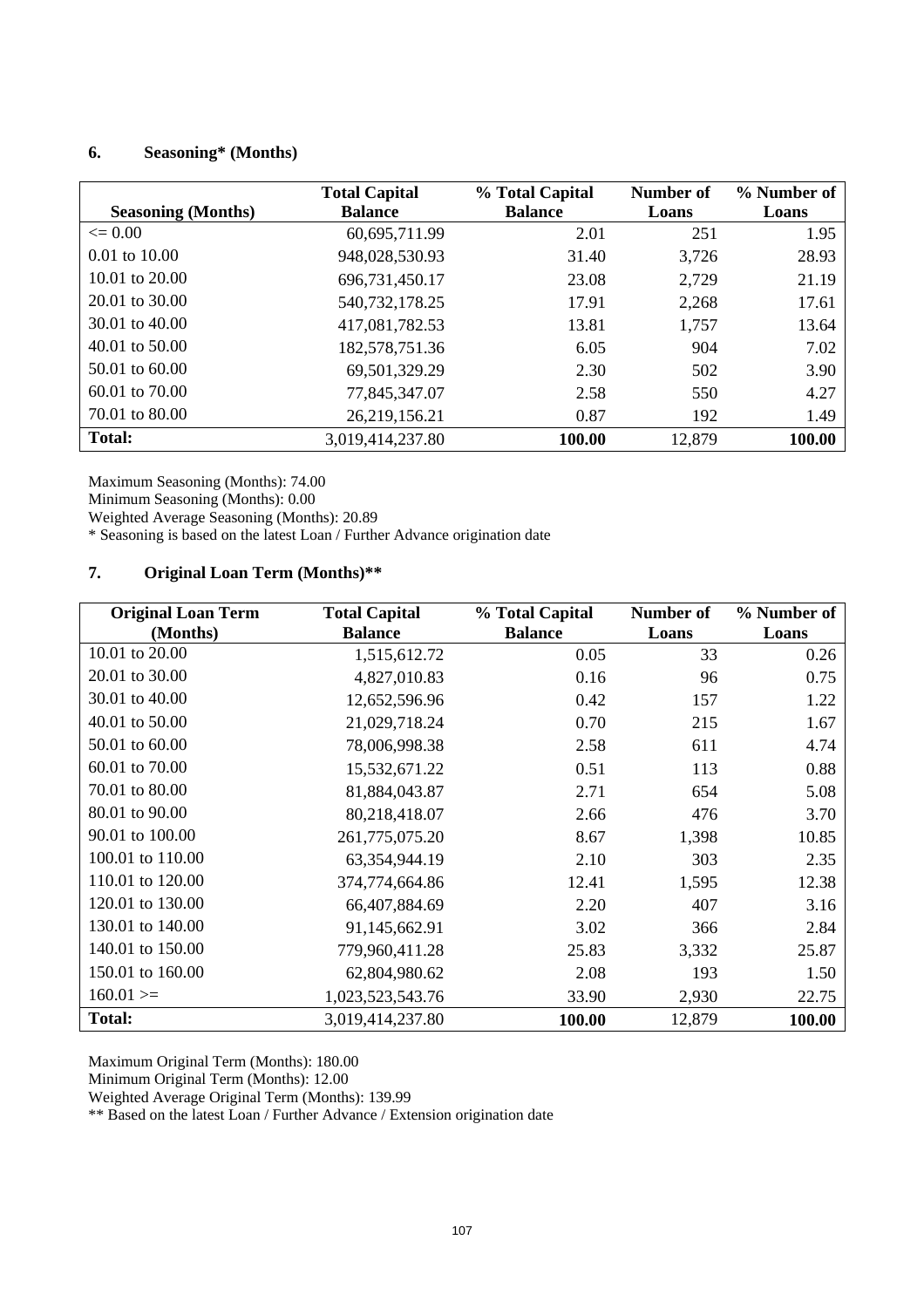# **8. Remaining Loan Term\*\***

| <b>Remaining Loan Term</b> | <b>Total Capital</b> | % Total Capital | Number of | % Number of |
|----------------------------|----------------------|-----------------|-----------|-------------|
| (Months)                   | <b>Balance</b>       | <b>Balance</b>  | Loans     | Loans       |
| 0.01 to 10.00              | 2,675,948.76         | 0.09            | 108       | 0.84        |
| 10.01 to 20.00             | 9,176,185.94         | 0.30            | 198       | 1.54        |
| 20.01 to 30.00             | 25,910,995.94        | 0.86            | 351       | 2.73        |
| 30.01 to 40.00             | 46,217,921.86        | 1.53            | 447       | 3.47        |
| 40.01 to 50.00             | 65,796,241.65        | 2.18            | 519       | 4.03        |
| 50.01 to 60.00             | 98,179,396.71        | 3.25            | 654       | 5.08        |
| 60.01 to 70.00             | 101,763,125.94       | 3.37            | 610       | 4.74        |
| 70.01 to 80.00             | 188,737,415.19       | 6.25            | 1,027     | 7.97        |
| 80.01 to 90.00             | 209,617,040.63       | 6.94            | 1,027     | 7.97        |
| 90.01 to 100.00            | 231,113,753.64       | 7.65            | 1,041     | 8.08        |
| 100.01 to 110.00           | 211,661,079.85       | 7.01            | 895       | 6.95        |
| 110.01 to 120.00           | 235,560,728.70       | 7.80            | 914       | 7.10        |
| 120.01 to 130.00           | 226,447,264.95       | 7.50            | 876       | 6.80        |
| 130.01 to 140.00           | 299,514,239.53       | 9.92            | 1,064     | 8.26        |
| 140.01 to 150.00           | 314,754,826.34       | 10.42           | 1,023     | 7.94        |
| 150.01 to 160.00           | 250,950,626.09       | 8.31            | 744       | 5.78        |
| $160.01 ==$                | 501,337,446.08       | 16.60           | 1,381     | 10.72       |
| Total:                     | 3,019,414,237.80     | 100.00          | 12,879    | 100.00      |

Maximum Remaining Term (Months): 180.00

Minimum Remaining Term (Months): 3.00

Weighted Average Remaining Term (Months): 119.45

\*\* Based on the latest Loan / Further Advance / Extension origination date

## **9. Yield (%)**

|                  | <b>Total Capital</b> | % Total Capital | Number of | % Number of |
|------------------|----------------------|-----------------|-----------|-------------|
| Yield $(\% )$    | <b>Balance</b>       | <b>Balance</b>  | Loans     | Loans       |
| 2.51 to $5.00$   | 2,269,769.65         | 0.08            | 41        | 0.32        |
| 5.01 to 7.50     | 18,354,207.33        | 0.61            | 180       | 1.40        |
| 7.51 to 10.00    | 411,772,799.34       | 13.64           | 1,468     | 11.40       |
| 10.01 to $12.50$ | 1,311,640,553.18     | 43.44           | 4,348     | 33.76       |
| 12.51 to 15.00   | 1,048,901,552.76     | 34.74           | 4,884     | 37.92       |
| 15.01 to 17.50   | 210,239,218.87       | 6.96            | 1,713     | 13.30       |
| 17.51 to 20.00   | 16,236,136.67        | 0.54            | 245       | 1.90        |
| Total:           | 3,019,414,237.80     | 100.00          | 12,879    | 100.00      |

Maximum Yield: 18.15% Minimum Yield: 3.90% Weighted Average Yield: 12.32%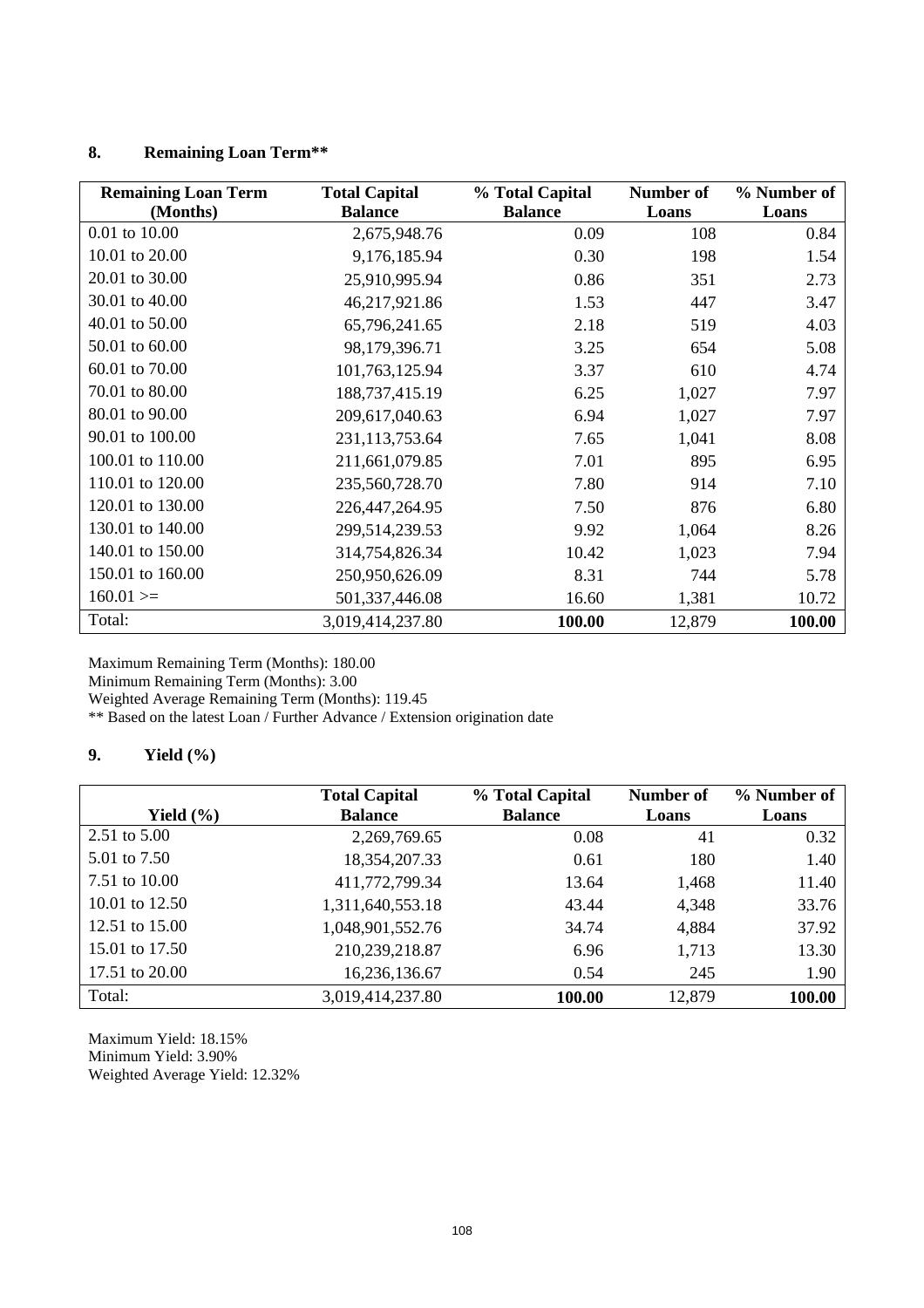## **10. Delinquency Status**

| <b>Delinquency Status</b> | <b>Total Capital</b><br><b>Balance</b> | % Total Capital<br><b>Balance</b> | Number of<br>Loans | % Number of<br>Loans |
|---------------------------|----------------------------------------|-----------------------------------|--------------------|----------------------|
| Current                   | 3,019,414,237.80                       | 100.00                            | 12,879             | 100.00               |
| Total:                    | 3,019,414,237.80                       | 100.00                            | 12.879             | 100.00               |

## **11. Main Applicant Current Age**

| <b>Main Applicant Current</b> | <b>Total Capital</b> | % Total Capital | Number of | % Number of |
|-------------------------------|----------------------|-----------------|-----------|-------------|
| Age                           | <b>Balance</b>       | <b>Balance</b>  | Loans     | Loans       |
| 21 to 30                      | 127,796,291.09       | 4.23            | 527       | 4.09        |
| 31 to 40                      | 565,007,126.86       | 18.71           | 2,270     | 17.63       |
| 41 to 50                      | 995,496,758.30       | 32.97           | 3,987     | 30.96       |
| 51 to 60                      | 940,075,280.32       | 31.13           | 4,067     | 31.58       |
| 61 to 70                      | 390,023,619.12       | 12.92           | 2,023     | 15.71       |
| 71 to 80                      | 1,015,162.11         | 0.03            | 5         | 0.04        |
| <b>Total:</b>                 | 3,019,414,237.80     | 100.00          | 12,879    | 100.00      |

Maximum Age: 74 Minimum Age: 23 Weighted Average Age: 49

## **12. Nordax Risk Class**

|                          |                              | % Total Capital | Number of | % Number of |
|--------------------------|------------------------------|-----------------|-----------|-------------|
| <b>Nordax Risk Class</b> | <b>Total Capital Balance</b> | <b>Balance</b>  | Loans     | Loans       |
| Risk Class A             | 255,310,248.75               | 8.46            | 811       | 6.30        |
| Risk Class B             | 901,976,783.53               | 29.87           | 3,380     | 26.24       |
| Risk Class C*            | 1,862,127,205.52             | $61.67*$        | 8,688     | 67.46       |
| <b>Total:</b>            | 3,019,414,237.80             | 100.00          | 12879     | 100.00      |

\* Promissory Notes in Risk Class C in respect of the Initial Portfolio as at the Closing Date will, in accordance with the Loan Criteria, represent no greater than 60 per cent. of the Initial Portfolio.

## **13. Housing Status**

|                       |                              | % Total Capital | Number of | % Number of |
|-----------------------|------------------------------|-----------------|-----------|-------------|
| <b>Housing Status</b> | <b>Total Capital Balance</b> | <b>Balance</b>  | Loans     | Loans       |
| Apartment owner       | 383,655,643.41               | 12.71           | 1,703     | 13.22       |
| House owner           | 2,201,936,099.49             | 72.93           | 9.394     | 72.94       |
| Living with parents   | 30,778,741.47                | 1.02            | 128       | 0.99        |
| Renter                | 403,043,753.43               | 13.35           | 1.654     | 12.84       |
| <b>Total:</b>         | 3,019,414,237.80             | 100.00          | 12,879    | 100.00      |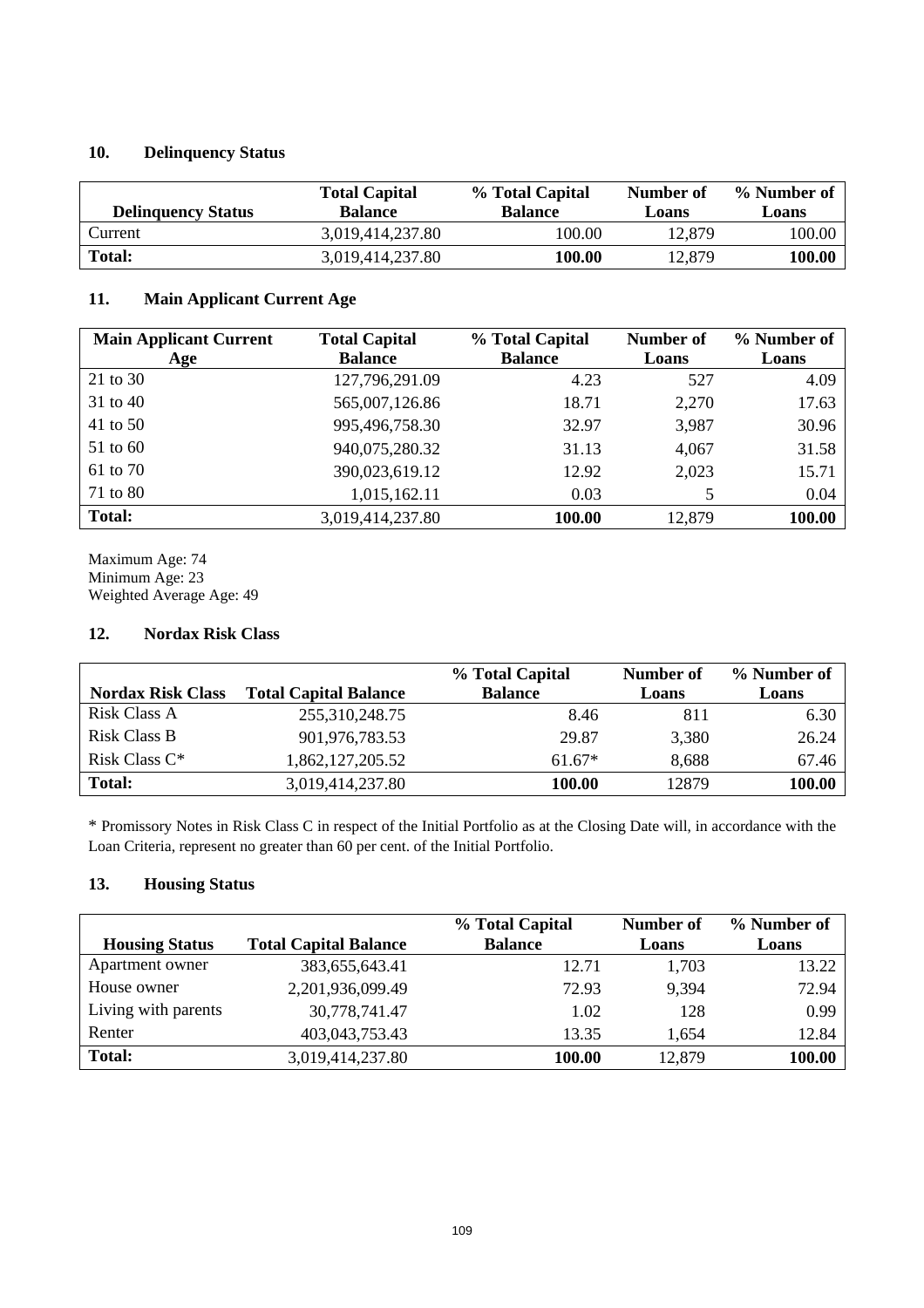# **14. Employment Type**

| <b>Employment Type</b>  | <b>Total Capital</b><br><b>Balance</b> | % Total Capital<br><b>Balance</b> | Number of<br>Loans | % Number of<br>Loans |
|-------------------------|----------------------------------------|-----------------------------------|--------------------|----------------------|
| Job training            | 22,523,617.47                          | 0.75                              | 99                 | 0.77                 |
| Retired                 | 91,733,984.39                          | 3.04                              | 530                | 4.12                 |
| Retired due to sickness | 324,850,108.36                         | 10.76                             | 1,681              | 13.05                |
| Salary income           | 2,445,311,634.39                       | 80.99                             | 10,004             | 77.68                |
| Self employed           | 112,427,949.24                         | 3.72                              | 464                | 3.60                 |
| Temporary employed      | 16,075,682.89                          | 0.53                              | 76                 | 0.59                 |
| Unemployed              | 6,491,261.06                           | 0.21                              | 25                 | 0.19                 |
| <b>Total:</b>           | 3,019,414,237.80                       | 100.00                            | 12,879             | 100.00               |

# **15. Civil Status**

|                     | <b>Total Capital</b> | % Total Capital | <b>Number of</b> | % Number of |
|---------------------|----------------------|-----------------|------------------|-------------|
| <b>Civil Status</b> | <b>Balance</b>       | <b>Balance</b>  | Loans            | Loans       |
| Divorced            | 246, 213, 710. 41    | 8.15            | 1,198            | 9.30        |
| Living together     | 572,881,284.52       | 18.97           | 2,447            | 19.00       |
| Married             | 1,636,430,248.17     | 54.20           | 6,617            | 51.38       |
| Separated           | 56,118,502.49        | 1.86            | 248              | 1.93        |
| Unmarried           | 457, 572, 252. 69    | 15.15           | 2,087            | 16.20       |
| Widow               | 50,198,239.52        | 1.66            | 282              | 2.19        |
| <b>Total:</b>       | 3,019,414,237.80     | 100.00          | 12,879           | 100.00      |

# **16. Direct Debit Payment**

| <b>Direct Debit</b> | <b>Total Capital</b> | % Total Capital | Number of | % Number of   |
|---------------------|----------------------|-----------------|-----------|---------------|
| <b>Payment</b>      | <b>Balance</b>       | <b>Balance</b>  | Loans     | Loans         |
| No                  | 1,076,852,927.66     | 35.66           | 4.789     | 37.18         |
| Yes                 | 1,942,561,310.14     | 64.34           | 8.090     | 62.82         |
| <b>Total:</b>       | 3,019,414,237.80     | 100.00          | 12,879    | <b>100.00</b> |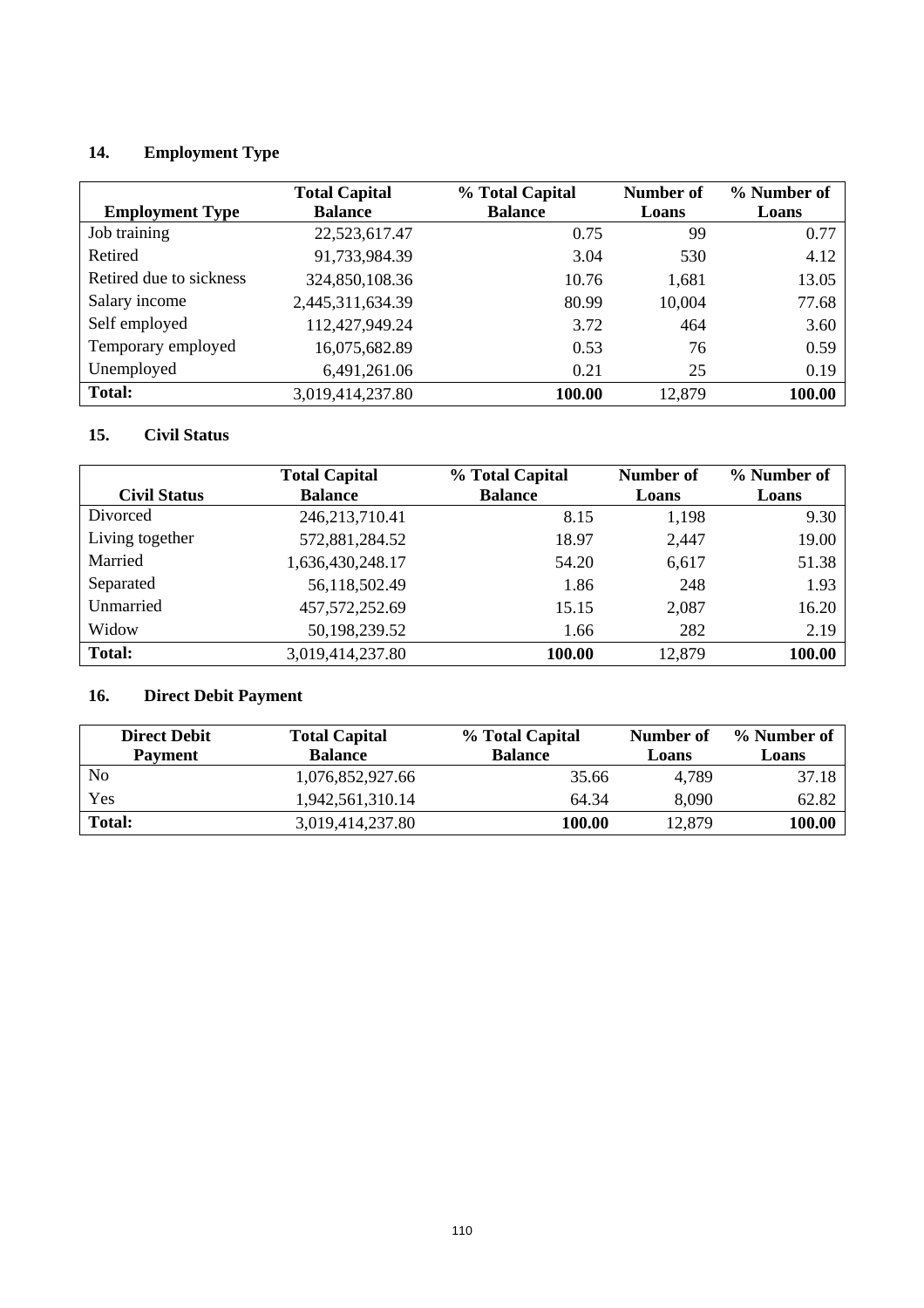# **17. Gross Income Both Applicants (NOK)**

|                              |                              | % Total        |               |          |
|------------------------------|------------------------------|----------------|---------------|----------|
| <b>Gross Income Both</b>     |                              | Capital        | <b>Number</b> | % Number |
| <b>Applicants (NOK)</b>      | <b>Total Capital Balance</b> | <b>Balance</b> | of Loans      | of Loans |
| 0.01 to 200,000.00           | 6,199,723.31                 | 0.21           | 81            | 0.63     |
| 200,000.01 to 300,000.00     | 107,439,980.71               | 3.56           | 863           | 6.70     |
| 300,000.01 to 400,000.00     | 345,998,514.06               | 11.46          | 1,942         | 15.08    |
| 400,000.01 to 500,000.00     | 530,980,750.90               | 17.59          | 2,378         | 18.46    |
| 500,000.01 to 600,000.00     | 495, 375, 275. 36            | 16.41          | 2,045         | 15.88    |
| 600,000.01 to 700,000.00     | 370,149,150.91               | 12.26          | 1,417         | 11.00    |
| 700,000.01 to 800,000.00     | 348,404,206.35               | 11.54          | 1,293         | 10.04    |
| 800,000.01 to 900,000.00     | 303,677,339.06               | 10.06          | 1,077         | 8.36     |
| 900,000.01 to 1,000,000.00   | 151,190,655.89               | 5.01           | 545           | 4.23     |
| 1,000,000.01 to 1,200,000.00 | 193,218,769.90               | 6.40           | 664           | 5.16     |
| 1,200,000.01 to 1,400,000.00 | 68,825,393.34                | 2.28           | 245           | 1.90     |
| 1,400,000.01 to 1,600,000.00 | 39,220,167.11                | 1.30           | 134           | 1.04     |
| 1,600,000.01 to 1,800,000.00 | 24,673,600.76                | 0.82           | 83            | 0.64     |
| 1,800,000.01 to 2,000,000.00 | 10,396,743.28                | 0.34           | 35            | 0.27     |
| $2,000,000.01 ==$            | 23,663,966.86                | 0.78           | 77            | 0.60     |
| Total:                       | 3,019,414,237.80             | 100.00         | 12,879        | 100.00   |

# **18. Top 10 Cities**

|                      | <b>Total Capital</b> | % Total Capital | Number of | % Number of |
|----------------------|----------------------|-----------------|-----------|-------------|
| <b>Top 10 Cities</b> | <b>Balance</b>       | <b>Balance</b>  | Loans     | Loans       |
| OSLO                 | 288,224,201.98       | 9.55            | 1,188     | 9.22        |
| <b>STAVANGER</b>     | 49, 341, 647. 59     | 1.63            | 193       | 1.50        |
| <b>DRAMMEN</b>       | 42,179,076.72        | 1.40            | 172       | 1.34        |
| <b>SKIEN</b>         | 41,024,570.42        | 1.36            | 170       | 1.32        |
| <b>SANDNES</b>       | 41,019,712.63        | 1.36            | 164       | 1.27        |
| <b>TRONDHEIM</b>     | 38,708,453.81        | 1.28            | 161       | 1.25        |
| <b>BERGEN</b>        | 31,980,514.12        | 1.06            | 131       | 1.02        |
| <b>SANDEFJORD</b>    | 31,290,435.08        | 1.04            | 128       | 0.99        |
| <b>MOSS</b>          | 28,851,366.96        | 0.96            | 128       | 0.99        |
| <b>KRISTIANSAND</b>  | 27,717,093.70        | 0.92            | 108       | 0.84        |
| Other                | 2,399,077,164.79     | 79.46           | 10,336    | 80.25       |
| <b>Total:</b>        | 3,019,414,237.80     | 100.00          | 12,879    | 100.00      |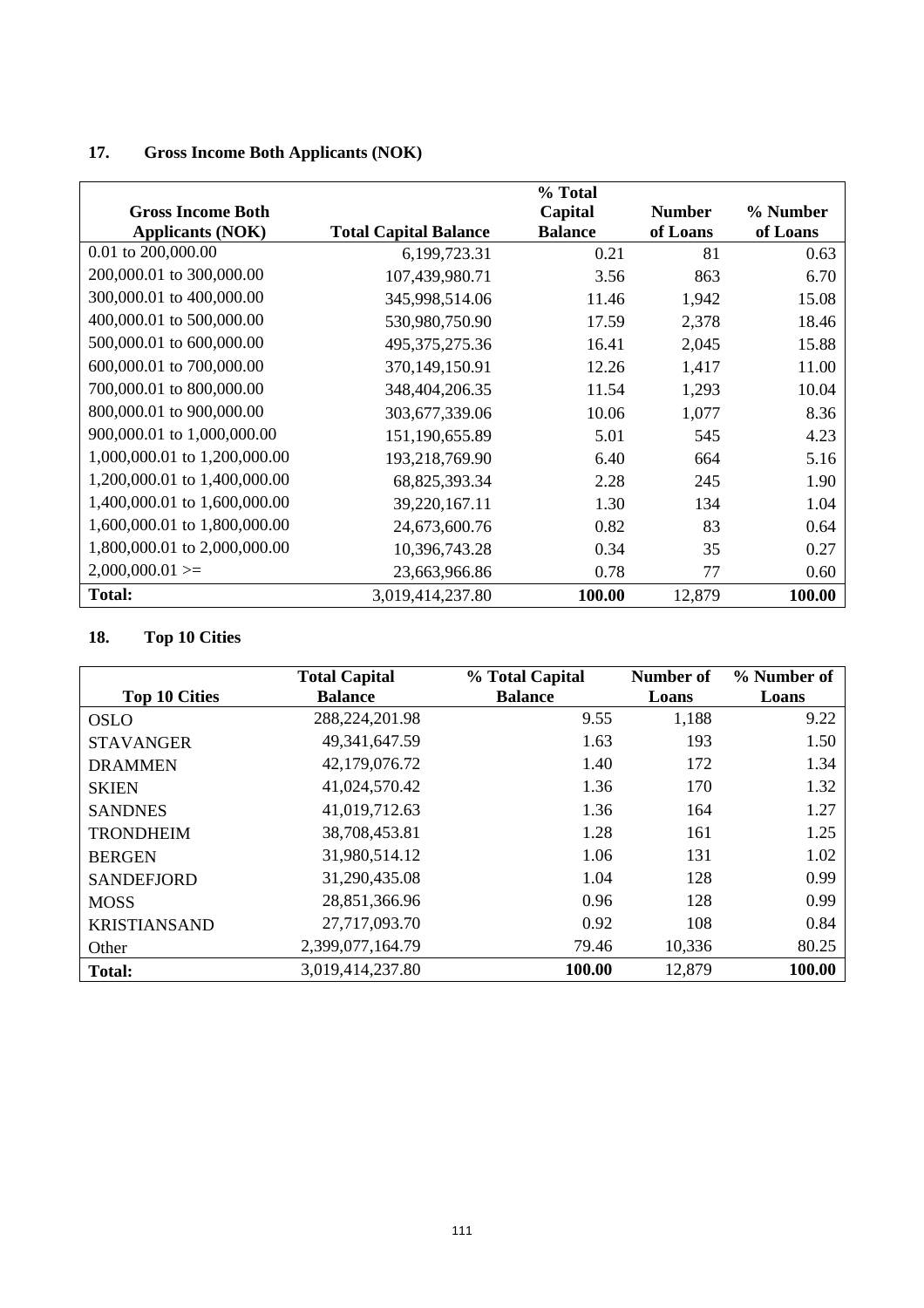## **THE UNSECURED CONSUMER CREDIT MARKET IN NORWAY**

## **Market overview**

The Norwegian FSA (No*. Finanstilsynet*) has for a number of years surveyed the extent of unsecured consumer credits in the market. Statistics have been collected from a number of finance companies and banks (both Norwegian companies and foreign branches) offering unsecured consumer credit cards (including overdrafts) and unsecured consumer loans.6

The historical surveys have shown a yearly growth in the unsecured credit market of approximately 20 per cent per annum from 2005 to 2008. During the international financial crisis in 2008 the increase came to a halt in 2009. The market recovered some in 2010 and has after that showed an increasing annual average growth. Yearly growth in Q1 2017 was 20.9%.

Norwegian unsecured consumer loan products generally offer a maximum maturity of 15 years and range from NOK 10,000 to NOK 600,000.

In a report to Parliament of 5 April 2017 on the state of the Norwegian financial market (No. *Finansmarkedsmeldingen*), the Norwegian Government addressed and announced a number of measures to curb potential negative side effects associated with rising levels of consumer credit in Norway, the effect of which is still uncertain, see further the section on "*Risk Factors - New Norwegian initiatives to regulate consumer credit"* in relation to these measures.

#### **Lenders in Norway**

The Norwegian unsecured consumer credit market has for some years now seen steadily increased competition. Having been a market which was originally dominated by subsidiaries of the Norwegian high street banks, the market is now dominated by niche players like Bank Norwegian, Gjensidige Bank/Opp Finans, Ya Bank, Komplett Bank and Santander Consumer Bank on the consumer loan side. The last couple of years have also seen a number of new entrances in the market (Monobank, Instabank, Easybank, Mybank, Avida Finans, Collector Bank, Resurs Bank and Enter Card).

The major Norwegian unsecured consumer loan lenders include:

| <b>Bank Norwegian</b>        | Ikano Bank         |
|------------------------------|--------------------|
| Gjensidige Bank / Opp Finans | $DNB - Cresco$     |
| Santander Consumer Bank      | Nordea             |
| Komplett bank                | <b>Resurs Bank</b> |
| Instabank                    | Ya Bank            |
| Enter Card Norge / Remember  | Monobank           |

As of Q1 2017, the portfolio managed by Nordax represents a market share of approximately 4 per cent of Norwegian unsecured consumer credits.

<sup>&</sup>lt;sup>6</sup> For reference, please see '*Resultatrapport for finansinstitutsjoner 1. kvartal 2017*', published by the Norwegian FSA on 24 May 2017.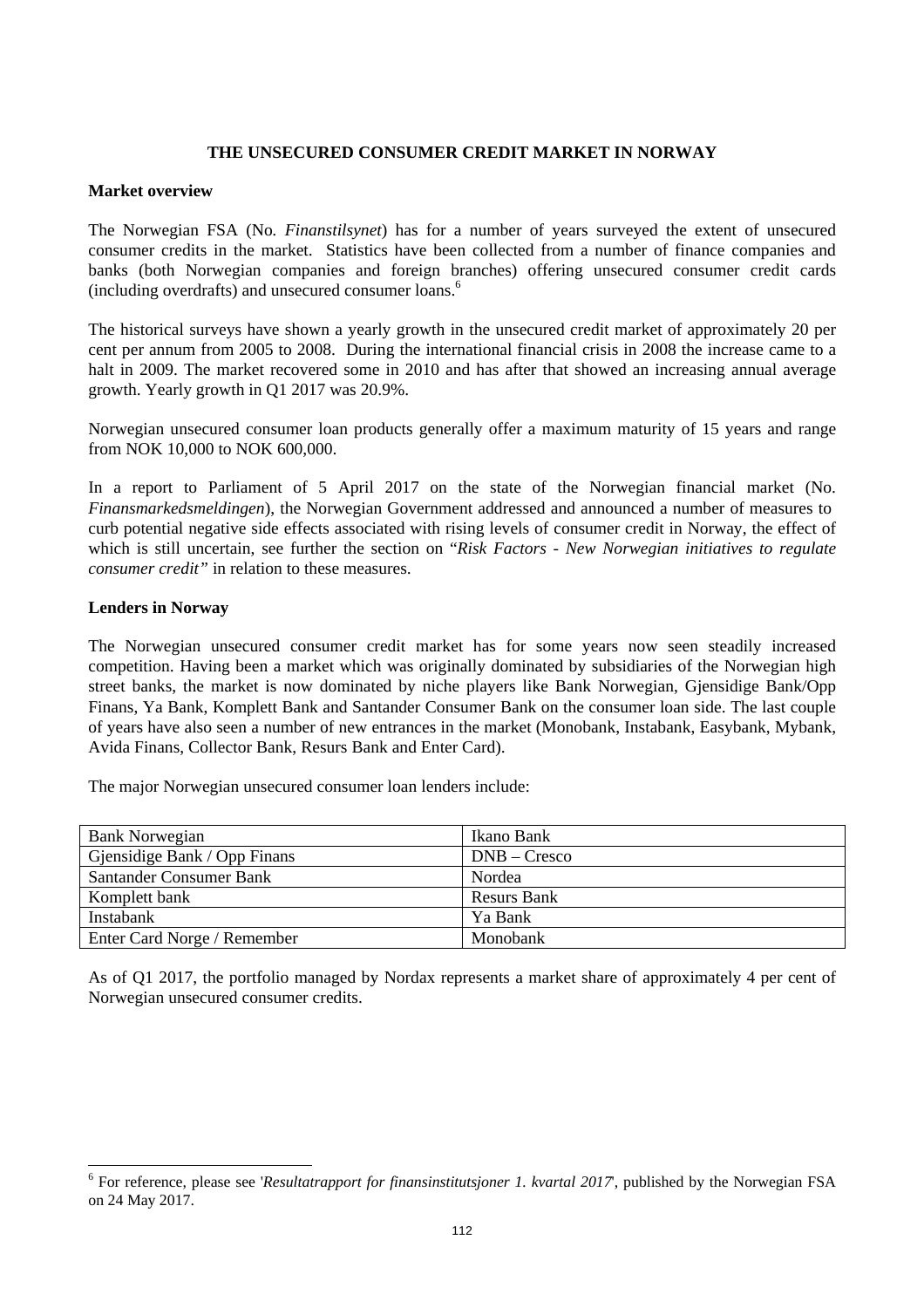## **SUMMARY OF TRANSACTION DOCUMENTS**

## **Loan Transfer Agreement**

The Issuer will enter into a loan transfer agreement between the Issuer, the Seller and the Security Trustee on or about the Closing Date (the **Loan Transfer Agreement**) pursuant to which the Issuer will acquire from the Seller:

- (a) claims under the Promissory Notes comprised in the Initial Portfolio on the Closing Date; and
- (b) claims under Additional Promissory Notes during each Monthly Acquisition Period during the Revolving Period.

The sale by Nordax to the Issuer of Promissory Notes pursuant to the Loan Transfer Agreement is not subject to material clawback risk.

## *Consideration*

The consideration payable in respect of Transferred Promissory Notes comprise of:

- (a) the Initial Purchase Price; and
- (b) the Deferred Consideration.

The Initial Purchase Price in respect of the Initial Portfolio is an amount equal to the outstanding principal amount of the relevant Transferred Promissory Notes as at the Final Pool Cut Date and is payable on the Closing Date. The Initial Purchase Price in respect of each Additional Promissory Note shall be an amount equal to the aggregate outstanding principal amount of the relevant Additional Promissory Note as at the relevant Transfer Date. Such Initial Purchase Price is payable on the immediately following Interest Payment Date, subject to and in accordance with the Pre-Enforcement Principal Priority of Payments.

On each Interest Payment Date (prior to the Note Trustee serving an Enforcement Notice to the Issuer), in accordance with the Pre-Enforcement Revenue Priority of Payments or Pre-Enforcement Principal Priority of Payments, as the case may be, (in each case only if and to the extent that the payments and provisions of a higher priority have been made in full and provided that no Trigger Event has occurred) available Revenue Receipts or Principal Receipts, as the case may be, will be applied by the Cash Manager (on behalf of the Issuer) towards payment to the Seller of Deferred Consideration for the purchase of the Transferred Promissory Notes.

## *Transfer of Legal Title*

The Business Day specified in a Transfer Notice as the date on which a transfer of Promissory Notes shall be completed and title to the Promissory Notes shall pass to the Issuer is referred to as a **Transfer Date**. Title to any Promissory Note assigned and transferred by the Issuer to the Seller following a breach of warranty or other repurchase obligation under the Loan Transfer Agreement shall pass on the date of such repurchase (each a **Repurchase Date**).

## *Further Advances*

If the Issuer (or the Servicer on behalf of the Issuer) receives a request for a Further Advance from a Customer under a Transferred Promissory Note, the Issuer (or the Servicer on behalf of the Issuer) shall immediately notify the Seller thereof and if the Seller elects (at its sole discretion) to fund such Further Advance, the Seller shall repurchase the relevant Transferred Promissory Note from the Issuer. The Issuer is not obliged to fund any Further Advance requested by the Customer. If the Issuer is not notified of the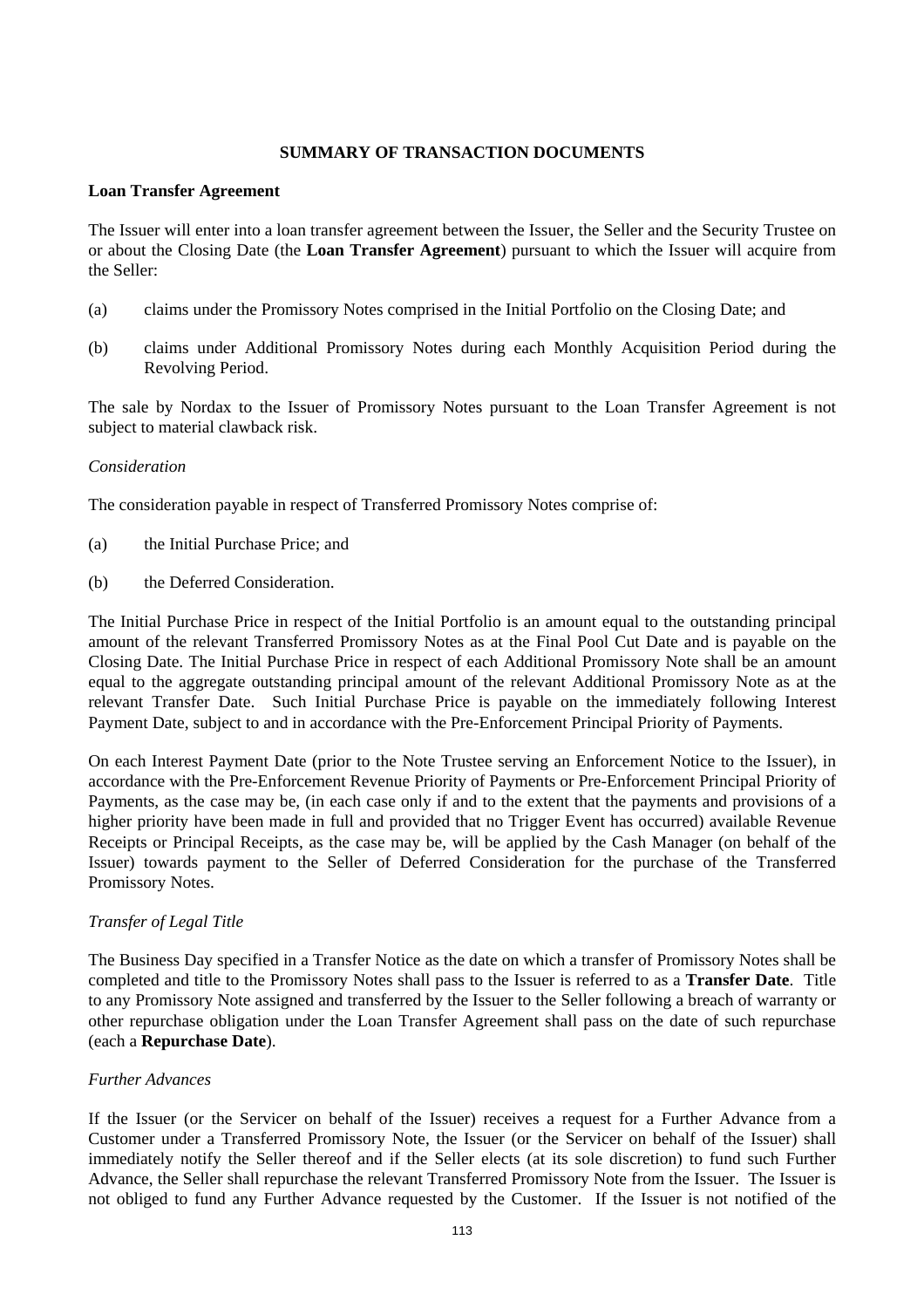Seller's intention to repurchase the relevant Transferred Promissory Note within 14 days of the request from the Customer for a Further Advance, the Issuer (or the Servicer on behalf of the Issuer) shall be entitled to notify the Customer that its request for a Further Advance is declined.

Any Transferred Promissory Note repurchased by the Seller for the purpose of funding a Further Advance may subsequently be acquired by the Issuer as an Additional Promissory Note during the Revolving Period.

The repurchase price payable in respect of any repurchase of a Further Advance by the Seller shall be an amount equal to the aggregate outstanding principal amount of the relevant Transferred Promissory Notes together with all unpaid interest accrued and accruing thereon and all other amounts outstanding thereunder as at the Repurchase Date.

Where any such repurchase by the Seller and assignment and transfer back to the Issuer is to occur on the same day, the parties hereto have agreed to net-off the repurchase price payable by the Seller against the Purchase Price payable by the Issuer, and the difference only will be payable by the Issuer. The terms of the relevant Repurchase Notice and Transfer Notice shall state whether such netting off is to occur.

## *Representations and Warranties - General*

Neither the Issuer nor the Security Trustee has made (or will make) any of the enquiries, searches or investigations in relation to the purchase of the Promissory Notes. In addition, neither the Issuer nor the Security Trustee has made (or will make) any enquiry, search or investigation at any time in relation to compliance by any party with respect to the provisions of the Loan Transfer Agreement or in relation to any applicable laws or the execution, legality, validity, perfection, adequacy or enforceability of the Promissory Notes.

In relation to all of the foregoing matters concerning the Promissory Notes and the circumstances in which the Promissory Notes were made to the Customers prior to the transfer of the Promissory Notes to the Issuer, both the Issuer and the Security Trustee will rely entirely on the representations and warranties to be given by the Seller to the Issuer and the Security Trustee which are set out in the Loan Transfer Agreement.

#### *Seller Representations and Warranties*

The representations and warranties described below (together, the **Loan Criteria**) given or to be given by the Seller under the Loan Transfer Agreement in respect of each Transferred Promissory Note as at the Closing Date or, as applicable, the relevant Transfer Date (other than in respect of the Loan Criteria on Deposits, where the Originator will continue to repeat such representations and warranties in respect of each Transferred Promissory Note on each Interest Payment Date after, as applicable, the Closing Date or the Transfer Date), will include:

- (a) **Ordinary Course of Business**: the Promissory Note is an asset of the Seller and has been originated and administered by the Seller in accordance with the Credit Policy and the Collection and Provisioning Policy;
- (b) **Origination Channel**: the Promissory Note is not characterised as broker originated;
- (c) **Customer**: at the time of origination of the Promissory Note, the Customer was resident in Norway and each Customer is a natural person and not presently an employee of the Seller or a member of the Seller's group of companies;
- (d) **Valid and Binding**: the Promissory Note has been duly executed (including, as applicable, by way of electronic signature) by the Customer and constitutes a legal, valid and binding obligation of the relevant Customer (subject to bankruptcy, reorganisation, insolvency and other laws affecting the rights of creditors generally);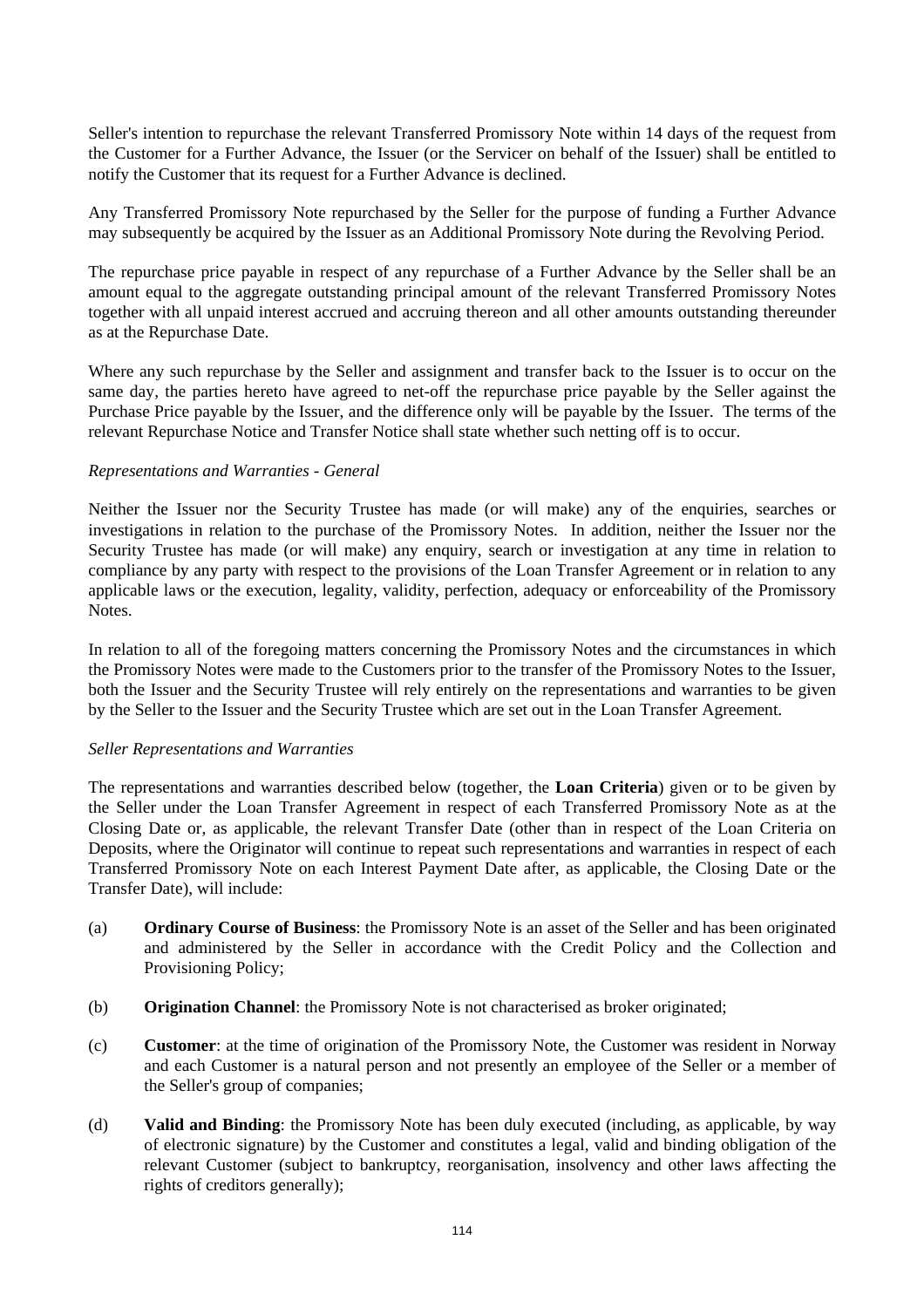- (e) **Currency**: the Promissory Note is denominated and payable in Norwegian Kroner;
- (f) **Maximum Maturity**: the Promissory Note has a maximum legal maturity of 15 years and 1 month;
- (g) **Minimum Term**: the Promissory Note has a minimum remaining legal maturity of 1 month;
- (h) **Maturity**: the Promissory Note matures earlier than 66 months and 15 days before the Final Maturity Date;
- (i) **Monthly Payment**: the terms of the contract under which the Promissory Note arises requires the Customer to make monthly payments on the Promissory Note (although a Customer may request a Payment Holiday);
- (j) **Interest Rate**: the Promissory Note has a variable rate of interest set in accordance with the Originator's pricing policy;
- (k) **Write-off**: the Promissory Note is not Written-off;
- (l) **Delinquent Promissory Note**: the Promissory Note is not Delinquent;
- (m) **Prepayment**: no notice of prepayment has been given on the Promissory Note by the Customer to the Seller;
- (n) **Solvency of the Customer**: to the best of the Seller's knowledge, the Customer in respect of the Promissory Note is not bankrupt, subject to a suspension of payments or otherwise insolvent or subject to any analogous procedure;
- (o) **Encumbrance**: the Promissory Note is not subject to any encumbrance;
- (p) **Assignability**: the Promissory Note can be freely and validly transferred by way of assignment and transfer to the Issuer without any requirement to obtain any further consent from the Customer;
- (q) **Set**-**off**: the Seller is not aware of any circumstances which would give rise to any right of set off, withholding, suspensions, counterclaim, defence or deduction by a Customer in respect of any Promissory Note, other than by virtue of a Customer holding a deposit account with the Seller;
- (r) **Deposits:** if the Customer under the Promissory Note holds a deposit account with the Seller, (a) the funds standing the credit of such account do not exceed NOK20,000 and (b) such account is covered by the Swedish deposit guarantee scheme operated by the Swedish National Debt Office;
- (s) **Contracts**: the Promissory Note has been entered into on the standard terms and conditions set out in the relevant schedules to the Loan Transfer Agreement, without material amendment thereto or is an Approved New Promissory Note Type;
- (t) **Books and records**: the Seller has kept full and proper accounts, books and records showing all material transactions, payments, receipts and proceedings relating to the Promissory Note;
- (u) **Loan Value**: the maximum principal amount outstanding (including any capitalised interest) of the Promissory Note is NOK520,000;
- (v) **Governing Law**: the contract under which the Promissory Note arises is governed by the laws of Norway;
- (w) **Compliance with Laws**: the terms of the Promissory Note complies with all applicable laws, including the Norwegian Promissory Notes Act 1939-02-17 no. 2 and the Norwegian Financial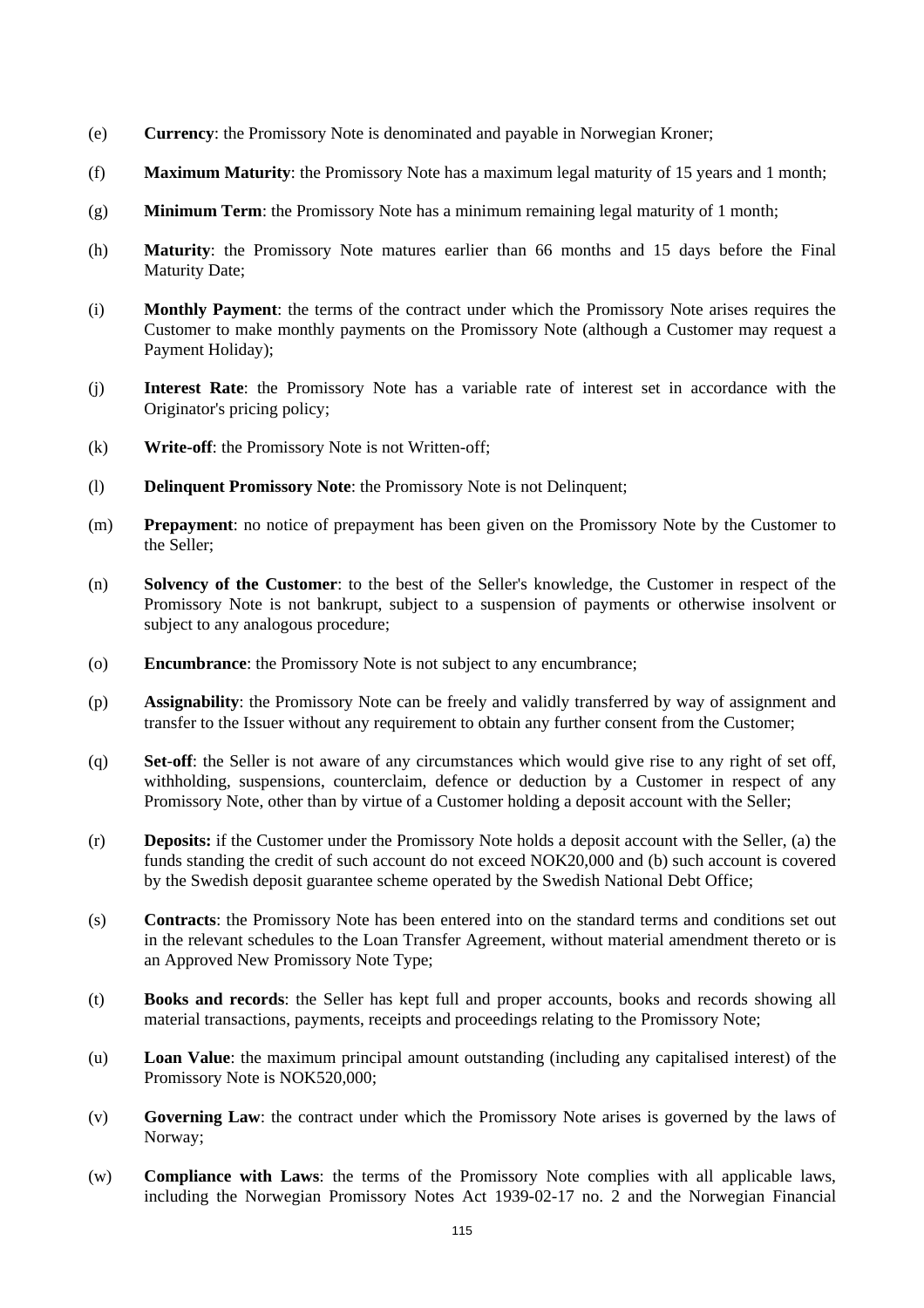Contracts Act 1999-06-26 no. 46 and other similar regulations under Norwegian law including the rules and regulations of the Norwegian Financial Supervisory Authority (No: *Finanstilsynet*);

- (x) **High value loans**: the Promissory Note will not cause the percentage of Promissory Notes in the Portfolio (by balance) with a principal amount outstanding (including any capitalised interest) in excess of NOK320,000 to be greater than [45] per cent.;
- (y) **Direct Debit**: the Promissory Note will not cause the percentage of Promissory Notes in the Portfolio (by balance) where the relevant Customer pays by direct debit or other electronic payment systems (e.g. electronic invoice) to be less than [50] per cent.;
- (z) **Minimum Age**: at the time of origination of the Promissory Note, the Customer is at least 20 years old;
- (aa) **Unemployment**: at the time of origination of the Promissory Note, to the best of the Seller's knowledge, at least one Customer under the Promissory Note is not unemployed (*Sw. arbetslös*);
- (bb) **Risk Class C Promissory Notes**: the Promissory Note will not cause the percentage of Promissory Notes in the Portfolio (by balance) falling in Risk Class C to be greater than [60] per cent.; and
- (cc) **Risk Class D Promissory Notes and Risk Class E Promissory Notes**: the Portfolio shall not contain any Promissory Notes falling in Risk Class D or Risk Class E as per the Originator's Risk Model.

**Credit Policy and Collection and Provisioning Policy** means the policies of the Seller in respect of the underwriting and collecting of loans made under the Promissory Notes, as set out in the Servicing Agreement.

**Originator's Risk Model** means the risk model used by the Originator for its origination in Norway (in accordance with good and customary business practice) to produce the matrix set out in the Loan Transfer Agreement. The Originator may change the Originator's Risk Model (including the score intervals), provided that such changes would be acceptable to a prudent lender of unsecured loans to borrowers in Norway. The Servicer will notify to the Rating Agencies any proposed material changes to the Originator's Risk Model.

**Risk Class C Promissory Note** means a Transferred Promissory Note which belongs to such risk class as per the Originator's Risk Model.

**Risk Class D Promissory Note** means a Promissory Note which belongs to such risk class as per the Originator's Risk Model.

**Risk Class E Promissory Note** means a Promissory Note which belongs to such risk class as per the Originator's Risk Model.

## *New Promissory Note Type*

After the Closing Date and during the Revolving Period, the Originator may transfer Promissory Notes to the Issuer that are made on different standard terms and conditions to those set out in the relevant schedule to the Loan Transfer Agreement and/or in electronic rather than physical form (a **New Promissory Note Type**). The Issuer will approve the inclusion of New Promissory Note Types in the Portfolio (without prejudice to the application of the Loan Criteria), provided that: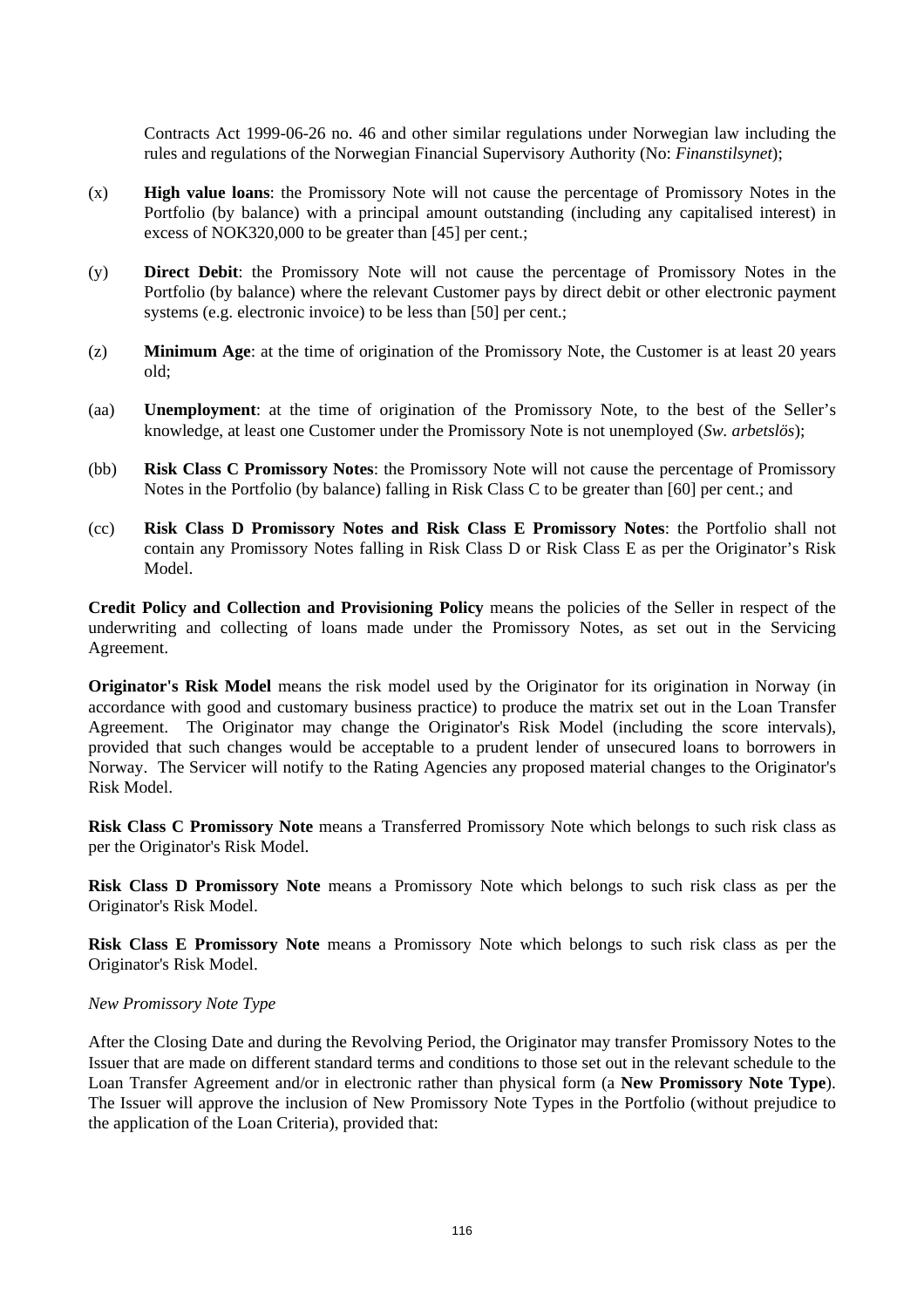- (a) the Issuer, the Security Trustee and the Note Trustee have received a legal opinion from Norwegian counsel, on terms satisfactory to the Security Trustee and the Note Trustee, relating to that New Promissory Note Type; and
- (b) the Rating Agencies have been notified of the terms of the New Promissory Note Type and have not raised any objections to the inclusion of that New Promissory Note Type in the Portfolio or indicated that the current rating of the Rated Notes would be adversely affected by the inclusion of the New Promissory Note Type in the Portfolio.

Any New Promissory Note Type that has satisfied the criteria set out above will be an **Approved New Promissory Note Type**.

## *Remedy for breach of Representation and Warranty*

If there is a breach of the Loan Criteria by the Seller, the Seller will, if the breach cannot be remedied or (if capable of remedy) has not been remedied within a period of 25 days from the date on which the Seller first discovered the relevant breach, be required to purchase the relevant Transferred Promissory Note from the Issuer for a consideration equal to the aggregate outstanding principal amount of the relevant Transferred Promissory Note together with all unpaid interest accrued and accruing thereon and all other amounts outstanding thereunder as at the Repurchase Date.

## *Repurchases*

The Seller shall re-purchase the relevant Transferred Promissory Notes from the Issuer upon breach of any Loan Criteria (which is either not capable of remedy or if the Seller has failed to remedy it within the agreed grace period).

The Issuer may also accept a repurchase if the Security over the relevant Transferred Promissory Note(s) shall be released pursuant to the Security Agreement if the Seller certifies in the relevant Repurchase Notice that repurchase is required as a result of:

- (a) a substitution of the Customer under a Transferred Promissory Note;
- (b) any extension to the maturity date for a Transferred Promissory Note;
- (c) any Conversion or amendment to be made to a Transferred Promissory Note but only where the Transferred Promissory Note subject to a Conversion or amendment does not comply with the conditions set out in the Loan Transfer Agreement;
- (d) a Further Advance to be made in respect of a Transferred Promissory Note; or
- (e) certain conditions to the sale of the relevant Transferred Promissory Notes not being satisfied on the relevant Transfer Date.

The Issuer may further accept a repurchase if the Security over the relevant Transferred Promissory Note(s) shall be released pursuant to the Security Agreement, if the Seller certifies in the relevant Repurchase Notice that such Transferred Promissory Note(s) is(are) Written-off.

Following receipt of a copy of such certification the Security over the relevant Transferred Promissory Note(s) shall be released pursuant to the Security Agreement.

The repurchase price payable in respect of any repurchase of a Transferred Promissory Note by the Seller shall be an amount equal to the aggregate Principal Promissory Note Amount of the relevant Transferred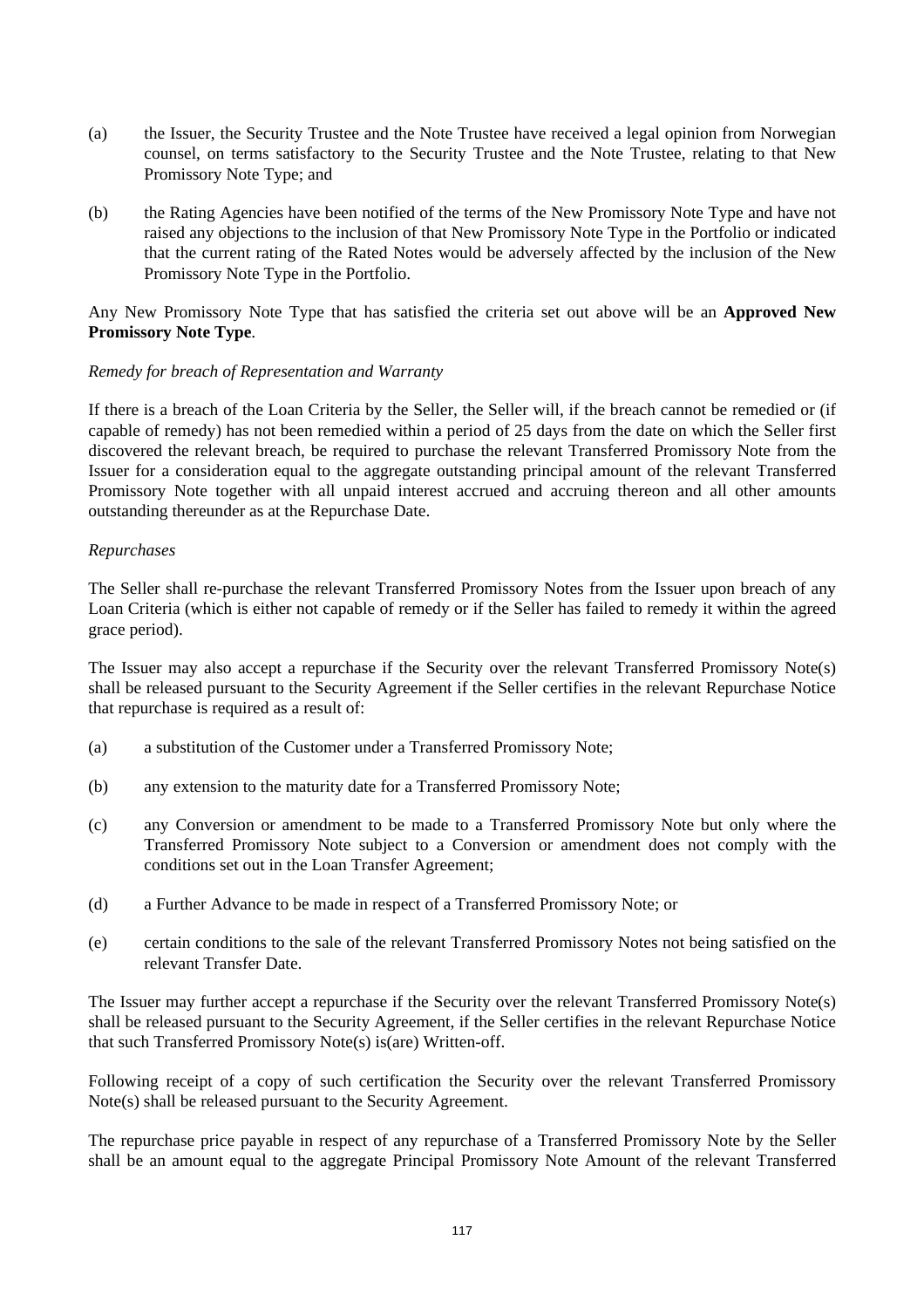Promissory Notes together with all accrued and unpaid interest and all other amounts outstanding thereunder as at the Repurchase Date except in respect of:

- (a) Promissory Notes which are Delinquent (other than due to a breach of any Loan Criteria) for which the repurchase price shall be an amount equal to the aggregate Principal Promissory Note Amount of the relevant Transferred Promissory Notes together with all unpaid interest accrued and accruing thereon and all other amounts outstanding thereunder, less, provided that the Credit Enhancement Reserve is funded in an amount equal to the Credit Enhancement Reserve Required Amount as at the relevant Repurchase Date, the lower of (i) any relevant Provisions and (ii) the Delinquency Deduction for the relevant Promissory Note, all as at the Repurchase Date (the Delinquency Deduction also being calculated as at the Repurchase Date instead of the Transfer Date); or
- (b) Promissory Notes which are Written-off (other than due to a breach of any Loan Criteria) for which the repurchase price shall be an amount equal to their net book value according to IFRS provided further that such amount shall not be less than [43.50] per cent of the Principal Promissory Note Amount of the Transferred Promissory Notes.

Where:

**Delinquency Deduction** means for each Promissory Note, an amount equal to the unpaid principal balance of such Promissory Note multiplied by:

- (i) if it is in a Class 1 Promissory Note, 0;
- (ii) if it is in a Class 2 Promissory Note, 0.20; and
- (iii) if it is in a Class 3 Promissory Note, 0.40.

**Class 1 Promissory Note** means a Promissory Note which is current or has been Delinquent for less than a month, as at the relevant Transfer Date.

**Class 2 Promissory Note** means a Promissory Note which has been Delinquent for 1 month but less than 2 months, as at the relevant Transfer Date.

**Class 3 Promissory Note** means a Promissory Note which has been Delinquent for 2 months but less than 3 months, as at the relevant Transfer Date.

**Principal Promissory Note Amount** means on any relevant date, the principal amount which is legally recoverable from a Customer under or pursuant to a Promissory Note.

**Provisions** means the amount of any provision which is made in accordance with the Collection and Provisioning Policy in respect of a loan evidenced by a Promissory Note which is Delinquent.

#### *Trigger Events*

If a Trigger Event has occurred, the Issuer shall cease acquiring Additional Promissory Notes from the Seller pursuant to the Loan Transfer Agreement.

#### *Governing law*

The Loan Transfer Agreement and any non-contractual obligations arising out of or in connection with it are governed by, and shall be construed in accordance with, Norwegian law.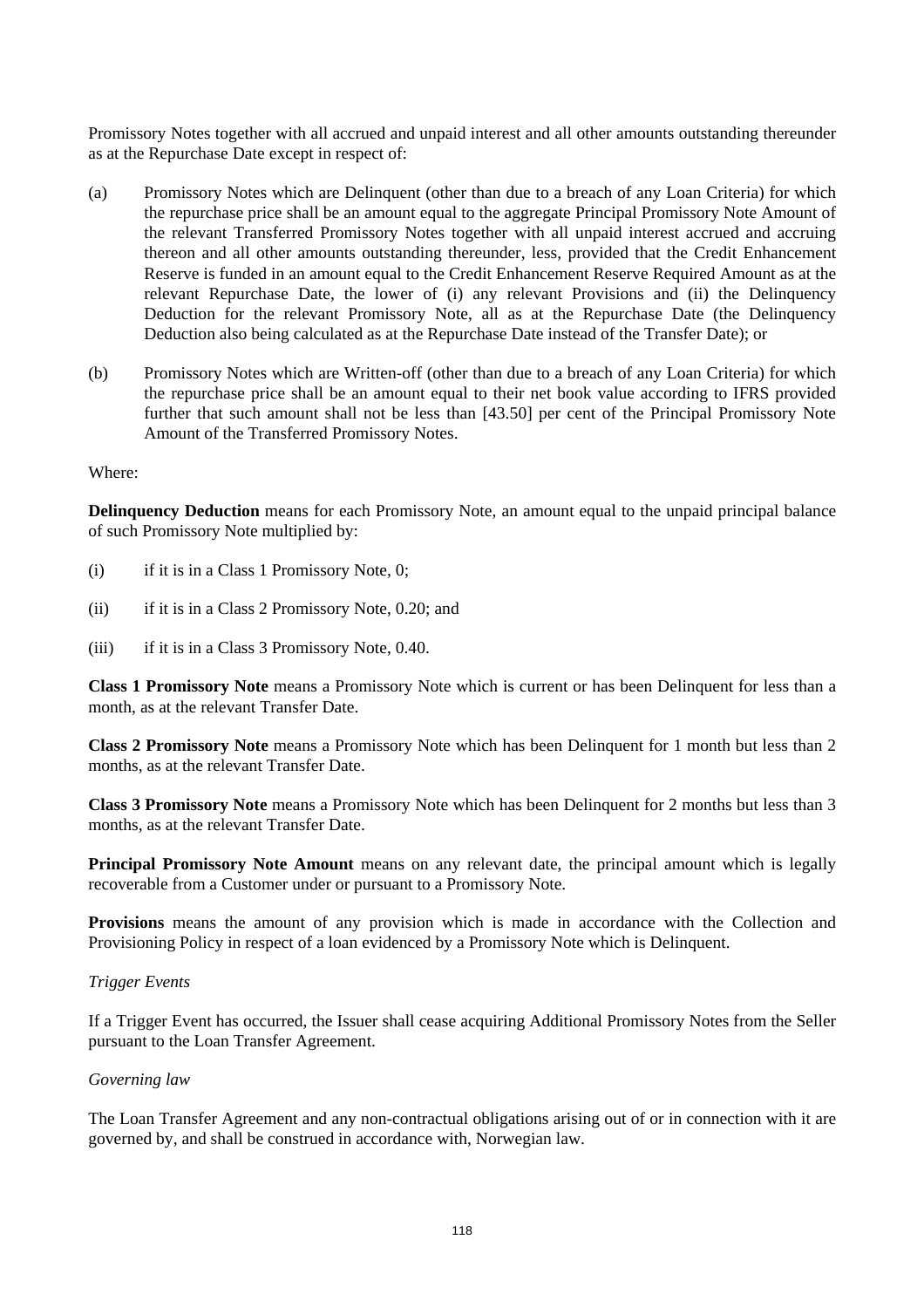## **Servicing Agreement**

## *General*

The Servicing Agreement will be entered into between the Issuer, the Servicer, the Cash Manager, the Seller and the Security Trustee on or around the Closing Date (the **Servicing Agreement**).

## *Servicing of the Transferred Promissory Notes*

Under the Servicing Agreement, the Servicer agrees to, *inter alia*, the following:

- (a) service and administer all Transferred Promissory Notes in the Portfolio on behalf of the Issuer and the Security Trustee with the same level of care and diligence as would a reasonable prudent lender;
- (b) to the extent the Servicer has any influence over such actions, not permit any Transferred Promissory Notes to become subject to any Security Interest nor permit any disposal to be made in respect of the same otherwise than by operation of law or in accordance with the other Transaction Documents;
- (c) ensure that each Customer is instructed to pay all amounts due under each Transferred Promissory Note directly into the GIC Account;
- (d) ensure that each Collection Agency is instructed to pay all recoveries on Promissory Notes directly into the Collection Agency Account;
- (e) in the event that any amount in respect of the Transferred Promissory Notes is received by it in violation of subparagraph (c) above, hold such amount separately and for the account of the Issuer, and promptly pay such amount into the Collection Agency Account;
- (f) comply with the obligations on its part set out in the Bank Account Agreement, the Reserve Bank Accounts Agreement and the Cash Management Agreement including, without limitation, the specific provisions relating to the collection of monies set out in such Transaction Documents;
- (g) only if the Servicer is not the Originator, undertake to adjust the interest rate applicable to each Transferred Promissory Note in accordance with (i) the general terms and conditions of that Transferred Promissory Note; and (ii) the Norwegian Financial Contracts Act;
- (h) keep full and proper ledgers, books, accounts and records in relation to the Transferred Promissory Notes and keep them up to date;
- (i) maintain management information systems which are adequate to generate reliable periodical and statistical portfolio information for the purposes of the Issuer's reporting obligations;
- (j) ensure that the electronic systems used by it in relation to the Transferred Promissory Notes are maintained in working order and that the Servicer complies with the Swedish Personal Data Act (*Sw: Personuppgiftslagen* (1998:204)), Norwegian Personal Data Act 2000 and the General Data Protection Regulation (EU) 2016/679;
- (k) prepare and submit on behalf of the Issuer all necessary applications and requests for any approval, authorisation, consent or licence required by Swedish or Norwegian law or regulation in connection with the business of the Issuer:
- (l) prepare or procure the preparation of and file all reports, annual returns, financial statements, statutory forms and other returns which the Issuer is required by Swedish law or Norwegian law to prepare and file;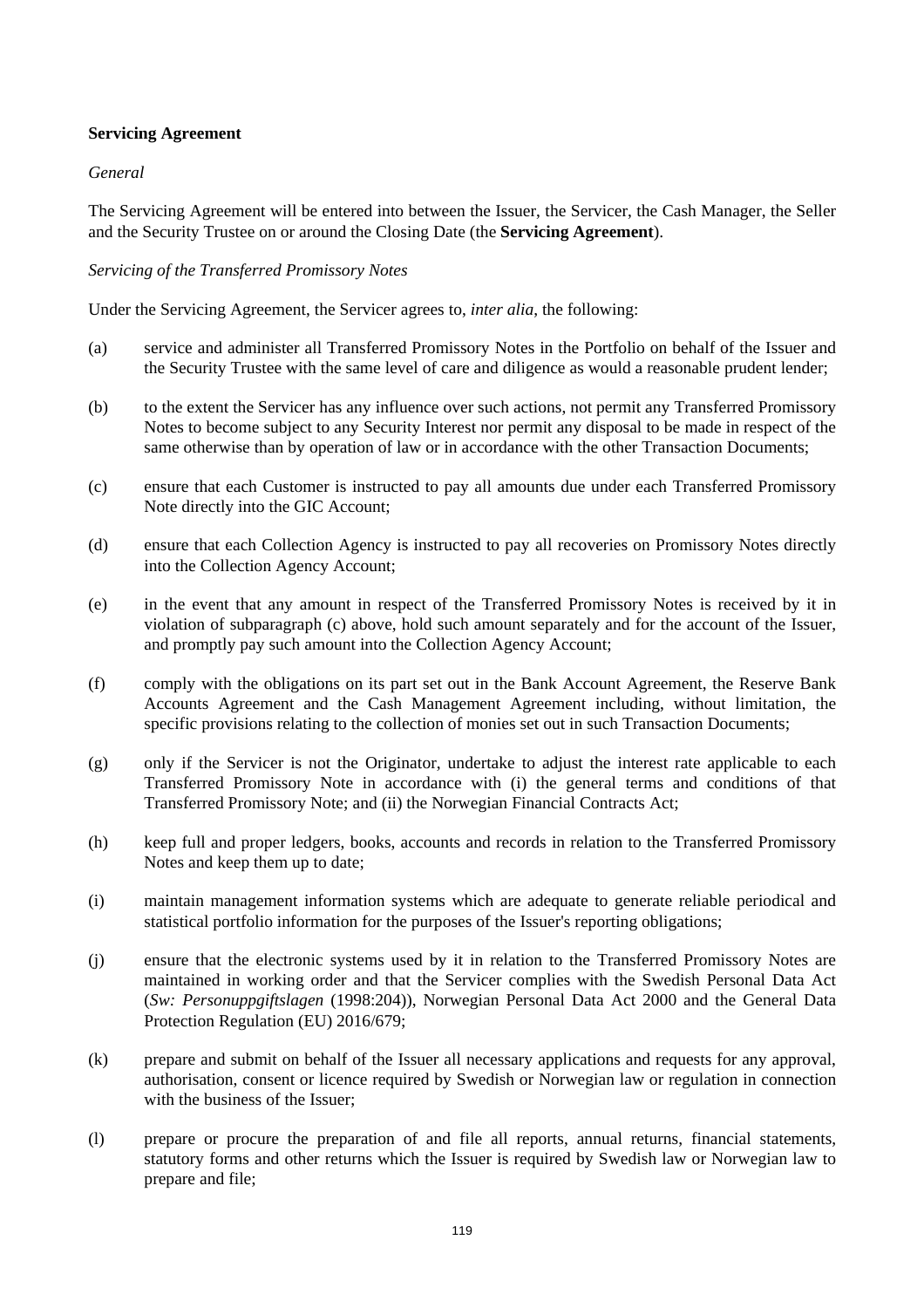- (m) procure (so far as the Servicer, using its reasonable endeavours, is able so to do) compliance by the Issuer with all applicable requirements and with the terms of the Transaction Documents;
- (n) procure that the Storage Company holds the Transferred Promissory Note on the Security Trustee's behalf;
- (o) agree to Conversions (including, without limitation, as to interest rates, loan periods, compositions, payment holidays and amortisation) for a Transferred Promissory Note provided that certain conditions are satisfied;
- (p) when recovering payments and enforcing claims relating to Transferred Promissory Notes, at all times follow the procedures set out in the Collection and Provisioning Policy; and
- (q) provide to the Cash Manager a monthly report in substantially the same form as set out in appendix 6 to the Servicing Agreement (the **Servicing Report**) on each Servicing Report Performance Date following the provision of the first Servicing Report in  $\lceil \bullet \rceil$  2017 on certain matters relating to the Transferred Promissory Notes for the Calculation Period. The Servicing Report will set out information on, among other things, (a) the collections on the Transferred Promissory Notes (including the Insurance Premiums (if any) and the Insurance Proceeds (if any) received by the Issuer in respect of the Transferred Promissory Notes) (b) the performance of the Portfolio and delinquency information for delinquency periods of up to one month, one month to two months and two months to three months and (c) the amount and number of all Promissory Notes repurchased in such period (in respect of those repurchases due to breaches of certain warranties relating to such Transferred Promissory Notes only), together with all information that the Cash Manager requires and which is available to the Servicer in order to make the necessary calculations and determinations in respect of the amounts to be paid by the Issuer on the following Interest Payment Date in accordance with the terms of the relevant Priority of Payments.

**Collection Agency** means a collections agency which at all times maintains a permit under the Norwegian Collections Act (No. "*Inkassoloven*") as amended and in force from time to time.

**Servicing Report Performance Date** means the third Business Day prior to the Calculation Date in each calendar month provided that if Nordax is acting as both the Servicer and the Cash Manager, each Servicing Report Performance Date applicable to Nordax as Servicer will be the Calculation Date in the same calendar month. In addition, where Nordax is acting as both the Servicer and the Cash Manager, the Servicing Report may be prepared and incorporated within the Monthly Report of the same calendar month.

For so long as the Servicing Report Performance Date is also the Calculation Date, delivery of the Monthly Report (which incorporates the Servicing Report) by the Cash Manager shall satisfy the obligation of the Servicer to deliver a Servicing Report to the Cash Manager and there shall be no Servicing Report Delivery Failure (as defined below) as a result of the Servicer not delivering a separate Servicing Report to the Cash Manager.

In the Servicing Agreement, the Servicer (only if the Servicer is not the Originator) will also undertake to adjust the interest rate applicable to each Transferred Promissory Note in accordance with (a) the general terms and conditions of that Transferred Promissory Note and (b) the Norwegian Financial Contracts Act. **Servicing Report Delivery Failure** means, subject to the below, on any given Servicing Report Performance Date, that the Cash Manager has not received, or there has been a delay in the receipt of, a Servicing Report setting out all the necessary information in respect of the relevant Calculation Period.

## *Appointment of Servicer as a designated reporting entity*

The Issuer and the Seller have each appointed the Servicer to act as the designated reporting entity for the purposes of complying with any applicable requirements under Article 8b of the CRA Regulation and the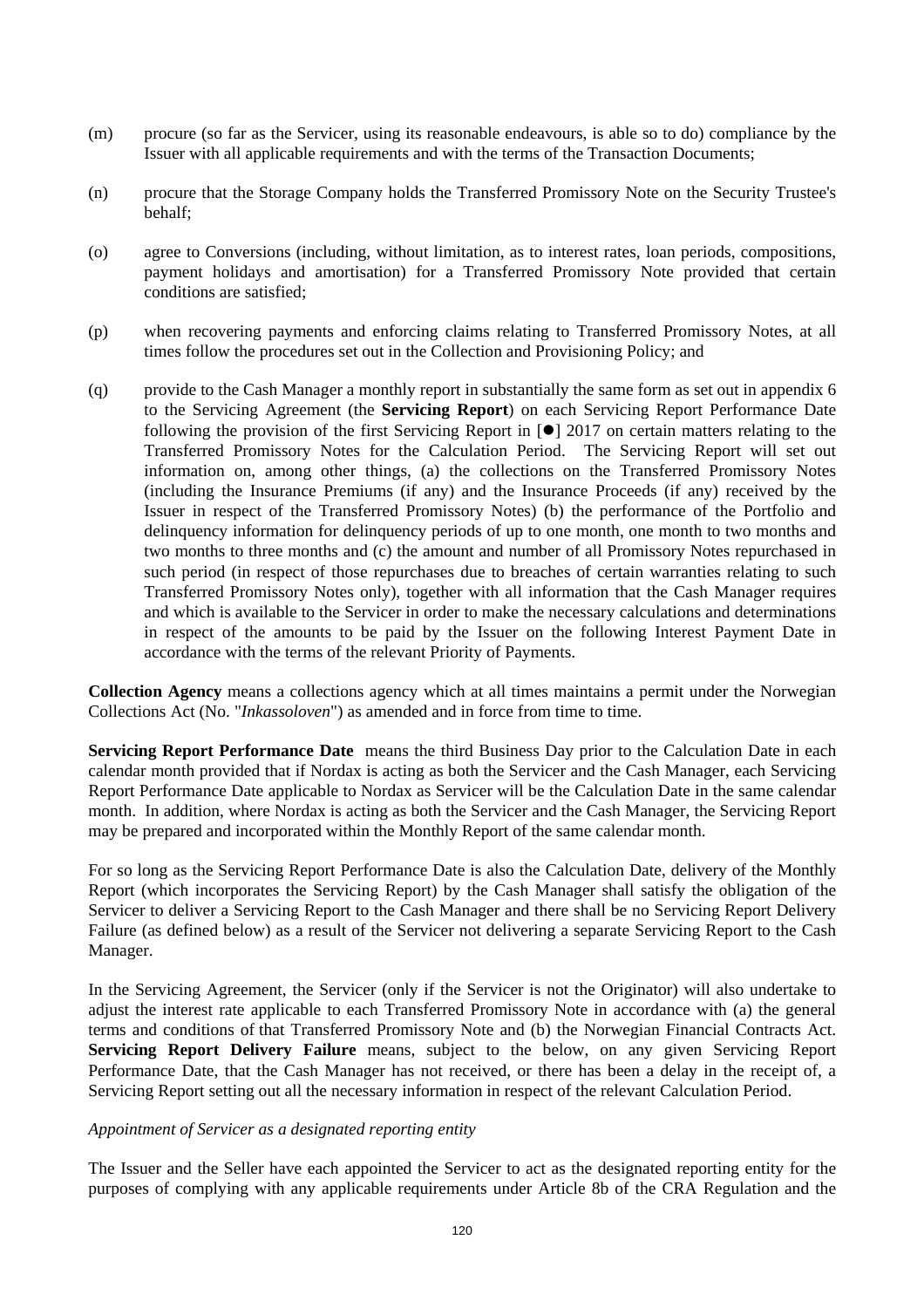corresponding implementing measures from time to time (including the disclosure and reporting requirements under articles 3 to 7 of Regulation (EU) No. 2015/3) (the **Article 8b Reporting**) in respect of any relevant Notes issued by the Issuer. As at the date of this Prospectus, aspects of the Article 8b requirements remain subject to further clarification.

#### *Removal or resignation of the Servicer*

The appointment of the Servicer may be terminated by the Security Trustee or the Issuer (with the consent of the Security Trustee) upon written notice to the Servicer on the occurrence and continuance of certain events (each a **Servicer Termination Event**), including, but not limited to, if:

- (a) the Servicer defaults in the payment on the due date of any payment due and payable by it under the Servicing Agreement and such default is not remedied within ten (10) Business Days after the earlier of the Servicer becoming aware of such default and receipt by the Servicer of written notice by the Issuer or the Security Trustee requiring the same to be remedied;
- (b) the Servicer defaults (other than a failure to pay) in the performance or observance of any of its covenants and obligations under the Servicing Agreement, which in the sole opinion of the Security Trustee is a default that would be materially prejudicial to the interests of the Noteholders and (except when such default is incapable of remedy, no such continuation and/or notice shall be required) such default is not remedied within fifteen (15) Business Days after the earlier of the Servicer becoming aware of such default and receipt by the Servicer of written notice by the Issuer or the Security Trustee requiring the same to be remedied;
- (c) any material representation or warranty made in the Servicing Agreement, or in any certificate, statement or document delivered or made by the Servicer pursuant hereto, is or proves to have been incorrect when made;
- (d) the Servicer is, or is deemed for the purposes of Swedish law to be, insolvent or admits in writing its inability to pay its debts as they fall due;
- (e) the Servicer suspends making payments on all or any class of its debts or announces its intention to do so, or a moratorium is declared in respect of any of its indebtedness;
- (f) the Servicer commences negotiations with any one or more of its creditors with a view to the general readjustment or rescheduling of its indebtedness, or makes a composition or an arrangement with its creditors or any similar proceeding, arrangement or assignment;
- (g) the Servicer takes any corporate action or any order is made or resolution passed for the suspension of payments, business reorganisation (Sw: *företagsrekonstruktion*), liquidation or bankruptcy of the Servicer or it is forced to enter into liquidation pursuant to the Swedish Companies Act (Sw: *Aktiebolagslagen (2005:551)*);
- (h) a liquidator, receiver, insolvency manager, reconstruction manager or similar officer is appointed in respect of the Servicer or in respect of all or substantially all of its assets;
- (i) the Servicer ceases or threatens to cease to carry on all or a substantial part (in the opinion of the Security Trustee) of its business;
- (j) it becomes unlawful under the laws of Sweden or Norway (including for the avoidance of doubt any treaties to which Sweden or Norway is a party) for the Servicer to perform any material part of the services to be rendered pursuant to the Servicing Agreement except in circumstances where no other person could perform such material part of the services lawfully; or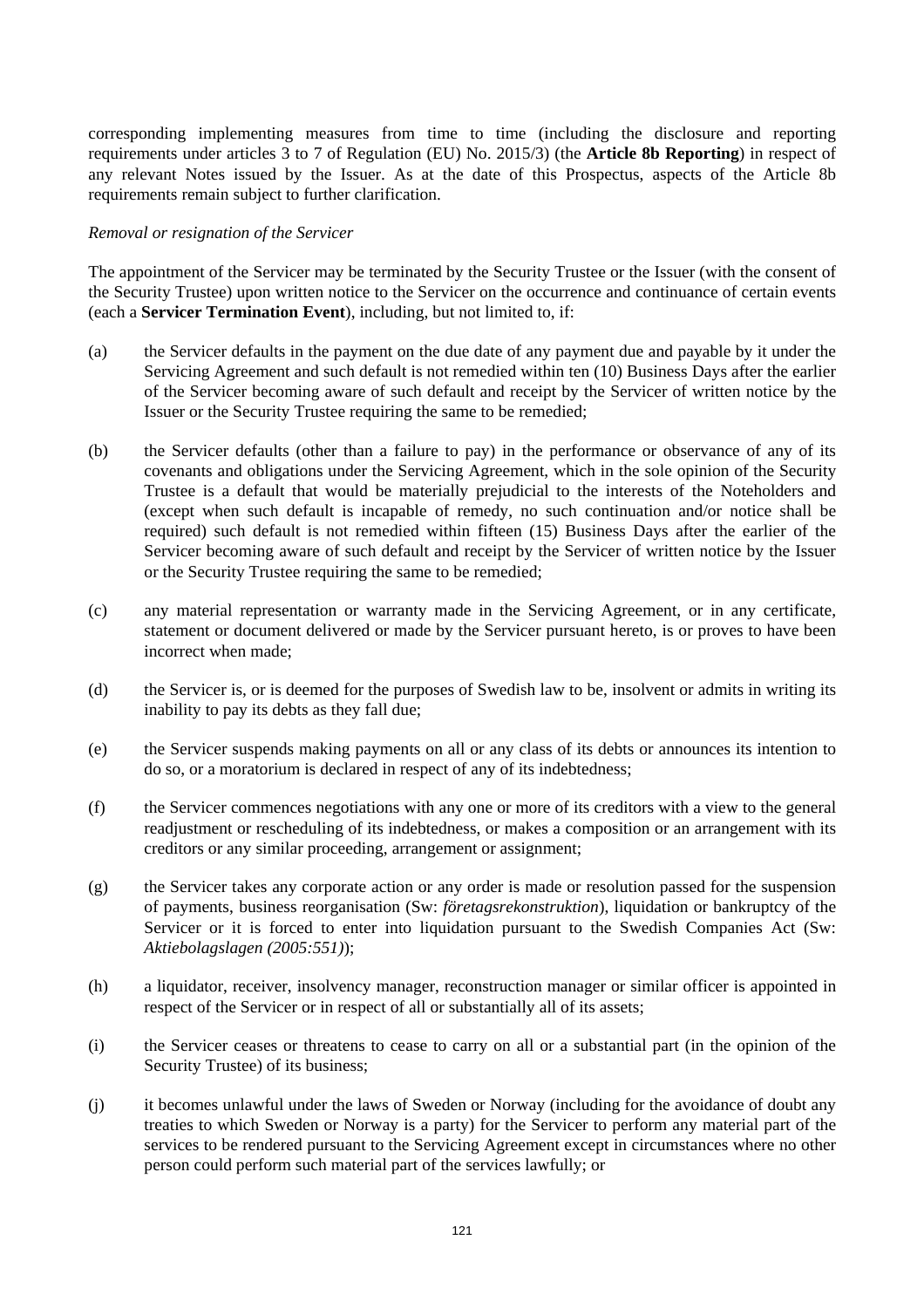(k) the Servicer repudiates the Servicing Agreement.

Following the occurrence of a Servicer Termination Event, the Servicer shall not be released from its obligations under the relevant provisions of the Servicing Agreement until a substitute servicer has been appointed.

In addition, subject to the fulfilment of certain conditions including, without limitation, that a substitute servicer has been appointed, the Servicer may voluntarily resign by giving not less than twelve (12) months' notice of resignation to the Issuer and the Security Trustee.

## *Fees*

The Issuer will pay to the Servicer for the provision of the administration services a monthly servicing fee equal to (inclusive of any amount in respect of VAT) 0.10 per cent. of the aggregate unpaid principal balance of all Transferred Promissory Notes as at the Cut-off Date falling immediately preceding the relevant Interest Payment Date, divided by 12.

## *Governing law*

The Servicing Agreement and any non-contractual obligations arising out of or in connection with it are governed by, and shall be construed in accordance with, Swedish law.

## **Standby Servicing Agreement**

## *General*

The Standby Servicing Agreement will be entered into between the Issuer, the Servicer, Emric AB as the Standby Servicer and the Security Trustee on or around the Closing Date (the **Standby Servicing Agreement**).

If, for whatever reason, the appointment of the Servicer under the Servicing Agreement is terminated, then as soon as reasonably practicable and in no event later than twenty (20) days after the receipt of a written notice from the Issuer or the Security Trustee of the termination of such appointment, the Standby Servicer shall on the terms and subject to the conditions of the Standby Servicing Agreement, perform the Services as set forth in the Servicing Agreement and otherwise comply with such agreement as if it were the Servicer.

The appointment of the Standby Servicer may be terminated by the Issuer or the Servicer (each with the consent of the Security Trustee) or by the Security Trustee upon written notice to the Standby Servicer on the occurrence and continuance of certain events. In addition, the Standby Servicer may voluntarily resign by giving not less than six (6) months' notice of termination to the Issuer and the Security Trustee provided that certain conditions are met, including, that a suitably qualified substitute Standby Servicer that is satisfactory to the Security Trustee shall have been appointed by the Issuer and the Security Trustee.

The Standby Servicing Agreement and the Servicing Agreement both set out the steps required to be undertaken by each party in order to facilitate and effect the transition of the servicing functions from the Servicer to the Standby Servicer.

## *Fees*

The Issuer shall pay to the Standby Servicer as follows:

(a) as long as the Standby Servicer does not commence the provision and the performance of the services of the Servicer, a fee for the standby services of SEK350,000 for the first year, and SEK225,000 for subsequent years;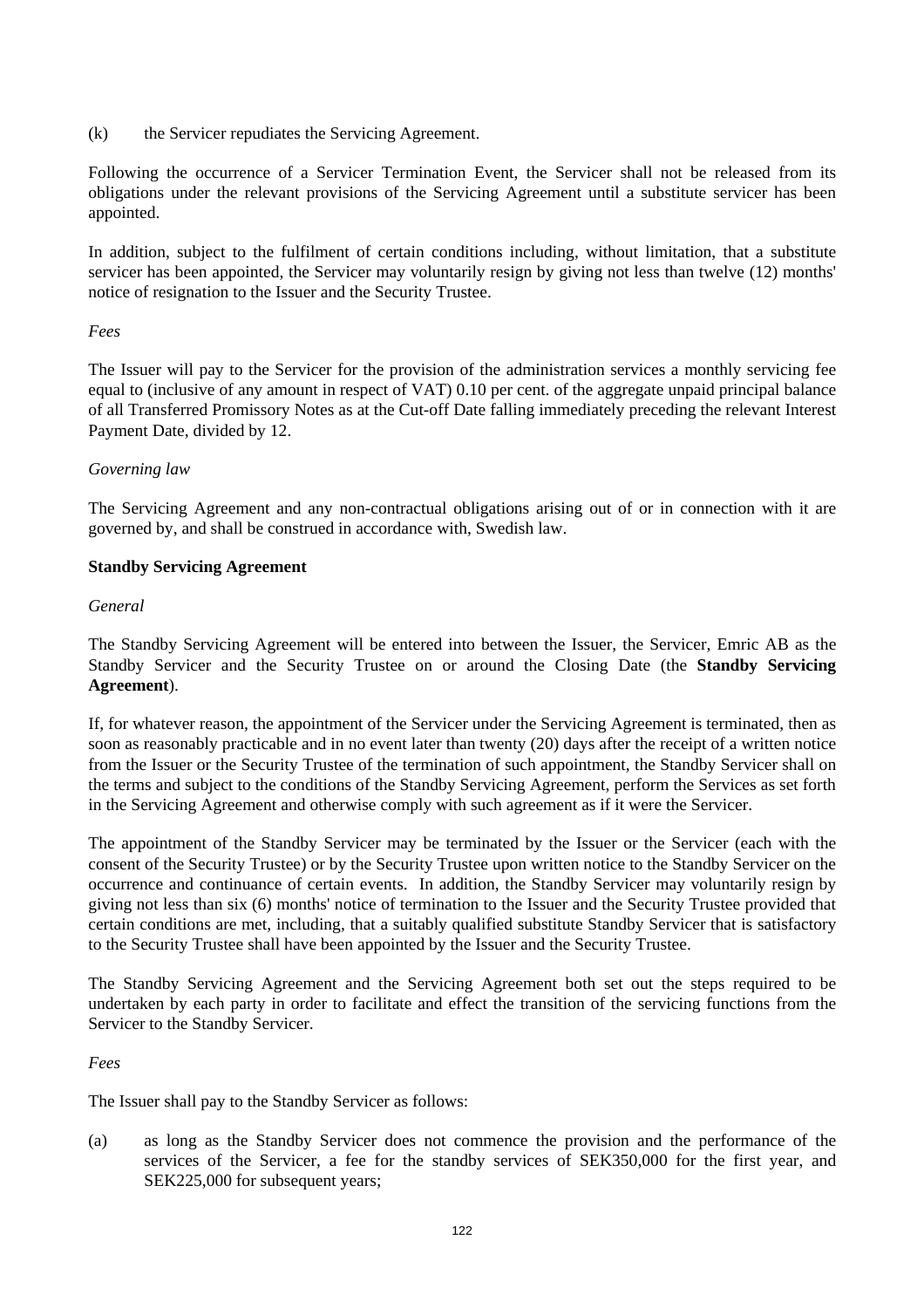- (b) in the event that the Standby Servicer shall commence the provision and performance of the Services:
	- (i) a fixed fee of SEK 500,000 upon conversion of Data from Tieto Sweden AB's system to the Standby Servicer's systems; and
	- (ii) a fee per year for the Services of at least SEK 250,000 per month or, if higher, as a percentage of the total amount of the Portfolio, calculated as follows, as of the Cut-off Date immediately preceding the relevant Interest Payment Date:

| Size of portfolio       | <b>Servicing Fee</b> |
|-------------------------|----------------------|
| Up to NOK 500,000,000   | 1.35%                |
| Up to NOK 1,000,000,000 | 1.05%                |
| Above NOK 1,000,000,000 | 0.85%                |

(in each case, inclusive of any VAT).

#### *Governing law*

The Standby Servicing Agreement and any non-contractual obligations arising out of or in connection with it are governed by, and shall be construed in accordance with, Swedish law.

#### **Servicing Transfer Agreement**

#### *General*

The Servicing Transfer Agreement will be entered into between the Issuer, the Servicer, the Standby Servicer, Tieto Sweden AB as the Service Provider and the Security Trustee on or around the Closing Date (the **Servicing Transfer Agreement**).

The Security Trustee may pursuant to the Transaction Documents and other agreements executed in connection therewith in certain instances enforce the pledge over the Transferred Promissory Notes and provide for administration of the Transferred Promissory Notes independently of the Servicer. In particular, the Security Trustee has the right (but not the obligation) to take over administration of the Transferred Promissory Notes itself or, under the terms of a Standby Servicing Agreement between, *inter alia*, the Security Trustee and the Standby Servicer, appoint the Standby Servicer (or any other standby servicer appointed by the Issuer and the Security Trustee from time to time) to administer the Transferred Promissory Notes. The purpose of the Servicing Transfer Agreement is to facilitate the taking over of the servicing of the Transferred Promissory Notes by the Standby Servicer.

## *Governing law*

The Servicing Transfer Agreement and any non-contractual obligations arising out of or in connection with it are governed by, and shall be construed in accordance with, Swedish law.

## **Cash Management Agreement**

## *General*

The Cash Management Agreement will be entered into between the Issuer, the Cash Manager, the Security Trustee and the Standby Cash Manager on or around the Closing Date (the **Cash Management Agreement**).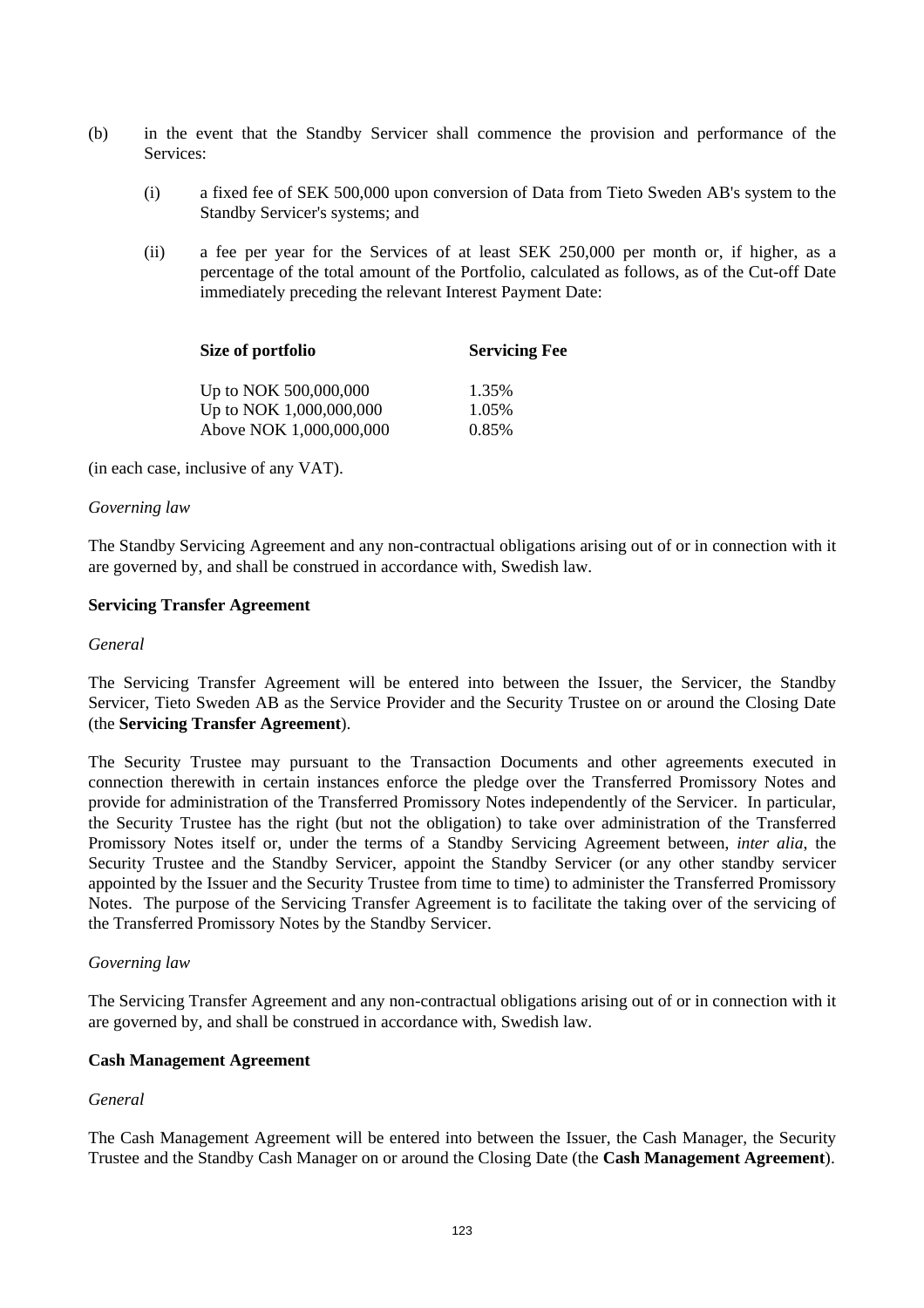Pursuant to the Cash Management Agreement, the Issuer will appoint the Cash Manager and (if applicable) the Standby Cash Manager to be its agent to provide certain cash management services in respect of the Credit Enhancement Reserve, the Liquidity Reserve, the Payment Holiday Reserve, the GIC Account, the Collection Agency Account, the Credit Enhancement Reserve Account, the Liquidity Reserve Account and the Transaction Account, to maintain the Issuer Ledgers and to prepare certain Monthly Reports to be made available to Noteholders (the **Cash Management Services**).

The Cash Manager will undertake with the Issuer and the Security Trustee that, in performing the services to be performed and in exercising its discretion under the Cash Management Agreement, the Cash Manager will be required to perform such responsibilities and duties with due skill, care and diligence and that it will be obliged to comply with any directions, orders and instructions which the Issuer or the Security Trustee may from time to time give to the Cash Manager in accordance with the provisions of the Cash Management Agreement, the Trust Deed and/or the Security Documents. In the event of a conflict between the directions of the Issuer and the Security Trustee, the directions of the Security Trustee shall prevail.

## *Calculation of Amounts and Payments*

In accordance with the Loan Transfer Agreement, the Customers in respect of the Transferred Promissory Notes will be instructed to make all payments under the Transferred Promissory Notes to the GIC Account. Any payment received by the Servicer under the Transferred Promissory Notes shall be credited to the Collection Agency Account immediately upon receipt during normal banking hours on that Business Day or, where received outside banking hours, on the next Business Day. The Issuer or the Cash Manager shall procure that all Revenue Receipts, all Principal Receipts and any other amounts (including any payments to the Collection Agency Account) in respect of the Portfolio, received by or on behalf of the Issuer shall be paid to the GIC Account. Any such amounts paid to the GIC Account will be credited by the Cash Manager to the relevant ledger set out below. The Cash Manager is required to apply such funds (and funds from the relevant reserves) in accordance with the relevant Priority of Payments and, as applicable, to cure any Revenue Deficit as set out in the Cash Management Agreement and described below under "*Cashflows*".

By no later than the Calculation Date, the Cash Manager is required to determine the various amounts required to pay interest and principal due on the Notes on the forthcoming Interest Payment Date and all other amounts then payable by the Issuer and the amounts available to make such payments. The Cash Manager will also determine any Insurance Premium and any Insurance Proceeds received by the Issuer relating to any Transferred Promissory Note and, in respect of any amounts of Insurance Premium only, the Insurer Premium Portion and the Originator Premium Portion.

By no later than the Calculation Date, the Cash Manager will deliver to the Issuer, the Paying Agents and the Rating Agencies and, upon request, the Security Trustee and the Note Trustee a report (the **Monthly Report**) in respect of the immediately preceding Calculation Period in which it will notify the recipients of such determinations. Such information provided in each Monthly Report shall also include details on any repurchases of Transferred Promissory Notes by the Originator for each Calculation Period (in respect of those repurchases due to breaches of certain warranties relating to such Transferred Promissory Notes only). The Cash Manager shall also ensure that such Monthly Reports shall be placed on the password protected website located at www.scl-ir.com. Copies of each Monthly Report will also be held by the Paying Agents at their offices and available for viewing by Noteholders.

The performance by the Cash Manager and the Standby Cash Manager of their respective duties under the Cash Management Agreement shall be subject to the Cash Manager or the Standby Cash Manager, as applicable, receiving the relevant information from the Issuer, the Servicer and the Agent Bank or the other parties to the Transaction Documents, provided that this shall not in any way excuse the Cash Manager or the Standby Cash Manager from performing their respective obligations set out in the Cash Management Agreement where the Servicer has failed to provide it with the requisite Servicing Report(s).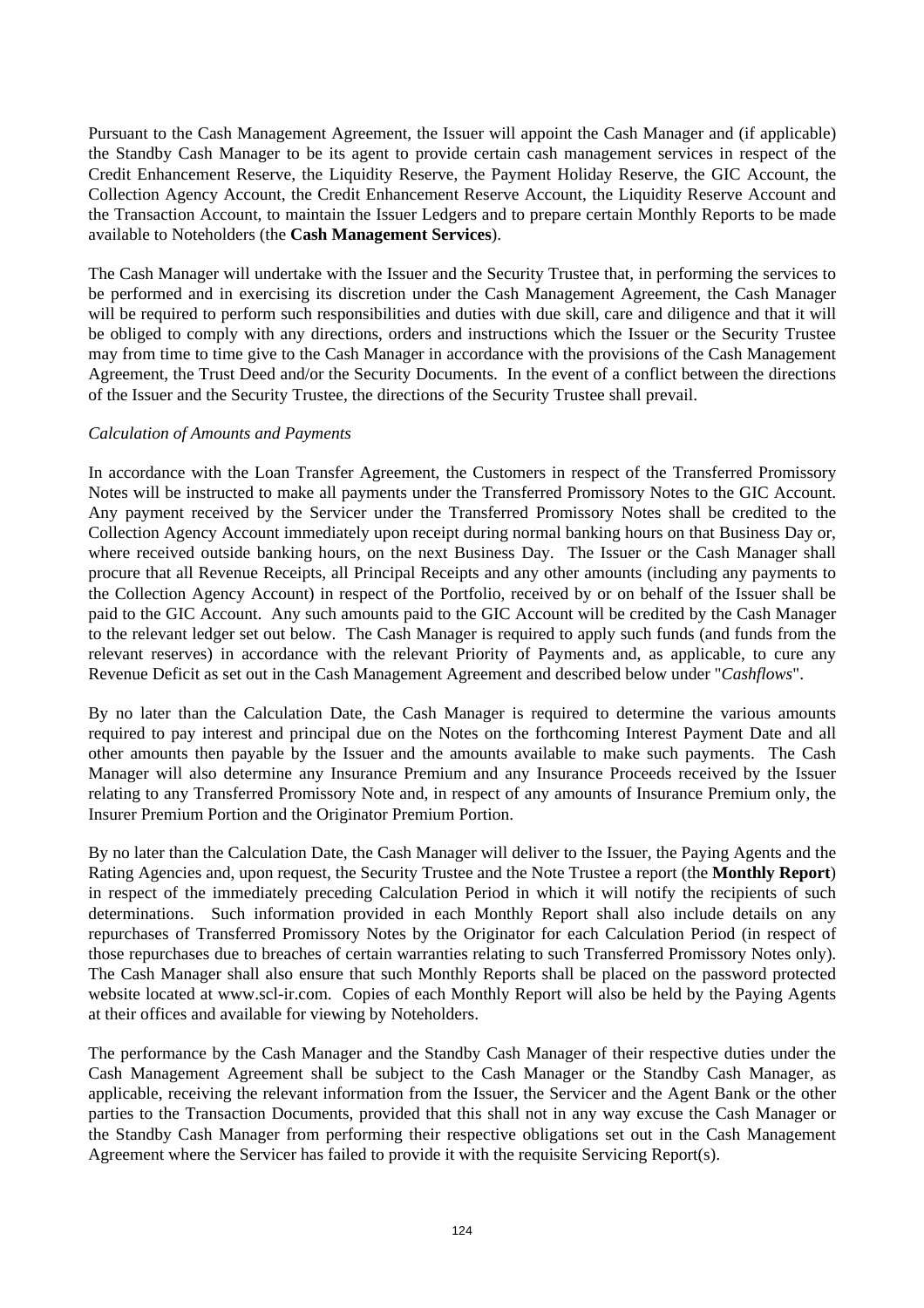If a Servicing Report Delivery Failure occurs but the Cash Manager determines that the aggregate amount standing to the credit of the Collection Agency Account and the GIC Account and the Transaction Account as at the immediately following Calculation Date (the **Total Funds**) is:

- (a) insufficient to reduce the Class E Principal Deficiency Ledger to zero and to pay all other amounts ranking in priority thereto pursuant to the Pre-Enforcement Revenue Priority of Payments of which it has been notified on the immediately following Interest Payment Date, the Cash Manager shall:
	- (i) prepare a provisional Monthly Report (each, a **Provisional Monthly Report**) on the relevant Calculation Date based on the information provided in the last supplied Servicing Report and calculate: the amounts payable in respect of item [(m)] of the Pre-Enforcement Revenue Priority of Payments to reduce the Class E Principal Deficiency Ledger to zero and any other amount ranking in priority thereto which it is aware of at such time, on the immediately following Interest Payment Date pursuant to the Pre-Enforcement Revenue Priority of Payments which shall be assumed to be equal to the amount specified in the last available Servicing Report;
	- (ii) as soon as reasonably possible, inform the Issuer, the Security Trustee and the Note Trustee; and
	- (iii) apply the required amounts from the Total Funds towards payments of items (a) to (m) of the Pre-Enforcement Revenue Priority of Payments in accordance with the relevant Provisional Monthly Report; or
- (b) sufficient to reduce the Class E Principal Deficiency Ledger to zero and to pay all other amounts ranking in priority thereto pursuant to the Pre-Enforcement Revenue Priority of Payments of which it has been notified on the immediately following Interest Payment Date, the Cash Manager shall:
	- (i) prepare a Provisional Monthly Report on the relevant Calculation Date based on the information provided in the last supplied Servicing Report and calculate: the amounts payable in respect of item (m) of the Pre-Enforcement Revenue Priority of Payments to reduce the Class E Principal Deficiency Ledger to zero and any other amount ranking in priority thereto which it is aware of at such time, on the immediately following Interest Payment Date pursuant to the Pre-Enforcement Revenue Priority of Payments which shall be assumed to be equal to the amount specified in the last available Servicing Report;
	- (ii) as soon as reasonably possible, inform the Issuer, the Security Trustee and the Note Trustee;
	- (iii) apply the required amounts from the Total Funds towards payment of items (a) to (m) of the Pre-Enforcement Revenue Priority of Payments in accordance with the relevant Provisional Monthly Report; and
	- (iv) apply any residual Total Funds after the application of funds in (iii) above (the **Residual Total Funds**) as available Principal Receipts in accordance with the Pre-Enforcement Principal Priority of Payments.

For the purposes of the calculation of the amount payable in respect of any relevant Principal Deficiency Ledger in a Provisional Monthly Report, the Cash Manager shall assume that there would have been an entry on the relevant Principal Deficiency Ledgers in relation to the Calculation Period that Provisional Monthly Report relates to equal to the greater of (i) the average of the relevant entries on the Principal Deficiency Ledgers in respect of each of the six Calculation Periods prior to the occurrence of the Servicing Report Delivery Failure and (ii) zero.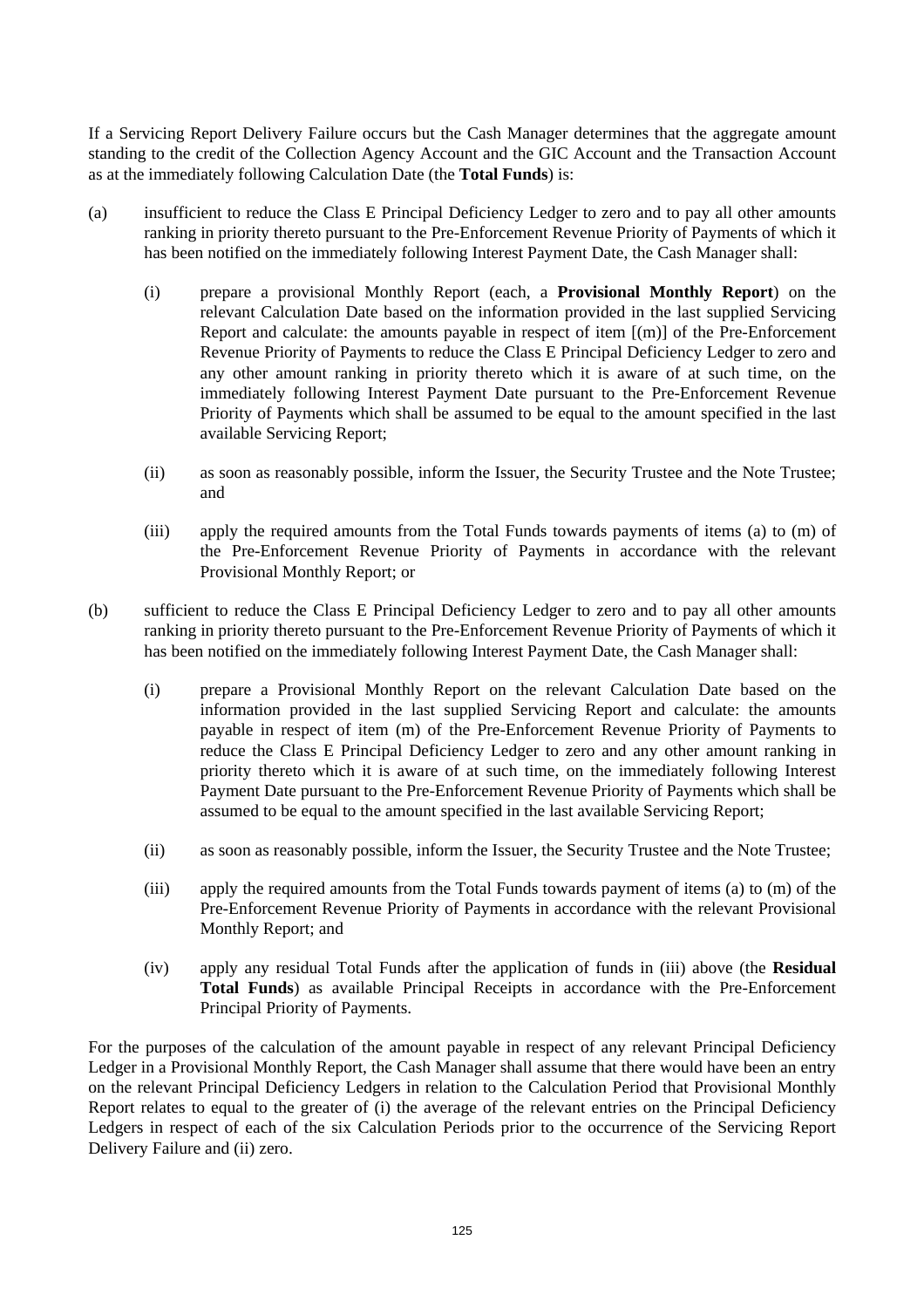The Cash Manager shall continue to prepare Provisional Monthly Report(s) and apply the Total Funds in accordance with paragraph (iv) above in respect of each following Interest Payment Date until the earlier to occur of (i) the provision of a Servicing Report by the Servicer (or any replacement Servicer) on a Servicing Report Performance Date containing the information required from the Servicer referred to in paragraphs (i) and (ii) above in rectification of the previous Servicing Report Delivery Failure(s) (a **Rectification Event**) or (ii) the delivery of an Enforcement Notice.

On the Calculation Date immediately following a Rectification Event, the Cash Manager will calculate the amounts listed in any previously produced Provisional Monthly Report(s) in respect of the relevant Servicing Report Delivery Failure(s) to determine if any adjustments to the amounts payable on the immediately following Interest Payment Date would be required to take into account any differences and/or discrepancies between (i) the amounts paid on the relevant preceding Interest Payment Date(s) (on the basis of the relevant Provisional Monthly Report(s)) and (ii) the actual amounts that would have been due on such Interest Payment Date(s) had the information necessary for it to prepare the relevant Monthly Report(s) been provided (such information being as set out in the Servicing Report).

*Fees* 

The Issuer will pay to the Cash Manager monthly in arrear a cash management fee of NOK[80,000] per annum on each Interest Payment Date. The Issuer will also be required to reimburse the Cash Manager, on each Interest Payment Date, for all out-of-pocket costs, expenses and charges incurred by the Cash Manager in the performance of its duties under the Cash Management Agreement.

The Issuer shall pay to the Standby Cash Manager monthly in arrear a standby fee as may be agreed between the Issuer, the Standby Cash Manager and the Security Trustee from time to time (for acting as the standby cash manager) which shall be paid to the Standby Cash Manager on each Interest Payment Date. In the event that the Standby Cash Manager assumes the role of Cash Manager, such fee will be increased accordingly. The Standby Cash Manager shall assume and perform certain core duties and obligations of the Cash Manager on the terms set out in the Cash Management Agreement (a) 30 days after receipt of a written notice from the Issuer or the Security Trustee of termination of the appointment of the Cash Manager and (b) upon the termination or resignation of the Cash Manager becoming effective.

## *Termination of appointment of the Cash Manager or the Standby Cash Manager*

The Issuer or the Security Trustee may terminate by notice in writing to the Cash Manager or the Standby Cash Manager (as the case may be) its appointment as Cash Manager or as Standby Cash Manager, as appropriate, with effect from the date specified in the notice, upon the occurrence of a termination event, including, among other things:

- (a) in the case of the Cash Manager, default is made by the Cash Manager of a payment when due on the due date required to be made by the Cash Manager on behalf of the Issuer which continues unremedied for a period of five Business Days;
- (b) a default in the performance of any of its other duties under the Cash Management Agreement which continues unremedied for 15 Business Days; or
- (c) the Cash Manager or the Standby Cash Manager, as the case may be, suffers an Insolvency Event.

In addition, the Cash Manager may resign as Cash Manager upon not less than three months' written notice (or, in the case of the Standby Cash Manager, 60 days' written notice) of resignation to each of the Issuer and the Security Trustee, provided that certain conditions are met, including that a suitably qualified successor Cash Manager shall have been appointed.

*Governing law*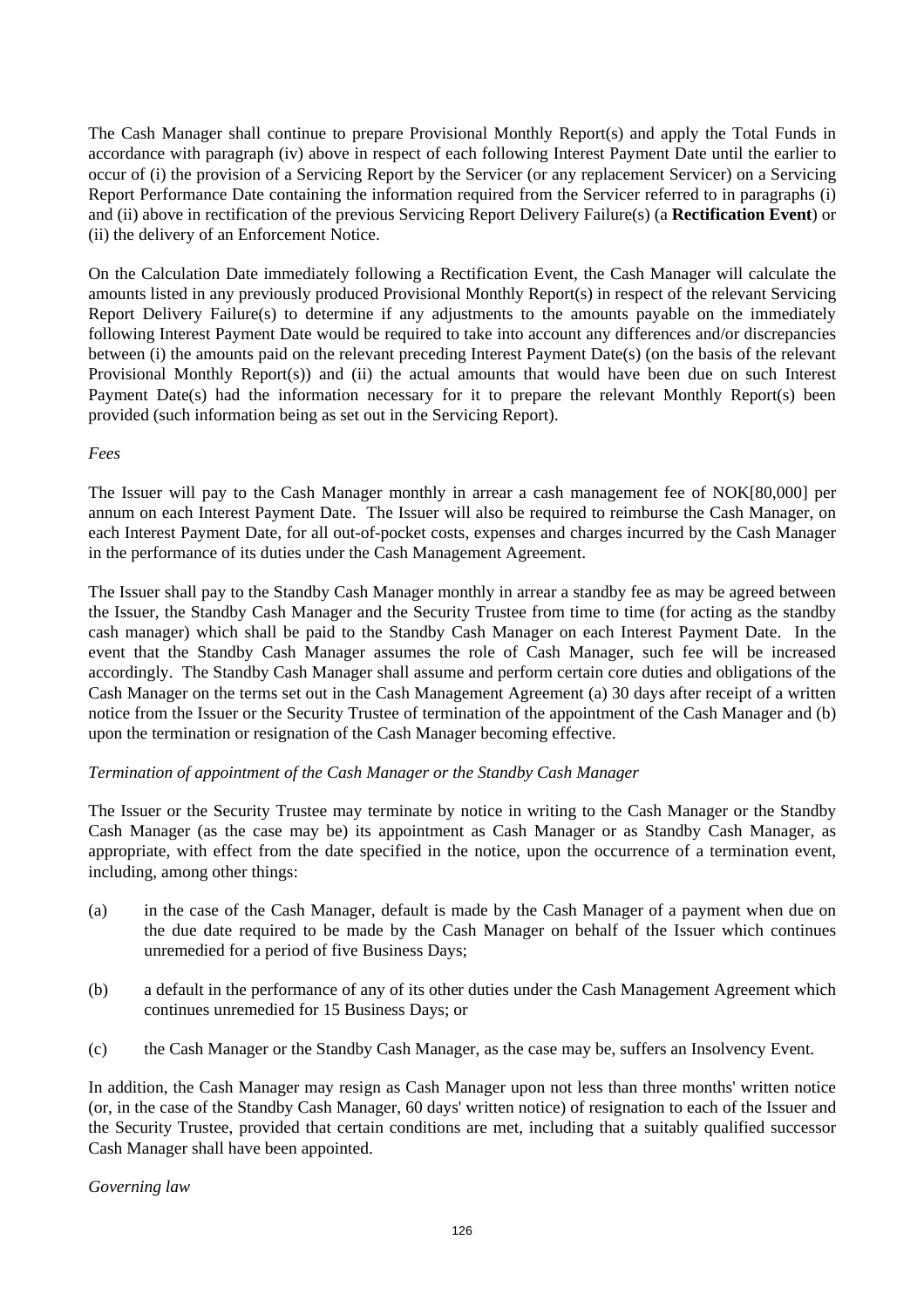The Cash Management Agreement and any non-contractual obligations arising out of or in connection with it are governed by, and shall be construed in accordance with, English law.

#### **Storage Agreement**

#### *General*

The Issuer will on or around the Closing Date enter into, and the Security Trustee will acknowledge the Issuer's entry into, a storage agreement with Iron Mountain Sweden AB as Storage Company (the **Storage Agreement**). The Storage Agreement will provide for the storage and safe keeping of the Transferred Promissory Notes by the Storage Company.

#### *Governing law*

The Storage Agreement and any non-contractual obligations arising out of or in connection with it are governed by, and shall be construed in accordance with, Swedish law.

#### **English Deed of Charge**

## *General*

On or around the Closing Date, the Issuer will enter into a deed of charge and assignment (the **English Deed of Charge**) with each of the Security Trustee, the Note Trustee, the Subordinated Loan Provider, the Servicer, the Cash Manager, the Standby Cash Manager, the Agent Bank and the Paying Agents pursuant to which the Issuer will grant security in respect of its obligations, including its obligations under the Notes.

#### *English Security Assets*

Under the English Deed of Charge, the Issuer will grant the following security in favour of the Security Trustee who will hold such security on trust for the benefit of itself and the other Secured Parties in accordance with their respective interests:

- (a) an assignment absolutely (or, to the extent not assignable, charges by way of a first fixed charge) of all of its rights in respect of:
	- (i) the Cash Management Agreement;
	- (ii) the Agency Agreement; and
	- (iii) any other Transaction Document (except the Trust Deed) to the extent such Transaction Document or any of the rights and obligations thereunder are deemed to be situated in England.
- (b) an assignment absolutely, subject to a proviso for re-assignment on redemption (or, to the extent not assignable, charges by way of a first fixed charge), of all of its rights in respect of:
	- (i) any amount standing from time to time to the credit of any bank account in which the Issuer has an interest from time to time (to the extent such bank account is deemed to be situated in England);
	- (ii) all interest paid or payable in relation to those amounts; and
	- (iii) all debts represented by those amounts.
- (c) a charge by way of a first fixed charge of all of its rights in respect of: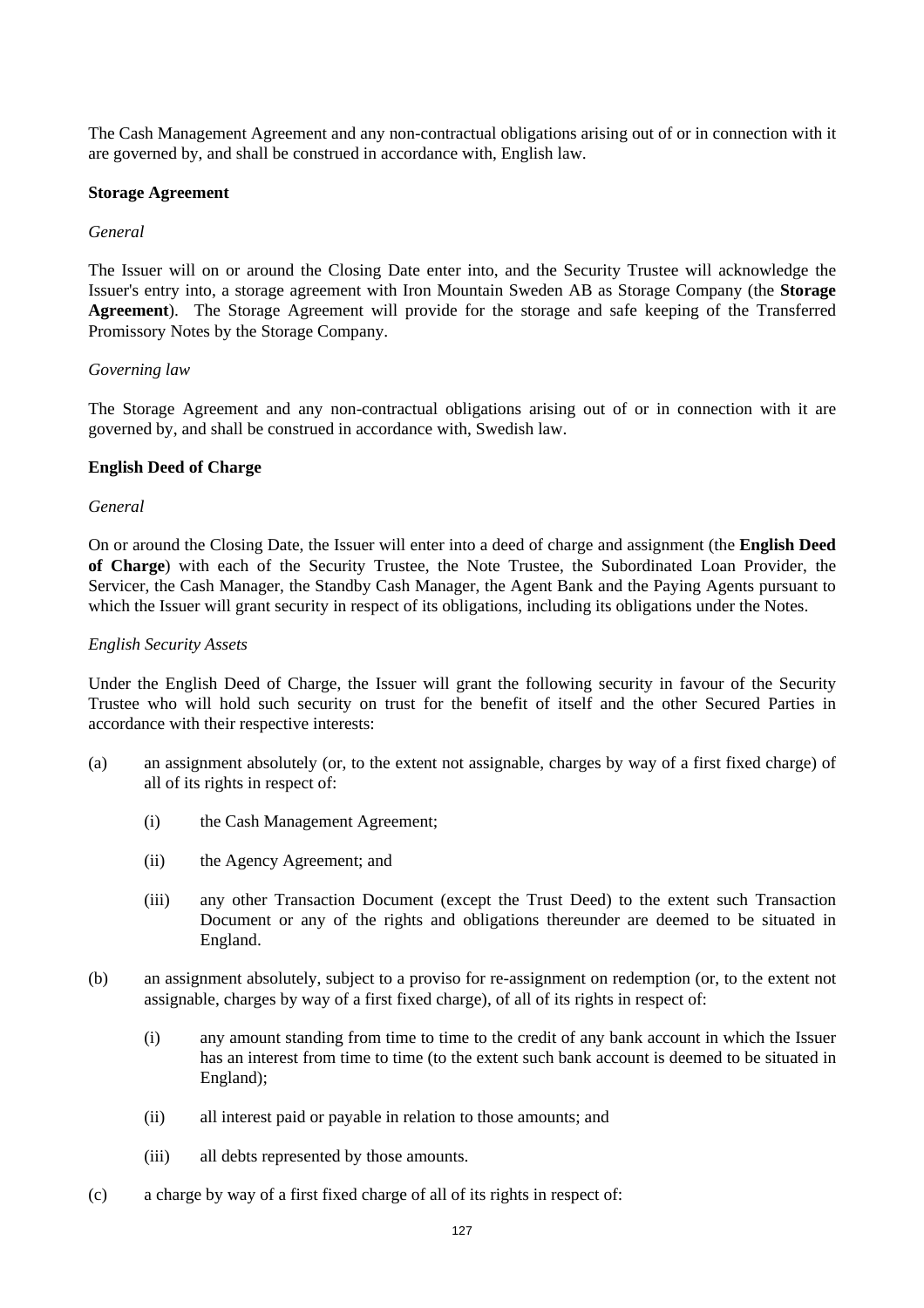- (i) the benefit of all authorisations (statutory or otherwise) held in connection with its use of any English Security Asset; and
- (ii) any compensation which may be payable to it in respect of those authorisations.
- (d) a first floating charge of all of its undertaking, property, assets and rights, both present and future (excluding the Equity Account), including without limitation its uncalled capital, other than any property or assets effectively pledged or assigned pursuant to the Norwegian Security Agreement or Swedish Security Agreement or already subject to the fixed security mentioned above,

(together, the **English Security Assets**), all as more particularly set out in the English Deed of Charge.

The Security Trustee shall not be bound to enforce the security constituted by the English Deed of Charge or take proceedings against the Issuer or any other person to enforce the provisions of the English Deed of Charge or any of the other Transaction Documents or any other action thereunder unless:

- (a) it shall have been directed or requested to do so in writing by the Note Trustee or, if there are no Notes outstanding, it has been directed to do so in writing by all of the other Secured Parties; and
- (b) it shall have been indemnified and/or secured and/or pre-funded to its satisfaction against all liabilities, proceedings, claims and demands to which it may be or become liable and all costs, charges and expenses which may be incurred by it in connection therewith.

#### *Limited recourse*

The Notes will be limited recourse obligations of the Issuer. On enforcement of the Issuer Security and the Parent Company Security, recourse in respect of all of the Issuer's obligations (including the obligation to pay principal and interest on the Notes) will be limited to the proceeds of realisation of the Issuer Security and the Parent Company Security and, to the extent the proceeds of enforcement are insufficient to satisfy the obligations of the Issuer in respect of the Secured Obligations (including amounts due in respect of the Notes) following distribution of all of such proceeds, the Secured Parties shall have no further claims against the Issuer in respect of amounts owing to them which remains unpaid (including, for the avoidance of doubt, all amounts due in respect of the Notes) and such unpaid amounts shall be deemed to be discharged in full and any relevant payment shall be deemed to cease.

## *Non-petition*

Each of the Secured Parties (other than the Security Trustee) will agree in the English Deed of Charge or as applicable, the relevant Transaction Document to which it is party to, that, unless the Security Trustee, having become bound to take enforcement action, fails to do so within a reasonable period and such failure is continuing, it will not take any steps for the purpose of recovering any debts due or owing to it by the Issuer and, in any event, each Secured Party will agree not to petition or procure the petitioning for the winding-up or administration of the Issuer or to file documents with the court or serve a notice of intention to appoint an administrator in relation to the Issuer.

## *Restrictions on exercise of certain rights*

All amounts received in respect of the Transferred Promissory Notes shall be paid into the GIC Account. No withdrawals may be made by the Issuer from the Issuer Bank Accounts after an Enforcement Notice has been served or at any time upon and after enforcement of the Issuer Security or the Parent Company Security without the prior written consent of the Security Trustee.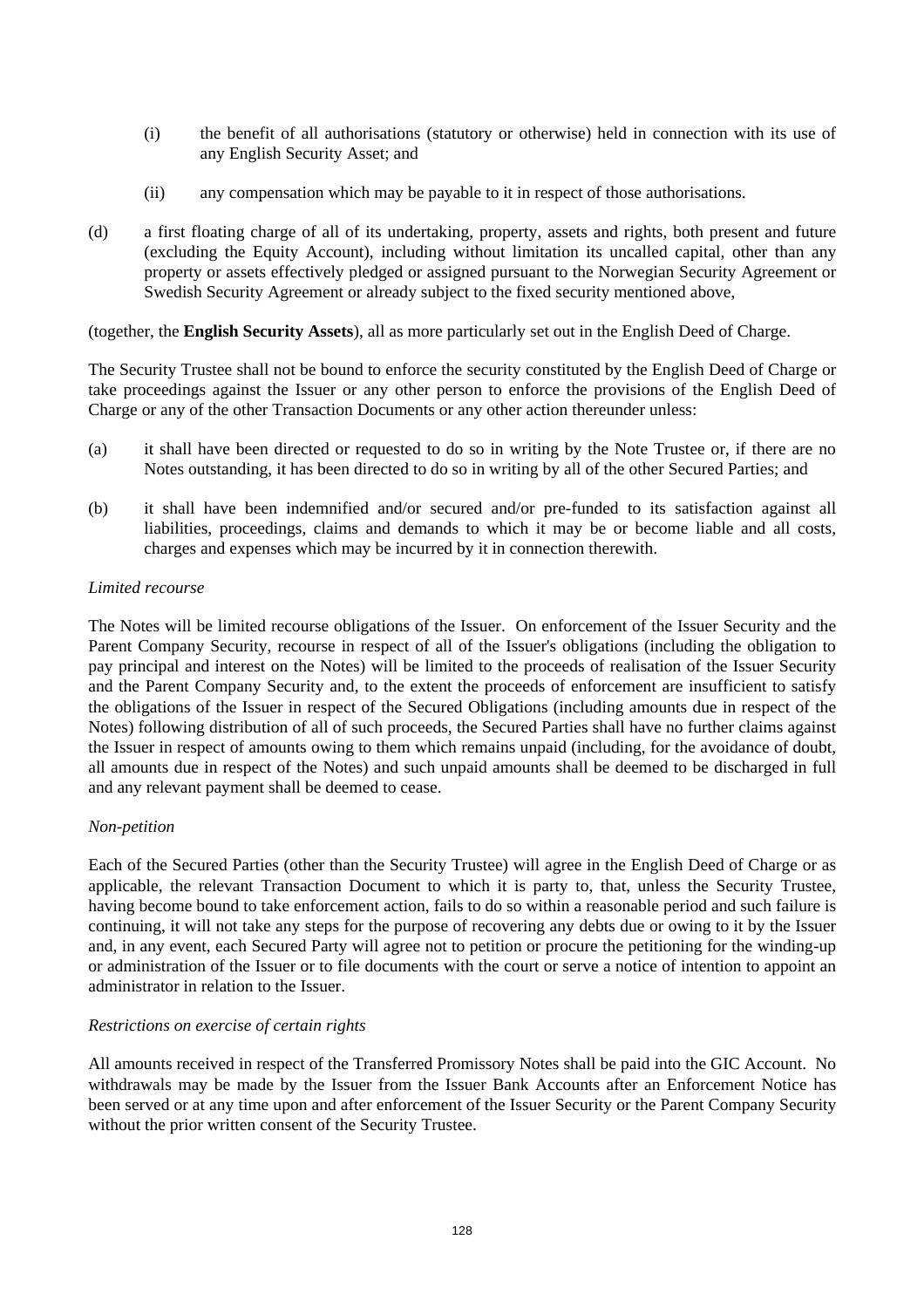## *Enforcement*

The Issuer Security and the Parent Company Security will become enforceable upon the giving of an Enforcement Notice by the Note Trustee following the occurrence of a Note Event of Default. The Security Trustee may appoint a Receiver of all or any part of the English Security Assets if the Issuer Security and the Parent Company Security become enforceable. The Security Trustee shall be subject to applicable Norwegian and Swedish law in respect of the enforcement of the Swedish Security, the Norwegian Security and the Parent Company Security.

## *Modification of the Transaction Documents*

Except for any modification to any Transaction Document to correct a manifest error, the Security Trustee shall concur with the Issuer or any other person in making any modification to any Transaction Document and waive or authorise any breach or proposed breach by the Issuer or any other person of any of the covenants or provisions of any of the Transaction Documents only if so directed in writing by (i) the Note Trustee, so long as there are any Notes outstanding or (ii) all of the other Secured Parties, if there are no Notes outstanding.

The English Deed of Charge provides that the Security Trustee, in giving consents, agreeing to modifications and waivers and taking action (including, without limitation, any enforcement action) will act on the direction of (i) the Note Trustee (for so long as any Notes are outstanding) or (ii) all of the other Secured Parties (if there are no Notes outstanding).

## *Governing law*

The English Deed of Charge and any non-contractual obligations arising out of or in connection with it are governed by, and shall be construed in accordance with, English law.

## **Subordinated Loan Agreement**

## *General*

The Issuer, the Subordinated Loan Provider and the Security Trustee will enter into a loan agreement (the **Subordinated Loan Agreement**) on or before the Closing Date pursuant to which the Subordinated Loan Provider will grant the Issuer subordinated loans to the value of approximately  $NOK[\bullet]$  (excluding the Difference Amount). The Subordinated Loan Provider is committed to provide certain loans to the Issuer on the Closing Date. Upon a request by the Issuer, the Subordinated Loan Provider may (but is not in any way obliged to) make further subordinated loans to the Issuer.

## *Interest Rate*

The rate of interest on each loan for each Interest Period is the percentage rate per annum equal to the aggregate of the applicable: (i) Margin (3.50 per cent. per annum) and (ii) NIBOR, and is payable subject to and in accordance with the relevant Priorities of Payments.

## *Purpose*

The Subordinated Loans may be used:

- (a) to fund the Credit Enhancement Reserve by crediting such loan to the Credit Enhancement Reserve Account;
- (b) to fund the Liquidity Reserve by crediting such loan to the Liquidity Reserve Account;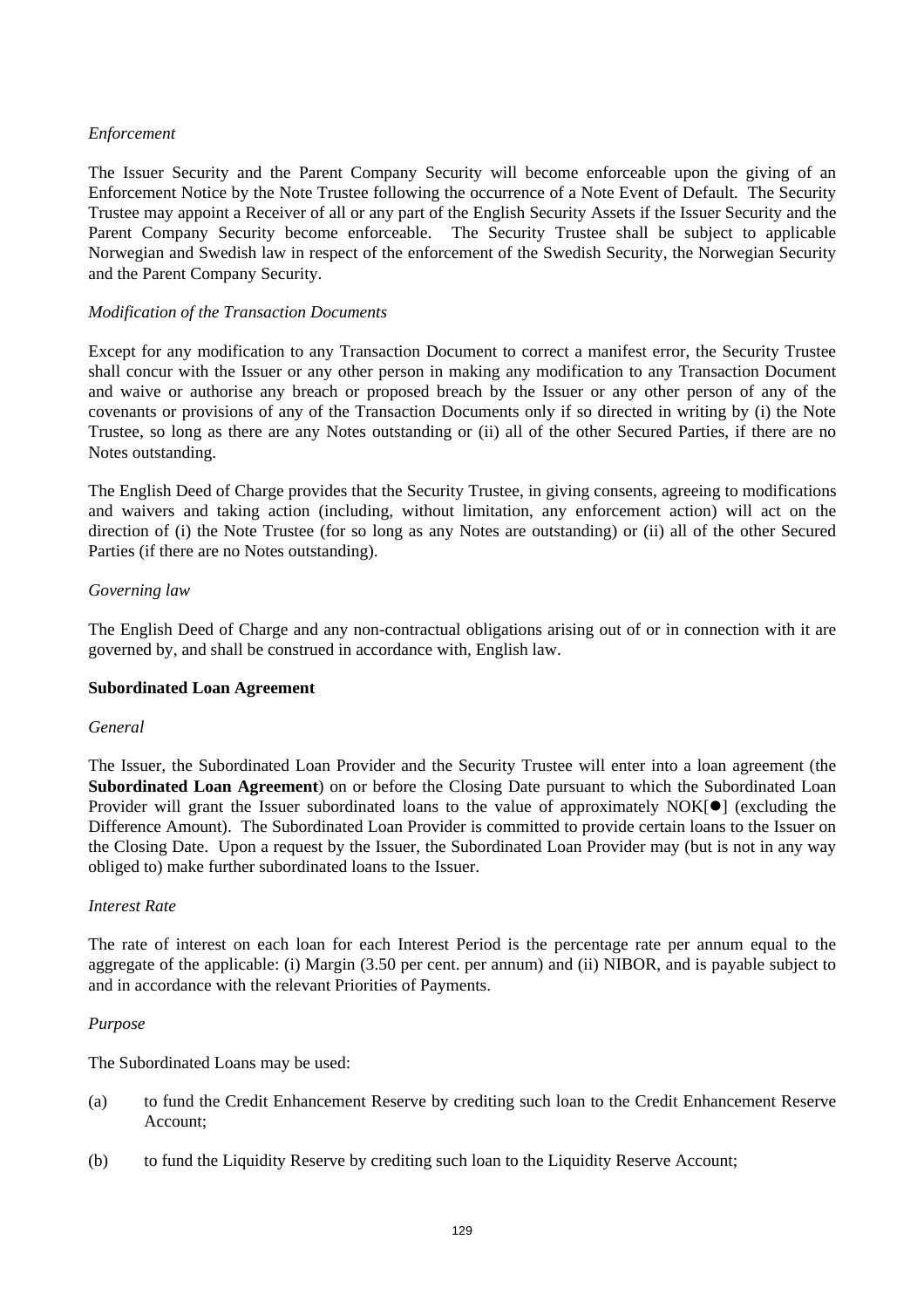- (c) to fund the Payment Holiday Reserve by crediting such loan to the Payment Holiday Reserve Ledger on the GIC Account;
- (d) to finance the Issuer's purchase of Additional Promissory Notes from the Seller;
- (e) to partially pay for the Set-up Fees by crediting such loan to the Transaction Account;
- (f) to support the Issuer's payment obligations under the Notes and the Transaction Documents, by the Subordinated Loan Provider designating that the relevant loan shall form part of the Principal Receipts or Revenue Receipts in accordance with the Cash Management Agreement and crediting such loan to the Collection Agency Account;
- (g) to reconvert conditional shareholder's contributions (*Sw. villkorat aktieägartillskott*) into debt made by the Subordinated Loan Provider (in which case no amount is advanced);
- (h) to refinance the debt item occurring as a result of Transferred Promissory Notes becoming Delinquent and/or Written-off, or otherwise from applicable accounting rules;
- (i) to fund the Difference Amount, if required; and
- (j) to initially fund an amount (the **Float Amount**) which will be paid into the Transaction Account and which will be available to (i) the Cash Manager to cover certain costs and expenses incurred by the Issuer before the first Interest Payment Date and (ii) the Servicer to repay to Customers amounts which Customers have paid into the GIC Account in error.

#### *Governing law*

The Subordinated Loan Agreement and any non-contractual obligations arising out of or in connection with it are governed by, and shall be construed in accordance with, Swedish law.

#### **Swedish Security Agreement**

#### *General*

On or around the Closing Date, the Issuer will enter into a security agreement (the **Swedish Security Agreement**) with the Cash Manager and the Security Trustee pursuant to which the Issuer will provide collateral to the Secured Parties as represented by the Security Trustee to secure its obligations and liabilities of the Issuer under the Transaction Documents.

Under the Swedish Security Agreement, the Issuer will grant, in favour of the Security Trustee who will hold such security on behalf of itself and the other Secured Parties in accordance with their respective interests, a first ranking security over the Issuer's rights, title and interest in, to and under the Servicing Agreement, the Standby Servicing Agreement, the Servicing Transfer Agreement and the Loan Transfer Agreement.

#### *Governing law*

The Swedish Security Agreement and any non-contractual obligations arising out of or in connection with it are governed by, and shall be construed in accordance with, Swedish law.

## **Norwegian Security Agreement**

## *General*

On or around the Closing Date, the Issuer will enter into a security agreement (the **Norwegian Security Agreement**) with the Security Trustee and the Cash Manager pursuant to which the Issuer as Pledgor will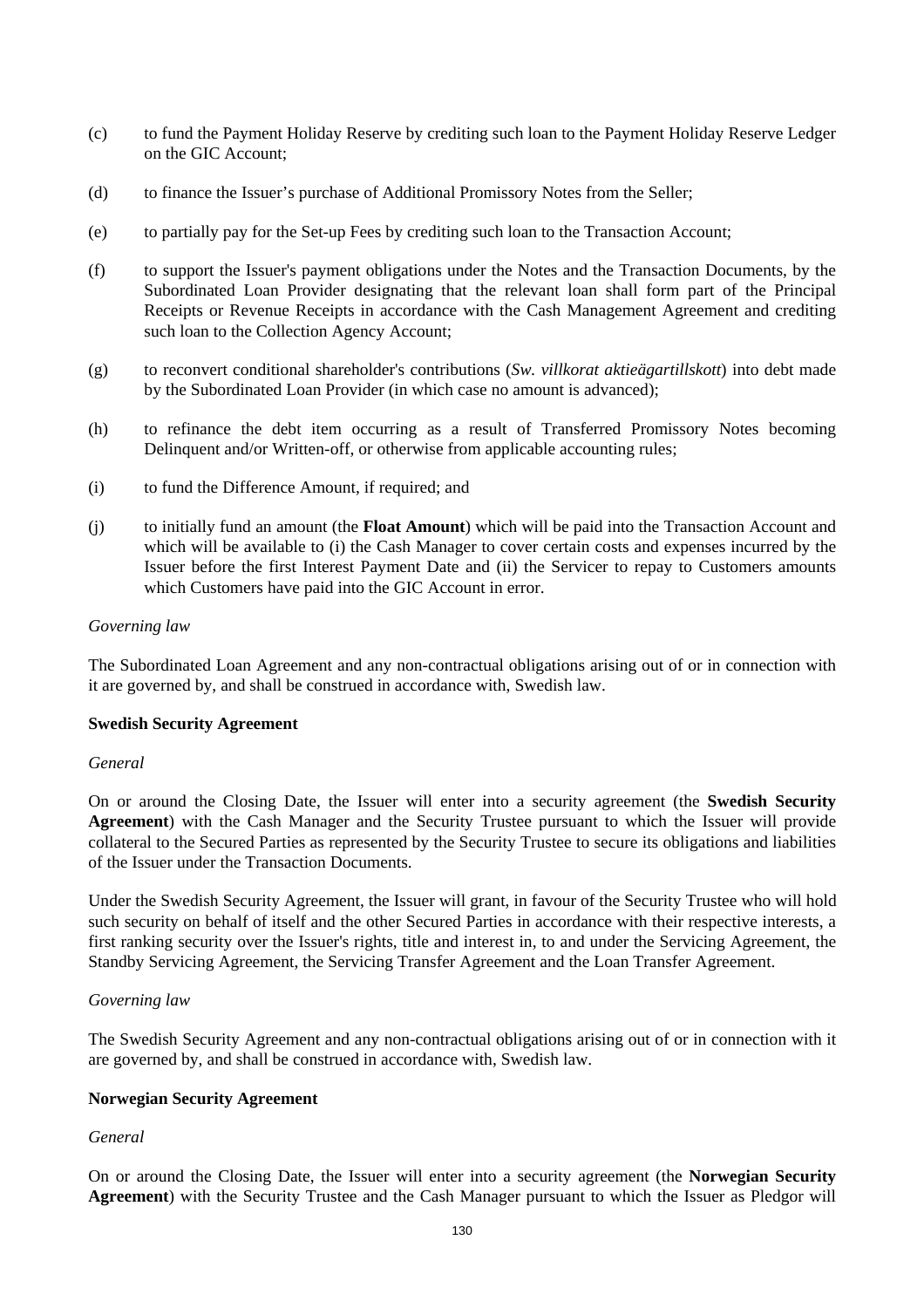provide collateral to the Secured Parties as represented by the Security Trustee to secure the Issuer's obligations and liabilities under or pursuant to the Transaction Documents. Such collateral will comprise of (i) all the Pledgor's present and future claims under or pursuant to the Transferred Promissory Notes, (ii) all the Pledgor's present and future rights, title and interest in and to the Insurance Proceeds; (iii) all of the Pledgor's right to the GIC Account, the Liquidity Reserve Account and the Credit Enhancement Reserve Account and all funds held on the GIC Account, the Liquidity Reserve Account and the Credit Enhancement Reserve Account, from time to time; (iv) all of the Pledgor's present and future rights to all moneys whatsoever payable to or for the account of the Pledgor under the Bank Account Agreement; and (v) all of the Pledgor's present and future rights to all moneys whatsoever payable to or for the account of the Pledgor under the Reserve Bank Accounts Agreement.

## *Governing law*

The Norwegian Security Agreement and any non-contractual obligations arising out of or in connection with it are governed by, and shall be construed in accordance with, Norwegian law.

#### **Share Pledge Agreement**

#### *General*

On or before the Closing Date, the Seller will enter into a share pledge agreement (the **Share Pledge Agreement**) with the Security Trustee pursuant to which Nordax as the only shareholder of the Issuer will pledge all of its rights and title to all shares in the Issuer to the Secured Parties as represented by the Security Trustee to secure the Issuer's obligations and liabilities under or pursuant to the Transaction Documents.

The Parent Company will undertake in the Share Pledge Agreement to appoint a new independent director at its earliest convenience if a sole Independent Director resigns or is terminated.

#### *Governing law*

The Share Pledge Agreement and any non-contractual obligations arising out of or in connection with it are governed by, and shall be construed in accordance with, Swedish law.

#### **Bank Account Agreement**

#### *General*

The Issuer, the Cash Manager, Nordea Norge as the Collection Accounts Bank and the Security Trustee will enter into a bank account agreement (the **Bank Account Agreement**) on or around the Closing Date pursuant to which the Collection Accounts Bank will establish the GIC Account, the Transaction Account, the Collection Agency Account and the Equity Account in the name of the Issuer.

The Servicer (acting as agent for the Issuer) will be responsible, pursuant to the terms of the Servicing Agreement, for ensuring that the amounts received in connection with the Transferred Promissory Notes are paid into the GIC Account. Payments out of the GIC Account, the Collection Agency Account and the Transaction Account will be made in accordance with the provisions of the Cash Management Agreement and, as applicable, the relevant Priority of Payments contained therein as described under "*Cashflows*" below.

If the Collection Accounts Bank ceases to be an Eligible Bank, then the Collection Accounts Bank will be required to, at its own cost, arrange for the transfer of the Collection Bank Accounts to an Eligible Bank on terms substantially similar to the Bank Account Agreement within 30 days of the date that the Collection Accounts Bank ceased to be an Eligible Bank.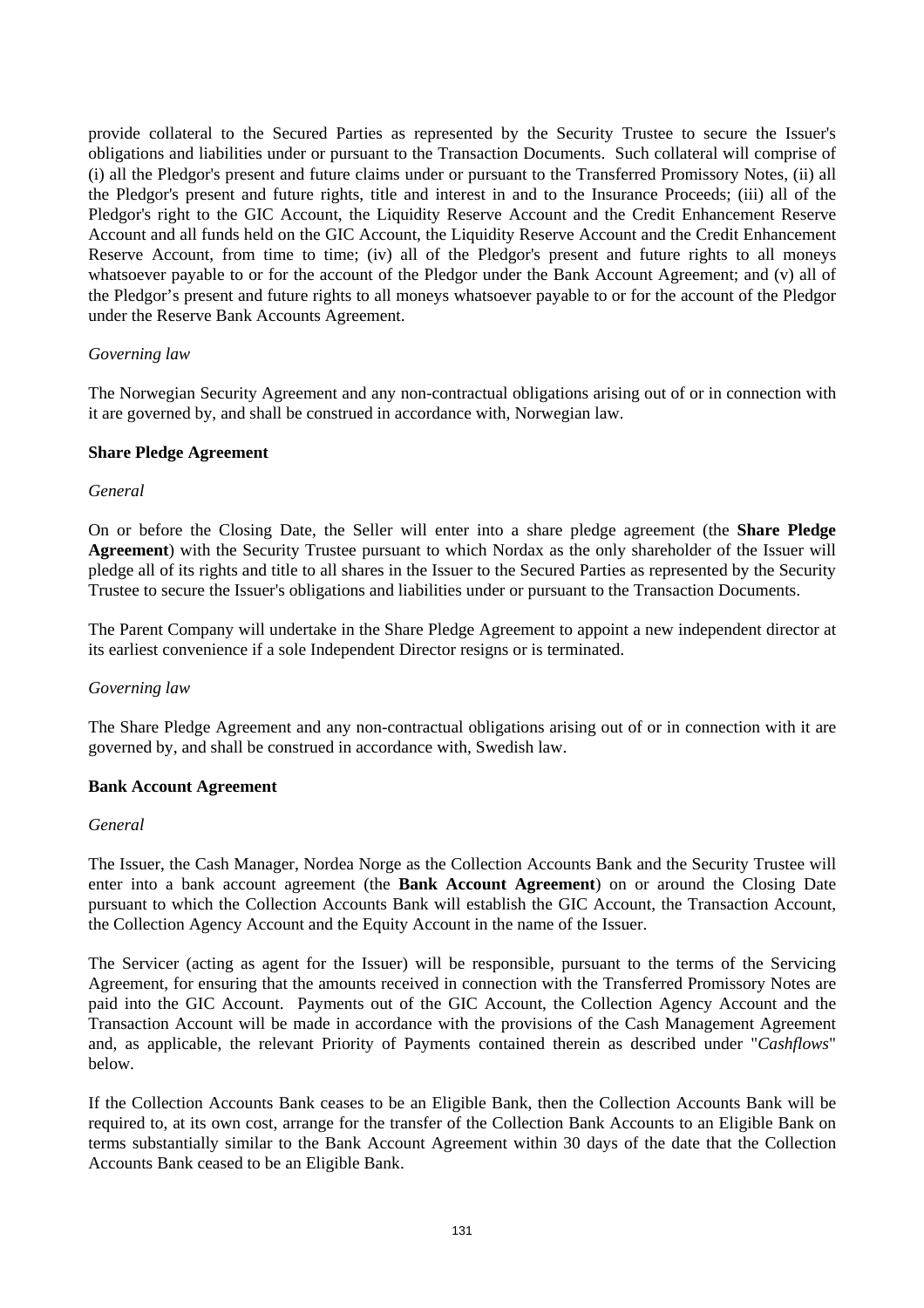## *Governing law*

The Bank Account Agreement and any non-contractual obligations arising out of or in connection with it are governed by, and shall be construed in accordance with, Norwegian law.

## **Reserve Bank Accounts Agreement**

## *General*

The Issuer, the Cash Manager, Nordea Norge as the Reserve Accounts Bank and the Security Trustee will enter into a reserve bank accounts agreement (the **Reserve Bank Accounts Agreement**) on or around the Closing Date pursuant to which the Reserve Accounts Bank will provide the Credit Enhancement Reserve Account and the Liquidity Reserve Account in the name of the Issuer.

If the Reserve Accounts Bank ceases to be an Eligible Bank, then the Reserve Accounts Bank will assist the Issuer in appointing an Eligible Bank as replacement Reserve Accounts Bank on terms substantially similar to the Reserve Bank Accounts Agreement within 30 days of the date that the Reserve Accounts Bank ceased to be an Eligible Bank.

## *Governing law*

The Reserve Bank Accounts Agreement and any non-contractual obligations arising out of or in connection with it are governed by, and shall be construed in accordance with, Norwegian law.

## **Trust Deed**

## *General*

On or around the Closing Date, the Issuer and the Note Trustee will enter into a trust deed (the **Trust Deed**) pursuant to which the Notes will be constituted. The Trust Deed will include the form of the Notes and contain a covenant from the Issuer to the Note Trustee to pay all amounts due under the Notes. The Note Trustee will hold the benefit of that covenant on trust for itself and the Noteholders in accordance with their respective interests.

The Trust Deed will contain provisions requiring the Note Trustee to have regard to the interests of the Class A Noteholders, the Class B Noteholders, the Class C Noteholders, the Class D Noteholders and the Class E Noteholders equally (except where expressly provided otherwise), but where there is, in the Note Trustee's opinion (A) a conflict between the interests of (i) the Class A Noteholders and (ii) any other Class of Noteholders, the Trust Deed will require the Note Trustee to have regard to the interests of the Class A Noteholders only, provided there are Class A Notes outstanding; and (B) if, in the Note Trustee's opinion, there is a conflict between the interests of (i) the Class B Noteholders; and (ii) the Class C Noteholders; and (iii) the Class D Noteholders; and (iv) the Class E Noteholders, the Trust Deed will require the Note Trustee, subject to paragraph (A) above, to have regard to the interests of the Class B Noteholders only, provided there are Class B Notes outstanding; and (C) if, in the Note Trustee's opinion, there is a conflict between the interests of (i) the Class C Noteholders; and (ii) the Class D Noteholders; and (iii) the Class E Noteholders, the Trust Deed will require the Note Trustee, subject to paragraph (A) and (B) above, to have regard to the interests of the Class C Noteholders only, provided there are Class C Notes outstanding; and (D) if, in the Note Trustee's opinion, there is a conflict between the interests of (i) the Class D Noteholders; and (ii) the Class E Noteholders, the Trust Deed will require the Note Trustee, subject to paragraph (A) and (B) and (C) above, to have regard to the interests of the Class D Noteholders only, provided that there are Class D Notes outstanding. The Trust Deed will provide that the Note Trustee may, at its discretion, take any action (including, without limitation (a) acceleration of the Notes or (b) the giving of a direction to the Security Trustee to enforce the Issuer Security and/or the Parent Company Security) but will not be bound to take any such action unless it is directed to do so by an Extraordinary Resolution of the holders of the Most Senior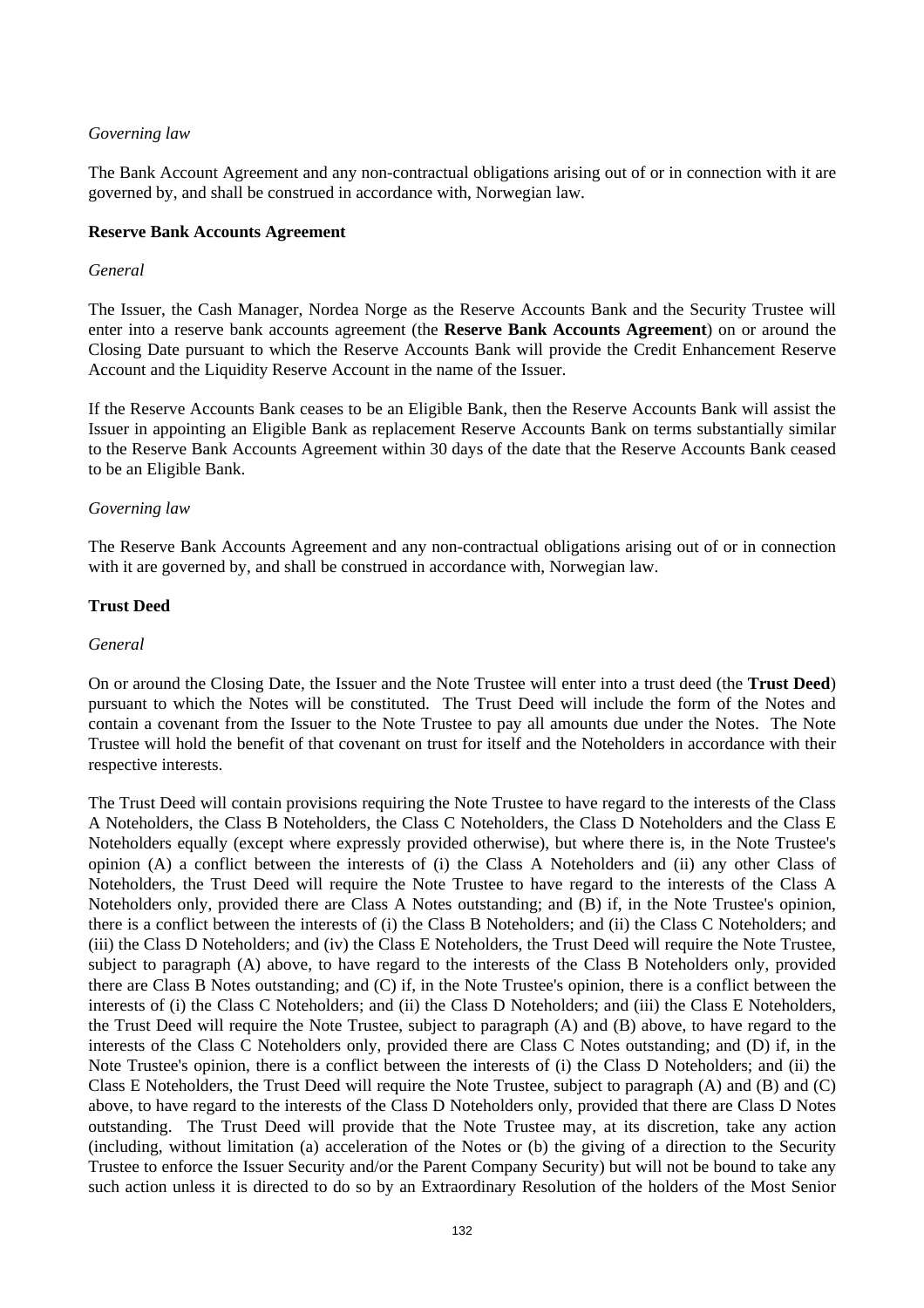Class of Notes or in writing by the holders of at least 20 per cent. in aggregate Principal Amount Outstanding of the Most Senior Class of Notes and, in each case, it and the Security Trustee has been indemnified and/or secured and/or pre-funded to its satisfaction. The holders of another Class of Notes may also give such a direction in the event that to do so would not in the Note Trustee's opinion be materially prejudicial to the interests of the holders of the Most Senior Class of Notes or such action is sanctioned by an Extraordinary Resolution of the holders of the Most Senior Class of Notes.

#### *Waiver and modification*

- (a) The Note Trustee may, without the consent or sanction of the Noteholders and without prejudice to its rights in respect of any subsequent breach, Note Event of Default or Potential Note Event of Default at any time and from time to time but only if and in so far as in its opinion the interests of any class of the Noteholders shall not be materially prejudiced thereby (a) waive or authorise any breach or proposed or potential breach by the Issuer or any other person of any of the covenants or provisions contained in any Transaction Document or determine that any Note Event of Default or Potential Note Event of Default shall not be treated as such for the purposes of the Trust Deed; or (b) direct or give its consent to the Security Trustee to waive or authorise any breach or proposed or potential breach by the Issuer or any other person of any of the covenants or provisions contained in any Transaction Document, provided in each case that the Note Trustee shall not exercise any powers conferred on it in contravention of any express direction given by Extraordinary Resolution or by a direction under **Condition 9** (**Note Events of Default**) but so that no such direction or request shall affect any waiver, authorisation or determination previously given or made. Any such waiver, authorisation or determination may be given or made on such terms and subject to such conditions (if any) as the Note Trustee may determine, shall be binding on the Noteholders and, if, but only if, the Note Trustee shall so require, shall be notified by the Issuer to the Noteholders in accordance with the Conditions as soon as practicable thereafter.
- (b) The Note Trustee may, without the consent or sanction of the Noteholders at any time and from time to time (a) concur with the Issuer or any other person; or (b) direct or give its consent to the Security Trustee to concur with the Issuer or any other person, in making any modification (i) to any Transaction Document which (A) in the opinion of the Note Trustee it may be proper to make, provided that the Note Trustee is of the opinion that such modification will not be materially prejudicial to the interests of any class of the Noteholders or (B) the Note Trustee is required to make in accordance with the Trust Deed; or (ii) to any Transaction Document if in the opinion of the Note Trustee such modification is of a formal, minor or technical nature or to correct a manifest error. Any such modification, direction or consent may be made on such terms and subject to such conditions (if any) as the Note Trustee may determine, shall be binding upon the Noteholders and shall be notified by the Issuer to the Noteholders in accordance with the Conditions (unless the Note Trustee agrees otherwise) and to the Rating Agencies, in each case as soon as practicable thereafter.
- (c) The Note Trustee may give, or direct the Security Trustee to give, any consent or approval for the purposes of any Transaction Document if, in its opinion, the interests of each class of the Noteholders will not be materially prejudiced thereby. Any such consent or approval may be given on such terms and subject to such conditions (if any) as the Note Trustee thinks fit and notwithstanding anything to the contrary in these presents or any other Transaction Document may be given retrospectively. Notwithstanding the foregoing, the Note Trustee shall, or shall direct the Security Trustee, without the consent or sanction of the Noteholders at any time and from time to time agree to any waiver or modification of any Transaction Document under **Condition 11.17** (**Meetings of Noteholders, Modification and Waiver**) which is: (a) required by a Rating Agency which the Rating Agency has confirmed in writing to the Note Trustee (following a request in writing by the Issuer for such a confirmation) is necessary to maintain the then current ratings of any Class of the Notes by such Rating Agency; (b) required to give effect to the replacement of the relevant Account Bank following it ceasing to be an Eligible Bank pursuant to the provisions of the relevant Bank Account Agreement (or any waiver of the replacement of any other party to a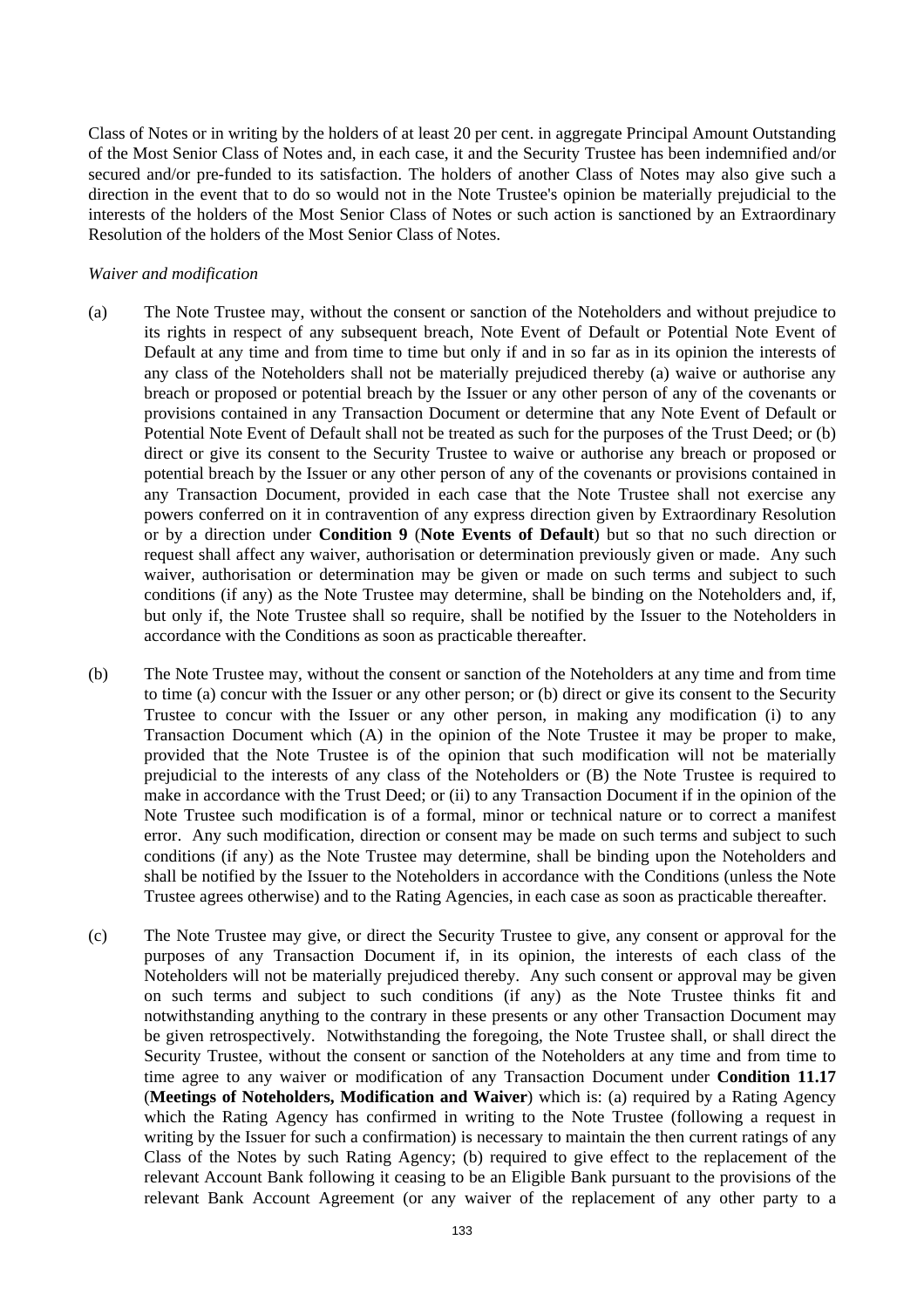Transaction Document which is required to maintain a certain rating from time to time) which the relevant Rating Agency has confirmed to the Note Trustee in writing (following a request in writing by the Issuer for such a confirmation will not adversely affect the then current ratings of any Class of the Notes; and (c) required to give effect to any modification to the Priority of Payments where such modification is made to amend or add a payment due from the Issuer which ranks subordinate to all payments due to the Noteholders, provided, in each case, that any such modification or waiver would not  $(x)$  in the sole opinion of the Note Trustee, have the effect of  $(i)$  exposing the Note Trustee and/or the Security Trustee to any liability against which it has not been indemnified and/or secured and/or pre-funded to its satisfaction or (ii) increasing the obligations or duties, or decreasing the protections, of the Note Trustee and/or the Security Trustee under the Transaction Documents and/or the Conditions or (y) result in a Basic Terms Modification. Such modification or waiver, once implemented, shall be conclusive and binding on all parties and the Noteholders. Neither the Note Trustee nor the Security Trustee shall be responsible or liable in damages or otherwise to any party or person for any loss incurred by reason of the Note Trustee and/or the Security Trustee consenting to such modification or waiver. The Note Trustee shall not be responsible or liable in damages or otherwise to any party or person for any loss incurred by reason of directing the Security Trustee to consent to such modification or waiver.

#### *Noteholder meetings*

The Trust Deed also contains the provisions for meetings of the Noteholders of each class which are summarised above.

#### *Governing law*

The Trust Deed and any non-contractual obligations arising out of or in connection with it are governed by, and shall be construed in accordance with, English law.

## **Agency Agreement**

#### *General*

Pursuant to a paying agent and agent bank agreement to be entered into on or around the Closing Date (the **Agency Agreement**) between the Issuer, the Note Trustee, the Principal Paying Agent and the Agent Bank, provision will be made for, among other things, payment of principal and interest in respect of the Notes of each Class.

#### *Governing law*

The Agency Agreement and any non-contractual obligations arising out of or in connection with it are governed by, and shall be construed in accordance with, English law.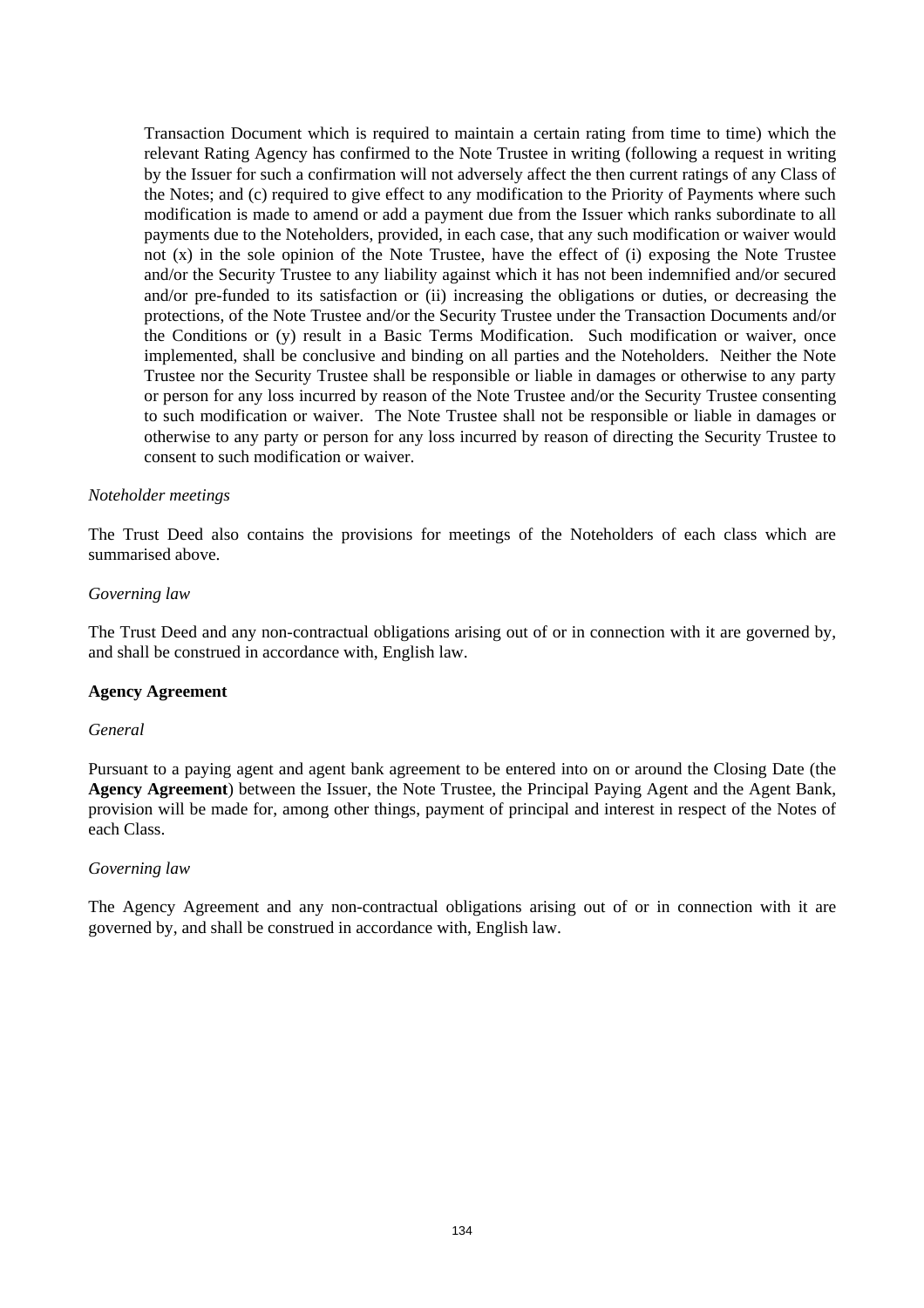## **CASHFLOWS**

## **Collection Procedures**

Customers are required to make their scheduled monthly payments of principal, interest and other amounts in respect of their Promissory Notes into the GIC Account of the Issuer. All payments to be made by the Customers in respect of amounts due under their Promissory Notes are collected on the relevant payment date of each Promissory Note, either by direct debit from an account of the relevant Customer or by way of bank transfer and credited to the GIC Account.

## **Ledgers**

The Cash Manager will maintain the following ledgers (together, the **Ledgers**):

- (a) a ledger in respect of all Revenue Receipts standing to the credit of the GIC Account (the **Revenue Ledger**);
- (b) a ledger in respect of Principal Receipts standing to the credit of the GIC Account (the **Principal Ledger**);
- (c) a ledger which shall record principal deficiencies in respect of the Class A Notes (the **Class A Principal Deficiency Ledger**);
- (d) a ledger which shall record principal deficiencies in respect of the Class B Notes (the **Class B Principal Deficiency Ledger**);
- (e) a ledger which shall record principal deficiencies in respect of the Class C Notes (the **Class C Principal Deficiency Ledger**);
- (f) a ledger which shall record principal deficiencies in respect of the Class D Notes (the **Class D Principal Deficiency Ledger**);
- (g) a ledger which shall record principal deficiencies in respect of the Class E Notes (the **Class E Principal Deficiency Ledger**);
- (h) a ledger which shall record the amounts debited and credited to the Credit Enhancement Reserve Account (the **Credit Enhancement Reserve Ledger**);
- (i) a ledger which shall record the amounts debited and credited to the Liquidity Reserve Account (the **Liquidity Reserve Ledger**);
- (j) a ledger which shall record all amounts debited and credited to the Initial Purchase Price Reserve (the **Initial Purchase Price Reserve Ledger** );
- (k) a ledger which shall record credits to and debits from the Transaction Account in respect of (i) amounts deposited from the Establishment Loan and any shareholder's contributions on or around the Closing Date (collectively, the **Establishment Amount**); (ii) amounts received to replenish the Float Amount in accordance with the Pre-Enforcement Revenue Priority of Payments; (iii) amounts towards the payment of any Set-up Fees and (iv) certain General Expenses due to third parties that are not Secured Parties incurred by the Issuer in its ordinary course of business which are payable between Interest Payment Dates and paid for from the Float Amount (the **Transaction Account Ledger**);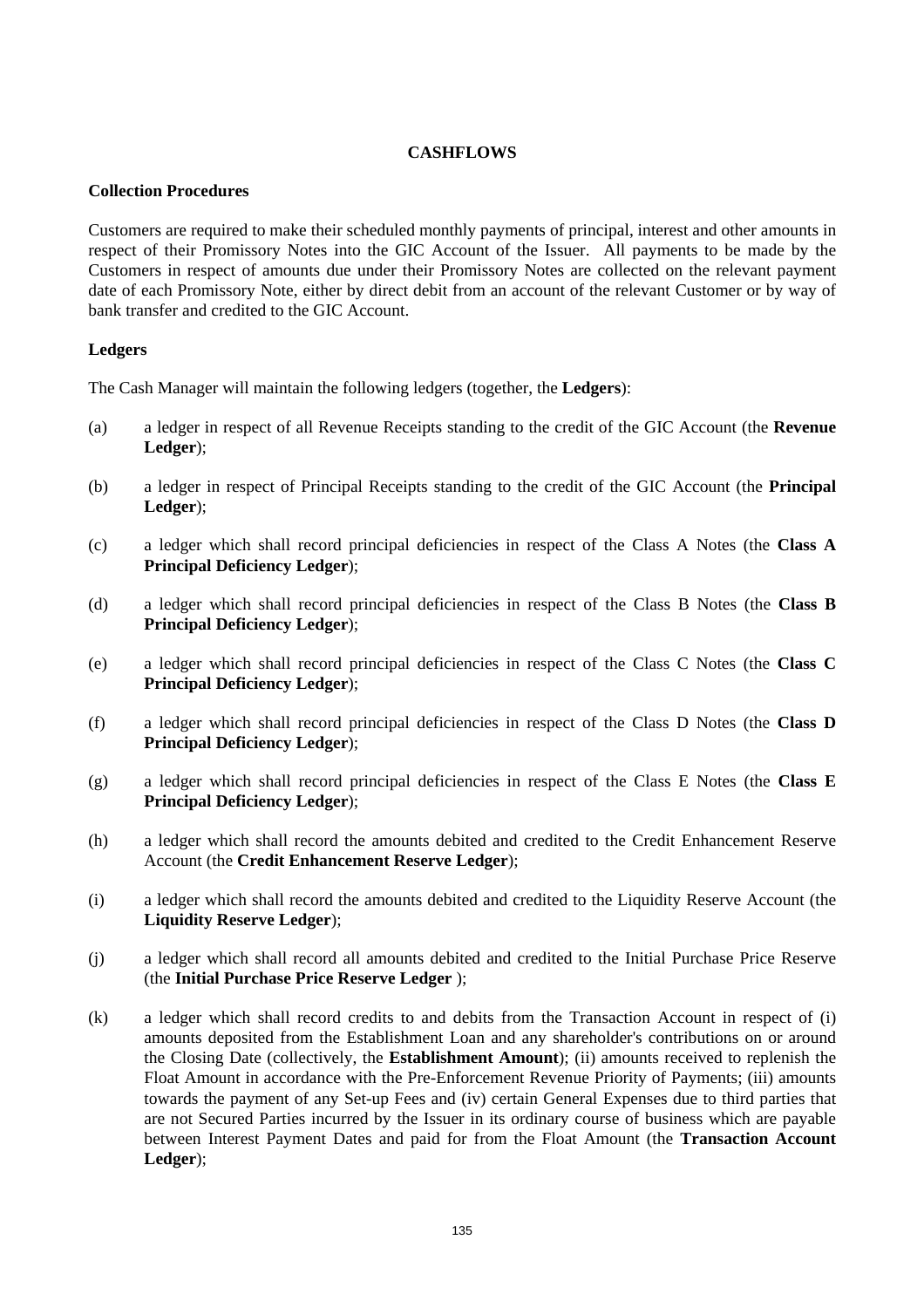- (l) a ledger which shall record all Further Loans made by the Subordinated Loan Provider from time to time, and the use of proceeds of those Further Loans (the **Further Loan Ledger**);
- (m) a ledger which shall record all amounts credited to the Payment Holiday Reserve on the GIC Account and all debits from that ledger to pay Payment Holiday Amounts (the **Payment Holiday Reserve Ledger**);
- (n) a ledger which shall record the amount of Establishment Loan made by the Subordinated Loan Provider less any amounts repaid (the **Establishment Loan Ledger**); and
- (o) a ledger which shall record all Insurance Premiums paid by Customers and all Insurance Proceeds received by the Issuer and payments of the Insurer Premium Portion of any Insurance Premiums paid by the Issuer to the Insurance Companies (the **Insurance Ledger**).

In addition, the Cash Manager will maintain such other ledgers as the Issuer, the Security Trustee or the Servicer may from time to time request or which the Cash Manager considers (in its discretion) to be reasonable or necessary to keep.

The Cash Manager will from time to time in accordance with the payments made:

- (a) credit the Revenue Ledger with all Revenue Receipts credited to the GIC Account and debit the Revenue Ledger with all payments made by or on behalf of the Issuer out of Revenue Receipts to be applied in accordance with the applicable Priorities of Payments;
- (b) credit the Principal Ledger with all Principal Receipts credited to the GIC Account and debit the Principal Ledger with all payments by or on behalf of the Issuer out of Principal Receipts to be applied in accordance with the applicable Priorities of Payments;
- (c) credit the Credit Enhancement Reserve Ledger with the proceeds of (i) any Further Loan which is required by the Subordinated Loan Provider to be applied to the Credit Enhancement Reserve Account, and (ii) any further amounts credited to the Credit Enhancement Reserve Account in accordance with the Pre-Enforcement Revenue Priority of Payments;
- (d) debit the Credit Enhancement Reserve Ledger with any payments made therefrom to be applied in accordance with the Pre-Enforcement Revenue Priority of Payments;
- (e) credit the Liquidity Reserve Ledger with the proceeds of (i) the Liquidity Reserve Loan, and (ii) any amounts credited to the Liquidity Reserve Account (up to the Liquidity Reserve Required Amount) in accordance with the Pre-Enforcement Revenue Priority of Payments;
- (f) debit the Liquidity Reserve Ledger with any payments or transfer of residual funds made from the Liquidity Reserve Account (i) towards any Revenue Deficit and (ii) provided that the Rated Notes have been repaid in full and prior to the service of an Enforcement Notice on the Issuer, towards the repayment of the Liquidity Reserve Loan, and (iii) in the event of the occurrence of a Liquidity Redemption Event prior to the Service of an Enforcement Notice on the Issuer, applied as Principal Receipts in accordance with the Pre-Enforcement Principal Priority of Payments, and (iv) following the service of an Enforcement Notice, applied in accordance with the Post Enforcement Priority of Payments;
- (g) debit the Transaction Account Ledger with any payments made from the Transaction Account relating to (i) the Set-up Fees and (ii) the General Expenses of the Issuer or reimbursements made by the Servicer to any Customer or its relevant lender for incorrect amounts paid into the GIC Account using the Float Amount (or part thereof) and credit the Transaction Account Ledger with any payments made to the Transaction Account on the Closing Date, in an amount funded by the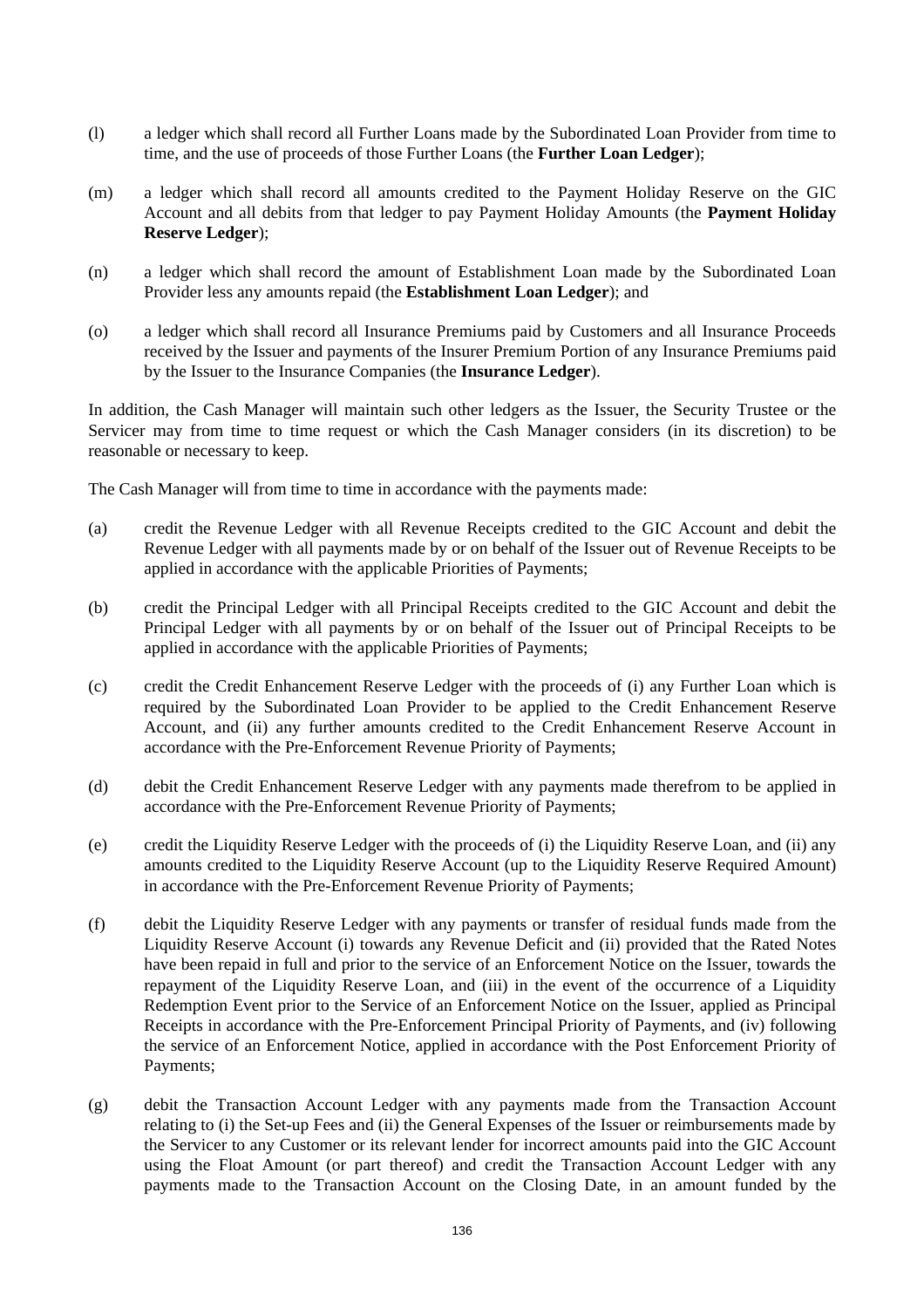Establishment Loan and any shareholder's contributions (contributed on or around the Closing Date) and, on each Interest Payment Date, in an amount not exceeding the Float Amount;

- (h) debit the relevant Principal Deficiency Ledger with the amount (as notified to it by the Servicer) of any Losses in respect of the Transferred Promissory Notes and any Deemed Revenue Receipts;
- (i) credit the relevant Principal Deficiency Ledger with the amount of any Revenue Receipts applied in accordance with the Pre-Enforcement Principal Priority of Payments;
- (j) credit the Further Loan Ledger with all Further Loans made by the Subordinated Loan Provider from time to time, and debit the Further Loan Ledger with all loan repayments made by the Issuer;
- (k) credit the Payment Holiday Reserve Ledger with (i) all loans made by the Subordinated Loan Provider to fund the Payment Holiday Reserve and (ii) any further amounts credited to the Payment Holiday Reserve Ledger (up to the Payment Holiday Reserve Required Amount) in accordance with the Pre-Enforcement Revenue Priority of Payments; and
- (l) debit the Payment Holiday Reserve Ledger with all Payment Holiday Amounts (which shall be deemed to constitute Revenue Receipts).

#### **Credit Enhancement Reserve**

On the Closing Date, the Issuer shall establish the Credit Enhancement Reserve Account. From the first Interest Payment Date until the earlier of the repayment in full of the Rated Notes and the Step-Up Date, the Credit Enhancement Reserve will be funded or replenished (as the case may be) up to the Credit Enhancement Reserve Required Amount:

- (a) on each Interest Payment Date, pursuant to the Pre-Enforcement Revenue Priority of Payments (subject to any payments in priority thereto); and
- (b) on any date if the Subordinated Loan Provider agrees to make a Further Loan to the Issuer that is required by the Subordinated Loan Provider to be credited to the Credit Enhancement Reserve Account.
- (c) The Credit Enhancement Reserve Required Amount will be determined by the Cash Manager on each Calculation Date in respect of each Transferred Promissory Note which is Delinquent, as an amount equal to the Principal Promissory Note Amount of the relevant Transferred Promissory Note, multiplied by:
	- (i) if that Transferred Promissory Note has been Delinquent for less than 1 month, 0;
	- (ii) if that Transferred Promissory Note has been Delinquent for less than 2 months but at least 1 month, 0.2; and
	- (iii) if that Transferred Promissory note has been Delinquent for less than 3 months but at least 2 months, 0.4.

Following the Step-Up Date or (if earlier) the repayment in full of the Rated Notes, there shall be no requirement to retain the Credit Enhancement Reserve at the Credit Enhancement Reserve Required Amount. Following the repayment of the Rated Notes, any remaining amounts standing to the credit of the Credit Enhancement Reserve Ledger shall be applied towards redemption of the Class E Notes until the Principal Amount Outstanding thereof is reduced to zero in accordance with the Pre-Enforcement Revenue Priority of Payments. Following repayment in full of the Class E Notes, any remaining amounts standing to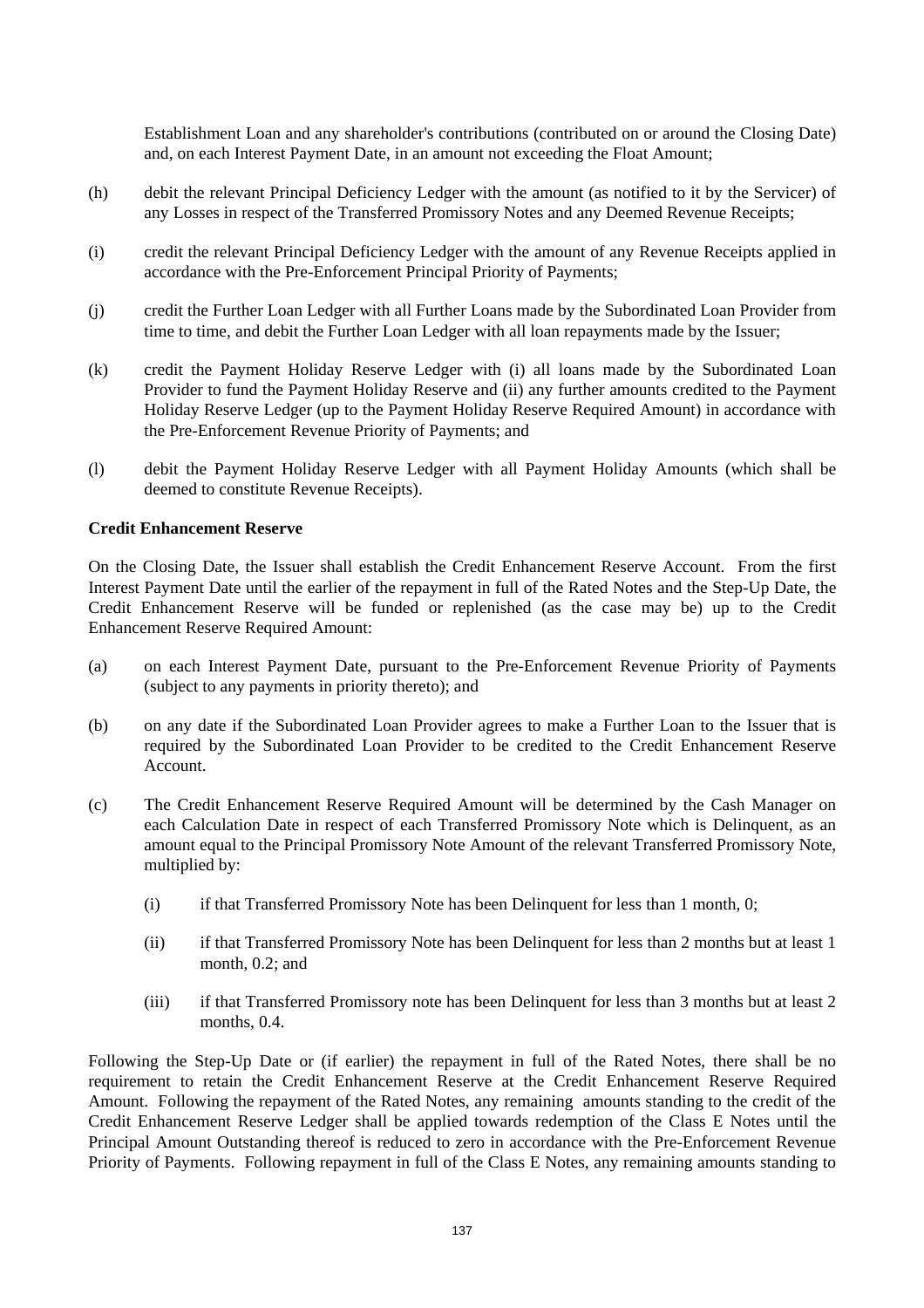the credit of the Credit Enhancement Reserve Ledger shall be applied in accordance with the Pre-Enforcement Revenue Priority of Payments.

## **Liquidity Reserve**

On the Closing Date, the Issuer shall establish a Liquidity Reserve by depositing in the Liquidity Reserve Account an amount equal to  $NOK[\n\bullet]$ , which shall be funded from the proceeds of the Liquidity Reserve Loan made by Nordax in its capacity as the Subordinated Loan Provider to the Issuer.

Until the earlier of (a) the repayment in full of the Rated Notes and (b) the service of an Enforcement Notice on the Issuer, the Liquidity Reserve will be replenished up to the Liquidity Reserve Required Amount on each Interest Payment Date, pursuant to the Pre Enforcement Revenue Priority of Payments (subject to any payments in priority thereto).

Following the earlier of (a) the repayment in full of the Rated Notes and (b) the service of an Enforcement Notice on the Issuer, there shall be no requirement to retain the Liquidity Reserve at the Liquidity Reserve Required Amount and the amounts standing to the credit of the Liquidity Reserve Account (if any) shall either (i) following the repayment in full of the Rated Notes, be paid directly to the Subordinated Loan Provider towards the repayment of the Liquidity Reserve Loan or (ii) following the service of an Enforcement Notice on the Issuer, be applied as Principal Receipts in accordance with the Post-Enforcement Priority of Payments.

In the event of the occurrence of a Liquidity Redemption Event prior to the service of an Enforcement Notice on the Issuer, amounts standing to the credit of the Liquidity Reserve Account (if any) shall be applied as Principal Receipts in accordance with the Pre Enforcement Principal Priority of Payments.

#### **Payment Holiday Reserve**

On the Closing Date, the Issuer shall establish the Payment Holiday Reserve.

Until the repayment in full of the Rated Notes, the Payment Holiday Reserve will be funded on each Interest Payment Date from available Revenue Receipts in accordance with the Pre-Enforcement Revenue Priority of Payments or at any time by the Subordinated Loan Provider via Further Loans to the Issuer that are required by the Subordinated Loan Provider to be credited to the Payment Holiday Reserve.

A Payment Holiday option may be granted to a Customer with the consent of the Servicer, subject to this being permitted under the Credit Policy. Furthermore, the Servicer will not be entitled to offer a Payment Holiday to a Customer or accept a request for a Payment Holiday from a Customer (in each case in respect of a Transferred Promissory Note) unless either:

- (a) a Further Loan has been granted by the Subordinated Loan Provider in an amount equivalent to or exceeding the relevant Payment Holiday Amount(s) and such amount has been credited to the Payment Holiday Reserve to fund the relevant Payment Holiday Amount(s) of that Customer during the proposed Payment Holiday period (taking into account all other Payment Holiday Amounts in respect of all other Customers that will fall due for payment during that period); or
- (b) there are sufficient funds standing to the credit of the Payment Holiday Reserve to fund the relevant Payment Holiday Amount(s) of that Customer during the proposed Payment Holiday period (taking into account all other Payment Holiday Amounts in respect of all other Customers that will fall due for payment during that period).

Prior to the occurrence of a Note Event of Default and the service of an Enforcement Notice on the Issuer, amounts standing to the credit of the Payment Holiday Reserve Ledger on the GIC Account will be available for application in accordance with the Pre-Enforcement Revenue Priority of Payments. Following the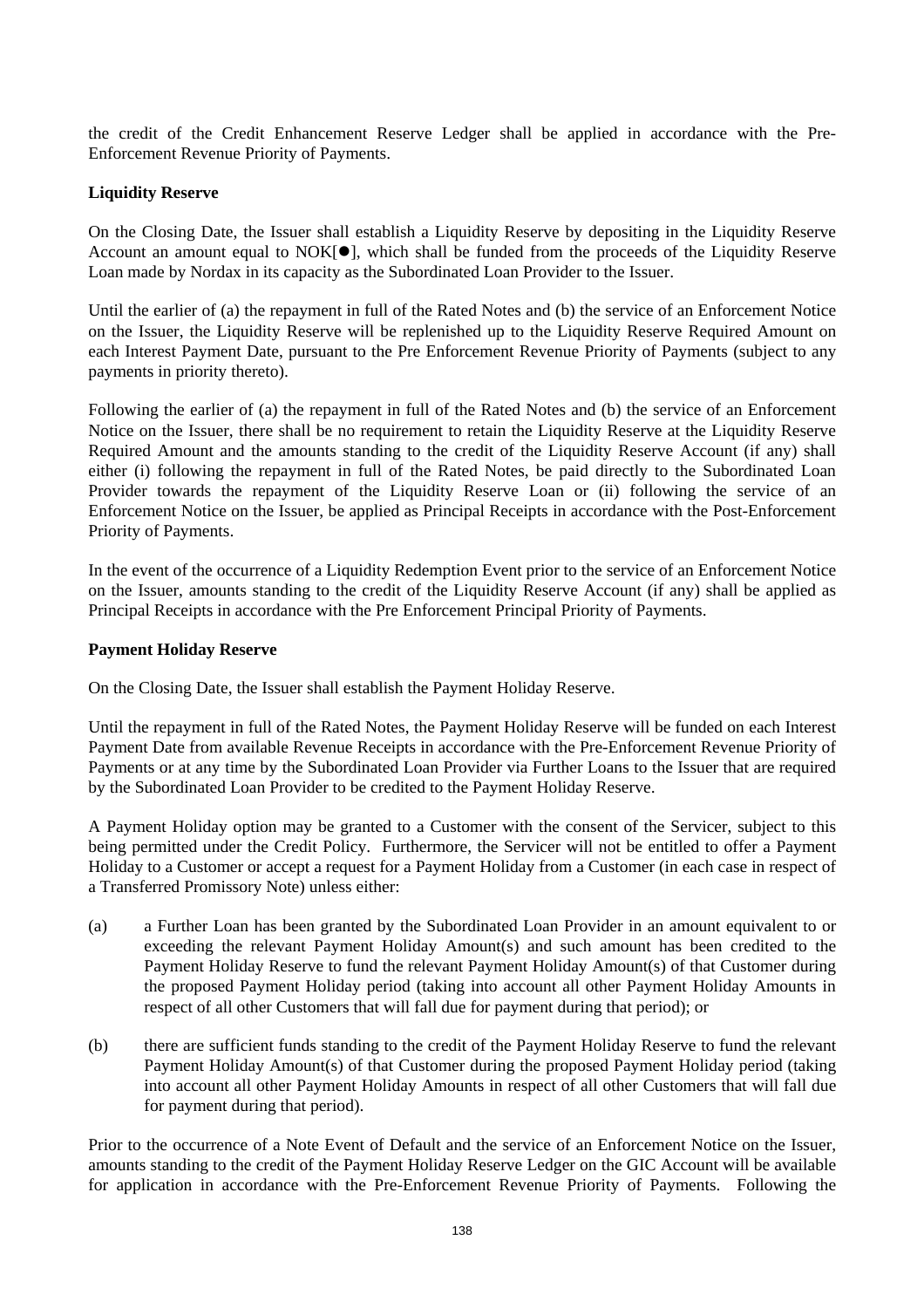service of an Enforcement Notice on the Issuer, amounts (if any) standing to the credit of the Payment Holiday Reserve on the GIC Account shall constitute the general funds of the Issuer available for application in accordance with the Post-Enforcement Priority of Payments.

#### **Priorities of Payments**

The payment priorities will be set out in the Cash Management Agreement. Prior to the delivery of an Enforcement Notice following a Note Event of Default, the Cash Manager will be responsible for making any payments of scheduled principal or prepayment on the Notes from amounts credited to the Principal Ledger on the GIC Account (in accordance with the Pre-Enforcement Principal Priority of Payments) and for making payments of, among other things, interest on the Notes from amounts credited to the Revenue Ledger on the GIC Account (in accordance with the Pre-Enforcement Revenue Priority of Payments). From and including the date on which the Note Trustee serves an Enforcement Notice on the Issuer, the Security Trustee (or, with the consent of the Security Trustee, the Cash Manager on its behalf) will be responsible for making payments of principal and interest on the Notes in accordance with the Post-Enforcement Priority of Payments.

## **Establishment Amount**

The Cash Manager (on behalf of the Issuer) shall procure that the Establishment Loan and any shareholders' contribution (contributed on or around the Closing Date) (together, the **Establishment Amount**) is credited to the Transaction Account. Prior to the Note Trustee serving an Enforcement Notice on the Issuer, the Cash Manager (on behalf of the Issuer) will on any Business Day prior to the first Interest Payment Date, pay out of the funds comprising the Establishment Amount (excluding the initial Float Amount) towards payment of any Set-up Fees only.

#### **Float Amount**

The **Float Amount** shall be an amount not exceeding NOK[1,000,000] which shall be funded initially from the Establishment Loan on or about the Closing Date until, but not including the first Interest Payment Date, and thereafter from available Revenue Receipts on each Interest Payment Date in accordance with the Pre Enforcement Revenue Priority of Payments and credited to the Transaction Account. Prior to the Note Trustee serving an Enforcement Notice on the Issuer, the Cash Manager (on behalf of the Issuer) will, on any Business Day from the first Interest Payment Date, pay out of the Float Amount (or, if the Float Amount is insufficient, other amounts (if any) standing to the credit of the Transaction Account) to (1) the Cash Manager to pay the General Expenses of the Issuer and (2) the Servicer to repay to Customers amounts which such Customers have paid into the GIC Account in error after the first Interest Payment Date.

#### **General Expenses**

The general expenses (**General Expenses**) are certain expenses due to third parties that are not Secured Parties incurred by the Issuer in the ordinary course of its or their business, including the Issuer's liability, if any, amounts due to the Storage Company, the tax authorities and any legal or accounting advisers and, to the extent not provided for elsewhere, any fees due to any proper authority in order to maintain the corporate standing of the Issuer (including any amounts payable in relation to the engagement of any Independent Director of the Issuer) provided that on any Interest Payment Date, such payment shall be made in accordance with the Pre-Enforcement Revenue Priority of Payments. For the avoidance of doubt, the Set-up Fees (which are funded from the Establishment Amount) shall not constitute General Expenses.

## **Pre-Enforcement Revenue Priority of Payments**

Prior to the Note Trustee serving an Enforcement Notice on the Issuer, Revenue Receipts will be applied by the Cash Manager (on behalf of the Issuer) on each Interest Payment Date (after payment of the Insurer Premium Portion of any Insurance Premiums due and payable by the Issuer on such Interest Payment Date to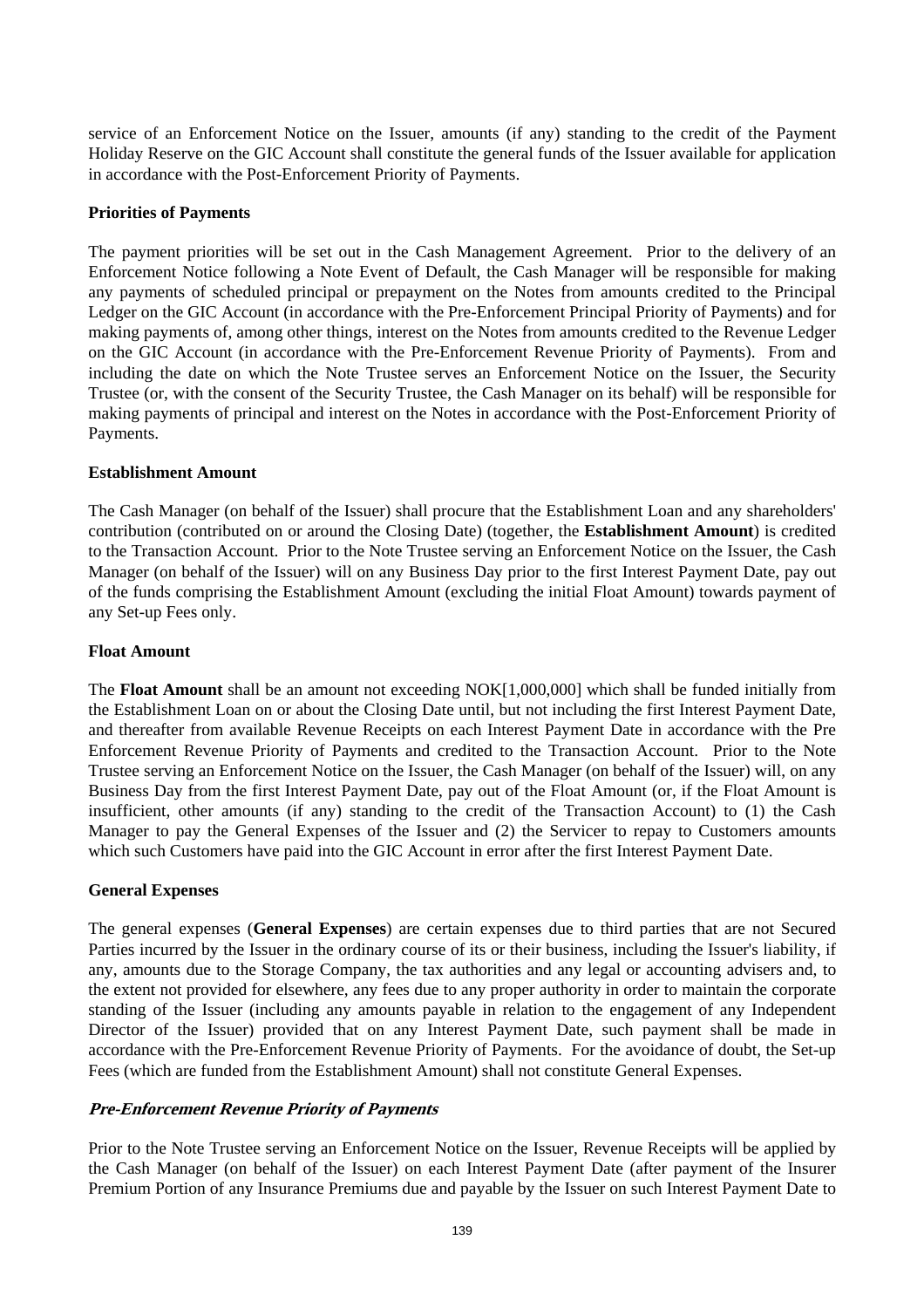the Insurance Companies), in the following order of priority (the **Pre Enforcement Revenue Priority of Payments**) (in each case only if and to the extent that the payments and provisions of a higher priority have been made in full):

- (a) in or towards satisfaction, on a *pari passu* and *pro rata* basis according to the respective amounts thereof, of:
	- (i) the costs, expenses, fees, remuneration and indemnity payments (if any) and any other amounts due and payable (including value added tax, if any) by the Issuer on such Interest Payment Date to the Note Trustee or any of its appointees under the Trust Deed or any other Transaction Document to which it is party; and
	- (ii) the costs, expenses, fees, remuneration and indemnity payments (if any) and any other amounts due and payable (including value added tax, if any) by the Issuer on such Interest Payment Date to the Security Trustee or any of its appointees under the English Deed of Charge, the Swedish Security Agreement, the Norwegian Security Agreement, the Share Pledge Agreement or any other Transaction Document to which it is a party;
- (b) in or towards satisfaction of costs, expenses, fees, remuneration and indemnity payments (if any) and any other amounts due and payable by the Issuer on such Interest Payment Date, *pari passu* and *pro rata*:
	- (i) to the Servicer pursuant to the Servicing Agreement;
	- (ii) to the Standby Servicer pursuant to the Standby Servicing Agreement;
	- (iii) to the Cash Manager pursuant to the Cash Management Agreement;
	- (iv) to the Standby Cash Manager pursuant to the Cash Management Agreement;
	- (v) to the Account Banks pursuant to the Bank Account Agreements;
	- (vi) to the Service Provider pursuant to the Servicing Transfer Agreement; and
	- (vii) to the Paying Agents and the Agent Bank pursuant to the Agency Agreement;
- (c) in or towards satisfaction of any General Expenses due and payable by the Issuer on such Interest Payment Date, *pari passu* and *pro rata*, subject to an overall annual cap of NOK[2,000,000];
- (d) prior to the repayment in full of the Rated Notes, to replenish the Liquidity Reserve to the Liquidity Reserve Required Amount;
- (e) in or towards satisfaction of any interest due and, if applicable, overdue (and all interest due on such overdue interest) on the Class A Notes on such Interest Payment Date;
- (f) in or towards application of such amount as is required to reduce any debit balance on the Class A Principal Deficiency Ledger to zero;
- (g) in or towards satisfaction of any interest due and, if applicable, overdue (and all interest due on such overdue interest) on the Class B Notes on such Interest Payment Date;
- (h) in or towards application of such amount as is required to reduce any debit balance on the Class B Principal Deficiency Ledger to zero;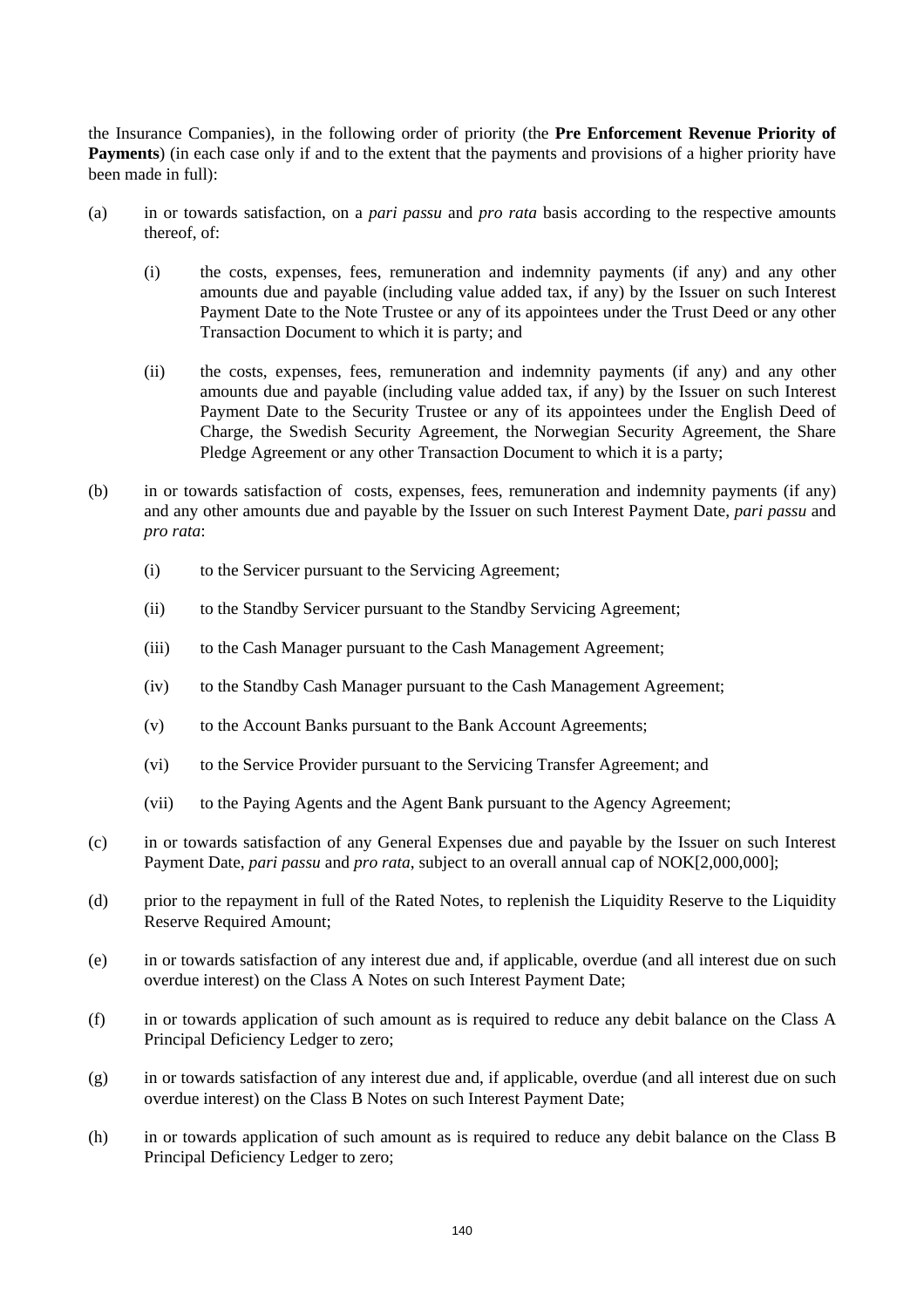- (i) in or towards satisfaction of any interest due and, if applicable, overdue (and all interest due on such overdue interest) on the Class C Notes on such Interest Payment Date;
- (j) in or towards application of such amount as is required to reduce any debit balance on the Class C Principal Deficiency Ledger to zero;
- (k) in or towards satisfaction of any interest due and, if applicable, overdue (and all interest due on such overdue interest) on the Class D Notes on such Interest Payment Date;
- (l) in or towards application of such amount as is required to reduce any debit balance on the Class D Principal Deficiency Ledger to zero;
- (m) in or towards application of such amount as is required to reduce any debit balance on the Class E Principal Deficiency Ledger to zero;
- (n) prior to the earlier of (i) the repayment in full of the Rated Notes and (ii) the Step-Up Date, to credit the Credit Enhancement Reserve Ledger in an amount up to the Credit Enhancement Reserve Required Amount in accordance with the requirements of the Cash Management Agreement (provided that after the repayment in full of the Rated Notes, any amounts standing to the credit of the Credit Enhancement Reserve Ledger shall be applied to repay the Class E Notes in accordance with paragraph (s) below and thereafter in accordance with this Pre-Enforcement Revenue Priority of Payments);
- (o) in or towards satisfaction of payment of any interest due and, if applicable, overdue (and all interest due on such overdue interest) on the Class E Notes on such Interest Payment Date;
- (p) to credit the Transaction Account by an amount up to the Float Amount;
- (q) in payment of the Originator Premium Portion due and payable by the Issuer on such Interest Payment Date to the Originator;
- (r) on and from the Step-Up Date, in or towards satisfaction of any amounts due and payable by the Issuer on such Interest Payment Date in the following order of priority:
	- (i) *firstly,* to redeem the Class A Notes until the Principal Amount Outstanding thereof is reduced to zero;
	- (ii) *secondly,* to redeem the Class B Notes until the Principal Amount Outstanding thereof is reduced to zero;
	- (iii) *thirdly,* to redeem the Class C Notes until the Principal Amount Outstanding thereof is reduced to zero; and
	- (iv) *fourthly,* to redeem the Class D Notes until the Principal Amount Outstanding thereof is reduced to zero;
- (s) following repayment in full of the Rated Notes, to redeem the Class E Notes until the Principal Amount Outstanding thereof is reduced to zero (including using amounts standing to the credit of the Credit Enhancement Reserve);
- (t) in or towards payment of any other amounts due and payable by the Issuer on such Interest Payment Date to the Other Secured Parties (where not otherwise provided for in the Pre-Enforcement Priority of Payments);
- (u) to the Subordinated Loan Provider, in or towards satisfaction of payment of: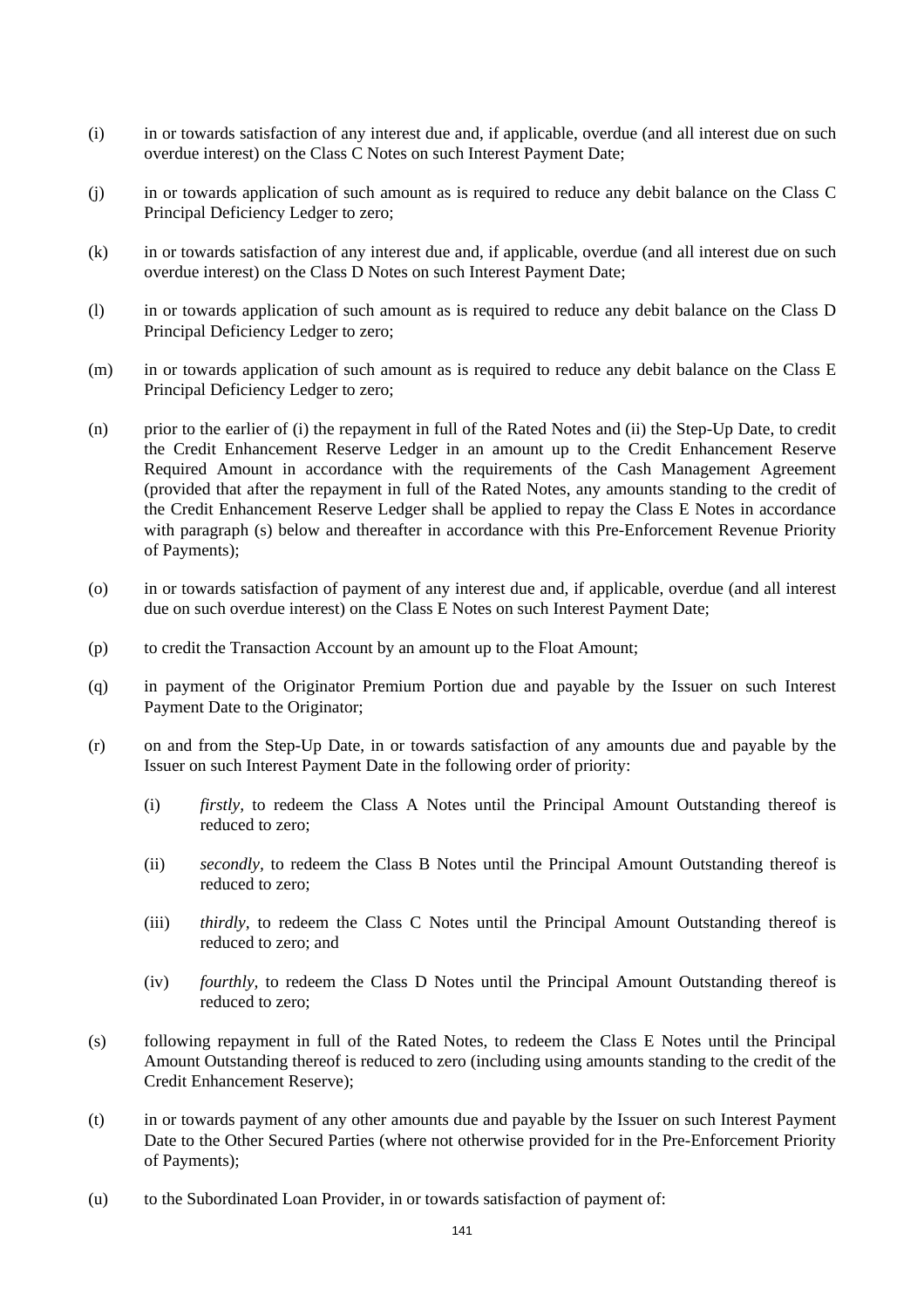- (i) firstly, any interest due to the Subordinated Loan Provider;
- (ii) secondly, (excluding the Liquidity Reserve Loan unless not fully repaid from the funds in the Liquidity Reserve Account after the repayment in full of the Rated Notes) any principal due to the Subordinated Loan Provider; and
- (iii) thirdly, any other amounts due to the Subordinated Loan Provider,

under the Subordinated Loan Agreement;

- (v) prior to the earlier to occur of an Insolvency Event in relation to the Seller and the repayment in full of the Rated Notes, to credit the Payment Holiday Reserve Ledger in an amount up to the Payment Holiday Required Amount in accordance with the requirements of the Cash Management Agreement;
- (w) in or towards payment firstly, of any amounts of the Initial Purchase Price for Additional Promissory Notes acquired during the Revolving Period which remains outstanding after the Revolving Period End Date and secondly, to the Seller of the Deferred Consideration payable under the Loan Transfer Agreement (less the sum of NOK[50,000] per calendar year); and
- $(x)$  any surplus to the Issuer, which shall be credited to the Equity Account.

Prior to the Note Trustee serving an Enforcement Notice on the Issuer, if and to the extent, on any Interest Payment Date, there is a Revenue Deficit, then the Cash Manager shall:

- (i) *first*, apply amounts standing to the credit of the Liquidity Reserve Account (taking into account the application of funds pursuant to item (d) of the Pre-Enforcement Revenue Priority of Payments on such Interest Payment Date) towards curing any Revenue Deficit provided that (with the exception of the Most Senior Class of Rated Notes then outstanding) no amounts from the Liquidity Reserve Account may be applied to pay interest on a class of Rated Notes if and to the extent that a deficiency is currently recorded on the Principal Deficiency Ledger of that Class of Rated Notes; and
- (ii) *second*, apply Principal Receipts towards curing any residual Revenue Deficit (taking into account the prior application of funds, if any, from the Liquidity Reserve) provided that (with the exception of the Most Senior Class of Rated Notes then outstanding) no amounts of Principal Receipts may be applied to pay interest on a class of Rated Notes if and to the extent that a deficiency is currently recorded on the Principal Deficiency Ledger of that Class of Rated Notes (any Principal Receipts so applied being the **Deemed Revenue Receipts**).

**Capitalised Interest** means the amount of fees and interest that would have been paid on a Transferred Promissory Note if not for the Customer under that Transferred Promissory Note taking a Payment Holiday in accordance with the Credit Policy, which amount is added to the principal balance owing under the relevant Transferred Promissory Note.

**Deemed Principal Receipts** means, in respect of any Calculation Period, the aggregate of the amounts to be applied from Revenue Receipts on the immediately following Interest Payment Date pursuant to paragraphs (f), (h), (j), (l) and (m) of the Pre-Enforcement Revenue Priority of Payments.

**Income Receipts** means, as at each Calculation Date and in respect of the Calculation Period ending on the immediately preceding Cut-off Date, an amount equal to the following standing to the credit of the GIC Account (except for item (e) which may be standing to the credit of the Collection Agency Account prior to being transferred to the GIC Account) at the close of business on such Cut-off Date (without double counting) representing: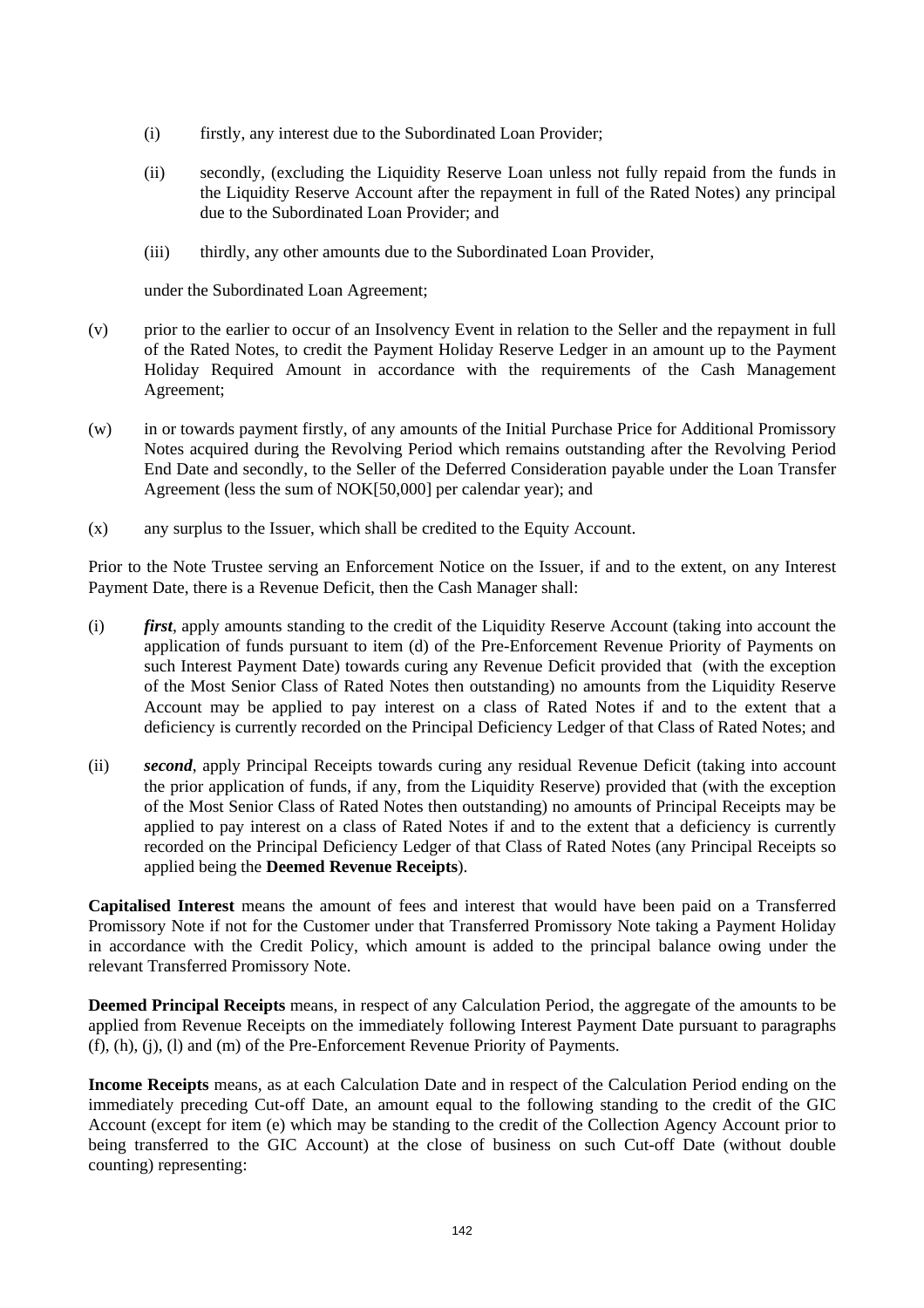- (a) payments of interest and other fees (including Insurance Premiums) received under the Transferred Promissory Notes;
- (b) interest earned on the balance from time to time in the Issuer Bank Accounts (excluding the Equity Account);
- (c) net recoveries of interest and outstanding fees from defaulting Customers under Transferred Promissory Notes which are Delinquent but not Written-off;
- (d) net recoveries of interest, principal, fees and other amounts from defaulting Customers under Transferred Promissory Notes that are Written-off; and
- (e) payments of Insurance Proceeds from an Insurance Company to the extent attributable to interest and fees (but not principal) owing by a Customer.

**Insurance Premiums** means any insurance premium received from time to time from a Customer pursuant to an insurance policy provided by an Insurance Company in respect of any Transferred Promissory Note.

**Issuer Available Funds** means, in respect of an Interest Payment Date, the aggregate of Revenue Receipts and Principal Receipts in respect of the immediately preceding Calculation Period (without double counting).

## **Liquidity Reserve Required Amount** means:

- (a) from (and including) the Closing Date to (and including) the Revolving Period End Date, an amount equal to [0.5] per cent. of the outstanding principal balance of the Initial Portfolio as at the Closing Date; and
- (b) from (and excluding) the Revolving Period End Date, an amount equal to [1.25] per cent. of the outstanding principal balance of the Initial Portfolio as at the Closing Date.

#### **More Senior Class of Notes** means:

- (a) in relation to the Class B Notes, the Class A Notes;
- (b) in relation to the Class C Note, the Class A Notes and Class B Notes;
- (c) in relation to the Class D Notes, the Class A Notes, Class B Notes and Class C Notes; and
- (d) in relation to the Class E Notes, the Class A Notes, Class B Notes, Class C Notes and Class D Notes.

**Other Secured Parties** means all the Secured Parties other than the Noteholders.

**Principal Receipts** means, as at each Calculation Date and in respect of the Calculation Period ending on the immediately preceding Cut-off Date, an amount equal to the following standing to the credit of the GIC Account (except for item (d) which may be standing to the credit of the Collection Agency Account prior to being transferred to the GIC Account) at the close of business on such Cut-off Date (without double counting) representing:

- (a) principal repayments received under the Transferred Promissory Notes (including any amount representing Capitalised Interest);
- (b) net recoveries of principal from defaulting Customers under the Transferred Promissory Notes that are Delinquent but not Written-off;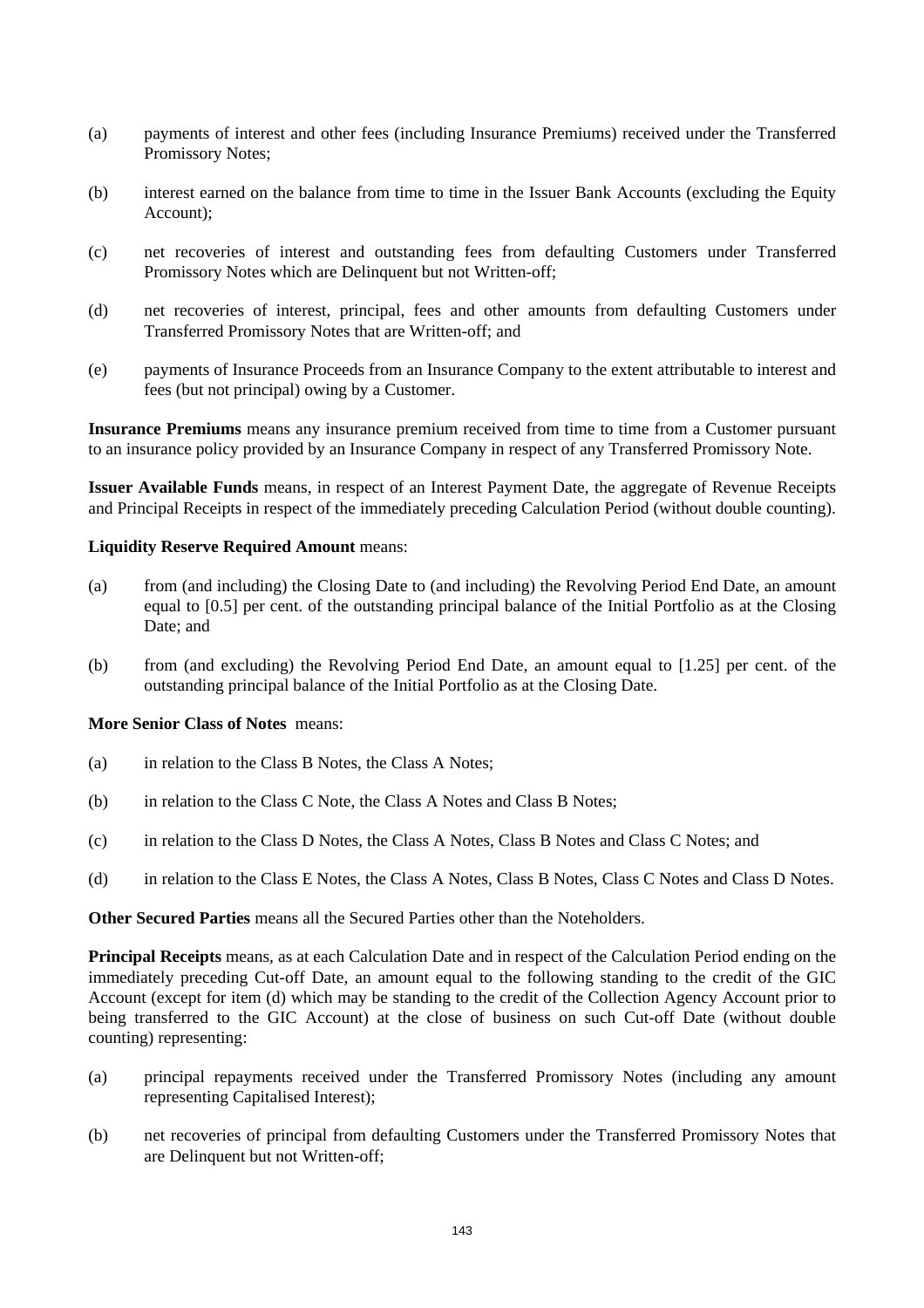- (c) the proceeds (excluding the accrued interest component thereof) of the repurchase of any Transferred Promissory Note by the Originator from the Issuer pursuant to the Loan Transfer Agreement;
- (d) payments of Insurance Proceeds from an insurance company to the extent attributable to principal (but not interest and fees) owing from a Customer;
- (e) Principal Receipts standing to the credit of the GIC Account on any previous Interest Payment Date in accordance with item (e) of the Pre-Enforcement Principal Priority of Payments;
- (f) Further Loans (as defined in the Subordinated Loan Agreement) expressly required by the Subordinated Loan Provider to form part of Principal Receipts;
- (g) a shareholders' contribution made by the Parent Company to the Issuer which the Parent Company explicitly designates as a Principal Receipt;
- (h) any Deemed Principal Receipts;
- (i) (only upon the occurrence of a Liquidity Redemption Event) all Residual Liquidity Funds; and
- (j) all amounts (if any) standing to the credit of the Payment Holiday Reserve Ledger following the occurrence of an Insolvency Event in respect of the Seller,

*provided that*, in the event of the occurrence of a Servicing Report Delivery Failure and during the continuance thereof, Principal Receipts for the purpose of application in accordance with the Pre-Enforcement Principal Priority of Payments shall mean the Residual Total Funds in respect of the relevant Interest Payment Date.

#### **Revenue Deficit** means:

- (a) prior to the repayment in full of the Class A Notes and the Class B Notes, in respect of an Interest Payment Date, a shortfall in the amount of the applicable Revenue Receipts in respect of the immediately preceding Calculation Period available to pay paragraphs (a) to (c), (e) and (g) of the Pre-Enforcement Revenue Priority of Payments; and
- (b) following the repayment in full of the Class A Notes and the Class B Notes, in respect of an Interest Payment Date, a shortfall in the amount of the applicable Revenue Receipts in respect of the immediately preceding Calculation Period available to pay paragraphs (a) to (c), (i) (where the Class C Notes are the Most Senior Class of Notes then outstanding) or (k) (where the Class D Notes are the Most Senior Class of Notes then outstanding) of the Pre-Enforcement Revenue Priority of Payments.

**Revenue Receipts** means, as at each Calculation Date and in respect of the Calculation Period ending on the immediately preceding Cut-off Date, an amount equal to the following standing to the credit of the GIC Account (except for item (c) which will be standing to the credit of the Transaction Account and item (i) below which will be standing to the credit of the Credit Enhancement Reserve Account) at the close of business on such Cut-off Date representing (without double-counting):

- (a) Income Receipts;
- (b) the accrued interest component of the purchase price paid by the Seller in respect of any Promissory Note repurchased by the Seller pursuant to the terms of the relevant Loan Transfer Agreement;
- (c) the balance standing to the credit of the Transaction Account;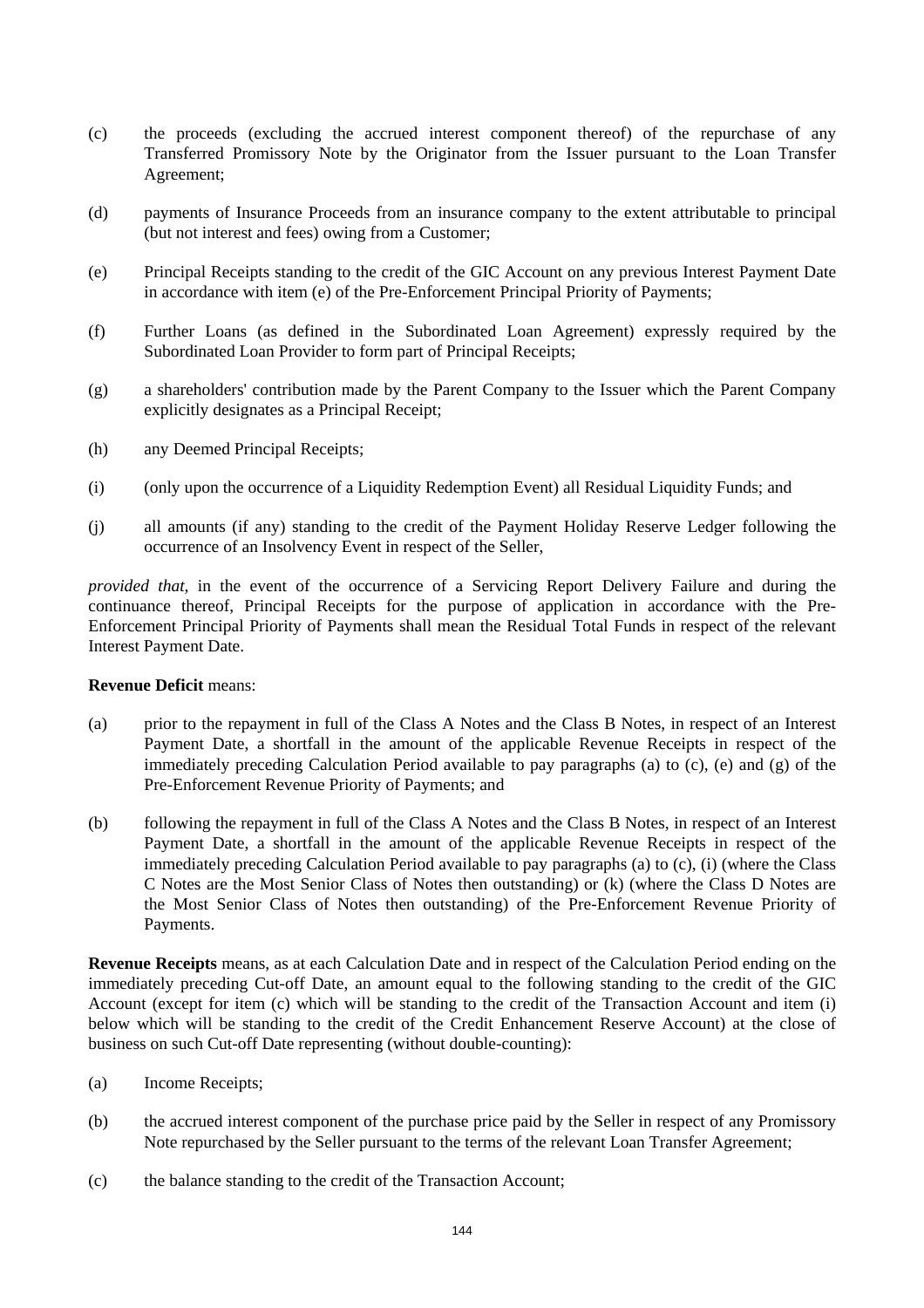- (d) any other amounts not representing Principal Receipts standing to the credit of the GIC Account (excluding amounts standing to the credit of the Payment Holiday Reserve Ledger);
- (e) for so long as any Rated Notes remain outstanding, any amounts debited to the Payment Holiday Reserve Ledger, which shall be applied to pay Payment Holiday Amounts only;
- (f) (so long as there has not been an Insolvency Event in relation to the Seller) all amounts (if any) standing to the credit of the Payment Holiday Reserve Ledger following the redemption of all Rated Notes;
- (g) Further Loans (as defined in the Subordinated Loan Agreement) expressly required by the Subordinated Loan Provider to form part of Revenue Receipts;
- (h) any shareholders' contribution made by the Parent Company to the Issuer which the Parent Company explicitly designates as a Revenue Receipt; and
- (i) all amounts standing to the credit of the Credit Enhancement Reserve Account, but such amounts shall only be available to be applied: (i) if any Rated Notes are outstanding, to make payments in accordance with items  $[(a)$  to  $(m)]$  (inclusive) and items  $[(o)$  and  $(r)]$  of the Pre-Enforcement Revenue Priority of Payments; (ii) if no Rated Notes are outstanding but the Class E Notes remain outstanding, to make payments in accordance with item [(s)] and below of the Pre-Enforcement Revenue Priority of Payments; and (iii) if there are no Rated Notes and no Class E Notes outstanding, in accordance with the Pre-Enforcement Revenue Priority of Payments,

*provided that*, in the event of the occurrence of a Servicing Report Delivery Failure and during the continuance thereof, Revenue Receipts for the purpose of application in accordance with the Pre-Enforcement Revenue Priority of Payments shall mean the amount of Total Funds available and required to pay items (a) to [(m)] of the Pre-Enforcement Revenue Priority of Payments in accordance with the Provisional Monthly Report prepared by the Cash Manager in respect of the relevant Interest Payment Date.

## **Pre-Enforcement Principal Priority of Payments**

Prior to the Note Trustee serving an Enforcement Notice on the Issuer, the Cash Manager will, on each Interest Payment Date, apply Principal Receipts from the Principal Ledger in the following order of priority (the **Pre-Enforcement Principal Priority of Payments** and, together with the Pre-Enforcement Revenue Priority of Payments, the **Pre-Enforcement Priority of Payments**) (in each case only if and to the extent that the payments and provisions of a higher priority have been made in full):

- (a) any Principal Receipts to be applied as Deemed Revenue Receipts;
- (b) in respect of the first Interest Payment Date only, towards payment of amounts due to the Subordinated Loan Provider in an amount equal to the Difference Amount;
- (c) until (and including) the Revolving Period End Date, towards payment of the Initial Purchase Price for Additional Promissory Notes acquired during the preceding Monthly Acquisition Period;
- (d) until (and including) the Revolving Period End Date, towards payment of Deferred Consideration to the Seller under the Loan Transfer Agreement in an amount equal to any Payment Holiday Amounts debited from the Payment Holiday Reserve Ledger as at the immediately preceding Calculation Date in accordance with item (e) of the definition of Revenue Receipts;
- (e) until (but excluding) the Revolving Period End Date, to credit the GIC Account with available Principal Receipts, capped at the Initial Purchase Price Reserve Amount which shall be applied to pay the Initial Purchase Price for Additional Promissory Notes on future Interest Payment Dates;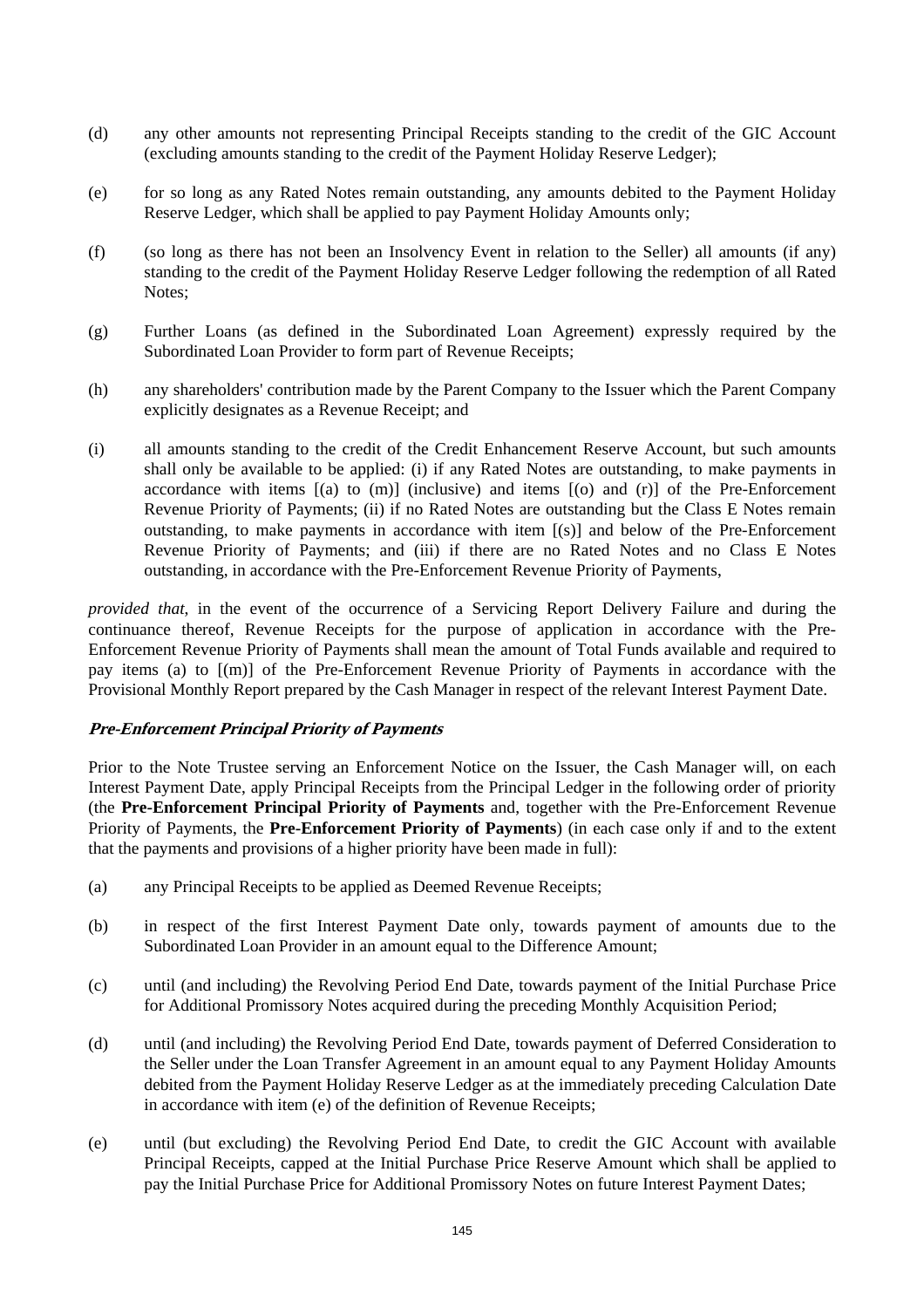- (f) after the Revolving Period End Date, in or towards satisfaction of any amounts payable by the Issuer to redeem the Class A Notes until the Principal Amount Outstanding thereof is reduced to zero;
- (g) after the Revolving Period End Date, in or towards satisfaction of any amounts payable by the Issuer to redeem the Class B Notes until the Principal Amount Outstanding thereof is reduced to zero;
- (h) after the Revolving Period End Date, in or towards satisfaction of any amounts payable by the Issuer to redeem the Class C Notes until the Principal Amount Outstanding thereof is reduced to zero;
- (i) after the Revolving Period End Date, in or towards satisfaction of any amounts payable by the Issuer to redeem the Class D Notes until the Principal Amount Outstanding thereof is reduced to zero;
- (j) after the Revolving Period End Date, in or towards satisfaction of any amounts payable by the Issuer to redeem Class E Notes until the Principal Amount Outstanding thereof is reduced to zero;
- (k) after the Revolving Period End Date, to pay the Subordinated Loan Provider, in or towards satisfaction of payment of:
	- (i) *firstly*, any interest due to the Subordinated Loan Provider;
	- (ii) *secondly*, any principal due to the Subordinated Loan Provider; and
	- (iii) *thirdly,* any other amounts due to the Subordinated Loan Provider,

under the Subordinated Loan Agreement;

- (l) after the Revolving Period End Date, to pay the Seller the Deferred Consideration payable under the Loan Transfer Agreement; and
- (m) after the Revolving Period End Date, any surplus to the Equity Account.

#### **Application of Issuer Available Funds**

On each Interest Payment Date, the Cash Manager shall apply the Issuer Available Funds in the following order:

- (a) *first,* apply Revenue Receipts in accordance with the Pre-Enforcement Revenue Priority of Payments; and
- (b) *second,* apply Principal Receipts in accordance with the Pre-Enforcement Principal Priority of Payments.

Any Revenue Deficit shall be cured utilising funds firstly from the Liquidity Reserve Account and secondly the Deemed Revenue Receipts in accordance with the terms set out in the Cash Management Agreement.

## **Post-Enforcement Priority of Payments**

Following the service by the Note Trustee of an Enforcement Notice on the Issuer, the Security Trustee (or the Cash Manager on its behalf), will be required to apply all funds received or recovered by or on behalf of the Issuer and, after enforcement of the Security Document(s), the Security Trustee, or by any receiver appointed by it, in each case (i) after payment of the Insurer Premium Portion of any Insurance Premiums due and payable by the Issuer to the Insurance Companies and (ii) including amounts standing to the credit of the Credit Enhancement Reserve and the Liquidity Reserve but excluding amounts standing to the credit of the Equity Account, in accordance with the following order of priority (the **Post-Enforcement Priority of Payments** and, together with the Pre-Enforcement Revenue Priority of Payments and the Pre-Enforcement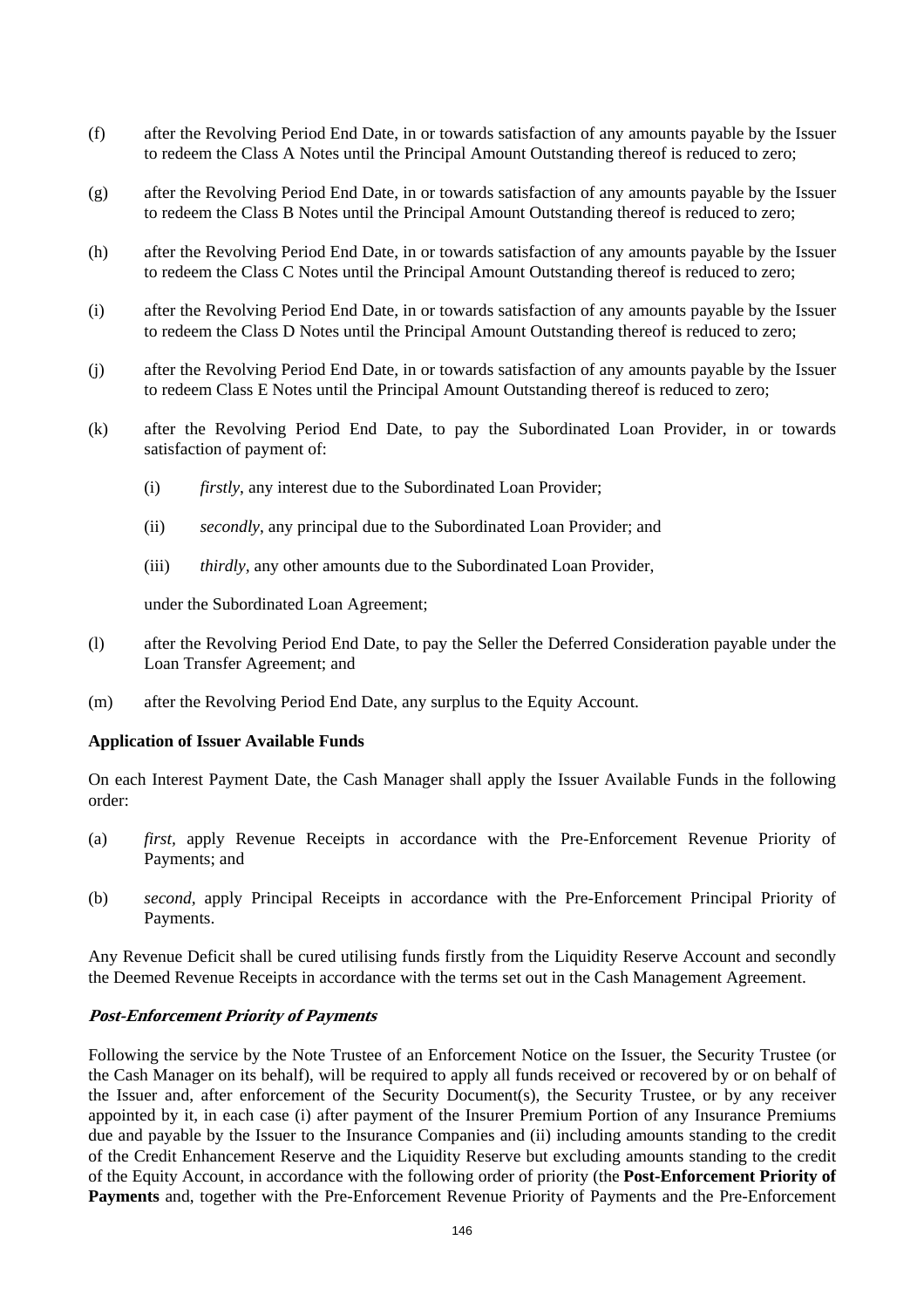Principal Priority of Payments, the **Priority of Payments**) (in each case, only if and to the extent that the payments and provisions of a higher priority have been made in full):

- (a) in or towards satisfaction, *pari passu* and *pro rata* according to the respective amounts thereof*,* of:
	- (i) *pari passu* and *pro rata* according to the respective amounts thereof*,* of the costs, expenses, fees, remuneration and indemnity payments (if any) and any other amounts payable (plus value added tax, if any) by the Issuer to the Note Trustee or any of its appointees under the Trust Deed or any other Transaction Document to which it is party; and
	- (ii) *pari passu* and *pro rata* the costs, expenses (which may include any amounts due and payable for the services of the Storage Company after the occurrence of an Issuer Insolvency Event), fees, remuneration and indemnity payments (if any) and any other amounts payable (including value added tax, if any) by the Issuer to the Security Trustee and any of its appointees and any receiver appointed by the Security Trustee under the English Deed of Charge, the Swedish Security Agreement, the Norwegian Security Agreement or any other Transaction Document to which it is a party;
- (b) in or towards satisfaction of costs, expenses, fees, remuneration and indemnity payments (if any) and any other amounts due and payable by the Issuer *pari passu* and *pro rata*:
	- (i) to the Servicer pursuant to the Servicing Agreement;
	- (ii) to the Standby Servicer pursuant to the Standby Servicing Agreement;
	- (iii) to the Cash Manager pursuant to the Cash Management Agreement;
	- (iv) to the Standby Cash Manager pursuant to the Cash Management Agreement;
	- (v) to the Account Banks pursuant to the Bank Account Agreements;
	- (vi) to the Service Provider pursuant to the Servicing Transfer Agreement; and
	- (vii) to the Agents pursuant to the Agency Agreement;
- (c) prior to the occurrence of an Issuer Insolvency Event, *pro rata and pari passu* in or towards satisfaction of the amounts due and payable for the services of any Independent Director and the Storage Company;
- (d) *pro rata and pari passu* in or towards satisfaction of the amounts due and payable in respect of any principal and interest (and all interest due on such overdue interest) on the Class A Notes;
- (e) *pro rata and pari passu* in or towards satisfaction of the amounts due and payable in respect of any principal and interest (and all interest due on such overdue interest) on the Class B Notes;
- (f) *pro rata and pari passu* in or towards satisfaction of any amounts due or overdue in respect of any principal and interest (and all interest due on such overdue interest) on the Class C Notes;
- (g) in or towards satisfaction, *pro rata and pari passu,* of any amounts due or overdue in respect of any principal and interest (and all interest due on such overdue interest) on the Class D Notes;
- (h) in or towards satisfaction, *pro rata and pari passu,* of any amounts due or overdue in respect of any principal and interest (and all interest due on such overdue interest) on the Class E Notes;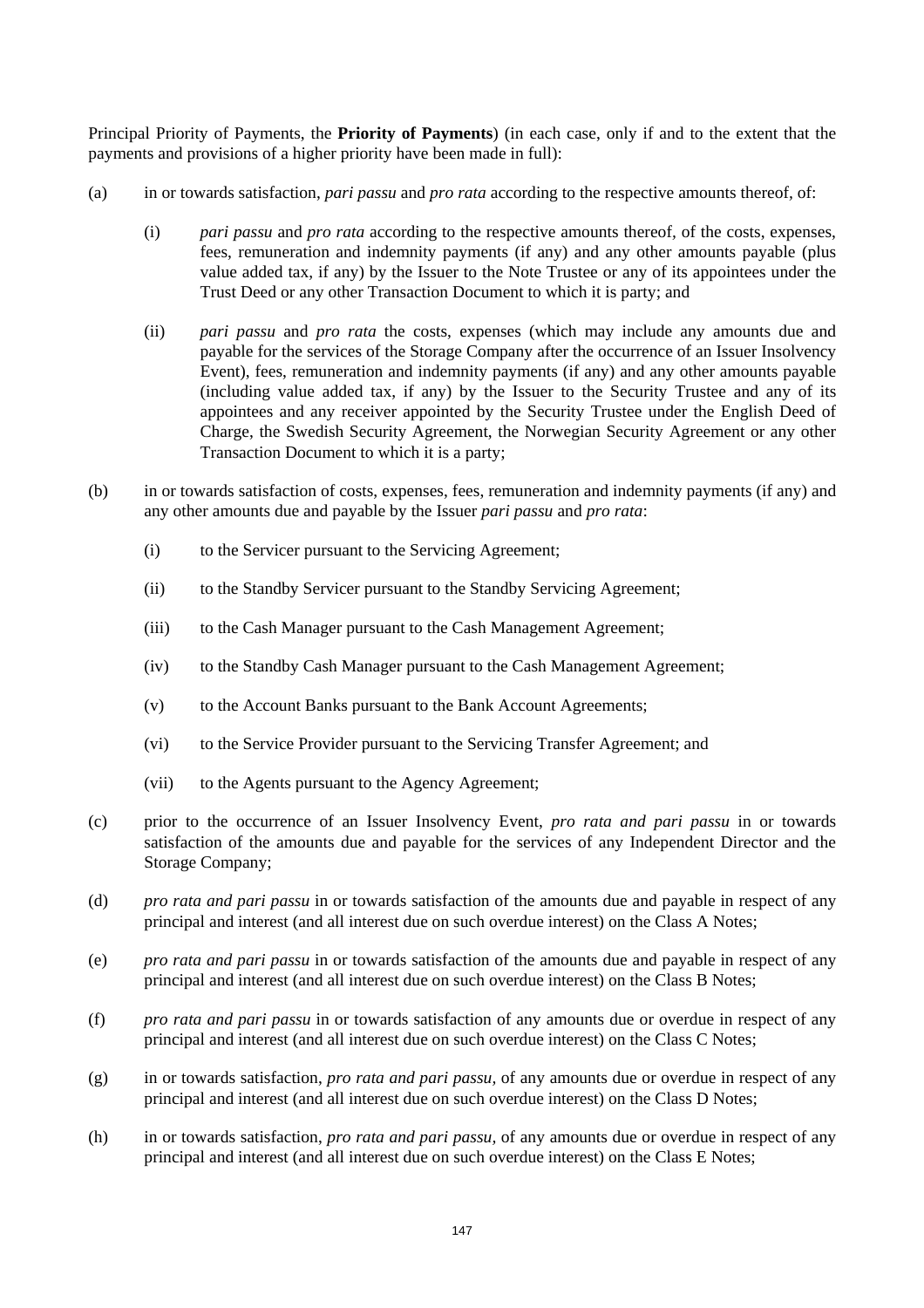- (i) in or towards payment, *pro rata and pari passu,* of any amounts due to the Other Secured Parties in respect of the Secured Obligations where not otherwise provided for in the Post Enforcement Priority of Payments;
- (j) in or towards payment of the Originator Premium Portion of any Insurance Premiums due to the Originator;
- (k) to the Subordinated Loan Provider*,* in or towards satisfaction of payment of firstly, any interest, secondly, principal and thirdly, any other amounts due to the Subordinated Loan Provider under the Subordinated loan Agreement;
- (l) in or towards satisfaction of firstly, any amounts of the Initial Purchase Price for Additional Promissory Notes acquired during the Revolving Period which remains outstanding after the Revolving Period End Date and secondly, all amounts of Deferred Consideration payable to the Seller under the Loan Transfer Agreement; and
- (m) any surplus shall be paid to the Issuer.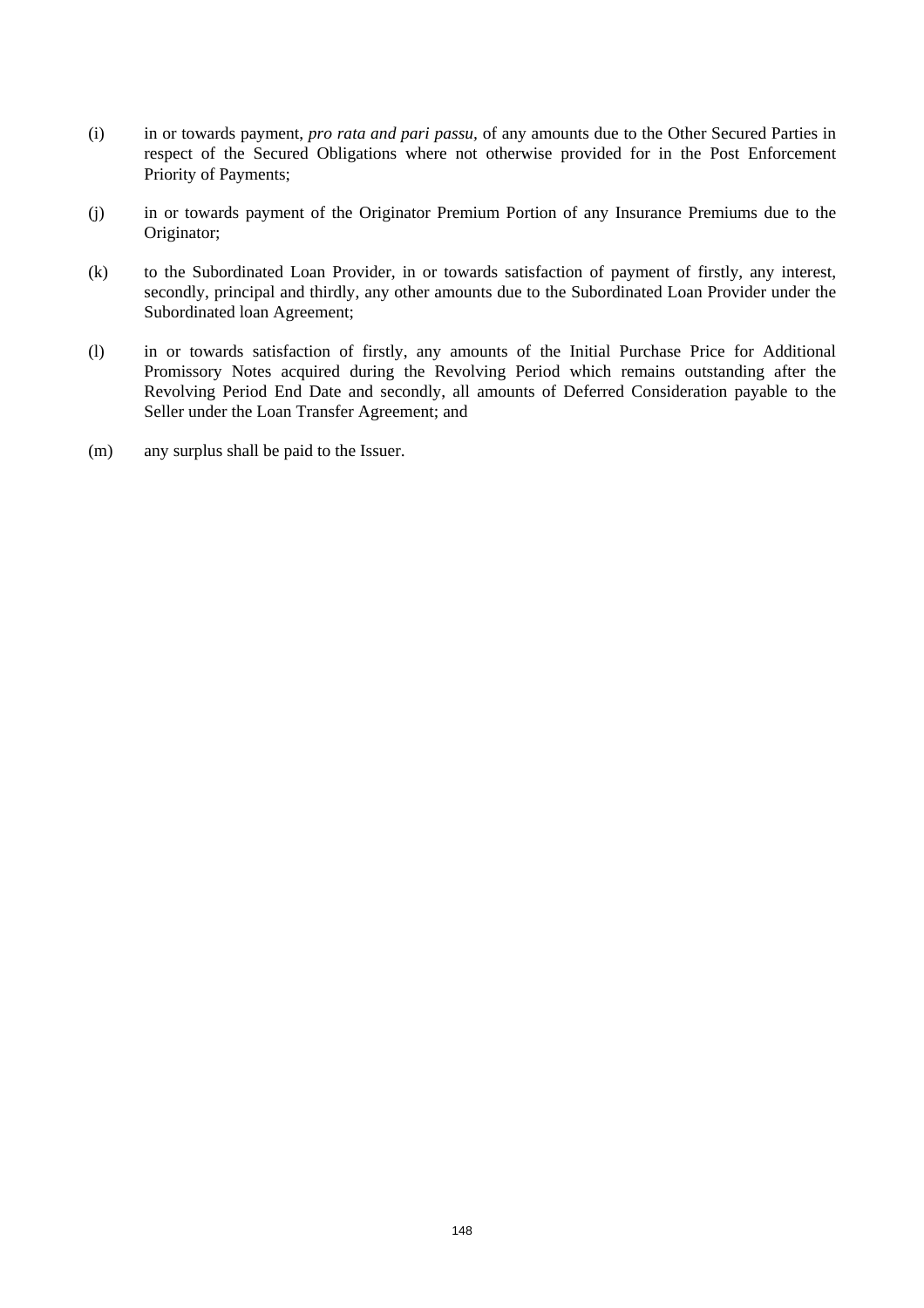## **DESCRIPTION OF THE NOTES IN GLOBAL FORM**

## **General**

Each of the Class of Notes, as at the Closing Date, will initially be represented by a Temporary Global Note.

The Temporary Global Note will be deposited on or about the Closing Date on behalf of the Noteholders with a common depositary for both Euroclear and Clearstream, Luxembourg (together, the **Clearing Systems**). Interests in the Temporary Global Note are exchangeable on and after the date which is 40 days after the Closing Date, upon certification of non-U.S. beneficial ownership by the relevant Noteholder, for an interest in a Permanent Global Note in bearer form, without coupons or talons, for the relevant Class, which will also be deposited with the common depositary for the Clearing Systems. Save in certain limited circumstances set out in the terms and conditions of the Notes, Notes in definitive form will not be issued in exchange for the Global Notes. The Global Notes are intended to be issued in classic global note form.

For so long as the Notes are represented by a Global Note and the Clearing Systems so permit, the Notes will be tradable only in the minimum authorised denomination of NOK[1,000,000] and higher integral multiples of NOK[10,000].

## **Payments on the Global Notes**

Payments in respect of principal and interest in respect of any Global Note will be made only against presentation of such Global Note to or to the order of the Principal Paying Agent or such other Paying Agent as shall have been notified to the Noteholders in accordance with **Condition 14** (**Notice to Noteholders**) for such purpose, subject, in the case of any Temporary Global Note, to certification of non-US beneficial ownership as provided in such Temporary Global Note. Each payment of principal, or interest made in respect of a Global Note will be recorded by the Clearing Systems in their records (which records are the records each relevant Clearing System holds for its customers which reflect such customers' interest in the Notes) and such records shall be *prima facie* evidence that the payment in question has been made. No person appearing from time to time in the records of either of the Clearing Systems as the holder of a Note shall have any claim directly against the Issuer in respect of payments due on such Note whilst such Note is represented by a Global Note and the Issuer shall be discharged by payment of the relevant amount to the bearer of the relevant Global Note. The Issuer shall procure that each payment shall be entered *pro rata* in the records of the relevant Clearing Systems but any failure to make such entries shall not affect the discharge referred to above.

## **Redemption**

Each Note shall, subject to **Condition 6.3** (**Optional redemption**) and **6.4** (**Optional redemption for taxation reasons**) and unless previously redeemed in full pursuant to **Condition 6.2** (**Mandatory redemption**), be redeemed on the Final Maturity Date. Any Note redeemed will be redeemed at an amount equal to the Principal Amount Outstanding of the relevant Note to be redeemed together with accrued (and unpaid) interest on the Principal Amount Outstanding of the relevant Note up to (but excluding) the date of redemption. The Issuer will not be permitted to purchase any of the Notes.

## **Cancellation**

All Notes redeemed in full will be cancelled upon redemption and may not be resold or re-issued.

## **Issuance of Definitive Notes**

If, while any of the Notes are represented by a Permanent Global Note, (i) either of the Clearing Systems is closed for business for a continuous period of 14 days (other than by reason of holiday, statutory or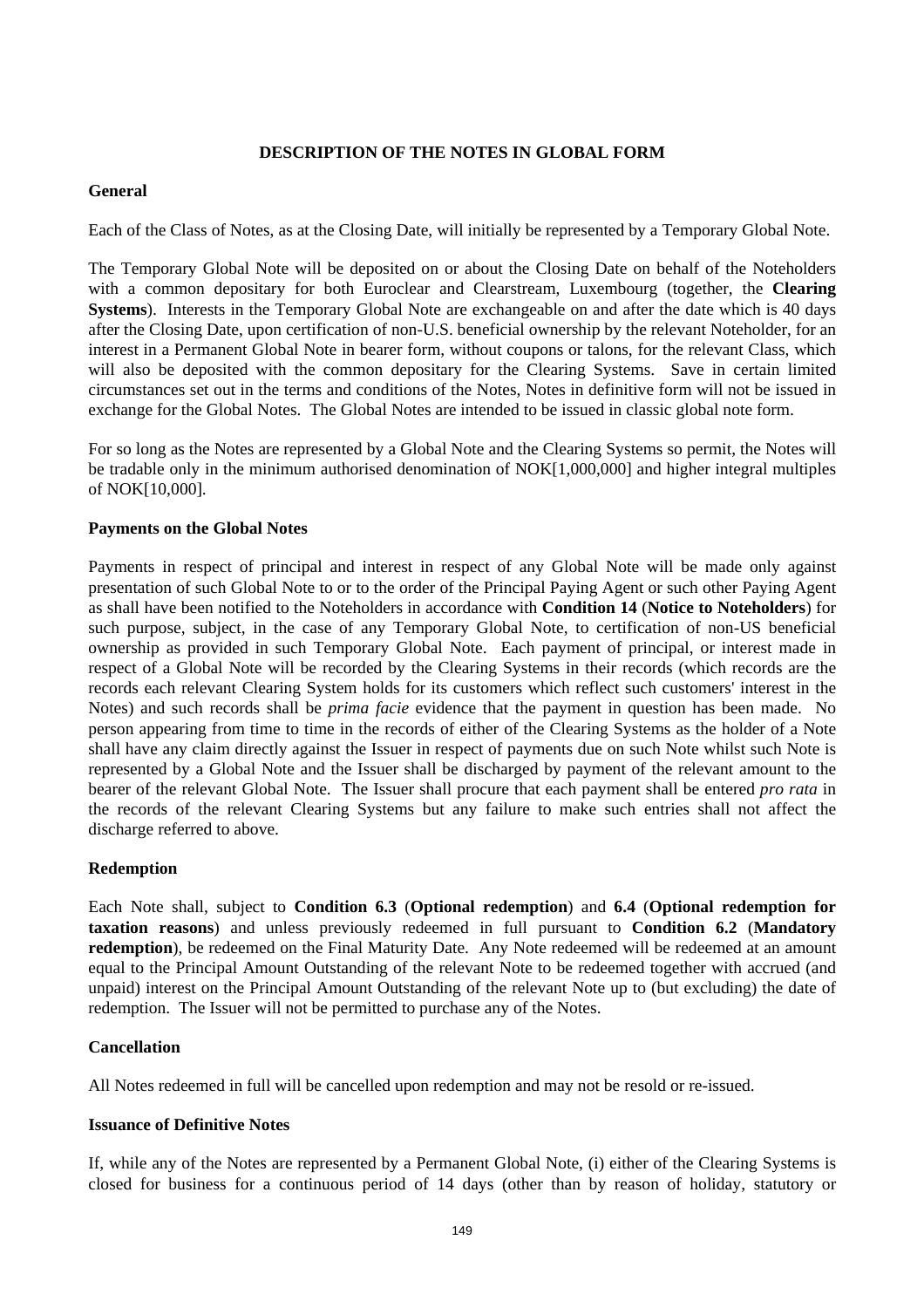otherwise) or announces an intention permanently to cease business or does in fact do so and no other clearing system acceptable to the Note Trustee is then in existence or (ii) as a result of any amendment to, or change in, the laws or regulations of the United Kingdom or Sweden (or of any political sub-division thereof) or of any authority therein or thereof having power to tax or in the interpretation or administration of such laws or regulations which becomes effective on or after the Closing Date, the Issuer or any Paying Agent is or will on the next Interest Payment Date (as defined below) be required to make any deduction or withholding from any payment in respect of such Notes which would not be required were such Notes in definitive form, then the Issuer will issue Notes of the relevant class in definitive form (**Definitive Notes**) in exchange for such Permanent Global Note (free of charge to the persons entitled to them) within 30 days of the occurrence of the relevant event. The Conditions and the Transaction Documents will be amended in such manner as the Issuer and the Note Trustee require to take account of the issue of Definitive Notes

Definitive Notes, if issued, will only be printed and issued in denominations of NOK[1,000,000] and integral multiples of NOK[10,000] in excess thereof up to and including NOK[1,990,000]. No Definitive Notes will be issued with a denomination above NOK[1,990,000], as the case may be. Such Notes will be serially numbered and will be issued in bearer form with (at the date of issue) interest coupons, principal coupons and, if necessary, talons attached.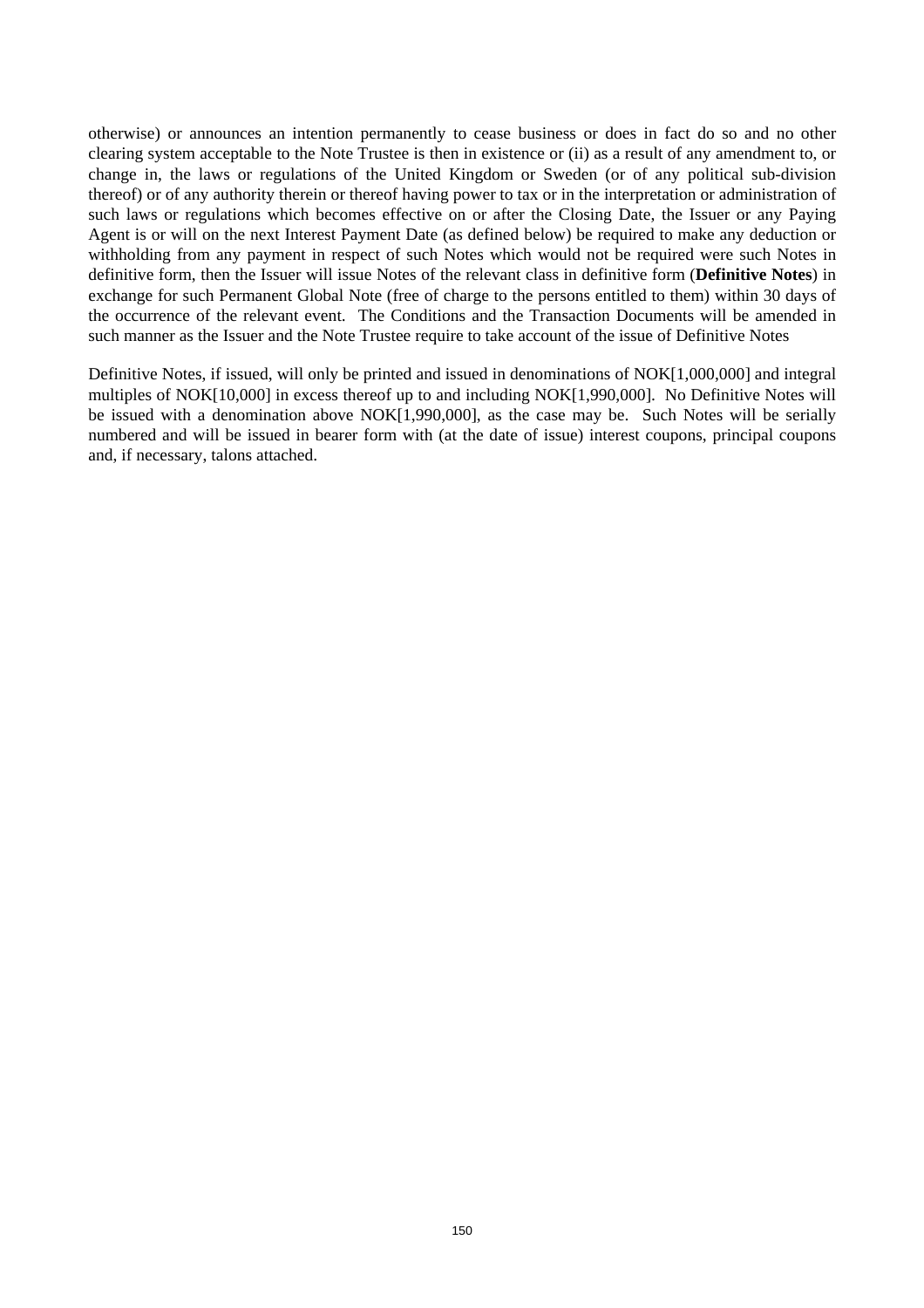#### **TERMS AND CONDITIONS OF THE NOTES**

*The following are the terms and conditions of the Notes in the form (subject to amendment) in which they will be set out in the Trust Deed. The terms and conditions set out below will apply to the Notes in global form.*

The NOK[<sup>•</sup>] Class A Floating Rate Notes due December 2040 (the **Class A Notes**), the NOK[<sup>•</sup>] Class B Floating Rate Notes due December 2040 (the **Class B Notes**), the NOK[ $\bullet$ ] Class C Floating Rate Notes due December 2040 (the **Class C Notes**), the NOK[ $\bullet$ ] Class D Floating Rate Notes due December 2040 (the **Class D Notes**) and the NOK[ $\bullet$ ] Class E Floating Rate Notes due December 2040 (the **Class E Notes** and, together with the Class A Notes, the Class B Notes, the Class C Notes and the Class D Notes, the **Notes**) in each case of Nordax Nordic 4 AB (publ) (the **Issuer**) are constituted by a trust deed (the **Trust Deed**) dated [] 2017 (the **Closing Date**) and made between the Issuer and Citicorp Trustee Company Limited (in such capacity, the **Note Trustee**) as trustee for the Noteholders (as defined below). Any reference in these terms and conditions (**Conditions**) to a **class** of Notes or of Noteholders shall be a reference to the Class A Notes, the Class B Notes, the Class C Notes, the Class D Notes or the Class E Notes, as the case may be, or to the respective holders thereof.

The security for the Notes is constituted by (i) a deed of charge and assignment (the **English Deed of Charge**) dated the Closing Date and made between, among others, the Issuer and Citicorp Trustee Company Limited (in such capacity, the **Security Trustee**); (ii) a security agreement (the **Swedish Security Agreement**) dated the Closing Date and made between, among others, the Issuer and the Security Trustee; (iii) a security agreement (the **Norwegian Security Agreement**) dated the Closing Date and made between, among others, the Issuer and the Security Trustee; and (iv) a share pledge agreement dated the Closing Date and made between Nordax and the Security Trustee (the **Share Pledge Agreement,** and together with the English Deed of Charge, the Swedish Security Agreement and the Norwegian Security Agreement, the **Security Documents** and each, a **Security Document**).

Pursuant to an agency agreement (the **Agency Agreement**) dated the Closing Date and made between the Issuer, Citibank, N.A., London Branch as principal paying agent (the **Principal Paying Agent** and, together with such additional or other paying agents, if any, appointed from time to time pursuant to the Agency Agreement, the **Paying Agents**), Citibank, N.A., London Branch as agent bank (the **Agent Bank**) and the Note Trustee, provision is made for the payment of principal and interest in respect of the Notes of each class.

The statements in these Conditions include summaries of, and are subject to, the detailed provisions of the Trust Deed, the Security Documents and the master definitions and construction agreement (the **Master Definitions and Construction Agreement**) signed by, *inter alios*, the Issuer and the Note Trustee on or about the Closing Date.

Copies of the Trust Deed, the Security Documents, the Agency Agreement, the Master Definitions and Construction Agreement and the other Transaction Documents are available for inspection upon reasonable notice and during normal business hours at the specified office for the time being of each of the Paying Agents. The Noteholders are entitled to the benefit of, are bound by, and are deemed to have notice of, all the provisions of the Transaction Documents applicable to them.

Capitalised terms not otherwise defined in these Conditions shall bear the meanings given to them in the Master Definitions and Construction Agreement available as described above. These Conditions shall be construed in accordance with the principles of construction set out in the Master Definitions and Construction Agreement.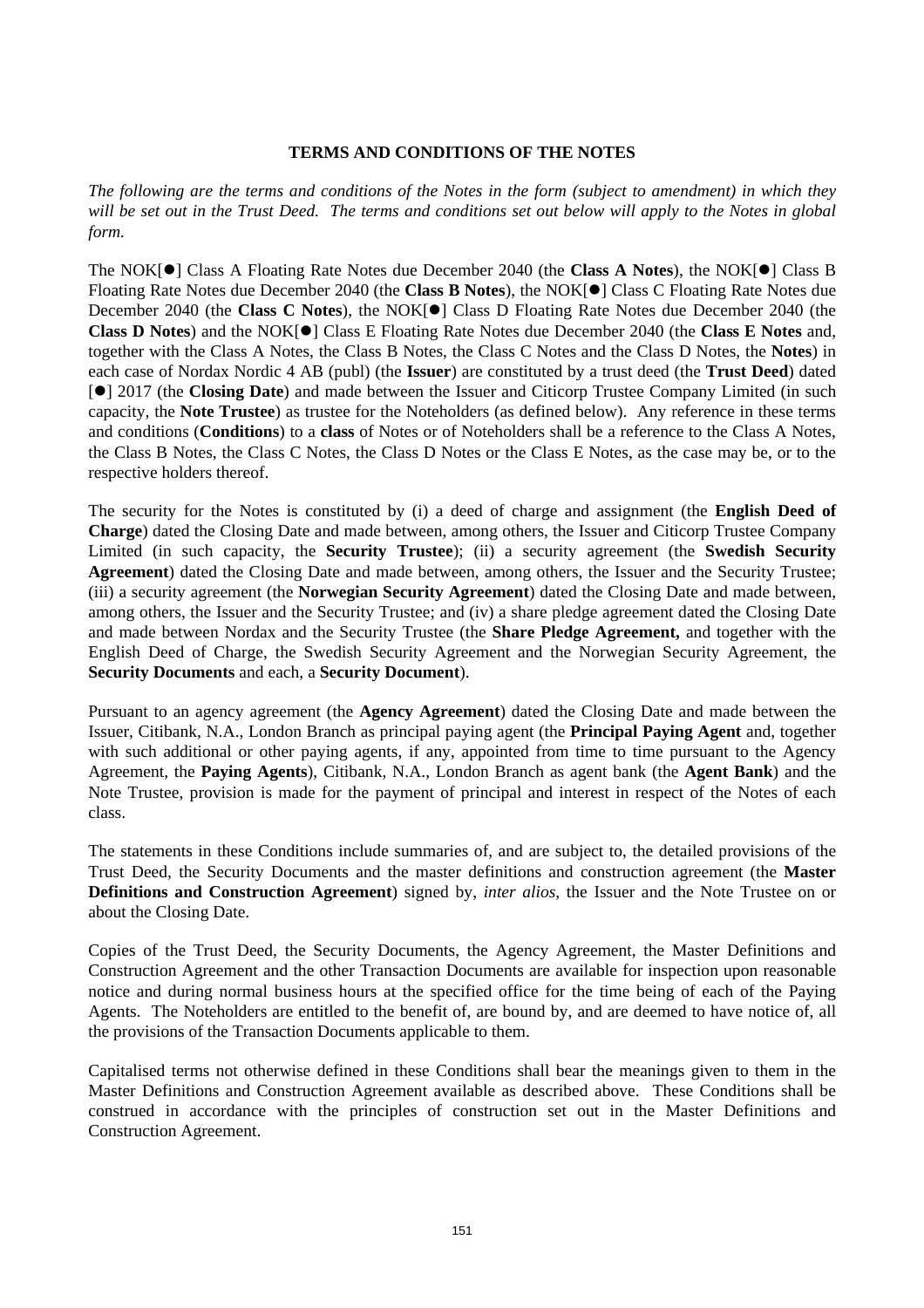## **1. FORM, DENOMINATION AND TITLE**

1.1 Each class of the Notes is initially represented by a temporary global note (each, a **Temporary Global Note**) in bearer form in the aggregate principal amount on issue of NOK[] for the Class A Notes, NOK $[0]$  for the Class B Notes, NOK $[0]$  for the Class C Notes, NOK $[0]$  for the Class D Notes and NOK[ $\bullet$ ] for the Class E Notes. Each Temporary Global Note has been deposited on behalf of the subscribers of the relevant class of Notes with a common depositary (the **Common Depositary**) for Clearstream Banking, société anonyme (**Clearstream, Luxembourg**) and Euroclear Bank S.A/N.V. (**Euroclear** and, together with Clearstream, Luxembourg, the **Clearing Systems**) on the Closing Date. Upon deposit of the Temporary Global Notes, the Clearing Systems credited each subscriber of Notes with the principal amount of Notes of the relevant class equal to the aggregate principal amount thereof for which it had subscribed and paid. Interests in each Temporary Global Note are exchangeable on and after the date which is 40 days after the Closing Date, upon certification of non-U.S. beneficial ownership by the relevant Noteholder, for interests recorded in the records of the Clearing Systems in a permanent global note (each, a **Permanent Global Note**) representing the same class of Notes (the expressions **Global Notes** and **Global Note** meaning, respectively, (i) all the Temporary Global Notes and the Permanent Global Notes or the Temporary Global Note and the Permanent Global Note of a particular class, or (ii) any of the Temporary Global Notes or Permanent Global Notes, as the context may require). The Permanent Global Notes have also been deposited with the Common Depositary for the Clearing Systems. Title to the Global Notes will pass by delivery.

Interests in a Global Note will be transferable in accordance with the rules and procedures for the time being of the relevant Clearing System.

- 1.2 For so long as the Notes are represented by a Global Note and the Clearing Systems so permit, the Notes will be tradeable only in the minimum authorised denomination of NOK[1,000,000] and higher integral multiples of NOK[10,000], notwithstanding that no Definitive Notes (as defined below) will be issued with a denomination above NOK[1,990,000]. If, while any of the Notes are represented by a Permanent Global Note, (i) either of the Clearing Systems is closed for business for a continuous period of 14 days (other than by reason of holiday, statutory or otherwise) or announces an intention permanently to cease business or does in fact do so and no other clearing system acceptable to the Note Trustee is then in existence or (ii) as a result of any amendment to, or change in, the laws or regulations of the United Kingdom or Sweden (or of any political sub-division thereof) or of any authority therein or thereof having power to tax or in the interpretation or administration of such laws or regulations which becomes effective on or after the Closing Date, the Issuer or any Paying Agent is or will on the next Interest Payment Date (as defined below) be required to make any deduction or withholding from any payment in respect of such Notes which would not be required were such Notes in definitive form, then the Issuer will issue Notes of the relevant class in definitive form (**Definitive Notes**) in exchange for such Permanent Global Note (free of charge to the persons entitled to them) within 30 days of the occurrence of the relevant event. These Conditions and the Transaction Documents will be amended in such manner as the Issuer and the Note Trustee require to take account of the issue of Definitive Notes.
- 1.3 Definitive Notes, if issued, will only be printed and issued in denominations of NOK[1,000,000] and integral multiples of NOK[10,000] in excess thereof up to and including NOK[1,990,000]. No Definitive Notes will be issued with a denomination above NOK[1,990,000], as the case may be. Such Notes will be serially numbered and will be issued in bearer form with (at the date of issue) interest coupons, principal coupons and, if necessary, talons attached.
- 1.4 **Noteholders** means each person (other than the Clearing Systems themselves) who is for the time being shown in the records of the Clearing Systems as the holder of a particular Principal Amount Outstanding (as defined in **Condition 6.5** (**Principal Amount Outstanding**)) of the Notes of any class (in which regard any certificate or other document issued by Clearstream, Luxembourg or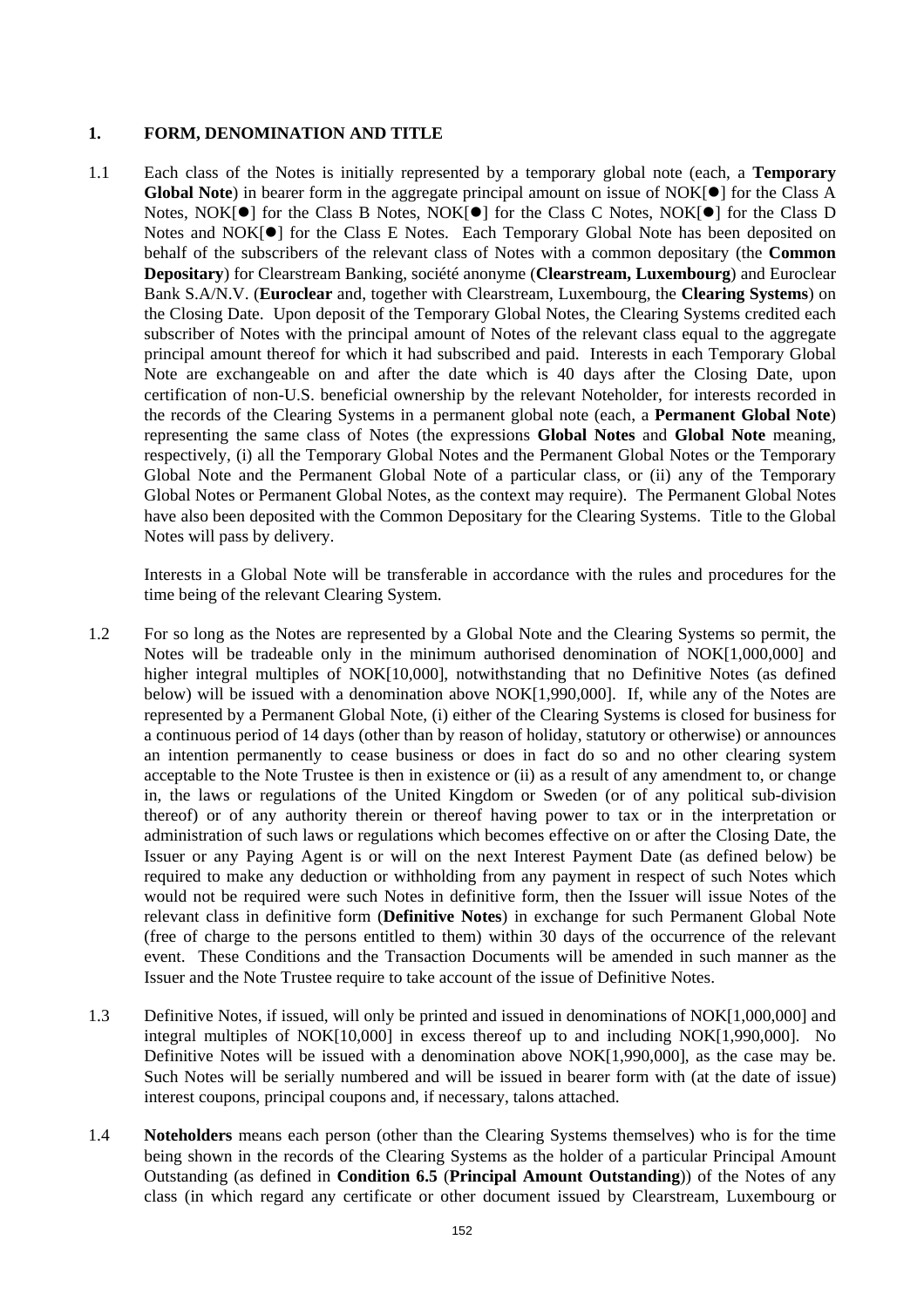Euroclear as to the Principal Amount Outstanding of the Notes standing to the account of any person shall be conclusive and binding for all purposes) and such person shall be treated by the Issuer, the Note Trustee, the Security Trustee and all other persons as the holder of such Principal Amount Outstanding of such Notes for all purposes, other than for the purpose of payments in respect thereof, the right to which shall be vested, as against the Issuer, the Note Trustee, the Security Trustee and all other persons, solely in the bearer of the relevant Global Note in accordance with and subject to its terms and for which purpose **Noteholders** and **holders** means the bearer of the relevant Global Note; and related expressions shall be construed accordingly:

- (a) **Class A Noteholders** means holders of the Class A Notes;
- (b) **Class B Noteholders** means holders of the Class B Notes;
- (c) **Class C Noteholders** means holders of the Class C Notes;
- (d) **Class D Noteholders** means holders of the Class D Notes; and
- (e) **Class E Noteholders** means holders of the Class E Notes.

# **2. STATUS AND RELATIONSHIP BETWEEN THE NOTES AND SECURITY**

## **2.1 Status and relationship between the Notes**

- (a) The Class A Notes constitute direct, secured and, subject as provided in **Condition 10**  (**Enforcement**), unconditional obligations of the Issuer. The Class A Notes rank *pari passu* without preference or priority amongst themselves.
- (b) The Class B Notes constitute direct, secured and, subject as provided in **Condition 10**  (**Enforcement**) and **Condition 15** (**Subordination by Deferral**), unconditional obligations of the Issuer. The Class B Notes rank *pari passu* without preference or priority amongst themselves but, in relation to the payment of interest and the repayment of principal respectively, junior to the Class A Notes as provided in these Conditions and the Transaction Documents.
- (c) The Class C Notes constitute direct, secured and, subject as provided in **Condition 10**  (**Enforcement**) and **Condition 15** (**Subordination by Deferral**), unconditional obligations of the Issuer. The Class C Notes rank *pari passu* without preference or priority amongst themselves but, in relation to the payment of interest and the repayment of principal respectively, junior to the Class A Notes and the Class B Notes as provided in these Conditions and the Transaction Documents.
- (d) The Class D Notes constitute direct, secured and, subject as provided in **Condition 10**  (**Enforcement**) and **Condition 15** (**Subordination by Deferral**), unconditional obligations of the Issuer. The Class D Notes rank *pari passu* without preference or priority amongst themselves but, in relation to the payment of interest and the repayment of principal respectively, junior to the Class A Notes, the Class B Notes and the Class C Notes as provided in these Conditions and the Transaction Documents.
- (e) The Class E Notes constitute direct, secured and, subject as provided in **Condition 10**  (**Enforcement**) and **Condition 15** (**Subordination by Deferral**), unconditional obligations of the Issuer. The Class E Notes rank *pari passu* without preference or priority amongst themselves but, in relation to the payment of interest and the repayment of principal respectively, junior to the Class A Notes, the Class B Notes, the Class C Notes and the Class D Notes as provided in these Conditions and the Transaction Documents.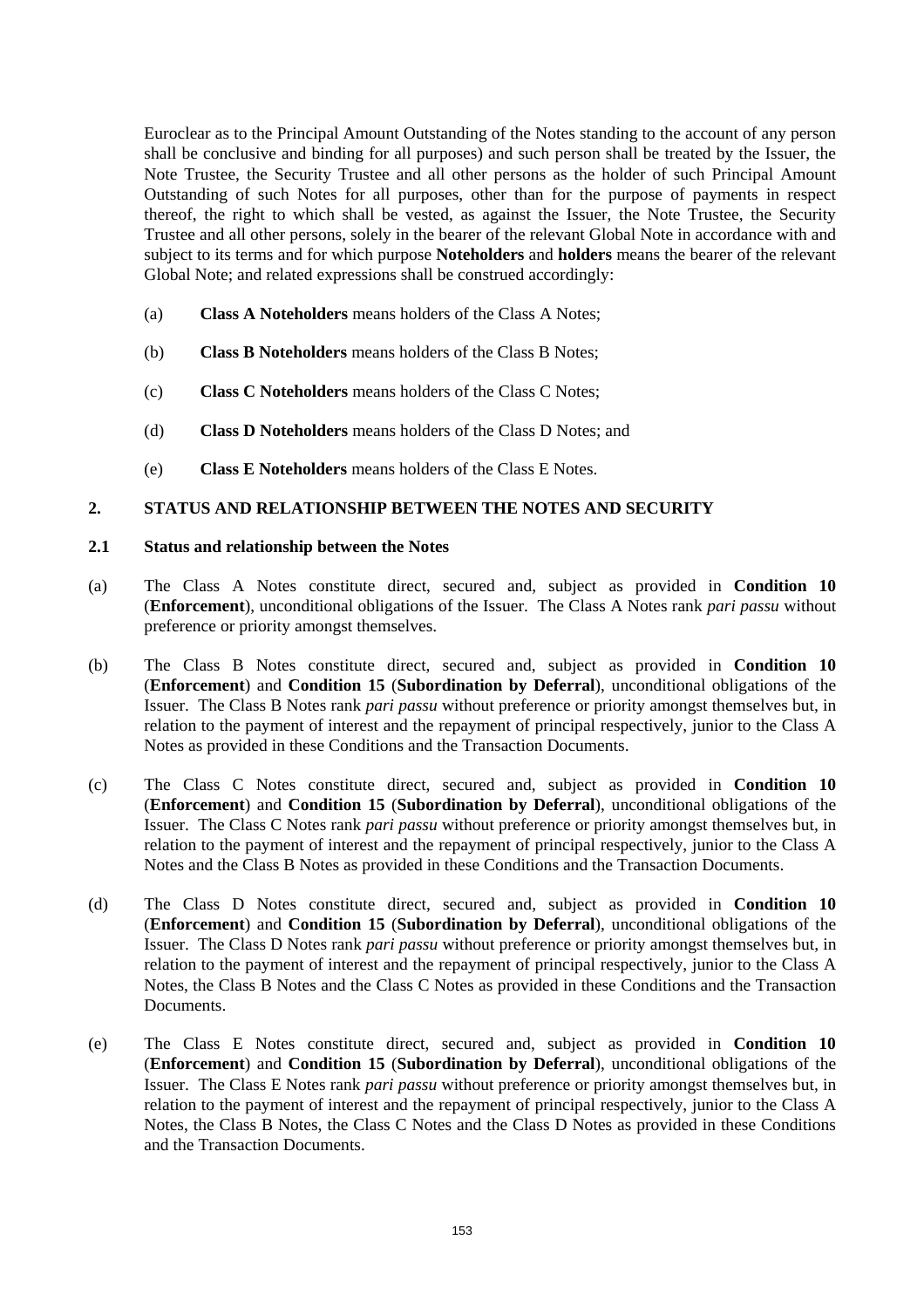## **2.2 Security**

- (a) The security constituted by the Security Documents is granted to the Security Trustee, on trust for the Noteholders and the other Secured Parties, upon and subject to the terms and conditions of the Security Documents.
- (b) The Noteholders will share in the benefit of the security constituted by the Security Documents, upon and subject to the terms and conditions of the Security Documents.

# **3. COVENANTS**

# **3.1 General Covenants**

Save with the prior written consent of the Note Trustee or unless otherwise permitted under any of the Transaction Documents, the Issuer shall not, so long as any Note remains outstanding:

- (a) **Negative pledge**: create or permit to subsist any encumbrance (unless arising by operation of law) or other security interest whatsoever over any of its assets or undertaking;
- (b) **Restrictions on activities**: (i) engage in any activity whatsoever which is not incidental to or necessary in connection with any of the activities in which the Transaction Documents provide or envisage that the Issuer will engage in; or (ii) have any subsidiary undertakings (*Sw: dotterföretag*, as defined in Section 1:11 of the Swedish Companies Act (2005:551)) or any employees or premises;
- (c) **Disposal of assets**: transfer, sell, lend, part with or otherwise dispose of, or deal with, or grant any option or present or future right to acquire any of its assets or undertakings or any interest, estate, right, title or benefit therein;
- (d) **Dividends or distributions**: pay any dividend or make any other distribution to its shareholders or issue any further shares, other than tax group contributions (*Sw. koncernbidrag*) in order to transfer corporate tax liability out of the Issuer;
- (e) **Indebtedness**: incur any financial indebtedness or give any guarantee in respect of any financial indebtedness or of any other obligation of any person;
- (f) **Merger**: consolidate or merge with any other person or convey or transfer its properties or assets substantially as an entirety to any other person;
- (g) **No modification or waiver**: permit any of the Transaction Documents to which it is a party to become invalid or ineffective or permit the priority of the security interests created or evidenced thereby or pursuant thereto to be varied or agree to any modification of, or grant any consent, approval, authorisation or waiver pursuant to, or in connection with, any of the Transaction Documents to which it is a party or permit any party to any of the Transaction Documents to which it is a party to be released from its obligations or exercise any right to terminate any of the Transaction Documents to which it is a party; and
- (h) **Bank accounts**: have an interest in any bank account other than the Issuer Bank Accounts, unless such account or interest therein is charged to the Security Trustee on terms acceptable to it.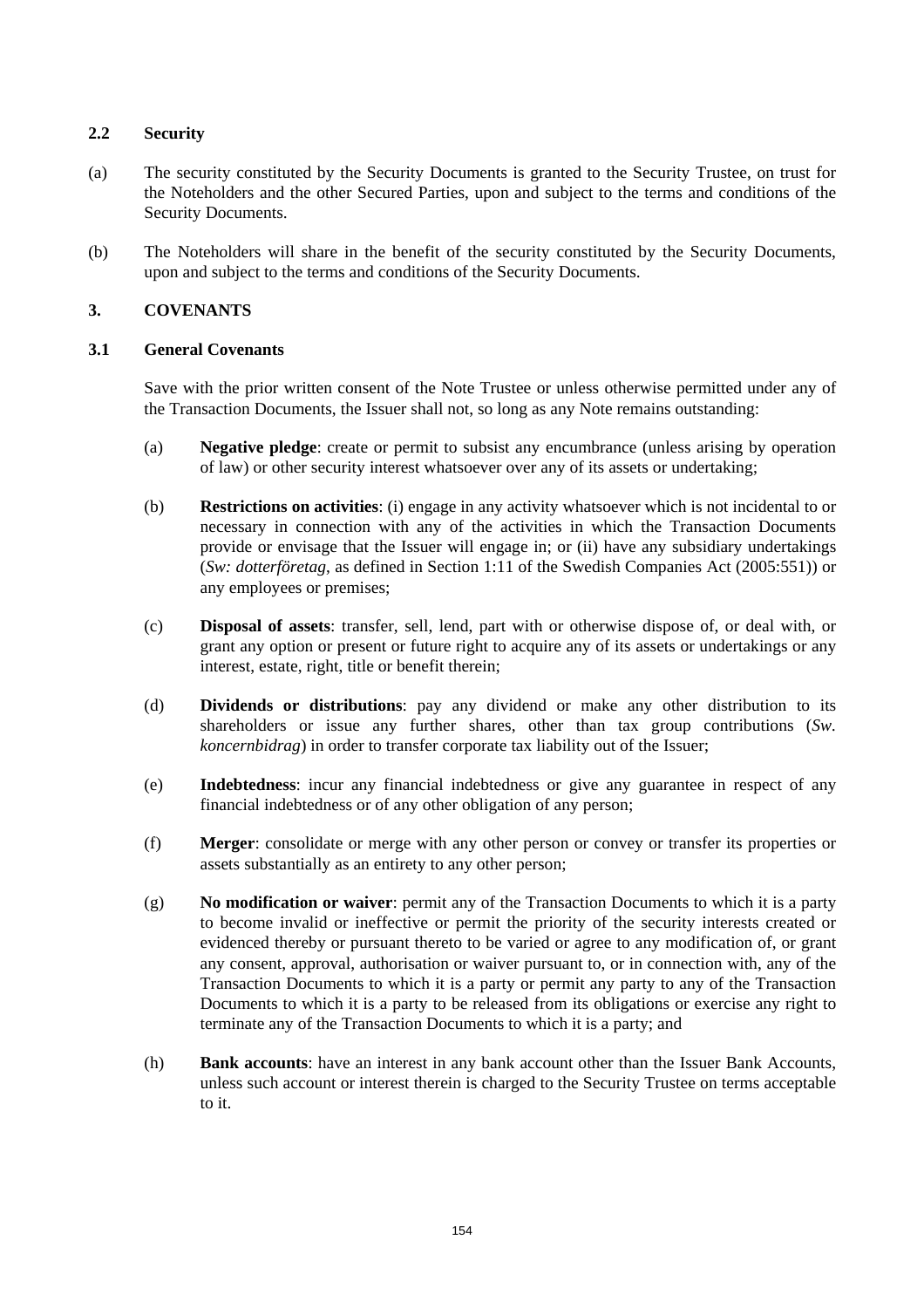## **3.2 Separateness Covenants**

Save with the prior written consent of the Note Trustee to do otherwise and subject always to the terms of the Transaction Documents, the Issuer further agrees:

- (a) to maintain its own books and records separate from any other person or entity;
- (b) to maintain its accounts separate from those of any other person or entity;
- (c) not to commingle its assets with those of any other person or entity;
- (d) to conduct its own business in its own name;
- (e) to maintain its own separate financial statements;
- (f) to pay its own liabilities out of funds available to it (subject to and in accordance with the Priorities of Payment as applicable);
- (g) to observe the objects and requirements set out in its certificate of registration and its articles of association;
- (h) not to acquire obligations or securities of any of its directors or shareholders;
- (i) to maintain arm's-length transactions with its affiliates (when looking at such transactions entered into as a whole);
- (j) to use stationery, invoices and cheques that are separate from those of any other person or entity;
- (k) to hold itself out as a separate entity;
- (l) to correct any known misunderstanding regarding its separate identity; and
- (m) not to become a member of any VAT group (*mervärdesskattegrupp*).

## **4. INTEREST**

#### **4.1 Interest Accrual**

Each Note will cease to bear interest from and including the due date for redemption unless payment of the principal in respect of the Note is improperly withheld or refused or default is otherwise made in respect of the payment, in which event interest shall continue to accrue as provided in the Trust Deed.

#### **4.2 Interest Payment Dates**

The Notes bear interest on their respective Principal Amounts Outstanding from and including the Closing Date payable monthly in arrear on the 15th day of each month (each an **Interest Payment Date**) in respect of the Interest Period (as defined below) ended immediately prior thereto. If any Interest Payment Date would otherwise fall on a day which is not a Business Day, it shall be postponed to the next day which is a Business Day unless it would then fall into the next calendar month, in which event the Interest Payment Date shall be brought forward to the immediately preceding Business Day. The first payment shall be due on [15 November] 2017. The period from and including the Closing Date to but excluding the first Interest Payment Date and each successive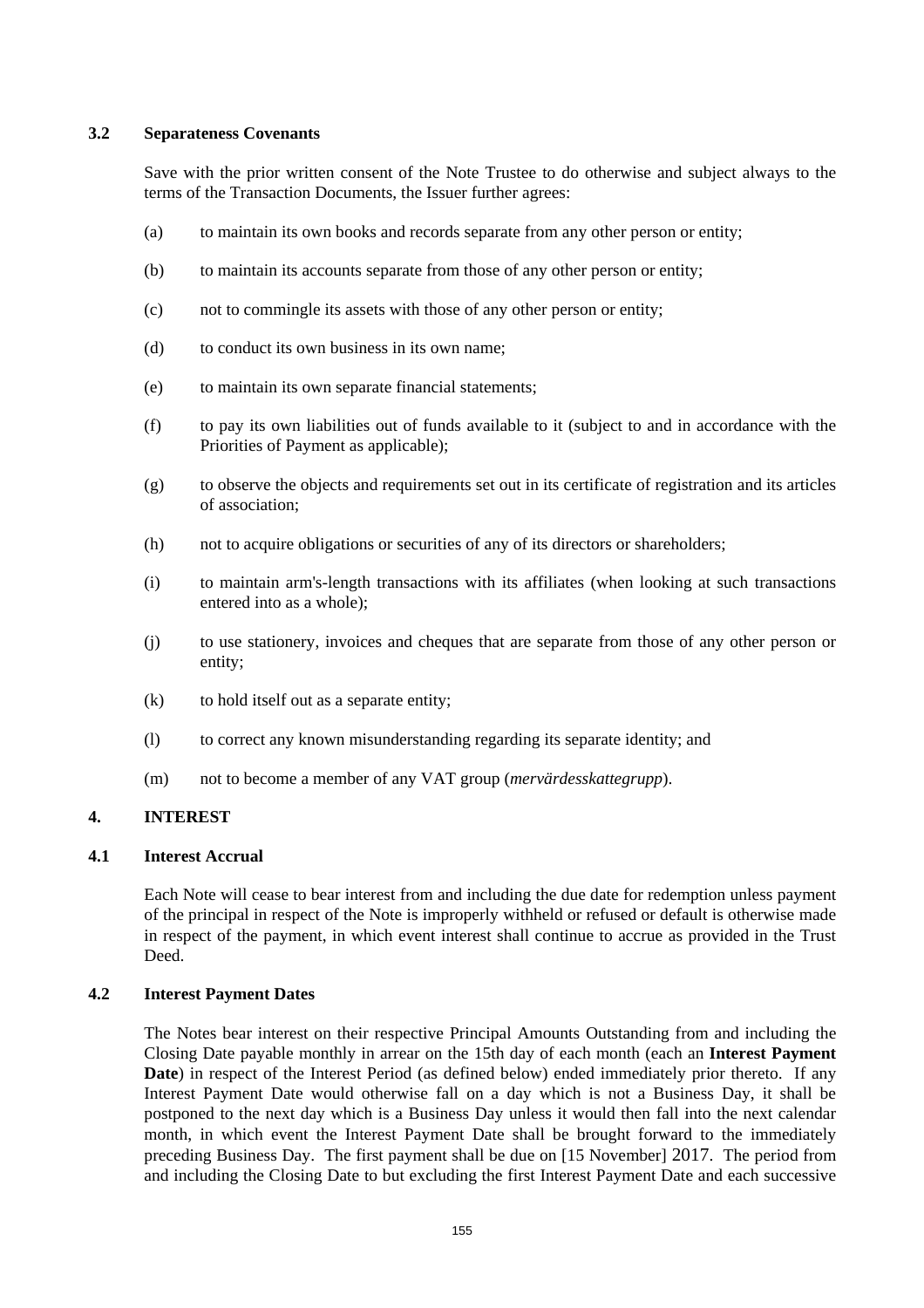period from and including an Interest Payment Date to but excluding the next succeeding Interest Payment Date is called an **Interest Period**.

#### **4.3 Rate of Interest**

The rate of interest payable from time to time in respect of each class of the Notes (each a **Rate of Interest**) will be determined on the basis of the following provisions:

- (a) On each Interest Determination Date (as defined below), the Agent Bank will determine the Screen Rate (as defined below) at approximately 11.00 a.m. (Oslo time) on that Interest Determination Date. If the Screen Rate is unavailable, the Agent Bank will request the principal Oslo office of each of the Reference Banks (as defined below) to provide the Agent Bank with the rate at which deposits in NOK are offered by it to prime banks in the Norwegian interbank market for one month at approximately 11.00 a.m. (Oslo time) on the Interest Determination Date in question and for a Representative Amount (as defined below).
- (b) The Rate of Interest for the Interest Period in respect of each class of the Notes shall be the Screen Rate plus the Margin (as defined below) applicable to the relevant class of Notes or, if the Screen Rate is unavailable, and at least two of the Reference Banks provide such rates, the arithmetic mean (rounded if necessary to the fifth decimal place, with 0.000005 being rounded upwards) as established by the Agent Bank of such rates, plus the applicable Margin.
- (c) If fewer than two rates are provided as requested, the Rate of Interest for that Interest Period will be the arithmetic mean of the rates quoted by major banks in Oslo selected by the Issuer, at approximately 11.00 a.m. (Oslo time) on the first day of such Interest Period for loans in NOK to leading European banks for a period of one month commencing on the first day of such Interest Period and for a Representative Amount, plus the applicable Margin. If the Rate of Interest cannot be determined in accordance with the above provisions, the Rate of Interest shall be determined as at the preceding Interest Determination Date (though substituting, where a different Margin is to be applied to the relevant Interest Period from that which applied to the preceding Interest Period, the Margin relating to the relevant Interest Period in place of the Margin relating to that preceding Interest Period).
- (d) In these Conditions (except where otherwise defined), the expression:
	- (i) **Banking Day** means, in respect of any city, any day on which commercial banks are open for business (including dealings in foreign exchange and foreign currency deposits) in that city;
	- (ii) **Business Day** means a day (other than Saturday and Sunday) which is both a day on which commercial banks and foreign exchange markets settle payments and are open for general business (including dealing in foreign exchange and foreign currency deposits) in London, Dublin, Oslo and Stockholm;
	- (iii) **Euro-zone** means the region comprised of the member states of the European Union that have adopted the single currency in accordance with the Treaty on the Functioning of the European Union (signed in Rome on 25th March 1957) as amended;
	- (iv) **Interest Determination Date** means the second Business Day before the commencement of the Interest Period for which each Rate of Interest will apply;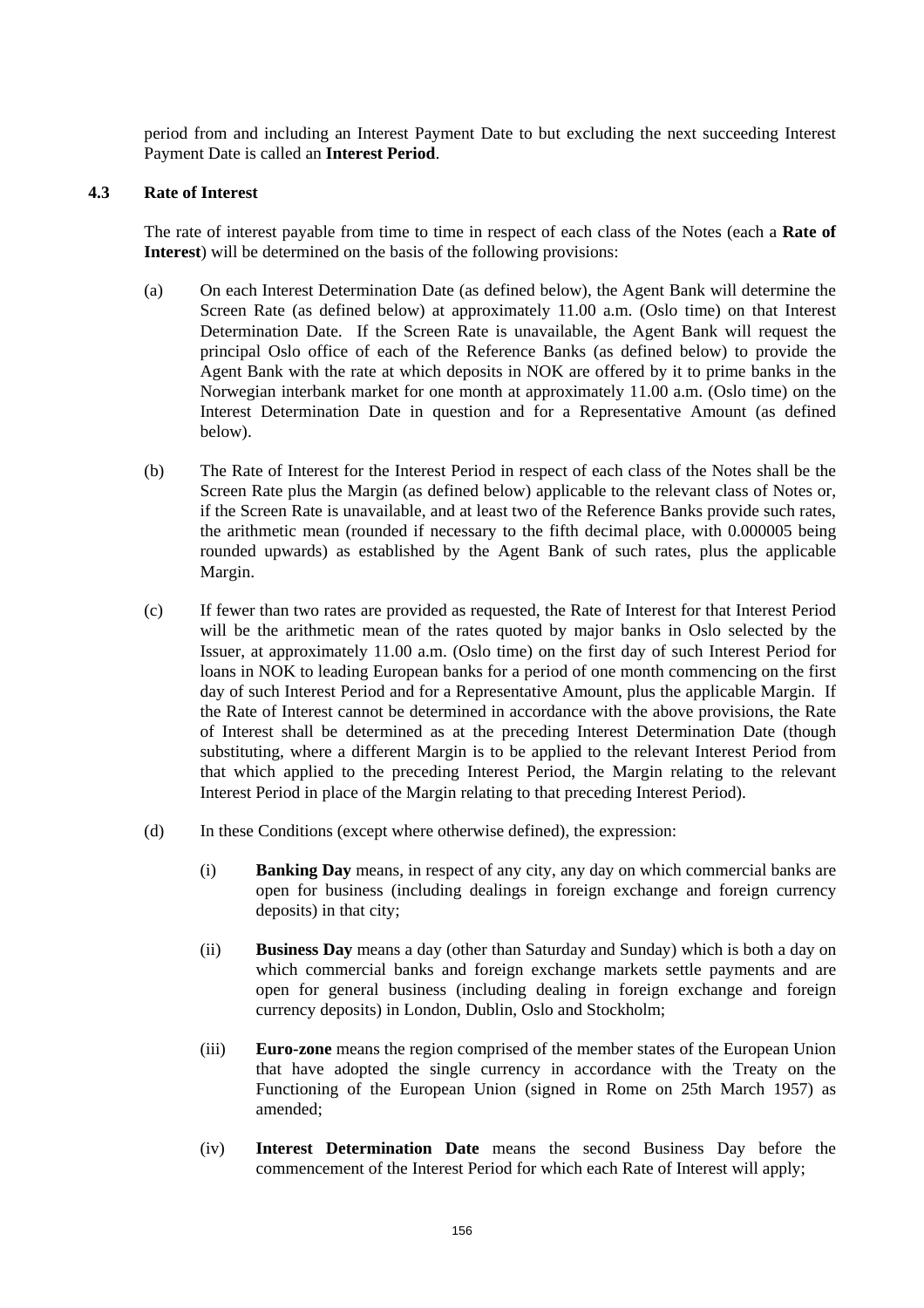- (v) **Margin** means:
	- I in relation to the Class A Notes, [ $\bullet$ ] per cent. per annum for the period from (and including) the Closing Date up to (but excluding) the Interest Payment Date falling in  $[\bullet]$  and thereafter  $[\bullet]$  per cent. per annum;
	- II in relation to the Class B Notes,  $\bullet$  per cent. per annum for the period from (and including) the Closing Date up to (but excluding) the Interest Payment Date falling in  $[\bullet]$  and thereafter  $[\bullet]$  per cent. per annum;
	- III in relation to the Class C Notes,  $\lceil \bullet \rceil$  per cent. per annum for the period from (and including) the Closing Date up to (but excluding) the Interest Payment Date falling in  $[\bullet]$  and thereafter  $[\bullet]$  per cent. per annum;
	- IV in relation to the Class D Notes,  $[\bullet]$  per cent. per annum for the period from (and including) the Closing Date up to (but excluding) the Interest Payment Date falling in  $[\bullet]$  and thereafter  $[\bullet]$  per cent. per annum; and
	- V in relation to the Class E Notes,  $[•]$  per cent. per annum for the period from (and including) the Closing Date up to (but excluding) the Interest Payment Date falling in  $[\bullet]$  and thereafter  $[\bullet]$  per cent. per annum;
- (vi) **Reference Banks** means the principal Oslo office of each of four major banks engaged in the Norwegian interbank market selected by the Issuer, provided that, once a Reference Bank has been selected by the Issuer, that Reference Bank shall not be changed unless and until it ceases to be capable of acting as such;
- (vii) **Representative Amount** means, in relation to any quotation of a rate for which a Representative Amount is relevant, an amount that is representative for a single transaction in the relevant market at the relevant time; and
- (viii) **Screen Rate** means the rate for one month deposits in NOK which appears on the Oslo Børs page OIBOR (or such other page as may replace that page on that service) or, in the case of the first Interest Period, a linear interpolation of the rates for  $[[\bullet]]$  month and  $[\bullet]]$  month deposits in NOK which appear as aforesaid.
- (e) In the event that the Rate of Interest for an Interest Period in respect of a Class of Notes as determined in accordance with the provisions of paragraphs (a) to (d) above is less than zero, then such Rate of Interest shall be deemed to be zero.

## **4.4 Determination of Rate of Interest and Interest Amounts**

The Agent Bank shall, as soon as practicable after 11.00 a.m. (Oslo time) on each Interest Determination Date, but in no event later than the third Business Day thereafter, determine the respective amounts (the **Interest Amounts**) payable in respect of interest on the aggregate Principal Amount Outstanding of each class of the Notes for the relevant Interest Period. The Interest Amounts shall be determined by applying the relevant Rate of Interest to such aggregate Principal Amount Outstanding, multiplying the sum by the actual number of days in the Interest Period concerned divided by 360 and rounding the resulting figure downwards to the nearest øre.

## **4.5 Publication of Rate of Interest and Interest Amounts**

The Agent Bank shall cause the Rates of Interest and the Interest Amounts for each Interest Period and the relative Interest Payment Date to be notified to the Issuer, the Note Trustee, each of the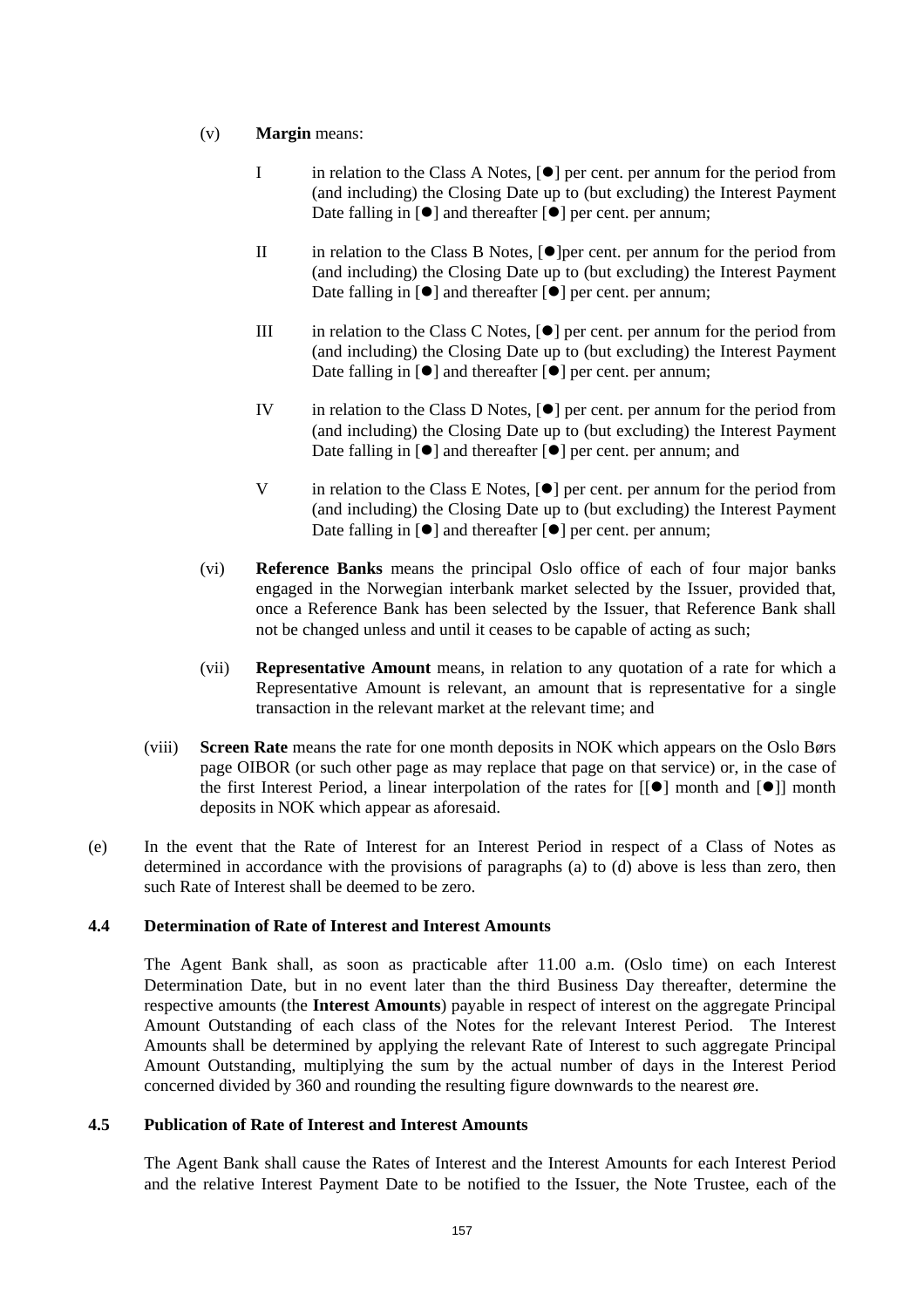Clearing Systems and to any stock exchange or other relevant authority on which the Notes are at the relevant time admitted to trading and/or listed and to be published in accordance with **Condition 14** (**Notice to Noteholders**) as soon as possible after their determination and in no event later than the second Business Day thereafter. The Interest Amounts and Interest Payment Date may subsequently be amended (or appropriate alternative arrangements made by way of adjustment) without notice in the event of an extension or shortening of the Interest Period.

#### **4.6 Determination by the Note Trustee**

The Note Trustee may, if the Agent Bank defaults at any time in its obligation to determine the Rates of Interest and Interest Amounts in accordance with the above provisions, determine the Rates of Interest and Interest Amounts, the former at such rates as, in its absolute discretion (having such regard as it shall think fit to the procedure described above), it shall deem fair and reasonable in all the circumstances and the latter in the manner provided in **Condition 4.4** (**Determination of Rate of Interest and Interest Amounts**)) and the determinations shall be deemed to be determinations by the Agent Bank.

## **4.7 Notifications, etc. to be Final**

All notifications, opinions, determinations, certificates, calculations, quotations and decisions given, expressed, made or obtained for the purposes of the provisions of this **Condition 4**, whether by the Reference Banks (or any of them), the Agent Bank or the Note Trustee, will (in the absence of fraud, wilful default, or gross negligence ) be binding on the Issuer, the Note Trustee, the Agent Bank, the Paying Agents and all Noteholders and (in the absence of fraud, wilful default, or gross negligence) no liability to the Issuer or the Noteholders shall attach to the Reference Banks (or any of them), the Agent Bank or, if applicable, the Note Trustee in connection with the exercise or non-exercise by any of them of their powers, duties and discretions under this **Condition 4**.

#### **4.8 Agent Bank**

The Issuer shall procure that, so long as any of the Notes remains outstanding, there is at all times an Agent Bank for the purposes of the Notes and the Issuer may, subject to the prior written approval of the Note Trustee, terminate the appointment of the Agent Bank. In the event of the appointed office of any bank being unable or unwilling to continue to act as the Agent Bank or failing duly to determine the Rates of Interest and the Interest Amounts for any Interest Period, the Issuer shall, subject to the prior written approval of the Note Trustee, appoint the Oslo office of another major bank engaged in the Norwegian interbank market to act in its place. The Agent Bank may not resign its duties or be removed without a successor having been appointed.

## **5. PAYMENTS**

#### **5.1 Payments in respect of Notes**

Payments in respect of principal and interest in respect of any Global Note will be made only against presentation of such Global Note to or to the order of the Principal Paying Agent or such other Paying Agent as shall have been notified to the Noteholders in accordance with **Condition 14**  (**Notice to Noteholders**) for such purpose, subject, in the case of any Temporary Global Note, to certification of non-US beneficial ownership as provided in such Temporary Global Note. Each payment of principal, or interest made in respect of a Global Note will be recorded by the Clearing Systems in their records (which records are the records each relevant Clearing System holds for its customers which reflect such customers' interest in the Notes) and such records shall be *prima facie* evidence that the payment in question has been made. No person appearing from time to time in the records of either of the Clearing Systems as the holder of a Note shall have any claim directly against the Issuer in respect of payments due on such Note whilst such Note is represented by a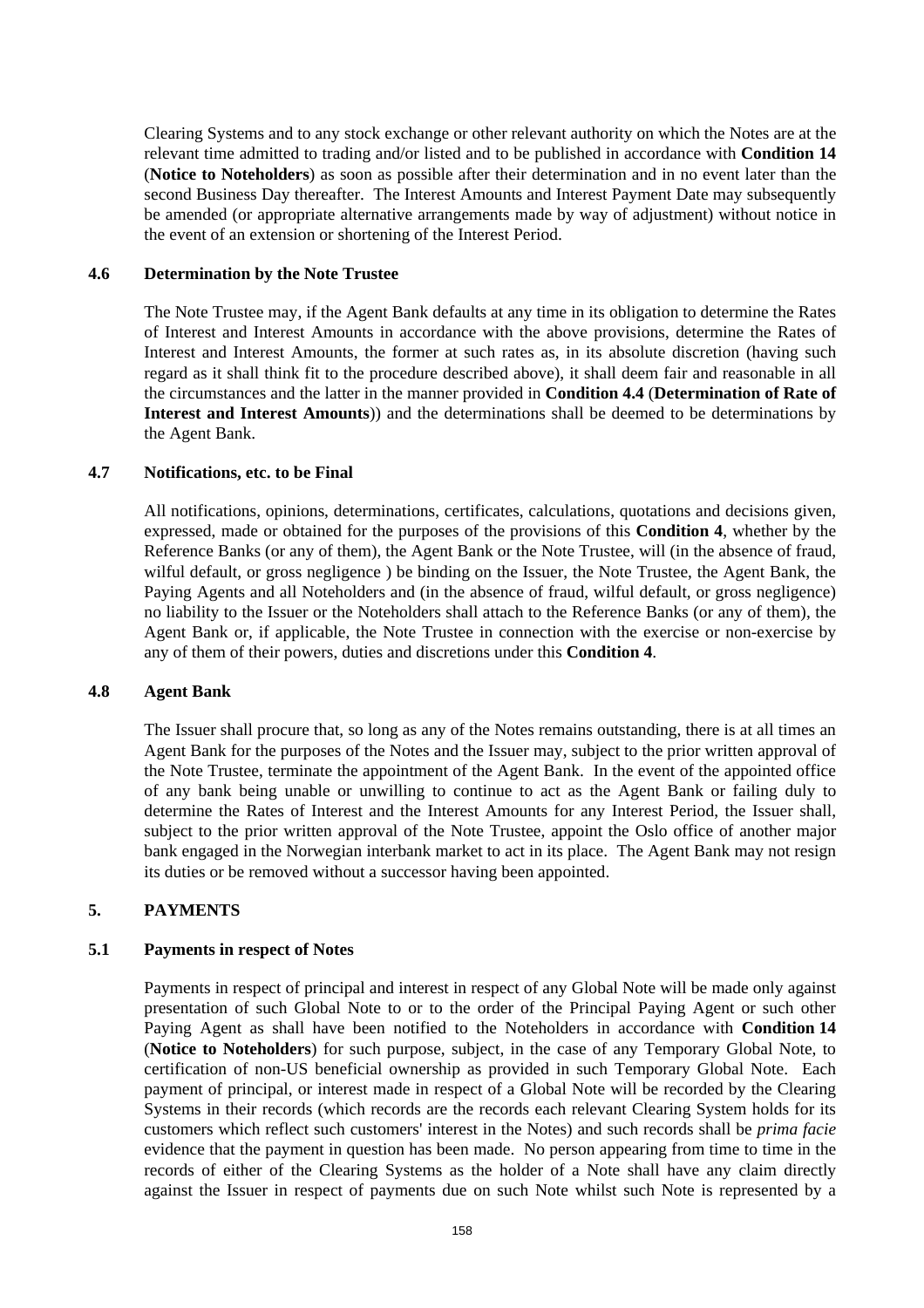Global Note and the Issuer shall be discharged by payment of the relevant amount to the bearer of the relevant Global Note. The Issuer shall procure that each payment shall be entered *pro rata* in the records of the relevant Clearing Systems but any failure to make such entries shall not affect the discharge referred to above.

#### **5.2 Method of Payment**

Payments in respect of the Notes will be made by credit or transfer to an account in NOK maintained by the payee.

#### **5.3 Payments subject to Applicable Laws**

Payments in respect of principal and interest on the Notes are subject in all cases to (i) any fiscal or other laws and regulations applicable in the place of payment, and (ii) any withholding or deduction required pursuant to an agreement described in Section 1471(b) of the U.S. Internal Revenue Code of 1986 (the **Code**) or otherwise imposed pursuant to Sections 1471 through 1474 of the Code, any regulations or agreements thereunder, any official interpretations thereof, or any law implementing an intergovernmental approach thereto.

#### **5.4 Payment only on a Presentation Date**

A holder shall be entitled to present a Note for payment only on a Presentation Date and shall not, except as provided in **Condition 4** (**Interest**), be entitled to any further interest or other payment if a Presentation Date is after the due date.

**Presentation Date** means a day which (subject to **Condition 8** (**Prescription**)):

- (a) is or falls after the relevant due date;
- (b) is a Business Day in the place of the specified office of the Paying Agent at which the Note is presented for payment; and
- (c) in the case of payment by credit or transfer to a NOK account in Oslo as referred to above, is a Banking Day in Oslo.

## **5.5 Initial Paying Agents**

The names of the initial Paying Agents and their initial specified offices are set out at the end of these Conditions. The Issuer reserves the right, subject to the prior written approval of the Note Trustee, at any time to vary or terminate the appointment of any Paying Agent and to appoint additional or other Paying Agents provided that:

- (a) there will at all times be a person appointed to perform the obligations of the Principal Paying Agent; and
- (b) there will at all times be at least one Paying Agent (which may be the Principal Paying Agent) having its specified office in such place as may be required by the rules and regulations of the relevant stock exchange and competent authority.

Notice of any termination or appointment and of any changes in specified offices will be given to the Noteholders promptly by the Issuer in accordance with **Condition 14** (**Notice to Noteholders**).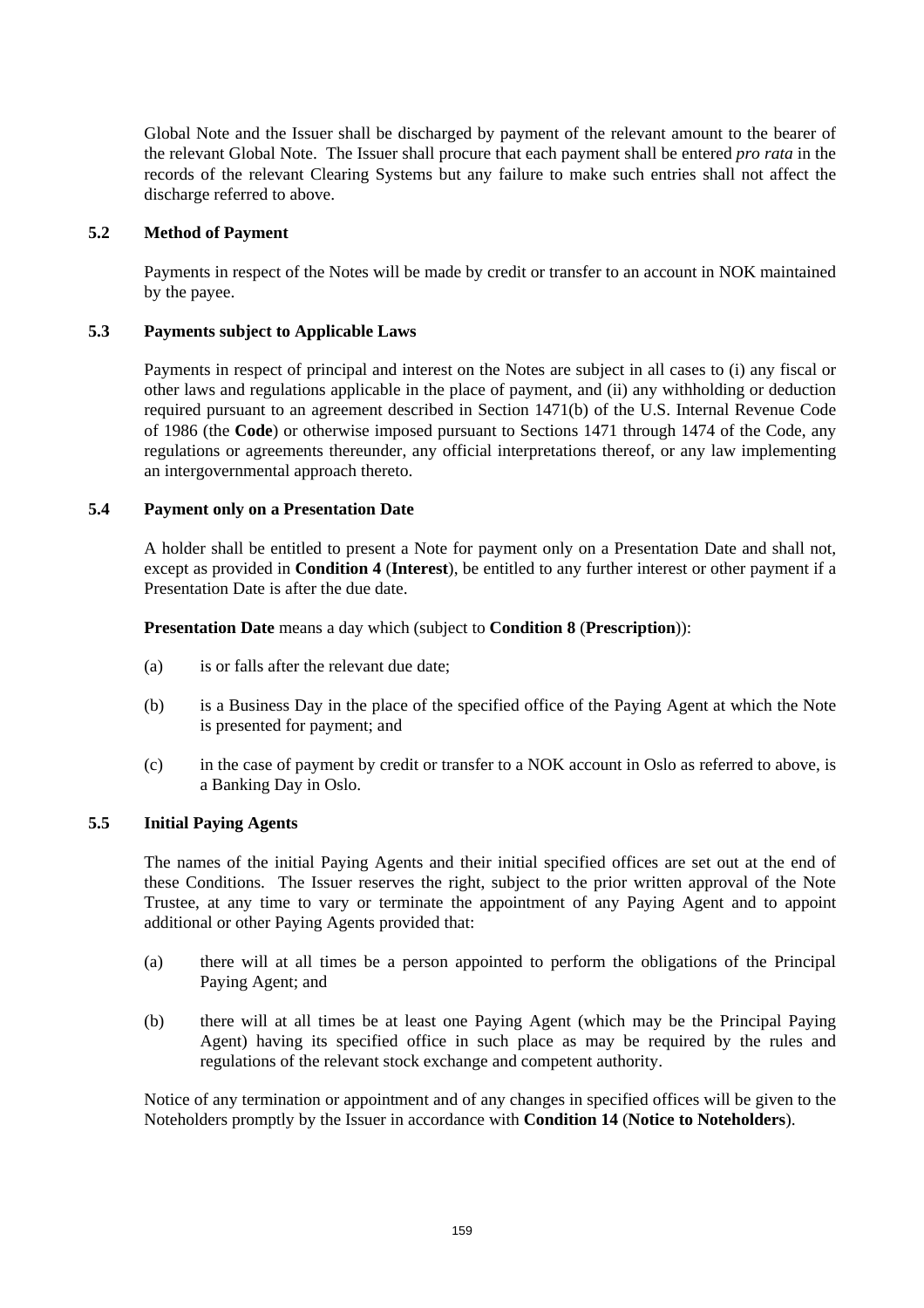## **6. REDEMPTION, PURCHASE AND CANCELLATION**

## **6.1 Redemption at maturity**

Each Note shall, subject to **Condition 6.3** (**Optional redemption**) and **6.4** (**Optional redemption for taxation reasons**) and unless previously redeemed in full pursuant to Condition **6.2** (**Mandatory redemption**), be redeemed on the Final Maturity Date.

## **6.2 Mandatory redemption**

Prior to the service of an Enforcement Notice on the Issuer, from and including the first Interest Payment Date following the Revolving Period End Date, the Notes will be subject to mandatory redemption on each Interest Payment Date from available Principal Receipts subject to and in accordance with the Pre-Enforcement Principal Priority of Payments.

## **6.3 Optional redemption**

- (a) On giving not more than 60 nor less than 30 days' notice to the Noteholders in accordance with **Condition 14** (**Notice to Noteholders**) and to the Note Trustee and provided that (A) on or prior to the Interest Payment Date on which such notice expires, no Enforcement Notice has been served and (B) the Issuer has, immediately prior to giving such notice, certified to the Note Trustee (upon which certification the Note Trustee shall be entitled to rely, without further enquiry, and such certification shall be conclusive and binding on the Noteholders) that it will have the necessary funds to pay all principal, and interest due in respect of the Notes on the relevant Interest Payment Date and to discharge all other amounts required to be paid by it on the relevant Interest Payment Date, the Issuer may redeem on any Interest Payment Date all, but not some only, of the Notes at their then Principal Amount Outstanding, together with accrued interest, in any of the following circumstances:
	- (i) on the Step-Up Date or on any Interest Payment Date thereafter; or
	- (ii) if the aggregate Principal Amount Outstanding of the Notes is less than 10 per cent. of the aggregate Principal Amount Outstanding of the Notes as at the Closing Date.
- (b) Any Note redeemed pursuant to **Condition 6.3(a)** will be redeemed at an amount equal to the Principal Amount Outstanding of the relevant Note together with, in each case, accrued and unpaid interest on the Principal Amount Outstanding of the relevant Note up to but excluding the date of redemption.

## **6.4 Optional redemption for taxation reasons**

- If:
- (i) by reason of a change in tax law (or the application or official interpretation thereof), which change becomes effective on or after the Closing Date, on the next Interest Payment Date, the Issuer or the Paying Agents would be required to deduct or withhold from any payment of principal or interest on any class of the Notes (other than because the relevant holder has some connection with the Kingdom of Sweden for reasons other than the holding of Notes of such class) any amount for, or on account of, any present or future taxes, duties, assessments or governmental charges of whatever nature imposed, levied, collected, withheld or assessed by the Kingdom of Sweden or any political sub-division thereof or any authority thereof or therein;
- (ii) by reason of a change in tax law (or the application or official interpretation thereof), which change becomes effective on or after the Closing Date, on the next Interest Payment Date,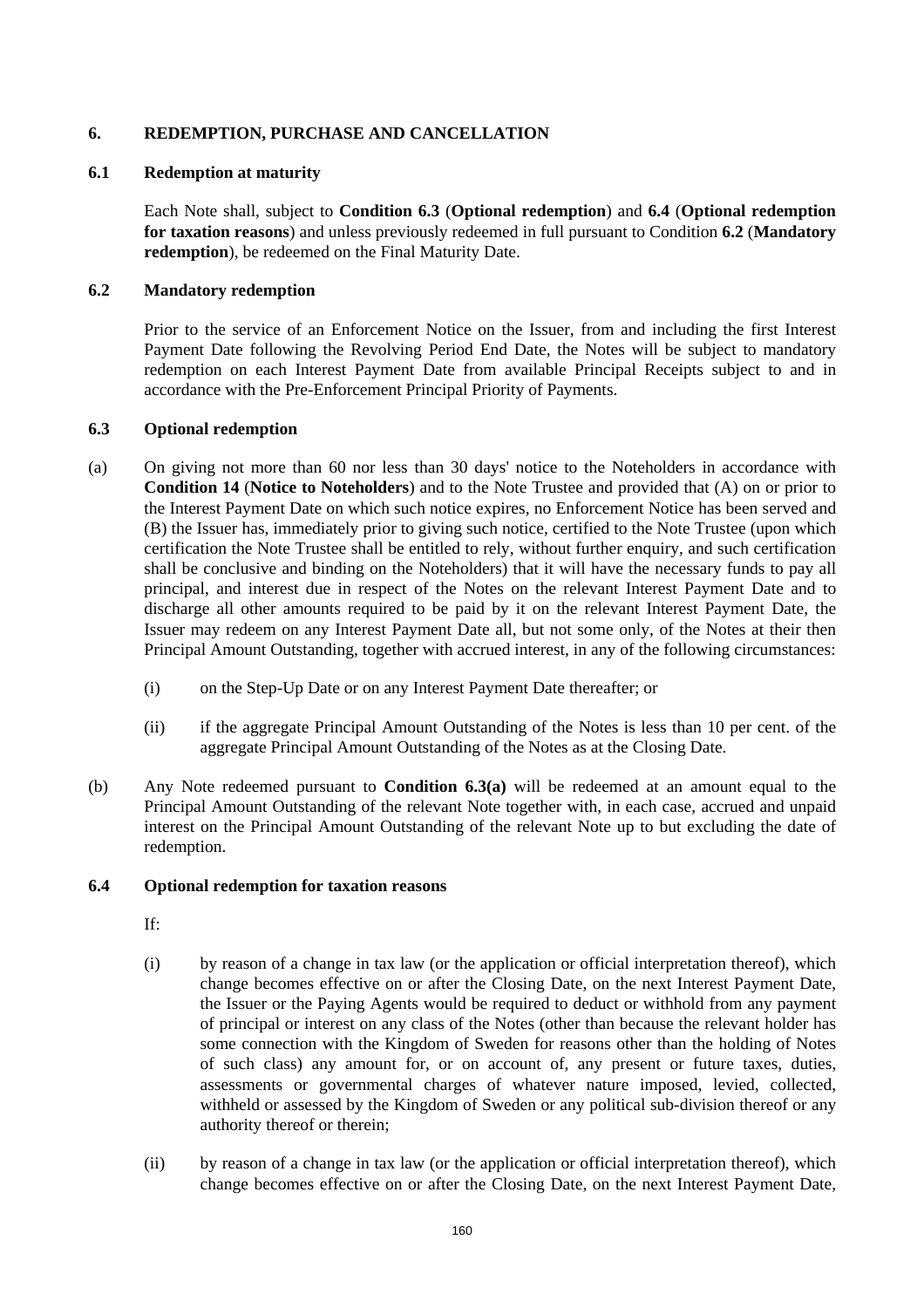the Customers would be required to deduct or withhold from any payment of principal, interest or other sum due and payable pursuant to the Promissory Notes any amount for or on account of any present or future taxes, duties, assessments or governmental charges of whatever nature imposed, levied, collected, withheld or assessed by the Kingdom of Norway or any political sub-division thereof or any authority thereof or therein,

then the Issuer shall, if the same would avoid the effect of the relevant event described in **sub-paragraph (i)** or **(ii) above**, as the case may be, appoint a Paying Agent in another jurisdiction approved in writing by the Note Trustee or use its reasonable endeavours to arrange the substitution of a company incorporated and/or tax resident in another jurisdiction approved in writing by the Note Trustee as principal debtor under the Notes, provided that the Note Trustee is satisfied that such substitution will not be materially prejudicial to the interests of the Noteholders.

If the Issuer satisfies the Note Trustee immediately before giving the notice referred to below that one or more of the events described in **sub-paragraph (i)** or **(ii) above** is continuing and that the appointment of a Paying Agent or a substitution as referred to above would not avoid the effect of the relevant event or that, having used its reasonable endeavours, the Issuer is unable to arrange such a substitution, then the Issuer may, on any Interest Payment Date and having given not more than 60 nor less than 30 days' notice to the Noteholders in accordance with **Condition 14** (**Notice to Noteholders**) and to the Note Trustee, redeem all, but not some only, of the Notes at their respective Principal Amounts Outstanding together with accrued but unpaid interest up to but excluding the date of redemption. Prior to the publication of any notice of redemption pursuant to this **Condition 6.4** (**Optional redemption for taxation reasons**), the Issuer shall deliver to the Note Trustee a certificate signed by two directors of the Issuer stating that (i) one or more of the events described in **sub-paragraph (i)** or **(ii) above** is continuing and that the appointment of a Paying Agent or a substitution as referred to above would not avoid the effect of the relevant event or that, having used its reasonable endeavours, the Issuer is unable to arrange such a substitution; and (ii) the Issuer will have the necessary funds to pay all principal and interest due in respect of the Notes on the relevant Interest Payment Date and to discharge all other amounts required to be paid by it on the relevant Interest Payment Date, and the Note Trustee shall be entitled to accept the certificate as sufficient evidence of the satisfaction of the conditions precedent set out above and it shall be conclusive and binding on the Noteholders.

## **6.5 Principal Amount Outstanding**

The **Principal Amount Outstanding** of a Note on any date shall be its original principal amount less the aggregate amount of all principal payments in respect of such Note which have been paid since the Closing Date except if and to the extent that any such payment has been improperly withheld or refused.

#### **6.6 Notice of redemption**

Any such notice as is referred to in **Condition 6.3(a)** (**Optional redemption**) and **Condition 6.4** (**Optional redemption for taxation reasons**) above shall be irrevocable and, upon the expiry of such notice, the Issuer shall be bound to redeem the Notes at the applicable amounts specified above.

## **6.7 No purchase by the Issuer**

The Issuer will not be permitted to purchase any of the Notes.

## **6.8 Cancellation**

All Notes redeemed in full will be cancelled upon redemption and may not be resold or re-issued.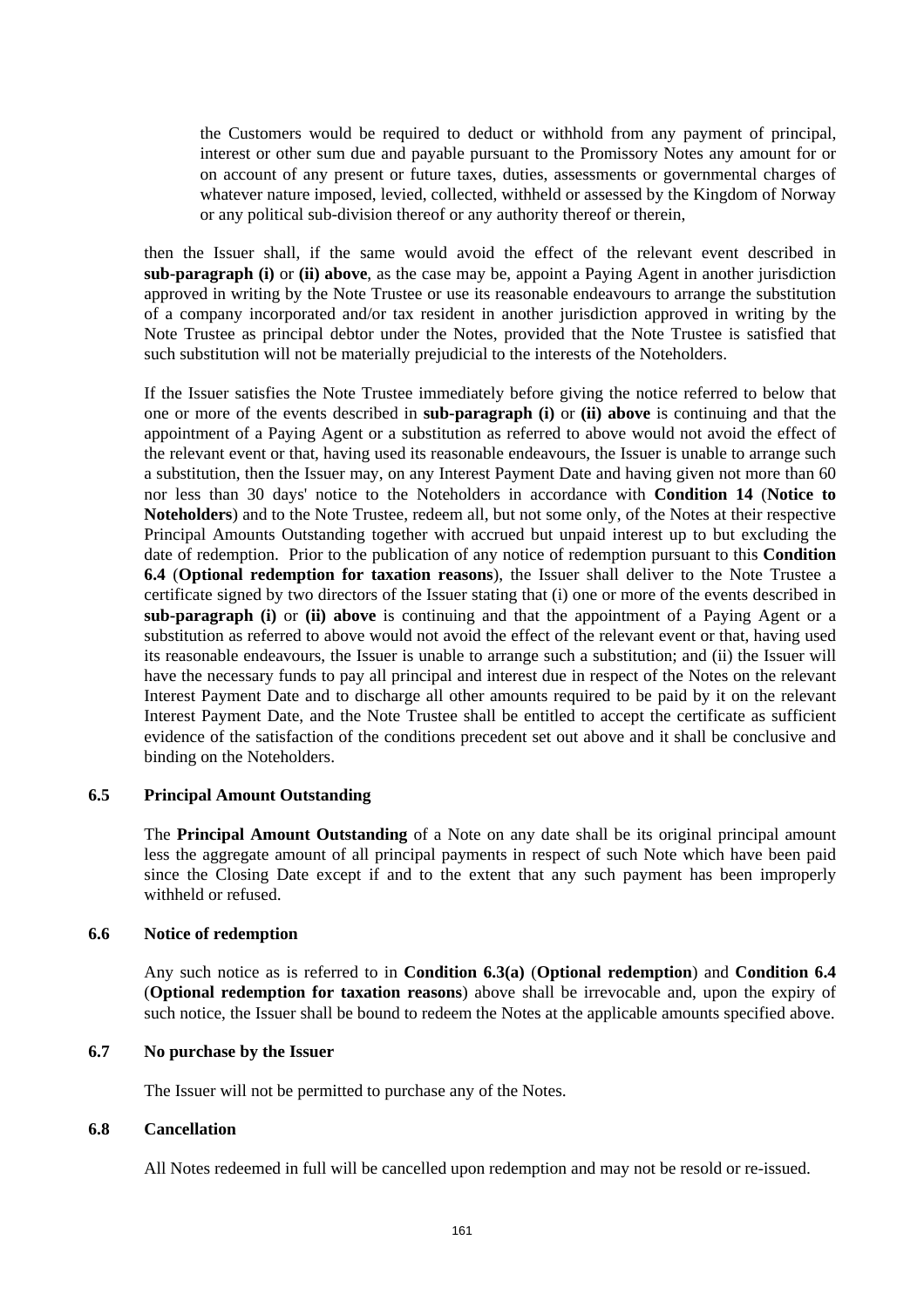# **7. TAXATION**

All payments in respect of the Notes by or on behalf of the Issuer shall be made without withholding or deduction for, or on account of, any present or future taxes, duties, assessments or governmental charges of whatever nature (**Taxes**), unless the withholding or deduction of the Taxes is required by applicable law. In that event, the Issuer or, as the case may be, the relevant Paying Agent shall make such payment after the withholding or deduction has been made and shall account to the relevant authorities for the amount required to be withheld or deducted. Neither the Issuer nor any Paying Agent shall be obliged to make any additional payments to Noteholders in respect of such withholding or deduction.

# **8. PRESCRIPTION**

Claims in respect of principal and interest on the Notes will be prescribed after 10 years (in the case of principal) and five years (in the case of interest) from the Relevant Date in respect of the relevant payment.

In this **Condition 8** (**Prescription**), the **Relevant Date**, in respect of a payment, is the date on which such payment first becomes due or (if the full amount of the moneys payable on that date has not been duly received by the Principal Paying Agent or the Note Trustee on or prior to such date) the date on which, the full amount of such moneys having been received, notice to that effect is duly given to the relevant Noteholders in accordance with **Condition 14** (**Notice to Noteholders**).

## **9. NOTE EVENTS OF DEFAULT**

## **9.1 Most Senior Class of Notes**

The Note Trustee at its absolute discretion may, and if so directed in writing by the holders of at least one-fifth in aggregate Principal Amount Outstanding of the holders of the Most Senior Class of Notes or if so directed by an Extraordinary Resolution of the holders of the Most Senior Class of Notes shall, (subject, in each case, to being indemnified and/or secured and/or pre-funded to its satisfaction) (but, in the case of the happening of any of the events described in sub-paragraphs (b) or (c), only if the Note Trustee shall have certified in writing to the Issuer that such event is, in its opinion, materially prejudicial to the interests of the holders of the Most Senior Class of Notes) give notice (an **Enforcement Notice**) to the Issuer that all classes of the Notes are immediately due and repayable at their respective Principal Amounts Outstanding, together with accrued interest as provided in the Trust Deed, in any of the following events (each, a **Note Event of Default**):

- (a) default is made in the payment of any principal or interest due in respect of the Most Senior Class of Notes and the default continues for a period of three days in the case of principal or five days in the case of interest; or
- (b) the Issuer fails to perform or observe any of its other obligations under these Conditions, the Trust Deed or any other Transaction Document to which it is a party and (except where the Note Trustee or, in the case of the Security Documents, the Security Trustee considers such failure to be incapable of remedy, then no continuation or notice as is hereinafter mentioned will be required) the failure continues for a period of 30 days (or such longer period as the Note Trustee or, as the case may be, the Security Trustee may permit) following the service by the Note Trustee or, as the case may be, the Security Trustee on the Issuer of notice requiring the same to be remedied; or
- (c) the Issuer breaches any representation or covenant made by it in any Transaction Document which breach is continuing for 20 days; or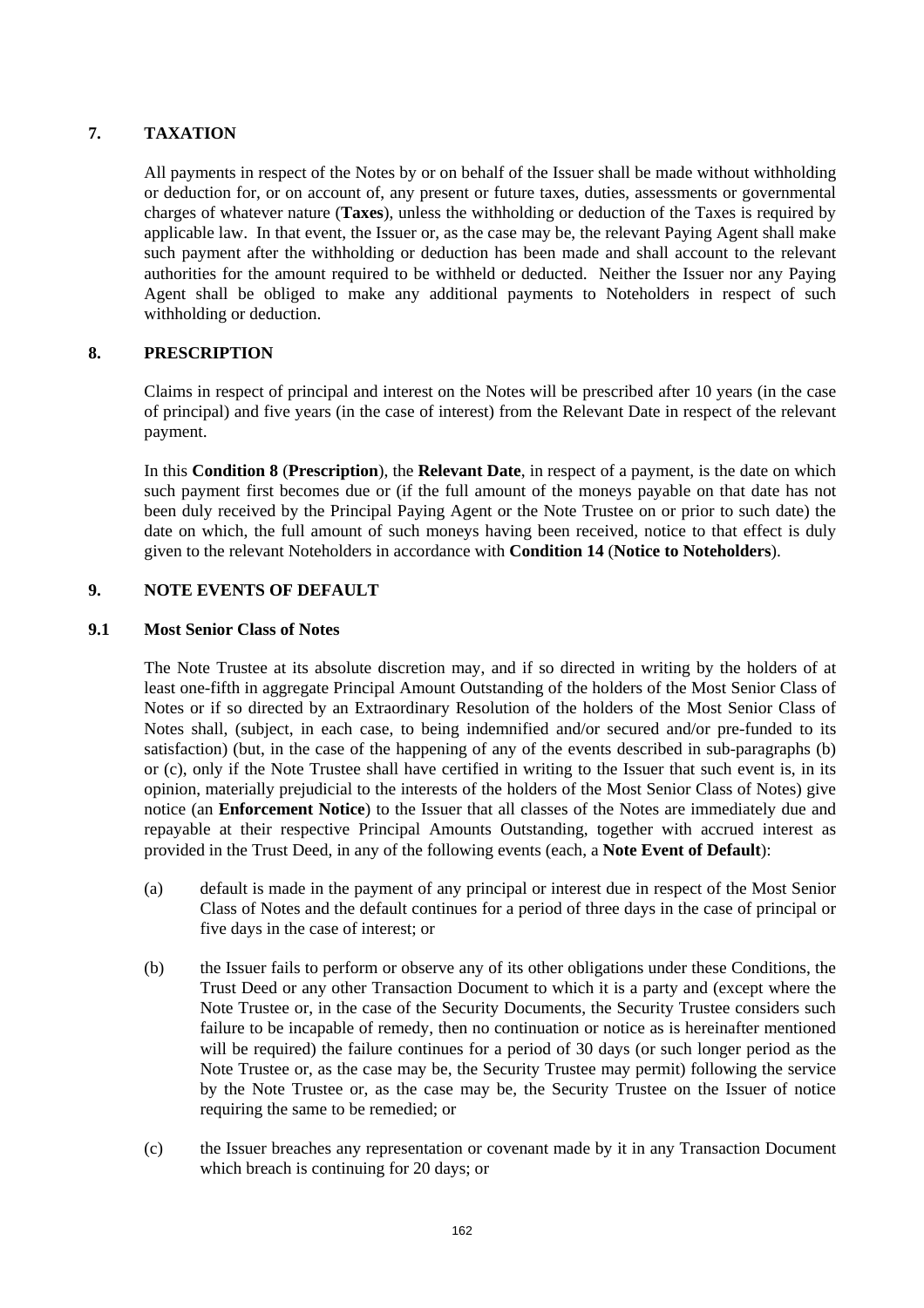- (d) the occurrence of an Issuer Insolvency Event; or
- (e) any occurrence where it has or will become unlawful for the Issuer to perform or comply with any of its material obligations under or in respect of the Notes or the Transaction Documents.

# **9.2 General**

Upon the occurrence of a Note Event of Default and service of an Enforcement Notice by the Note Trustee in accordance with **Condition 9.1** (**Most Senior Class of Notes**) above, all Classes of the Notes then outstanding shall thereby immediately become due and repayable at their respective Principal Amounts Outstanding, together with accrued interest. The available funds of the Issuer shall be applied in accordance with the Post-Enforcement Priority of Payments. The Issuer Security and the Parent Company Security will become immediately enforceable upon the service of an Enforcement Notice.

## **9.3 General**

In these Conditions, a **Potential Note Event of Default** means any event that may become (with the passage of time, the giving of notice, the making of any determination or any combination thereof) a Note Event of Default.

## **10. ENFORCEMENT**

The Note Trustee may, at any time, at its discretion and without notice, take such action under or in connection with any of the Transaction Documents as it may think fit (including, without limitation, directing the Security Trustee to take any action under or in connection with any of the Transaction Documents or, after the service of an Enforcement Notice, to take steps to enforce the security constituted by the Security Documents), provided that:

- (a) the Note Trustee shall not be bound to take any such action unless (subject in all cases to restrictions contained in the Trust Deed to protect the interests of any higher ranking class or classes of Noteholders) it shall have been so directed by an Extraordinary Resolution of the holders of the Most Senior Class of Notes;
- (b) the Security Trustee shall not, and shall not be bound to, take any such action unless it shall have been so directed in writing by (i) the Note Trustee or (ii) if there are no Notes outstanding, all of the other Secured Parties;
- (c) neither the Note Trustee nor the Security Trustee shall be bound to take any such action unless it shall have been indemnified and/or secured and/or pre-funded to its satisfaction; and
- (d) neither the Note Trustee nor the Security Trustee shall be entitled to take any steps or proceedings to procure the winding-up, administration or liquidation of the Issuer.

Except in the case of a Note Event of Default referred to in **Condition 9.1** (**Most Senior Class of Notes**), the Security Trustee will not be entitled to dispose of any of the assets comprised in the security constituted by the Security Documents unless a financial adviser approved by the Security Trustee has confirmed in writing that, in its opinion, either (i) a sufficient amount would be realised from such disposal to allow discharge in full of all amounts owing to the Noteholders and all other amounts ranking *pari passu* with, or senior to, the Notes in the Post-Enforcement Priority of Payments or (ii) a sufficient amount would not be so realised, but the resulting shortfall would be less than the shortfall that would result from not disposing of such assets.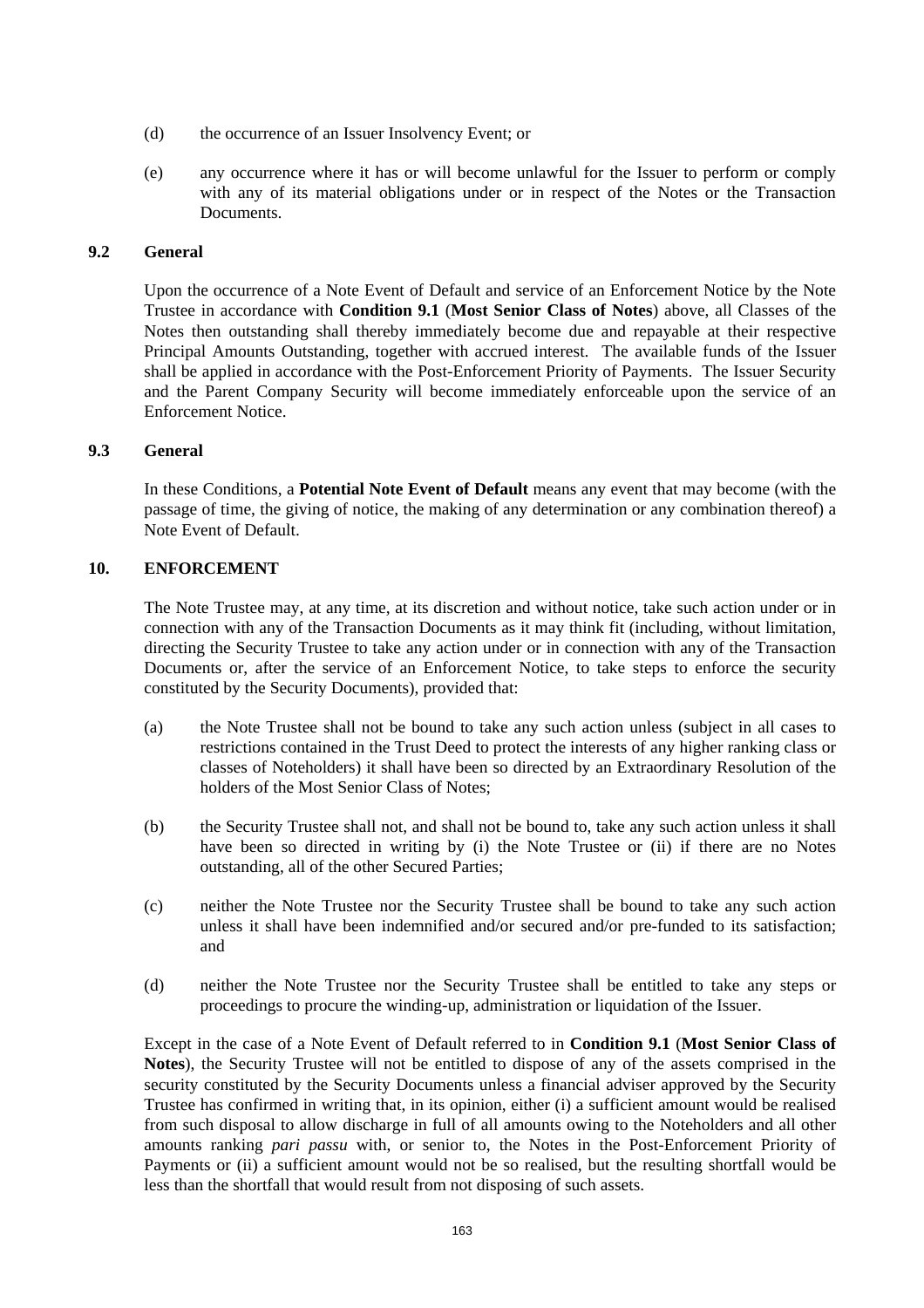No Noteholder shall be entitled to proceed directly against the Issuer or any other party to any of the Transaction Documents to enforce the performance of any of the provisions of the Transaction Documents and/or to take any other proceedings (including lodging an appeal in any proceedings) in respect of or concerning the Issuer unless the Note Trustee or, as the case may be, the Security Trustee, having become bound so to do, fails to do so within a reasonable period and such failure shall be continuing, provided that no Noteholder shall be entitled to take any steps or proceedings to procure the winding-up, administration or liquidation of the Issuer.

Each of the Noteholders, by subscribing for or purchasing the relevant Notes, shall be deemed to have appointed the Note Trustee and the Security Trustee respectively as their attorney for the purposes of enforcement of each of the Transaction Documents in the Swedish courts.

All obligations of the Issuer to each Secured Party (including the Noteholders) in respect of the Secured Obligations owing to each Secured Party are limited in recourse to the Issuer Security and the Parent Company Security. If:

- (a) there is no Security Asset remaining which is capable of being realised or otherwise converted into cash;
- (b) all amounts available from the Security Assets have been applied in or towards the relevant obligations specified in, and in accordance with, the provisions of the relevant Security Document; and
- (c) there are insufficient amounts available from the Security Assets Property to pay in full, in accordance with the provisions of the relevant Security Document, the Secured Obligations,

then the Secured Parties shall have no further claim against the Issuer in respect of any amounts owing to them which remains unpaid and such unpaid amounts shall be deemed to be discharged in full and any relevant payment rights shall be deemed to cease, and the Secured Parties shall have no recourse to the Equity Account.

In the event the Issuer is declared bankrupt (Sw*. försatt i konkurs*), all the Secured Parties' (including the Noteholders) claims in respect of the Secured Obligations shall (including, but not limited to, for the purposes of Chapter 5 Section 10 of the Swedish Bankruptcy Act (Sw. *konkurslagen (1987:672)*) be subject to the condition that all claims with senior priority under the relevant Priority of Payments have been, or will be, fully discharged as a result of payments or distributions made in connection with the bankruptcy proceedings.

## **11. MEETINGS OF NOTEHOLDERS, MODIFICATION AND WAIVER**

- 11.1 The Trust Deed contains provisions for convening meetings of the Noteholders of each class and, in certain cases, more than one class to consider any matter affecting their interests, including the sanctioning by Extraordinary Resolution of a modification of these Conditions or the provisions of any of the Transaction Documents.
- 11.2 An Extraordinary Resolution passed at any meeting of the Class A Noteholders shall be binding on all the Class A Noteholders, the Class B Noteholders, the Class C Noteholders, the Class D Noteholders and the Class E Noteholders irrespective of the effect upon them, except that an Extraordinary Resolution to sanction a Basic Terms Modification or a modification of these Conditions, the Trust Deed or the provisions of any of the other Transaction Documents or a waiver or authorisation of any breach or proposed or potential breach thereof will not take effect unless: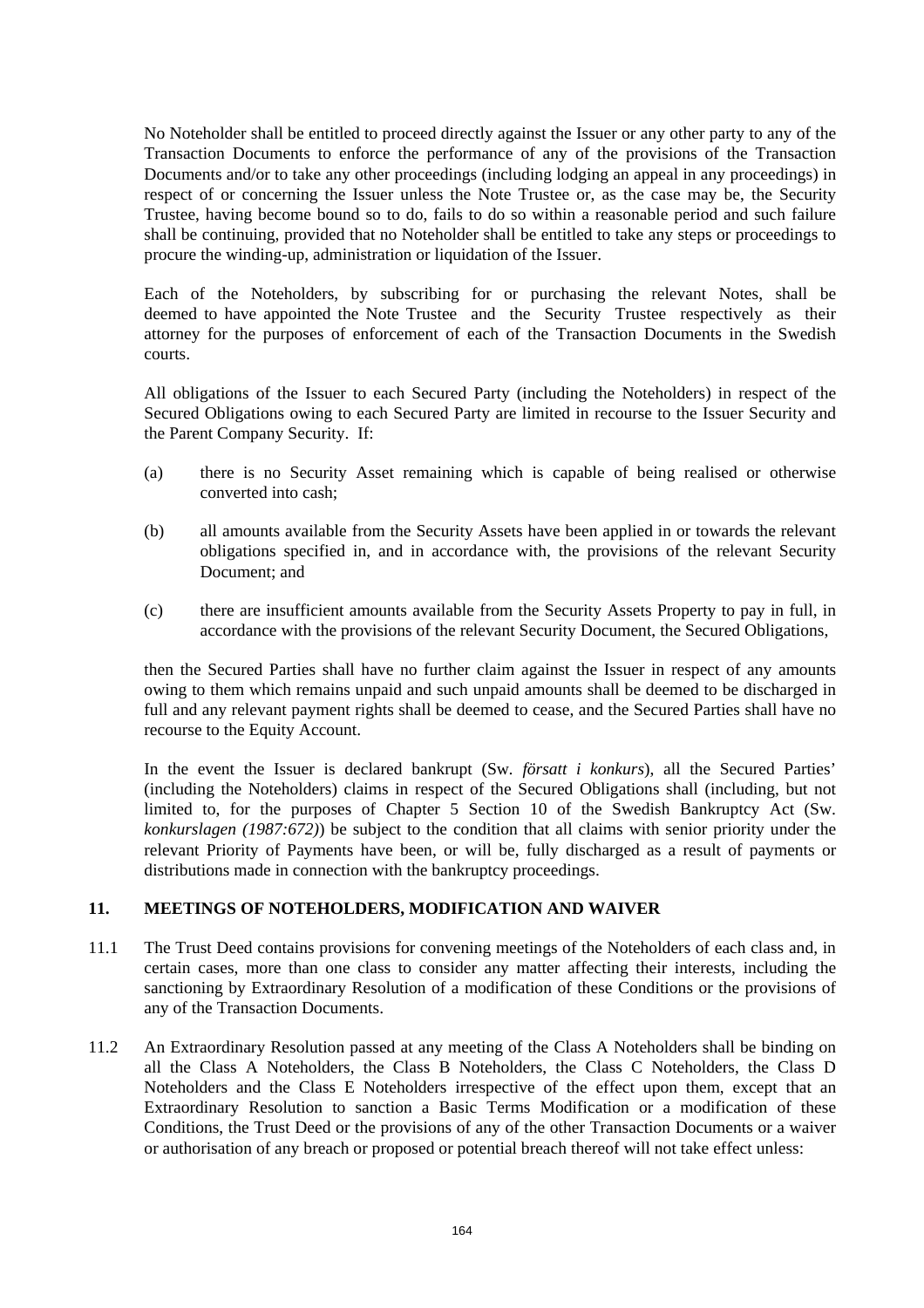- (i) either the Note Trustee is of the opinion that it would not be materially prejudicial to the interests of the Class B Noteholders or it shall have been sanctioned by an Extraordinary Resolution of the Class B Noteholders; and
- (ii) either the Note Trustee is of the opinion that it would not be materially prejudicial to the interests of the Class C Noteholders or it shall have been sanctioned by an Extraordinary Resolution of the Class C Noteholders; and
- (iii) either the Note Trustee is of the opinion that it would not be materially prejudicial to the interests of the Class D Noteholders or it shall have been sanctioned by an Extraordinary Resolution of the Class D Noteholders; and
- (iv) either the Note Trustee is of the opinion that it would not be materially prejudicial to the interests of the Class E Noteholders or it shall have been sanctioned by an Extraordinary Resolution of the Class E Noteholders.
- 11.3 No Extraordinary Resolution (other than an Extraordinary Resolution referred to in **Condition 11.2**  above) passed at any meeting of the Class B Noteholders shall be effective for any purpose unless either the Note Trustee is of the opinion that it would not be materially prejudicial to the interests of the Class A Noteholders or it is sanctioned by an Extraordinary Resolution of the Class A Noteholders.
- 11.4 Subject to **Condition 11.3** above, an Extraordinary Resolution passed at any meeting of the Class B Noteholders shall be binding on all the Class B Noteholders, the Class C Noteholders, Class D Noteholders and Class E Noteholders irrespective of the effect upon them, except that an Extraordinary Resolution to sanction a Basic Terms Modification or a modification of these Conditions, the Trust Deed or the provisions of any of the other Transaction Documents or a waiver or authorisation of any breach or proposed or potential breach thereof will not take effect unless:
	- (i) either the Note Trustee is of the opinion that it would not be materially prejudicial to the interests of the Class C Noteholders or it shall have been sanctioned by an Extraordinary Resolution of the Class C Noteholders; and
	- (ii) either the Note Trustee is of the opinion that it would not be materially prejudicial to the interests of the Class D Noteholders or it shall have been sanctioned by an Extraordinary Resolution of the Class D Noteholders; and
	- (iii) either the Note Trustee is of the opinion that it would not be materially prejudicial to the interests of the Class E Noteholders or it shall have been sanctioned by an Extraordinary Resolution of the Class E Noteholders.
- 11.5 No Extraordinary Resolution passed at any meeting of the Class C Noteholders (other than an Extraordinary Resolution referred to in **Condition 11.2** or **11.4** above) shall be effective for any purpose unless either:
	- (i) the Note Trustee is of the opinion that it would not be materially prejudicial to the respective interests of the Class A Noteholders and the Class B Noteholders; or
	- (ii) it is sanctioned by an Extraordinary Resolution of each of the Class A Noteholders and the Class B Noteholders.
- 11.6 Subject to **Condition 11.5** above, an Extraordinary Resolution (other than an Extraordinary Resolution referred to in **Condition 11.2** or **11.4** above) passed at any meeting of the Class C Noteholders shall be binding on all the Class C Noteholders, the Class D Noteholders and the Class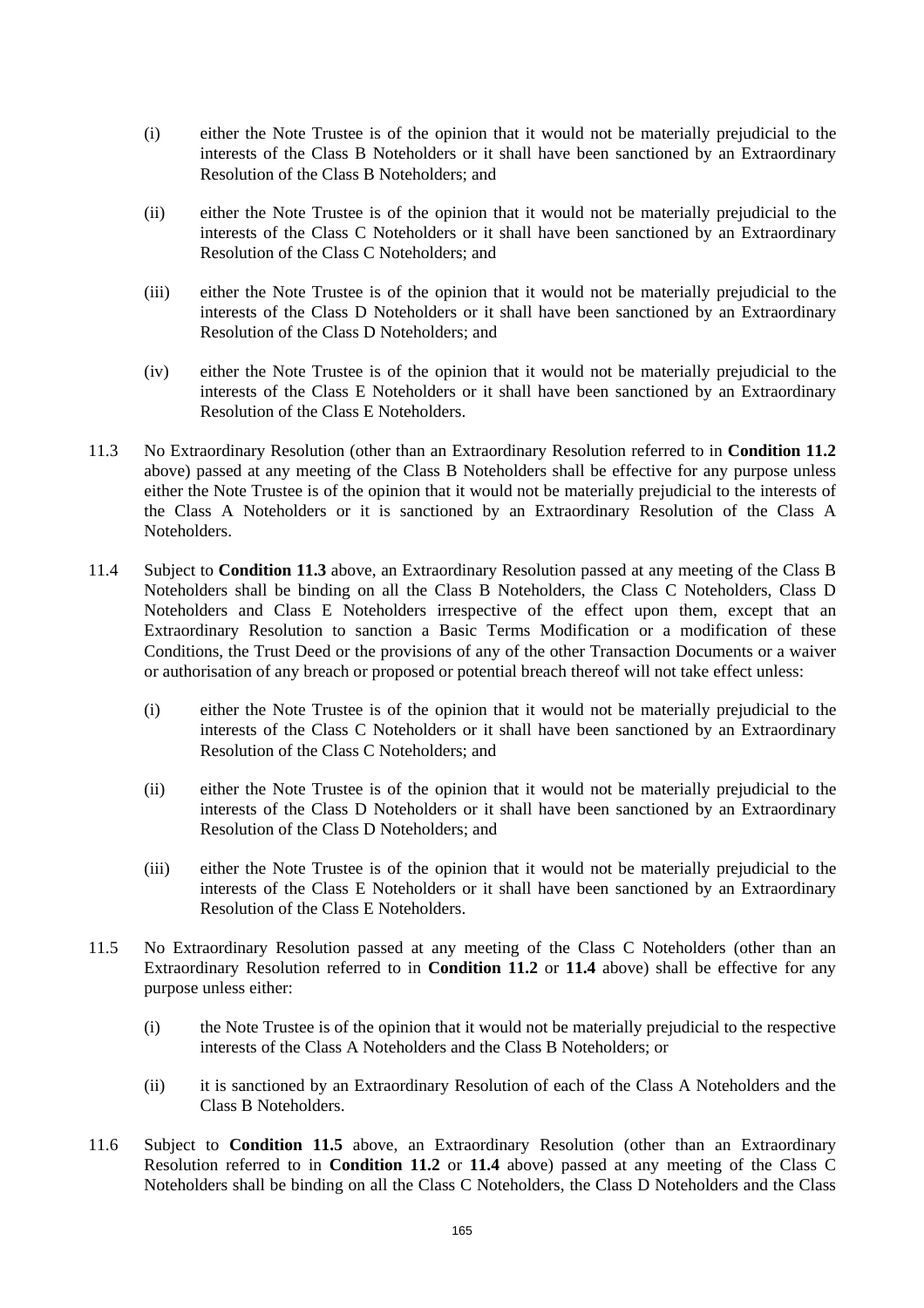E Noteholders irrespective of the effect upon them, except that an Extraordinary Resolution to sanction a Basic Terms Modification or a modification of these Conditions, the Trust Deed or the provisions of any of the Transaction Documents or a waiver or authorisation of any breach or proposed or potential breach thereof will not take effect unless either:

- (i) the Note Trustee is of the opinion that it would not be materially prejudicial to the interests of the Class D Noteholders or it is sanctioned by an Extraordinary Resolution of the Class D Noteholders; and
- (ii) the Note Trustee is of the opinion that it would not be materially prejudicial to the interests of the Class E Noteholders or it is sanctioned by an Extraordinary Resolution of the Class E Noteholders.
- 11.7 No Extraordinary Resolution of the Class D Noteholders (other than an Extraordinary Resolution referred to in **Conditions 11.2**, **11.4** or **11.6** above) shall be effective for any purpose unless either:
	- (i) the Note Trustee is of the opinion that it would not be materially prejudicial to the respective interests of the Class A Noteholders, the Class B Noteholders and the Class C Noteholders; or
	- (ii) it is sanctioned by an Extraordinary Resolution of each of the Class A Noteholders, Class B Noteholders and the Class C Noteholders.
- 11.8 Subject to **Condition 11.7** above, an Extraordinary Resolution (other than an Extraordinary Resolution referred to in **Condition 11.2**, **11.4** or **11.6** above) passed at any meeting of the Class D Noteholders shall be binding on all the Class D Noteholders and the Class E Noteholders irrespective of the effect upon them, except that an Extraordinary Resolution to sanction a Basic Terms Modification or a modification of these Conditions, the Trust Deed or the provisions of any of the Transaction Documents or a waiver or authorisation of any breach or proposed or potential breach thereof will not take effect unless either:
	- (i) the Note Trustee is of the opinion that it would not be materially prejudicial to the interests of the Class E Noteholders; or
	- (ii) it is sanctioned by an Extraordinary Resolution of the Class E Noteholders.
- 11.9 No Extraordinary Resolution of the Class E Noteholders (other than an Extraordinary Resolution referred to in **Conditions 11.2**, **11.4**, **11.6** or **11.8** above) shall be effective for any purpose unless either:
	- (i) the Note Trustee is of the opinion that it would not be materially prejudicial to the respective interests of the Class A Noteholders, the Class B Noteholders, the Class C Noteholders and the Class D Noteholders; or
	- (ii) it is sanctioned by an Extraordinary Resolution of each of the Class A Noteholders, the Class B Noteholders, the Class C Noteholders and the Class D Noteholders.
- 11.10 Subject as provided below, the quorum at any meeting of Noteholders of any class or classes for passing (a) an Ordinary Resolution will be one or more persons holding or representing not less than 20 per cent of the aggregate Principal Amount Outstanding of such class or classes of Notes and (b) an Extraordinary Resolution will be one or more persons holding or representing not less than 50 per cent. of the aggregate Principal Amount Outstanding of such class or classes of Notes, or in each case, at any adjourned meeting, one or more persons being or representing a Noteholder of the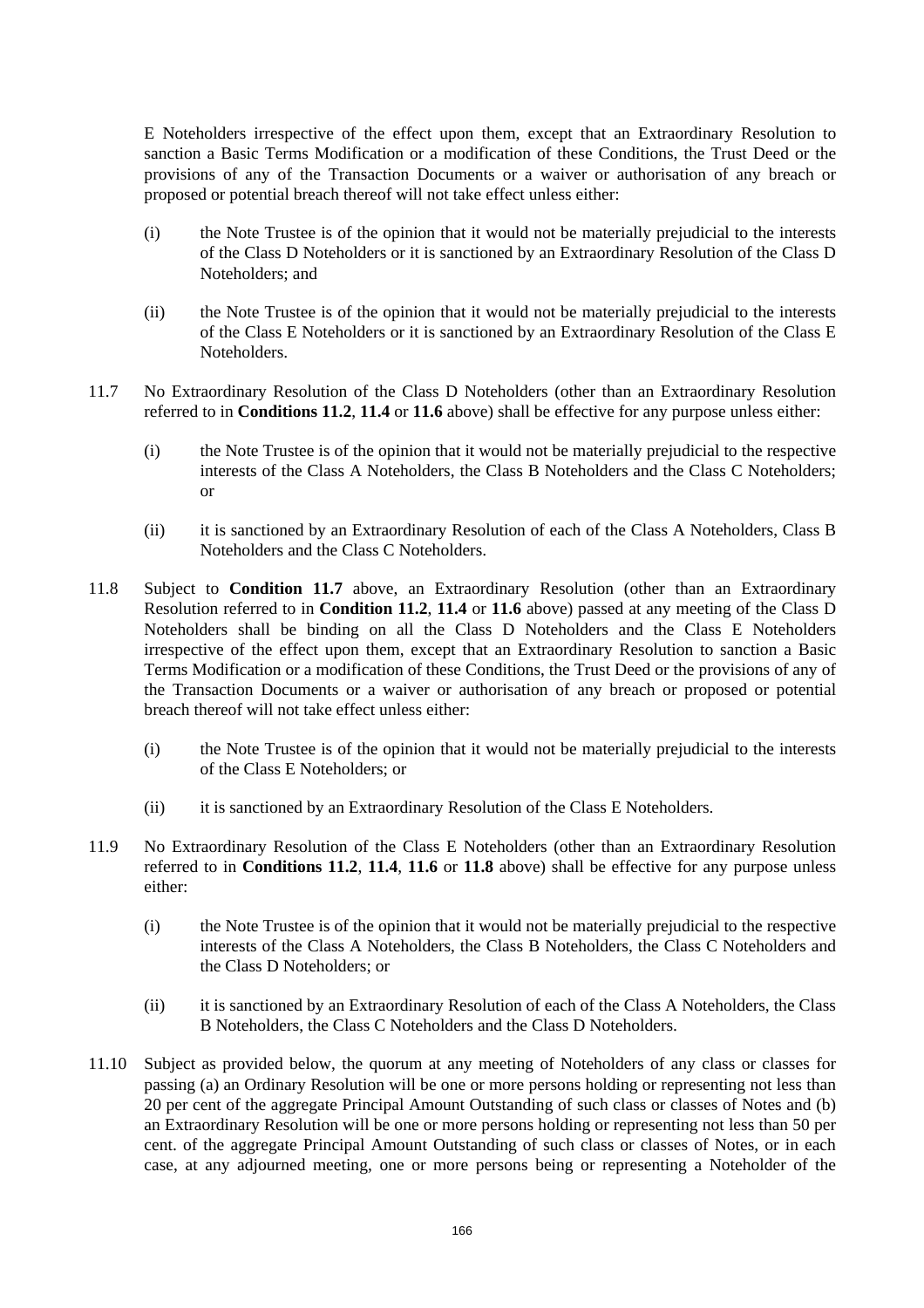relevant class or classes, whatever the aggregate Principal Amount Outstanding of the Notes of such class or classes held or represented by it or them.

- 11.11 The quorum at any meeting of Noteholders of any class for passing an Extraordinary Resolution to sanction a Basic Terms Modification shall be one or more persons holding or representing not less than 75 per cent or, at any adjourned meeting, not less than 25 per cent of the aggregate Principal Amount Outstanding of the Notes of such class.
- 11.12 The Note Trustee may without the consent or sanction of the Noteholders and without prejudice to its rights in respect of any subsequent breach, Note Event of Default or Potential Note Event of Default at any time and from time to time but only if and in so far as in its opinion the interests of any class of the Noteholders shall not be materially prejudiced thereby:
	- (a) waive or authorise any breach or proposed or potential breach by the Issuer or any other person of any of the covenants or provisions contained in these Conditions, the Trust Deed or any other Transaction Document or determine that any Note Event of Default or Potential Note Event of Default shall not be treated as such for the purposes of the Trust Deed; or
	- (b) direct or give its consent to the Security Trustee to waive or authorise any breach or proposed or potential breach by the Issuer or any other person of any of the covenants or provisions contained in these Conditions, the Trust Deed or any other Transaction Document,

provided that the Note Trustee shall not exercise any powers conferred on it in contravention of any express direction given by Extraordinary Resolution or by a direction under **Condition 9** (**Note Events of Default**) but so that no such direction or request shall affect any waiver, authorisation or determination previously given or made.

11.13 The Note Trustee shall, without the consent of any of the Noteholders or any other Secured Parties, concur with the Issuer, and/or direct the Security Trustee to concur with the Issuer, in making any modifications to the Transaction Documents and/or these Conditions that are requested by the Issuer as necessary to document the purchase by the Issuer of Approved New Promissory Note Types which are in electronic rather than physical form, subject to receipt by the Note Trustee of a certificate of the Issuer certifying to the Note Trustee and the Security Trustee that the requested amendments are necessary to reflect the electronic nature of such Approved New Promissory Note Type (upon which certificate the Note Trustee and the Security Trustee may rely absolutely and without enquiry or liability).

The Note Trustee and the Security Trustee shall not be obliged to agree to any modification which, in the sole opinion of the Note Trustee or the Security Trustee, as applicable, would have the effect of (a) exposing the Note Trustee or the Security Trustee, as applicable, to any liability against which it has not been indemnified and/or secured and/or pre-funded to its satisfaction or (b) increasing the obligations or duties, or decreasing the protections, of the Note Trustee or the Security Trustee, as applicable, in the Transaction Documents and/or these Conditions.

- 11.14 Any such waiver, authorisation or determination shall be binding on the Noteholders and, unless the Note Trustee agrees otherwise, any such waiver, authorisation or determination shall be notified to the Noteholders by the Issuer as soon as practicable thereafter in accordance with **Condition 14** (**Notice to Noteholders**).
- 11.15 The Note Trustee may without the consent or sanction of the Noteholders at any time and from time to time:
	- (a) concur with the Issuer or any other person; or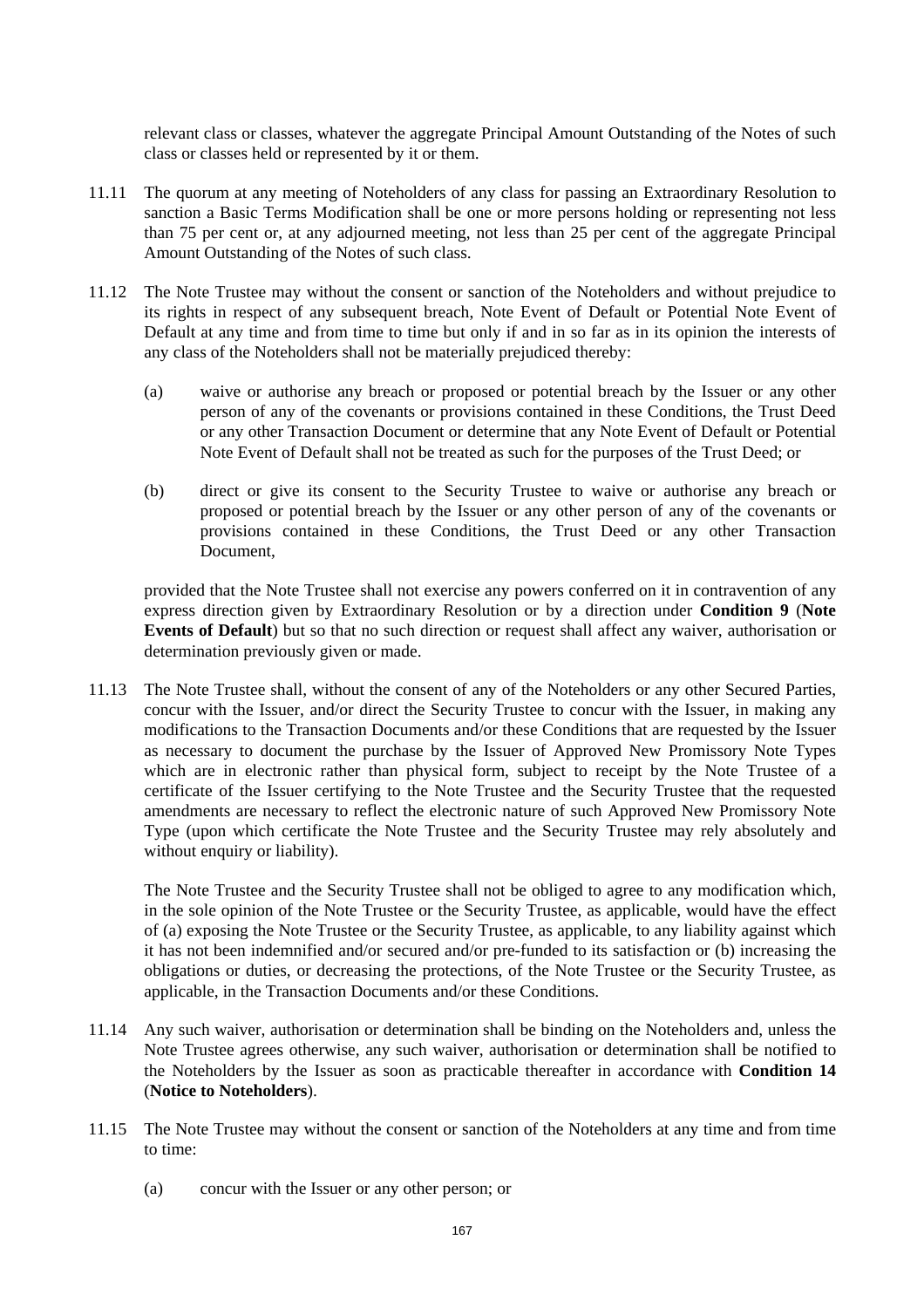(b) direct or give its consent to the Security Trustee to concur with the Issuer or any other person,

in making any modification to any Transaction Document:

- (i) which (A) in the opinion of the Note Trustee it may be proper to make, provided that the Note Trustee is of the opinion that such modification will not be materially prejudicial to the interests of any class of the Noteholders or (B) the Note Trustee is required to make in accordance with the Trust Deed; or
- (ii) if in the opinion of the Note Trustee such modification is of a formal, minor or technical nature or to correct a manifest error.
- 11.16 Any such modification, direction or consent may be made on such terms and subject to such conditions (if any) as the Note Trustee may determine, shall be binding upon the Noteholders and shall be notified by the Issuer to the Noteholders in accordance with the Conditions (unless the Note Trustee agrees otherwise) and to the Rating Agencies, in each case as soon as practicable thereafter.
- 11.17 The Note Trustee may give, or direct the Security Trustee to give, any consent or approval for the purposes of any Transaction Document if, in its opinion, the interests of each class of the Noteholders will not be materially prejudiced thereby. Any such consent or approval may be given on such terms and subject to such conditions (if any) as the Note Trustee thinks fit and, notwithstanding anything to the contrary in any Transaction Document, may be given retrospectively.
- 11.18 Notwithstanding **Conditions 11.12** and **11.15**, the Note Trustee shall, and shall direct the Security Trustee to, without the consent or sanction of the Noteholders at any time and from time to time concur with the Issuer or any other person to agree to any waiver or modification of any Transaction Document:
	- (a) to implement any changes in the criteria of any Rating Agency if such Rating Agency confirms in writing (following a request in writing by the Issuer for such a confirmation) that such modification is necessary to maintain the then current rating of the Notes by such Rating Agency;
	- (b) required to give effect to the replacement of any of the Account Banks following it ceasing to be an Eligible Bank pursuant to the termination clause of the relevant Bank Account Agreement (or any waiver of the replacement of any other party to a Transaction Document which is required to maintain a certain rating from time to time) which the relevant Rating Agency has confirmed to the Note Trustee in writing (following a request in writing by the Issuer for such a confirmation) will not adversely affect the then current ratings of any Class of the Notes; and
	- (c) required to give effect to any modification to the Priorities of Payment where such modification is made to amend or add a payment due from the Issuer which ranks subordinate to any payments due to the Noteholders pursuant to the relevant Priority of Payments,

provided that any such modification or waiver would not (x) in the sole opinion of the Note Trustee, have the effect of (i) exposing the Note Trustee and/or the Security Trustee to any liability against which it has not been indemnified and/or secured and/or pre-funded to its satisfaction or (ii) increasing the obligations or duties, or decreasing the protections, of the Note Trustee and/or the Security Trustee under the Transaction Documents and/or the Conditions or (y) result in a Basic Terms Modification. Such modification or waiver, once implemented, shall be conclusive and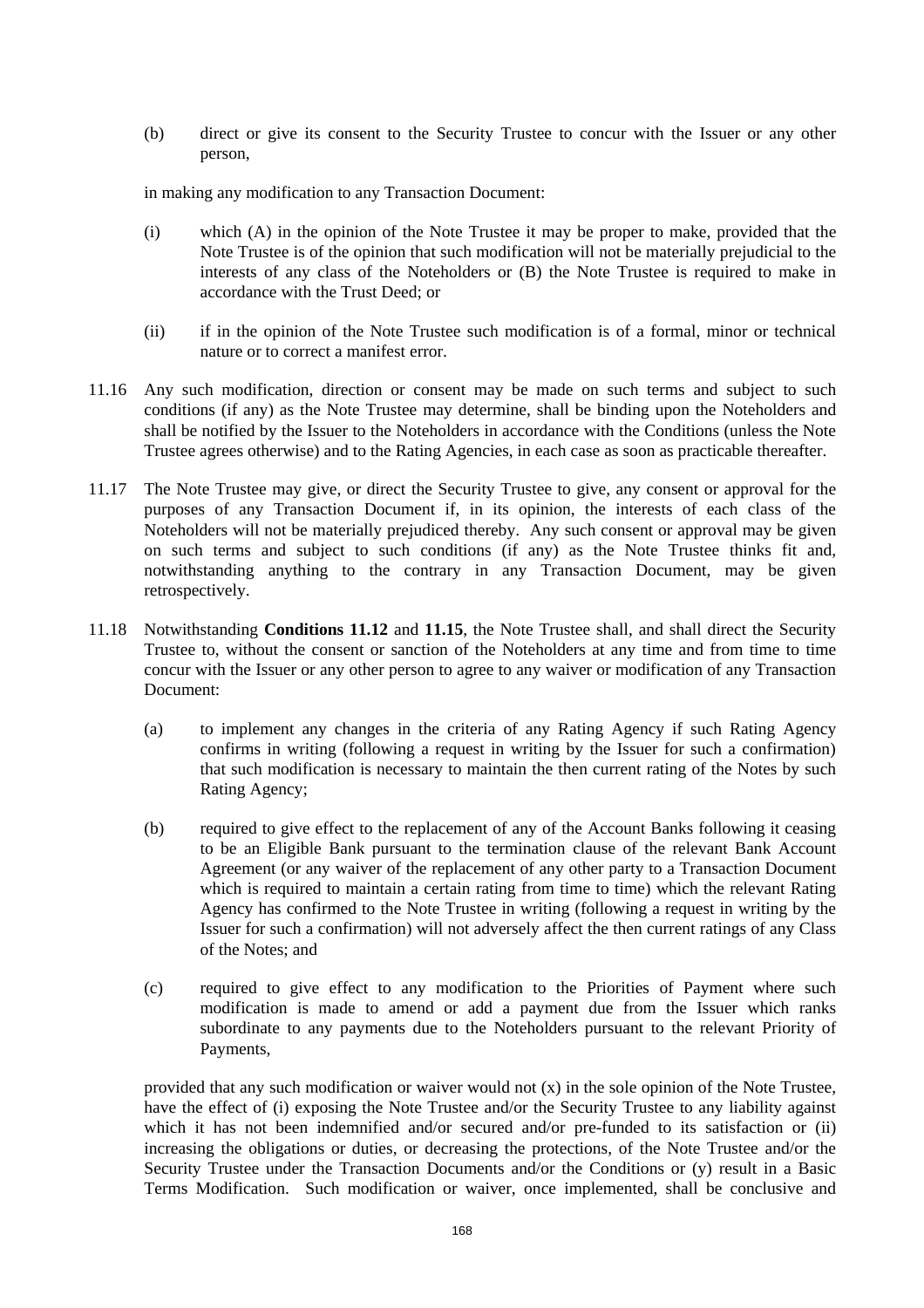binding on all parties and the Noteholders. Neither the Note Trustee nor the Security Trustee shall be responsible or liable in damages or otherwise to any party or person for any loss incurred by reason of the Note Trustee and/or the Security Trustee consenting to such modification or waiver. The Note Trustee shall not be responsible or liable in damages or otherwise to any party or person for any loss incurred by reason of directing the Security Trustee to consent to such modification or waiver.

- 11.19 In connection with any substitution of principal debtor referred to in **Condition 6.4** (**Optional redemption for taxation reasons**), the Note Trustee may also agree, without the consent of the Noteholders, to a change of the law governing the Notes, these Conditions and/or any of the Transaction Documents, provided that such change would not, in the opinion of the Note Trustee, be materially prejudicial to the interests of the Noteholders.
- 11.20 The Note Trustee and the Security Trustee shall be entitled to assume without enquiry, for the purpose of exercising or performing any right, power, trust, authority, duty or discretion under or in relation to these Conditions or any of the Transaction Documents, that such exercise or performance will not be materially prejudicial to the interests of the Noteholders of any Class if the Rating Agencies have confirmed in writing (following a request in writing by the Issuer for such a confirmation) that such exercise or performance would not cause the downgrade, qualification or withdrawal of the then current ratings of such Class of Notes and, if the original rating of such Class of Notes has been downgraded previously, that such exercise or performance will not prevent the restoration of such original rating of such Class of Notes.
- 11.21 Where, in connection with the exercise or performance by each of them of any right, power, trust, authority, duty or discretion under or in relation to these Conditions or any of the Transaction Documents (including, without limitation, in relation to any modification, waiver, authorisation, determination or substitution as referred to above), the Note Trustee or the Security Trustee is required to have regard to the interests of the Noteholders of any Class, it shall have regard to the general interests of the Noteholders of such Class as a class but shall not have regard to any interests arising from circumstances particular to individual Noteholders (whatever their number) and, in particular but without limitation, shall not have regard to the consequences of any such exercise or performance for individual Noteholders (whatever their number) resulting from their being for any purpose domiciled or resident in, or otherwise connected with, or subject to the jurisdiction of, any particular territory or any political sub-division thereof and the Note Trustee shall not be entitled to require, nor shall any Noteholder be entitled to claim from the Issuer, the Note Trustee, the Security Trustee or any other person, any indemnification or payment in respect of any tax consequences of any such exercise upon individual Noteholders.

## **12. INDEMNIFICATION AND EXONERATION OF THE NOTE TRUSTEE AND THE SECURITY TRUSTEE**

The Trust Deed and the English Deed of Charge contain provisions governing the responsibility (and relief from responsibility) of the Note Trustee and the Security Trustee respectively and providing for their indemnification in certain circumstances, including provisions relieving them from taking action or, in the case of the Security Trustee, enforcing the security constituted by the English Deed of Charge unless indemnified and/or secured and/or pre-funded to their satisfaction.

The Trust Deed and the English Deed of Charge also contain provisions pursuant to which the Note Trustee and the Security Trustee are entitled, *inter alia*, (a) to enter into business transactions with the Issuer and/or any other party to any of the Transaction Documents and to act as trustee for the holders of any other securities issued or guaranteed by, or relating to, the Issuer and/or any other party to any of the Transaction Documents, (b) to exercise and enforce its rights, comply with its obligations and perform its duties under or in relation to any such transactions or, as the case may be, any such trusteeship without regard to the interests of, or consequences for, the Noteholders, and (c)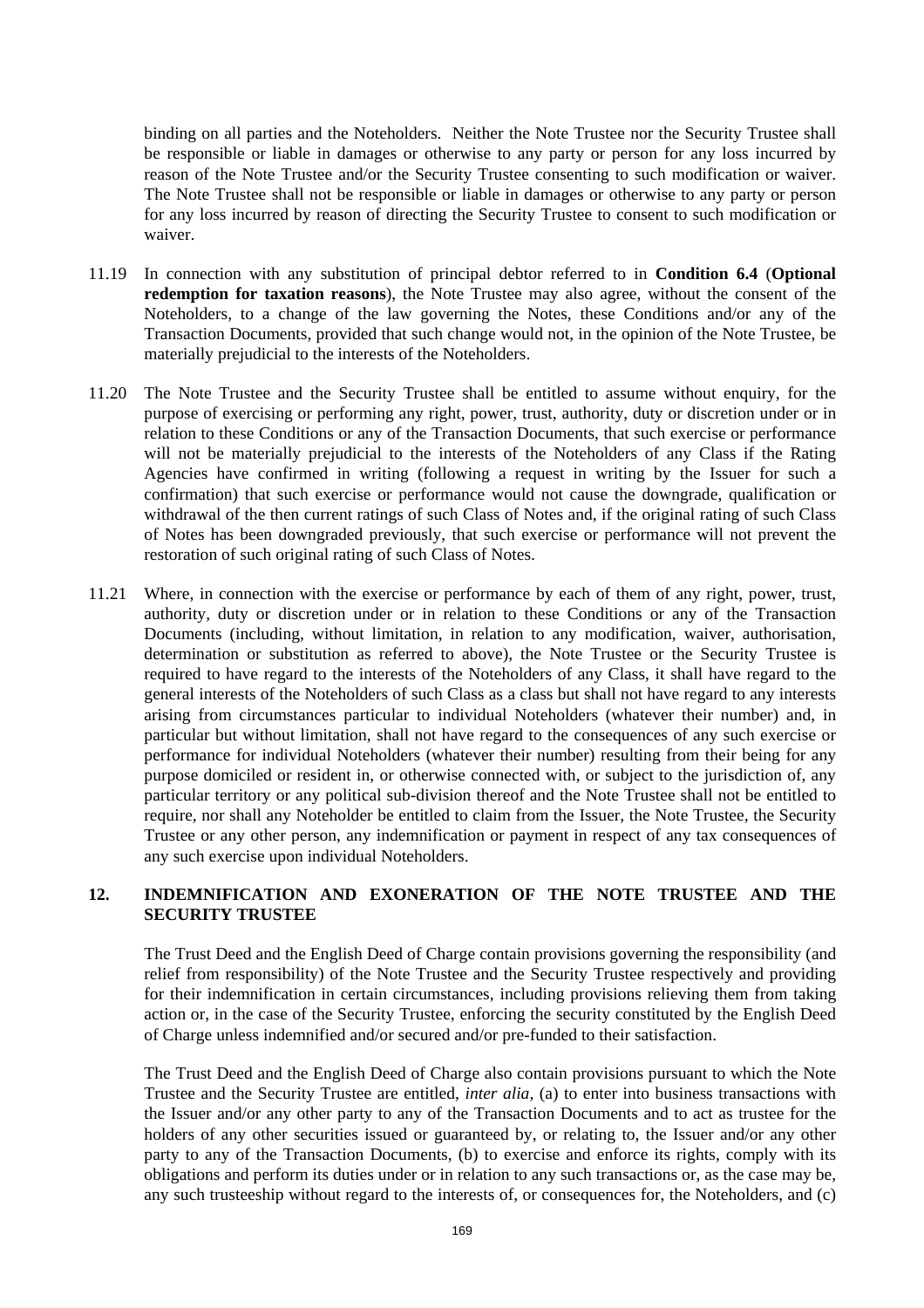to retain and not be liable to account for any profit made or any other amount or benefit received thereby or in connection therewith.

#### **13. REPLACEMENT OF GLOBAL NOTES**

If any Note is mutilated, defaced, lost, stolen or destroyed, it may be replaced at the specified office of the Principal Paying Agent. Replacement of any mutilated, defaced, lost, stolen or destroyed Note will only be made on payment of such costs as may be incurred in connection therewith and on such terms as to evidence and indemnity as the Issuer may reasonably require. A mutilated or defaced Note must be surrendered before a new one will be issued.

#### **14. NOTICE TO NOTEHOLDERS**

Any notice shall be deemed to have been duly given to the relevant Noteholders if sent to the Clearing Systems for communication by them to the holders of the Notes and shall be deemed to be given on the date on which it was so sent and (so long as the relevant Notes are admitted to trading on, and listed on the official list of, the Irish Stock Exchange), any notice shall also be published in accordance with the relevant guidelines of the Irish Stock Exchange by a notification in writing to the Company Announcements Office of the Irish Stock Exchange.

In addition, for so long as the Notes are admitted to trading and listed as described above, the Issuer shall send one copy of each notice in accordance with this **Condition 14** to the Irish Stock Exchange in accordance with the relevant listing rules.

The Note Trustee shall be at liberty to sanction some other method of giving notice to the Noteholders if, in its opinion, such other method is reasonable having regard to market practice then prevailing and to the requirements of the stock exchange on which the relevant Notes are then admitted to trading and provided that notice of such other method is given to the Noteholders in such manner as the Note Trustee shall require.

## **15. SUBORDINATION BY DEFERRAL**

#### **15.1 Interest**

In the event that, on any Interest Payment Date, the amount available to the Issuer, subject to and in accordance with the Cash Management Agreement, to apply on such Interest Payment Date, after deducting the amounts referred to in **paragraphs 4(a)** to **4(f)** (inclusive) of Schedule 2 to the Cash Management Agreement (in the case of the Class B Notes) or **paragraphs 4(a)** to **4(h)** (inclusive) of Schedule 2 to the Cash Management Agreement (in the case of the Class C Notes) or **paragraphs 4(a)** to **4(j)** (inclusive) of Schedule 2 to the Cash Management Agreement (in the case of the Class D Notes) or **paragraphs 4(a)** to **4(o)** (inclusive) of Schedule 2 to the Cash Management Agreement (in the case of the Class E Notes) (each, an **Interest Residual Amount**), is not sufficient to satisfy in full the aggregate amount of interest (including amounts previously deferred under this **Condition 15.1** and accrued interest thereon) due and payable, subject to this **Condition 15.1**, on the Class B Notes or, as the case may be, the Class C Notes or, as the case may be, the Class D Notes or, as the case may be, the Class E Notes on such Interest Payment Date, there shall instead be due and payable on such Interest Payment Date, by way of interest (including as aforesaid) on each Class B Note or, as the case may be, Class C Note or, as the case may be, Class D Note or, as the case may be, Class E Note, only a *pro rata* share of the Interest Residual Amount attributable to the relevant class of Notes on such Interest Payment Date.

In any such event, the Issuer shall create a provision in its accounts for the shortfall equal to the amount by which the aggregate amount of interest (including as aforesaid) paid on the Class B Notes or, as the case may be, Class C Notes or, as the case may be, the Class D Notes or, as the case may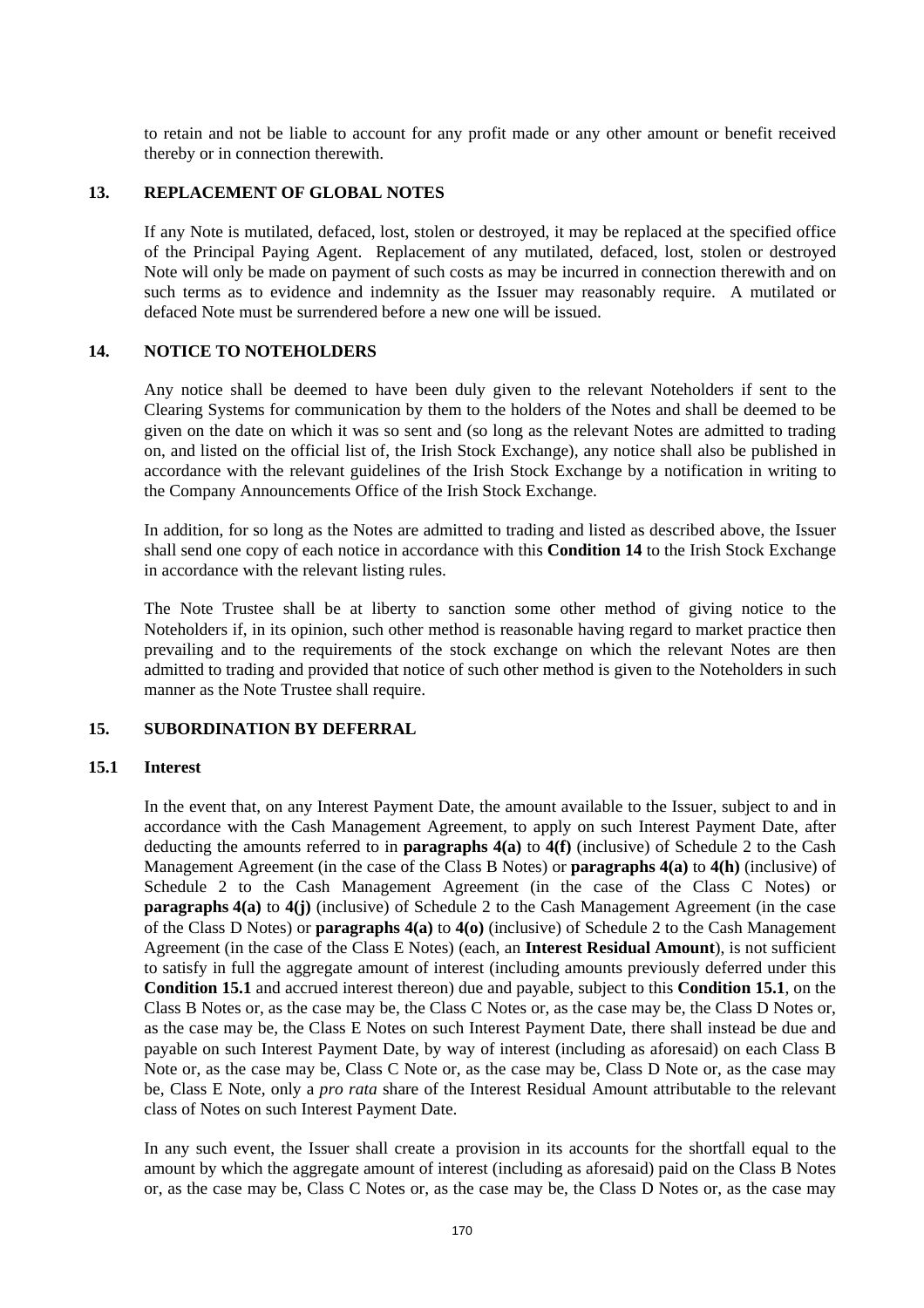be, the Class E Notes on the relevant Interest Payment Date in accordance with this **Condition 15.1** falls short of the aggregate amount of interest (including as aforesaid) due and payable (but for the provisions of this **Condition 15.1**) on the Class B Notes or, as the case may be, Class C Notes or, as the case may be, the Class D Notes or, as the case may be, the Class E Notes on that date pursuant to **Condition 4** (**Interest**). Such shortfall shall itself accrue interest at the same rate as that payable in respect of the Class B Notes or, as the case may be, Class C Notes or, as the case may be, the Class D Notes or, as the case may be, the Class E Notes and shall be due and payable together with such accrued interest on the following Interest Payment Dates, subject to the provisions of the preceding paragraph.

## **15.2 General**

Any amounts of interest in respect of the Class B Notes or the Class C Notes or the Class D Notes or the Class E Notes otherwise payable under these Conditions which are not paid by virtue of this **Condition 15**, together with accrued interest thereon, shall in any event become due and payable on the Final Maturity Date or on such earlier date as the Class B Notes or, as the case may be, the Class C Notes or, as the case may be, the Class D Notes or, as the case may be, the Class E Notes, become due and repayable in full under **Condition 6** (**Redemption, Purchase and Cancellation**) or **Condition 9** (**Note Events of Default**).

#### **15.3 Notification**

As soon as practicable after becoming aware that any part of a payment of interest on the Class B Notes or, as the case may be, Class C Notes or, as the case may be, the Class D Notes or, as the case may be, the Class E Notes will be deferred or that a payment previously deferred will be made in accordance with this **Condition 15**, the Issuer will give notice thereof to the Class B Noteholders or, as the case may be, the Class C Noteholders or, as the case may be, the Class D Notes or, as the case may be, the Class E Notes in accordance with **Condition 14** (**Notice to Noteholders**).

#### **15.4 Application**

This **Condition 15** shall cease to apply:

- (a) in respect of the Class B Notes, upon the redemption in full of all Class A Notes; and
- (b) in respect of the Class C Notes, upon the redemption in full of all Class A Notes and all Class B Notes; and
- (c) in respect of the Class D Notes, upon the redemption in full of all Class A Notes, all Class B Notes and all Class C Notes; and
- (d) in respect of the Class E Notes, upon the redemption in full of all Class A Notes, all Class B Notes, all Class C Notes and all Class D Notes.

## **16. GOVERNING LAW**

Each of the Trust Deed, the English Deed of Charge, the Notes and these Conditions (and, in each case, any non-contractual obligations arising out of or in connection with the relevant document) is governed by, and shall be construed in accordance with, English law.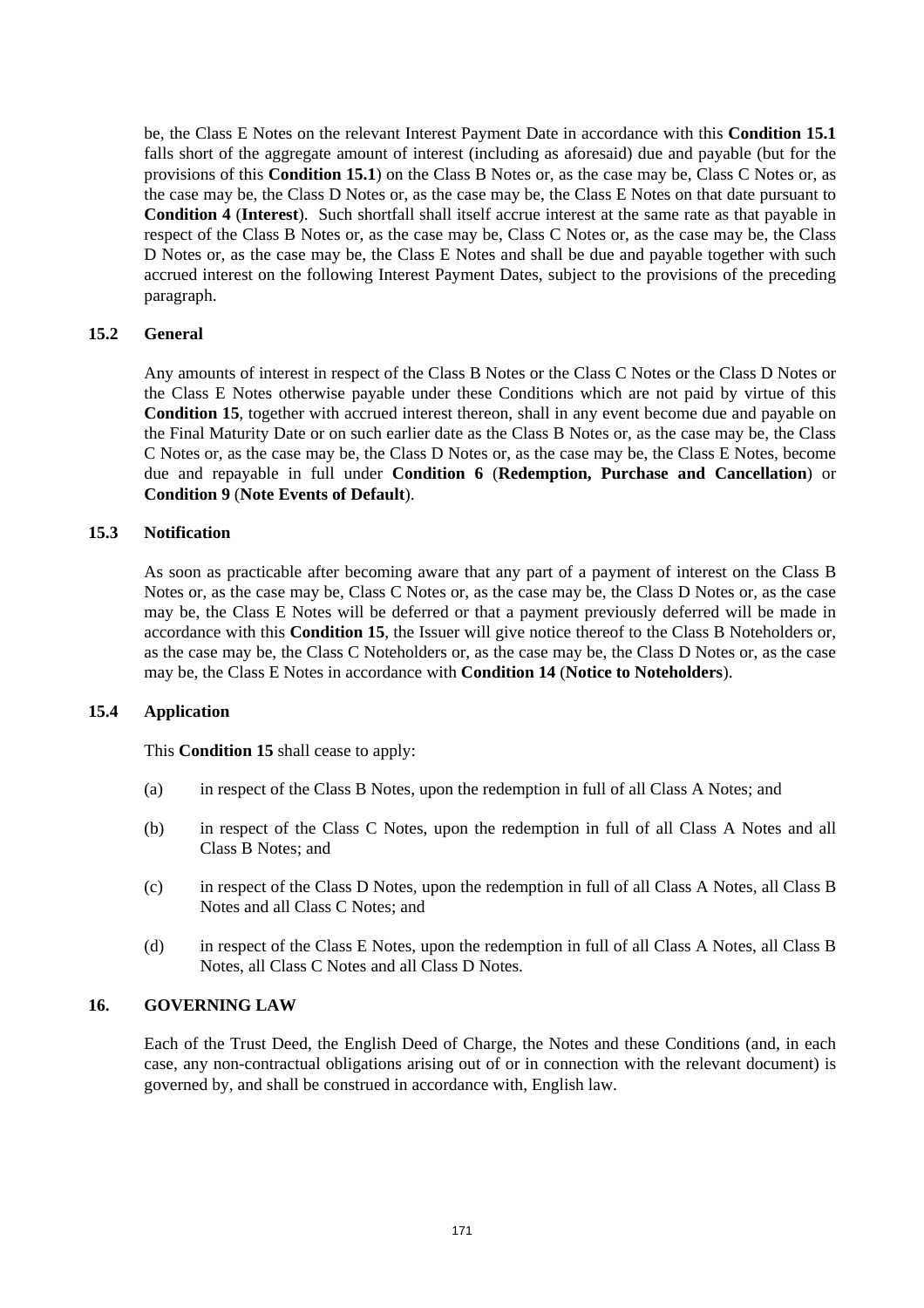# **17. RIGHTS OF THIRD PARTIES**

No rights are conferred on any person under the Contracts (Rights of Third Parties) Act 1999 to enforce any term of the Notes or these Conditions, but this does not affect any right or remedy of any person which exists or is available apart from that Act.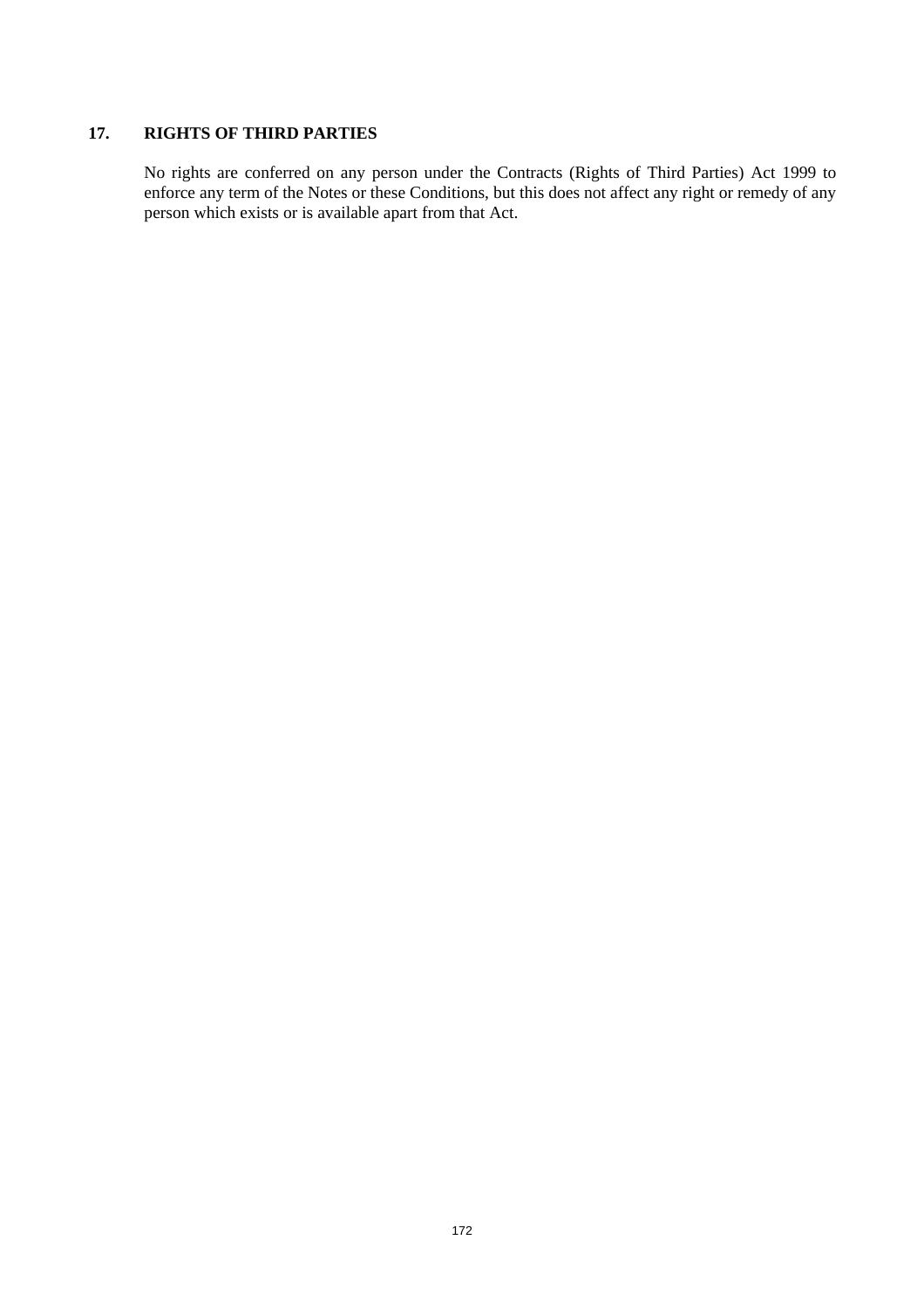## **USE OF PROCEEDS**

The gross proceeds of the issue of the Notes, amounting to approximately NOK  $[•]$ , will be applied by the Issuer towards the payment of the Initial Purchase Price for the Initial Portfolio to be acquired from the Seller on the Closing Date. Any Difference Amount shall be funded from an advance made by the Subordinated Loan Provider as part of the Establishment Loan.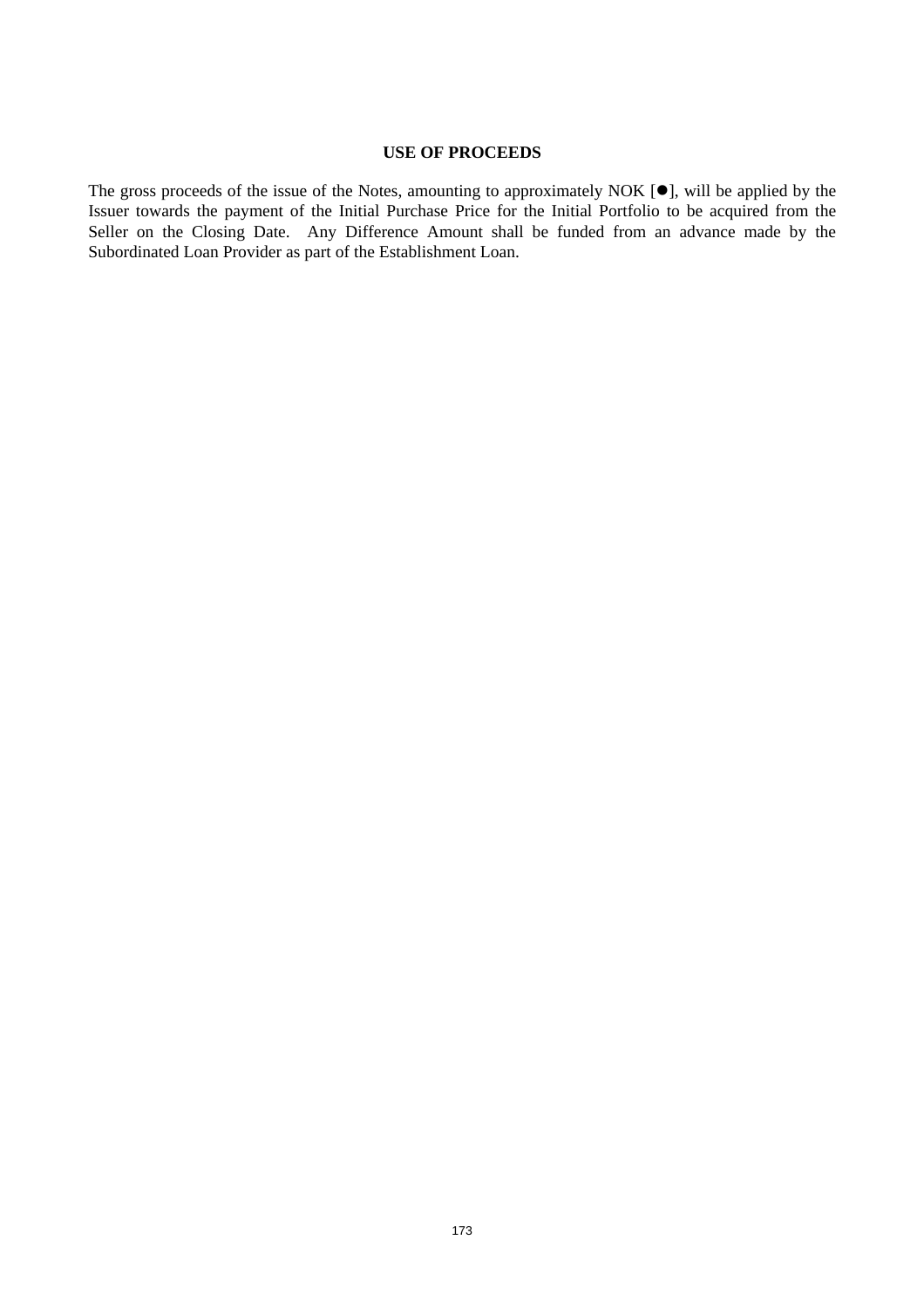## **WEIGHTED AVERAGE LIVES OF THE NOTES**

"Average lives of the notes" refers to the average amount of time that will elapse from the date of issuance of a security to the date of distribution to the investor of amounts distributed in net reduction of principal of such security. The average life of the Notes will be influenced by, amongst other things, the actual rate of prepayment of the Transferred Promissory Notes.

The average lives of the Notes that would result from modelling six prepayment scenarios are shown in the table below. Prepayments will be in addition to the expected scheduled principal repayments under the Transferred Promissory Notes. The prepayment scenarios have been modelled using the following assumptions:

- (a) there are no losses or arrears associated with any of the Transferred Promissory Notes;
- (b) no Principal Deficiency arises;
- (c) the Issuer exercises its option to redeem all of the Notes that remain outstanding on the Interest Payment Date falling in the [36th] month after the Closing Date;
- (d) payments on the Notes are made on the 15th day of each month regardless of the day on which the Interest Payment Date actually occurs, commencing on the Interest Payment Date falling in [November 2017];
- (e) there has been no Note Event of Default (as defined in the Conditions) in respect of the Notes; and
- (f) the Seller will sell and the Issuer will acquire Additional Promissory Notes during the Revolving Period (and such period will not end before [October 2019]) in an amount equal to the Principal Receipts, with each Additional Promissory Note having a remaining term to maturity of [[119.45] months] and a yield matching the [initial weighted average yield of the Provisional Portfolio ([12.32] per cent.)/those of the Initial Portfolio].

# **AVERAGE LIVES PREPAYMENT SCENARIO TABLE – CPR (% per annum)**

|                | $0\%$  | 5%     | 10%    | 15%    | 20%    | 25%    |
|----------------|--------|--------|--------|--------|--------|--------|
| <b>Class A</b> | [2.98] | [2.95] | [2.92] | [2.89] | [2.86] | [2.82] |
| <b>Class B</b> | [3.03] | [3.03] | [3.03] | [3.03] | [3.03] | [3.03] |
| <b>Class C</b> | [3.03] | [3.03] | [3.03] | [3.03] | [3.03] | [3.03] |
| <b>Class D</b> | [3.03] | [3.03] | [3.03] | [3.03] | [3.03] | [3.03] |
| <b>Class E</b> | [3.03] | [3.03] | [3.03] | [3.03] | [3.03] | [3.03] |
|                |        |        |        |        |        |        |

Weighted Average Lives were calculated on [30/360] basis

**CPR** means the constant rate of unscheduled repayments on the Transferred Promissory Notes each month relative to the aggregate outstanding principal balance of those Transferred Promissory Notes.

The above scenarios have been selected to show the response of the average lives of the Notes to changes in the prepayment assumption only. Neither the Issuer, the Note Trustee, the Security Trustee or any other entity makes any representation that the actual repayment profile of the Notes will match the repayment profile of any of the six prepayment scenarios.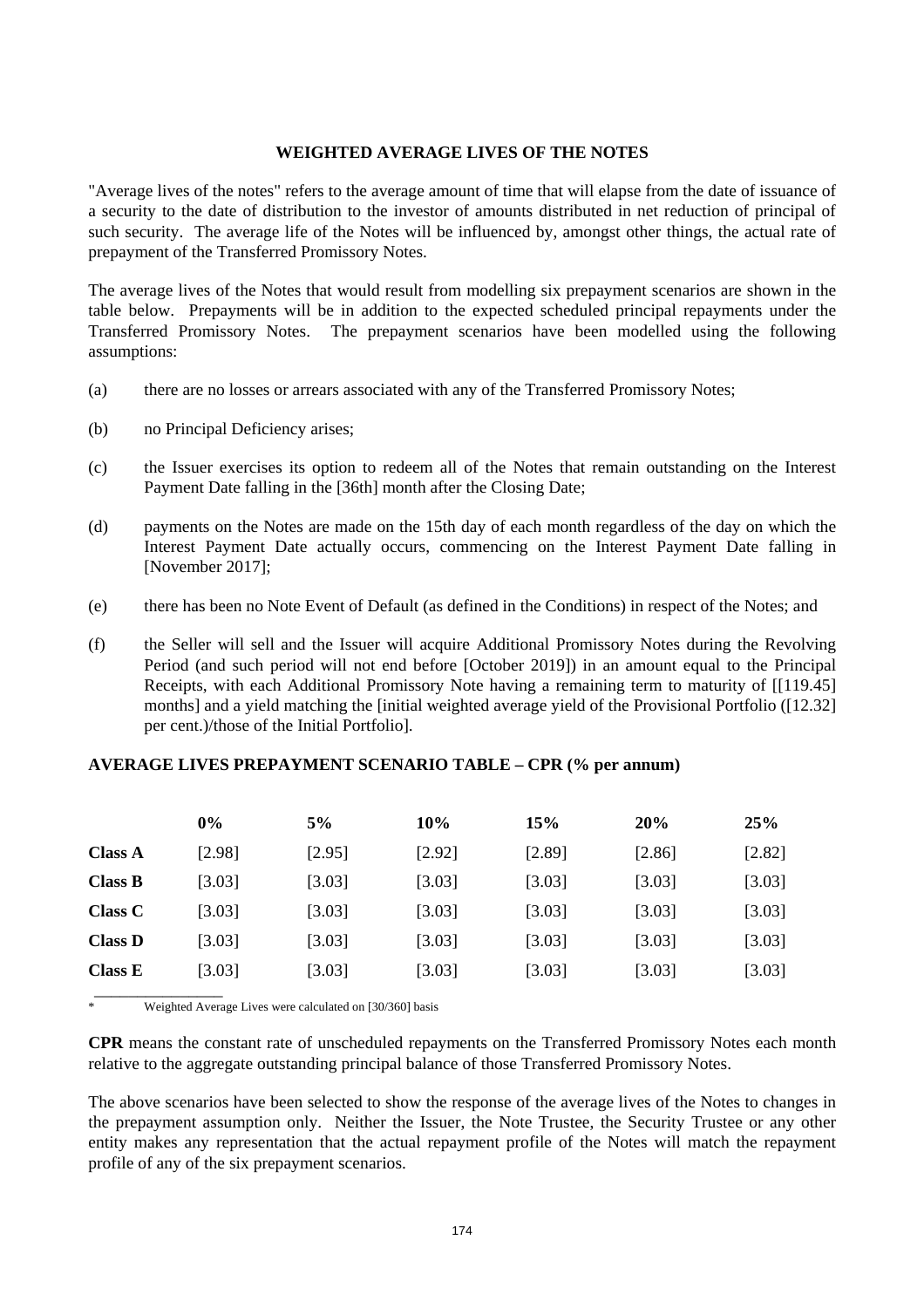# **TAXATION**

# **United Kingdom Taxation**

The following applies only to persons who are the beneficial owners of Note(s) and is a summary of the Issuer's understanding of current United Kingdom law and HM Revenue and Customs' practice in the United Kingdom as at the date of this Prospectus relating only to the withholding tax treatment of payments of interest (as that term is understood for United Kingdom tax purposes) in respect of the Notes and the United Kingdom stamp tax treatment of the Notes. The tax treatment of prospective Noteholders depends on their individual circumstances and may be subject to change in the future. Prospective Noteholders who are in any doubt about their tax position or who may be subject to tax in a jurisdiction other than the United Kingdom should seek their own professional advice.

## **1. Withholding tax on payments of interest on the Notes**

Payments of interest on the Notes may be made without deduction of or withholding on account of United Kingdom income tax provided that the Notes continue to be listed on a 'recognised stock exchange' within the meaning of section 1005 of the Income Tax Act 2007. The Irish Stock Exchange is a recognised stock exchange. The Notes will satisfy this requirement if they are officially listed in Ireland in accordance with provisions corresponding to those generally applicable in EEA States and are admitted to trading on the Irish Stock Exchange. Provided, therefore, that the Notes remain so listed, interest on the Notes will be payable without withholding or deduction on account of United Kingdom tax.

Even if the Notes are not listed and admitted to trading on a 'recognised stock exchange' within the meaning of section 1005 of the Income Tax Act 2007, payments of interest on the Notes may be made without deduction of or withholding on account of United Kingdom income tax provided that the payment of interest does not arise in the United Kingdom within the meaning of section 874 of the Income Tax Act 2007.

# **2. Stamp Duty and Stamp Duty Reserve Tax (SDRT)**

No United Kingdom stamp duty or SDRT is payable on the issue of the Notes or on a transfer of the Notes by delivery.

## **Norwegian Taxation**

The following is a summary of certain Norwegian tax consequences relating to the Notes for Norwegian investors who are beneficial owners of Notes. The summary is based on Norwegian legislation as of the date of the Prospectus and is intended to provide general information only. The tax consequences for investors depend in part on their particular circumstances. Specific tax rules may apply to certain categories of investors, e.g. life insurance companies. Further, investors may be subject to tax in other jurisdictions than Norway. Each investor should consult a tax adviser as to the tax consequences of acquiring, owning and disposing of Notes in their particular circumstances. Please note that for the purpose of the summary below, a reference to a Norwegian or non-Norwegian holder of Notes refers to the tax residency, and not the nationality, of the holder of the Notes.

# **1. General**

Investors who are resident in Norway for tax purposes are tax liable to Norway on global income and wealth and must provide information on such when filing their tax returns. A disposal (including settlement) of a Note triggers capital gains taxation. The capital gain or the capital loss is computed as the difference between the consideration and the cost price of the Note, including costs incurred in relation to the acquisition or realization of the Note.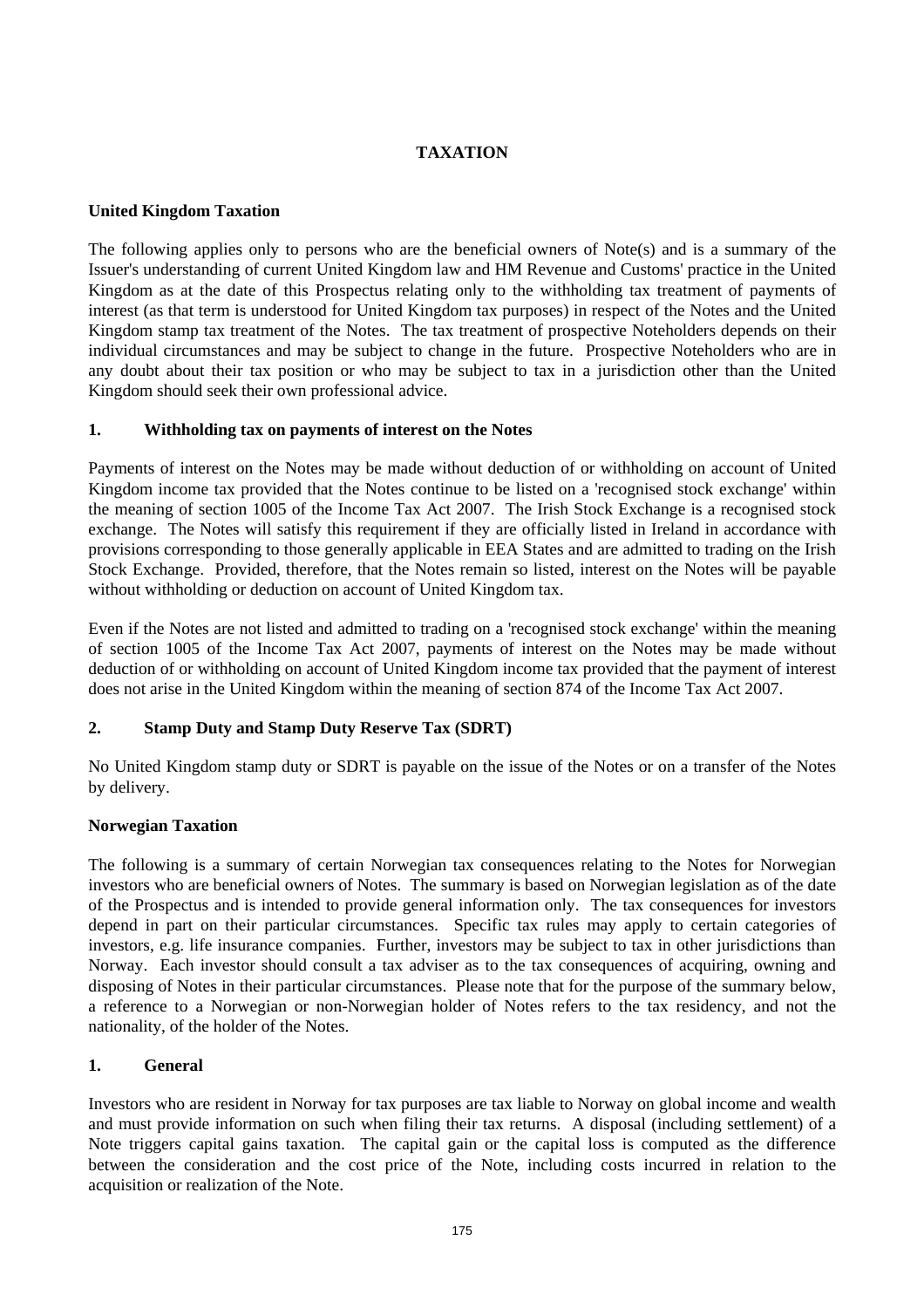# **2. Private individuals**

All income such as interest and capital gains on the Notes are taxable in Norway for Norwegian resident private individuals and estates of deceased persons. The tax rate is currently 24 per cent. A capital loss on the Notes is fully tax deductible in Norway.

As a main rule, currency gain or loss is included in the computation of the capital gain or loss related to the Note.

If the Notes are not listed in a regulated market within six months following issuance, Norwegian resident private individuals may be subject to additional Norwegian taxes on the interest received at a flat tax rate of 24 per cent. The basis for the additional tax is equal to the interest accrued on the Notes reduced by the tax rate of 24 per cent and less a risk-free calculated allowance (Nw: *skjermingsfradrag*).

# **3. Limited liability companies**

For Norwegian resident limited liability companies (*No. aksjeselskap*), all income on the Notes, including interest and capital gains, is taxable in Norway at a flat rate of 24 per cent. Capital losses realised on the Notes is tax deductible. Deductible losses may normally be carried forward indefinitely and set off against taxable income for subsequent years.

As a main rule, currency gain or loss is included in the computation of the capital gain or loss related to the Note.

## **4. Non-resident Noteholders**

Non-resident investors are not taxable in Norway in respect of the Notes as long as the investor does not have a permanent establishment in Norway to which the Notes are effectively connected.

# **5. Net wealth tax**

Norwegian resident private individuals holding Notes are subject to net wealth tax, taxable on an annual basis. The taxable value of a Note is the listed price on December 31 of the income year and is included in the basis for the computation of net wealth tax imposed on Norwegian resident private individuals. The marginal net wealth tax rate is 0.85% of the value assessed.

Norwegian resident limited liability companies holding Notes are not subject to Norwegian net wealth tax.

Non-Norwegian resident holders of Notes are not liable to pay net wealth tax in Norway on the holding of Notes, unless the holder is an individual carrying out a business activity that is taxable in Norway and the Notes are effectively connected with such business.

# **Swedish Taxation**

The following is a summary of certain Swedish tax consequences relating to the Notes for investors that are residents of Sweden for tax purposes, unless otherwise stated. The summary is based on Swedish legislation as of the date of the Prospectus and is intended to provide general information only. The summary is not exhaustive and does thus not address all potential aspects of Swedish taxation that may be relevant for a potential investor in the Notes and is neither intended to be nor should be construed as legal or tax advice. In particular, the summary does not address the rules regarding reporting obligations for, among others, payers of interest. The summary does not cover tax issues in cases where Notes are held as current assets in business operations or by a partnership. Neither does the summary cover Notes which are placed on an investment savings account (*Sw: investeringssparkonto*). The tax consequences for investors depend in part on their particular circumstances. Specific tax rules may apply to certain categories of investors, e.g. investment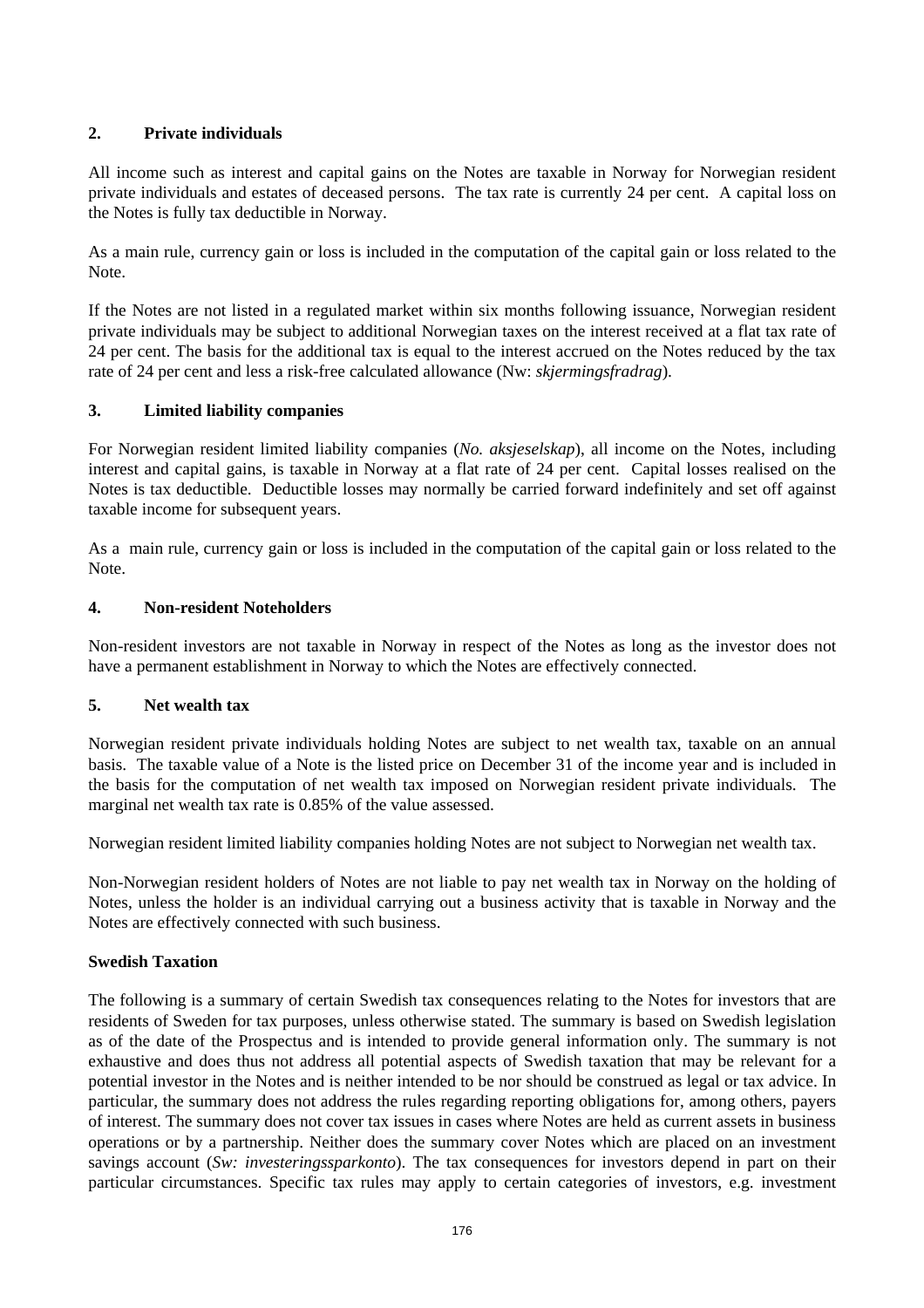companies and life insurance companies. Each investor should consult a tax adviser as to the tax consequences (including the applicability and effect of tax treaties) of acquiring, owning and disposing of Notes in its particular circumstances.

# **1. General**

The disposal (including settlement) of a Note triggers capital gains taxation. The capital gain or the capital loss is computed as the difference between the amount realised (less selling expenses) and the tax basis of the Note.

When computing the capital gain or the capital loss, the tax basis for all Notes of the same class and type shall be added together and computed collectively in accordance with the so-called average method (*Sw. genomsnittsmetoden*).

Certain deduction limitations may apply for private individuals and limited liability companies tax resident in Sweden with respect to losses on financial instruments deemed share equivalents (*Sw: delägarrätter*) for Swedish tax purposes, not described further herein.

## **2. Private individuals**

All capital income such as interest and capital gains on the Notes are taxed in the capital income category for private individuals and estates of deceased persons. The tax rate is 30 per cent. A capital loss on the Notes is fully deductible in the same income category.

A currency gain or loss is included in the computation of the capital gain or loss.

Should a net loss arise in the capital income category a reduction is granted of the tax on income from employment and business operations, as well as property tax. This tax reduction is generally granted at 30 per cent. of the net loss that does not exceed SEK100,000 and at 21 per cent. of any remaining net loss. An excess net loss cannot be carried forward to future years.

If payments that are considered to be interest for Swedish tax purposes are paid by a legal entity domiciled in Sweden, including a Swedish branch, to a private individual (or an estate of a deceased person) tax resident in Sweden, Swedish preliminary income tax is normally withheld by the legal entity on such payments.

## **3. Limited liability companies**

For limited liability companies (*Sw. aktiebolag*), all income, including interest and capital gains, is taxed as income from business activities at a rate of 22 per cent. Deductible capital losses on the Notes may normally be fully off-set in the income from business activities category.

Currency gains and losses are generally treated for tax purposes in accordance with the accounting treatment.

## **4. Non-resident Noteholders**

Non-resident investors are not generally taxable in Sweden in respect of the Notes as long as the investor does not have a permanent establishment in Sweden to which the Notes are effectively connected. Sweden does not impose withholding tax on payments of interest or principal.

Private individuals who are not resident in Sweden for tax purposes may be liable to capital gains taxation in Sweden upon disposal or redemption of certain financial instruments, depending on the classification of the particular financial instrument for Swedish income tax purposes, if they have been resident in Sweden or have lived permanently in Sweden at any time during the calendar year of disposal or redemption or the ten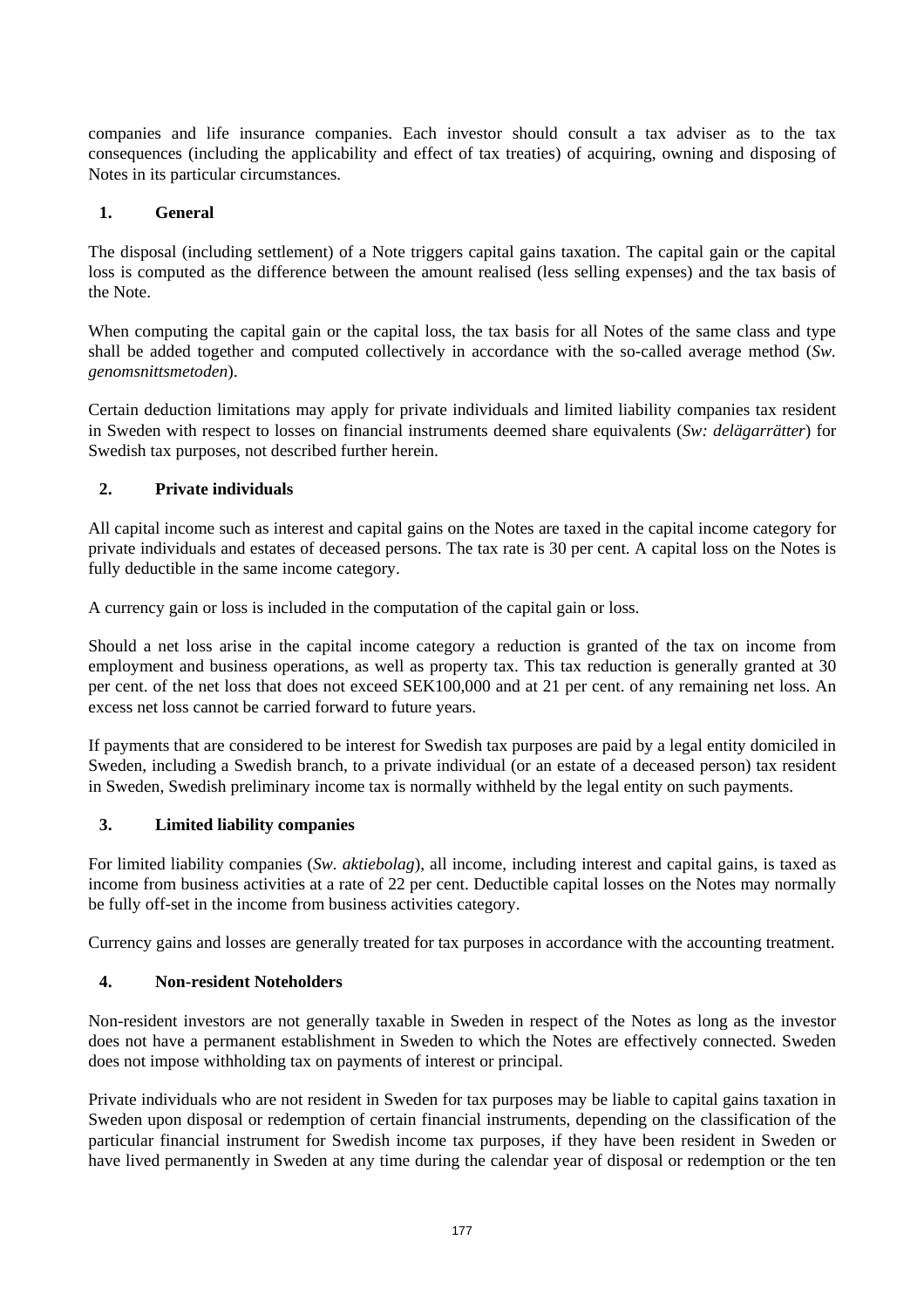calendar years preceding the year of disposal or redemption. Taxation may, however, be limited by an applicable tax treaty.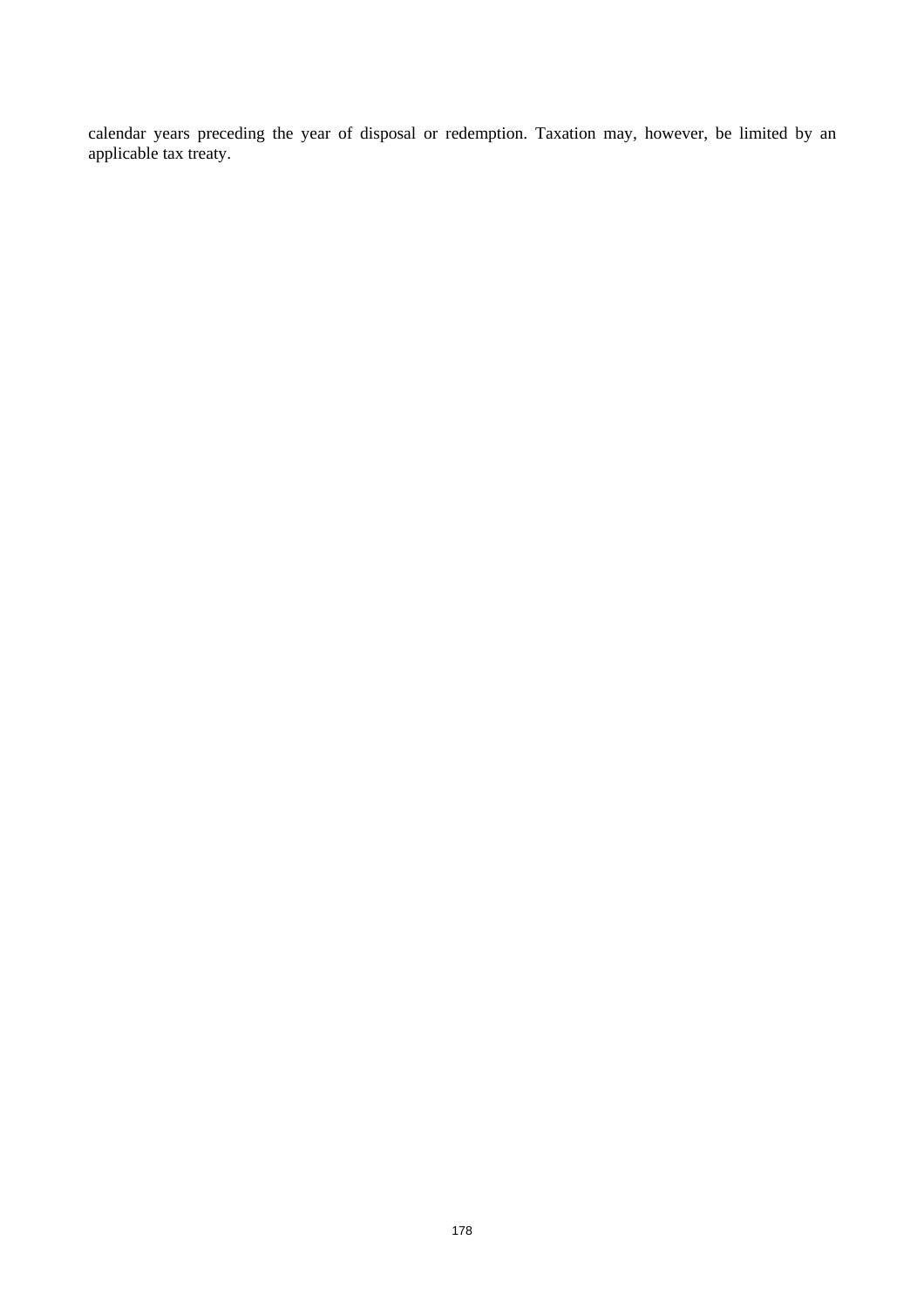#### **FOREIGN ACCOUNT TAX COMPLIANCE ACT**

Pursuant to certain provisions of the U.S. Internal Revenue Code of 1986, commonly known as FATCA, a "foreign financial institution" may be required to withhold on certain payments it makes (**foreign passthru payments**) to persons that fail to meet certain certification, reporting, or related requirements. The Issuer may be a foreign financial institution for these purposes. A number of jurisdictions (including Sweden) have entered into, or have agreed in substance to, intergovernmental agreements with the United States to implement FATCA (**IGAs**), which modify the way in which FATCA applies in their jurisdictions. Under the provisions of IGAs as currently in effect, a foreign financial institution in an IGA jurisdiction would generally not be required to withhold under FATCA or an IGA from payments that it makes. Certain aspects of the application of the FATCA provisions and IGAs to instruments such as the Notes, including whether withholding would ever be required pursuant to FATCA or an IGA with respect to payments on instruments such as the Notes, are uncertain and may be subject to change. Even if withholding would be required pursuant to FATCA or an IGA with respect to payments on instruments such as the Notes, such withholding would not apply prior to 1 January 2019 and Notes that are characterised as debt (or which are not otherwise characterized as equity and have a fixed term) for U.S. federal tax purposes that are issued on or prior to the date that is six months after the date on which final regulations defining "foreign passthru payments" are filed with the U.S. Federal Register generally would be "grandfathered" for purposes of FATCA withholding unless materially modified after such date. Noteholders should consult their own tax advisors regarding how these rules may apply to their investment in the Notes. In the event any withholding would be required pursuant to FATCA or an IGA with respect to payments on the Notes, no person will be required to pay additional amounts as a result of the withholding.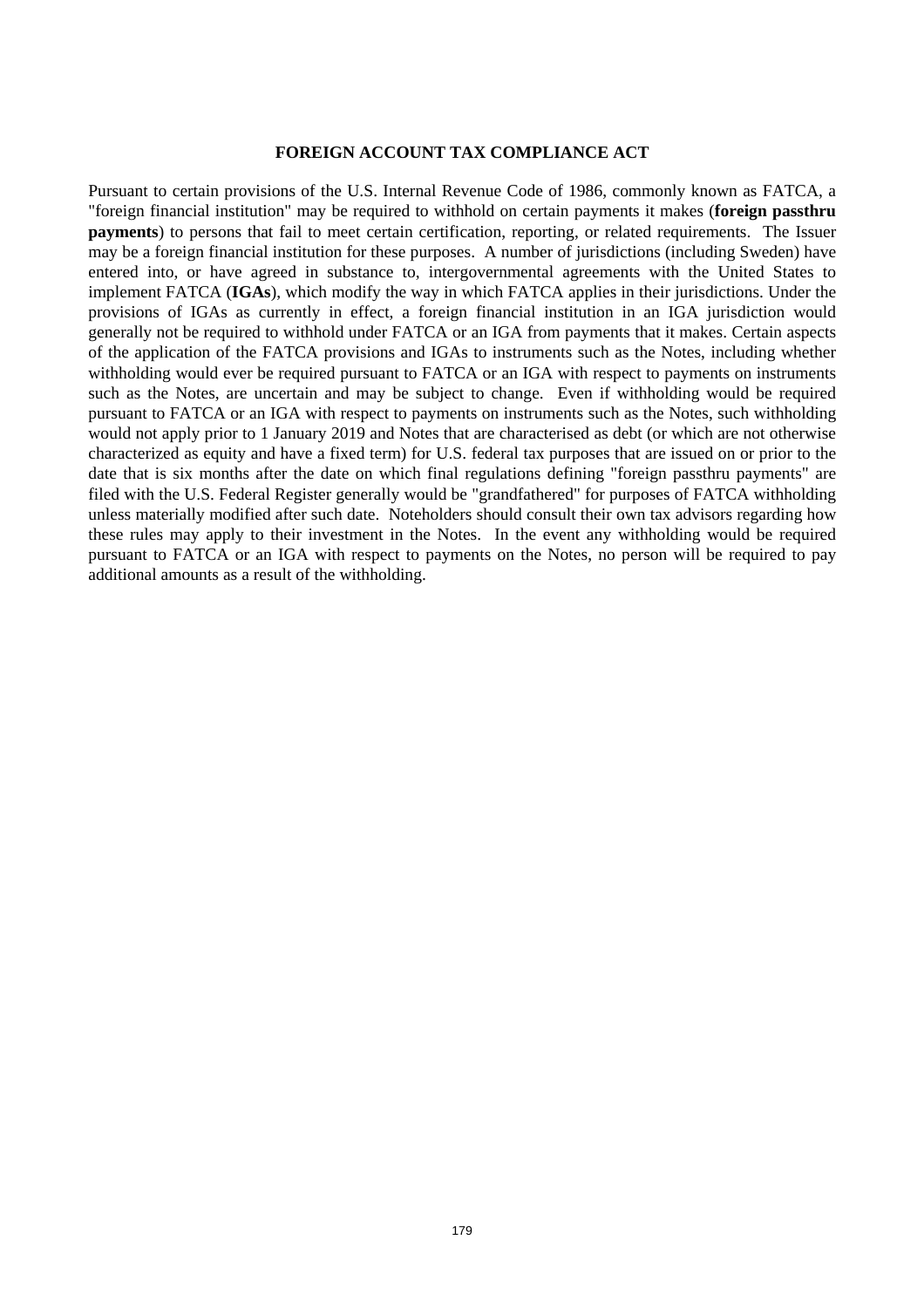#### **SUBSCRIPTION AND SALE**

Deutsche Bank AG, London Branch (the **Lead Manager**) has, pursuant to a Subscription Agreement (the **Subscription Agreement**) dated on or around the Closing Date, agreed to subscribe or procure subscribers for the Class A Notes, the Class B Notes, the Class C Notes and the Class D Notes at the issue price of 100 per cent. of the respective principal amount of such Notes. The Issuer will reimburse the Lead Manager in respect of certain of their expenses, and has agreed to indemnify the Lead Manager against certain liabilities, incurred in connection with the issue of the Notes. The Subscription Agreement may be terminated in certain circumstances prior to payment of the Issuer.

Nordax (as the **Purchaser**) will acquire the Class E Notes pursuant to the Subscription Agreement.

Pursuant to the Subscription Agreement, Nordax as the originator has covenanted that it will retain a material net economic interest of not less than 5 per cent. in the securitisation in accordance with the text of each of Article 405(1) of the CRR, Article 51(1) of the AIFM Regulation and Article 254 of the Solvency II Regulation. As at the Closing Date, such interest will be comprised of the first loss tranche (such interest will be comprised of the Class E Notes), as contemplated by the text of each of Article 405 of the CRR, Article 51(1) of the AIFM Regulation and Article 254(2) of the Solvency II Regulation. Any change to the manner in which such interest is held will be notified to Noteholders.

On the Closing Date, the Notes may only be purchased by persons that are not Risk Retention U.S. Persons. Each holder of a Note or a beneficial interest therein acquired in the initial syndication of the Notes, by its acquisition of a Note or a beneficial interest in a Note, will be deemed to represent to the Issuer, the Seller, the Retention Holder, the Arranger and the Lead Manager that it (1) is not a Risk Retention U.S. Person and (2) is not acquiring such Note or a beneficial interest therein as part of a scheme to evade the requirements of the U.S. Risk Retention Rules (including acquiring such Note through a non-Risk Retention U.S. Person, rather than a Risk Retention U.S. Person, as part of a scheme to evade the 10 per cent. Risk Retention U.S. Person limitation in the exemption provided for in Section .20 of the U.S. Risk Retention Rules).

## **United States of America**

Each of the Lead Manager and the Purchaser has represented and agreed with the Issuer that the relevant Notes have not been and will not be registered under the Securities Act or the securities laws or "blue sky" laws or any state or any other relevant jurisdiction of the United States, and therefore may not be offered or sold or delivered, directly or indirectly, within the United States or to, or for the account or benefit of, U.S. persons (as defined in Regulation S) except pursuant to an exemption from the registration requirements of the Securities Act. Each of the Lead Manager and the Purchaser has agreed that it will not offer, sell or deliver the relevant Notes (a) as part of their distribution at any time or (b) otherwise until 40 days after the later of the commencement of the offering of the relevant Notes and the Closing Date (for the purposes only of this section "*Subscription and Sale*", the **Distribution Compliance Period**). Each of the Lead Manager and the Purchaser has agreed that, at or prior to confirmation of sale of the relevant Notes, it will have sent to each distributor, dealer or person receiving a selling concession, fee or other remuneration that purchases the relevant Notes from it during the Distribution Compliance Period a confirmation or notice to substantially the following effect:

"The Securities covered hereby have not been registered under the U.S. Securities Act of 1933, as amended (the **Securities Act**), and may not be offered and sold within the United States or to, or for the account or benefit of, U.S. persons (i) as part of their distribution at any time or (ii) otherwise until 40 days after the later of the commencement of the offering and closing date, except in either case in accordance with Regulation S under the Securities Act. Terms used above have the meaning given to them by Regulation S."

Terms used above in this section have the meanings given to them by Regulation S of the Securities Act.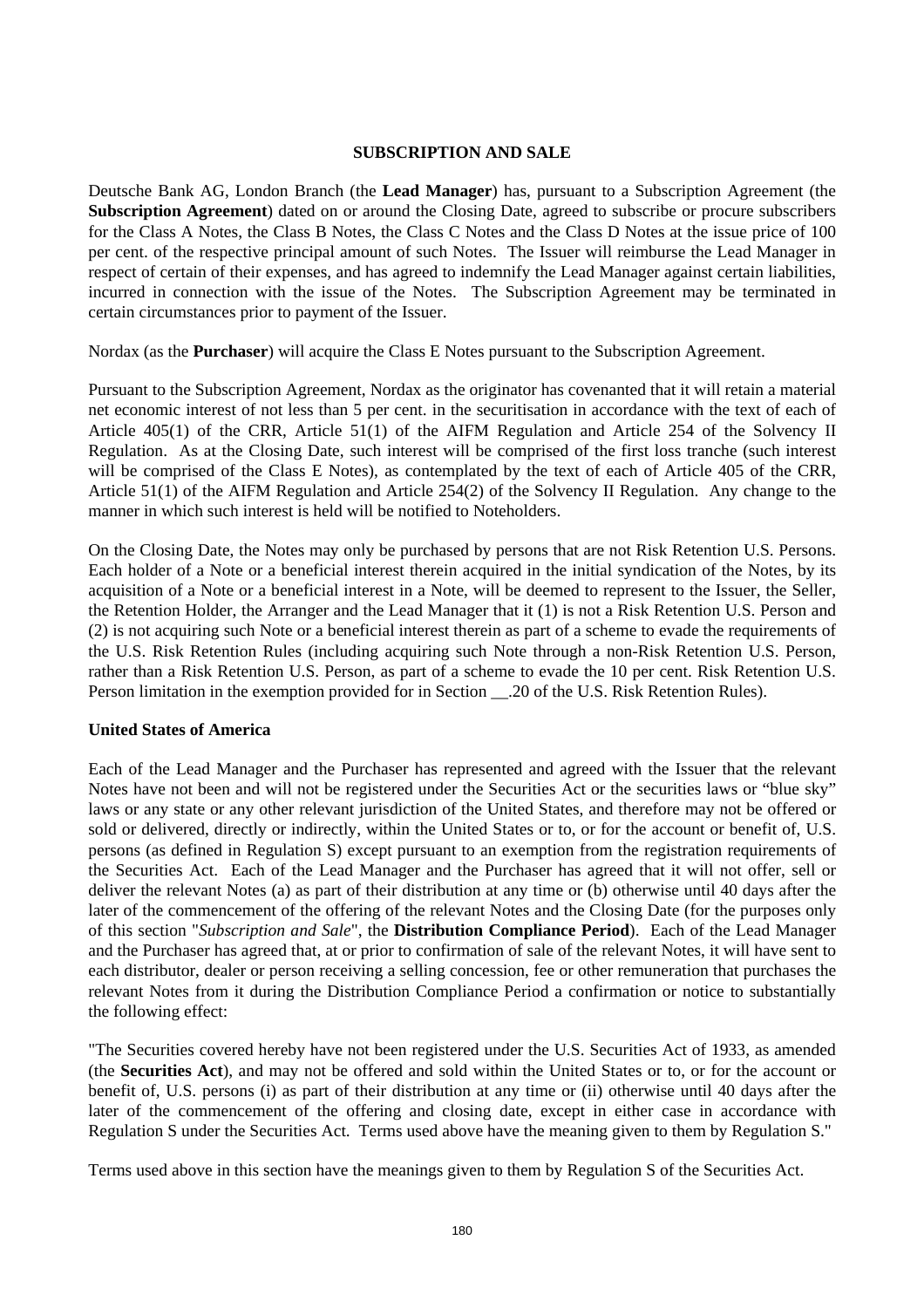Each of the Lead Manager and the Purchaser has represented and agreed that, except to the extent permitted under U.S. Treas. Reg. § 1.163-5(c)(2)(i)(D) (or any successor U.S. Treasury Regulation section, including without limitation, regulations issued in accordance with Internal Revenue Service Notice 2012-20 or otherwise in connection with the United States Hiring Incentives to Restore Employment Act of 2010) (the **D Rules**), (i) it has not offered or sold, and during the restricted period will not offer or sell, the relevant Notes to a person who is within the United States or its possessions or to a United States person and (ii) it has not delivered and will not deliver within the United States or its possessions the relevant Notes that are sold during the restricted period.

Each of the Lead Manager and the Purchaser has represented and agreed that it has and throughout the restricted period will have in effect procedures reasonably designed to ensure that its employees or agents who are directly engaged in selling the Notes are aware that the Notes may not be offered or sold during the restricted period to a person who is within the United States or its possessions or to a United States person, except as permitted by the D Rules.

Each of the Lead Manager and the Purchaser has agreed that, with respect to each affiliate that acquires from it any relevant Notes for the purpose of offering or selling such Notes during the restricted period, it either (i) repeats and confirms the above representations and agreements, on its behalf or (ii) will obtain from such affiliate for the benefit of the Issuer the representations and agreements contained above.

Terms used in this section have the meanings given to them by the U.S. Internal Revenue Code and regulations thereunder, including the D Rules.

#### **European Economic Area**

In relation to each Member State of the European Economic Area which has implemented the Prospectus Directive (each, a **Relevant Member State**), each of the Lead Manager and the Purchaser has represented and agreed with the Issuer that with effect from and including the date on which the Prospectus Directive is implemented in that Relevant Member State (the **Relevant Implementation Date**) it has not made and will not make an offer of any relevant Notes which are the subject of the offering contemplated by this Prospectus to the public in that Relevant Member State except that it may, with effect from and including the Relevant Implementation Date, make an offer of such Notes to the public in that Relevant Member State:

- (a) at any time to any legal entity which is a qualified investor as defined in the Prospectus Directive;
- (b) at any time to fewer than 150 natural or legal persons (other than qualified investors as defined in the Prospectus Directive) subject to obtaining the prior consent of the Lead Manager and the Purchaser for any such offer; or
- (c) at any time in any other circumstances falling within Article 3(2) of the Prospectus Directive,

provided that no such offer of any relevant Notes referred to in (a) to (c) above shall require the Issuer, the Lead Manager or the Purchaser to publish a prospectus pursuant to Article 3 of the Prospectus Directive or supplement a prospectus pursuant to Article 16 of the Prospectus Directive.

For the purposes of this provision, the expression **an offer of Notes to the public** in relation to any relevant Notes in any Relevant Member State means the communication in any form and by any means of sufficient information on the terms of the offer and the relevant Notes to be offered so as to enable an investor to decide to purchase or subscribe for the Notes, as the same may be varied in that Member State by any measure implementing the Prospectus Directive in that Member State, the expression **Prospectus Directive** means Directive 2003/71/EC (and amendments thereto, including by Directive 2010/73/EU) and includes any relevant implementing measure in each Relevant Member State.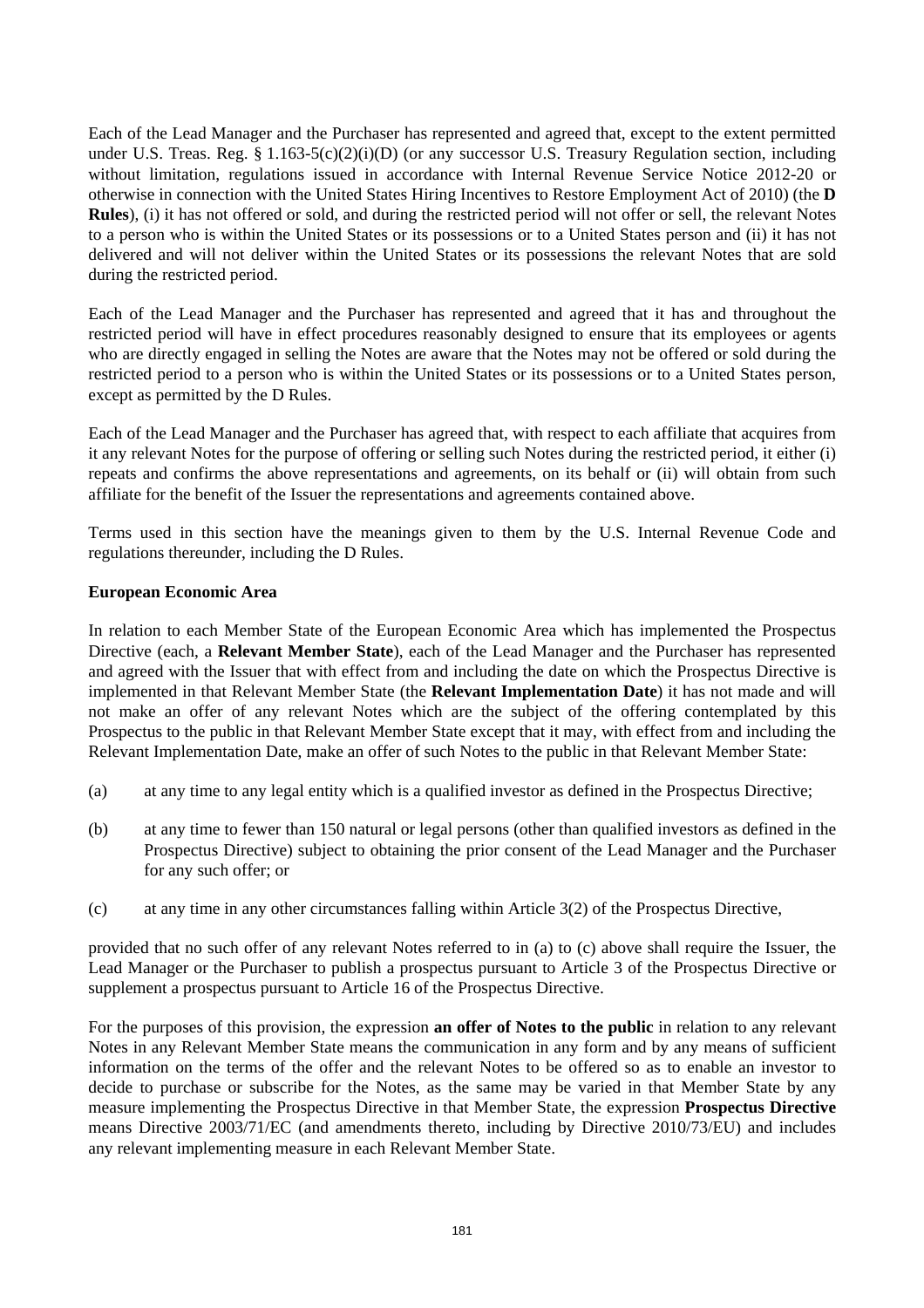## **United Kingdom**

Each of the Lead Manager and the Purchaser has represented and agreed that:

- (a) it has complied and will comply with all applicable provisions of the Financial Services and Markets Act 2000 (**FSMA**), with respect to anything done by it in relation to the relevant Notes in, from or otherwise involving the United Kingdom; and
- (b) it has only communicated or caused to be communicated and will only communicate or cause to be communicated any invitation or inducement to engage in investment activity (within the meaning of section 21 of the FSMA) received by it in connection with the issue or sale of any relevant Notes in circumstances in which section 21(1) of the FSMA does not apply to the Issuer.

## **[France**

Each of the Lead Manager, the Purchaser and the Issuer have represented and agreed that it has only made and will only make an offer of Notes to the public in France in the period beginning:

- (a) when a prospectus in relation to those Notes has been approved by the *Autorité des marchés financiers* (**AMF**), on the date of such publication; or
- (b) when a prospectus has been approved by the competent authority of another Relevant Member State, on the date of notification of such approval to the AMF,

and ending at the latest on the date which is 12 months after the date of approval of the prospectus in relation to those Notes, all in accordance with Articles L.412-1 and L.621-8 of the French Code *monétaire et financier* and the *Règlement général* of the AMF.]

#### **Sweden**

Each of the Lead Manager and the Purchaser has confirmed and agreed that it will not, directly or indirectly, offer for subscription or purchase or issue invitations to subscribe for or buy Notes or distribute any draft or definitive document in relation to any such offer, invitation or sale except in circumstances that will not result in a requirement to prepare a prospectus pursuant to the provisions of the Swedish Financial Instruments Trading Act (*lag (1991: 980) om handel med finansiella instrument*).

#### **Norway**

Notes denominated in Norwegian Kroner may not be offered within Norway or to or for the account or benefit of persons domiciled in Norway.

## **[Republic of Italy**

Each of the Lead Manager and the Purchaser has represented and agreed that no relevant Notes has been or will be offered, sold or delivered, nor copies of the offering circular, prospectus or of any other document relating to the relevant Notes distributed in the Republic of Italy, except:

- (i) to qualified investors (*investitori qualificati*), as defined pursuant to Article 100 of Legislative Decree No. 58 of 24 February 1998, as amended (the Financial Services Act) and Article 34-*ter,* first paragraph, letter b) of CONSOB Regulation No. 11971 of 14 May 1999, as amended from time to time (**Regulation No. 11971**); or
- (ii) in other circumstances which are exempted from the rules on public offerings pursuant to Article 100 of the Financial Services Act and Article 34-*ter* of Regulation No. 11971;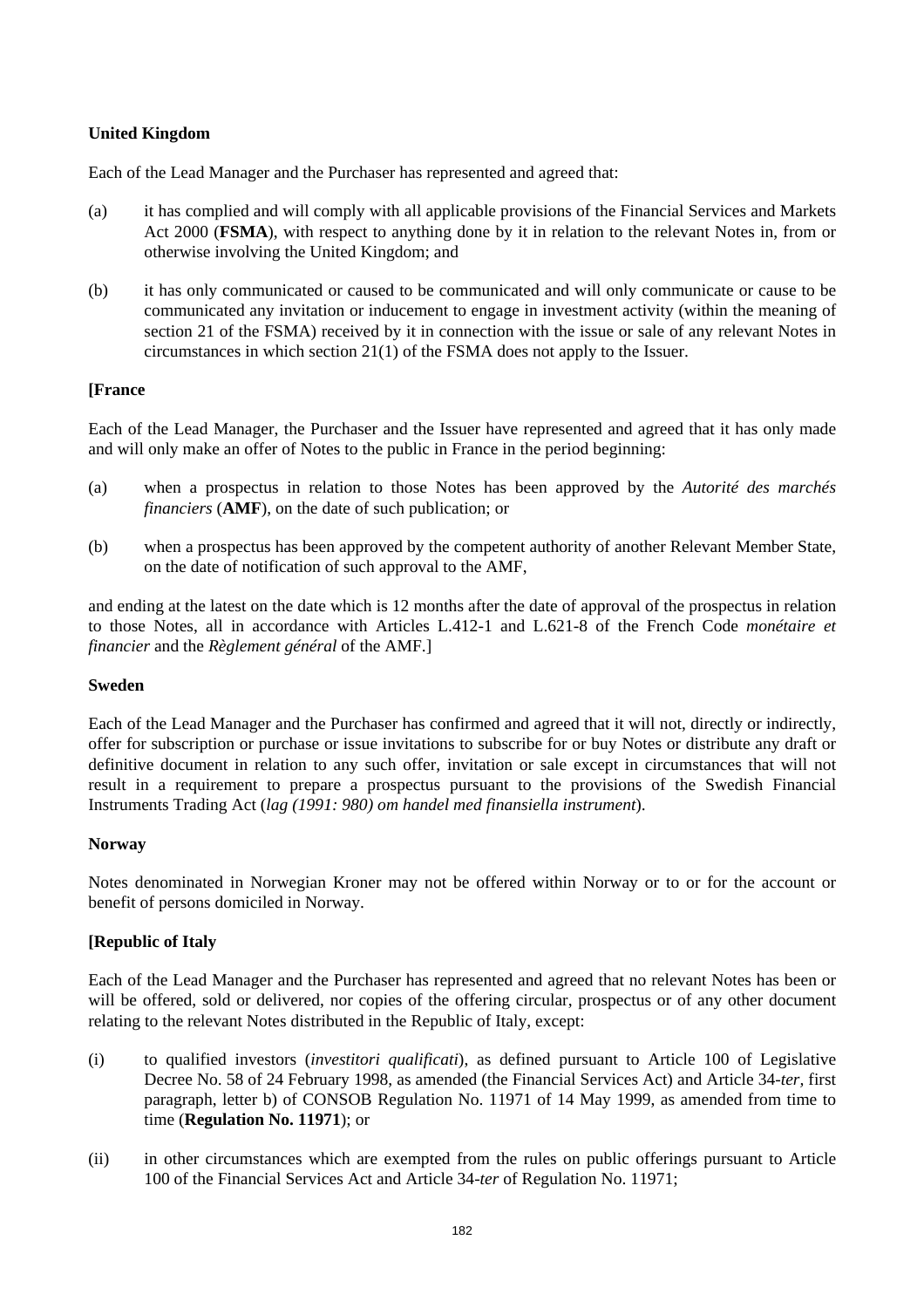Each of the Lead Manager and the Purchaser has represented and agreed that any offer, sale or delivery of the relevant Notes or distribution of copies of the Prospectus or any other document relating to the Notes in the Republic of Italy under (i) or (ii) have been and must be:

- (a) made by an investment firm, bank or financial intermediary permitted to conduct such activities in the Republic of Italy in accordance with the Financial Services Act, CONSOB Regulation No. 16190 of 29 October 2007 (as amended from time to time) and Legislative Decree No. 385 of 1 September 1993, as amended (the **Banking Act**); and
- (b) in compliance with Article 129 of the Banking Act, as amended, and the implementing guidelines of the Bank of Italy, as amended from time to time, pursuant to which the Bank of Italy may request information on the issue or the offer of securities in the Republic of Italy; and
- (c) in compliance with any other applicable laws and regulations or requirement imposed by CONSOB or other Italian authority.]

#### **[Jersey**

### **Each of the Lead Manager and the Purchaser has represented and agreed that it has not circulated, and will not circulate, in Jersey any offer for subscription, sale or exchange of any Notes.]**

#### **Financial undertaking investor restriction**

Each of the Lead Manager and the Purchaser have represented and agreed that it has not offered, sold or otherwise made available and will not offer, sell or otherwise make available any Notes to any entity that is not a "Financial Undertaking" as defined in the section entitled "*Transfer Restrictions and Investor Representations, Offers and Sales*".

#### **Retail investor restriction**

Each of the Lead Manager and the Purchaser has represented and agreed that it has not made the Notes available, or sold the Notes, to a retail investor and that it will not make the Notes available, or sell the Notes, to a retail investor. For these purposes, a retail investor means (i) a retail client as defined in point (11) of Article 4(1) of Directive 2014/65/EU or (ii) a customer within the meaning of Directive 2002/92/EC, where that customer would not qualify as a professional client as defined in point (10) of Article 4(1) of Directive 2014/65/EU.

#### **General**

Other than the approval by the Central Bank of Ireland of this document as a prospectus in accordance with the requirements of the Prospectus Directive and relevant implementing measures in Ireland, no action is being taken in any jurisdiction that would or is intended to permit a public offering of the Notes or the possession, circulation or distribution of this Prospectus or any other material relating to the Issuer or the Notes in any jurisdiction where action for that purpose is required. This Prospectus does not constitute, and may not be used for the purpose of, an offer or solicitation in or from any jurisdiction where such an offer or solicitation is not authorised. Accordingly, the Notes may not be offered or sold, directly or indirectly, and neither this Prospectus nor any other offering material or advertisement in connection with the Notes may be distributed or published in or from any country or jurisdiction, except under circumstances that will result in compliance with any applicable rules and regulations of any such country or jurisdiction.

Each of the Lead Manager and the Purchaser has undertaken not to offer or sell any of the relevant Notes, or to distribute this document or any other material relating to the Notes, in or from any jurisdiction except under circumstances that will result in compliance with applicable law and regulations.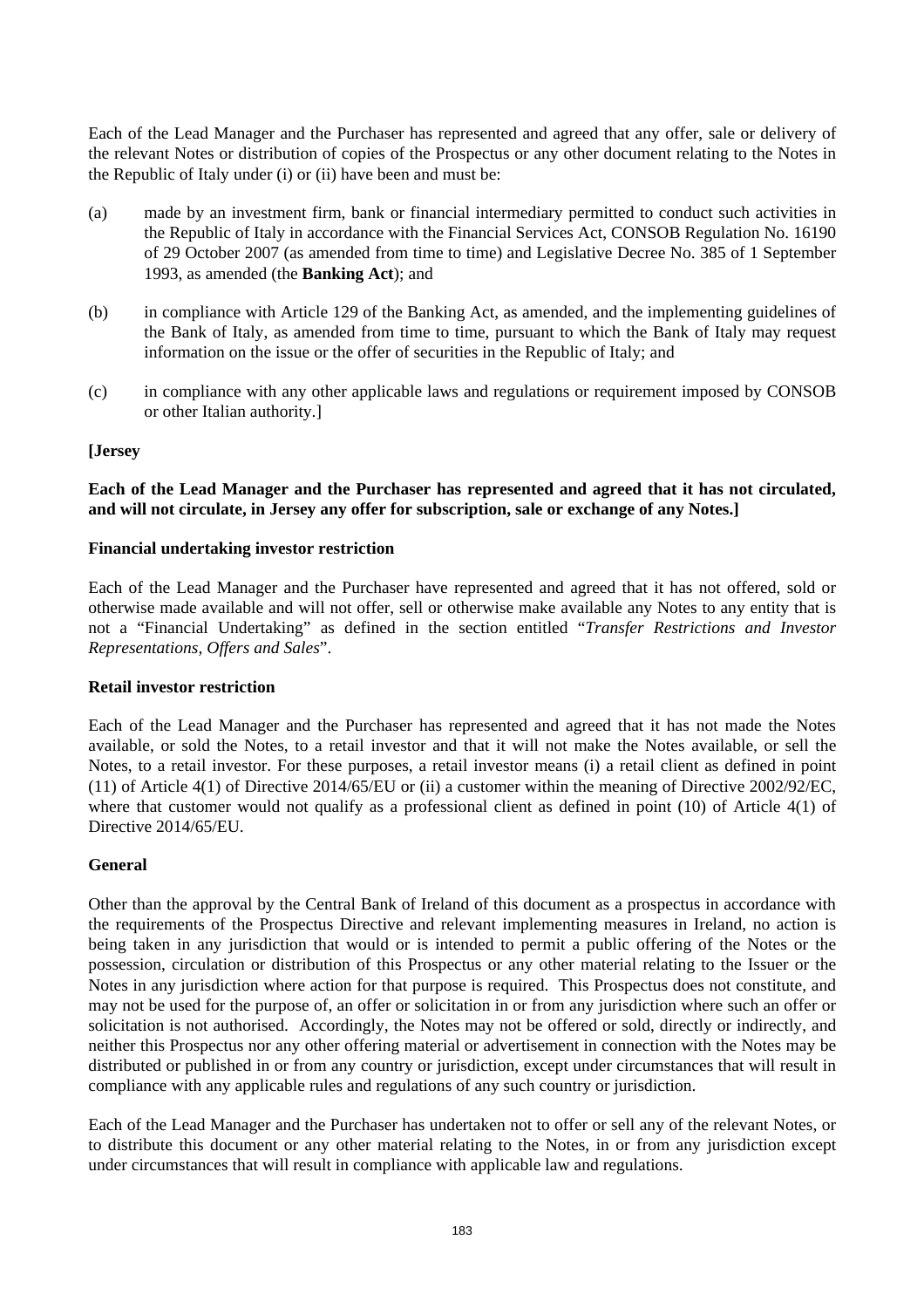### **TRANSFER RESTRICTIONS AND INVESTOR REPRESENTATIONS OFFERS AND SALES**

The Notes may not be offered, sold or otherwise made available to any entity that is not a "Financial Undertaking". Each purchaser of the Notes will be deemed to have represented and agreed that it is a "Financial Undertaking". For these purposes, a "Financial Undertaking" means an entity that is one (or more) of the following types of financial institutions:

- (a) a "credit institution" as defined in Directive 2013/36/EU (the **Capital Requirements Directive**);
- (b) an "insurance undertaking" as defined in Directive 2009/138/EC (the **Solvency II Directive**);
- (c) an "investment firm" as defined in Directive 2004/39/EC (the **Markets in Financial Instruments Directive**);
- (d) an "alternative investment fund" as defined in the Alternative Investment Funds Managers Directive 2011/61/EU (the **Alternative Investment Funds Managers Directive**);
- (e) an "undertaking for collective investment in transferable securities (**UCITS**)" within the meaning of Directive 2009/65/EC (the **UCITS Directive**);
- (f) a "multilateral development bank" as listed in paragraph 2 of Article 117 of Regulation 575/2013/EU (the **Capital Requirements Regulation**); or
- (g) an entity equivalent to one (or more) of the types of entities listed in items (a) to (e) above under the laws of a jurisdiction outside the European Economic Area to which that entity is subject,

#### (each a **Financial Undertaking**).

The Notes bear a legend to the following effect:

**"THIS NOTE MAY NOT BE OFFERED, SOLD OR OTHERWISE MADE AVAILABLE TO ANY ENTITY THAT IS NOT A "FINANCIAL UNDERTAKING". FOR THESE PURPOSES, A FINANCIAL UNDERTAKING MEANS AN ENTITY THAT IS ONE (OR MORE) OF THE FOLLOWING TYPES OF FINANCIAL INSTITUTIONS: (I) A "CREDIT INSTITUTION" AS DEFINED IN DIRECTIVE 2013/36/EU (THE CAPITAL REQUIREMENTS DIRECTIVE); (II) AN "INSURANCE UNDERTAKING" AS DEFINED IN DIRECTIVE 2009/138/EC (THE SOLVENCY II DIRECTIVE); (III) AN "INVESTMENT FIRM" AS DEFINED IN DIRECTIVE 2004/39/EC (THE MARKETS IN FINANCIAL INSTRUMENTS DIRECTIVE); (IV) AN "ALTERNATIVE INVESTMENT FUND" AS DEFINED IN THE ALTERNATIVE INVESTMENT FUNDS MANAGERS DIRECTIVE 2011/61/EU (THE ALTERNATIVE INVESTMENT FUNDS MANAGERS DIRECTIVE); (V) AN "UNDERTAKING FOR COLLECTIVE INVESTMENT IN TRANSFERABLE SECURITIES (UCITS)" WITHIN THE MEANING OF DIRECTIVE 2009/65/EC (THE UCITS DIRECTIVE); OR (VI) A "MULTILATERAL DEVELOPMENT BANK" AS LISTED IN PARAGRAPH 2 OF ARTICLE 117 OF REGULATION 575/2013/EU (THE CAPITAL REQUIREMENTS REGULATION); OR (VI) AN ENTITY EQUIVALENT TO ONE (OR MORE) OF THE TYPES OF ENTITIES LISTED IN ITEMS (I) TO (VI) ABOVE UNDER THE LAWS OF A JURISDICTION OUTSIDE THE EUROPEAN ECONOMIC AREA TO WHICH THAT ENTITY IS SUBJECT."**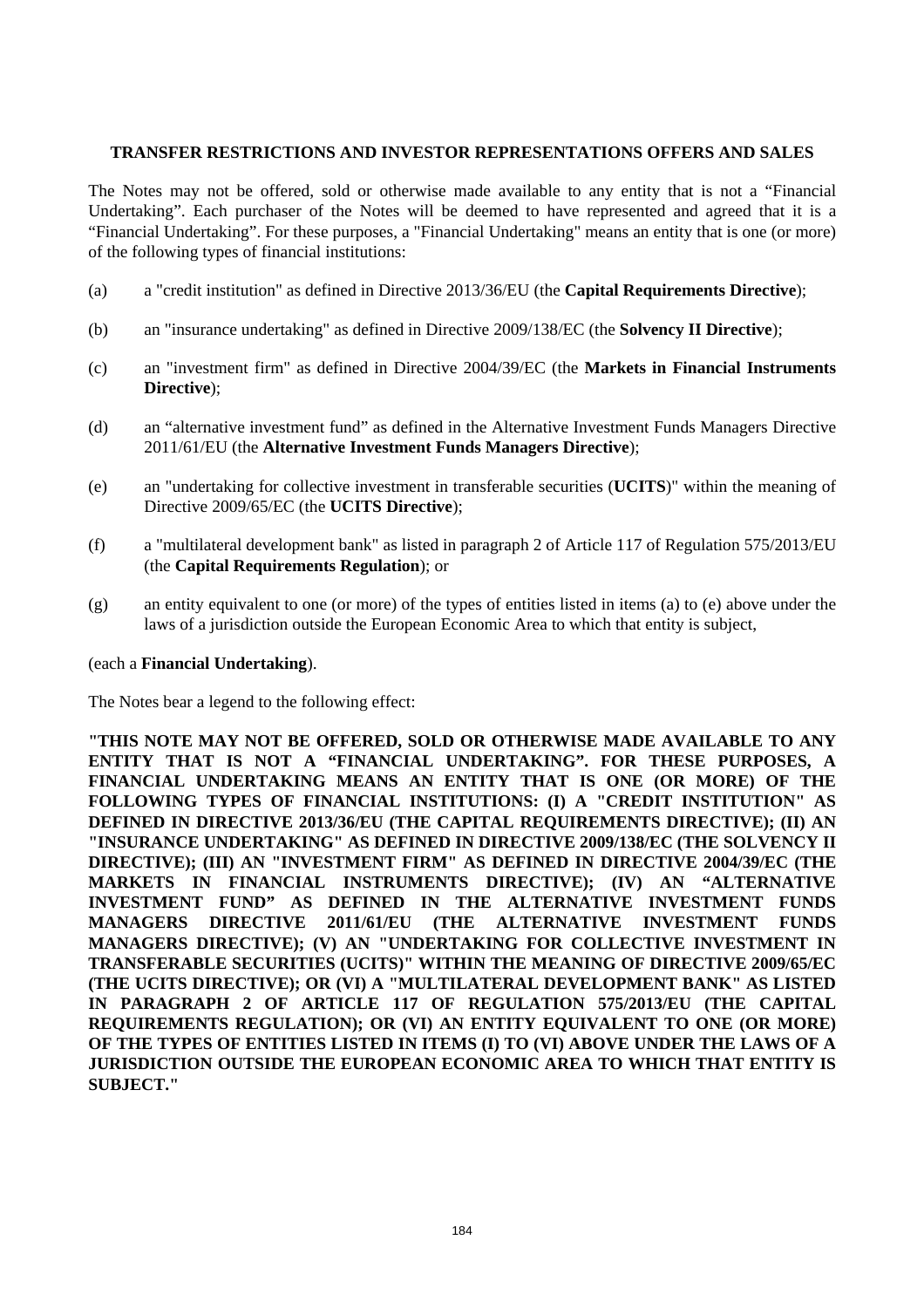### **GENERAL INFORMATION**

### **Authorisation**

(a) The issue of the Notes was duly authorised by a resolution of the board of directors of the Issuer dated  $[①]$  2017.

## **Listing**

(b) It is expected that admission of the Notes to the Official List of the Irish Stock Exchange and to trading on its regulated market will be granted on or about  $\lceil \bullet \rceil$  2017, subject only to the issue of the Global Notes. The listing of the Notes will be cancelled if the Global Notes are not issued. The estimated cost of the applications for admission to the Official List and admission to trading on the Irish Stock Exchange's market for listed securities is  $\{\text{8,940}\}$  in initial fees and  $\{\text{42,000}\}$  per annum thereafter (exclusive of VAT).

## **Clearing Systems**

(c) The Notes have been accepted for clearance through Euroclear and Clearstream, Luxembourg under the following securities codes:

| <b>Common Code</b> | <b>ISIN</b> |
|--------------------|-------------|
| 101                | 101         |
| ∣●∣                | l ● l       |
| 1 O I              | l ● I       |
| $\blacksquare$     | 1 O I       |
|                    |             |

#### **Accounts**

- (d) As at the date of this Prospectus, the Issuer has not commenced operations. The annual audited financial statements of the Issuer for the period ended 31 December 2016 have been published.
- (e) So long as the Notes are listed on the Official List of the Irish Stock Exchange, the most recently published audited annual accounts of the Issuer from time to time will be available at the specified offices of the Principal Paying Agent.

#### **Litigation**

(f) The Issuer is not, and has not been, involved in any legal, governmental or arbitration proceedings (including any such proceedings which are pending or threatened of which the Issuer is aware) which may have, or have had, since the date of its incorporation, a significant effect on the Issuer's financial position or profitability.

## **No Material Contracts**

(g) The Issuer has not entered into any material contracts or arrangements, other than those disclosed in this Prospectus, since the date of its incorporation.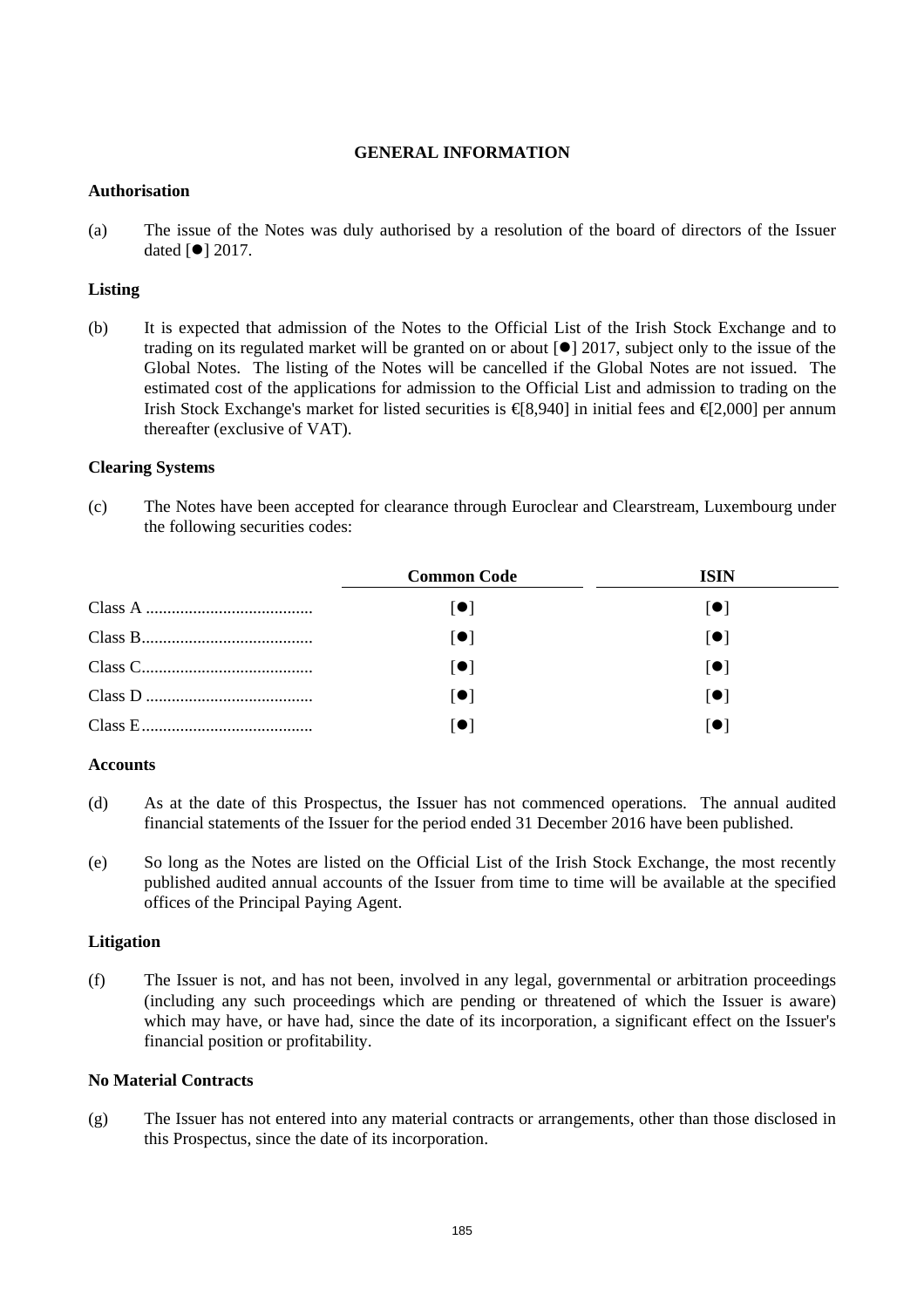#### **No Significant Change**

(h) Since the date of its incorporation, there has been (a) no material adverse change in the financial position or prospects of the Issuer and (b) no significant change in the trading or financial position of the Issuer.

#### **Reliance**

(i) The Trust Deed provides that the Security Trustee and the Note Trustee, respectively, may rely on reports or other information from professional advisers or other experts in accordance with the provisions of the Trust Deed, whether or not such report or other information, engagement letter or other document entered into by the Security Trustee or the Note Trustee (as the case may be) and the relevant professional advisor or expert in connection therewith contains any limit on the liability of that relevant professional adviser or expert.

#### **Documents**

- (j) Copies of the following documents in physical form may be inspected during usual business hours on any weekday (excluding Saturdays, Sundays and public holidays) at the offices of the Issuer and at the specified offices of the Principal Paying Agent for so long as the Notes are outstanding from the date of this document:
	- (a) the Articles of Association of the Issuer;
	- (b) the Certificate of Registration of the Issuer;
	- (c) the annual audited financial statements of the Issuer for the period ended 31 December 2016; and
	- (d) the following documents (the **Transaction Documents**):
		- (i) the Loan Transfer Agreement;
		- (ii) the Trust Deed;
		- (iii) the English Deed of Charge;
		- (iv) the Norwegian Security Agreement;
		- (v) the Swedish Security Agreement;
		- (vi) the Share Pledge Agreement;
		- (vii) the Servicing Agreement;
		- (viii) the Servicing Transfer Agreement;
		- (ix) the Standby Servicing Agreement;
		- (x) the Cash Management Agreement;
		- (xi) the Reserve Bank Accounts Agreement;
		- (xii) the Bank Account Agreement;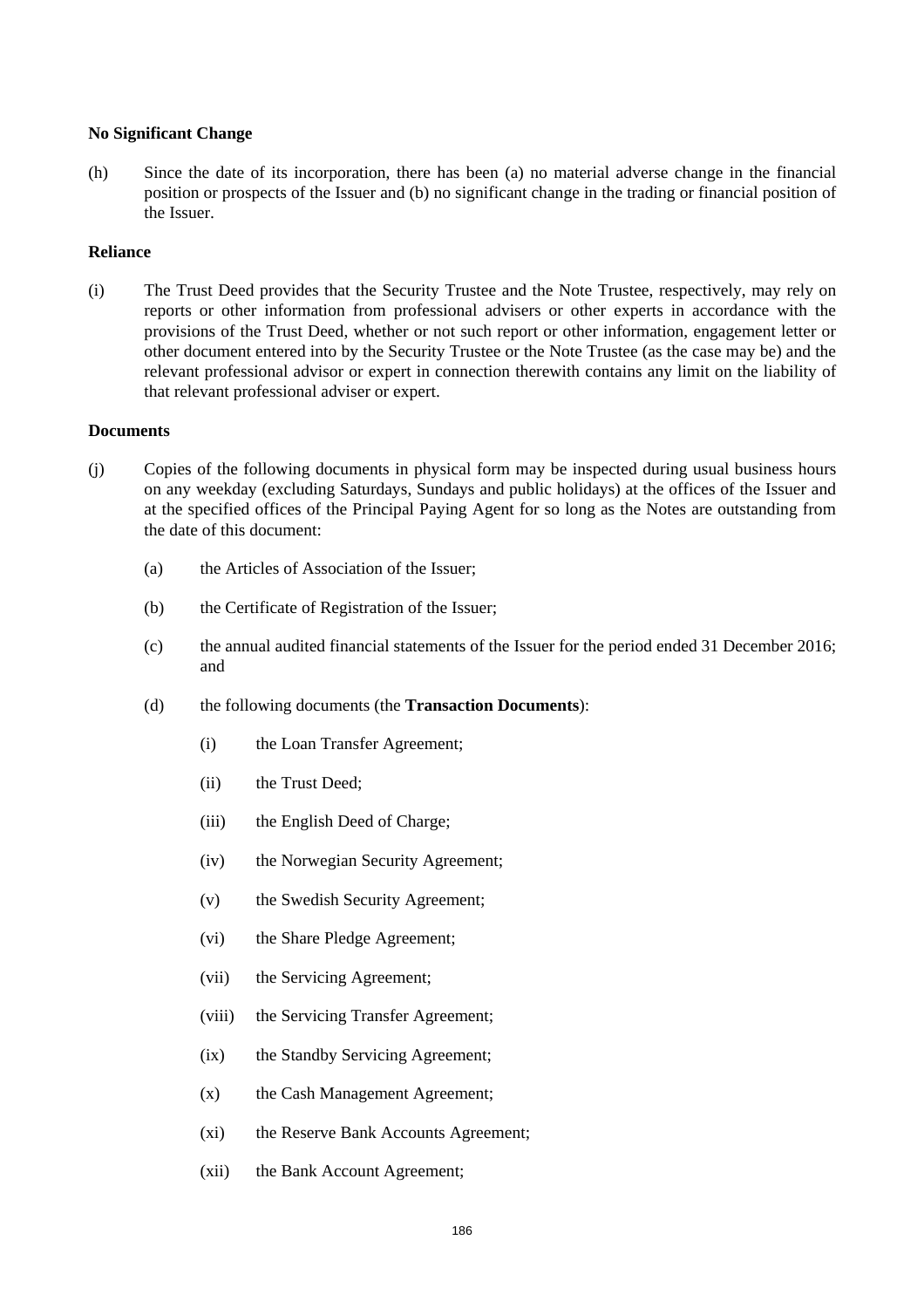- (xiii) the Subordinated Loan Agreement;
- (xiv) the Storage Agreement;
- (xv) the Master Definitions and Construction Agreement; and
- (xvi) the Agency Agreement.
- (k) The Cash Manager will provide the Monthly Report on a monthly basis containing information in relation to the Notes including, but not limited to, amounts paid by the Issuer pursuant to the Priorities of Payments in respect of the relevant period and the performance of the Portfolio.

Loan-by-loan level information in respect of the Promissory Notes in the Provisional Portfolio as at the Provisional Pool Cut Date and the Actual Provisional Portfolio as at the Final Pool Cut Date is available at a password protected website located at www.scl-ir.com. The password to access that website can be obtained from Nordax. The Servicer intends to update loan level information in respect of the Portfolio on a monthly basis. The website and information on the website is not incorporated in and does not form part of this Prospectus.

(l) Walkers Listing Services Limited is acting solely in its capacity as listing agent for the Issuer in connection with the Notes and is not itself seeking admission of the Notes to the Official List of the Irish Stock Exchange or to trading on the Irish Stock Exchange for the purposes of the Prospectus Directive or the Prospectus (Directive 2003/17/EC) Regulations 2005.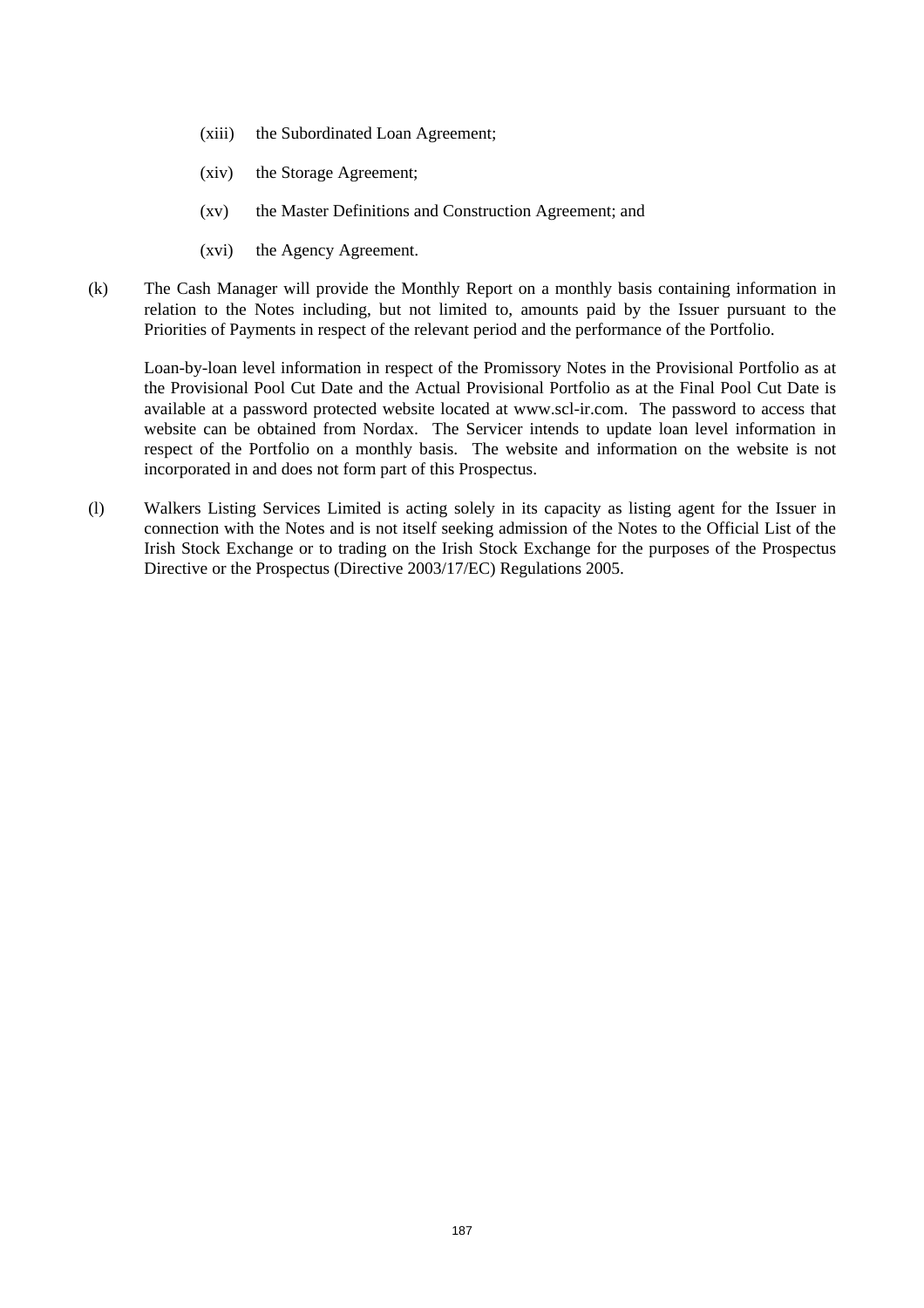# **APPENDIX 1**

# **INDEX OF DEFINED TERMS**

There follows an index of the defined terms used in this Prospectus, together with details of the page(s) on which such term is or are defined.

| Actual Provisional Pool Cut Date104             |  |
|-------------------------------------------------|--|
|                                                 |  |
| Additional Promissory Notes 11, 20              |  |
|                                                 |  |
|                                                 |  |
|                                                 |  |
|                                                 |  |
|                                                 |  |
| Alternative Investment Funds Managers Directive |  |
|                                                 |  |
|                                                 |  |
|                                                 |  |
| Approved New Promissory Note Type 118           |  |
|                                                 |  |
|                                                 |  |
|                                                 |  |
|                                                 |  |
|                                                 |  |
|                                                 |  |
|                                                 |  |
|                                                 |  |
|                                                 |  |
|                                                 |  |
|                                                 |  |
|                                                 |  |
|                                                 |  |
| Capital Requirements Directive 187              |  |
| Capital Requirements Regulation187              |  |
|                                                 |  |
| Cash Management Agreement 125                   |  |
|                                                 |  |
|                                                 |  |
|                                                 |  |
|                                                 |  |
|                                                 |  |
|                                                 |  |
| Class 1 Promissory Note 119                     |  |
|                                                 |  |
|                                                 |  |
|                                                 |  |
| Class 3 Promissory Note 119                     |  |
|                                                 |  |
|                                                 |  |
| Class A Principal Deficiency Ledger 137         |  |
|                                                 |  |

| Class B Principal Deficiency Ledger 137       |
|-----------------------------------------------|
|                                               |
|                                               |
| Class C Principal Deficiency Ledger 137       |
|                                               |
|                                               |
| Class D Principal Deficiency Ledger  137      |
|                                               |
|                                               |
| Class E Principal Deficiency Ledger 137       |
|                                               |
|                                               |
|                                               |
|                                               |
|                                               |
|                                               |
|                                               |
| Collection and Provisioning Policy  24        |
|                                               |
|                                               |
|                                               |
|                                               |
|                                               |
|                                               |
|                                               |
|                                               |
| Credit Enhancement Reserve 49                 |
| Credit Enhancement Reserve Account 45         |
| Credit Enhancement Reserve Ledger  137        |
| Credit Enhancement Reserve Required Amount 49 |
|                                               |
|                                               |
| Credit Policy and Collection and Provisioning |
|                                               |
|                                               |
|                                               |
|                                               |
|                                               |
|                                               |
|                                               |
|                                               |
| Deemed Principal Receipts 49, 144             |
| Deemed Revenue Receipts  51, 144              |
| 152                                           |
|                                               |
|                                               |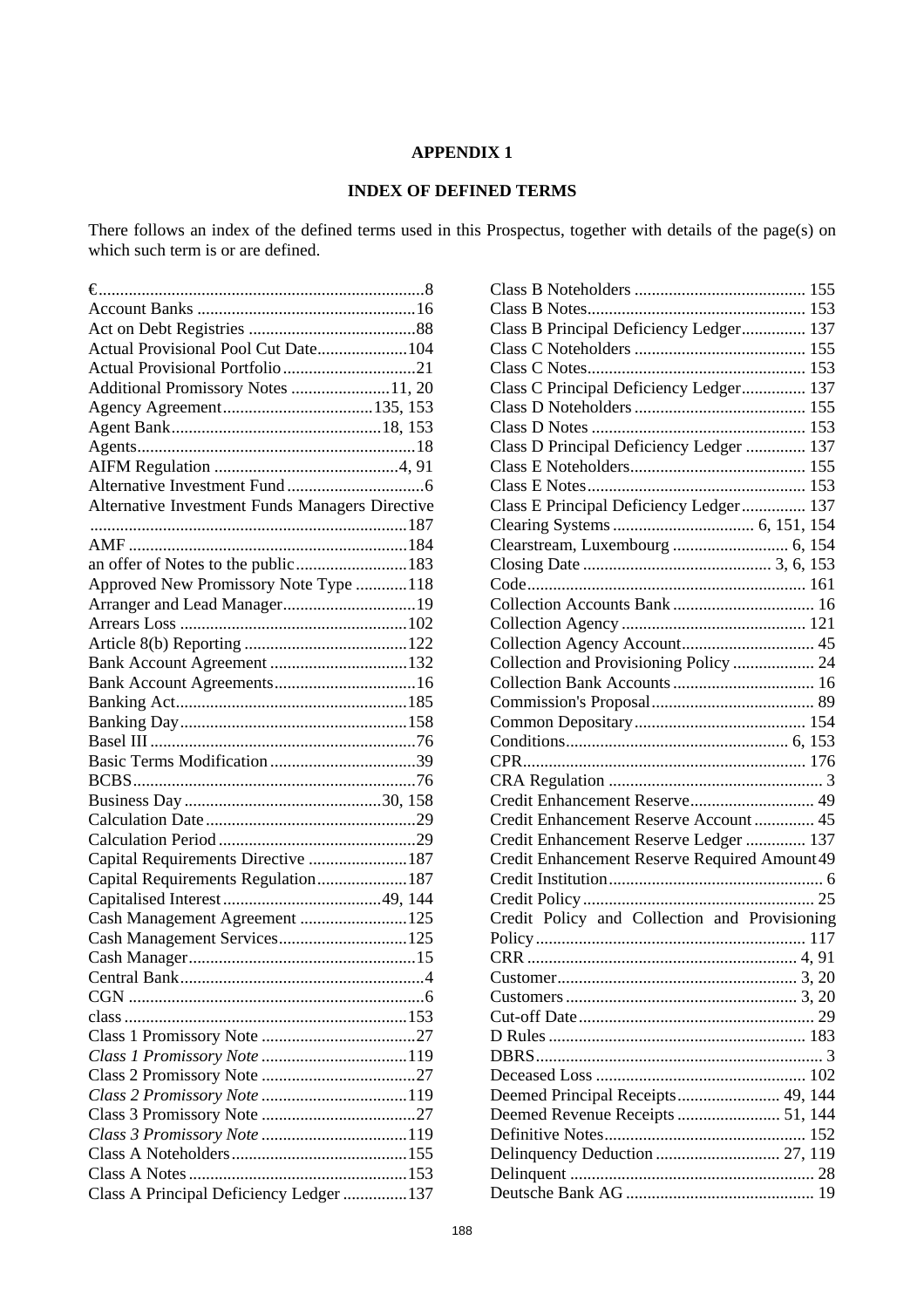| Distribution Compliance Period182        |  |
|------------------------------------------|--|
|                                          |  |
|                                          |  |
|                                          |  |
| English Deed of Charge 128, 153          |  |
|                                          |  |
|                                          |  |
|                                          |  |
| Establishment Amount 137, 141            |  |
|                                          |  |
| Establishment Loan Ledger138             |  |
|                                          |  |
|                                          |  |
|                                          |  |
|                                          |  |
|                                          |  |
|                                          |  |
|                                          |  |
|                                          |  |
|                                          |  |
|                                          |  |
|                                          |  |
|                                          |  |
|                                          |  |
|                                          |  |
| foreign passthru payments181             |  |
|                                          |  |
|                                          |  |
|                                          |  |
|                                          |  |
|                                          |  |
|                                          |  |
|                                          |  |
|                                          |  |
|                                          |  |
|                                          |  |
|                                          |  |
|                                          |  |
|                                          |  |
|                                          |  |
|                                          |  |
|                                          |  |
|                                          |  |
| Initial Purchase Price Reserve Amount51  |  |
| Initial Purchase Price Reserve Ledger137 |  |
|                                          |  |
|                                          |  |
|                                          |  |
|                                          |  |
|                                          |  |
|                                          |  |
| Interest Determination Date 159          |  |
|                                          |  |
|                                          |  |

| Liquidity Redemption Event 50                  |
|------------------------------------------------|
|                                                |
|                                                |
| Liquidity Reserve Ledger  137                  |
|                                                |
| Liquidity Reserve Required Amount 50, 145      |
|                                                |
|                                                |
|                                                |
|                                                |
| Markets in Financial Instruments Directive 187 |
| Master Definitions and Construction Agreement  |
|                                                |
|                                                |
|                                                |
| Monthly Acquisition Period  29                 |
|                                                |
|                                                |
|                                                |
| More Senior Class of Notes 145                 |
|                                                |
|                                                |
| New Promissory Note Type 117                   |
|                                                |
|                                                |
| Nordax Internal Score Model  100               |
|                                                |
| Norwegian Financial Contracts Act 84           |
|                                                |
|                                                |
| Norwegian Security Agreement  132, 153         |
|                                                |
|                                                |
|                                                |
|                                                |
|                                                |
|                                                |
|                                                |
|                                                |
|                                                |
|                                                |
|                                                |
| Originator's Risk Model 25, 117                |
|                                                |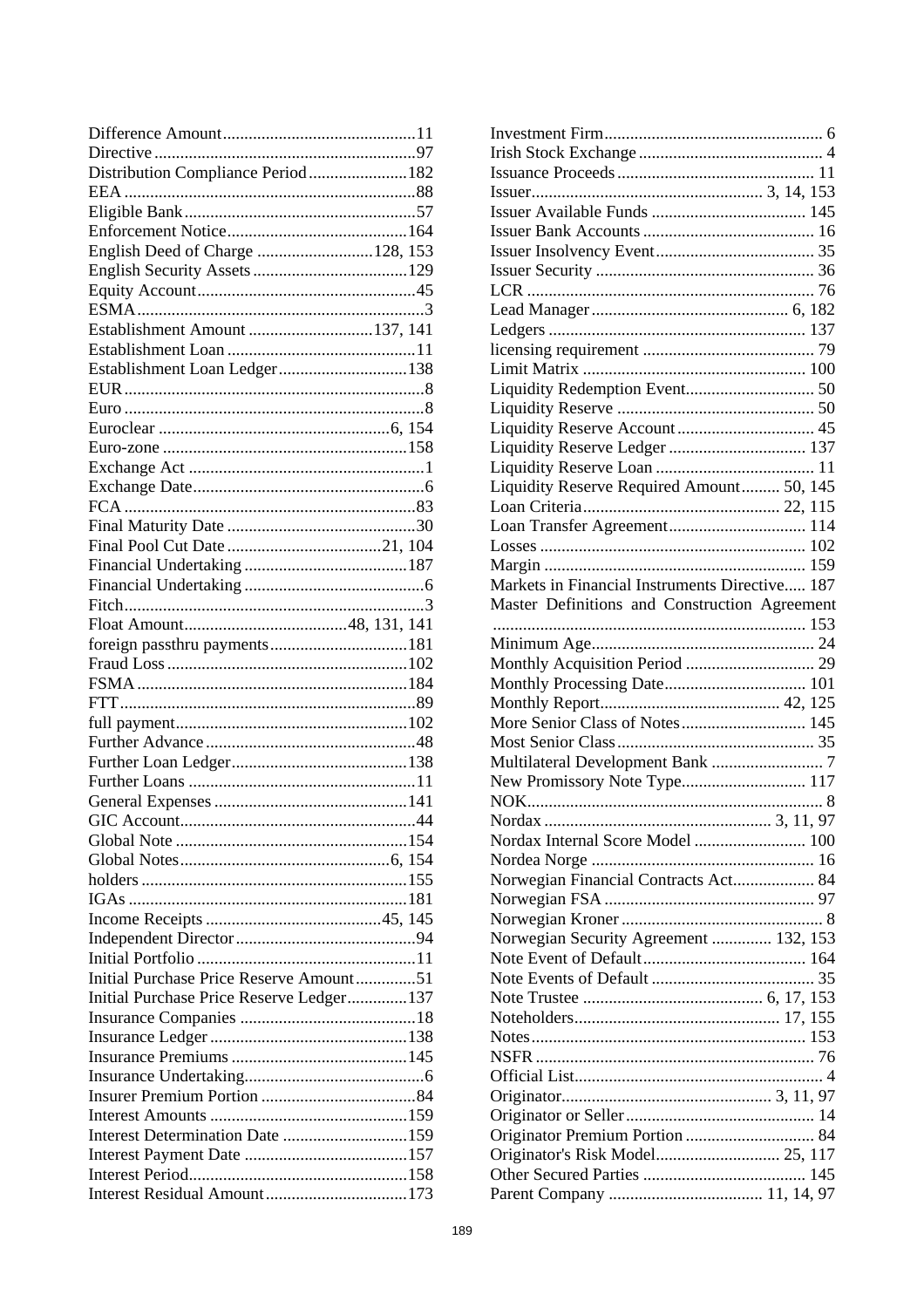| Payment Holiday Reserve Ledger138              |
|------------------------------------------------|
| Payment Holiday Reserve Loan 11                |
| Payment Holiday Reserve Required Amount48      |
|                                                |
|                                                |
|                                                |
| Post-Enforcement Priority of Payments  149     |
| Potential Note Event of Default 165            |
| Pre Enforcement Revenue Priority of Payments   |
|                                                |
|                                                |
| Pre-Enforcement Principal Priority of Payments |
|                                                |
| Pre-Enforcement Priority of Payments147        |
|                                                |
| Principal Amount Outstanding163                |
|                                                |
|                                                |
|                                                |
| Principal Paying Agent 18, 153                 |
| Principal Promissory Note Amount27, 119        |
|                                                |
|                                                |
|                                                |
|                                                |
|                                                |
| Provisional Monthly Report 126                 |
| Provisional Pool Cut Date 20, 21, 104          |
|                                                |
|                                                |
|                                                |
|                                                |
|                                                |
|                                                |
|                                                |
|                                                |
|                                                |
|                                                |
|                                                |
|                                                |
|                                                |
|                                                |
| Relevant Implementation Date183                |
|                                                |
|                                                |
|                                                |
|                                                |
|                                                |
| Reserve Bank Accounts Agreement133             |
|                                                |
|                                                |

| Risk Class C Promissory Note 25, 117   |
|----------------------------------------|
| Risk Class C Promissory Notes  24      |
| Risk Class D Promissory Note  25, 117  |
|                                        |
| Risk Class E Promissory Note 25, 117   |
| Risk Class E Promissory Notes  24      |
|                                        |
|                                        |
|                                        |
|                                        |
|                                        |
|                                        |
|                                        |
|                                        |
|                                        |
|                                        |
|                                        |
|                                        |
|                                        |
| Servicer Termination Event 122         |
|                                        |
|                                        |
| Servicing Report Delivery Failure 121  |
| Servicing Report Performance Date  121 |
| Servicing Transfer Agreement 124       |
|                                        |
| Share Pledge Agreement 132, 153        |
|                                        |
|                                        |
|                                        |
|                                        |
|                                        |
| Standby Servicing Agreement  123       |
|                                        |
|                                        |
|                                        |
|                                        |
| Subordinated Loan Agreement 130        |
| Subordinated Loan Provider 11, 15      |
|                                        |
|                                        |
|                                        |
|                                        |
|                                        |
| Swedish Security Agreement 131, 153    |
|                                        |
|                                        |
|                                        |
|                                        |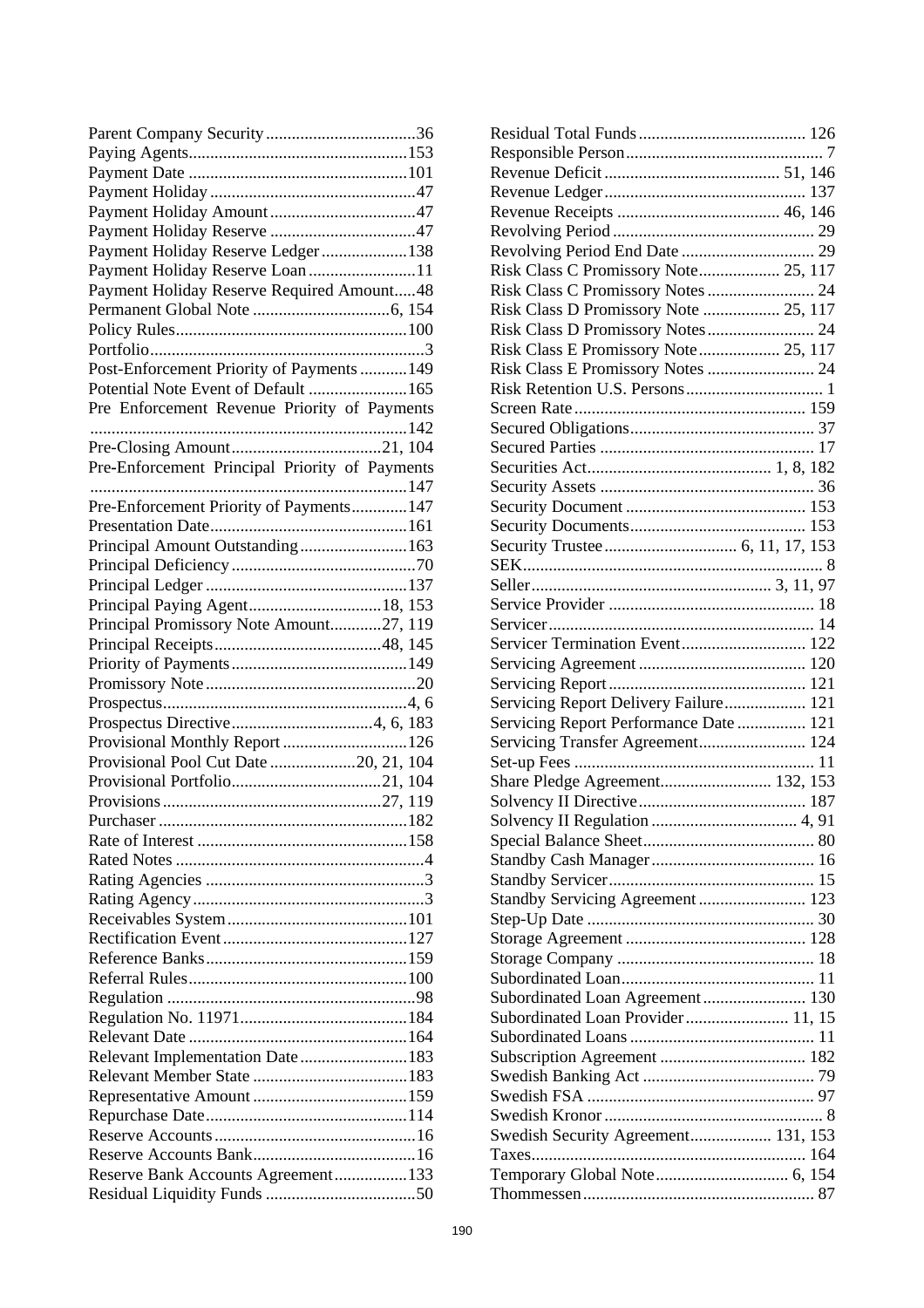| Undertaking for Collective Investment in |  |
|------------------------------------------|--|
|                                          |  |
|                                          |  |
|                                          |  |
|                                          |  |
|                                          |  |
|                                          |  |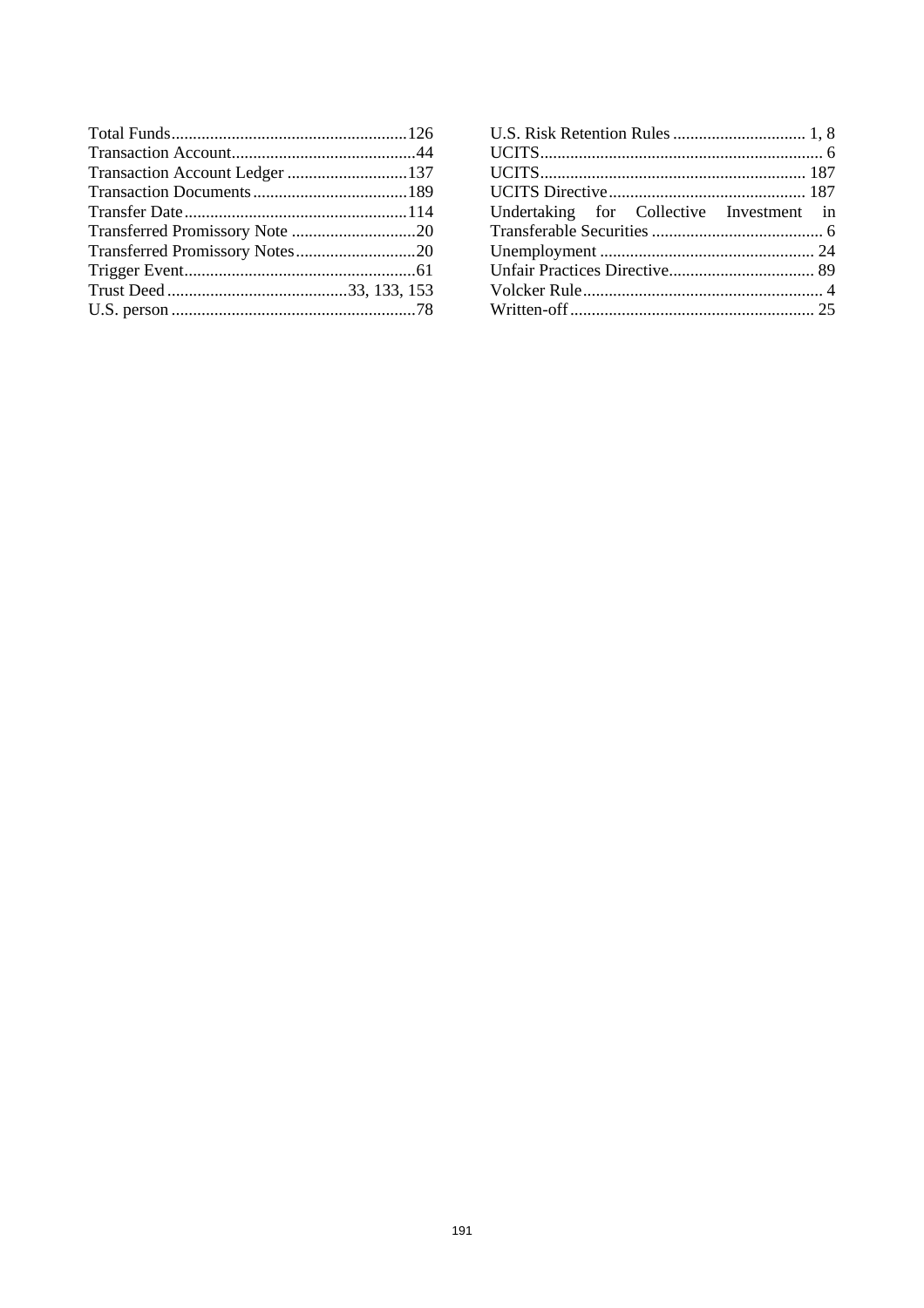#### **ISSUER**

### **SCL** *–* **SCANDINAVIAN CONSUMER LOANS VI (being the secondary name for the company Nordax Nordic 4 AB (publ))**  Box 23124 SE-104 35 Stockholm Sweden

## **ORIGINATOR, SELLER, SERVICER AND CASH MANAGER Nordax Bank AB (publ)**  Box 23124

SE-104 35 Stockholm Sweden

## **COLLECTION ACCOUNTS BANK AND RESERVE ACCOUNTS BANK Nordea Bank AB (publ), filial i Norge**

Essendrops gate 7 P.O. Box 1166 Sentrum N-0107 Oslo Norway

**SECURITY TRUSTEE and NOTE TRUSTEE Citicorp Trustee Company Limited** 

Citigroup Centre Canada Square Canary Wharf London E14 5LB United Kingdom

### **PRINCIPAL PAYING AGENT AND AGENT BANK Citibank, N.A., London Branch**  Citigroup Centre

Canada Square Canary Wharf London E14 5LB United Kingdom